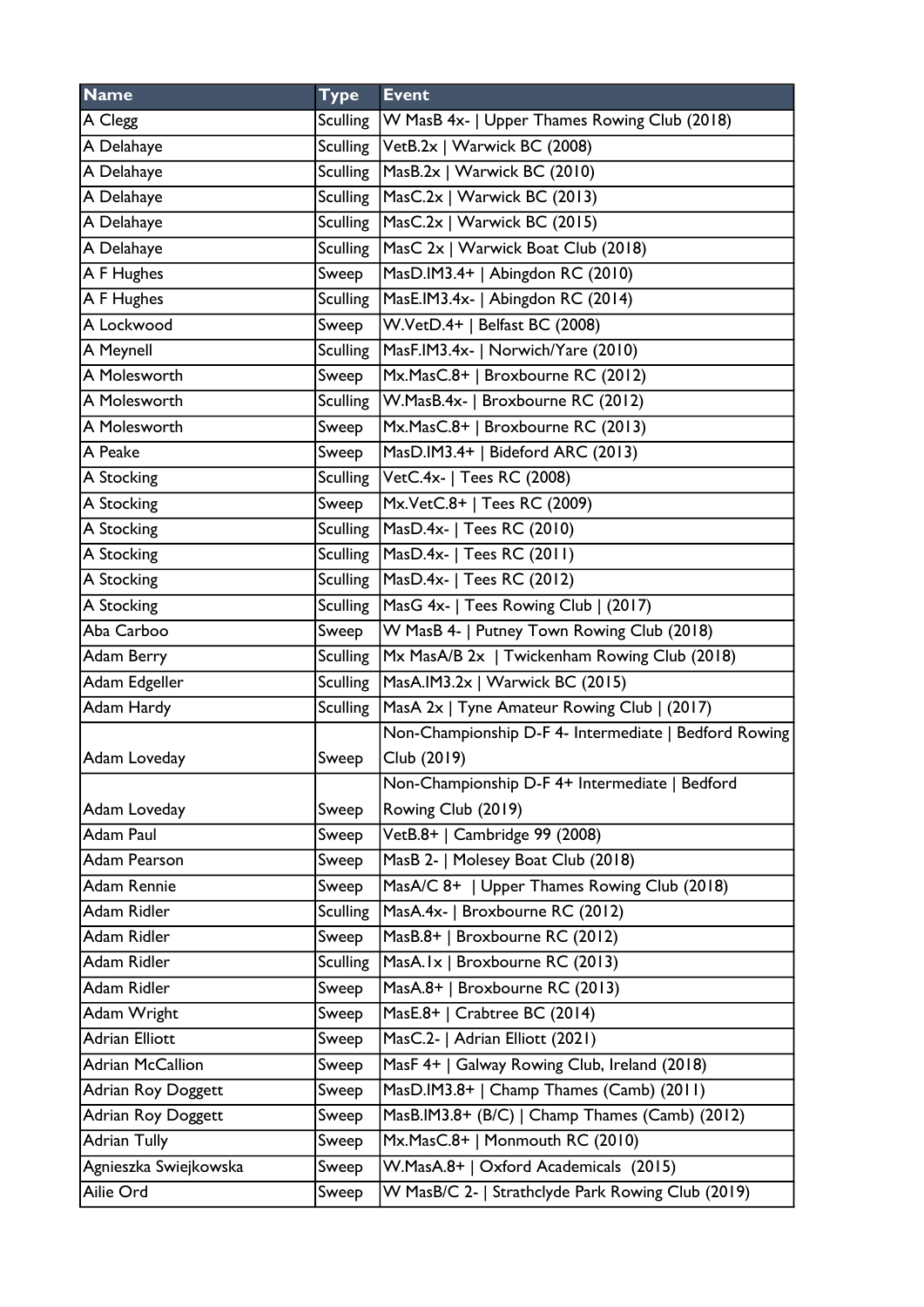| <b>Name</b>           | <b>Type</b>     | <b>Event</b>                                        |
|-----------------------|-----------------|-----------------------------------------------------|
| Ailie Ord             | Sweep           | W MasB/C 4-   Strathclyde Park Rowing Club (2019)   |
| Ailie Ord             | Sweep           | W MasD/E 2-   Strathclyde Park Rowing Club (2019)   |
| Ailie Ord             | <b>Sculling</b> | W MasC 2x   Strathclyde Park Rowing Club (2019)     |
| Ailie Ord             | <b>Sculling</b> | W MasD 2x   Strathclyde Park Rowing Club (2019)     |
| Ailie Ord             | Sweep           | W.MasC.2-   Strathclyde Park RC (2013)              |
| Ailie Ord             | Sculling        | W.MasC.2x   Strathclyde Park RC (2013)              |
| Ailie Ord             | <b>Sculling</b> | W.MasD.2x   Durham ARC (2013)                       |
| Ailie Ord             | Sweep           | W.MasC.2-   Strathclyde Park RC (2014)              |
| Ailie Ord             |                 | Sculling   W.MasD.2x   Strathclyde Park RC (2014)   |
| Ailie Ord             | <b>Sculling</b> | W MasC 2x   Strathclyde Park Rowing Club (2018)     |
| Ailie Ord             | <b>Sculling</b> | Mx MasC 4x-   Strathclyde Park Rowing Club (2018)   |
| Ailie Ord             | Sweep           | Mx MasC 8+   Strathclyde Park Rowing Club (2018)    |
| Ailie Ord             | Sweep           | W MasC 2-   Strathclyde Park Rowing Club (2018)     |
| Ailie Ord             | Sweep           | W MasD 2-   Strathclyde Park Rowing Club (2018)     |
| Ailsa Curtis          | <b>Sculling</b> | W.VetA.S3.1x   Stratford-u-Avon BC (2008)           |
| Ailsa Curtis          | Sculling        | W.VetA.2x   Stratford-u-Avon BC (2009)              |
| Ailsa Curtis          | Sculling        | W.MasA.2x   Warwick BC (2010)                       |
| Aimee Marshall        | <b>Sculling</b> | W MasA 4x-   Guildford Rowing Club (2018)           |
|                       |                 | W Non-Championship D-F 4x-   Durham Amateur         |
| <b>Aisling Dutton</b> | <b>Sculling</b> | Rowing Club (2018)                                  |
| <b>Aisling Hayes</b>  | <b>Sculling</b> | W MasA 2x   Gloucester Rowing Club (2018)           |
| <b>Aisling Hayes</b>  | Sweep           | W MasA 2-   Gloucester Rowing Club (2018)           |
| <b>Aisling Hayes</b>  | Sweep           | W MasA 4-   Gloucester Rowing Club (2018)           |
| Alan Almand           | Sweep           | MasE.8+   Quintin BC (2011)                         |
| Alan Almand           | Sweep           | MasE.8+   Quintin BC (2012)                         |
| Alan Almand           | Sweep           | MasF.8+   Quintin BC (2012)                         |
|                       |                 | Non-championship D to F 4-   Maidenhead Rowing Club |
| Alan Bird             | Sweep           | (2017)                                              |
| Alan Bird             | Sweep           | MasD 4-   Maidenhead Rowing Club (2018)             |
| Alan Bradley          | <b>Sculling</b> | Mx MasB 4x-   Trentham Boat Club (2018)             |
|                       |                 | Non-Championship D-F 8+ Intermediate   Portora Boat |
| Alan Crooks           | Sweep           | Club, Ireland (2019)                                |
|                       |                 | Non-Championship D toF 8+   Tyne Amateur Rowing     |
| Alan Denton           | Sweep           | Club   (2017)                                       |
| Alan Langmaid         | <b>Sculling</b> | VetE.S3.1x   Dart Totnes RC (2008)                  |
| Alan Langmaid         | <b>Sculling</b> | VetF.4x-   Dart Totnes RC (2009)                    |
| Alan Langmaid         | <b>Sculling</b> | MasE.IM3.4x-   Bradford on Avon/Dart-Totnes (2010)  |
| Alan Langmaid         | <b>Sculling</b> | MasE.IM3.4x- (E/F)   Dart Totnes RC (2012)          |
| Alan Leeson           | Sweep           | MasE.IM3.4+   Maidstone Invicta (2010)              |
| Alan Major            | Sweep           | Mx.MasC.8+   Monmouth RC (2010)                     |
| Alan Marron           | Sweep           | MasA.4-   City of Cambridge (2014)                  |
| Alan Martin           | Sweep           | MasB.8+   X-Press BC (2010)                         |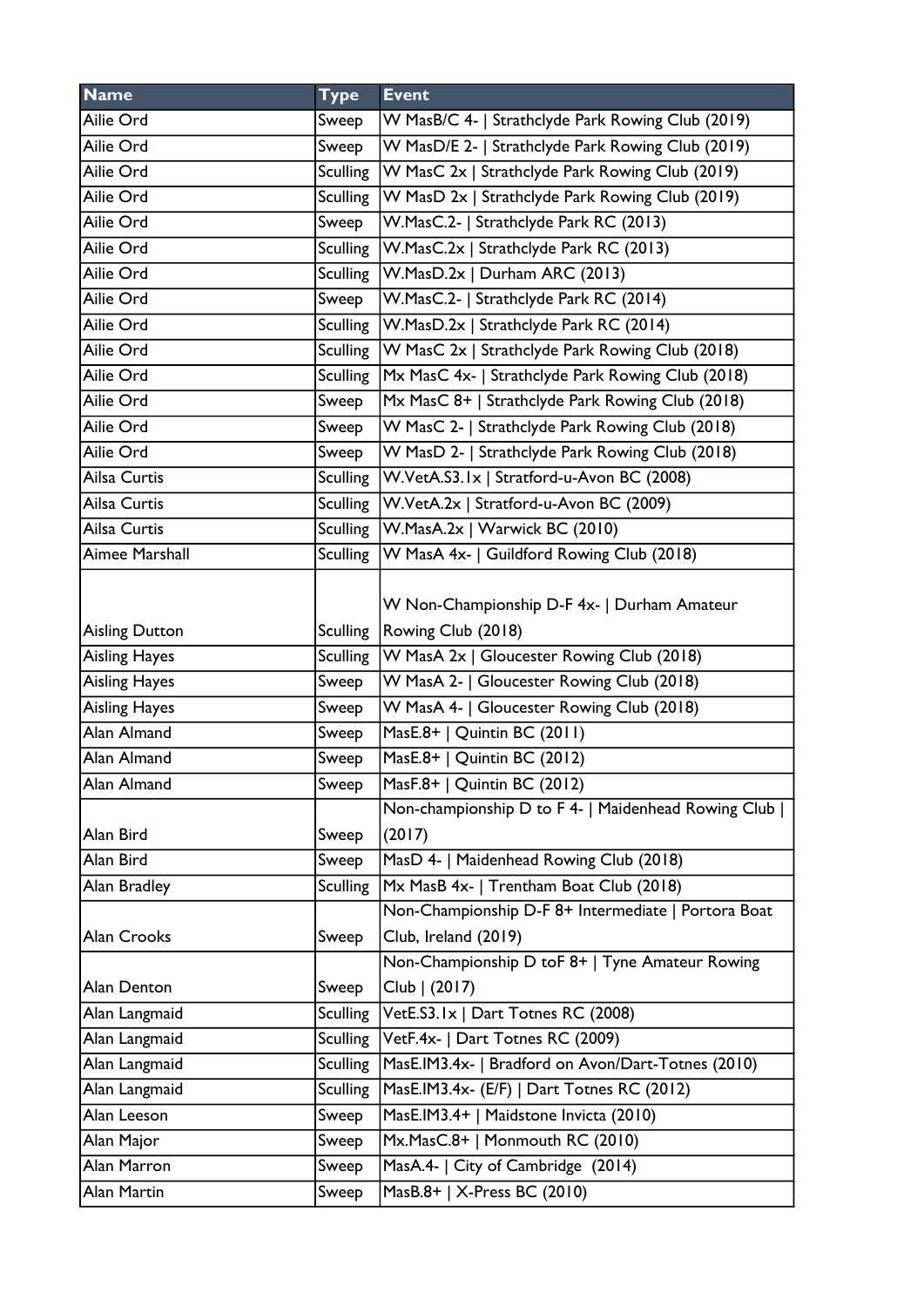| <b>Name</b>          | <b>Type</b>     | <b>Event</b>                                        |
|----------------------|-----------------|-----------------------------------------------------|
| Alan Martin          | Sweep           | MasB.4+   X-Press BC (2011)                         |
| Alan Martin          | <b>Sculling</b> | MasC.4x-   Alan Martin (2021)                       |
| Alan McMurdo         | <b>Sculling</b> | MasE.IM3.4x-   Oundle Town RC (2015)                |
| Alan Robertson       | <b>Sculling</b> | MasG.2x   Berwick (2010)                            |
| Alan Robertson       | <b>Sculling</b> | MasH.2x   Berwick (2014)                            |
| Alasdair Kirkpatrick | Sweep           | MasC.IM3.4+   Monmouth RC (2016)                    |
| Alastair Peake       | <b>Sculling</b> | MasB.IM3.1x   Bideford AAC (2015)                   |
| Alastair Peake       | <b>Sculling</b> | MasC.IM3.1x   Bideford AAC (2015)                   |
| Alastair Slinn       | Sweep           | MasC.4+   Grosvenor RC, Chester (2013)              |
| <b>Albert Scruby</b> | Sweep           | MasG.4+   Lea RC (2011)                             |
| Alex Barnett         | <b>Sculling</b> | MasB.Ix   Alex Barnett (2021)                       |
| Alex Blake           | Sweep           | MasA.4-   Thames RC (2016)                          |
| Alex Blake           | Sweep           | MasA.IM3.4+   Thames RC (2016)                      |
| Alex Blake           | Sweep           | MasA.IM3.8+   Thames RC (2016)                      |
| Alex Champ           | Sweep           | W.VetC.4+   Hereford RC (2009)                      |
| Alex Champ           | Sweep           | W.MasC.4+   Hereford RC (2010)                      |
| Alex Champ           | Sweep           | W.MasC.4+   Hereford RC (2011)                      |
| <b>Alex Dombrowe</b> | <b>Sculling</b> | MasC 2x   Ardingly Rowing Club   (2017)             |
| Alex Dunne           | Sweep           | MasD.8+   Alex Dunne (2021)                         |
| Alex Jessel          | Sweep           | MasD.4+   Upper Thames RC (2012)                    |
| Alex Jessel          | Sweep           | MasD.4+   Upper Thames RC (2013)                    |
| Alex Jessel          | Sweep           | MasD.8+   Upper Thames RC (2013)                    |
| Alex Jessel          | Sweep           | MasD.4+   Upper Thames RC (2014)                    |
| Alex Jessel          | Sweep           | MasD.8+   Upper Thames RC (2014)                    |
| Alex Jessel          | Sweep           | MasD.4+   Upper Thames RC (2015)                    |
| Alex Johnson         | Sweep           | W.MasA.4+   Nottingham RC (2012)                    |
| Alex Johnson         | <b>Sculling</b> | W.MasA.4x-   Nottingham RC (2012)                   |
| Alex Kennett         | Sweep           | W MasE 8+   Marlow Rowing Club   (2017)             |
| Alex Marengo         | Sweep           | MasE.IM3.8+   Putney Town RC (2016)                 |
| Alexander Butler     | <b>Sculling</b> | MasB.4x-   Old Monmothians/Medway Towns (2012)      |
| Alexander Butler     | Sweep           | MasA.4+   City of Bristol RC (2013)                 |
| Alexander Butler     | Sweep           | MasB.4+   City of Bristol RC (2014)                 |
| Alexander Fothergill | Sweep           | MasD.8+   London RC (2016)                          |
| Alexander Fothergill | Sweep           | MasC 8+   London Rowing Club   (2017)               |
| Alexander Gibbons    | Sweep           | MasA/B 4+ h'c\p   Curlew Rowing Club (2018)         |
| Alexander Gibbons    | Sweep           | Non-Championship A-C 8+   Curlew Rowing Club (2018) |
|                      |                 | Non-championship D to F 4+   Monmouth Rowing Club   |
| Alexander Mitchell   | Sweep           | (2017)                                              |
| Alice Brown          | Sweep           | Mx.MasD.8+   Wallingford RC (2011)                  |
| Alice Brown          | <b>Sculling</b> | W.MasD.4x-   Wallingford RC (2014)                  |
| Alice Brown          | Sweep           | W.MasC.8+   Wallingford RC (2015)                   |
| Alice Brown          | Sweep           | W.MasD.4-   Wallingford RC (2015)                   |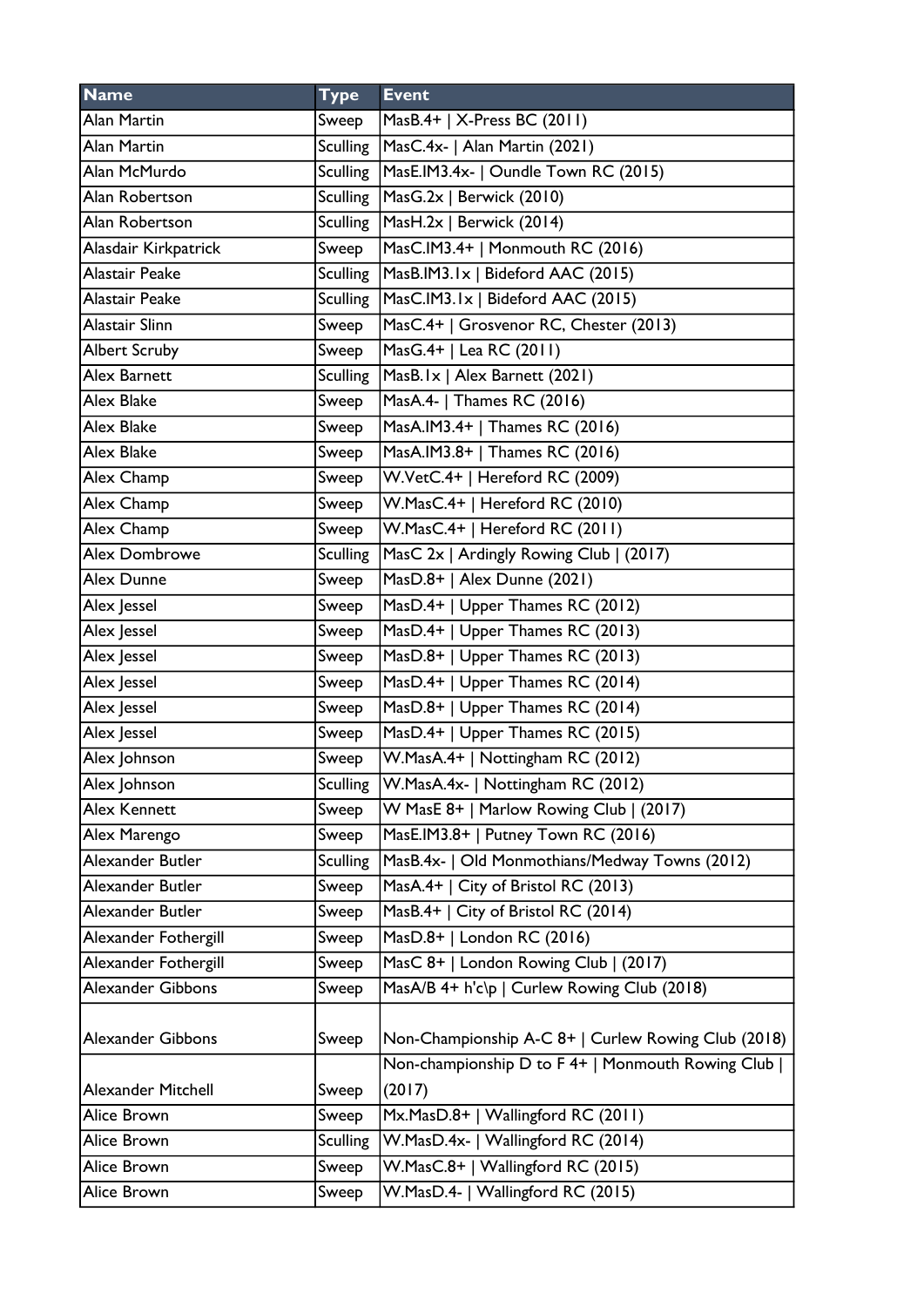| <b>Name</b>             | <b>Type</b>     | <b>Event</b>                                            |
|-------------------------|-----------------|---------------------------------------------------------|
| Alice Brown             | Sculling        | W.MasD.4x-   Wallingford RC (2015)                      |
| Alice Brown             | <b>Sculling</b> | Mx.MasC.4x-   Wallingford RC (2016)                     |
| Alice Brown             | Sweep           | W.MasC.8+   Wallingford RC (2016)                       |
| Alice Brown             | Sweep           | W.MasD.4-   Wallingford RC (2016)                       |
| Alice Brown             | <b>Sculling</b> | W.MasD.4x-   Wallingford RC (2016)                      |
| Alice Brown             | Sweep           | W MasD 8+   Wallingford Rowing Club   (2017)            |
| <b>Alice Poole</b>      | <b>Sculling</b> | W.MasE.IM3.2x   Mortlake A & A (2016)                   |
|                         |                 |                                                         |
| <b>Alice Poole</b>      | Sweep           | W MasF 8+   Mortlake Anglian & Alpha Boat Club   (2017) |
| <b>Alice Williams</b>   | Sweep           | W MasA 4+   Thames Rowing Club   (2017)                 |
|                         |                 | W Non-championship A to C 4+   Thames Rowing Club       |
| <b>Alice Williams</b>   | Sweep           | (2017)                                                  |
| Alicia Allen            | <b>Sculling</b> | W MasD/E 4x-   Eton Excelsior Rowing Club (2019)        |
| Alicia Allen            | <b>Sculling</b> | W.MasC.4x-   Eton Excelsior (2013)                      |
| Alicia Allen            | Sculling        | W.MasC.4x-   Eton Excelsior (2014)                      |
| Alicia Allen            | Sculling        | W.MasD.2x   Eton Excelsior (2016)                       |
| Alicia Allen            | <b>Sculling</b> | W MasC 4x-   Eton Excelsior Rowing Club   (2017)        |
| Alicia Allen            | <b>Sculling</b> | W MasD 2x   Eton Excelsior Rowing Club (2018)           |
| <b>Alison Boyes</b>     | Sweep           | W MasD 8+   Wallingford Rowing Club   (2017)            |
| Alison Clark-Jenkins    | Sweep           | Mx.VetC.8+   Tees RC (2009)                             |
| Alison Clayton          | <b>Sculling</b> | W.MasB.IM3.2x   Belfast BC (2011)                       |
| Alison Clayton          | Sweep           | W.MasD.8+ (D/E)   Belfast BC (2011)                     |
| <b>Alison Davis</b>     | Sweep           | W.MasC.IM3.8+   Champ Thames (Camb) (2011)              |
| Alison E Gray           | Sweep           | W MasE 4+   York City Rowing Club (2019)                |
| Alison E Gray           | Sweep           | W MasE/F 8+   York City Rowing Club (2019)              |
| Alison E Gray           | Sweep           | W.MasB.8+   Alison E Gray (2021)                        |
| <b>Alison E Stevens</b> | Sweep           | W.VetB.4-   York City (2008)                            |
| <b>Alison E Stevens</b> | Sweep           | W.VetC.4+   York City (2008)                            |
| <b>Alison E Stevens</b> | <b>Sculling</b> | W.VetC.IM3.4x-   York City (2009)                       |
| <b>Alison E Stevens</b> | Sweep           | W MasE/F 8+   York City Rowing Club (2018)              |
| <b>Alison Frost</b>     | <b>Sculling</b> | W.VetB.IM3.4x-   Molesey BC (2009)                      |
| Alison Grunewald        | <b>Sculling</b> | W.MasB.IM3.4x-   Falcon RC (2011)                       |
| Alison Grunewald        | <b>Sculling</b> | W.MasC.IM3.4x-   Falcon RC (2011)                       |
| Alison Grunewald        | <b>Sculling</b> | W.MasC.IM3.4x-   Falcon RC (2012)                       |
| Alison Grunewald        | <b>Sculling</b> | W.MasB.4x-   Falcon RC (2014)                           |
| Alison Grunewald        | <b>Sculling</b> | W MasD 4x-   Falcon Rowing Club (2018)                  |
| Alison Inglis           | <b>Sculling</b> | Mx.MasC.4x-   Berwick (2010)                            |
| Alison Inglis           | <b>Sculling</b> | $W.MasB.2x$   Berwick $(2010)$                          |
| Alison Inglis           | <b>Sculling</b> | W.MasC.2x   Berwick (2015)                              |
| Alison Inglis           | <b>Sculling</b> | W.MasC.4x-   Berwick (2015)                             |
| Alison Irving           | Sweep           | W.MasA.IM3.4+   Lea RC (2012)                           |
| Alison Jackson          | <b>Sculling</b> | Mx.MasC.2x   Walton RC (2015)                           |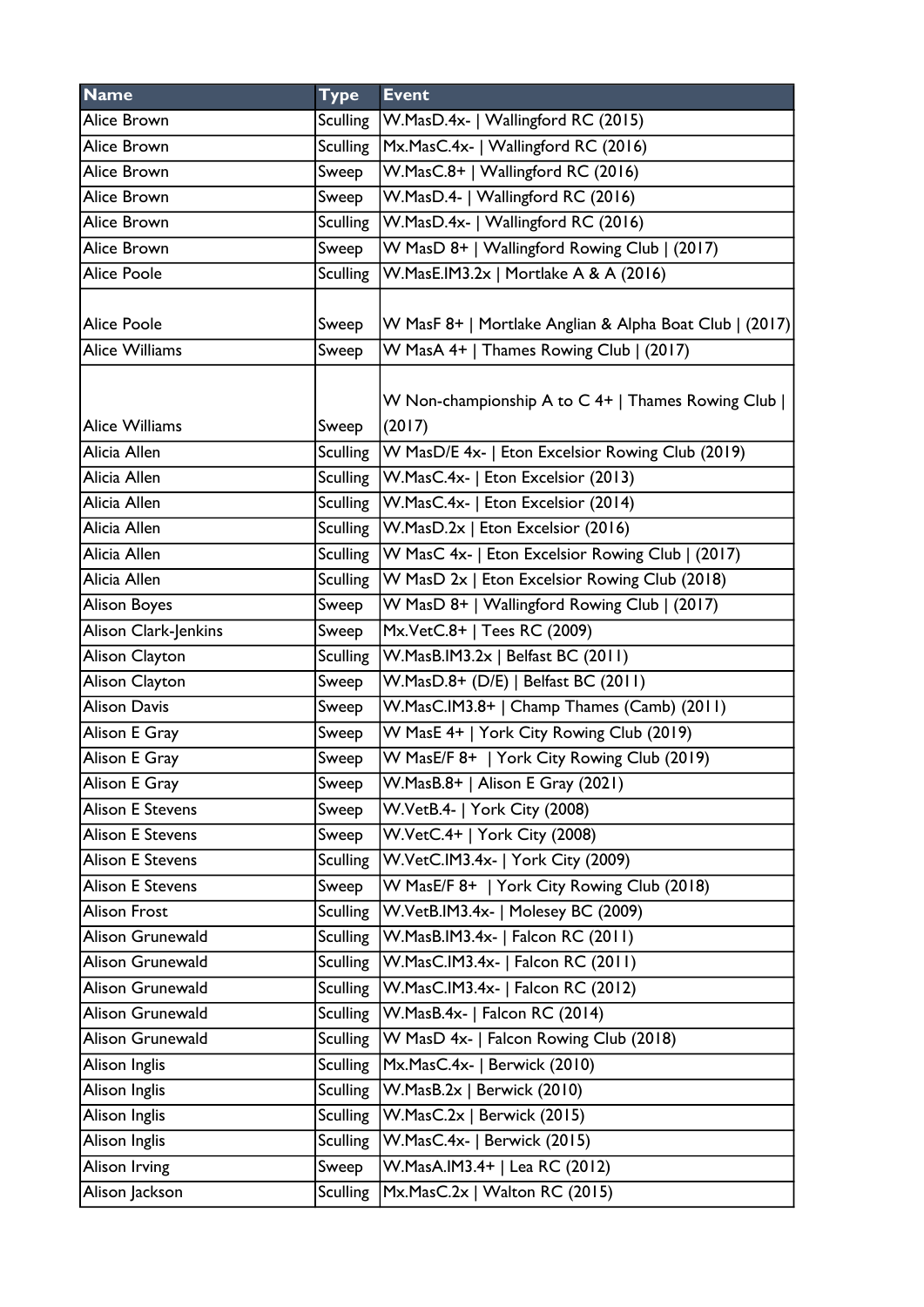| <b>Name</b>              | <b>Type</b>     | <b>Event</b>                                        |
|--------------------------|-----------------|-----------------------------------------------------|
| Alison Jackson           | Sculling        | W.MasB.Ix   Walton RC (2016)                        |
| Alison Jackson           | Sculling        | W MasB 1x   Walton Rowing Club   (2017)             |
| Alison Jackson           | <b>Sculling</b> | W MasB 2x Divison 3   Walton Rowing Club   (2017)   |
| <b>Alison Salvesen</b>   | <b>Sculling</b> | W.MasD.IM3.4x-   Falcon RC (2013)                   |
| <b>Alison Waller</b>     | Sweep           | W.MasA.4+   Gloucester RC (2015)                    |
| <b>Alister Bailey</b>    | Sweep           | MasB.IM3.4+   X-Press BC (2015)                     |
| <b>Alister Bailey</b>    | Sweep           | MasD.IM3.8+   X-Press BC (2015)                     |
|                          |                 | Non-Championship D-F 8+ Intermediate   Portora Boat |
| <b>Alister Keyes</b>     | Sweep           | Club, Ireland (2019)                                |
| Allan Fowlie             | Sweep           | MasD.IM3.8+   X-Press BC (2015)                     |
| A-M King                 | <b>Sculling</b> | W.MasA.IM3.4x-   Star Club (2011)                   |
| Amaia Arregi Gardoki     | <b>Sculling</b> | W.MasC.2x   Maidenhead RC (2016)                    |
| Amanda Benson-Skailes    | Sweep           | W.MasA.2-   Lea RC (2013)                           |
| Amanda Benson-Skailes    | <b>Sculling</b> | $W.MasB.Ix  $ Lea RC (2013)                         |
| Amanda Calvert           | Sweep           | W.VetC.4-   Bedford RC (2009)                       |
| Amanda Calvert           | Sweep           | W.VetC.8+   Medway Towns RC (2009)                  |
| Amanda Calvert           | Sweep           | W.MasC.4-   Sheffield City (2014)                   |
| Amanda Hosking           | <b>Sculling</b> | W.MasD.4x-   Amanda Hosking (2021)                  |
| Amanda Hynes             | Sweep           | W MasD 4-   Upper Thames Rowing Club   (2017)       |
| Amanda Jones             | Sweep           | Mx.MasC.8+   Broxbourne RC (2011)                   |
| Amanda Jones             | Sweep           | Mx.MasC.8+   Broxbourne RC (2012)                   |
| Amanda Jones             | <b>Sculling</b> | W.MasB.4x-   Broxbourne RC (2012)                   |
| Amanda Jones             | Sweep           | Mx.MasC.8+   Broxbourne RC (2013)                   |
| Amanda Jones             | Sweep           | Mx.MasD.8+   Broxbourne RC (2013)                   |
| Amanda Rice              | Sweep           | W MasC 4+   Marlow Rowing Club   (2017)             |
| Amanda Rice              | Sweep           | W MasD 4+   Marlow Rowing Club (2018)               |
| Amber In der Rieden      | <b>Sculling</b> | W.MasB.4x-   Amber In der Rieden (2021)             |
| Amy Hewitt               | Sweep           | W.VetB.IM3.4+   Eton Excelsior (2009)               |
| Amy Hewitt               | <b>Sculling</b> | W.MasC.4x-   Eton Excelsior (2013)                  |
| Amy Hewitt               | <b>Sculling</b> | W.MasC.2x   Eton Excelsior (2014)                   |
| Amy Hewitt               | <b>Sculling</b> | W.MasC.4x-   Eton Excelsior (2014)                  |
| Amy Hewitt               | <b>Sculling</b> | W MasC 4x-   Eton Excelsior Rowing Club   (2017)    |
| Amy Hewitt               | <b>Sculling</b> | W.MasE.4x-   Amy Hewitt (2021)                      |
| Amy Sims                 | Sweep           | W.MasA.IM3.4+   Kingston RC (2016)                  |
| Andre Delahaye           | <b>Sculling</b> | MasD.2x   Andre Delahaye (2021)                     |
| Andrea Bosnyak           | Sweep           | W.MasA.8+   Rob Roy (2014)                          |
| Andrea Grossey           | Sweep           | W.MasB.4-   Milton Keynes RC (2011)                 |
| Andrea Harrison-Gilligan | <b>Sculling</b> | W.MasD.IM3.4x-   Molesey BC (2010)                  |
| Andrea Sangiovanni       | <b>Sculling</b> | MasC.4x-   Andrea Sangiovanni (2021)                |
| Andrea Stanislawski      | <b>Sculling</b> | W.MasD.4x-   Champ Thames (Camb) (2012)             |
| Andrew Collett           | Sweep           | MasA.IM3.4+   Warwick BC (2014)                     |
| <b>Andrew Barnett</b>    | Sweep           | VetC.4-   Monmouth RC (2009)                        |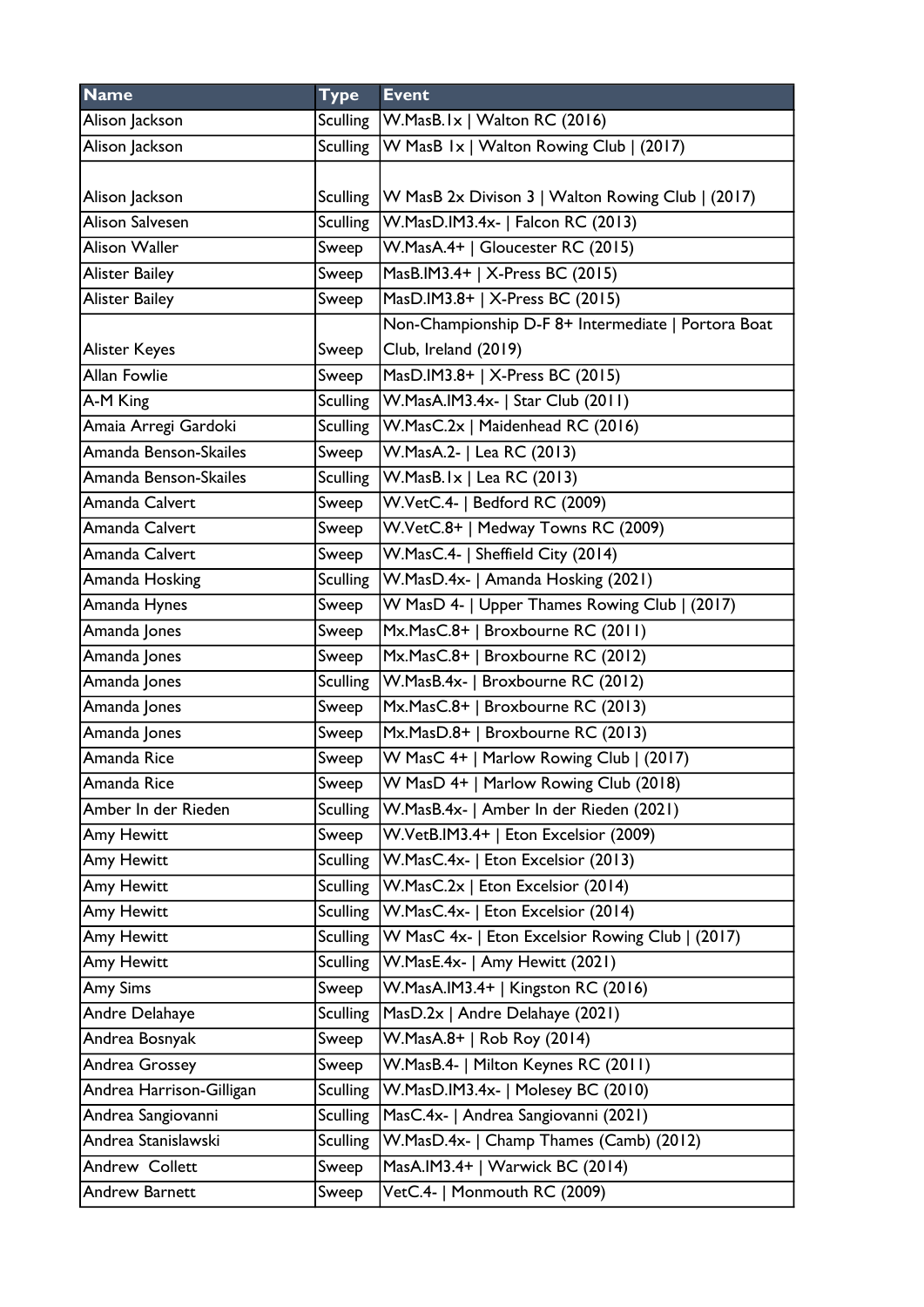| <b>Name</b>           | <b>Type</b>     | <b>Event</b>                                        |
|-----------------------|-----------------|-----------------------------------------------------|
| <b>Andrew Barnett</b> | Sweep           | VetC.8+   Monmouth RC (2009)                        |
| <b>Andrew Barnett</b> | Sweep           | MasC.8+   Monmouth RC (2010)                        |
| Andrew Bramah         | Sweep           | MasF.8+   Quintin BC (2013)                         |
| Andrew Bramah         | Sweep           | MasF.8+   Quintin BC (2014)                         |
| Andrew Bramah         | Sweep           | MasF.4-   Quintin BC (2015)                         |
| Andrew Bramah         | Sweep           | MasF.8+   Quintin BC (2016)                         |
| Andrew Bramah         | Sweep           | MasG 4+   Quintin Boat Club   (2017)                |
| <b>Andrew Brown</b>   | Sweep           | MasA.4+   Furnivall (2014)                          |
|                       |                 |                                                     |
| <b>Andrew Burton</b>  | Sweep           | Non-Championship A-C 8+   Curlew Rowing Club (2018) |
| <b>Andrew Collett</b> | Sweep           | MasA.4+   Warwick BC (2015)                         |
|                       |                 | Mx Non-Championship D-F 4x- Intermediate   Hexham   |
| <b>Andrew Corder</b>  |                 | Sculling   Rowing Club (2019)                       |
| <b>Andrew Dobson</b>  | Sweep           | Mx MasC 8+   St Andrew Boat Club (2018)             |
| Andrew Goyder         | Sweep           | MasB.8+   X-Press BC (2010)                         |
| Andrew Graham         | Sweep           | MasB.4-   Molesey BC (2010)                         |
| <b>Andrew Graham</b>  | Sweep           | MasC.4-   Molesey BC (2010)                         |
| Andrew Hodgkinson     | Sweep           | VetB.8+   Cambridge 99 (2008)                       |
| <b>Andrew Hull</b>    | Sculling        | MasA.4x- (A/B/C)   Wallingford RC (2013)            |
| <b>Andrew Hull</b>    | Sculling        | Mx.MasC.4x-   Wallingford RC (2016)                 |
| <b>Andrew Hull</b>    | <b>Sculling</b> | MasD 4x-   Wallingford Rowing Club (2018)           |
| <b>Andrew Hunt</b>    | Sweep           | Mx.MasD.8+   Wallingford RC (2011)                  |
| Andrew J Cleeve       | Sweep           | MasA.2-   Tyne ARC (2016)                           |
| Andrew J Cleeve       | Sweep           | MasA 2-   Tyne Amateur Rowing Club   (2017)         |
| Andrew James Lowes    | Sculling        | MasE.4x-   Ardingly (2012)                          |
| Andrew James Lowes    |                 | Sculling   MasD.IM3.4x-   Ardingly (2013)           |
| Andrew James Lowes    | Sculling        | $Mase.4x-$ Ardingly (2013)                          |
| <b>Andrew Kelly</b>   |                 | Sculling VetD.4x-   Broxbourne RC (2008)            |
| Andrew Kelly          | <b>Sculling</b> | MasD.4x-   Broxbourne RC (2013)                     |
| Andrew Kelly          | Sweep           | Mx.MasD.8+   Broxbourne RC (2013)                   |
| Andrew Kelly          | Sweep           | MasH 4+   Broxbourne Rowing Club (2018)             |
| <b>Andrew Knight</b>  | Sweep           | MasE.4+   Wallingford RC (2011)                     |
| Andrew Knight         | Sweep           | Mx.MasD.8+   Wallingford RC (2016)                  |
| Andrew Larkin         | Sweep           | MasB.IM3.4+   Lea RC (2016)                         |
| Andrew Lincoln        | Sweep           | MasB.IM3.4+   Furnivall (2010)                      |
| <b>Andrew Maunder</b> | <b>Sculling</b> | $MasD.1M3.2x$ Sons of the Thames (2016)             |
| <b>Andrew Millar</b>  | Sweep           | Mx.MasD.8+   Wallingford RC (2011)                  |
| <b>Andrew Osborne</b> | Sweep           | MasA.4+   City of Bristol RC (2012)                 |
| <b>Andrew Osborne</b> | <b>Sculling</b> | MasD.IM3.4x-   City of Bristol RC (2012)            |
| <b>Andrew Osborne</b> | Sweep           | MasA.4+   City of Bristol RC (2013)                 |
| <b>Andrew Osborne</b> | Sweep           | MasB.4+   City of Bristol RC (2014)                 |
|                       |                 | Non-championship D to F 4-   Maidenhead Rowing Club |
| <b>Andrew Scott</b>   | Sweep           | (2017)                                              |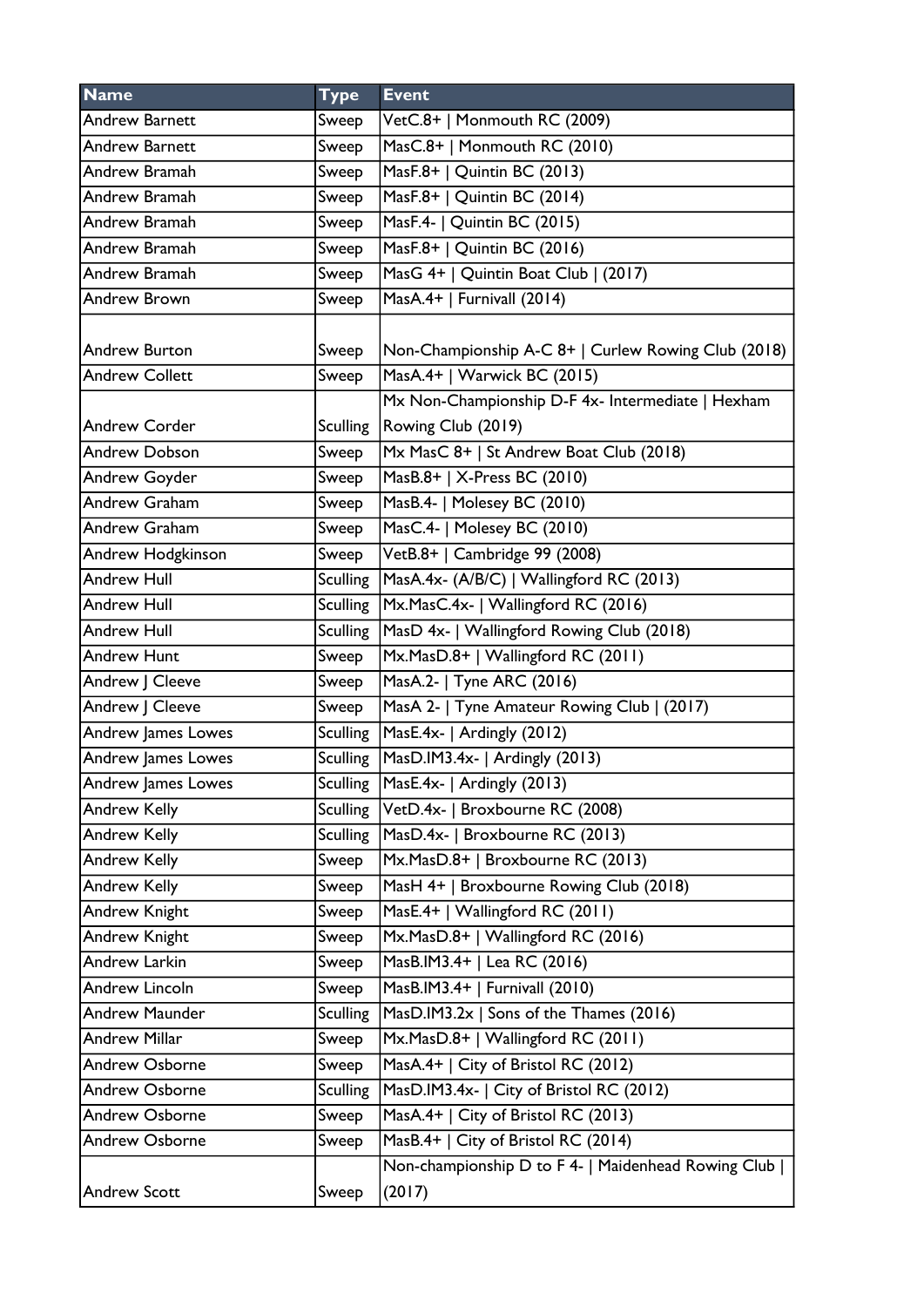| <b>Name</b>             | <b>Type</b>     | <b>Event</b>                                       |
|-------------------------|-----------------|----------------------------------------------------|
| <b>Andrew Scott</b>     | Sweep           | MasD 2-   Maidenhead Rowing Club (2018)            |
| <b>Andrew Scott</b>     | Sweep           | MasD 4-   Maidenhead Rowing Club (2018)            |
| Andrew Seddon           | <b>Sculling</b> | MasD.IM3.4x-   Thames RC (2010)                    |
| Andrew Seddon           | <b>Sculling</b> | MasC.IM3.2x   Thames RC (2013)                     |
| Andrew Seddon           | <b>Sculling</b> | Mx.MasC.4x-   Leicester RC (2013)                  |
| Andrew Seddon           | Sweep           | MasC.8+   Thames RC (2014)                         |
| <b>Andrew Sykes</b>     | <b>Sculling</b> | MasD.IM3.1x   Trafford RC (2013)                   |
| <b>Andrew Sykes</b>     | <b>Sculling</b> | MasD.2x   Trafford RC (2015)                       |
| Andrew Taylor           | <b>Sculling</b> | VetE.IM3.2x   Bradford on Avon (2009)              |
| Andrew Taylor           | <b>Sculling</b> | MasE.IM3.4x-   Bradford on Avon/Dart-Totnes (2010) |
| Andrew Taylor           | <b>Sculling</b> | MasE.IM3.2x   Bradford on Avon (2011)              |
| Andrew Taylor           | <b>Sculling</b> | Mx.MasE.2x   Bradford on Avon (2014)               |
| Andrew Thomson          | Sweep           | MasE 8+   Star Club (2019)                         |
| <b>Andrew Thomson</b>   | <b>Sculling</b> | Mx MasD/E/F 4x-   Star Club (2019)                 |
| <b>Andrew Thomson</b>   | <b>Sculling</b> | $MX \, MasD \, 4x -   Star Club   (2017)$          |
| <b>Andrew Tomalin</b>   | Sweep           | MasC.IM3.8+   Walton RC (2013)                     |
| <b>Andrew Tompkins</b>  | Sweep           | MasD.4-   Kingston RC (2013)                       |
| <b>Andrew Tompkins</b>  | Sweep           | MasF.4-   Andrew Tompkins (2021)                   |
| <b>Andrew Townsend</b>  | Sweep           | MasE.IM3.4+   Nottingham RC (2014)                 |
| Andrew Troup            | <b>Sculling</b> | MasC.IM3.4x-   Abingdon RC (2010)                  |
| Andrew Troup            | Sweep           | MasF 4+   Abingdon Rowing Club   (2017)            |
| <b>Andrew Westcott</b>  | <b>Sculling</b> | Mx MasF 2x   Greenbank Falmouth Rowing Club (2019) |
| <b>Andrew Westcott</b>  | Sweep           | MasE.IM3.4+   Bideford ARC (2013)                  |
| <b>Andrew Westcott</b>  | <b>Sculling</b> | MasE.IM3.2x   Greenbank Falmouth (2014)            |
| <b>Andrew Westcott</b>  | <b>Sculling</b> | MasH.2x   Andrew Westcott (2021)                   |
| <b>Andrew Wilkinson</b> | Sweep           | MasA.2-   York City (2012)                         |
| <b>Andrew Wilkinson</b> | Sweep           | MasB.4+   York City (2012)                         |
| <b>Andrew Williams</b>  | <b>Sculling</b> | MasD.IM3.4x-   Eton Excelsior (2016)               |
| Andy Dobson             | Sweep           | MasC 4-   St Andrew Boat Club (2019)               |
| Angela Lund             | Sweep           | Mx MasD/F 8+   Durham Amateur Rowing Club (2019)   |
| Angela Lund             | <b>Sculling</b> | Mx MasE 4x-   Durham Amateur Rowing Club   (2017)  |
| Angela Phillips         | Sweep           | W.MasB.IM3.8+   Durham ARC (2013)                  |
| Angela Phillips         | Sweep           | W.MasD.IM3.8+   Durham ARC (2013)                  |
| Angela Shaw             | Sweep           | W MasE 8+   Marlow Rowing Club   (2017)            |
|                         |                 |                                                    |
| Angela Warburton        | <b>Sculling</b> | W MasC 2x Divison 3   Tees Rowing Club   (2017)    |
| Angelika Fuchs          | <b>Sculling</b> | W.MasC.IM3.4x-   Broxbourne RC (2016)              |
| Angus Bogle             | Sweep           | MasD 4-   Bewl Bridge Rowing Club (2019)           |
| Angus Bogle             | <b>Sculling</b> | MasC 4x-   Bewl Bridge Rowing Club (2019)          |
| Angus Bogle             | <b>Sculling</b> | MasD 4x-   Bewl Bridge Rowing Club (2019)          |
| Angus Bogle             | <b>Sculling</b> | MasA.IM3.4x-   Bewl Bridge (2010)                  |
| Angus Bogle             | <b>Sculling</b> | MasD.IM3.2x   Bewl Bridge (2013)                   |
| Angus Bogle             | <b>Sculling</b> | MasC.4x-   Bewl Bridge (2015)                      |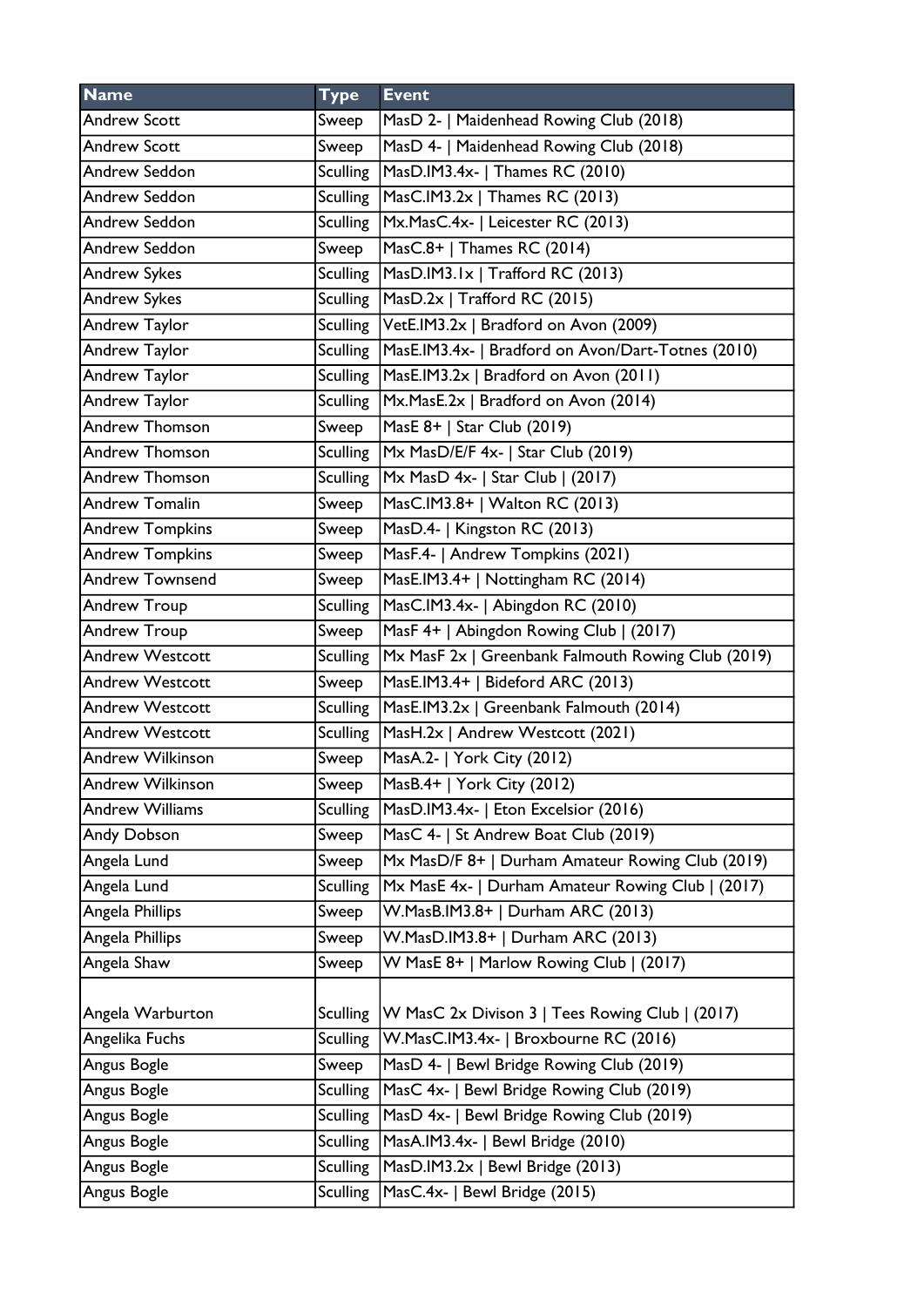| <b>Name</b>          | <b>Type</b>     | <b>Event</b>                                                                   |
|----------------------|-----------------|--------------------------------------------------------------------------------|
| Angus Bogle          | Sculling        | MasD.4x-   Bewl Bridge (2015)                                                  |
| Angus Bogle          |                 | Sculling   MasD.4x-   Bewl Bridge (2016)                                       |
| Angus Bogle          | Sculling        | MasD.4x-   Angus Bogle (2021)                                                  |
| Angus Gait           | Sweep           | VetE.8+   Crabtree BC (2009)                                                   |
| Anita Carter         | <b>Sculling</b> | Mx.MasC.4x-   Peterborough City (2011)                                         |
| Ann Rogers           | Sweep           | W.MasE.4+   Pengwern BC (2015)                                                 |
| Anna Brown           | Sweep           | W.MasA.2-   Vesta RC (2014)                                                    |
| Anna Melville-James  | Sweep           | W Non-championship A to C 8+   Lea Rowing Club  <br>(2017)                     |
| Anna Beresford-Knox  | Sweep           | W Non-Championship A-C 4-   HSBC Rowing Club<br>(2018)                         |
| Anna Harvey          | Sweep           | W MasC 4+   Marlow Rowing Club (2018)                                          |
| Anna Heathcote       | Sweep           | W MasD 4+   York City Rowing Club (2019)                                       |
| Anna Heathcote       | Sweep           | W MasE/F 8+   York City Rowing Club (2019)                                     |
| Anna Heathcote       | Sweep           | W MasE/F 8+   York City Rowing Club (2018)                                     |
| Anna Heathcote       | Sweep           | W.MasB.8+   Anna Heathcote (2021)                                              |
| Anna Ingram          | Sculling        | W.VetC.S3.2x   Eton Excelsior (2008)                                           |
| Anna Johnson         | <b>Sculling</b> | Mx MasC 4x-   Hexham Rowing Club (2019)                                        |
| Anna Johnson         | <b>Sculling</b> | W.MasA.IM3.4x-   Hexham (2016)                                                 |
| Anna Johnson         |                 | Sculling   W.MasB.IM3.2x   Hexham (2016)                                       |
| Anna Ramsden         |                 | Sculling   W.MasC.IM3.4x-   Mortlake A & A (2013)                              |
| Anna Ramsden         |                 | Sculling   W. Mas B. 4x -   Mortlake A & A (2015)                              |
| Anna Ramsden         | <b>Sculling</b> | W MasC 1x   Mortlake Anglian & Alpha Boat Club  <br>(2017)                     |
| Anna Simpson         |                 | Sculling   W.MasA.IM3.1x   Cambridge 99 (2011)                                 |
| Anna Simpson         | <b>Sculling</b> | W.MasA.IM3.2x   Cambridge 99 (2011)                                            |
| Anna Storrs          | Sweep           | W.MasB.8+   Wallingford RC (2012)                                              |
| <b>Annabel Eyres</b> | <b>Sculling</b> | W MasE 4x-   Upper Thames Rowing Club (2018)                                   |
| Annabel Foulger      | Sweep           | W.MasE.4+   Pengwern BC (2014)                                                 |
| Annabel Foulger      | Sweep           | W.MasE.4+   Pengwern BC (2016)                                                 |
| Anna-Louise Lawrence | Sweep           | W.MasE.8+   Champ Thames (Camb) (2016)                                         |
|                      |                 | W.MasC.8+ (C/D)   Peterborough<br>City/Hornets/Warrington/Cantabrigian/City of |
| Anna-Rosa Gejlsbjerg | Sweep           | Cambridge/Rob Roy (2010)                                                       |
| Anna-Rosa Gejlsbjerg | Sweep           | W.MasA.8+   Rob Roy (2014)                                                     |
| Anna-Rosa Gejlsbjerg | Sweep           | W.MasB.8+   Rob Roy (2015)                                                     |
| Anne Butler          | Sweep           | Mx.MasC.8+   Monmouth RC (2010)                                                |
| Anne Hayes           | <b>Sculling</b> | Mx Non-Championship D-F 4x-   Runcorn Rowing Club<br>(2018)                    |
| Anne Homa            | Sweep           | W MasD 4+   York City Rowing Club (2019)                                       |
| Anne Homa            | Sweep           | W.VetB.4-   York City (2008)                                                   |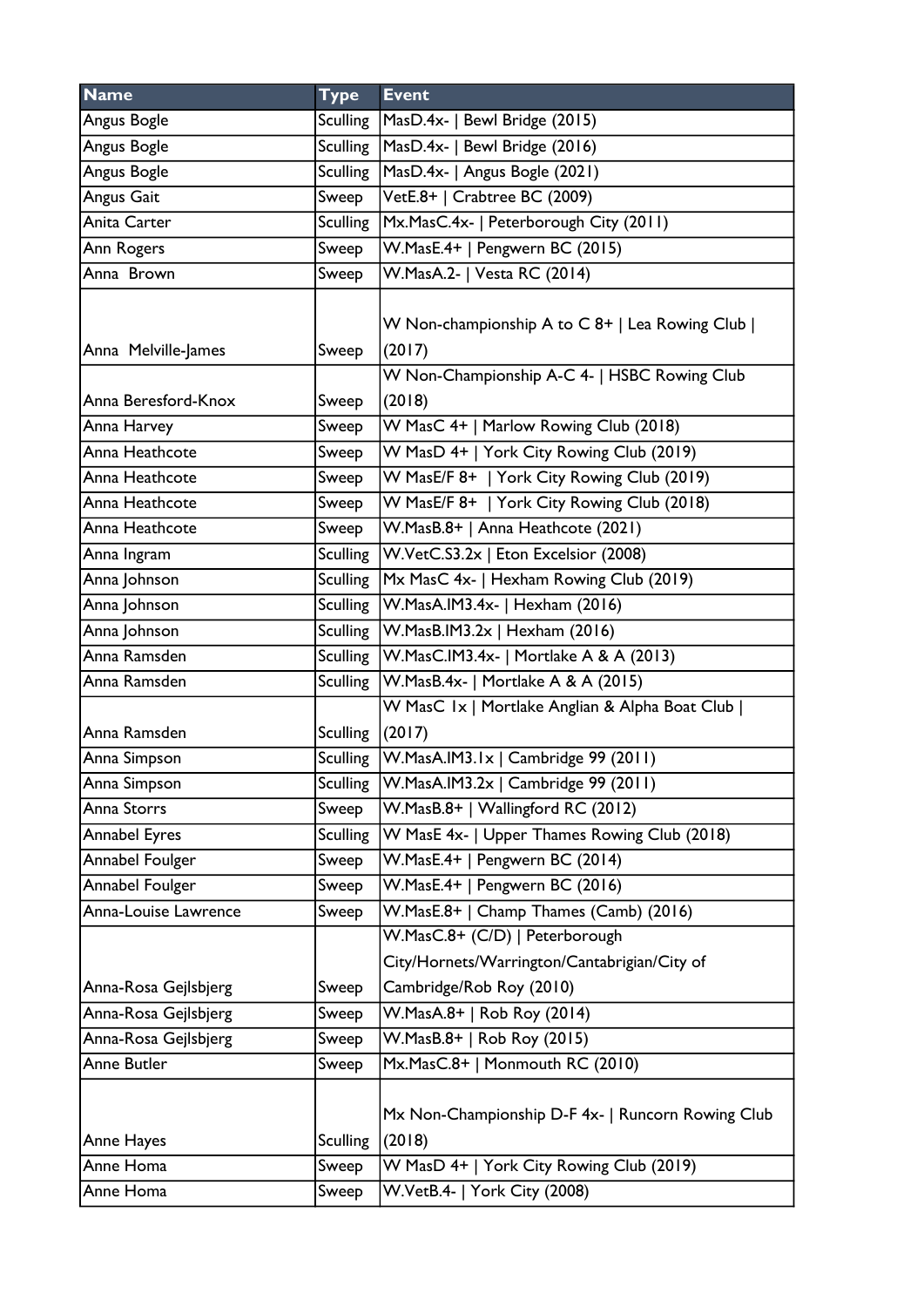| <b>Name</b>               | <b>Type</b>     | <b>Event</b>                                |
|---------------------------|-----------------|---------------------------------------------|
| Anne Homa                 | Sweep           | W.VetC.4+   York City (2008)                |
| Anne Homa                 | Sweep           | W.MasC.4+   York City (2012)                |
| Anne Homa                 | Sweep           | W.MasD.4+   York City (2012)                |
| Anne Homa                 | Sweep           | W.MasD.4+   York City (2013)                |
| Anne Homa                 | Sculling        | Mx.MasC.8+   York City (2014)               |
| Anne Homa                 | Sculling        | W.MasD.Ix   York City (2015)                |
| Anne Homa                 | <b>Sculling</b> | W.MasD.Ix   York City (2016)                |
| Anne Homa                 | Sweep           | W.MasD.4+   York City (2016)                |
| Anne Homa                 | Sweep           | W MasE/F 8+   York City Rowing Club (2018)  |
| Anne Homa                 | <b>Sculling</b> | W.MasE.Ix   Anne Homa (2021)                |
| Anne Lockwood             | Sweep           | W MasD 8+   Belfast Boat Club (2019)        |
| Anne Lockwood             | Sweep           | W MasD/F 4-   Belfast Boat Club (2019)      |
| Anne Lockwood             | Sweep           | W MasF 4+   Belfast Boat Club (2019)        |
| Anne Lockwood             | <b>Sculling</b> | W MasF 4x-   Belfast Boat Club (2019)       |
| Anne Lockwood             | Sweep           | W.VetD.4+   Belfast BC (2009)               |
| Anne Lockwood             | Sweep           | W.MasC.2- (C/E)   Belfast BC (2010)         |
| Anne Lockwood             | Sweep           | W.MasD.8+ (D/E)   Belfast BC (2011)         |
| Anne Lockwood             | <b>Sculling</b> | W.MasE.IM3.1x   Belfast BC (2011)           |
| Anne Lockwood             | Sweep           | W.MasD.8+   Belfast BC (2013)               |
| Anne Lockwood             | Sweep           | W.MasE.4+   Belfast BC (2013)               |
| Anne Lockwood             | <b>Sculling</b> | W.MasG.Ix   Anne Lockwood (2021)            |
| <b>Anne Morris</b>        | Sculling        | W.MasE.IM3.1x   Weybridge RC (2015)         |
| <b>Anne Morris</b>        | Sweep           | Mx.MasE.8+   Weybridge RC (2016)            |
| <b>Anne Morris</b>        | <b>Sculling</b> | W MasF 4x-   Weybridge Rowing Club (2018)   |
| <b>Anne Morris</b>        | Sweep           | W MasF 4-   Weybridge Rowing Club (2018)    |
| <b>Anne Morris</b>        | Sweep           | W MasF/G 4+   Weybridge Rowing Club (2018)  |
| <b>Annette Hurley</b>     | <b>Sculling</b> | W.MasF.2x   Annette Hurley (2021)           |
| <b>Annette Hutchinson</b> | Sculling        | W.MasA.IM3.2x   Cambridge 99 (2011)         |
| Annie Beaumont            | Sweep           | W.MasA.4-   Loughborough BC (2016)          |
| Annie Beaumont            | Sweep           | W.MasA.4-   Annie Beaumont (2021)           |
| Annika Gleichmann         | <b>Sculling</b> | W.MasA.2x   Guildford RC (2013)             |
| Annika Gleichmann         | <b>Sculling</b> | W.MasA.4x-   Guildford RC (2013)            |
| Annika Gleichmann         | <b>Sculling</b> | W.MasA.4x-   Guildford RC (2014)            |
| Annika Gleichmann         | <b>Sculling</b> | W.MasB.2x   Guildford RC (2016)             |
| Annika Gleichmann         | <b>Sculling</b> | W MasB 4x-   Guildford Rowing Club   (2017) |
| Annika Gleichmann         | <b>Sculling</b> | W MasA 4x-   Guildford Rowing Club (2018)   |
| Ann-Marie Fallon          | Sweep           | W MasA 4-   Gloucester Rowing Club (2018)   |
| Anthony Cooke-Yarborough  | Sweep           | MasE.4+   Wallingford RC (2011)             |
| Anthony Dixon-Gough       | Sweep           | MasC.8+   Ross RC (2011)                    |
| Anthony Dixon-Gough       | Sweep           | MasC.8+   Ross RC (2012)                    |
| Anthony James Stokes      | Sweep           | Mx.MasD.8+   Broxbourne RC (2012)           |
| Anthony James Stokes      | Sweep           | MasG.4+   Broxbourne RC (2014)              |
| Anthony James Stokes      | Sweep           | MasG.8+   Broxbourne RC (2014)              |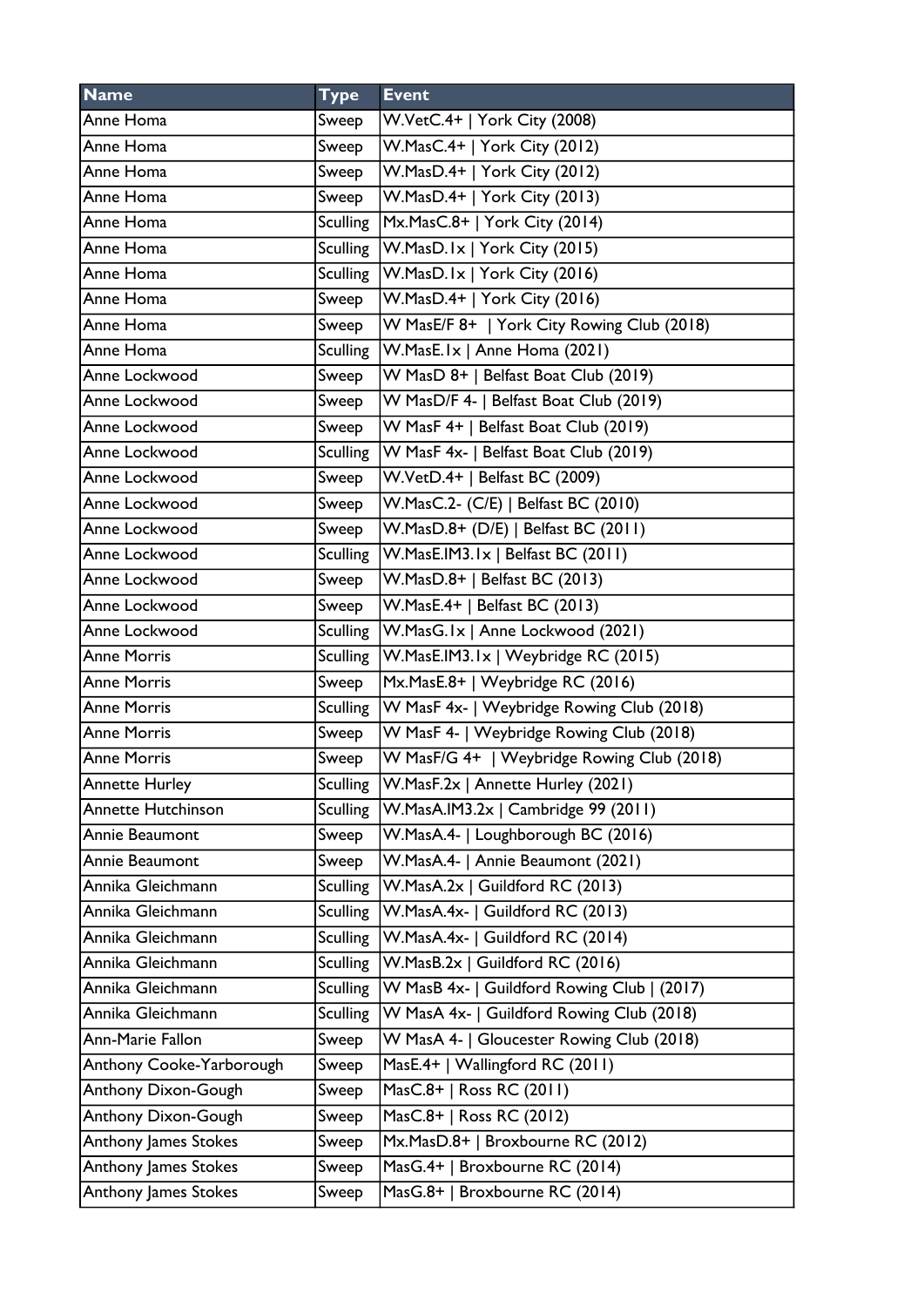| <b>Name</b>             | <b>Type</b>     | <b>Event</b>                                           |
|-------------------------|-----------------|--------------------------------------------------------|
| Anthony James Stokes    | Sweep           | MasG.4+   Upper Thames RC (2015)                       |
| Anthony James Stokes    | Sweep           | MasG.8+   Broxbourne RC (2015)                         |
| Anthony James Stokes    | Sweep           | MasH 4+   Broxbourne Rowing Club (2018)                |
| Anthony P Lorrimer      | <b>Sculling</b> | MasH.4x-   Nottingham RC (2015)                        |
| Anthony P Lorrimer      | Sweep           | MasH.8+   Nottingham RC (2016)                         |
| Anthony P Lorrimer      | Sweep           | Mx MasD 8+   Nottingham Rowing Club   (2017)           |
| Anthony P Lorrimer      | Sweep           | Mx MasE 8+   Nottingham Rowing Club (2018)             |
| <b>Anthony Rose</b>     | Sweep           | VetG.2-   Reading RC (2009)                            |
| <b>Anthony Rose</b>     | Sweep           | MasG.2- (G/H)   Reading RC (2011)                      |
| <b>Anthony Rose</b>     | Sweep           | MasG.4- (G/H)   Reading/Upper Thames (2011)            |
| <b>Anthony Rose</b>     | Sweep           | MasG.4+   Reading RC (2013)                            |
| <b>Anthony Rose</b>     | Sweep           | MasG.4-   Upper Thames RC (2014)                       |
| <b>Anthony Rose</b>     | Sweep           | MasG.8+   Upper Thames RC (2014)                       |
| <b>Anthony Rose</b>     | Sweep           | MasG.8+   Upper Thames RC (2015)                       |
| <b>Anthony Rossell</b>  | Sweep           | VetE.8+   Nottingham RC (2008)                         |
| <b>Anthony Stocking</b> | <b>Sculling</b> | MasH/J 4x-   Tees Rowing Club (2018)                   |
| Anthony Szender         | <b>Sculling</b> | MasE.IM3.4x- (E/F)   Dart Totnes RC (2012)             |
| Antony Ballantyne       | Sweep           | MasD 8+   Tyne Amateur Rowing Club (2019)              |
|                         |                 | Non-Championship D toF 8+   Tyne Amateur Rowing        |
| Antony Ballantyne       | Sweep           | Club   (2017)                                          |
| Antony Constantinidi    | Sweep           | MasF.4-   Avon County (2010)                           |
| Antony Constantinidi    | Sweep           | MasE.4-   Avon County (2011)                           |
| Antony Constantinidi    | Sweep           | MasF.4-   Avon County (2011)                           |
| Antony Constantinidi    | <b>Sculling</b> | MasG 1x   Avon County Rowing Club (2018)               |
| Antony Constantinidi    | Sweep           | Mx MasD 8+   Avon County Rowing Club (2018)            |
| <b>Antony Mitchell</b>  | <b>Sculling</b> | Mx.VetC.2x   Wycliffe College (2008)                   |
| <b>Antony Mitchell</b>  | Sculling        | VetC.1x   Wycliffe College (2008)                      |
| <b>Antony Mitchell</b>  | <b>Sculling</b> | Mx.VetC.2x   Wycliffe College (2009)                   |
| <b>Antony Mitchell</b>  | <b>Sculling</b> | Mx.MasB.2x   Wycliffe College (2010)                   |
| <b>Arnold Cooke</b>     | <b>Sculling</b> | VetG.1x   Minerva Bath (2008)                          |
| <b>Arnold Cooke</b>     | <b>Sculling</b> | VetG.2x   Henley RC (2008)                             |
| <b>Arnold Cooke</b>     | Sweep           | VetG.4+   Henley RC (2008)                             |
| <b>Arnold Cooke</b>     | Sweep           | VetF.8+   Derby RC (2009)                              |
| <b>Arnold Cooke</b>     | <b>Sculling</b> | VetG.1x   Minerva Bath (2009)                          |
| <b>Arnold Cooke</b>     | Sweep           | VetG.4-   Henley RC (2009)                             |
| <b>Arnold Cooke</b>     | <b>Sculling</b> | MasG.Ix   Minerva Bath (2010)                          |
|                         |                 | MasG.8+   Derby/Minerva-Bath/City of Sheffield/Henley  |
| <b>Arnold Cooke</b>     | Sweep           | (2010)                                                 |
| <b>Arnold Cooke</b>     | Sweep           | MasH.4+   Henley/Minerva-Bath/City of Sheffield (2010) |
| <b>Arnold Cooke</b>     | <b>Sculling</b> | MasG.1x   Minerva Bath (2011)                          |
| <b>Arnold Cooke</b>     | Sweep           | MasF.2-   Minerva Bath (2014)                          |
| <b>Arnold Cooke</b>     | Sweep           | MasG.4+   Minerva Bath (2014)                          |
| <b>Arnold Cooke</b>     | Sweep           | MasG.8+   Minerva Bath (2014)                          |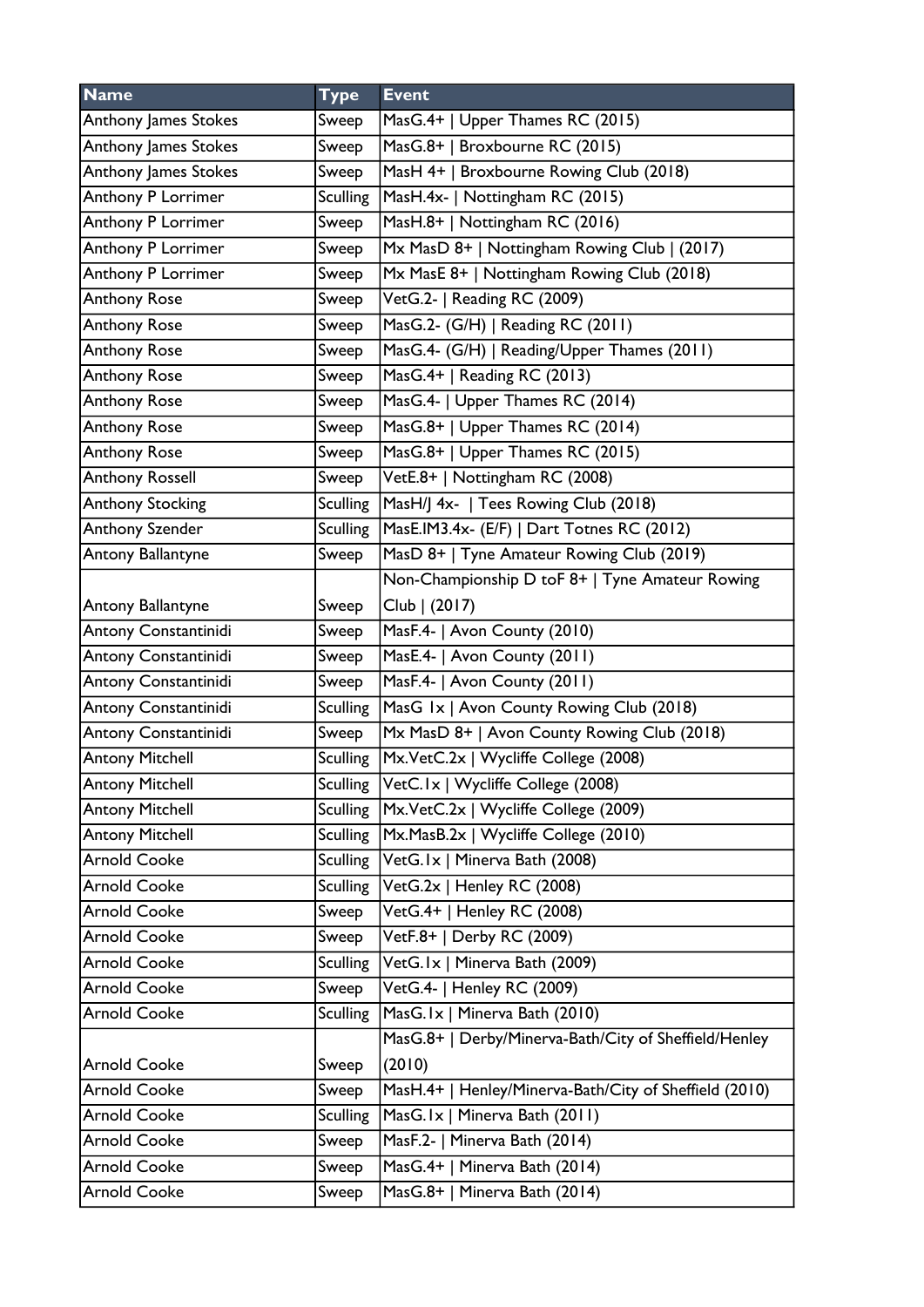| <b>Name</b>           | <b>Type</b>     | <b>Event</b>                                        |
|-----------------------|-----------------|-----------------------------------------------------|
| <b>Arnold Cooke</b>   | Sweep           | MasG.2-   Minerva Bath (2015)                       |
| <b>Arnold Cooke</b>   | Sweep           | MasG.4+   Minerva Bath (2015)                       |
| <b>Arnold Cooke</b>   | Sweep           | MasG.8+   Minerva Bath (2015)                       |
| <b>Arnold Cooke</b>   | Sculling        | MasH.Ix   Minerva Bath (2015)                       |
| <b>Arnold Cooke</b>   | Sweep           | MasG.2-   Minerva Bath (2016)                       |
| <b>Arnold Cooke</b>   | Sweep           | MasG.4+   Upper Thames RC (2016)                    |
| <b>Arnold Cooke</b>   | <b>Sculling</b> | MasH.Ix   Minerva Bath (2016)                       |
| <b>Arnold Cooke</b>   | Sweep           | MasH.4-   Minerva Bath (2016)                       |
| <b>Arnold Cooke</b>   | <b>Sculling</b> | MasH 1x   Minerva Bath Rowing Club   (2017)         |
| <b>Arnold Cooke</b>   | Sweep           | MasG/H 2-   Minerva Bath Rowing Club (2018)         |
| <b>Arthur Beesley</b> | Sweep           | VetC.8+   Nottingham RC (2008)                      |
| <b>Arthur Beesley</b> | Sweep           | MasC.4-   Nottingham RC (2011)                      |
| <b>Arthur Beesley</b> | <b>Sculling</b> | MasD.2x   Nottingham RC (2013)                      |
| <b>Arthur Bullard</b> | <b>Sculling</b> | MasB.IM3.4x-   Oxford Academicals (2015)            |
| Ashley Ringshaw       | <b>Sculling</b> | $ W$ MasF $ x $ Lea Rowing Club (2019)              |
| <b>Ashley Tilling</b> | <b>Sculling</b> | MasE.IM3.2x   Weybridge RC (2015)                   |
| <b>Ashley Tilling</b> | Sweep           | Mx.MasD.8+   Weybridge RC (2014)                    |
| <b>Ashley Tilling</b> | Sweep           | Mx.MasE.8+   Weybridge RC (2015)                    |
| Athalie Redwood-Brown | <b>Sculling</b> | W.MasA.Ix   Nottingham RC (2010)                    |
| Athalie Redwood-Brown | <b>Sculling</b> | W.MasA.4x-   Nottingham RC (2011)                   |
| Athalie Redwood-Brown | Sweep           | W.MasA.4+   Nottingham RC (2012)                    |
| Athalie Redwood-Brown | Sculling        | W.MasA.4x-   Nottingham RC (2012)                   |
| <b>B</b> MacLachlan   | <b>Sculling</b> | MasD.IM3.4x-   Sons of the Thames (2015)            |
| <b>Barbara Millns</b> | Sweep           | W.MasD.IM3.8+   Tyne United (2012)                  |
| <b>Barbara Millns</b> |                 | Sculling   W.MasD.4x-   Tyne United (2013)          |
| <b>Barbara Millns</b> |                 | Sculling   W. Mas E. 4x -   Tyne United (2014)      |
| Barbara Millns        | Sweep           | W.MasE.8+   Tyne United (2014)                      |
| <b>Barney Hawkins</b> | <b>Sculling</b> | MasC.IM3.4x-   Hexham (2011)                        |
| <b>Barney Hawkins</b> | <b>Sculling</b> | MasD.IM3.4x-   Hexham (2011)                        |
| <b>Barney Hawkins</b> | <b>Sculling</b> | MasC.IM3.4x-   Hexham/Durham (2012)                 |
| <b>Barney Hawkins</b> | Sweep           | MasE.IM3.4+   Hexham (2015)                         |
|                       |                 | Non-Championship D-F 8+ Intermediate   Portora Boat |
| Barry King            | Sweep           | Club, Ireland (2019)                                |
| <b>Becky Waller</b>   | Sweep           | Mx.MasD.8+   Wallingford RC (2011)                  |
| <b>Becky Waller</b>   | Sweep           | W.MasB.8+   Wallingford RC (2012)                   |
| <b>Becky Waller</b>   | <b>Sculling</b> | W.MasC.IM3.2x   Wallingford RC (2013)               |
| Becky Waller          | Sweep           | W.MasC.8+   Wallingford RC (2015)                   |
| <b>Becky Waller</b>   | Sweep           | Mx.MasD.8+   Wallingford RC (2015)                  |
| <b>Becky Waller</b>   | Sweep           | Mx.MasD.8+   Wallingford RC (2016)                  |
| Becky Waller          | Sweep           | W.MasC.8+   Wallingford RC (2016)                   |
| Belinda Ford          | Sweep           | W MasE 8+   Marlow Rowing Club   (2017)             |
| Belinda Hopley        | <b>Sculling</b> | W.MasD.IM3.4x-   Marlow RC (2015)                   |
| Ben Bentley-Leek      | <b>Sculling</b> | Masl.2x   Hereford RC (2010)                        |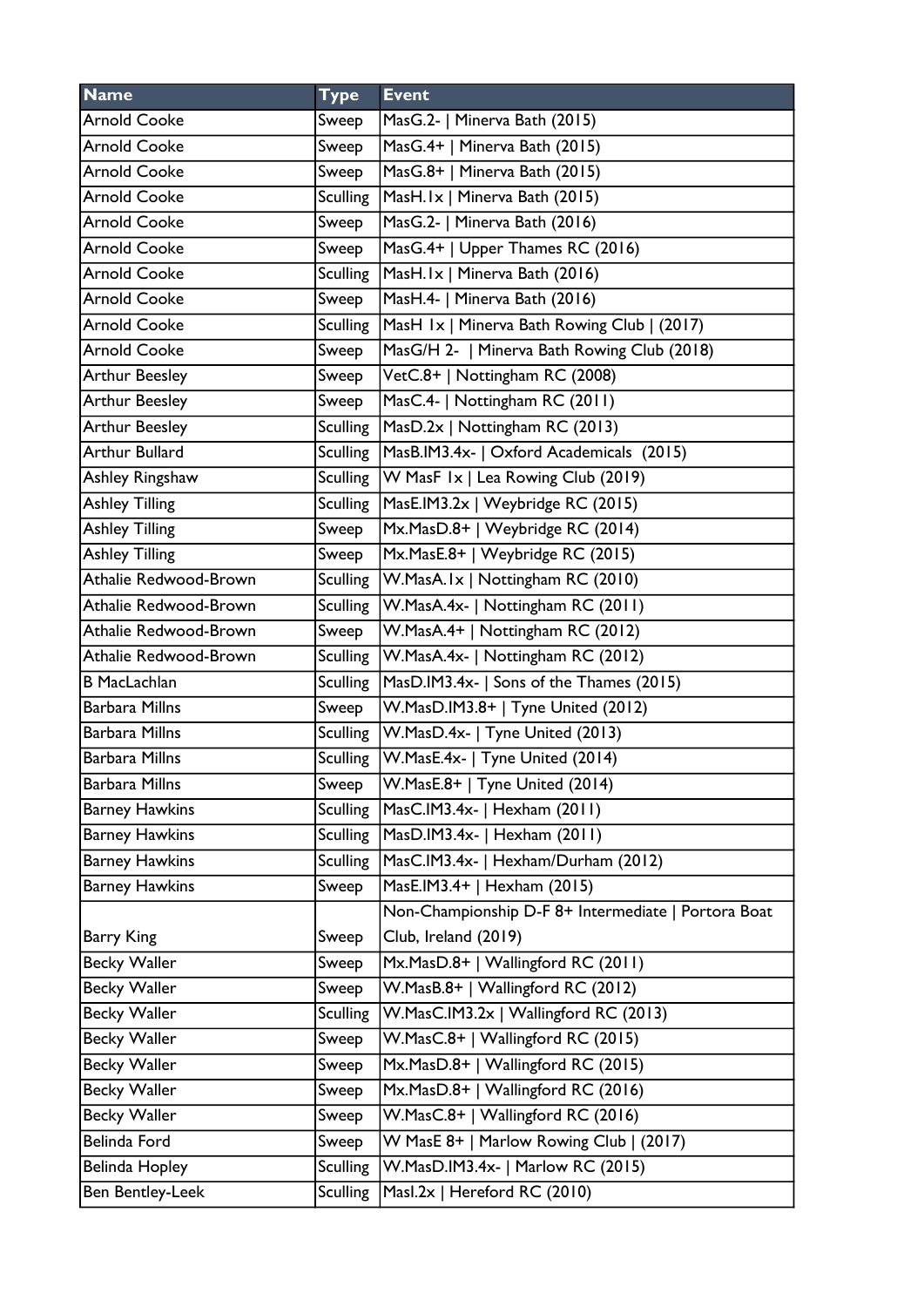| <b>Name</b>              | <b>Type</b>     | <b>Event</b>                                         |
|--------------------------|-----------------|------------------------------------------------------|
|                          |                 | Non-championship A to C 4x-   Medway Towns Rowing    |
| Ben Farmer               |                 | Sculling $ Club   (2017)$                            |
|                          |                 | Mx Non-Championship D-F 4x- Intermediate   Hexham    |
| Ben Haywood Smith        |                 | Sculling   Rowing Club (2019)                        |
| Ben Haywood Smith        | Sweep           | MasE.IM3.4+   Hexham (2015)                          |
| <b>Ben Heath</b>         | Sweep           | MasA.8+   City of Cambridge (2014)                   |
| Ben Kerry                | <b>Sculling</b> | MasA.2x   Ben Kerry (2021)                           |
| Ben Long                 | Sweep           | MasD 4-   Bewl Bridge Rowing Club (2019)             |
| Ben Long                 |                 | Sculling   MasC 4x-   Bewl Bridge Rowing Club (2019) |
| Ben Long                 |                 | Sculling   MasD 4x-   Bewl Bridge Rowing Club (2019) |
| Ben Long                 | Sculling        | MasD 2x   Bewl Bridge Rowing Club   (2017)           |
| Ben Long                 |                 | Sculling   MasD.4x-   Ben Long (2021)                |
| <b>Ben Pickering</b>     |                 | Sculling   MasA.IM3.1x   Leicester RC (2015)         |
| <b>Ben Pickering</b>     |                 | Sculling   Mx. Mas B. 4x -   Leicester RC (2015)     |
| <b>Ben Pickering</b>     |                 | Sculling   Mx. Mas B. 4x -   Leicester RC (2016)     |
| Ben Redman               |                 | Sculling   MasB. Ix   City of Cambridge (2013)       |
| <b>Ben Rodford</b>       | Sweep           | MasA.2-   Gloucester RC (2013)                       |
| <b>Ben Rodford</b>       |                 | Sculling   Mx. Mas A. 2x   Gloucester RC (2014)      |
| <b>Ben Rodford</b>       |                 | Sculling   Mx. MasA. 2x   Gloucester RC (2015)       |
| <b>Ben Rodford</b>       |                 | Sculling   Mx. MasA. 2x   Gloucester RC (2016)       |
| <b>Ben Rodford</b>       | <b>Sculling</b> | Mx MasA 4x-   Gloucester Rowing Club   (2017)        |
| <b>Ben Rodford</b>       | <b>Sculling</b> | Mx MasA 2x   Gloucester Rowing Club   (2017)         |
| <b>Ben Sunderland</b>    | Sweep           | MasB.IM3.4+   X-Press BC (2015)                      |
| Ben Sunderland           | Sweep           | MasD.IM3.8+   X-Press BC (2015)                      |
|                          |                 | Non-Championship D toF 8+   Tideway Scullers School  |
| Benjamin Bridger         | Sweep           | (2017)                                               |
| Benjamin Bridger         | Sculling        | MasE.2x   Benjamin Bridger (2021)                    |
| Benjamin Dickinson       | Sweep           | MasB/C 8+   Agecroft Rowing Club (2019)              |
|                          |                 | Non-Championship A-C 8+ Intermediate   London        |
| Benjamin Rose            | Sweep           | Otters Rowing Club (2019)                            |
| Benny Van De Giessen     | Sweep           | MasB.4-   Lea RC (2012)                              |
| Berend van Wachem        | <b>Sculling</b> | MasC.IM3.1x   Imperial Coll (2016)                   |
| Berend van Wachem        | <b>Sculling</b> | MasC 1x   Imperial College Boat Club   (2017)        |
| <b>Berk Yildiz</b>       | Sweep           | MasB.IM3.4+   Lea RC (2016)                          |
| <b>Bernadette McCabe</b> | Sweep           | W.MasA.4+   Nottingham RC (2014)                     |
| <b>Bernadette McCabe</b> | Sweep           | W.MasB.4+   Nottingham RC (2014)                     |
| <b>Bernadette McCabe</b> | Sweep           | W.MasC.8+   Nottingham RC (2014)                     |
| <b>Bernadette McCabe</b> | Sweep           | W.MasB.4+   Nottingham RC (2015)                     |
| <b>Bernadette McCabe</b> | Sweep           | W.MasD.8+   Nottingham RC (2015)                     |
| <b>Beth Rodford</b>      | <b>Sculling</b> | Mx MasA 4x-   Gloucester Rowing Club   (2017)        |
|                          |                 | Mx Non-Championship D-F 4x- Intermediate   Hexham    |
| <b>Beverley Beattie</b>  | <b>Sculling</b> | Rowing Club (2019)                                   |
| <b>Beverley Reid</b>     | <b>Sculling</b> | W.MasB.IM3.1x   Poplar Blackwall (2015)              |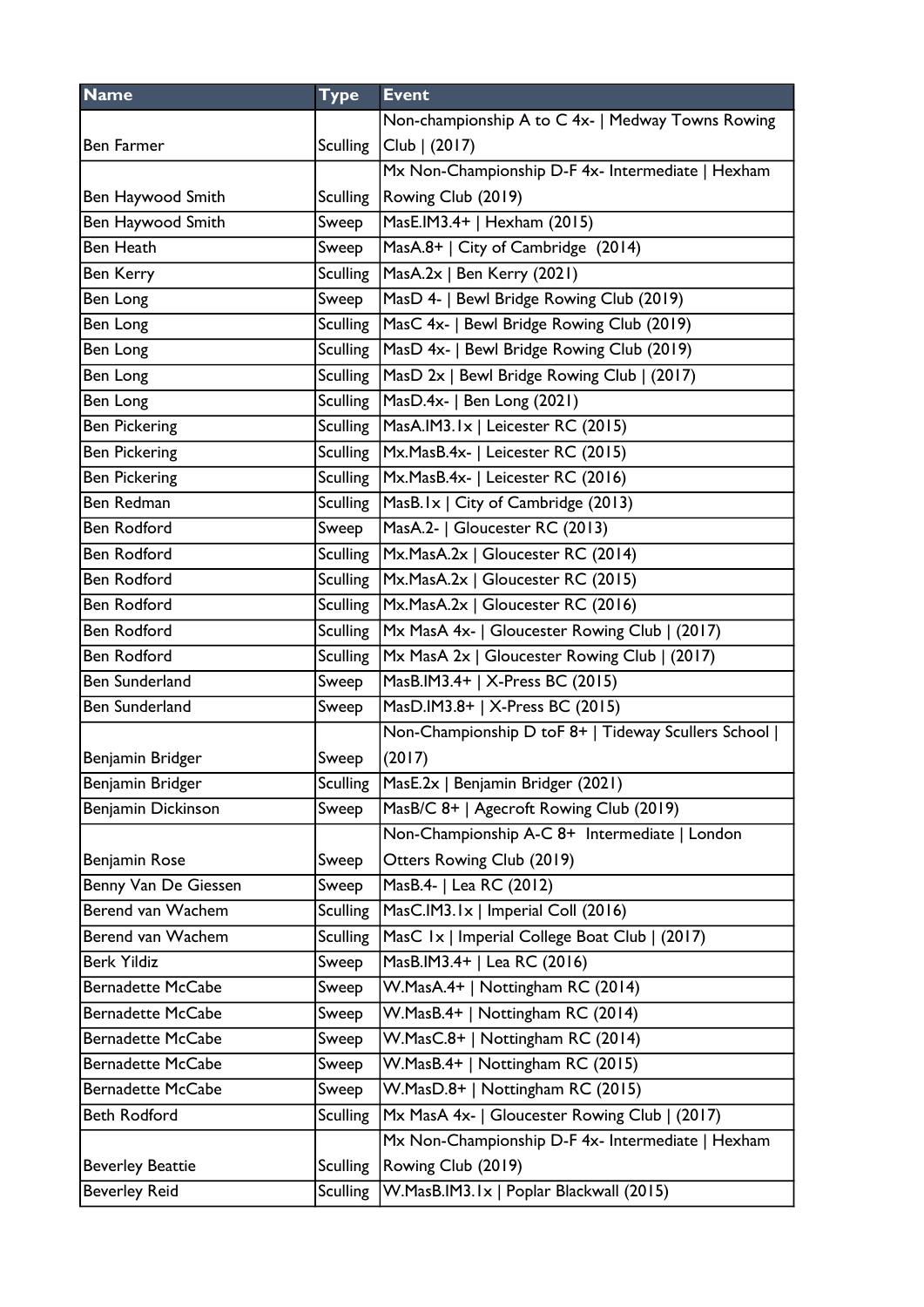| <b>Name</b>           | <b>Type</b>     | <b>Event</b>                                                                           |
|-----------------------|-----------------|----------------------------------------------------------------------------------------|
|                       |                 | Non-Championship D-F 2x   Nottingham and Union                                         |
| <b>Bill Carter</b>    |                 | Sculling   Rowing Club (2018)                                                          |
| <b>Birgith Sims</b>   |                 | Sculling   W. Vet D. 2x   Kingston RC (2008)                                           |
| <b>Birgith Sims</b>   |                 | Sculling   W. Vet D. Ix   Kingston RC (2009)                                           |
| <b>Birgith Sims</b>   |                 | Sculling   W.MasD.2x   Kingston RC (2010)                                              |
| <b>Birgith Sims</b>   |                 | Sculling   W.MasE. Ix   Kingston RC (2010)                                             |
| <b>Birgith Sims</b>   |                 | Sculling   W.MasD.2x   Kingston RC (2011)                                              |
| <b>Birgith Sims</b>   |                 | Sculling   W. Mas D. 4x -   Kingston RC/ZCH/ZKL (2011)                                 |
| <b>Birgith Sims</b>   |                 | Sculling   W.MasF. Ix   Kingston RC (2011)                                             |
| <b>Birgith Sims</b>   |                 | Sculling   Mx. Mas F. 2x   Kingston RC (2012)                                          |
| <b>Birgith Sims</b>   | Sculling        | Mx.MasF.2x   Kingston RC (2013)                                                        |
| <b>Birgith Sims</b>   |                 | Sculling   W.MasF.2x   Kingston RC (2015)                                              |
| <b>Birgith Sims</b>   | Sweep           | W.MasE.4-   Kingston RC (2016)                                                         |
| <b>Birgith Sims</b>   | Sculling        | W.MasG.Ix   Kingston RC (2016)                                                         |
| <b>Birgith Sims</b>   |                 | Sculling   W MasF 4x- Divison 3   Kingston Rowing Club   (2017)                        |
| <b>Birgith Sims</b>   |                 | Sculling   W MasF 2x   Kingston Rowing Club   (2017)                                   |
| <b>Birgith Sims</b>   | Sweep           | W MasE 4+   Kingston Rowing Club (2018)                                                |
| <b>Birgith Sims</b>   | <b>Sculling</b> | W.MasG.2x   Birgith Sims (2021)                                                        |
| Brendan Smyth         | Sweep           | MasC 2-   Commercial Rowing Club, Ireland (2019)                                       |
| Brendan Smyth         | Sweep           | MasC 2-   Commercial Rowing Club, Ireland (2018)                                       |
| Brendan Smyth         | Sweep           | MasC 4-   Commercial Rowing Club, Ireland (2018)                                       |
| <b>Brian Canty</b>    | Sweep           | MasA.4+   Furnivall (2014)                                                             |
| <b>Brian Corbett</b>  | <b>Sculling</b> | VetD.IM3.2x   Champ Thames (Camb) (2009)                                               |
| <b>Brian Corbett</b>  |                 | MasD.IM3.8+   Champ Thames (Camb) (2011)                                               |
| <b>Brian Corbett</b>  | Sweep           |                                                                                        |
|                       | Sweep           | MasB.IM3.8+ (B/C)   Champ Thames (Camb) (2012)<br>MasE.IM3.4x-   Oundle Town RC (2015) |
| Brian Hardwick        | <b>Sculling</b> | MasC.IM3.2x   Maidstone Invicta (2015)                                                 |
| <b>Brian Humphris</b> | <b>Sculling</b> |                                                                                        |
| <b>Brian Humphris</b> | <b>Sculling</b> | MasC 2x   Maidstone Invicta Rowing Club   (2017)                                       |
| Brian Salisbury       | Sweep           | MasD 8+   Tyne Amateur Rowing Club (2019)                                              |
|                       |                 | Non-championship D to F 2x   Tyne Amateur Rowing                                       |
| Brian Salisbury       | <b>Sculling</b> | Club   (2017)                                                                          |
| Brian Salisbury       | Sweep           | Non-Championship D-F 8+   Tyne Amateur Rowing Club<br>(2018)                           |
|                       |                 | Non-Championship A-C 4x-   Doncaster Rowing Club                                       |
| <b>Brian Smith</b>    | <b>Sculling</b> | (2018)                                                                                 |
| <b>Bridget Snaith</b> | <b>Sculling</b> | W.MasC.1x   Lea RC (2012)                                                              |
| <b>Bridget Snaith</b> | Sweep           | W.MasA.2-   Lea RC (2013)                                                              |
| <b>Bridget Snaith</b> | <b>Sculling</b> | $W.MasC.Ix  $ Lea RC (2013)                                                            |
|                       |                 | Non-Championship D-F 2- Intermediate   Grosvenor                                       |
| <b>Bruce Belcher</b>  | Sweep           | Rowing Club, Chester (2019)                                                            |
| Bruce Lamka           | Sweep           | MasG 4+   Quintin Boat Club   (2017)                                                   |
| Bruce MacLachlan      | <b>Sculling</b> | MasF 4x-   Sons of the Thames Rowing Club (2019)                                       |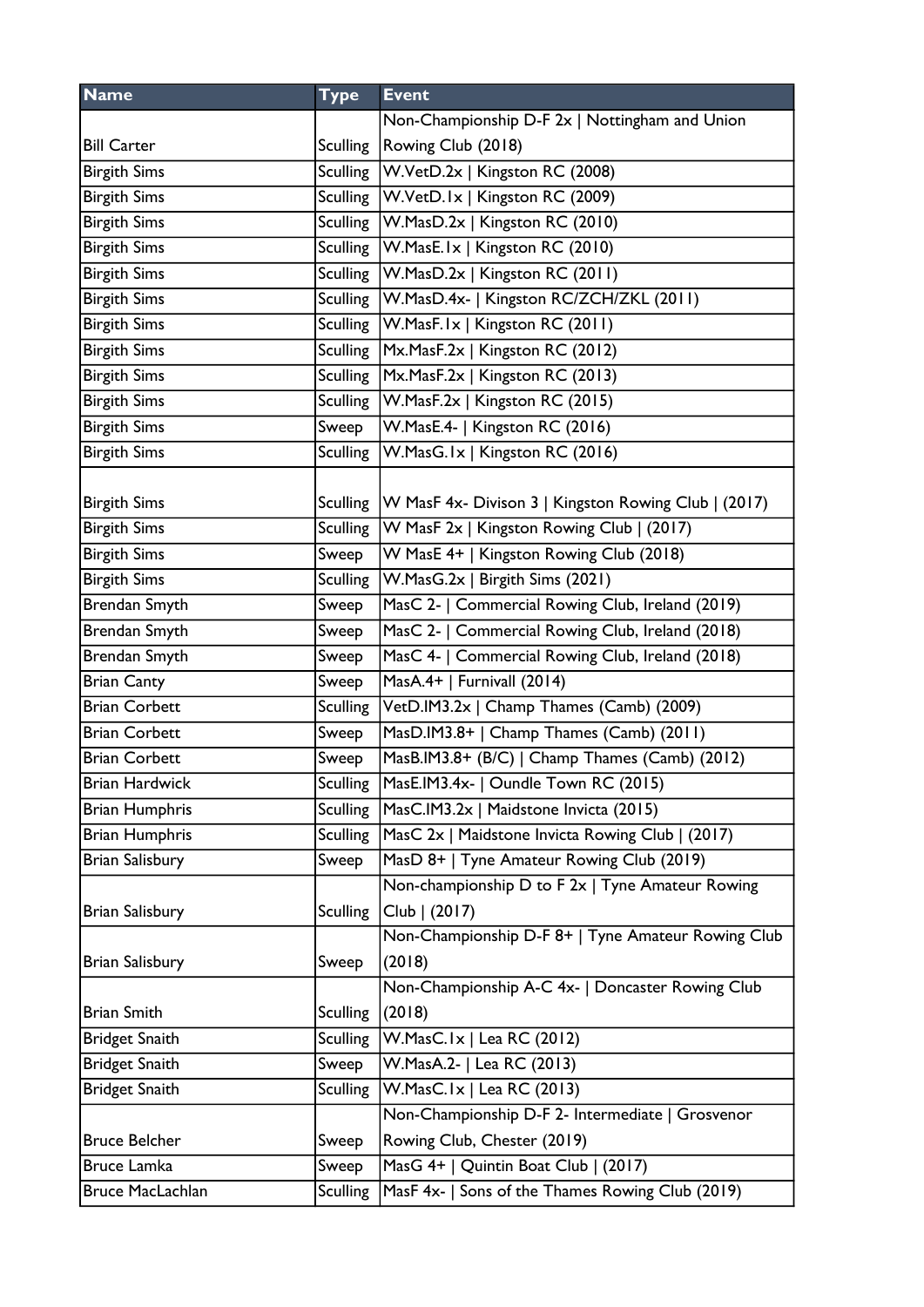| <b>Name</b>              | <b>Type</b>     | <b>Event</b>                                                                 |
|--------------------------|-----------------|------------------------------------------------------------------------------|
| <b>Bruce Margetts</b>    | Sweep           | VetB.2-   Lincoln RC (2008)                                                  |
| <b>Bruce Margetts</b>    | Sweep           | Mx MasD 8+   Lincoln Rowing Centre   (2017)                                  |
| Bryan Dean               | Sweep           | MasB.8+   X-Press BC (2010)                                                  |
| Bryan Dean               | Sweep           | MasB.4+   X-Press BC (2011)                                                  |
| C A Formstone            | Sweep           | MasF.IM3.8+   Marlow RC (2016)                                               |
| C A Henderson            | Sweep           | MasD.IM3.4+   Pengwern BC (2012)                                             |
| C Cusack                 | Sweep           | VetE.2-   Wallingford RC (2008)                                              |
| C Cusack                 | Sweep           | VetE.4-   Wallingford RC (2008)                                              |
| C Cusack                 | Sweep           | MasF.2-   Wallingford RC (2011)                                              |
| C Cusack                 | Sweep           | MasF.2-   Wallingford RC (2012)                                              |
| C Cusack                 | Sweep           | MasG.2-   Wallingford RC (2012)                                              |
| $\overline{C}$ Cusack    | Sweep           | Mx.MasD.8+   Wallingford RC (2015)                                           |
| C Cusack                 | Sweep           | MasG.4-   Wallingford RC (2016)                                              |
| C Edwards                | <b>Sculling</b> | W.MasF.2x   Durham ARC (2011)                                                |
| C Harrison               | Sweep           | $\overline{\mathsf{Vect}D.8^+ \mid \mathsf{Quintin} \ \mathsf{BC} \ (2009)}$ |
| C Harrison               | Sweep           | MasD.8+   Quintin BC (2010)                                                  |
| C Harrison               | Sweep           | MasE.8+   Quintin BC (2010)                                                  |
| C Harrison               | Sweep           | MasE.8+   Quintin BC (2013)                                                  |
| C Harrison               | Sweep           | MasF.8+   Quintin BC (2013)                                                  |
| C Harrison               | Sweep           | MasF.8+   Quintin BC (2014)                                                  |
| C Harrison               | Sweep           | MasF.8+   Quintin BC (2016)                                                  |
| C Harrison               | Sweep           | MasF.8+   C Harrison (2021)                                                  |
| $\overline{C}$ P Freeman | <b>Sculling</b> | VetE.IM3.1x   Cambois (2009)                                                 |
| C P Freeman              | <b>Sculling</b> | MasD.IM3.2x   Cambois (2011)                                                 |
| $\overline{C}$ Portman   | Sweep           | VetF.4-   Derby RC (2008)                                                    |
| C Portman                | Sweep           | VetF.8+   Derby RC (2009)                                                    |
|                          |                 | MasG.8+   Derby/Minerva-Bath/City of Sheffield/Henley                        |
| C Portman                | Sweep           | (2010)                                                                       |
| C Ryan                   | Sweep           | MasD.IM3.4+   Abingdon RC (2010)                                             |
| C Ryan                   | <b>Sculling</b> | MasE.IM3.4x-   Abingdon RC (2014)                                            |
| C Ryan                   | Sweep           | MasF 4+   Abingdon Rowing Club   (2017)                                      |
| C Skuse                  | Sweep           | MasD.2-   Warwick BC (2013)                                                  |
| C Skuse                  | Sweep           | MasE.2-   Warwick BC (2013)                                                  |
| C Skuse                  | Sweep           | MasE.8+   Crabtree BC (2014)                                                 |
| C Unwin                  | <b>Sculling</b> | MasH.4x-   Nottingham/Nott'm & Union (2010)                                  |
| C.N.W. Hudson            | Sweep           | MasF 8+   Reading Rowing Club (2019)                                         |
| C.N.W. Hudson            | Sweep           | MasD.4-   Reading RC (2011)                                                  |
| C.N.W. Hudson            | Sweep           | MasD.4-   Reading RC (2012)                                                  |
| C.N.W. Hudson            | Sweep           | MasF 8+   Reading Rowing Club (2018)                                         |
| Camilla Kretz            | <b>Sculling</b> | W.MasD.4x-   Kingston RC/ZCH/ZKL (2011)                                      |
| Camilla Scarf            | <b>Sculling</b> | W.MasB.4x-   Falcon RC (2014)                                                |
| Camilla Scarf            | <b>Sculling</b> | W MasD 4x-   Falcon Rowing Club (2018)                                       |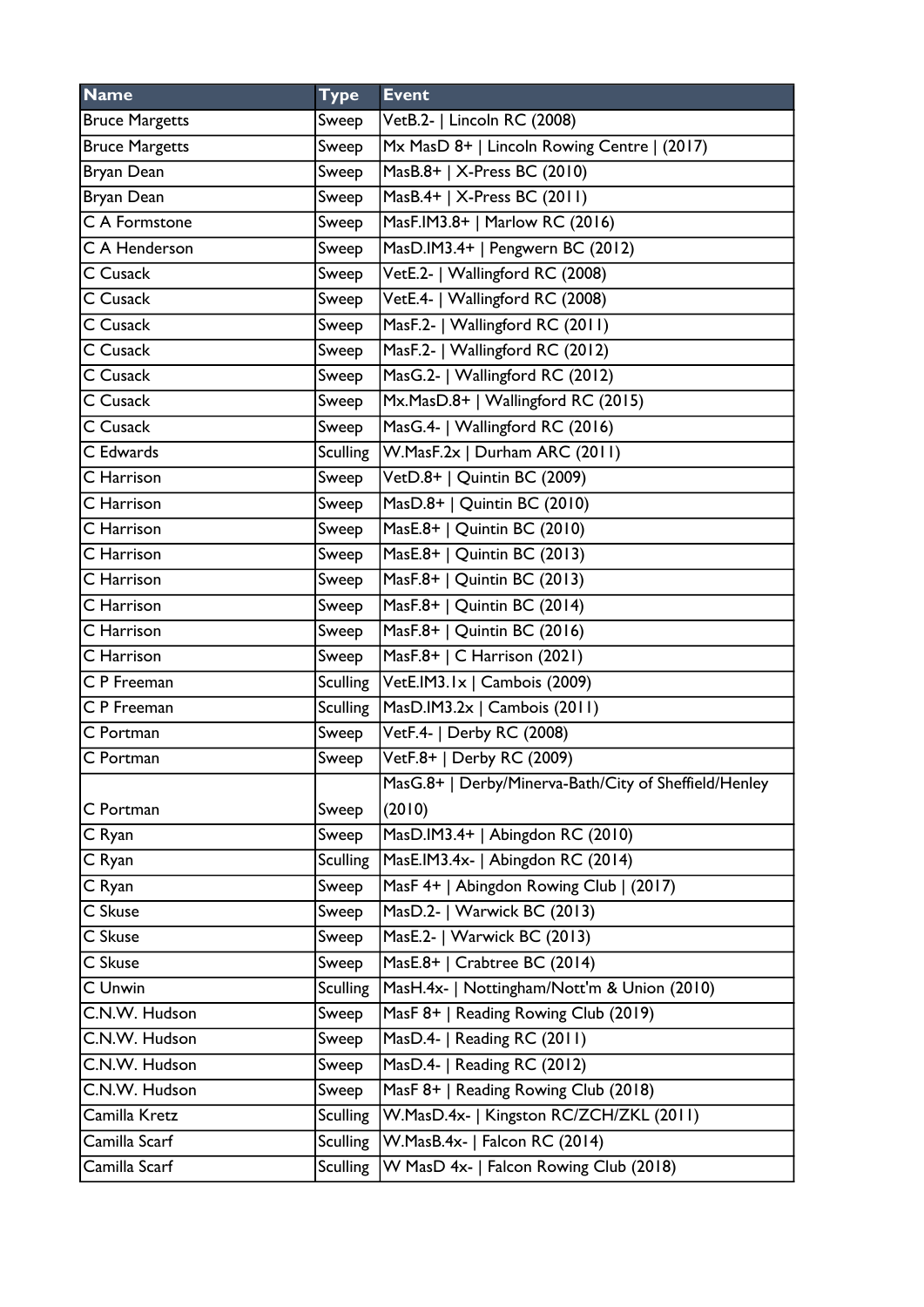| <b>Name</b>                  | <b>Type</b>     | <b>Event</b>                                         |
|------------------------------|-----------------|------------------------------------------------------|
|                              |                 | W Non-Championship A-C 4-   HSBC Rowing Club         |
| Caoimhe Durnin               | Sweep           | (2018)                                               |
|                              |                 |                                                      |
|                              |                 | W Non-Championship A-C 8+   Barnes Bridge Ladies     |
| Cara Cahill                  | Sweep           | Rowing Club (2018)                                   |
| Carl Abram                   | Sweep           | MasB.4+   York City (2012)                           |
| Carl Shiplee                 | Sweep           | MasA 4-   Norwich Rowing Club   (2017)               |
| Carl Unwin                   | <b>Sculling</b> | MasH.4x-   Nott m & Union (2015)                     |
| Carla Madigan                | Sweep           | W MasD 8+   Inverness Rowing Club (2019)             |
| Carlo Alberto De Stefanis    | Sweep           | MasB.IM3.8+ (B/C)   Champ Thames (Camb) (2012)       |
| <b>Carlos Cordal Suffert</b> | Sweep           | MasA.IM3.8+   Thames RC (2016)                       |
| Carol Cornell                | <b>Sculling</b> | W.VetD.2x   Kingston RC (2008)                       |
| <b>Carol Cornell</b>         | Sweep           | W MasE 4-   Walton Rowing Club (2018)                |
| Carol Gath                   | <b>Sculling</b> | Mx.MasB.4x-   Trentham BC (2016)                     |
| Carol Gath                   | <b>Sculling</b> | Mx MasB 4x-   Trentham Boat Club (2018)              |
| Carole Hook                  | <b>Sculling</b> | W.MasA.IM3.2x   Furnivall (2010)                     |
| Carole Hook                  | Sweep           | W MasA/B 8+   Peterborough City Rowing Club (2018)   |
| Carole McCarthy              | Sweep           | W.MasB.IM3.8+   Durham ARC (2013)                    |
| Carole McCarthy              | Sweep           | W.MasD.IM3.8+   Durham ARC (2013)                    |
|                              |                 | W MasE 1x   Champion Of The Thames (Cambridge) RC    |
| <b>Carole Mills</b>          | <b>Sculling</b> | (2019)                                               |
| <b>Carole Mills</b>          | <b>Sculling</b> | W.MasD.IM3.1x   Champ Thames (Camb) (2015)           |
| <b>Carole Mills</b>          | Sweep           | W.MasE.8+   Champ Thames (Camb) (2016)               |
| Carole Thomas                | Sweep           | W.MasB.4-   Norwich RC (2010)                        |
| <b>Carole Thomas</b>         | <b>Sculling</b> | W.MasC.IM3.2x   Norwich RC (2012)                    |
| <b>Carole Thomas</b>         | Sweep           | W.MasD.8+   Norwich RC (2014)                        |
| Carole Thomas                | <b>Sculling</b> | Mx.MasE.4x-   Norwich RC (2016)                      |
| Caroline Bell-Syer           | Sculling        | W.MasC.IM3.2x   Mortlake A & A (2014)                |
| Caroline Benham              | Sweep           | W.MasB.8+   Wallingford RC (2012)                    |
| Caroline Crowley             | <b>Sculling</b> | W.MasC.IM3.4x-   Broxbourne RC (2016)                |
| Caroline Gordon              | <b>Sculling</b> | Mx.MasE.2x   Dart Totnes RC (2015)                   |
| Caroline Gordon              | <b>Sculling</b> | W.MasE.2x   Dart Totnes RC (2016)                    |
| Caroline Gordon              | <b>Sculling</b> | W MasE 2x   Dart-Totnes Amateur Rowing Club   (2017) |
|                              |                 | Mx MasE 2x Divison 3   Dart-Totnes Amateur Rowing    |
| Caroline Gordon              | <b>Sculling</b> | Club   (2017)                                        |
| Caroline Hague               | <b>Sculling</b> | W.MasC.4x-   Eton Excelsior (2014)                   |
| Caroline Hague               | <b>Sculling</b> | W MasC 4x-   Eton Excelsior Rowing Club   (2017)     |
| <b>Caroline Reed</b>         | Sweep           | W MasC 4-   Ardingly Rowing Club (2018)              |
| Caroline Reed                | Sweep           | W MasC 8+   Ardingly Rowing Club (2018)              |
| Caroline Willett             | <b>Sculling</b> | W.MasA.4x-   Kingston RC (2015)                      |
| Caroline Willett             | <b>Sculling</b> | W.MasA.4x-   Kingston RC (2016)                      |
| Caroline Willett             | <b>Sculling</b> | W MasC 4x-   Kingston Rowing Club (2018)             |
| Caroline Willett             | Sweep           | W MasC 8+   Kingston Rowing Club (2018)              |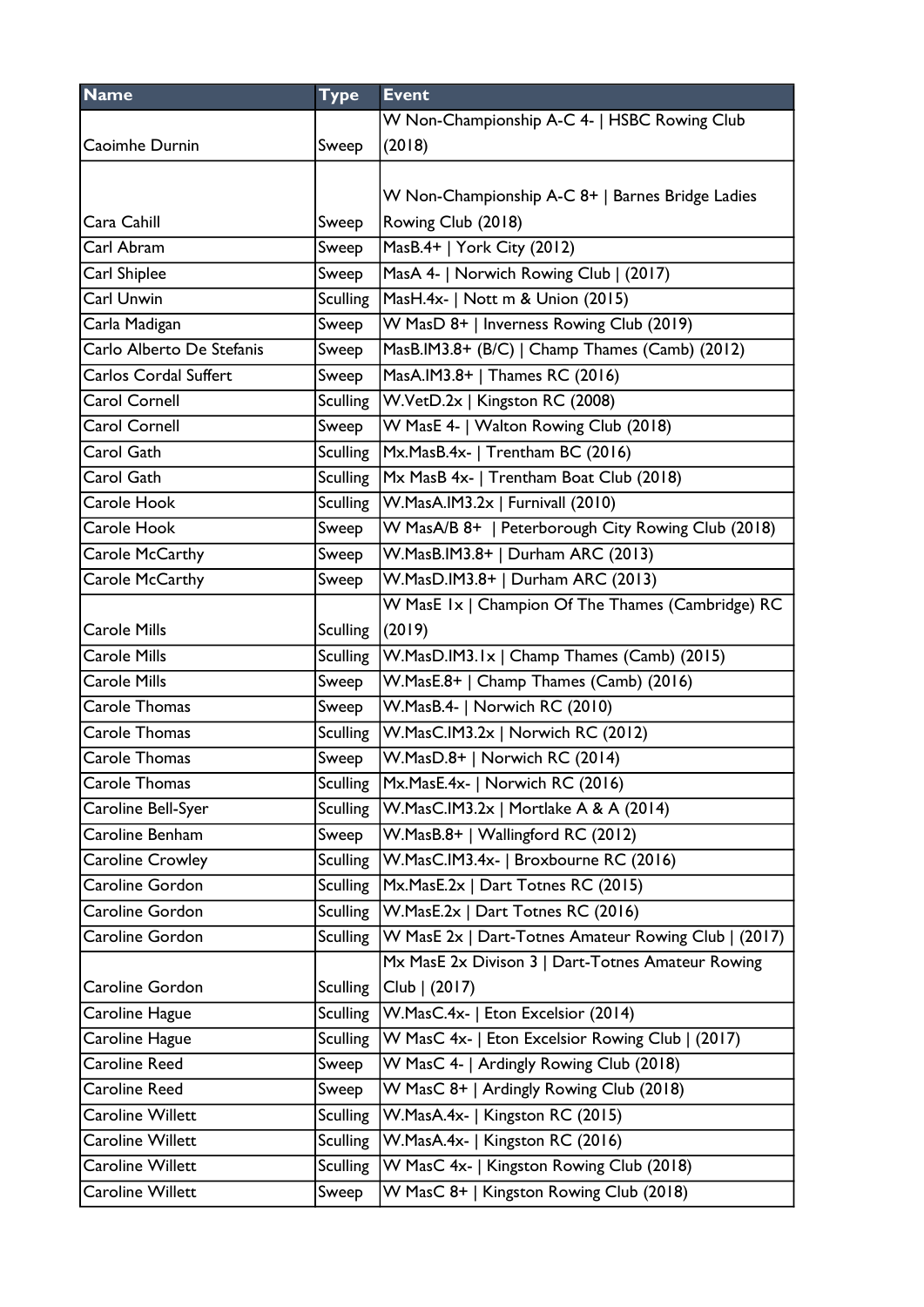| W MasE 4+   Kingston Rowing Club (2018)<br><b>Caroline Willett</b><br>Sweep<br>W.MasD.IM3.2x   Rob Roy (2010)<br>Carolyn Harrison<br><b>Sculling</b><br><b>Carrie Thomas</b><br>W.MasA.2x   Thames RC (2014)<br><b>Sculling</b><br><b>Cassie White</b><br>W.MasB.8+   Nottingham RC (2010)<br>Sweep<br>W.MasA.8+   Nottingham RC (2012)<br><b>Cassie White</b><br>Sweep<br>W.MasC.8+   Nottingham RC (2012)<br><b>Cassie White</b><br>Sweep<br><b>Cassie White</b><br>W.MasA.4+   Nottingham RC (2014)<br>Sweep<br>W.MasB.4+   Nottingham RC (2014)<br><b>Cassie White</b><br>Sweep<br>W.MasC.8+   Nottingham RC (2014)<br><b>Cassie White</b><br>Sweep<br>W.MasB.4+   Nottingham RC (2015)<br><b>Cassie White</b><br>Sweep<br><b>Cassie White</b><br>Mx MasD 8+   Nottingham Rowing Club   (2017)<br>Sweep<br><b>Cassie White</b><br>Mx MasE 8+   Nottingham Rowing Club (2018)<br>Sweep<br>Catherine Allaway<br>Mx.MasC.2x   Weybridge RC (2012)<br><b>Sculling</b><br>W.MasD.4+   Weybridge RC (2014)<br>Catherine Allaway<br>Sweep<br>Catherine Allaway<br>Mx.MasD.8+   Weybridge RC (2014)<br>Sweep<br><b>Catherine Almond</b><br>Sculling<br>W.MasE.IM3.4x-   Twickenham RC (2016)<br>Mx MasC 4x-   Hexham Rowing Club (2019)<br>Catherine Bowman<br><b>Sculling</b><br>Catherine Bowman<br><b>Sculling</b><br>Mx.MasC.2x   Hexham (2016)<br><b>Sculling</b><br>W.MasA.IM3.4x-   Hexham (2016)<br>Catherine Bowman<br>Catherine Bowman<br>Sculling<br>W.MasB.IM3.2x   Hexham (2016)<br>Mx MasC 4x-   Hexham Rowing Club   (2017)<br><b>Sculling</b><br>Catherine Bowman<br>Mx.MasD.2x   Catherine Bowman (2021)<br>Catherine Bowman<br>Sculling<br>W MasD 4+   York City Rowing Club (2019)<br>Catherine Fisher<br>Sweep<br>W MasE/F 8+   York City Rowing Club (2019)<br>Catherine Fisher<br>Sweep<br>Catherine Fisher<br>W MasE/F 8+   York City Rowing Club (2018)<br>Sweep<br>W.MasB.8+   Catherine Fisher (2021)<br>Catherine Fisher<br>Sweep<br>Catherine Hart<br><b>Sculling</b><br> W.MasB.4x-   Mortlake A & A (2015)<br>Catherine Hurst<br>Sculling<br>W.MasA.2x   Nottingham RC (2011)<br>Catherine Hurst<br>W.MasA.4x-   Nottingham RC (2011)<br><b>Sculling</b><br>Catherine Hurst<br>W.MasB.8+   Cantabrigian (2013)<br>Sweep<br>Catherine Hurst<br>W.MasB.8+   City of Cambridge (2015)<br>Sweep<br>W.MasC.IM3.8+   Champ Thames (Camb) (2011)<br>Catherine Jeffery<br>Sweep<br>W.MasD.IM3.1x   Twickenham RC (2016)<br>Catherine Jones<br><b>Sculling</b><br>W.MasD.IM3.2x   Twickenham RC (2016)<br>Catherine Jones<br><b>Sculling</b><br>W.MasD.IM3.4x-   Twickenham RC (2016)<br>Catherine Jones<br><b>Sculling</b><br>W.MasD.8+   Milton Keynes RC (2016)<br>Catherine Keeling<br>Sweep<br>W.MasA.4+   Llandaff RC (2016)<br>Catherine Raine<br>Sweep<br>W.MasA.4-   Loughborough BC (2016)<br>Cathy Beaumont<br>Sweep<br>W.MasA.4-   Cathy Beaumont (2021)<br>Cathy Beaumont<br>Sweep<br>W MasB 4+   St Andrew Boat Club (2019)<br>Catriona Duke<br>Sweep<br>W MasB/C 4-   St Andrew Boat Club (2019)<br>Catriona Duke<br>Sweep<br>W MasB/C 8+   St Andrew Boat Club (2019)<br>Catriona Duke<br>Sweep<br>Catriona Duke<br>Mx MasC 8+   St Andrew Boat Club (2018)<br>Sweep | <b>Name</b> | <b>Type</b> | <b>Event</b> |
|-------------------------------------------------------------------------------------------------------------------------------------------------------------------------------------------------------------------------------------------------------------------------------------------------------------------------------------------------------------------------------------------------------------------------------------------------------------------------------------------------------------------------------------------------------------------------------------------------------------------------------------------------------------------------------------------------------------------------------------------------------------------------------------------------------------------------------------------------------------------------------------------------------------------------------------------------------------------------------------------------------------------------------------------------------------------------------------------------------------------------------------------------------------------------------------------------------------------------------------------------------------------------------------------------------------------------------------------------------------------------------------------------------------------------------------------------------------------------------------------------------------------------------------------------------------------------------------------------------------------------------------------------------------------------------------------------------------------------------------------------------------------------------------------------------------------------------------------------------------------------------------------------------------------------------------------------------------------------------------------------------------------------------------------------------------------------------------------------------------------------------------------------------------------------------------------------------------------------------------------------------------------------------------------------------------------------------------------------------------------------------------------------------------------------------------------------------------------------------------------------------------------------------------------------------------------------------------------------------------------------------------------------------------------------------------------------------------------------------------------------------------------------------------------------------------------------------------------------------------------------------------------------------------------------------------------------------------------------------------------------------------------------------------------------------------------------------------------------------------------------------------------------------------------------------------------------------|-------------|-------------|--------------|
|                                                                                                                                                                                                                                                                                                                                                                                                                                                                                                                                                                                                                                                                                                                                                                                                                                                                                                                                                                                                                                                                                                                                                                                                                                                                                                                                                                                                                                                                                                                                                                                                                                                                                                                                                                                                                                                                                                                                                                                                                                                                                                                                                                                                                                                                                                                                                                                                                                                                                                                                                                                                                                                                                                                                                                                                                                                                                                                                                                                                                                                                                                                                                                                                       |             |             |              |
|                                                                                                                                                                                                                                                                                                                                                                                                                                                                                                                                                                                                                                                                                                                                                                                                                                                                                                                                                                                                                                                                                                                                                                                                                                                                                                                                                                                                                                                                                                                                                                                                                                                                                                                                                                                                                                                                                                                                                                                                                                                                                                                                                                                                                                                                                                                                                                                                                                                                                                                                                                                                                                                                                                                                                                                                                                                                                                                                                                                                                                                                                                                                                                                                       |             |             |              |
|                                                                                                                                                                                                                                                                                                                                                                                                                                                                                                                                                                                                                                                                                                                                                                                                                                                                                                                                                                                                                                                                                                                                                                                                                                                                                                                                                                                                                                                                                                                                                                                                                                                                                                                                                                                                                                                                                                                                                                                                                                                                                                                                                                                                                                                                                                                                                                                                                                                                                                                                                                                                                                                                                                                                                                                                                                                                                                                                                                                                                                                                                                                                                                                                       |             |             |              |
|                                                                                                                                                                                                                                                                                                                                                                                                                                                                                                                                                                                                                                                                                                                                                                                                                                                                                                                                                                                                                                                                                                                                                                                                                                                                                                                                                                                                                                                                                                                                                                                                                                                                                                                                                                                                                                                                                                                                                                                                                                                                                                                                                                                                                                                                                                                                                                                                                                                                                                                                                                                                                                                                                                                                                                                                                                                                                                                                                                                                                                                                                                                                                                                                       |             |             |              |
|                                                                                                                                                                                                                                                                                                                                                                                                                                                                                                                                                                                                                                                                                                                                                                                                                                                                                                                                                                                                                                                                                                                                                                                                                                                                                                                                                                                                                                                                                                                                                                                                                                                                                                                                                                                                                                                                                                                                                                                                                                                                                                                                                                                                                                                                                                                                                                                                                                                                                                                                                                                                                                                                                                                                                                                                                                                                                                                                                                                                                                                                                                                                                                                                       |             |             |              |
|                                                                                                                                                                                                                                                                                                                                                                                                                                                                                                                                                                                                                                                                                                                                                                                                                                                                                                                                                                                                                                                                                                                                                                                                                                                                                                                                                                                                                                                                                                                                                                                                                                                                                                                                                                                                                                                                                                                                                                                                                                                                                                                                                                                                                                                                                                                                                                                                                                                                                                                                                                                                                                                                                                                                                                                                                                                                                                                                                                                                                                                                                                                                                                                                       |             |             |              |
|                                                                                                                                                                                                                                                                                                                                                                                                                                                                                                                                                                                                                                                                                                                                                                                                                                                                                                                                                                                                                                                                                                                                                                                                                                                                                                                                                                                                                                                                                                                                                                                                                                                                                                                                                                                                                                                                                                                                                                                                                                                                                                                                                                                                                                                                                                                                                                                                                                                                                                                                                                                                                                                                                                                                                                                                                                                                                                                                                                                                                                                                                                                                                                                                       |             |             |              |
|                                                                                                                                                                                                                                                                                                                                                                                                                                                                                                                                                                                                                                                                                                                                                                                                                                                                                                                                                                                                                                                                                                                                                                                                                                                                                                                                                                                                                                                                                                                                                                                                                                                                                                                                                                                                                                                                                                                                                                                                                                                                                                                                                                                                                                                                                                                                                                                                                                                                                                                                                                                                                                                                                                                                                                                                                                                                                                                                                                                                                                                                                                                                                                                                       |             |             |              |
|                                                                                                                                                                                                                                                                                                                                                                                                                                                                                                                                                                                                                                                                                                                                                                                                                                                                                                                                                                                                                                                                                                                                                                                                                                                                                                                                                                                                                                                                                                                                                                                                                                                                                                                                                                                                                                                                                                                                                                                                                                                                                                                                                                                                                                                                                                                                                                                                                                                                                                                                                                                                                                                                                                                                                                                                                                                                                                                                                                                                                                                                                                                                                                                                       |             |             |              |
|                                                                                                                                                                                                                                                                                                                                                                                                                                                                                                                                                                                                                                                                                                                                                                                                                                                                                                                                                                                                                                                                                                                                                                                                                                                                                                                                                                                                                                                                                                                                                                                                                                                                                                                                                                                                                                                                                                                                                                                                                                                                                                                                                                                                                                                                                                                                                                                                                                                                                                                                                                                                                                                                                                                                                                                                                                                                                                                                                                                                                                                                                                                                                                                                       |             |             |              |
|                                                                                                                                                                                                                                                                                                                                                                                                                                                                                                                                                                                                                                                                                                                                                                                                                                                                                                                                                                                                                                                                                                                                                                                                                                                                                                                                                                                                                                                                                                                                                                                                                                                                                                                                                                                                                                                                                                                                                                                                                                                                                                                                                                                                                                                                                                                                                                                                                                                                                                                                                                                                                                                                                                                                                                                                                                                                                                                                                                                                                                                                                                                                                                                                       |             |             |              |
|                                                                                                                                                                                                                                                                                                                                                                                                                                                                                                                                                                                                                                                                                                                                                                                                                                                                                                                                                                                                                                                                                                                                                                                                                                                                                                                                                                                                                                                                                                                                                                                                                                                                                                                                                                                                                                                                                                                                                                                                                                                                                                                                                                                                                                                                                                                                                                                                                                                                                                                                                                                                                                                                                                                                                                                                                                                                                                                                                                                                                                                                                                                                                                                                       |             |             |              |
|                                                                                                                                                                                                                                                                                                                                                                                                                                                                                                                                                                                                                                                                                                                                                                                                                                                                                                                                                                                                                                                                                                                                                                                                                                                                                                                                                                                                                                                                                                                                                                                                                                                                                                                                                                                                                                                                                                                                                                                                                                                                                                                                                                                                                                                                                                                                                                                                                                                                                                                                                                                                                                                                                                                                                                                                                                                                                                                                                                                                                                                                                                                                                                                                       |             |             |              |
|                                                                                                                                                                                                                                                                                                                                                                                                                                                                                                                                                                                                                                                                                                                                                                                                                                                                                                                                                                                                                                                                                                                                                                                                                                                                                                                                                                                                                                                                                                                                                                                                                                                                                                                                                                                                                                                                                                                                                                                                                                                                                                                                                                                                                                                                                                                                                                                                                                                                                                                                                                                                                                                                                                                                                                                                                                                                                                                                                                                                                                                                                                                                                                                                       |             |             |              |
|                                                                                                                                                                                                                                                                                                                                                                                                                                                                                                                                                                                                                                                                                                                                                                                                                                                                                                                                                                                                                                                                                                                                                                                                                                                                                                                                                                                                                                                                                                                                                                                                                                                                                                                                                                                                                                                                                                                                                                                                                                                                                                                                                                                                                                                                                                                                                                                                                                                                                                                                                                                                                                                                                                                                                                                                                                                                                                                                                                                                                                                                                                                                                                                                       |             |             |              |
|                                                                                                                                                                                                                                                                                                                                                                                                                                                                                                                                                                                                                                                                                                                                                                                                                                                                                                                                                                                                                                                                                                                                                                                                                                                                                                                                                                                                                                                                                                                                                                                                                                                                                                                                                                                                                                                                                                                                                                                                                                                                                                                                                                                                                                                                                                                                                                                                                                                                                                                                                                                                                                                                                                                                                                                                                                                                                                                                                                                                                                                                                                                                                                                                       |             |             |              |
|                                                                                                                                                                                                                                                                                                                                                                                                                                                                                                                                                                                                                                                                                                                                                                                                                                                                                                                                                                                                                                                                                                                                                                                                                                                                                                                                                                                                                                                                                                                                                                                                                                                                                                                                                                                                                                                                                                                                                                                                                                                                                                                                                                                                                                                                                                                                                                                                                                                                                                                                                                                                                                                                                                                                                                                                                                                                                                                                                                                                                                                                                                                                                                                                       |             |             |              |
|                                                                                                                                                                                                                                                                                                                                                                                                                                                                                                                                                                                                                                                                                                                                                                                                                                                                                                                                                                                                                                                                                                                                                                                                                                                                                                                                                                                                                                                                                                                                                                                                                                                                                                                                                                                                                                                                                                                                                                                                                                                                                                                                                                                                                                                                                                                                                                                                                                                                                                                                                                                                                                                                                                                                                                                                                                                                                                                                                                                                                                                                                                                                                                                                       |             |             |              |
|                                                                                                                                                                                                                                                                                                                                                                                                                                                                                                                                                                                                                                                                                                                                                                                                                                                                                                                                                                                                                                                                                                                                                                                                                                                                                                                                                                                                                                                                                                                                                                                                                                                                                                                                                                                                                                                                                                                                                                                                                                                                                                                                                                                                                                                                                                                                                                                                                                                                                                                                                                                                                                                                                                                                                                                                                                                                                                                                                                                                                                                                                                                                                                                                       |             |             |              |
|                                                                                                                                                                                                                                                                                                                                                                                                                                                                                                                                                                                                                                                                                                                                                                                                                                                                                                                                                                                                                                                                                                                                                                                                                                                                                                                                                                                                                                                                                                                                                                                                                                                                                                                                                                                                                                                                                                                                                                                                                                                                                                                                                                                                                                                                                                                                                                                                                                                                                                                                                                                                                                                                                                                                                                                                                                                                                                                                                                                                                                                                                                                                                                                                       |             |             |              |
|                                                                                                                                                                                                                                                                                                                                                                                                                                                                                                                                                                                                                                                                                                                                                                                                                                                                                                                                                                                                                                                                                                                                                                                                                                                                                                                                                                                                                                                                                                                                                                                                                                                                                                                                                                                                                                                                                                                                                                                                                                                                                                                                                                                                                                                                                                                                                                                                                                                                                                                                                                                                                                                                                                                                                                                                                                                                                                                                                                                                                                                                                                                                                                                                       |             |             |              |
|                                                                                                                                                                                                                                                                                                                                                                                                                                                                                                                                                                                                                                                                                                                                                                                                                                                                                                                                                                                                                                                                                                                                                                                                                                                                                                                                                                                                                                                                                                                                                                                                                                                                                                                                                                                                                                                                                                                                                                                                                                                                                                                                                                                                                                                                                                                                                                                                                                                                                                                                                                                                                                                                                                                                                                                                                                                                                                                                                                                                                                                                                                                                                                                                       |             |             |              |
|                                                                                                                                                                                                                                                                                                                                                                                                                                                                                                                                                                                                                                                                                                                                                                                                                                                                                                                                                                                                                                                                                                                                                                                                                                                                                                                                                                                                                                                                                                                                                                                                                                                                                                                                                                                                                                                                                                                                                                                                                                                                                                                                                                                                                                                                                                                                                                                                                                                                                                                                                                                                                                                                                                                                                                                                                                                                                                                                                                                                                                                                                                                                                                                                       |             |             |              |
|                                                                                                                                                                                                                                                                                                                                                                                                                                                                                                                                                                                                                                                                                                                                                                                                                                                                                                                                                                                                                                                                                                                                                                                                                                                                                                                                                                                                                                                                                                                                                                                                                                                                                                                                                                                                                                                                                                                                                                                                                                                                                                                                                                                                                                                                                                                                                                                                                                                                                                                                                                                                                                                                                                                                                                                                                                                                                                                                                                                                                                                                                                                                                                                                       |             |             |              |
|                                                                                                                                                                                                                                                                                                                                                                                                                                                                                                                                                                                                                                                                                                                                                                                                                                                                                                                                                                                                                                                                                                                                                                                                                                                                                                                                                                                                                                                                                                                                                                                                                                                                                                                                                                                                                                                                                                                                                                                                                                                                                                                                                                                                                                                                                                                                                                                                                                                                                                                                                                                                                                                                                                                                                                                                                                                                                                                                                                                                                                                                                                                                                                                                       |             |             |              |
|                                                                                                                                                                                                                                                                                                                                                                                                                                                                                                                                                                                                                                                                                                                                                                                                                                                                                                                                                                                                                                                                                                                                                                                                                                                                                                                                                                                                                                                                                                                                                                                                                                                                                                                                                                                                                                                                                                                                                                                                                                                                                                                                                                                                                                                                                                                                                                                                                                                                                                                                                                                                                                                                                                                                                                                                                                                                                                                                                                                                                                                                                                                                                                                                       |             |             |              |
|                                                                                                                                                                                                                                                                                                                                                                                                                                                                                                                                                                                                                                                                                                                                                                                                                                                                                                                                                                                                                                                                                                                                                                                                                                                                                                                                                                                                                                                                                                                                                                                                                                                                                                                                                                                                                                                                                                                                                                                                                                                                                                                                                                                                                                                                                                                                                                                                                                                                                                                                                                                                                                                                                                                                                                                                                                                                                                                                                                                                                                                                                                                                                                                                       |             |             |              |
|                                                                                                                                                                                                                                                                                                                                                                                                                                                                                                                                                                                                                                                                                                                                                                                                                                                                                                                                                                                                                                                                                                                                                                                                                                                                                                                                                                                                                                                                                                                                                                                                                                                                                                                                                                                                                                                                                                                                                                                                                                                                                                                                                                                                                                                                                                                                                                                                                                                                                                                                                                                                                                                                                                                                                                                                                                                                                                                                                                                                                                                                                                                                                                                                       |             |             |              |
|                                                                                                                                                                                                                                                                                                                                                                                                                                                                                                                                                                                                                                                                                                                                                                                                                                                                                                                                                                                                                                                                                                                                                                                                                                                                                                                                                                                                                                                                                                                                                                                                                                                                                                                                                                                                                                                                                                                                                                                                                                                                                                                                                                                                                                                                                                                                                                                                                                                                                                                                                                                                                                                                                                                                                                                                                                                                                                                                                                                                                                                                                                                                                                                                       |             |             |              |
|                                                                                                                                                                                                                                                                                                                                                                                                                                                                                                                                                                                                                                                                                                                                                                                                                                                                                                                                                                                                                                                                                                                                                                                                                                                                                                                                                                                                                                                                                                                                                                                                                                                                                                                                                                                                                                                                                                                                                                                                                                                                                                                                                                                                                                                                                                                                                                                                                                                                                                                                                                                                                                                                                                                                                                                                                                                                                                                                                                                                                                                                                                                                                                                                       |             |             |              |
|                                                                                                                                                                                                                                                                                                                                                                                                                                                                                                                                                                                                                                                                                                                                                                                                                                                                                                                                                                                                                                                                                                                                                                                                                                                                                                                                                                                                                                                                                                                                                                                                                                                                                                                                                                                                                                                                                                                                                                                                                                                                                                                                                                                                                                                                                                                                                                                                                                                                                                                                                                                                                                                                                                                                                                                                                                                                                                                                                                                                                                                                                                                                                                                                       |             |             |              |
|                                                                                                                                                                                                                                                                                                                                                                                                                                                                                                                                                                                                                                                                                                                                                                                                                                                                                                                                                                                                                                                                                                                                                                                                                                                                                                                                                                                                                                                                                                                                                                                                                                                                                                                                                                                                                                                                                                                                                                                                                                                                                                                                                                                                                                                                                                                                                                                                                                                                                                                                                                                                                                                                                                                                                                                                                                                                                                                                                                                                                                                                                                                                                                                                       |             |             |              |
|                                                                                                                                                                                                                                                                                                                                                                                                                                                                                                                                                                                                                                                                                                                                                                                                                                                                                                                                                                                                                                                                                                                                                                                                                                                                                                                                                                                                                                                                                                                                                                                                                                                                                                                                                                                                                                                                                                                                                                                                                                                                                                                                                                                                                                                                                                                                                                                                                                                                                                                                                                                                                                                                                                                                                                                                                                                                                                                                                                                                                                                                                                                                                                                                       |             |             |              |
|                                                                                                                                                                                                                                                                                                                                                                                                                                                                                                                                                                                                                                                                                                                                                                                                                                                                                                                                                                                                                                                                                                                                                                                                                                                                                                                                                                                                                                                                                                                                                                                                                                                                                                                                                                                                                                                                                                                                                                                                                                                                                                                                                                                                                                                                                                                                                                                                                                                                                                                                                                                                                                                                                                                                                                                                                                                                                                                                                                                                                                                                                                                                                                                                       |             |             |              |
|                                                                                                                                                                                                                                                                                                                                                                                                                                                                                                                                                                                                                                                                                                                                                                                                                                                                                                                                                                                                                                                                                                                                                                                                                                                                                                                                                                                                                                                                                                                                                                                                                                                                                                                                                                                                                                                                                                                                                                                                                                                                                                                                                                                                                                                                                                                                                                                                                                                                                                                                                                                                                                                                                                                                                                                                                                                                                                                                                                                                                                                                                                                                                                                                       |             |             |              |
|                                                                                                                                                                                                                                                                                                                                                                                                                                                                                                                                                                                                                                                                                                                                                                                                                                                                                                                                                                                                                                                                                                                                                                                                                                                                                                                                                                                                                                                                                                                                                                                                                                                                                                                                                                                                                                                                                                                                                                                                                                                                                                                                                                                                                                                                                                                                                                                                                                                                                                                                                                                                                                                                                                                                                                                                                                                                                                                                                                                                                                                                                                                                                                                                       |             |             |              |
|                                                                                                                                                                                                                                                                                                                                                                                                                                                                                                                                                                                                                                                                                                                                                                                                                                                                                                                                                                                                                                                                                                                                                                                                                                                                                                                                                                                                                                                                                                                                                                                                                                                                                                                                                                                                                                                                                                                                                                                                                                                                                                                                                                                                                                                                                                                                                                                                                                                                                                                                                                                                                                                                                                                                                                                                                                                                                                                                                                                                                                                                                                                                                                                                       |             |             |              |
|                                                                                                                                                                                                                                                                                                                                                                                                                                                                                                                                                                                                                                                                                                                                                                                                                                                                                                                                                                                                                                                                                                                                                                                                                                                                                                                                                                                                                                                                                                                                                                                                                                                                                                                                                                                                                                                                                                                                                                                                                                                                                                                                                                                                                                                                                                                                                                                                                                                                                                                                                                                                                                                                                                                                                                                                                                                                                                                                                                                                                                                                                                                                                                                                       |             |             |              |
|                                                                                                                                                                                                                                                                                                                                                                                                                                                                                                                                                                                                                                                                                                                                                                                                                                                                                                                                                                                                                                                                                                                                                                                                                                                                                                                                                                                                                                                                                                                                                                                                                                                                                                                                                                                                                                                                                                                                                                                                                                                                                                                                                                                                                                                                                                                                                                                                                                                                                                                                                                                                                                                                                                                                                                                                                                                                                                                                                                                                                                                                                                                                                                                                       |             |             |              |
|                                                                                                                                                                                                                                                                                                                                                                                                                                                                                                                                                                                                                                                                                                                                                                                                                                                                                                                                                                                                                                                                                                                                                                                                                                                                                                                                                                                                                                                                                                                                                                                                                                                                                                                                                                                                                                                                                                                                                                                                                                                                                                                                                                                                                                                                                                                                                                                                                                                                                                                                                                                                                                                                                                                                                                                                                                                                                                                                                                                                                                                                                                                                                                                                       |             |             |              |
|                                                                                                                                                                                                                                                                                                                                                                                                                                                                                                                                                                                                                                                                                                                                                                                                                                                                                                                                                                                                                                                                                                                                                                                                                                                                                                                                                                                                                                                                                                                                                                                                                                                                                                                                                                                                                                                                                                                                                                                                                                                                                                                                                                                                                                                                                                                                                                                                                                                                                                                                                                                                                                                                                                                                                                                                                                                                                                                                                                                                                                                                                                                                                                                                       |             |             |              |
|                                                                                                                                                                                                                                                                                                                                                                                                                                                                                                                                                                                                                                                                                                                                                                                                                                                                                                                                                                                                                                                                                                                                                                                                                                                                                                                                                                                                                                                                                                                                                                                                                                                                                                                                                                                                                                                                                                                                                                                                                                                                                                                                                                                                                                                                                                                                                                                                                                                                                                                                                                                                                                                                                                                                                                                                                                                                                                                                                                                                                                                                                                                                                                                                       |             |             |              |
|                                                                                                                                                                                                                                                                                                                                                                                                                                                                                                                                                                                                                                                                                                                                                                                                                                                                                                                                                                                                                                                                                                                                                                                                                                                                                                                                                                                                                                                                                                                                                                                                                                                                                                                                                                                                                                                                                                                                                                                                                                                                                                                                                                                                                                                                                                                                                                                                                                                                                                                                                                                                                                                                                                                                                                                                                                                                                                                                                                                                                                                                                                                                                                                                       |             |             |              |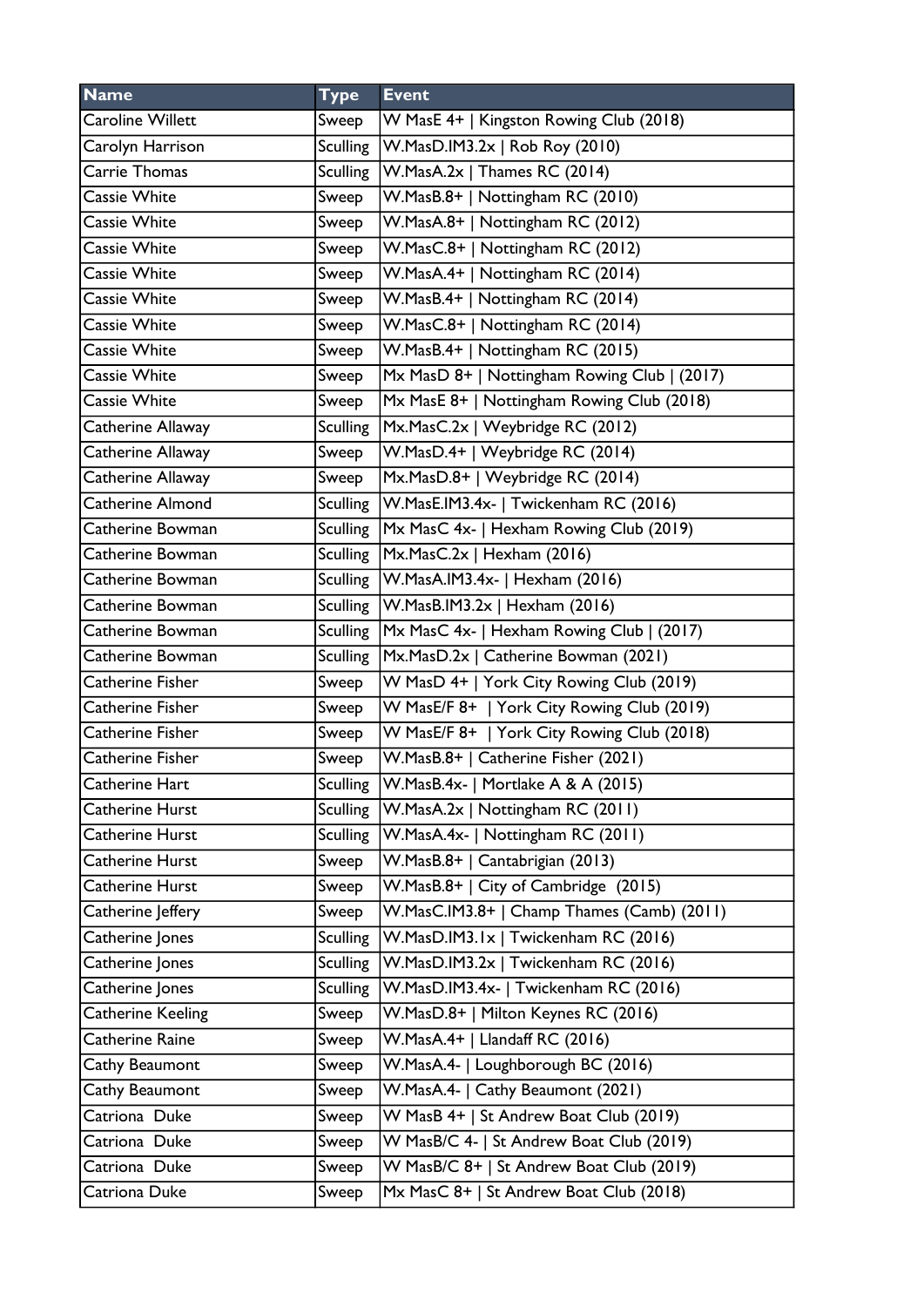| <b>Name</b>             | <b>Type</b>     | <b>Event</b>                                                                                                  |
|-------------------------|-----------------|---------------------------------------------------------------------------------------------------------------|
|                         |                 | W Non-Championship A-C 2-   St Andrew Boat Club                                                               |
| Catriona Duke           | Sweep           | (2018)                                                                                                        |
| Cecile Jacklin          | <b>Sculling</b> | W.MasD.4x-   Champ Thames (Camb) (2012)                                                                       |
| Cecile Jacklin          | Sweep           | W.MasB.8+   Cantabrigian (2013)                                                                               |
| Cecile Jacklin          | Sweep           | W.MasD.8+   Champ Thames (Camb) (2014)                                                                        |
| Cecile Jacklin          | Sweep           | W.MasD.8+   Champ Thames (Camb) (2015)                                                                        |
| Ceri Richardson         | Sweep           | W.VetB.IM3.4+   Eton Excelsior (2009)                                                                         |
| Ceri Richardson         | <b>Sculling</b> | W.MasB.IM3.2x   Eton Excelsior (2010)                                                                         |
| Ceri Richardson         | <b>Sculling</b> | W.MasB.IM3.4x-   Eton Excelsior (2010)                                                                        |
| <b>Chantelle Miller</b> | Sweep           | W MasA 4+   Thames Rowing Club   (2017)                                                                       |
| <b>Chantelle Miller</b> | Sweep           | W Non-championship A to C 4+   Thames Rowing Club  <br>(2017)                                                 |
| charles cunningham      | Sweep           | MasF.4+   Belfast BC (2011)                                                                                   |
| Charles G Bowman        | Sweep           | MasD.4-   Kingston RC (2013)                                                                                  |
| <b>Charles Heise</b>    | Sweep           | MasB.8+   York City (2011)                                                                                    |
| Charles Ippolito        | Sweep           | MasA.IM3.8+   Thames RC (2016)                                                                                |
| Charles McCay           | Sweep           | MasC.IM3.4+   Pengwern BC (2012)                                                                              |
| Charles Parry           | <b>Sculling</b> | MasG.2x   Wallingford RC (2015)                                                                               |
| Charles Parry           | <b>Sculling</b> | MasG.2x   Wallingford RC (2016)                                                                               |
| Charles Parry           | Sweep           | MasG.4-   Wallingford RC (2016)                                                                               |
| Charles Parry           | Sweep           | MasF 4-   Wallingford Rowing Club   (2017)                                                                    |
| Charles Parry           | <b>Sculling</b> | MasH 2x Divison 3   Wallingford Rowing Club   (2017)                                                          |
| Charles Parry           | <b>Sculling</b> | MasG 4x-   Wallingford Rowing Club (2018)                                                                     |
| Charles Parry           | <b>Sculling</b> | MasH/J 2x   Wallingford Rowing Club (2018)                                                                    |
| <b>Charles Parry</b>    | Sweep           | MasG 8+   Wallingford Rowing Club (2018)                                                                      |
| Charles Parry           | Sweep           | MasG/H 4-   Wallingford Rowing Club (2018)                                                                    |
| <b>Charles Scott</b>    | <b>Sculling</b> | MasE.4x-   Norwich RC (2014)                                                                                  |
| <b>Charles Scott</b>    | <b>Sculling</b> | MasE.4x-   Norwich RC (2015)                                                                                  |
| <b>Charles Scott</b>    | <b>Sculling</b> | MasE 4x-   Norwich Rowing Club   (2017)                                                                       |
| <b>Charles Scott</b>    | <b>Sculling</b> | MasE 4x-   Norwich Rowing Club (2018)                                                                         |
| Charles Worthington     | Sweep           | Non-Championship D-F 4-   Kingston Rowing Club (2018)<br>Non-Championship A-C 4+ Intermediate   London Otters |
| Charlie McCourt         | Sweep           | Rowing Club (2019)                                                                                            |
| Charlie Taylor          | Sweep           | MasC 4+   Minerva Bath Rowing Club (2018)                                                                     |
| <b>Charlotte Black</b>  | Sweep           | W.MasE.8+   Champ Thames (Camb) (2016)                                                                        |
| <b>Charlotte Black</b>  | <b>Sculling</b> | Mx Non-championship D to F 4x-   Champion Of The<br>Thames (Cambridge) RC   (2017)                            |
| Charlotte Brennan       | <b>Sculling</b> | W Non-championship A to C 2x   Warrington Rowing<br>Club   (2017)                                             |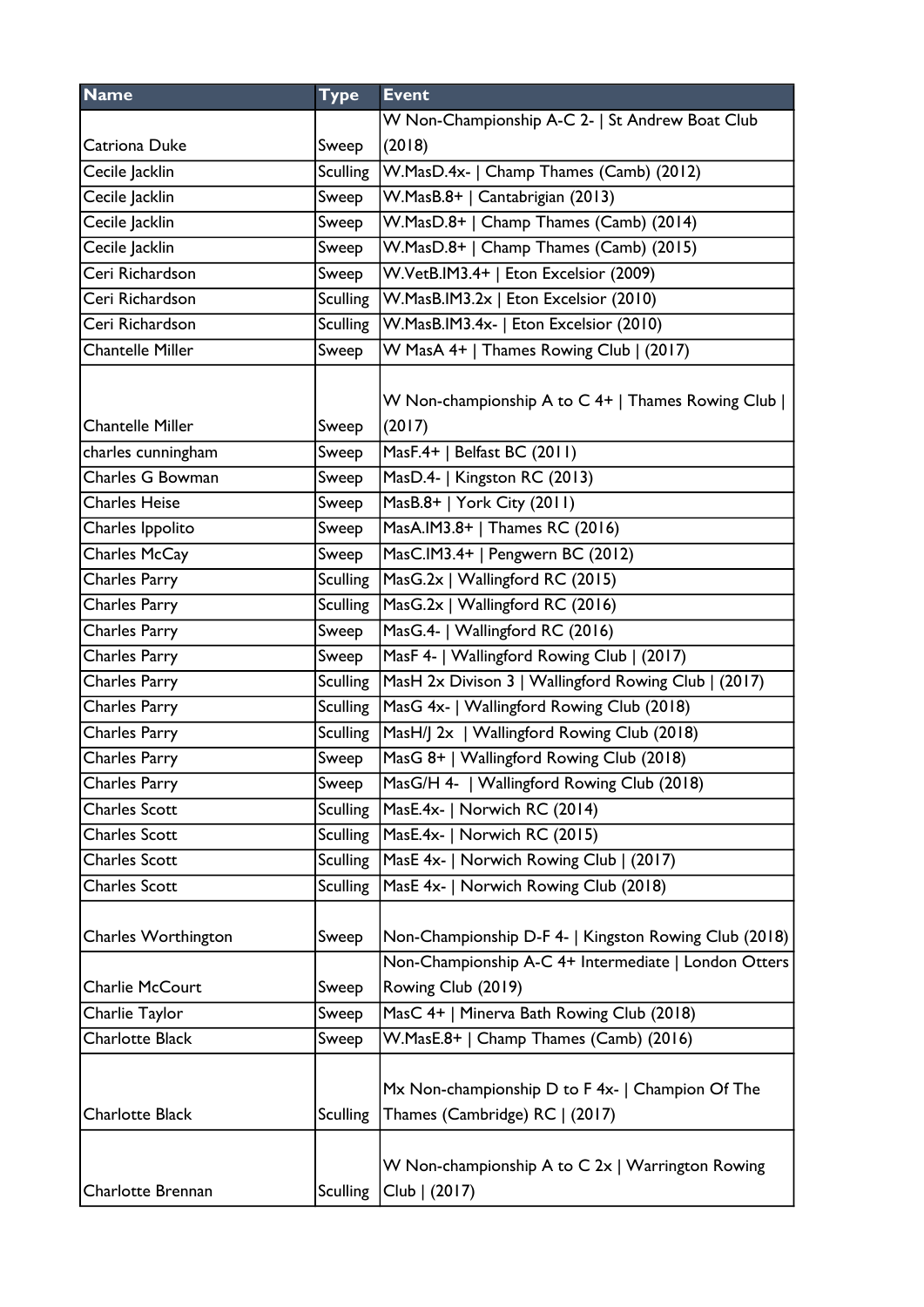| <b>Name</b>            | <b>Type</b>     | <b>Event</b>                                       |
|------------------------|-----------------|----------------------------------------------------|
| Charlotte Llewellyn    | Sweep           | W.MasD.2-   Worcester RC (2015)                    |
| Charlotte Llewellyn    | Sweep           | W.MasD.2-   Worcester RC (2016)                    |
|                        |                 | W Non-championship A to C 2x   Warrington Rowing   |
| <b>Charlotte Moll</b>  | <b>Sculling</b> | Club   (2017)                                      |
| <b>Chris Andrews</b>   | Sweep           | MasF.8+   Chris Andrews (2021)                     |
| Chris Baillon          | Sweep           | MasA.4+   Derby RC (2016)                          |
|                        |                 | Non-Championship A-C 1x Intermediate   Berwick     |
| <b>Chris Eke</b>       |                 | Sculling   Amateur Rowing Club (2019)              |
|                        |                 | Mx Non-Championship A-C 2x Intermediate   Berwick  |
| <b>Chris Eke</b>       | <b>Sculling</b> | Amateur Rowing Club (2019)                         |
| Chris Heathcote        | Sweep           | Mx.MasC.8+   Broxbourne RC (2011)                  |
| <b>Chris Heathcote</b> | Sweep           | MasB.8+   Broxbourne RC (2012)                     |
| <b>Chris Heathcote</b> | Sweep           | Mx.MasC.8+   Broxbourne RC (2012)                  |
| <b>Chris Heathcote</b> | Sweep           | MasA.8+   Broxbourne RC (2013)                     |
| Chris Heathcote        | <b>Sculling</b> | MasD.4x-   Broxbourne RC (2013)                    |
| <b>Chris Heathcote</b> | Sweep           | Mx.MasC.8+   Broxbourne RC (2013)                  |
| <b>Chris Heathcote</b> | <b>Sculling</b> | MasC.4x-   Broxbourne RC (2014)                    |
| Chris Jones            | Sweep           | MasB.8+   York City (2011)                         |
| Chris Leonard          | Sweep           | MasB.2-   Walton/London (2011)                     |
| Chris Leonard          | <b>Sculling</b> | MasB.4x-   Walton RC (2011)                        |
| <b>Chris Mace</b>      | <b>Sculling</b> | MasB.IM3.2x   Tyne ARC (2015)                      |
| <b>Chris Morrill</b>   | Sweep           | VetB.2-   Lincoln RC (2008)                        |
| <b>Chris Morrill</b>   | <b>Sculling</b> | Mx.VetB.2x   Lincoln RC (2009)                     |
| <b>Chris Morrill</b>   | <b>Sculling</b> | Mx.MasC.IM3.2x   Lincoln RC (2010)                 |
| <b>Chris Newland</b>   | Sculling        | $ MasC.IM3.2x $ St Ives (2011)                     |
| Chris Radford          | Sculling        | $Mx.MasC.2x \mid Northampton RC (2014)$            |
| Chris Scorah           | <b>Sculling</b> | MasA.4x-   Broxbourne RC (2012)                    |
| Chris Scorah           | Sweep           | MasB.8+   Broxbourne RC (2012)                     |
|                        |                 | Non-championship D to F 2-   City of Oxford Rowing |
| Chris Thomson          | Sweep           | Club   (2017)                                      |
| <b>Chris Tredget</b>   | Sweep           | MasE.IM3.8+   Star Club (2011)                     |
| Chris Unwin            | Sweep           | VetB.8+   Nottingham RC (2009)                     |
| Chris Waumsley         | Sweep           | VetB.8+   Nottingham RC (2009)                     |
| Chris Waumsley         | Sweep           | MasC.2-   Nott'm & Union (2012)                    |
| Chris Waumsley         | Sweep           | MasD.8+   Chris Waumsley (2021)                    |
| Chris Williams         | <b>Sculling</b> | VetD.2x   Tideway Scullers Sch (2009)              |
| <b>Chris Williams</b>  | <b>Sculling</b> | VetD.4x-   Tideway Scullers Sch (2009)             |
| Chris Williams         | <b>Sculling</b> | VetE.4x-   Tideway Scullers Sch (2009)             |
| <b>Chris Williams</b>  | <b>Sculling</b> | MasE.2x   Tideway Scullers Sch (2011)              |
| Christina Greenhalgh   | <b>Sculling</b> | W.MasC.IM3.4x-   Mortlake A & A (2013)             |
| Christina Greenhalgh   | Sweep           | W.MasA.4-   Mortlake A & A (2015)                  |
| Christina Matteotti    | Sweep           | W MasB 4+   Thames Rowing Club   (2017)            |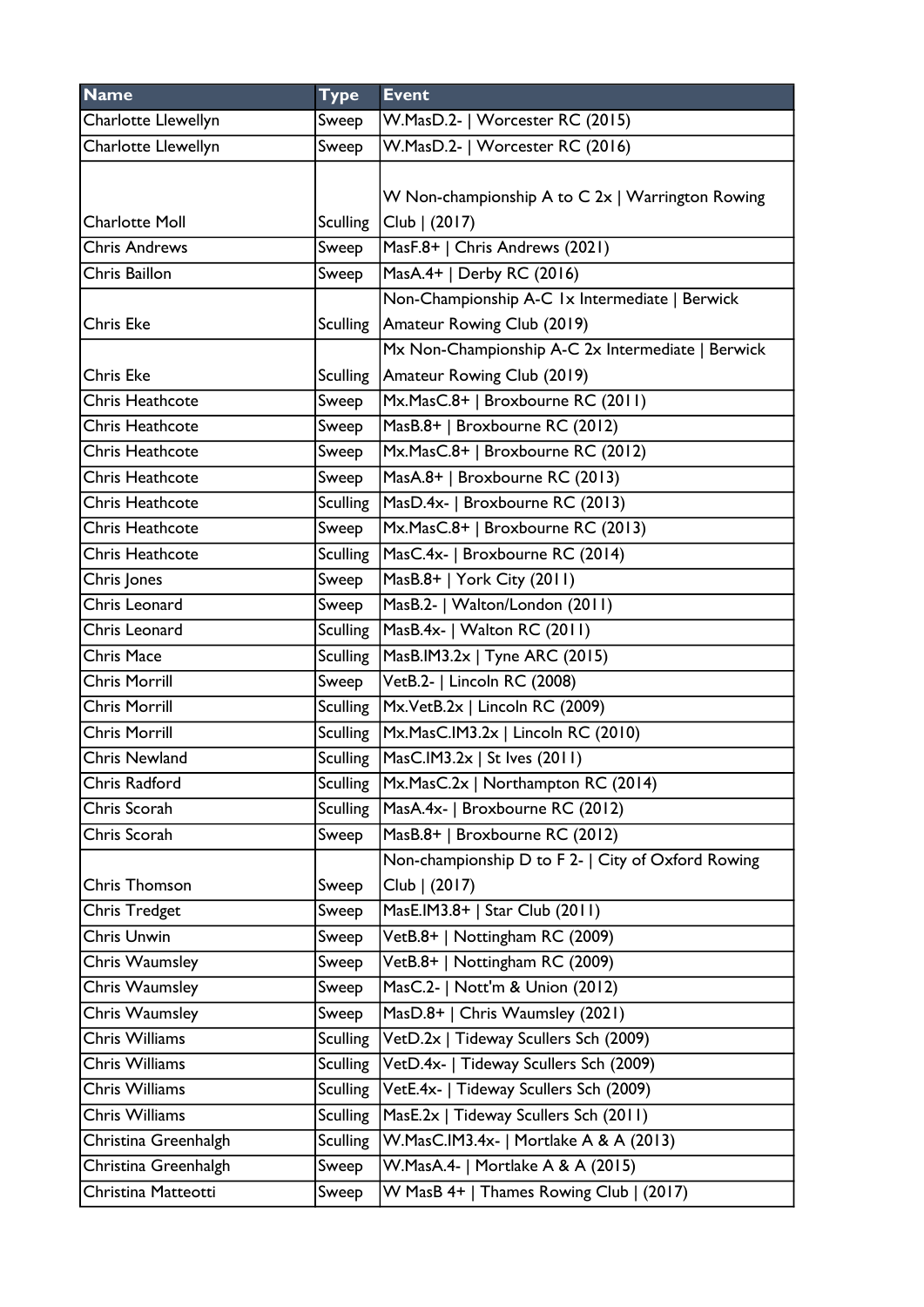| <b>Name</b>               | <b>Type</b>     | <b>Event</b>                                       |
|---------------------------|-----------------|----------------------------------------------------|
| Christina Matteotti       | <b>Sculling</b> | W.MasB.2x   Christina Matteotti (2021)             |
|                           |                 |                                                    |
|                           |                 | W Non-Championship A-C 8+   Barnes Bridge Ladies   |
| Christina Richardson      | Sweep           | Rowing Club (2018)                                 |
|                           |                 |                                                    |
|                           |                 | W Non-Championship D-F 4x-   Durham Amateur        |
| <b>Christine Heppell</b>  | <b>Sculling</b> | Rowing Club (2018)                                 |
| <b>Christine Meikle</b>   | Sweep           | Mx.VetC.8+   Tees RC (2009)                        |
| Christopher Bailey        | Sweep           | MasA.IM3.4+   Warwick BC (2014)                    |
| Christopher Bailey        | Sweep           | MasA.4+   Warwick BC (2015)                        |
| Christopher Brigden       | Sweep           | VetF.2-   Avon County (2009)                       |
| Christopher Brigden       | Sweep           | MasF.4-   Avon County (2010)                       |
| Christopher Brigden       | Sweep           | MasE.4-   Avon County (2011)                       |
| Christopher Brigden       | Sweep           | MasF.4-   Avon County (2011)                       |
| Christopher Callow        | <b>Sculling</b> | Mx.MasA.2x   Star Club (2013)                      |
| Christopher Callow        | <b>Sculling</b> | MasB.4x-   Peterborough City (2014)                |
| Christopher Callow        | <b>Sculling</b> | MasA.4x-   Star Club (2015)                        |
| Christopher Callow        | <b>Sculling</b> | MasB.4x-   Star Club (2016)                        |
| Christopher Callow        | <b>Sculling</b> | MasB/C 4x-   Star Club (2018)                      |
| <b>Christopher Daws</b>   | Sweep           | VetE.8+   Crabtree BC (2009)                       |
| Christopher Daws          | Sweep           | MasE.4-   Crabtree BC (2010)                       |
| Christopher Daws          | Sweep           | MasE.8+   Crabtree BC (2014)                       |
| Christopher Elder         | Sweep           | MasA.2-   Christopher Elder (2021)                 |
| Christopher Eyre          | <b>Sculling</b> | MasE.IM3.2x   Merchants 98 (2010)                  |
| Christopher Freeman       | <b>Sculling</b> | MasD 4x-   Durham Amateur Rowing Club   (2017)     |
| Christopher P Royles      | Sweep           | VetC.8+   Nottingham RC (2008)                     |
| Christopher P Royles      | Sweep           | MasC.4-   Nottingham RC (2011)                     |
| Christopher Turnbull      | Sweep           | MasA.8+   Broxbourne RC (2013)                     |
| Christopher Turner        | Sweep           | MasA.4+   City of Bristol RC (2013)                |
|                           |                 | Non-Championship A-C 2-   City of Cambridge Rowing |
| Christopher Ware          | Sweep           | Club (2018)                                        |
| <b>Christopher Ware</b>   | <b>Sculling</b> | Mx.MasC.2x   Christopher Ware (2021)               |
| Christopher Wisbey        | Sweep           | MasG/H 4+   Bedford Rowing Club (2019)             |
|                           |                 | Non-Championship D-F 4+ Intermediate   Bedford     |
| <b>Christopher Wisbey</b> | Sweep           | Rowing Club (2019)                                 |
| Christy Job               | <b>Sculling</b> | W.MasC.IM3.4x-   Falcon RC (2012)                  |
| Christy Job               | <b>Sculling</b> | W.MasC.IM3.2x   Wallingford RC (2013)              |
| Christy Job               | <b>Sculling</b> | W.MasD.4x-   Wallingford RC (2014)                 |
| Christy Job               | <b>Sculling</b> | W.MasD.4x-   Wallingford RC (2015)                 |
| Claire Allen              | <b>Sculling</b> | W.VetB.4x-   Leicester RC (2008)                   |
|                           |                 | W.MasC.8+ (C/D)   Peterborough                     |
|                           |                 | City/Hornets/Warrington/Cantabrigian/City of       |
| Claire Allen              | Sweep           | Cambridge/Rob Roy (2010)                           |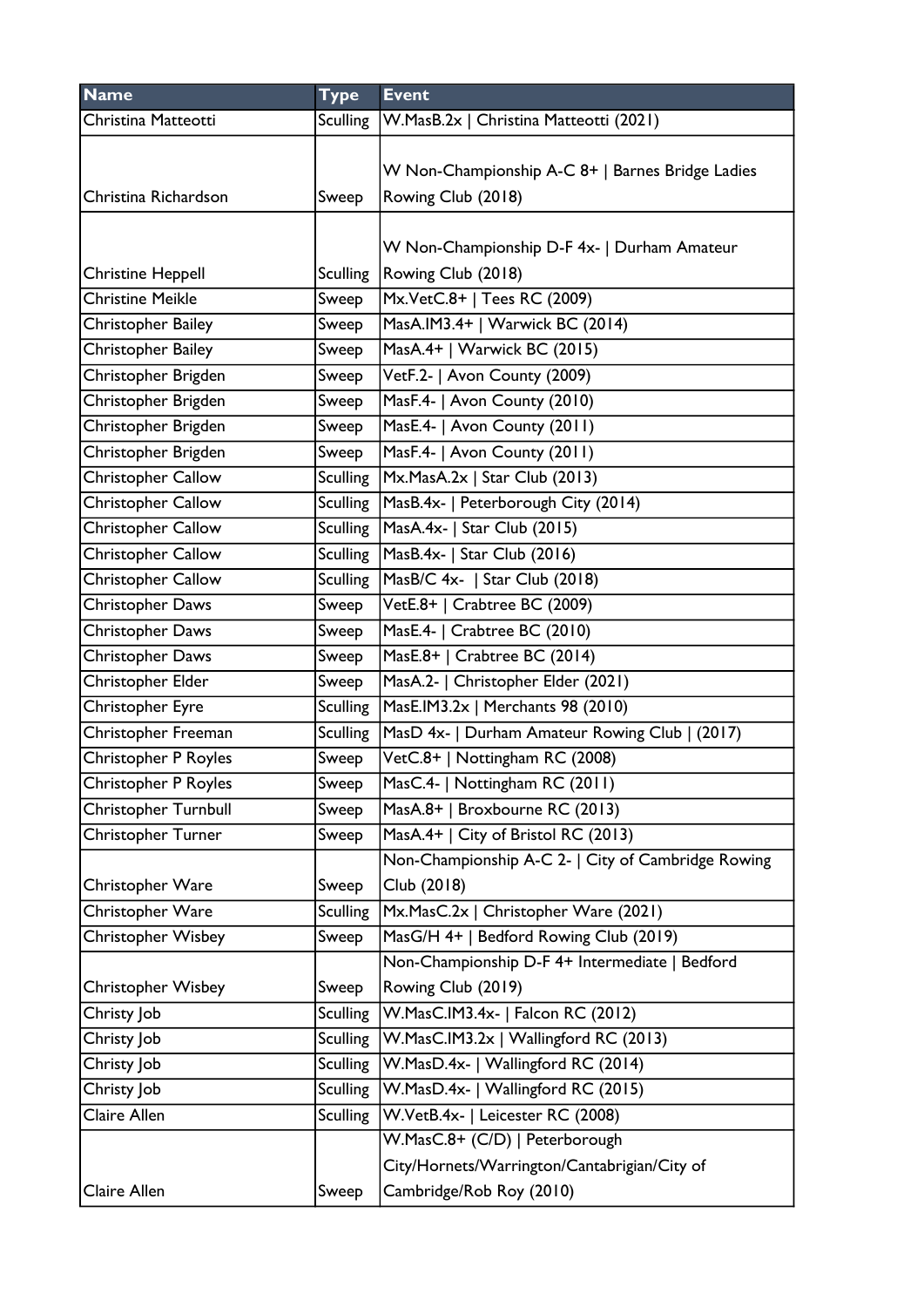| <b>Name</b>            | <b>Type</b>     | <b>Event</b>                                        |
|------------------------|-----------------|-----------------------------------------------------|
|                        |                 | W.MasA.8+ (A/B)   Peterborough City/Hornets/City of |
| Claire Allen           | Sweep           | Cambridge/Leicester/Rob Roy (2011)                  |
|                        |                 |                                                     |
|                        |                 | W.MasC.8+   Peterborough City/Hornets/Leicester/X-  |
| Claire Allen           | Sweep           | Press/City of Cambridge/Rob Roy (2011)              |
| <b>Claire Bratley</b>  | Sweep           | W.MasA.8+   Oxford Academicals (2015)               |
| Claire Dickinson       | <b>Sculling</b> | W.MasE.4x-   Claire Dickinson (2021)                |
| Claire Ellen Taylor    | Sweep           | W.MasA.4+   Gloucester RC (2015)                    |
| Claire French          | <b>Sculling</b> | W.MasE.IM3.4x-   Tideway Scullers Sch (2015)        |
|                        |                 |                                                     |
|                        |                 | W Non-championship A to C 2-   Tyne Amateur Rowing  |
| Claire Hughes          | Sweep           | Club   (2017)                                       |
|                        |                 |                                                     |
| Claire Hurley          | <b>Sculling</b> | W MasA 2x Divison 3   Warwick Boat Club   (2017)    |
| Claire Hurley          | Sweep           | W MasB 2-   Warwick Boat Club (2018)                |
| <b>Claire McIntosh</b> | Sweep           | W.VetB.8+   Tideway Scullers Sch (2008)             |
| Claire McIntosh        | Sweep           | W.VetC.4-   Tideway Scullers Sch (2008)             |
| <b>Claire McIntosh</b> | Sweep           | W.VetC.8+   Tideway Scullers Sch (2008)             |
| Claire Pugh            | <b>Sculling</b> | W MasB 2x   Maidenhead Rowing Club (2018)           |
|                        |                 | W Non-Championship A-C 2x Intermediate   Hexham     |
| Claire Rowlson         | <b>Sculling</b> | Rowing Club (2019)                                  |
| Claire Rowlson         | <b>Sculling</b> | W MasA 2x   Hexham Rowing Club (2019)               |
| Clare Allen            | <b>Sculling</b> | Mx.MasE.IM3.2x   Putney Town RC (2016)              |
|                        |                 |                                                     |
|                        |                 | W Non-championship D to F 4+   Putney Town Rowing   |
| Clare Allen            | Sweep           | Club   (2017)                                       |
| Clare Allen            | Sweep           | W.MasE.4-   Clare Allen (2021)                      |
| Clare Davison          | Sweep           | W MasD 2-   Ardingly Rowing Club   (2017)           |
|                        |                 |                                                     |
|                        |                 | W Non-championship D to F 8+   Ardingly Rowing Club |
| Clare Davison          | Sweep           | (2017)                                              |
| Clare Davison          | Sweep           | W MasC 4-   Ardingly Rowing Club (2018)             |
| Clare Davison          | Sweep           | W MasC 8+   Ardingly Rowing Club (2018)             |
| Clare Doubleday        | <b>Sculling</b> | W.MasA.4x-   Abingdon RC (2010)                     |
| Clare Fenton           | Sweep           | W.VetC.4+   Hereford RC (2009)                      |
| Clare Fenton           | Sweep           | W.MasC.4+   Hereford RC (2010)                      |
| Clare Fenton           | Sweep           | W.MasC.4+   Hereford RC (2011)                      |
| Clare Haley            | <b>Sculling</b> | W.MasB.2x   Marlow RC (2013)                        |
| Clare Lawson           | Sweep           | W.MasD.8+   Milton Keynes RC (2016)                 |
| <b>Clare Mitchell</b>  | <b>Sculling</b> | W.MasB.IM3.4x-   Falcon RC (2013)                   |
| Clare Ng               | Sweep           | W.MasC.2-   Runcorn (2016)                          |
| Clare Rainbow          | <b>Sculling</b> | W MasE 2x   Castle Semple Rowing Club (2019)        |
| Clare Turner           | <b>Sculling</b> | W.MasD.4x-   Clare Turner (2021)                    |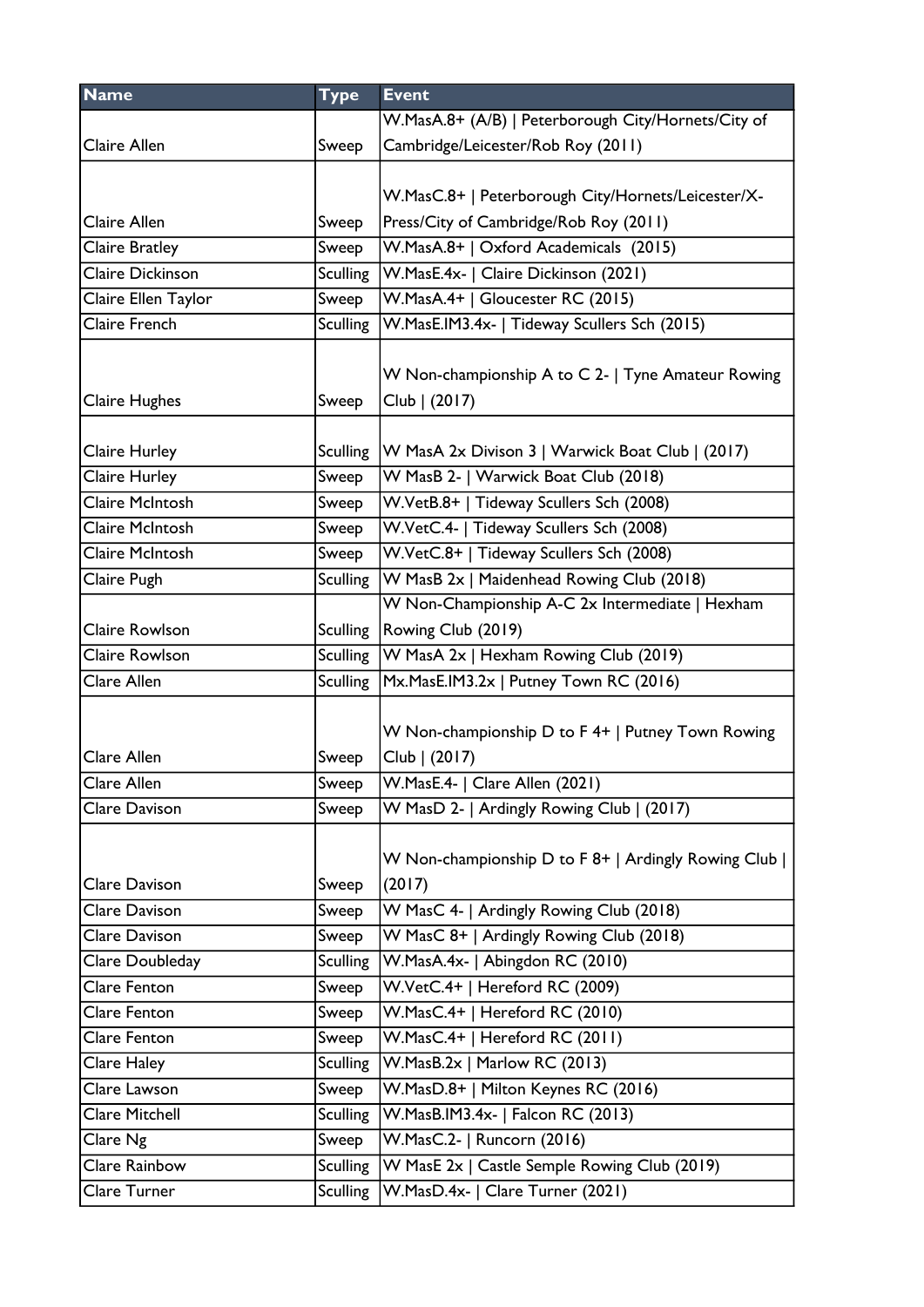| <b>Name</b>          | <b>Type</b>     | <b>Event</b>                                       |
|----------------------|-----------------|----------------------------------------------------|
| Clare Woodward       | Sweep           | Mx MasD/F 8+   Durham Amateur Rowing Club (2019)   |
| Clare Woodward       | <b>Sculling</b> | W.MasA.IM3.4x-   Durham ARC (2015)                 |
| <b>Claude Curtis</b> | Sculling        | MasE.IM3.4x-   Thames RC (2011)                    |
| <b>Claude Curtis</b> | <b>Sculling</b> | Mx.MasD.4x-   Thames RC (2012)                     |
| Claudia Catacchio    | Sweep           | W.MasB.8+   Cantabrigian (2013)                    |
|                      |                 |                                                    |
|                      |                 | W Non-Championship A-C 4x-   Weybridge Rowing Club |
| Claudine Ferguson    | <b>Sculling</b> | (2018)                                             |
| Clive Bound          | <b>Sculling</b> | MasE.IM3.2x   Norwich RC (2012)                    |
| <b>Clive Bound</b>   | <b>Sculling</b> | MasG.2x   Clive Bound (2021)                       |
| <b>Clive Cooper</b>  | Sweep           | MasE.4+   Upper Thames RC (2010)                   |
| Clive Cooper         | Sweep           | MasG.4- (G/H)   Reading/Upper Thames (2011)        |
| Clive Cooper         | Sweep           | MasD.8+   Upper Thames RC (2014)                   |
| Clive Cooper         | Sweep           | MasG.4+   Upper Thames RC (2015)                   |
| Clive Cooper         | Sweep           | MasG.8+   Upper Thames RC (2015)                   |
| <b>Clive Cooper</b>  | Sweep           | MasF.4-   Upper Thames RC (2016)                   |
| <b>Clive Roberts</b> | Sweep           | MasD.8+   London RC (2015)                         |
| Clive Thompson       | Sweep           | MasE.IM3.8+   Star Club (2011)                     |
| Clive Thompson       | <b>Sculling</b> | MasD.IM3.4x-   Star Club (2014)                    |
| Colin Baker          | Sweep           | MasB.IM3.4+   Lea RC (2016)                        |
| Colin Barratt        | Sculling        | Mx.MasF.2x   Kingston RC (2012)                    |
| Colin Barratt        | Sweep           | $\overline{MasF.4-}$ Ardingly (2013)               |
| Colin Barratt        | <b>Sculling</b> | MasF.4x-   Ardingly (2013)                         |
| Colin Barratt        | Sculling        | Mx.MasF.2x   Kingston RC (2013)                    |
| Colin Barratt        |                 | Sculling $Mase.2x$   Ardingly (2015)               |
| Colin Barratt        |                 | Sculling   MasF.4x-   Ardingly (2015)              |
| Colin Barratt        | Sweep           | MasG.2-   Ardingly (2015)                          |
| Colin Blackmore      | Sweep           | VetD.4-   Greenbank Falmouth (2008)                |
| Colin Christy        | Sweep           | MasD.IM3.8+   Champ Thames (Camb) (2011)           |
| <b>Colin Christy</b> | <b>Sculling</b> | Mx.MasE.IM3.2x   Champ Thames (Camb) (2013)        |
| <b>Colin Dickson</b> | Sweep           | VetD.2-   Belfast BC (2009)                        |
| <b>Colin Dickson</b> | Sweep           | VetE.4+   Belfast BC (2009)                        |
| Colin Hunt           | Sweep           | MasF.4+   Star Club (2016)                         |
| Colin Hunter         | Sweep           | VetD.2-   Belfast BC (2009)                        |
| Colin Hunter         | Sweep           | VetE.4+   Belfast BC (2009)                        |
| Colin Hunter         | Sweep           | MasF.4+   Belfast BC (2011)                        |
| Colin Hunter         | Sweep           | MasF 4+   Belfast Boat Club (2018)                 |
|                      |                 | Non-championship D to F 4+   Monmouth Rowing Club  |
| <b>Colin Lewis</b>   | Sweep           | (2017)                                             |
| Colin Souch          | <b>Sculling</b> | MasD.IM3.1x   Dart Totnes RC (2012)                |
| Colin Williamson     | Sweep           | Mx MasC 8+   St Andrew Boat Club (2018)            |
| Colm Mac Donnchadha  | Sweep           | MasA.8+   City of Cambridge (2014)                 |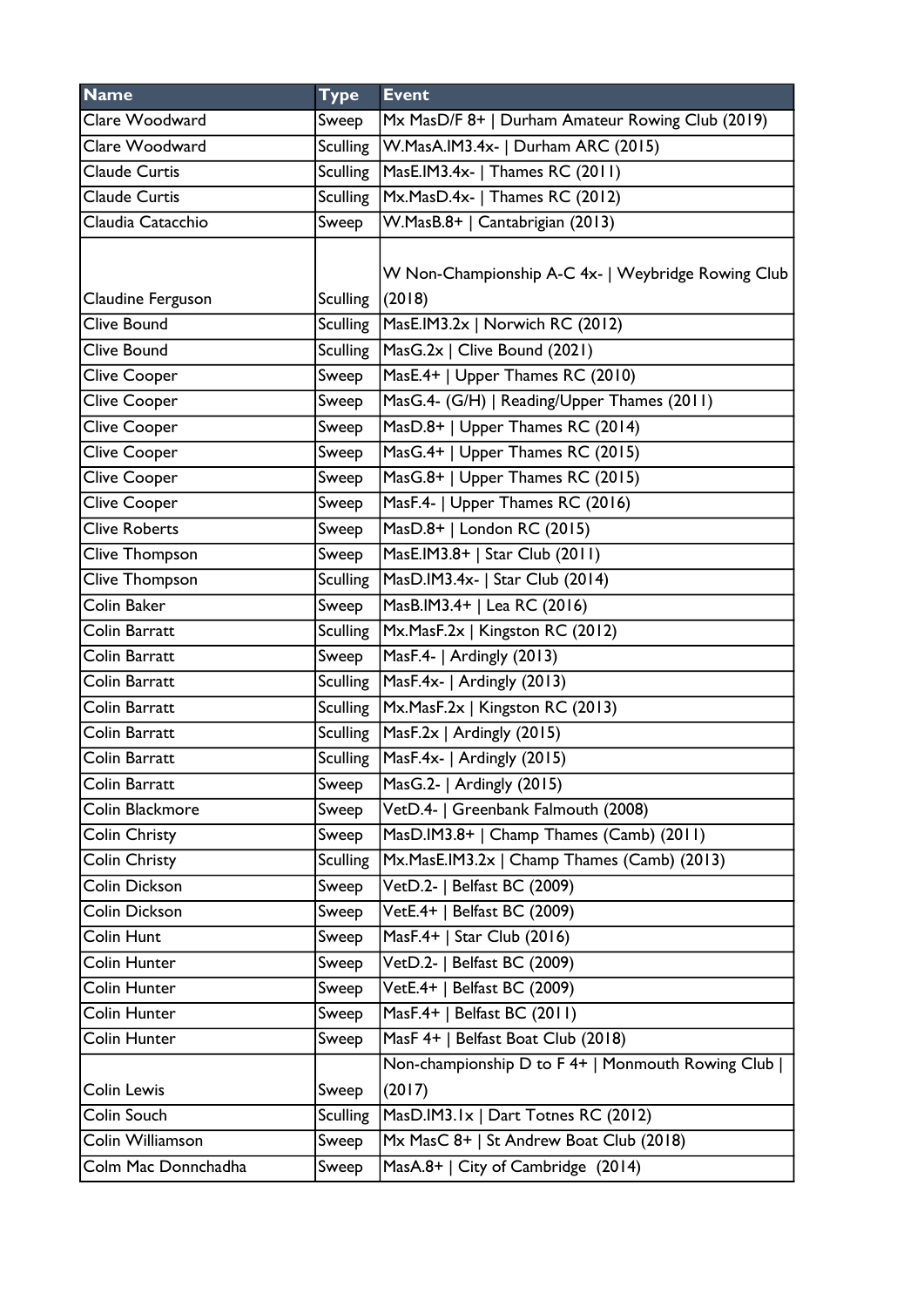| <b>Name</b>         | <b>Type</b>     | <b>Event</b>                                                  |
|---------------------|-----------------|---------------------------------------------------------------|
|                     |                 | Non-Championship D-F 8+ Intermediate   Portora Boat           |
| Colm McCreesh       | Sweep           | Club, Ireland (2019)                                          |
| Craig Allan         | <b>Sculling</b> | MasA.Ix   Broxbourne RC (2011)                                |
| Craig Allan         | <b>Sculling</b> | MasA.Ix   Broxbourne RC (2012)                                |
| Craig Allan         | <b>Sculling</b> | MasA.4x-   Broxbourne RC (2012)                               |
| Craig Allan         | Sweep           | MasB.8+   Broxbourne RC (2012)                                |
| Craig Allan         | Sweep           | MasA.8+   Broxbourne RC (2013)                                |
| Craig Judd          | <b>Sculling</b> | Mx.MasD.IM3.2x   Putney Town RC (2016)                        |
| Craig Routledge     | Sweep           | MasD 8+   Tyne Amateur Rowing Club (2019)                     |
| Craig Routledge     | <b>Sculling</b> | MasD.IM3.2x   Cambois (2011)                                  |
|                     |                 | Non-Championship D-F 8+   Tyne Amateur Rowing Club            |
| Craig Routledge     | Sweep           | (2018)                                                        |
| crawford burden     | Sweep           | MasD.4-   crawford burden (2021)                              |
|                     |                 |                                                               |
|                     |                 |                                                               |
| Cressida Day        |                 | Sculling   W Non-Championship D-F 2x   Lea Rowing Club (2018) |
| Cynthia Jones       | <b>Sculling</b> | Mx.VetB.S3.2x   Champ Thames (Camb) (2008)                    |
| Cynthia Jones       | <b>Sculling</b> | Mx.VetC.IM3.2x   Champ Thames (Camb) (2009)                   |
| <b>Cyril Cornet</b> | Sweep           | MasB.2-   Lea RC (2012)                                       |
| <b>Cyril Cornet</b> | Sweep           | MasB.4-   Lea RC (2012)                                       |
| <b>Cyril Cornet</b> | Sweep           | MasA.4-   Lea RC (2013)                                       |
| <b>Cyril Cornet</b> | Sweep           | MasB.2-   Lea RC (2013)                                       |
| D Faulkner          | Sweep           | MasF.IM3.8+   Marlow RC (2016)                                |
| D Gwilliam          | <b>Sculling</b> | MasE.Ix   Stourport BC (2014)                                 |
| D Simpson           | Sweep           | MasA.2-   Sheffield City (2014)                               |
| D Catlin            | Sweep           | MasF.2-   Bedford RC (2010)                                   |
| D Catlin            | <b>Sculling</b> | $ Mask.2x $ Bedford RC (2010)                                 |
| D Catlin            | Sweep           | MasF.4-   Bedford RC (2014)                                   |
| D Cooper            |                 | Sculling VetC.4x-   Tees RC (2008)                            |
| D Cooper            | Sculling        | VetB.4x-   Tees RC (2009)                                     |
| D Cooper            | <b>Sculling</b> | VetC.4x-   Tees RC (2009)                                     |
| D Cooper            | <b>Sculling</b> | MasD.4x-   Tees RC (2010)                                     |
| D Cooper            | <b>Sculling</b> | MasC.4x-   Tees RC (2011)                                     |
| D Cooper            | <b>Sculling</b> | MasD.4x-   Tees RC (2011)                                     |
| D Cooper            | <b>Sculling</b> | MasD.4x-   Tees RC (2012)                                     |
| D Findlay           | Sweep           | MasE.8+   Quintin BC (2010)                                   |
| D Findlay           | Sweep           | MasF.8+   Quintin BC (2012)                                   |
| D Findlay           | Sweep           | MasF.8+   Quintin BC (2014)                                   |
| D Gradley           | <b>Sculling</b> | MasH.IM3.2x   York City (2010)                                |
| D Gramolt           | <b>Sculling</b> | MasG.4x-   Tideway Scullers Sch (2011)                        |
| D Gwilliam          | <b>Sculling</b> | VetD.Ix   Stourport BC (2009)                                 |
| D Gwilliam          | <b>Sculling</b> | MasE.Ix   Stourport BC (2015)                                 |
| D Higgins           | <b>Sculling</b> | MasA.2x   Tyne RC (2011)                                      |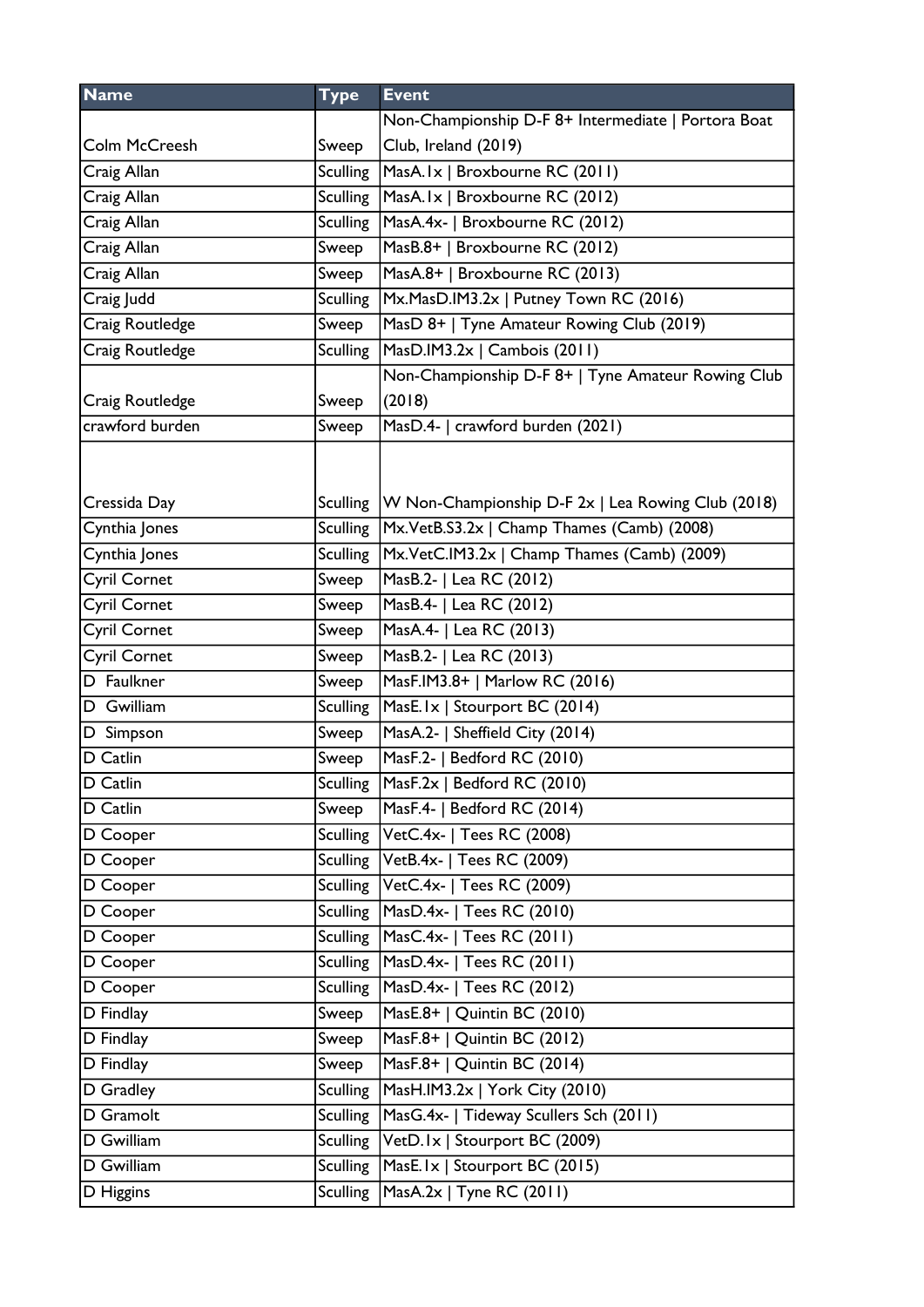| <b>Name</b>            | <b>Type</b>     | <b>Event</b>                                         |
|------------------------|-----------------|------------------------------------------------------|
| D Hope                 |                 | Sculling   VetD.S3.1x   Henley RC (2008)             |
| D Hope                 | Sweep           | MasE.4+   Upper Thames RC (2010)                     |
| D Hope                 | Sweep           | MasE 4-   Upper Thames Rowing Club   (2017)          |
| $\overline{D}$ J Webb  | Sweep           | MasD.IM3.4+   Pengwern BC (2012)                     |
| D Ribbens              | Sculling        | VetB.4x-   Bewl Bridge (2008)                        |
| D Ribbens              | Sculling        | MasA.IM3.4x-   Bewl Bridge (2010)                    |
| D Ribbens              | <b>Sculling</b> | MasC.4x-   Bewl Bridge (2015)                        |
| D Richard N Ellis      | Sweep           | MasB.2-   Lea RC (2012)                              |
| D Richard N Ellis      | Sweep           | MasB.4-   Lea RC (2012)                              |
| D Richard N Ellis      | Sweep           | MasA.4-   Lea RC (2013)                              |
| D Richard N Ellis      | Sweep           | MasB.2-   Lea RC (2013)                              |
| D Smith                | Sculling        | MasD.IM3.4x-   Sons of the Thames (2015)             |
| D Taylor               | Sweep           | MasE.IM3.8+   Star Club (2011)                       |
| Dajana Dzanovic        | Sweep           | W.MasB.4+   Durham ARC (2010)                        |
| Dajana Dzanovic        | Sweep           | W.MasA.4+   Durham ARC (2011)                        |
| Dale Gowland           | Sweep           | Mx.MasE.8+   Weybridge RC (2016)                     |
| Damen Sanderson        | Sweep           | MasA.2-   Damen Sanderson (2021)                     |
| Dan Norcross           | Sweep           | MasC.IM3.4+   Runcorn (2010)                         |
| Danai Pampiglione      | <b>Sculling</b> | W.VetC.S3.1x   City of Oxford (2008)                 |
| Daniel Clarke          | Sweep           | MasB.8+   York City (2011)                           |
| Daniel George Bartlett | <b>Sculling</b> | MasA.2x   Poplar Blackwall (2012)                    |
| Daniel George Bartlett | <b>Sculling</b> | MasA.IM3.2x (A/B)   Poplar Blackwall (2012)          |
| Daniel Jenkins         | Sweep           | MasB.IM3.4+   Furnivall (2010)                       |
| Daniel Jenkins         | Sweep           | MasA.IM3.4+ (A/B)   Furnivall (2012)                 |
| Daniel Jenkins         | Sweep           | MasA.4+   Furnivall (2014)                           |
| Daniel Rowse           |                 | Sculling   MasB 1x   Exeter Rowing Club Ltd (2019)   |
| Daniel Rowse           | Sculling        | MasC 2x   Exeter Rowing Club Ltd (2019)              |
| Daniel Rowse           | <b>Sculling</b> | MasC 4x- Divison 3   Exeter Rowing Club Ltd   (2017) |
| Daniel Sadler          | Sweep           | MasD.8+   Upper Thames RC (2013)                     |
| Daniel Sadler          | Sweep           | MasA/C 8+   Upper Thames Rowing Club (2018)          |
| Daniel Sadler          | Sweep           | MasE 2-   Upper Thames Rowing Club (2018)            |
| Daniel Sadler          | Sweep           | MasE.2-   Daniel Sadler (2021)                       |
| Daniel Taylor          | <b>Sculling</b> | MasB 4x- Divison 3   Molesey Boat Club   (2017)      |
| Danielle Wall          | <b>Sculling</b> | Mx MasC 2x   Exeter Rowing Club Ltd (2018)           |
| Dashiell Rae           | Sweep           | Mx.MasE.8+   Weybridge RC (2016)                     |
| David Smith            | <b>Sculling</b> | MasB.Ix   Leicester RC (2016)                        |
| David Smith            | <b>Sculling</b> | MasB.4x-   Leicester RC (2016)                       |
| David Smith            | <b>Sculling</b> | MasB 1x   Leicester Rowing Club (2018)               |
| David Smith            | <b>Sculling</b> | MasB/C 4x-   Leicester Rowing Club (2018)            |
| David Smith            | <b>Sculling</b> | MasC.Ix   David Smith (2021)                         |
| David Allen            | Sweep           | MasA.IM3.4+ (A/B)   Furnivall (2012)                 |
| David Allen            | Sweep           | MasA.4+   Furnivall (2014)                           |
| David Allen            | Sculling        | MasD.IM3.4x-   Eton Excelsior (2016)                 |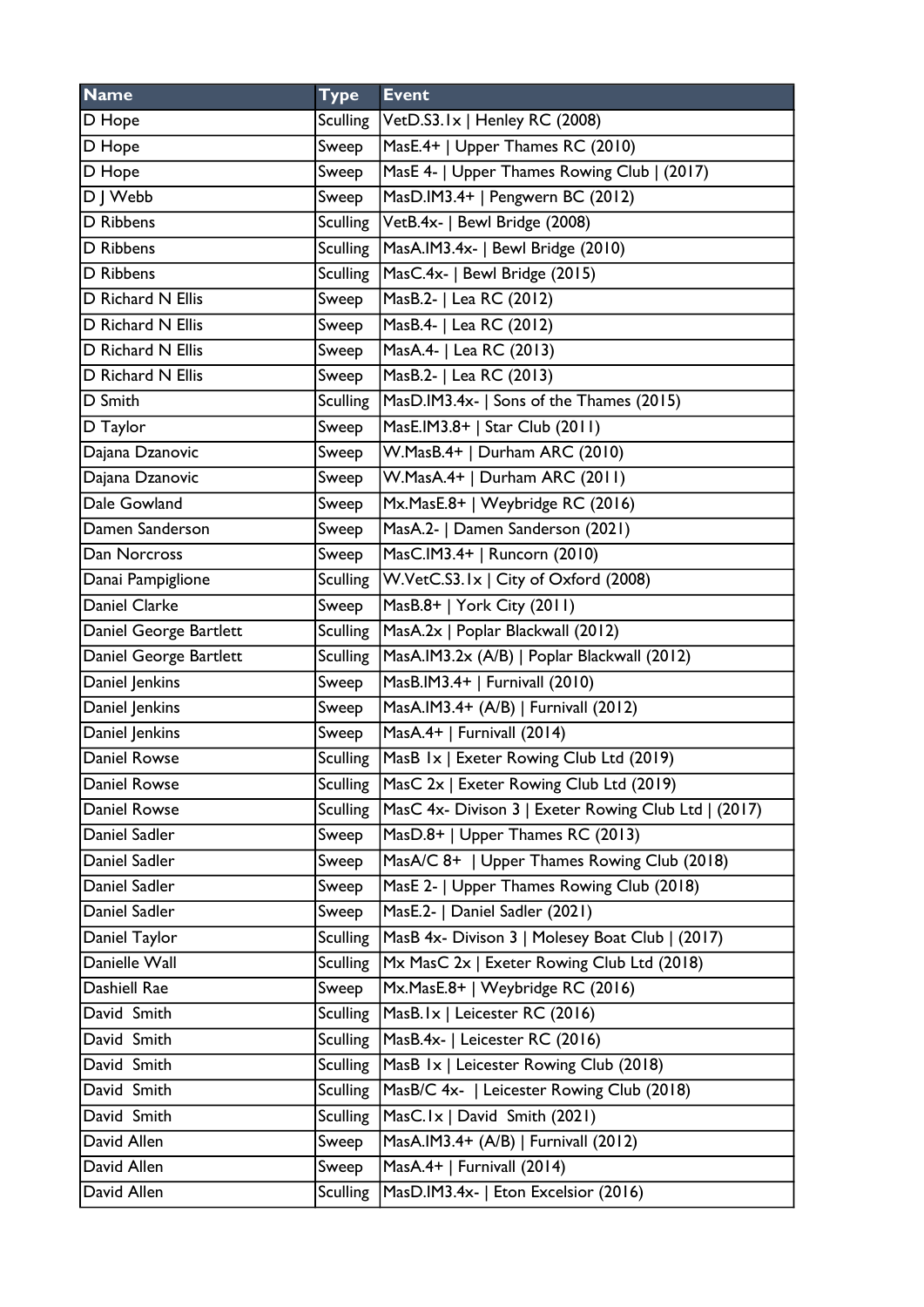| <b>Name</b>           | <b>Type</b>     | <b>Event</b>                                         |
|-----------------------|-----------------|------------------------------------------------------|
| David Alston Robinson | Sweep           | MasD 8+   Tyne Amateur Rowing Club (2019)            |
|                       |                 | Non-Championship D-F 4+   Tyne Amateur Rowing Club   |
| David Alston Robinson | Sweep           | (2018)                                               |
|                       |                 | Non-Championship D-F 8+   Tyne Amateur Rowing Club   |
| David Alston Robinson | Sweep           | (2018)                                               |
| David Ashcroft        | <b>Sculling</b> | VetE.IM3.4x-   Norwich RC (2009)                     |
| David Ashcroft        | <b>Sculling</b> | MasE.IM3.4x-   Norwich RC (2013)                     |
| David Bates           | Sweep           | MasD.IM3.4+   Bideford ARC (2013)                    |
| David Bates           | Sweep           | MasE.IM3.4+   Bideford ARC (2013)                    |
| David Bolton          | <b>Sculling</b> | VetE.IM3.4x-   Norwich RC (2009)                     |
| David Bolton          | <b>Sculling</b> | MasF.IM3.4x-   Norwich/Yare (2010)                   |
| David Bowen           | Sweep           | VetB.4-   Monmouth RC (2009)                         |
| David Bowen           | Sweep           | VetC.4+   Monmouth RC (2009)                         |
| David Bowen           | Sweep           | VetC.8+   Monmouth RC (2009)                         |
| David Bowen           | Sweep           | MasC.4+   Monmouth RC (2011)                         |
| David Brindle         | <b>Sculling</b> | MasE.4x-   David Brindle (2021)                      |
| David Byrnes          | Sweep           | MasF 4-   Exeter Rowing Club Ltd (2019)              |
| David Byrnes          | Sweep           | MasG 4-   Exeter Rowing Club Ltd (2019)              |
| David Byrnes          | <b>Sculling</b> | MasG/H 4x-   Exeter Rowing Club Ltd (2019)           |
| David Byrnes          | <b>Sculling</b> | MasC 2x   Exeter Rowing Club Ltd (2019)              |
| David Byrnes          | <b>Sculling</b> | MasC.IM3.1x   Bideford ARC (2012)                    |
| David Byrnes          | Sweep           | MasD.IM3.4+   Bideford ARC (2013)                    |
| David Byrnes          | <b>Sculling</b> | MasC 4x- Divison 3   Exeter Rowing Club Ltd   (2017) |
| David Byrnes          | <b>Sculling</b> | Mx MasC 2x   Exeter Rowing Club Ltd (2018)           |
| David Byrnes          | <b>Sculling</b> | Mx MasD 2x   Exeter Rowing Club Ltd (2018)           |
|                       |                 | Non-Championship D-F 4+   Tyne Amateur Rowing Club   |
| David Chappell        | Sweep           | (2018)                                               |
|                       |                 | Non-Championship D-F 8+   Tyne Amateur Rowing Club   |
| David Chappell        | Sweep           | (2018)                                               |
| David Cooper          | <b>Sculling</b> | MasD.4x-   Tees RC (2014)                            |
| David Cowderoy        | <b>Sculling</b> | MasD.IM3.4x-   Ardingly (2013)                       |
| David Godfrey         | Sweep           | MasD.IM3.4+   Bideford ARC (2013)                    |
| David Godfrey         | Sweep           | MasE.IM3.4+   Bideford ARC (2013)                    |
| David Gowing          | Sweep           | MasE 4-   Star Club (2019)                           |
| David Gowing          | Sweep           | MasE 4+   Star Club (2019)                           |
| David Gowing          | Sweep           | MasE 8+   Star Club (2019)                           |
| David Gowing          | Sweep           | MasE 4-   Star Club (2018)                           |
| David Gowing          | Sweep           | MasE 4+   Star Club (2018)                           |
| David Gowing          | Sweep           | MasE.8+   David Gowing (2021)                        |
| David Gray            | Sweep           | VetE.2-   Belfast BC (2009)                          |
| David Gray            | Sweep           | VetE.4+   Belfast BC (2009)                          |
| David Gray            | Sweep           | MasF.4+   Belfast BC (2011)                          |
| David Harte           | Sweep           | MasC.2-   Talkin Tarn ARC (2014)                     |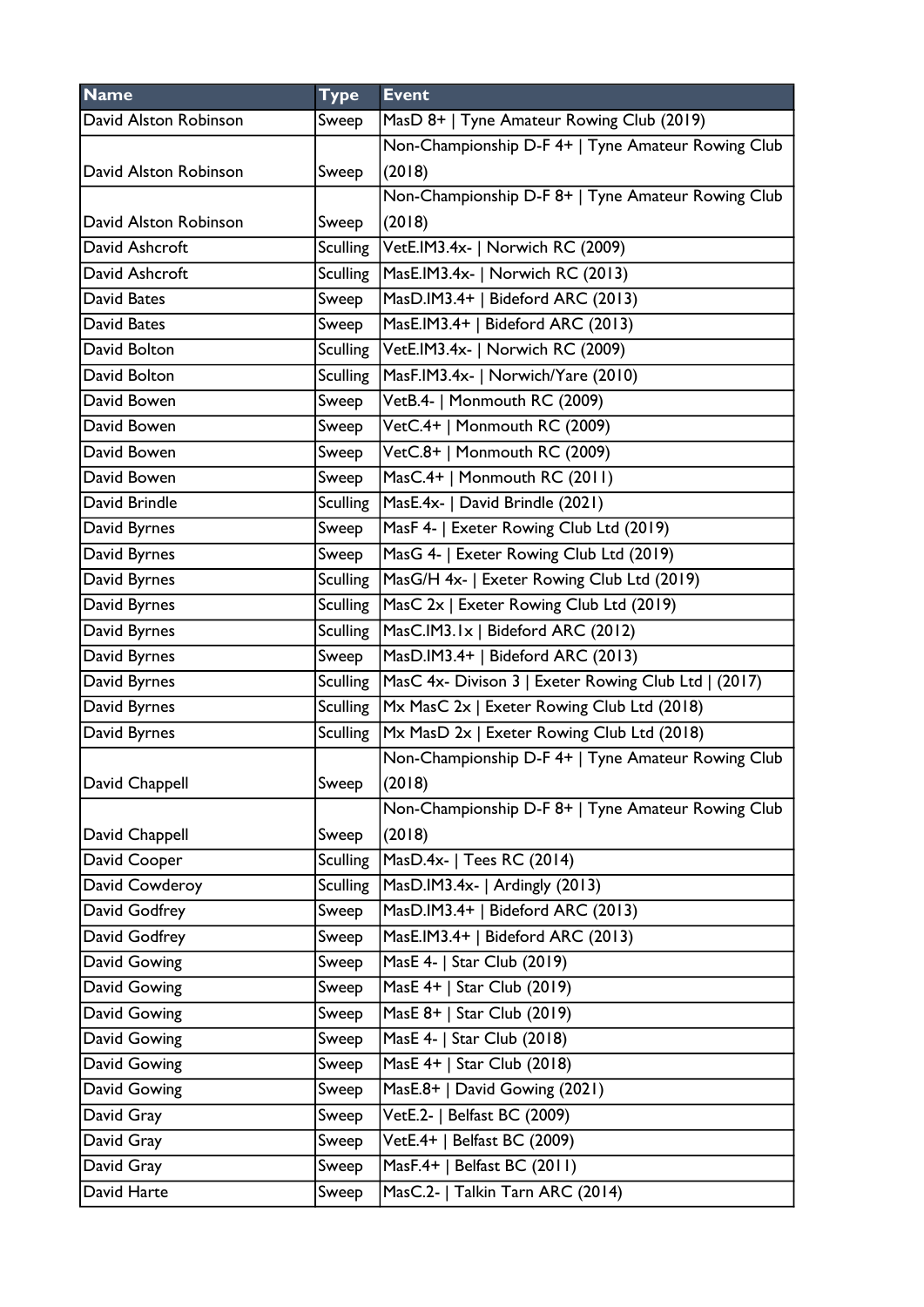| <b>Name</b>      | <b>Type</b>     | <b>Event</b>                                         |
|------------------|-----------------|------------------------------------------------------|
| David Harte      | Sweep           | MasC.2-   Talkin Tarn ARC (2015)                     |
| David Harte      | Sweep           | MasC.2-   Talkin Tarn ARC (2016)                     |
| David Heffernan  | Sweep           | MasB.8+   York City (2011)                           |
| David Heffernan  | <b>Sculling</b> | $Mx.MasC.8+$   York City (2014)                      |
| David Heppell    | Sweep           | Mx MasD/F 8+   Durham Amateur Rowing Club (2019)     |
| David Hudson     | Sweep           | VetG.2-   Tideway Scullers Sch (2008)                |
| David Hudson     | Sweep           | VetF.4-   Tideway Scullers Sch (2009)                |
| David Hudson     | Sweep           | MasH.4-   Weybridge RC (2015)                        |
| David Hudson     | Sweep           | MasH.8+   Weybridge RC (2016)                        |
| David Huntley    | <b>Sculling</b> | MasE.IM3.4x-   Norwich RC (2013)                     |
| David Knight     | Sweep           | VetC.8+   Nottingham RC (2008)                       |
| David Knight     | Sweep           | VetE.8+   Nottingham RC (2008)                       |
| David Layton     | Sweep           | VetB.8+   Cambridge 99 (2008)                        |
| David Levien     | Sweep           | MasD.IM3.8+   Champ Thames (Camb) (2011)             |
| David Merchant   | Sweep           | Mx.MasC.8+   Bewdley RC (2015)                       |
| David Muse       | <b>Sculling</b> | MasD 4x-   Durham Amateur Rowing Club   (2017)       |
| David Phillips   | <b>Sculling</b> | MasE.4x-   Ardingly (2011)                           |
| David Phillips   | <b>Sculling</b> | MasD.IM3.4x-   Ardingly (2013)                       |
| David Phillips   | <b>Sculling</b> | MasE.4x-   Ardingly (2013)                           |
| David Phillips   | <b>Sculling</b> | Mx.MasD.4x-   Ardingly (2014)                        |
| David Powe       | Sweep           | MasE.IM3.4+   Bideford ARC (2013)                    |
| David Rainbow    | Sweep           | MasD 4+   Star Club (2019)                           |
| David Rainbow    | Sweep           | MasE 8+   Star Club (2019)                           |
|                  |                 | Non-Championship A-C 4- Intermediate   Star Club     |
| David Rainbow    | Sweep           | (2019)                                               |
|                  |                 | Non-Championship D-F 4- Intermediate   Star Club     |
| David Rainbow    | Sweep           | (2019)                                               |
| David Reed       | Sweep           | VetE.4-   Wallingford RC (2008)                      |
| David Reed       | <b>Sculling</b> | MasD.IM3.4x-   Ardingly (2013)                       |
| David Richardson | <b>Sculling</b> | MasD.IM3.1x   Cantabrigian (2011)                    |
| David Richardson | <b>Sculling</b> | Mx.MasC.IM3.2x   Cantabrigian (2012)                 |
| David Rimmer     | Sweep           | MasB/C 8+   Agecroft Rowing Club (2019)              |
|                  |                 | Mx Non-Championship A-C 4+ Intermediate   Inverness  |
| David Rothwell   | Sweep           | Rowing Club (2019)                                   |
| David Sannachan  | <b>Sculling</b> | VetC.IM3.4x-   Bewl Bridge (2009)                    |
| David Smith      | <b>Sculling</b> | MasF 4x-   Sons of the Thames Rowing Club (2019)     |
| David Sogan      | Sweep           | MasE 4-   Star Club (2019)                           |
| David Sogan      | Sweep           | MasE 4+   Star Club (2019)                           |
| David Sogan      | Sweep           | MasE 8+   Star Club (2019)                           |
| David Sogan      | <b>Sculling</b> | MasE.IM3.2x   Star Club (2016)                       |
| David Sogan      | <b>Sculling</b> | Mx MasD 4x-   Star Club   (2017)                     |
|                  |                 |                                                      |
| David Sogan      |                 | Sculling   Mx MasD 2x Divison 3   Star Club   (2017) |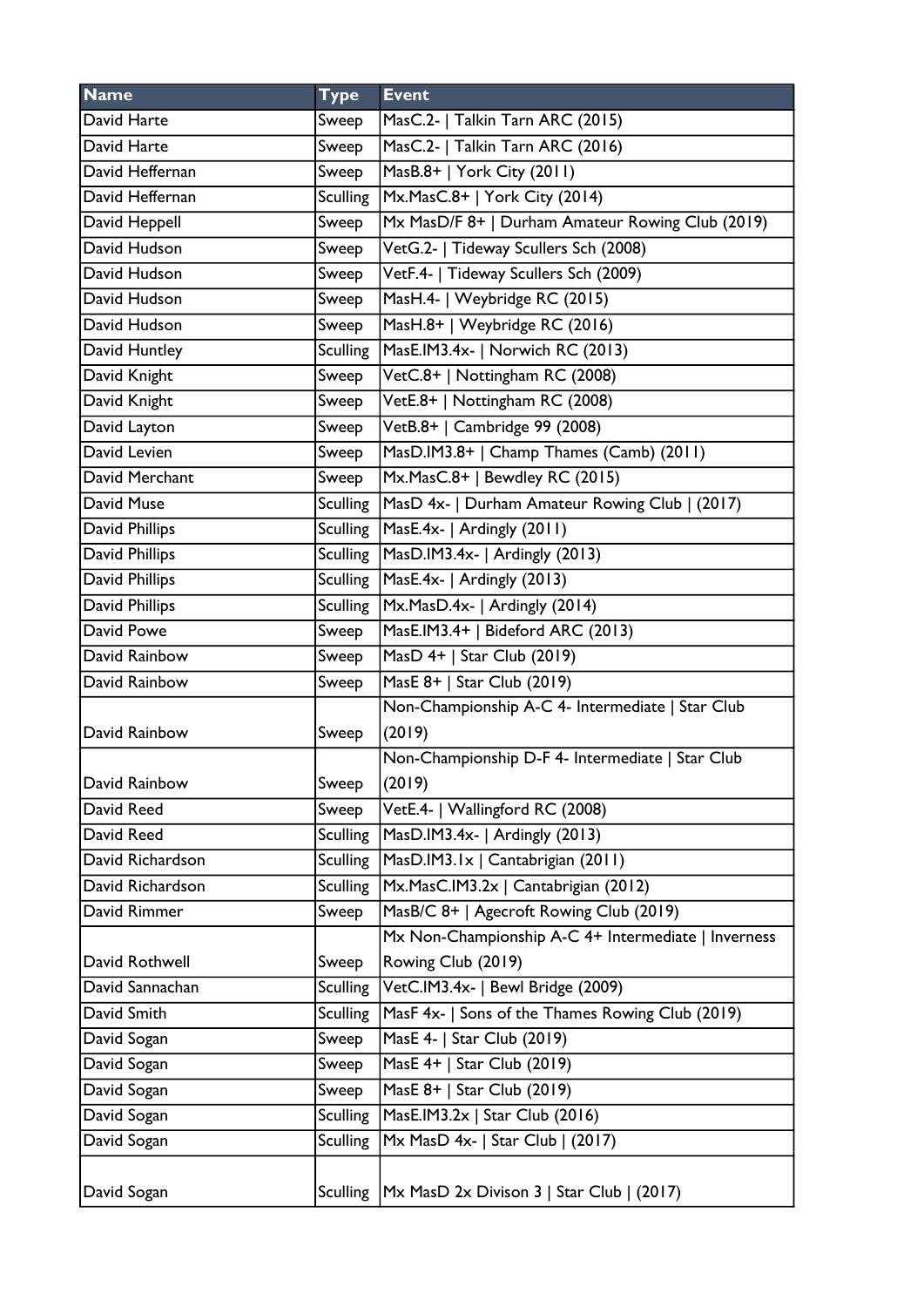| <b>Name</b>        | <b>Type</b>     | <b>Event</b>                                       |
|--------------------|-----------------|----------------------------------------------------|
| David Sogan        | Sweep           | MasE 4-   Star Club (2018)                         |
| David Sogan        | Sweep           | MasE 4+   Star Club (2018)                         |
| David Sogan        | Sweep           | MasE.8+   David Sogan (2021)                       |
| David Sperry       | Sweep           | VetC.8+   Nottingham RC (2008)                     |
| David Stanley      | <b>Sculling</b> | MasD.IM3.1x   Twickenham RC (2016)                 |
| David Sykes        | Sweep           | MasC.8+   Ross RC (2011)                           |
| David Sykes        | Sweep           | MasD.4+   Ross RC (2011)                           |
| David Sykes        | Sweep           | MasC.8+   Ross RC (2012)                           |
| David Taylor       | Sweep           | MasF.4+   Star Club (2016)                         |
| David Thomas Wynne | <b>Sculling</b> | MasF.IM3.4x-   Norwich/Yare (2010)                 |
| David Thomas Wynne | Sculling        | MasG.2x   David Thomas Wynne (2021)                |
| David Truss        | Sweep           | MasE.4-   Peterborough City (2014)                 |
| David Vincent      | Sculling        | MasE.4x-   Ardingly (2011)                         |
| David Vincent      | Sculling        | MasE.4x-   Ardingly (2013)                         |
| David Vincent      | Sweep           | MasF.4-   Ardingly (2013)                          |
| David Vincent      | <b>Sculling</b> | MasF.4x-   Ardingly (2013)                         |
| David Vincent      | Sculling        | MasF.2x   Ardingly (2015)                          |
| David Vincent      | <b>Sculling</b> | MasF.4x-   Ardingly (2015)                         |
| David Vincent      | Sculling        | MasF 4x-   Ardingly Rowing Club   (2017)           |
| David Vincent      | <b>Sculling</b> | MasF 2x   Ardingly Rowing Club   (2017)            |
| David Walker       | Sweep           | MasF.4+   Durham ARC (2013)                        |
| David Walker       | Sweep           | MasF.4+   Durham ARC (2015)                        |
| David Williams     | Sweep           | MasA.IM3.4+   Lea RC (2013)                        |
| David Wilson       | Sculling        | VetD.4x-   Broxbourne RC (2008)                    |
| David Wregg        | Sweep           | MasE.IM3.4+   Nottingham RC (2014)                 |
| David Wregg        | Sweep           | Mx MasE 8+   Nottingham Rowing Club (2018)         |
| David Wright       | Sweep           | Mx.MasD.8+   Wallingford RC (2016)                 |
| Dawn Zalas         | <b>Sculling</b> | W.MasD.2x   Newark RC (2015)                       |
| Dawn Zalas         | Sweep           | W.MasC.IM3.4+   Newark RC (2016)                   |
| Dawn Zalas         | <b>Sculling</b> | W MasD 2x   Royal Air Force Rowing Club   (2017)   |
| Dawn Zalas         | <b>Sculling</b> | W.MasE.2x   Dawn Zalas (2021)                      |
| dean abraham       | Sweep           | MasE.8+   dean abraham (2021)                      |
| Debbie Conway      | Sweep           | W.MasB.4-   Norwich RC (2010)                      |
| Debbie Dorling     | <b>Sculling</b> | Mx.MasD.2x   Twickenham RC (2014)                  |
|                    |                 | W Non-Championship D-F 2x Intermediate   Grosvenor |
| Debbie Knight      | <b>Sculling</b> | Rowing Club, Chester (2019)                        |
| Debbie Thompson    | <b>Sculling</b> | Mx MasB 2x   Upton Rowing Club   (2017)            |
| Deborah Ashurst    | Sweep           | Mx.VetC.8+   Tees RC (2009)                        |
| Deborah Bullock    | Sweep           | W.MasD.IM3.8+   Ross RC (2014)                     |
| Deborah Newcombe   | Sweep           | W.MasB.IM3.8+   Durham ARC (2013)                  |
| Deborah Trainor    | Sweep           | W.MasD.8+ (D/E)   Belfast BC (2011)                |
| Deborah Trainor    | Sweep           | W.MasD.8+   Belfast BC (2013)                      |
| Denis Crowley      | <b>Sculling</b> | MasE Ix   Commercial Rowing Club, Ireland (2018)   |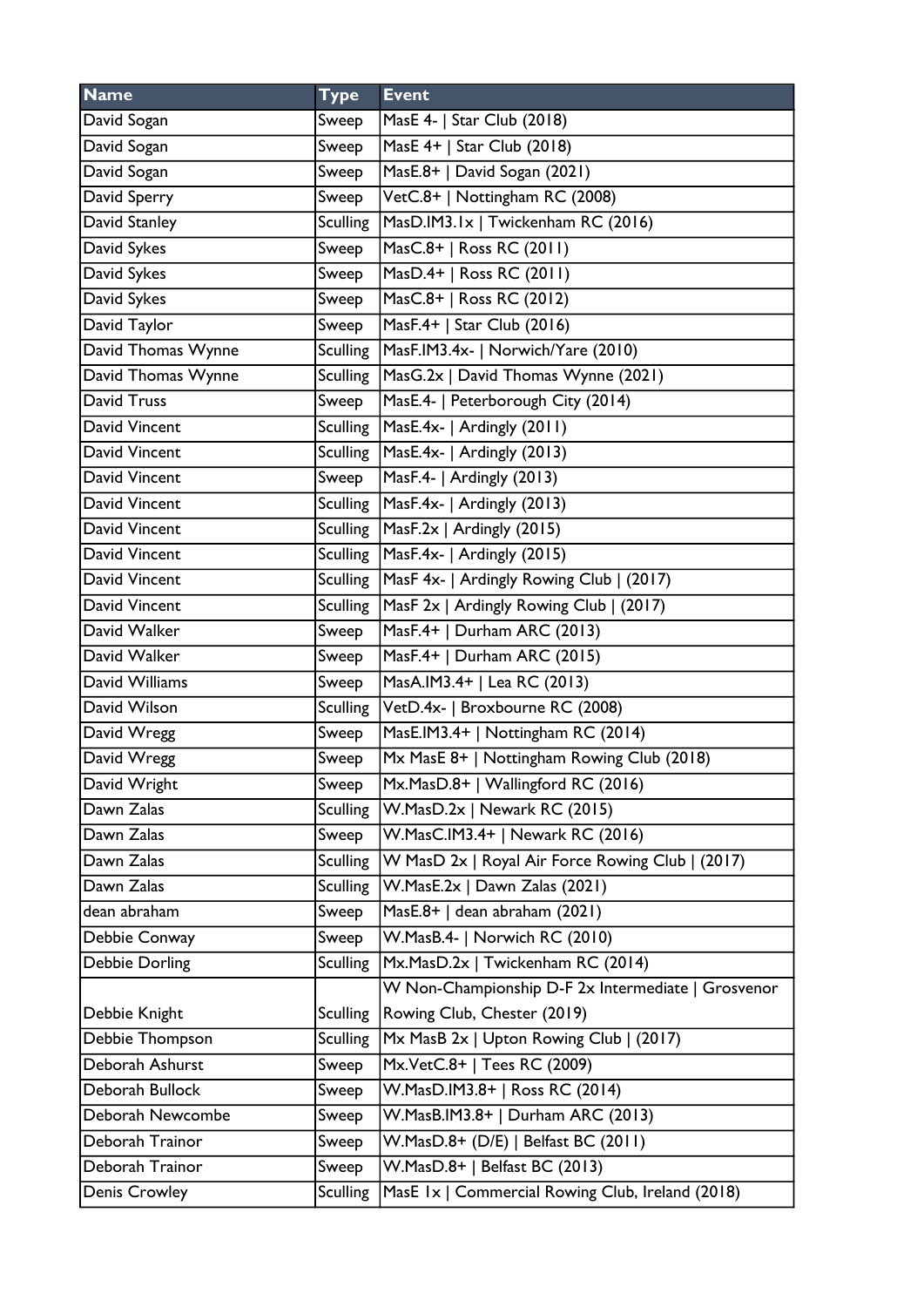| <b>Name</b>           | <b>Type</b>     | <b>Event</b>                                     |
|-----------------------|-----------------|--------------------------------------------------|
| <b>Denis Crowley</b>  | Sweep           | MasC 4-   Commercial Rowing Club, Ireland (2018) |
| <b>Denis Crowley</b>  | <b>Sculling</b> | MasE.1x   Denis Crowley (2021)                   |
| Denise Williams       | Sweep           | W.MasC.IM3.8+   Champ Thames (Camb) (2011)       |
| Denise Williams       | Sweep           | W.MasE.8+   Champ Thames (Camb) (2016)           |
| Dennis Engelke        | <b>Sculling</b> | Mx MasC 2x   Abingdon Rowing Club   (2017)       |
|                       |                 | Non-Championship D toF 8+   Tyne Amateur Rowing  |
| Dennis Hunter         | Sweep           | Club   (2017)                                    |
| Derek Gordon          | Sweep           | VetF.4+   Durham ARC (2008)                      |
| Derek Walker          | Sweep           | MasF.4-   Avon County (2010)                     |
| Derek Walker          | Sweep           | MasE.4-   Avon County (2011)                     |
| Derek Walker          | Sweep           | MasF.4-   Avon County (2011)                     |
| Derek Walter Crowley  | Sweep           | VetE.8+   Nottingham RC (2008)                   |
| Des M Kelly           | <b>Sculling</b> | Mx.MasB.4x-   Leeds RC (2014)                    |
| Des M Kelly           | <b>Sculling</b> | Mx.MasB.2x   Leeds RC (2015)                     |
| Des Norton            | Sweep           | MasF 8+   Reading Rowing Club (2019)             |
| Des Norton            | Sweep           | MasF 8+   Reading Rowing Club (2018)             |
| Des Norton            | Sweep           | MasG 4+   Reading Rowing Club (2018)             |
| Di Graham             | Sweep           | W.MasD.8+   Walbrook (2012)                      |
| Di Graham             | Sweep           | W MasF 8+   Walbrook Rowing Club   (2017)        |
| Diane Esson           | Sweep           | W MasB/C 8+   St Andrew Boat Club (2019)         |
| Diane Moore           | <b>Sculling</b> | Mx.MasE.4x-   Grosvenor RC, Chester (2014)       |
| Diane Moore           | Sweep           | W.MasD.8+   Grosvenor RC, Chester (2014)         |
| Dominic Hawes-Fairley | Sweep           | MasE 4-   Star Club (2019)                       |
| Dominic Hawes-Fairley | Sweep           | MasE 4+   Star Club (2019)                       |
| Dominic Hawes-Fairley | Sweep           | MasE 8+   Star Club (2019)                       |
| Dominic Hawes-Fairley | Sweep           | MasE 4-   Star Club (2018)                       |
| Dominic Hawes-Fairley | Sweep           | MasE 4+   Star Club (2018)                       |
| Dominic Hawes-Fairley | Sweep           | MasE.8+   Dominic Hawes-Fairley (2021)           |
| Donal M c Guinness    | Sweep           | MasC.2-   Commercial RC (2013)                   |
| Donald Macdonald      | Sweep           | MasA.4-   Lea RC (2013)                          |
| Donald Macdonald      | Sweep           | MasE.4+   Lea RC (2013)                          |
| Donald Macdonald      | Sweep           | MasE.4+   Lea RC (2014)                          |
| Donna Louise Hedley   | <b>Sculling</b> | W MasB 4x-   Cambois Rowing Club (2019)          |
| Doug Pickup           | Sweep           | VetD.8+   Northwich RC (2008)                    |
|                       |                 | MasF.8+ (F/G)   Derby/Runcorn/Northwich/Burton   |
| Doug Pickup           | Sweep           | Leander (2011)                                   |
| Dudley Feather        | Sweep           | Mx.MasD.8+   Weybridge RC (2014)                 |
| Dudley Feather        | Sweep           | Mx.MasE.8+   Weybridge RC (2015)                 |
| Duncan Croft          | Sweep           | MasA.8+   City of Cambridge (2014)               |
| Duncan Ferguson       | <b>Sculling</b> | MasG 1x   Tyne United Rowing Club (2019)         |
| Duncan Gwilliam       | <b>Sculling</b> | MasF Ix   Stourport Boat Club (2019)             |
| Duncan Gwilliam       | <b>Sculling</b> | MasF.Ix   Duncan Gwilliam (2021)                 |
| Duncan McLellan       | Sweep           | MasC.IM3.4+   Runcorn (2010)                     |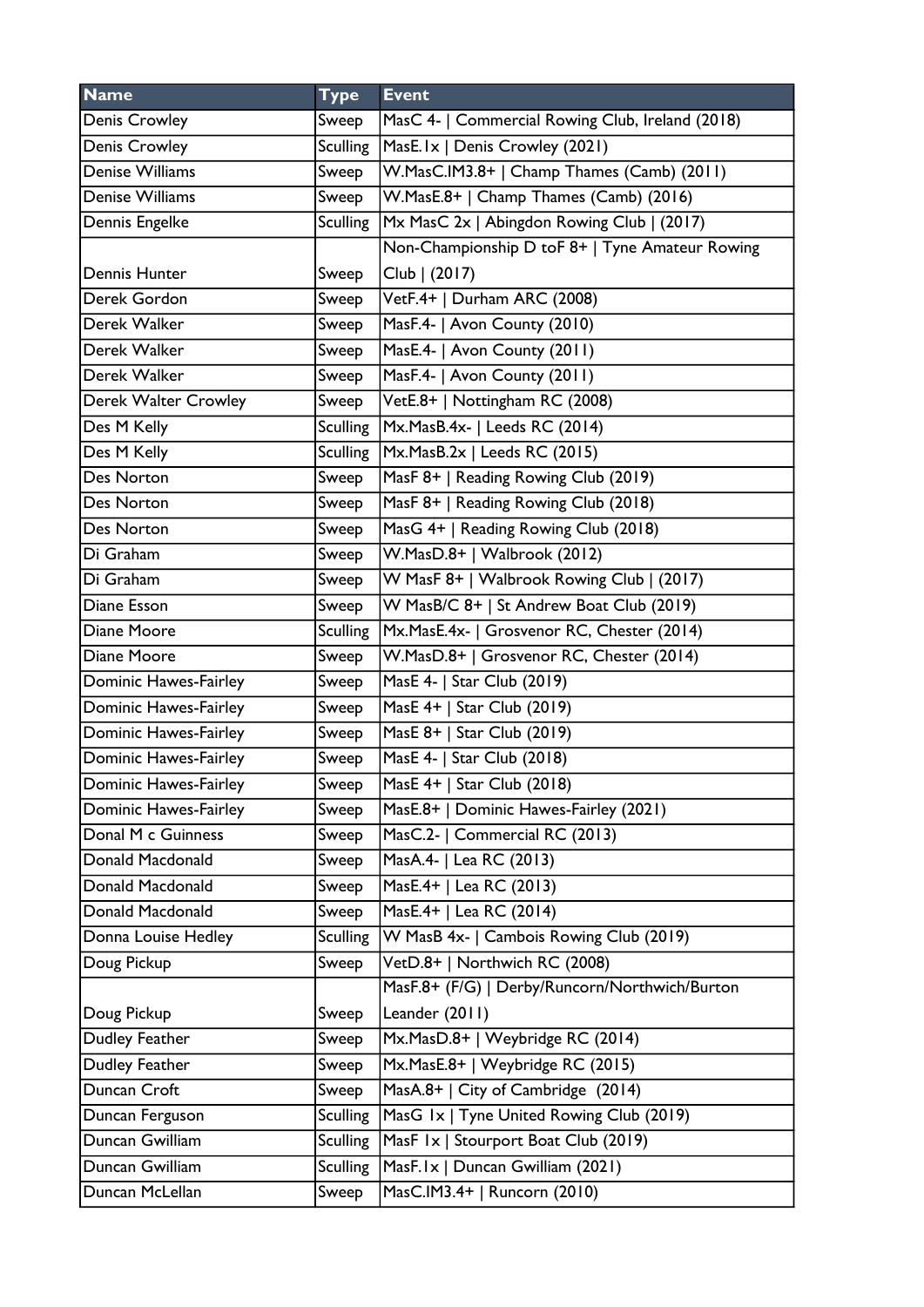| <b>Name</b>               | <b>Type</b>     | <b>Event</b>                                     |
|---------------------------|-----------------|--------------------------------------------------|
| Duncan McLellan           | Sculling        | MasB 4x- Divison 3   Molesey Boat Club   (2017)  |
| Duncan McLellan           | <b>Sculling</b> | MasB 1x   Molesey Boat Club   (2017)             |
| E Ali Boileau             | Sculling        | MasC.1x   Putney Town RC (2011)                  |
| E Ali Boileau             | <b>Sculling</b> | Mx.MasB.4x-   Putney Town RC (2012)              |
| E Ali Boileau             | Sculling        | MasA.2x   Twickenham RC (2013)                   |
| <b>E</b> C Froggatt       | Sweep           | VetB.4-   Monmouth RC (2009)                     |
| <b>E</b> C Froggatt       | Sweep           | VetC.4-   Monmouth RC (2009)                     |
| <b>E C Froggatt</b>       | Sweep           | VetC.8+   Monmouth RC (2009)                     |
| $\overline{E}$ C Froggatt | Sweep           | MasC.8+   Monmouth RC (2010)                     |
| E C Froggatt              | Sweep           | MasC.4-   Monmouth RC (2012)                     |
| <b>E</b> C Froggatt       | Sweep           | MasC.4+   Monmouth RC (2012)                     |
| E C Froggatt              | Sweep           | MasC.8+   Monmouth RC (2013)                     |
| <b>E</b> Culley           | Sculling        | $ W.MasB.4x- E Culley (2021)$                    |
| E Porte                   | <b>Sculling</b> | W.VetC.IM3.4x-   York City (2009)                |
| <b>E</b> Porte            | Sweep           | W.MasD.4+   York City (2012)                     |
| E Porte                   | Sweep           | W.MasD.4+   York City (2013)                     |
| Ed English                | <b>Sculling</b> | MasA.IM3.1x   Norwich RC (2016)                  |
| <b>Ed English</b>         | Sweep           | MasA 4-   Norwich Rowing Club   (2017)           |
| <b>Ed Fawssett</b>        | <b>Sculling</b> | MasD.IM3.4x-   Sons of the Thames (2015)         |
| <b>Edmund Godfrey</b>     | Sweep           | MasB.8+   X-Press BC (2010)                      |
| <b>Edmund Lowson</b>      | Sweep           | MasB.8+   X-Press BC (2010)                      |
| <b>Edward Adams</b>       | Sculling        | MasA.2x   Huntingdon (2014)                      |
| <b>Edward Adams</b>       | Sweep           | MasA.2-   Huntingdon (2015)                      |
| <b>Edward Adams</b>       | <b>Sculling</b> | MasA.2x   Huntingdon (2016)                      |
|                           |                 | Non-Championship A-C 4x-   Doncaster Rowing Club |
| <b>Edward Bradley</b>     | <b>Sculling</b> | (2018)                                           |
| <b>Edward Burnett</b>     | <b>Sculling</b> | MasB.IM3.2x   Dart Totnes RC (2010)              |
| <b>Edward Burnett</b>     | <b>Sculling</b> | MasB.IM3.1x   Dart Totnes RC (2013)              |
| <b>Edward Garlick</b>     | <b>Sculling</b> | MasG.IM3.2x   Wallingford RC (2012)              |
| <b>Edward Mol</b>         | Sweep           | VetE.4-   Bewdley RC (2009)                      |
| <b>Edward Shropshire</b>  | Sweep           | MasB/C 8+   Agecroft Rowing Club (2019)          |
| Edward Shropshire         | Sweep           | MasB.4-   Edward Shropshire (2021)               |
| <b>Elaine Collier</b>     | Sweep           | W.MasE.4+   Bewdley RC (2010)                    |
| <b>Elaine Powell</b>      | Sweep           | W.MasD.IM3.8+   Ross RC (2014)                   |
| Elaine Young              | Sweep           | W.MasD.8+   Northwich RC (2014)                  |
| Eleanor Burke             | <b>Sculling</b> | W.MasB.IM3.1x   Exeter RC (2013)                 |
| Eleanor Burke             | <b>Sculling</b> | W.MasC.Ix   Exeter RC (2015)                     |
| Eleanor Burke             | <b>Sculling</b> | W.MasB.4x-   Exeter RC (2016)                    |
| Eleanor Burke             | <b>Sculling</b> | Mx MasD 2x   Exeter Rowing Club Ltd (2018)       |
| Eleanor Darlington        | <b>Sculling</b> | W.MasA.Ix   Cantabrigian (2016)                  |
| Eleanor Taylor            | Sweep           | W.MasA.4+   Llandaff RC (2016)                   |
| Eleanor Welham            | Sweep           | W.MasC.8+   Nottingham RC (2012)                 |
| Elise Cope                | <b>Sculling</b> | Mx.MasD.2x   Upper Thames RC (2013)              |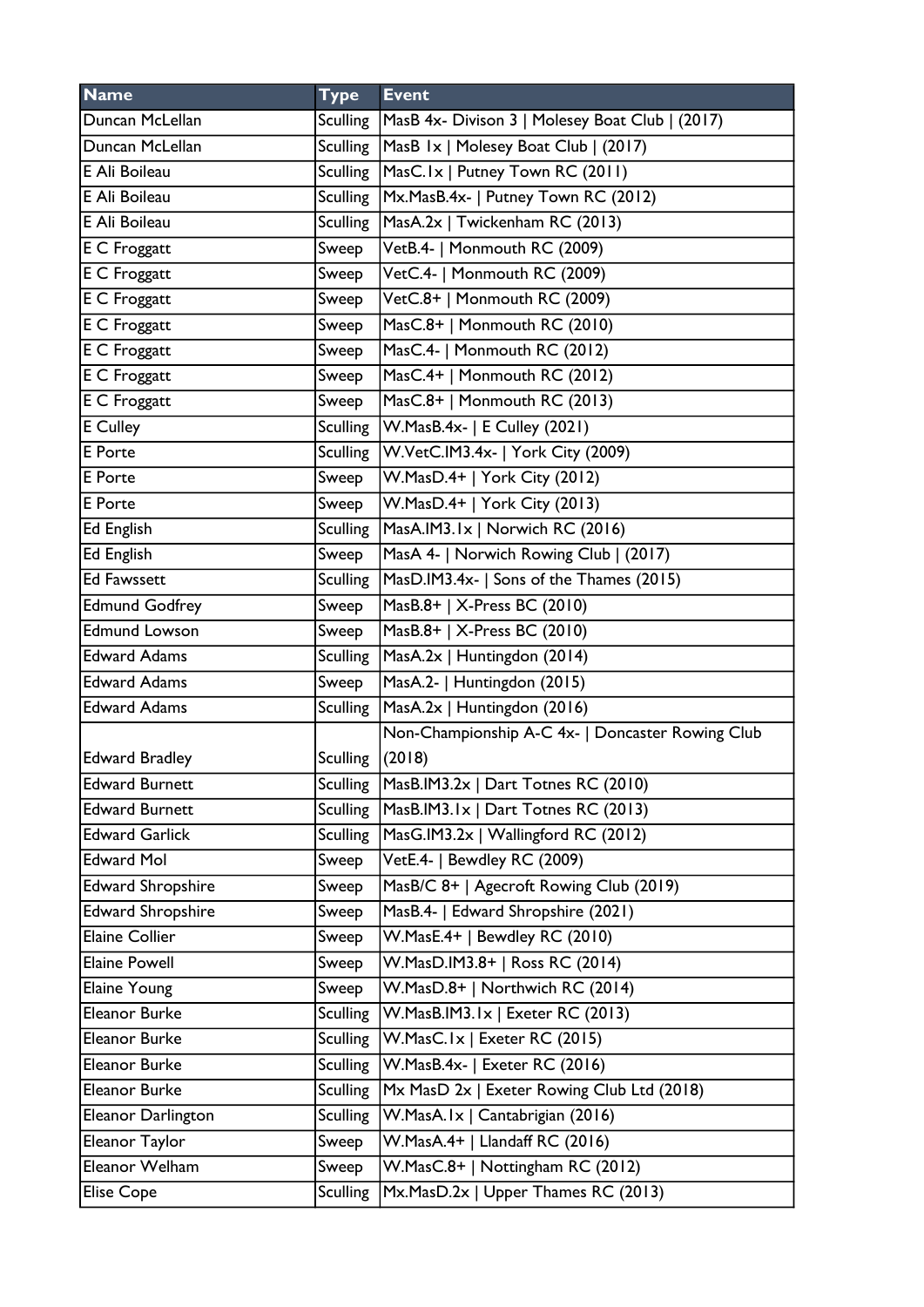| <b>Name</b>         | <b>Type</b>     | <b>Event</b>                                    |
|---------------------|-----------------|-------------------------------------------------|
|                     |                 | W Non-Championship A-C 2x Intermediate   Hexham |
| Elizabeth Waterman  | <b>Sculling</b> | Rowing Club (2019)                              |
| Elizabeth Waterman  | Sculling        | W MasA 2x   Hexham Rowing Club (2019)           |
|                     |                 |                                                 |
|                     |                 | W Non-championship D to F 4-   Lea Rowing Club  |
| Elizabeth Baker     | Sweep           | (2017)                                          |
|                     |                 |                                                 |
|                     |                 | W Non-championship A to C 8+   Lea Rowing Club  |
| Elizabeth Baker     | Sweep           | (2017)                                          |
| Elizabeth Bernard   | <b>Sculling</b> | W.VetD.4x-   Molesey BC (2008)                  |
| Elizabeth Bernard   | <b>Sculling</b> | W.MasD.IM3.4x-   Molesey BC (2010)              |
| Elizabeth Bray      | Sweep           | W.MasD.IM3.8+   Tyne United (2012)              |
| Elizabeth Bray      | <b>Sculling</b> | W.MasD.4x-   Tyne United (2013)                 |
| Elizabeth Bray      | <b>Sculling</b> | W.MasE.4x-   Tyne United (2014)                 |
| Elizabeth Bray      | Sweep           | W.MasE.8+   Tyne United (2014)                  |
| Elizabeth Dzeng     | Sweep           | W.MasB.8+   City of Cambridge (2015)            |
|                     |                 | W Non-Championship D-F 2-   Upton Rowing Club   |
| Elizabeth Elston    | Sweep           | (2018)                                          |
| Elizabeth Flavell   | <b>Sculling</b> | W.VetD.2x   Weybridge RC (2009)                 |
| Elizabeth Flavell   | <b>Sculling</b> | W.VetD.IM3.2x   Weybridge RC (2009)             |
| Elizabeth Flavell   | Sweep           | W.MasD.4+   Walbrook/Weybridge/Molesey (2010)   |
| Elizabeth Flavell   | Sweep           | W.MasD.4+   Walbrook/Weybridge (2011)           |
| Elizabeth Flavell   | <b>Sculling</b> | W.MasD.IM3.2x   Weybridge RC (2011)             |
|                     |                 | W Non-Championship A-C 4-   HSBC Rowing Club    |
| Elizabeth Hichens   | Sweep           | (2018)                                          |
| Elizabeth Ingram    | Sweep           | W.MasB.8+   Wallingford RC (2012)               |
| Elizabeth Jamie     | Sweep           | W.MasB.IM3.8+   X-Press BC (2012)               |
| Elizabeth Jane King | Sweep           | W.MasE.4+   Pengwern BC (2014)                  |
| Elizabeth Jane King | Sweep           | W.MasE.4+   Pengwern BC (2015)                  |
| Elizabeth Jane King | Sweep           | W.MasE.4+   Pengwern BC (2016)                  |
| Elizabeth McVeigh   | Sweep           | W.VetC.8+   Medway Towns RC (2009)              |
| Elizabeth Newman    | Sweep           | W MasD 8+   Monmouth Rowing Club (2018)         |
| Elizabeth Polgreen  | <b>Sculling</b> | W.MasA.2x   Wallingford RC (2016)               |
| Elizabeth Porte     | Sweep           | W MasE/F 8+   York City Rowing Club (2019)      |
| Elizabeth Porte     | <b>Sculling</b> | Mx.MasC.8+   York City (2014)                   |
| Elizabeth Porte     | Sweep           | W MasE/F 8+   York City Rowing Club (2018)      |
| Elizabeth Porte     | Sweep           | W.MasB.8+   Elizabeth Porte (2021)              |
| Elizabeth Price     | Sweep           | W.MasB.8+   Cantabrigian (2013)                 |
| Elizabeth Pulford   | <b>Sculling</b> | W.VetB.4x-   Leicester RC (2008)                |
| Elizabeth Pulford   | <b>Sculling</b> | W.VetC.4x-   Leicester RC (2008)                |
| Elizabeth Pulford   | Sweep           | W.VetB.8+   Leicester RC (2009)                 |
| Elizabeth Pulford   | Sweep           | W.VetC.2-   Leicester RC (2009)                 |
| Elizabeth Pulford   | <b>Sculling</b> | W.VetC.4x-   Leicester RC (2009)                |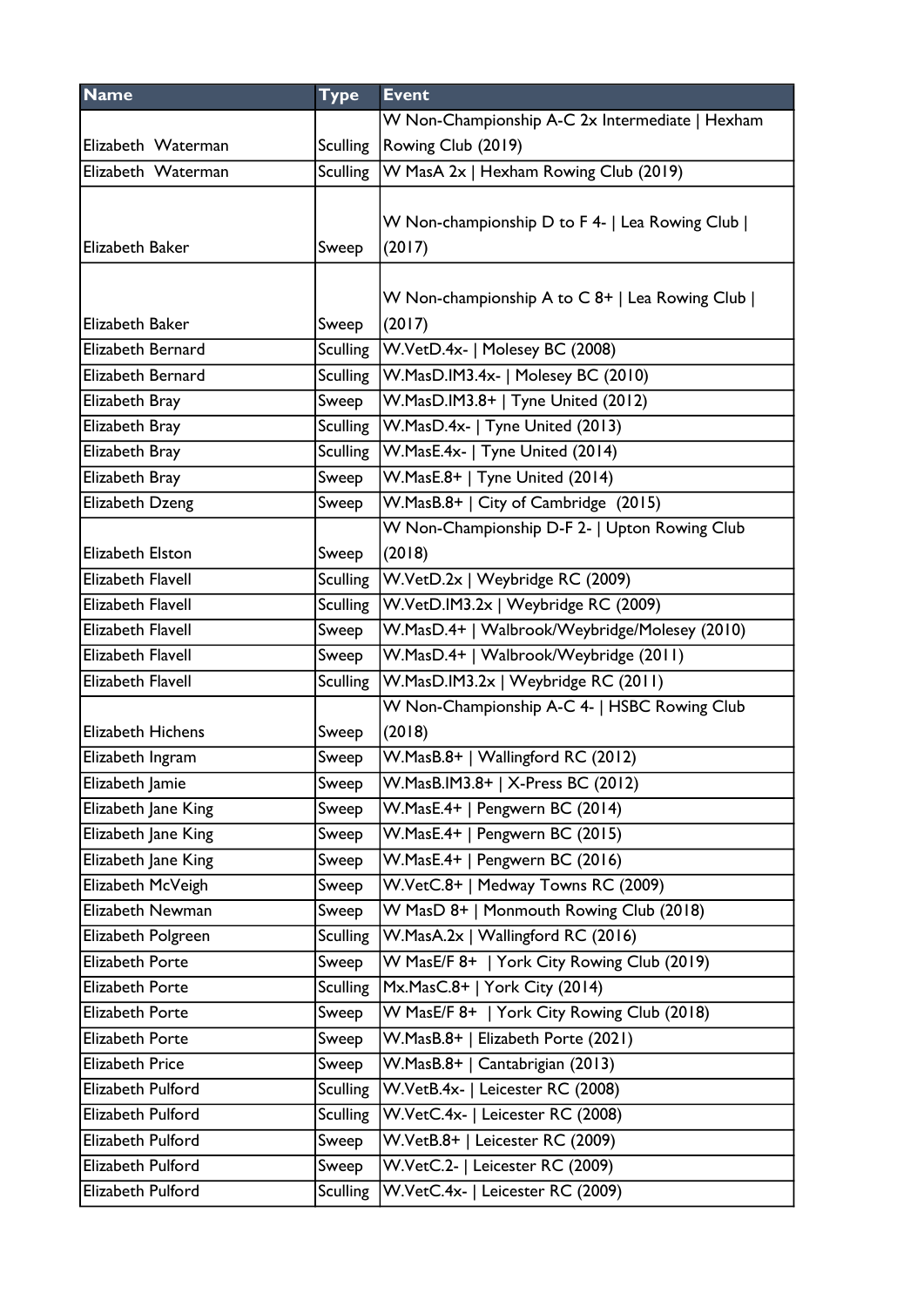| <b>Name</b>             | <b>Type</b>     | <b>Event</b>                                             |
|-------------------------|-----------------|----------------------------------------------------------|
| Elizabeth Pulford       | Sculling        | W.MasC.4x-   Leicester/Wycliffe Coll/Cantabrigian (2010) |
|                         |                 | W.MasA.8+ (A/B)   Peterborough City/Hornets/City of      |
| Elizabeth Pulford       | Sweep           | Cambridge/Leicester/Rob Roy (2011)                       |
| Elizabeth Pulford       | Sweep           | W.MasC.2-   Leicester RC (2011)                          |
| Elizabeth Pulford       | <b>Sculling</b> | W.MasC.4x-   Leicester/Wycliffe Coll/Cantabrigian (2011) |
|                         |                 |                                                          |
|                         |                 | W.MasC.8+   Peterborough City/Hornets/Leicester/X-       |
| Elizabeth Pulford       | Sweep           | Press/City of Cambridge/Rob Roy (2011)                   |
| Elizabeth Pulford       | Sculling        | W.MasB.IM3.4x-   Leicester RC (2012)                     |
| Elizabeth Pulford       | <b>Sculling</b> | Mx.MasC.4x-   Leicester RC (2013)                        |
| Elizabeth Pulford       | Sweep           | W.MasC.4+   Leicester RC (2014)                          |
| Elizabeth Pulford       | Sweep           | W.MasC.4-   Leicester RC (2015)                          |
| Elizabeth Pulford       | <b>Sculling</b> | Mx.MasB.4x-   Leicester RC (2015)                        |
|                         |                 |                                                          |
|                         |                 | W Non-championship D to F 4+   Putney Town Rowing        |
| Elizabeth Stoyel        | Sweep           | Club   (2017)                                            |
| Elizabeth Tatman        | Sweep           | W.MasB.4-   Milton Keynes RC (2011)                      |
|                         |                 | W Non-Championship A-C 8+ Intermediate   St Andrew       |
| Elizabeth Thompson      | Sweep           | Boat Club (2019)                                         |
| <b>Elliot Barton</b>    | <b>Sculling</b> | MasB.2x   Elliot Barton (2021)                           |
|                         |                 |                                                          |
|                         |                 | Mx Non-Championship A-C 2x   Broadland Boat Club         |
| <b>Elliott Lawrence</b> | <b>Sculling</b> | (2018)                                                   |
| Emilie Wix              | Sculling        | Mx.MasA.2x   Deben (2012)                                |
| <b>Emilie Wix</b>       |                 | Sculling   W.MasA.2x   Deben (2014)                      |
| <b>Emily Booker</b>     | Sweep           | W.MasB.8+   Wallingford RC (2012)                        |
| <b>Emily Booker</b>     | Sweep           | W.MasC.8+   Wallingford RC (2016)                        |
| <b>Emily Brace</b>      | Sweep           | W.MasA.4+   Llandaff RC (2016)                           |
| <b>Emily Brace</b>      | <b>Sculling</b> | W.MasA.IM3.2x   Llandaff RC (2016)                       |
| <b>Emily Hall</b>       | Sweep           | W.MasB.IM3.8+   X-Press BC (2012)                        |
|                         |                 |                                                          |
|                         |                 | W Non-Championship A-C 4x-   Weybridge Rowing Club       |
| Emma Doyle              | <b>Sculling</b> | (2018)                                                   |
| Emma Fadlon             | <b>Sculling</b> | W.MasD.IM3.2x   Twickenham RC (2016)                     |
| Emma Fadlon             | <b>Sculling</b> | W.MasD.IM3.4x-   Twickenham RC (2016)                    |
| Emma Fadlon             | Sweep           | W.MasE.4-   Emma Fadlon (2021)                           |
| Emma Feerick            | <b>Sculling</b> | Mx MasA/B 2x   Twickenham Rowing Club (2018)             |
| Emma Gilbert            | Sweep           | W.MasC.IM3.4+   Newark RC (2016)                         |
|                         |                 |                                                          |
| Emma Raynor             | <b>Sculling</b> | W MasA 2x Divison 3   Warwick Boat Club   (2017)         |
| Emma Richardson         | Sweep           | W MasA/B 8+   Peterborough City Rowing Club (2018)       |
| Emma Robinson           | <b>Sculling</b> | W.MasB.IM3.4x-   Falcon RC (2011)                        |
| Emma Robinson           | <b>Sculling</b> | W.MasB.IM3.4x-   Falcon RC (2013)                        |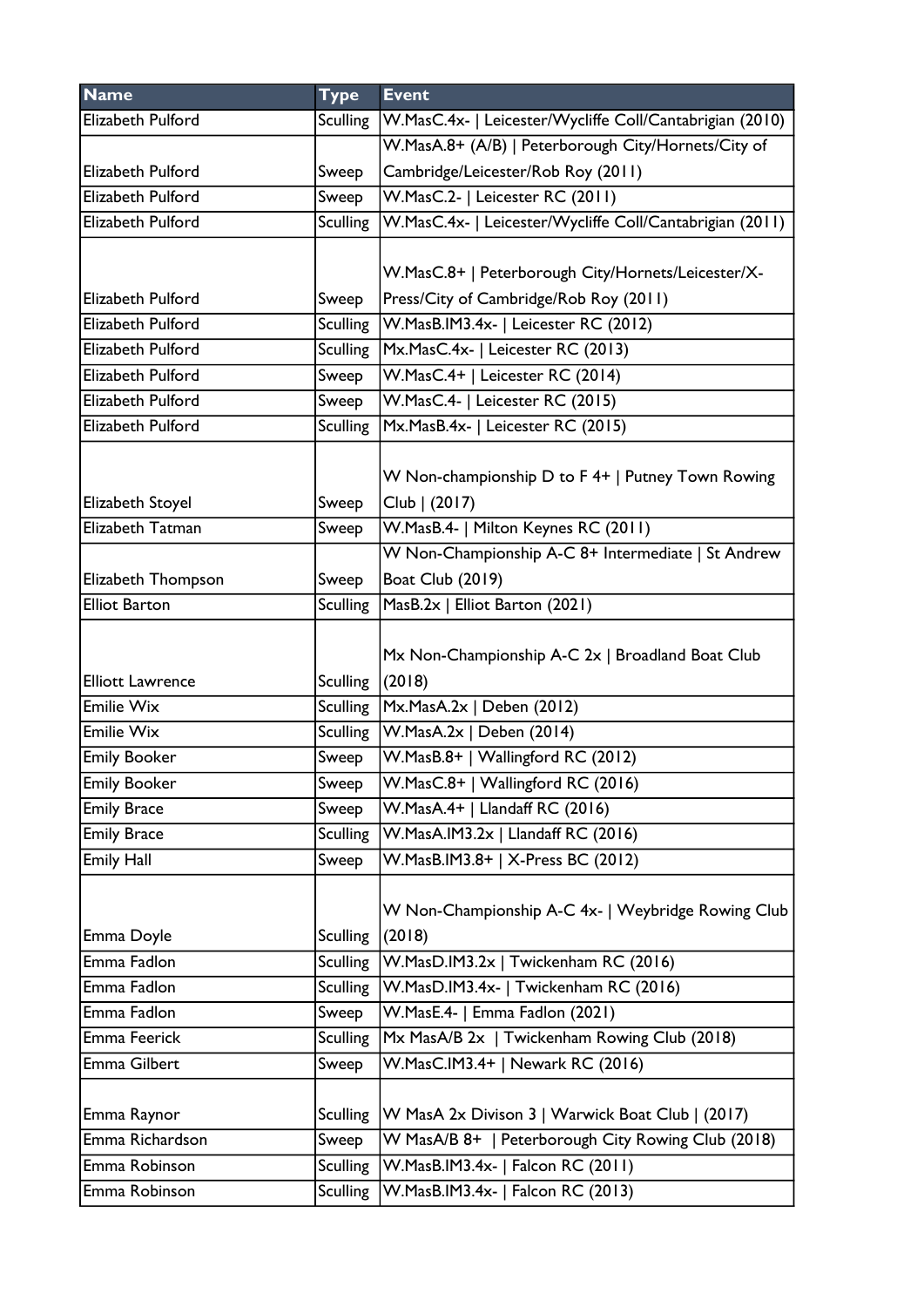| <b>Name</b>                  | <b>Type</b>       | <b>Event</b>                                           |
|------------------------------|-------------------|--------------------------------------------------------|
| Emma Scruby                  |                   | Sculling   W. MasA. 4x -   Kingston RC (2015)          |
| Emma Scruby                  |                   | Sculling   W. MasA. 4x -   Kingston RC (2016)          |
| Emma Smith                   |                   | Sculling   W.MasA.IM3.1x   Champ Thames (Camb) (2010)  |
| Emma Tod                     | Sweep             | W MasB 2-   Warwick Boat Club (2018)                   |
| Emma-Lucy Pinchbeck          |                   | Sculling   W MasB 4x-   Guildford Rowing Club   (2017) |
| <b>Eric Bennet</b>           | <b>Sculling</b>   | MasG.2x   Runcorn (2012)                               |
| Eric Froggatt                | Sweep             | MasC.4-   Monmouth RC (2015)                           |
| Eric Froggatt                | Sweep             | MasC.8+   Monmouth RC (2015)                           |
| Eric Froggatt                | Sweep             | MasC.8+   Monmouth RC (2016)                           |
| Eric Froggatt                | Sweep             | MasD.4+   Monmouth RC (2016)                           |
| Eric Wilson                  | Sweep             | MasH.4-   Weybridge RC (2015)                          |
| <b>Eric Wilson</b>           | Sweep             | MasH.8+   Weybridge RC (2016)                          |
| <b>Erica Gummery</b>         | Sculling          | W MasB 2x   Loughborough Boat Club (2019)              |
| <b>Erica Gummery</b>         | Sweep             | W.MasA.4-   Loughborough BC (2016)                     |
| <b>Erica Gummery</b>         | Sweep             | W.MasB.2-   Loughborough BC (2016)                     |
| <b>Ernest Paul Trinick</b>   | Sweep             | VetE.8+   Nottingham RC (2008)                         |
| <b>Ester Takacs</b>          | Sweep             | Mx.VetC.8+   Tees RC (2009)                            |
| <b>Esther Louise Clutton</b> | <b>Sculling</b>   | W.VetC.IM3.4x-   York City (2009)                      |
| <b>Esther Louise Clutton</b> | Sweep             | W.MasC.4+   York City (2012)                           |
| Eva Ferlez                   | Sculling          | W.MasA.IM3.2x   Weybridge RC (2014)                    |
| Eva Rankin                   | Sculling          | W MasF 2x   Loch Lomond Rowing Club (2019)             |
| Eva Rankin                   |                   | Sculling   W. Mas E. 4x -   Durham ARC (2016)          |
|                              |                   | W MasE 4x- Divison 3   Durham Amateur Rowing Club      |
| Eva Rankin                   | Sculling $(2017)$ |                                                        |
| Eva Rankin                   |                   | Sculling   Mx. Mas E.4x-   Loch Lomond RC (2015)       |
| Eva Rankin                   |                   | Sculling W.MasE.2x   Loch Lomond RC (2015)             |
| Eva Rankin                   | <b>Sculling</b>   | W.MasE.4x-   Loch Lomond RC (2015)                     |
| Eva Rankin                   | <b>Sculling</b>   | W MasF Ix   Loch Lomond Rowing Club   (2017)           |
| Eva Rankin                   | <b>Sculling</b>   | W MasF 2x   Loch Lomond Rowing Club (2018)             |
| Eva Rankine                  | <b>Sculling</b>   | W.MasE.2x   Loch Lomond RC (2014)                      |
| Ewa Whiteman                 | <b>Sculling</b>   | Mx.VetD.2x   Star Club (2008)                          |
| Ewan Murray Gilmour Pearson  | Sweep             | VetE.8+   Crabtree BC (2009)                           |
| <b>F</b> Hollis              | Sweep             | VetF.4-   Derby RC (2008)                              |
| F Hollis                     | Sweep             | VetF.8+   Derby RC (2009)                              |
|                              |                   | MasG.8+   Derby/Minerva-Bath/City of Sheffield/Henley  |
| <b>F</b> Hollis              | Sweep             | (2010)                                                 |
|                              |                   | MasF.8+ (F/G)   Derby/Runcorn/Northwich/Burton         |
| <b>F</b> Hollis              | Sweep             | Leander (2011)                                         |
| <b>F</b> Hollis              | Sweep             | MasF.4+ (F/G)   Derby RC (2012)                        |
| F Hollis                     | Sweep             | MasF.4+   F Hollis (2021)                              |
| F Llewellyn                  | Sweep             | VetF.4-   Tideway Scullers Sch (2009)                  |
| Fernando Goulart             | <b>Sculling</b>   | MasB.IM3.2x   York City (2014)                         |
| Fiona Brewer                 | <b>Sculling</b>   | W MasD/E 4x-   Eton Excelsior Rowing Club (2019)       |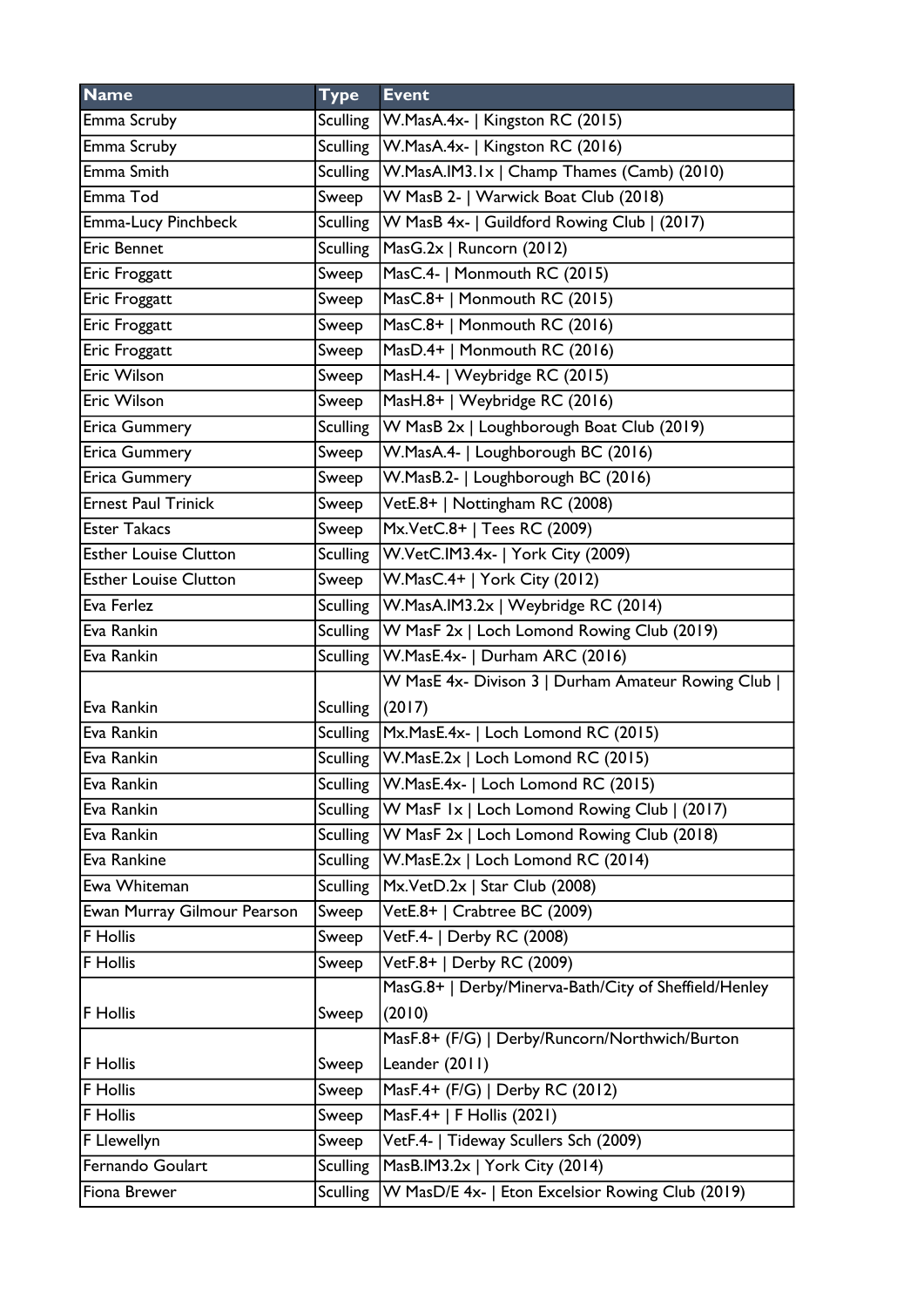| <b>Name</b>              | <b>Type</b>     | <b>Event</b>                                       |
|--------------------------|-----------------|----------------------------------------------------|
| Fiona Brewer             | <b>Sculling</b> | W.MasB.IM3.4x-   Eton Excelsior (2010)             |
| Fiona Brooker            | Sweep           | W MasE 8+   Marlow Rowing Club   (2017)            |
| Fiona Claymore           | Sweep           | W.VetB.4+   Grosvenor RC, Chester (2009)           |
| Fiona Howie              | Sweep           | W MasB 4+   St Andrew Boat Club (2019)             |
| Fiona Howie              | Sweep           | W MasB/C 8+   St Andrew Boat Club (2019)           |
|                          |                 | W Non-Championship A-C 8+ Intermediate   St Andrew |
| Fiona Howie              | Sweep           | <b>Boat Club (2019)</b>                            |
| Fiona Macrae             | <b>Sculling</b> | W.MasA.IM3.2x   Evesham RC (2015)                  |
| Fiona McAnena            | Sweep           | W.MasD.4+   Weybridge RC (2014)                    |
| Fiona McAnena            | Sweep           | Mx.MasD.8+   Weybridge RC (2014)                   |
| Fiona McAnena            | Sweep           | Mx.MasE.8+   Weybridge RC (2015)                   |
| Fiona McAnena            | Sweep           | W MasE 4-   Walton Rowing Club (2018)              |
|                          |                 | Mx Non-Championship D-F 4x- Intermediate   Hexham  |
| Fiona Stephenson         | <b>Sculling</b> | Rowing Club (2019)                                 |
| Fiona Wood               | <b>Sculling</b> | W.VetD.4x-   Molesey BC (2008)                     |
| Fiona Wood               | <b>Sculling</b> | W.MasD.IM3.4x-   Molesey BC (2010)                 |
|                          |                 | Non-Championship A-C 8+ Intermediate   London      |
| Florent Comte PalassoA©  | Sweep           | Otters Rowing Club (2019)                          |
| Fran O'Toole             | Sweep           | MasC.2-   Commercial RC (2013)                     |
| Frances Kemp             | <b>Sculling</b> | W.MasE.IM3.2x   Norwich RC (2012)                  |
| <b>Frances Pattison</b>  | Sweep           | W MasB 4-   Putney Town Rowing Club (2018)         |
| <b>Francis Pinkerton</b> | Sweep           | VetF.2-   Tideway Scullers Sch (2008)              |
| <b>Francis Pinkerton</b> | Sweep           | VetF.4-   Tideway Scullers Sch (2009)              |
| <b>Francis Pinkerton</b> | <b>Sculling</b> | MasF.4x-   Tideway Scullers Sch (2010)             |
| <b>Francis Pinkerton</b> | <b>Sculling</b> | MasG.4x-   Francis Pinkerton (2021)                |
| <b>Francis Smith</b>     | <b>Sculling</b> | MasF.IM3.4x-   Peterborough City (2016)            |
| Frank Raschke            | <b>Sculling</b> | MasD.1x   Auriol Kensington (2014)                 |
| Frank Raschke            | <b>Sculling</b> | Mx.MasD.2x   Auriol Kensington (2014)              |
| Frank Raschke            | <b>Sculling</b> | MasD.Ix   Auriol Kensington (2011)                 |
| Frank Raschke            | <b>Sculling</b> | MasC.4x-   Quintin BC/Auriol Kensington (2012)     |
| Fred Jefferies           | Sweep           | $\overline{\text{Vect}}$ D.8+   Quintin BC (2009)  |
| Fred Jefferies           | Sweep           | $MasD.8+  $ Quintin BC (2010)                      |
| Fred Jefferies           | Sweep           | MasE.8+   Quintin BC (2010)                        |
| Fred Jefferies           | Sweep           | MasD.8+   Quintin BC (2011)                        |
| Fred Jefferies           | Sweep           | MasE.8+   Quintin BC $(2011)$                      |
| Fred Jefferies           | Sweep           | MasD.8+   Quintin BC (2012)                        |
| Fred Jefferies           | Sweep           | MasE.8+   Quintin BC (2012)                        |
| Fred Jefferies           | Sweep           | MasF.8+   Quintin BC (2012)                        |
| Fred Jefferies           | Sweep           | MasE.4-   Quintin BC (2013)                        |
| Fred Jefferies           | Sweep           | MasE.8+   Quintin BC (2013)                        |
| Fred Jefferies           | Sweep           | MasE.8+   Quintin BC (2015)                        |
| Fred Jefferies           | Sweep           | MasF.8+   Quintin BC (2015)                        |
| Fred Jefferies           | Sweep           | MasE.4-   Quintin BC (2016)                        |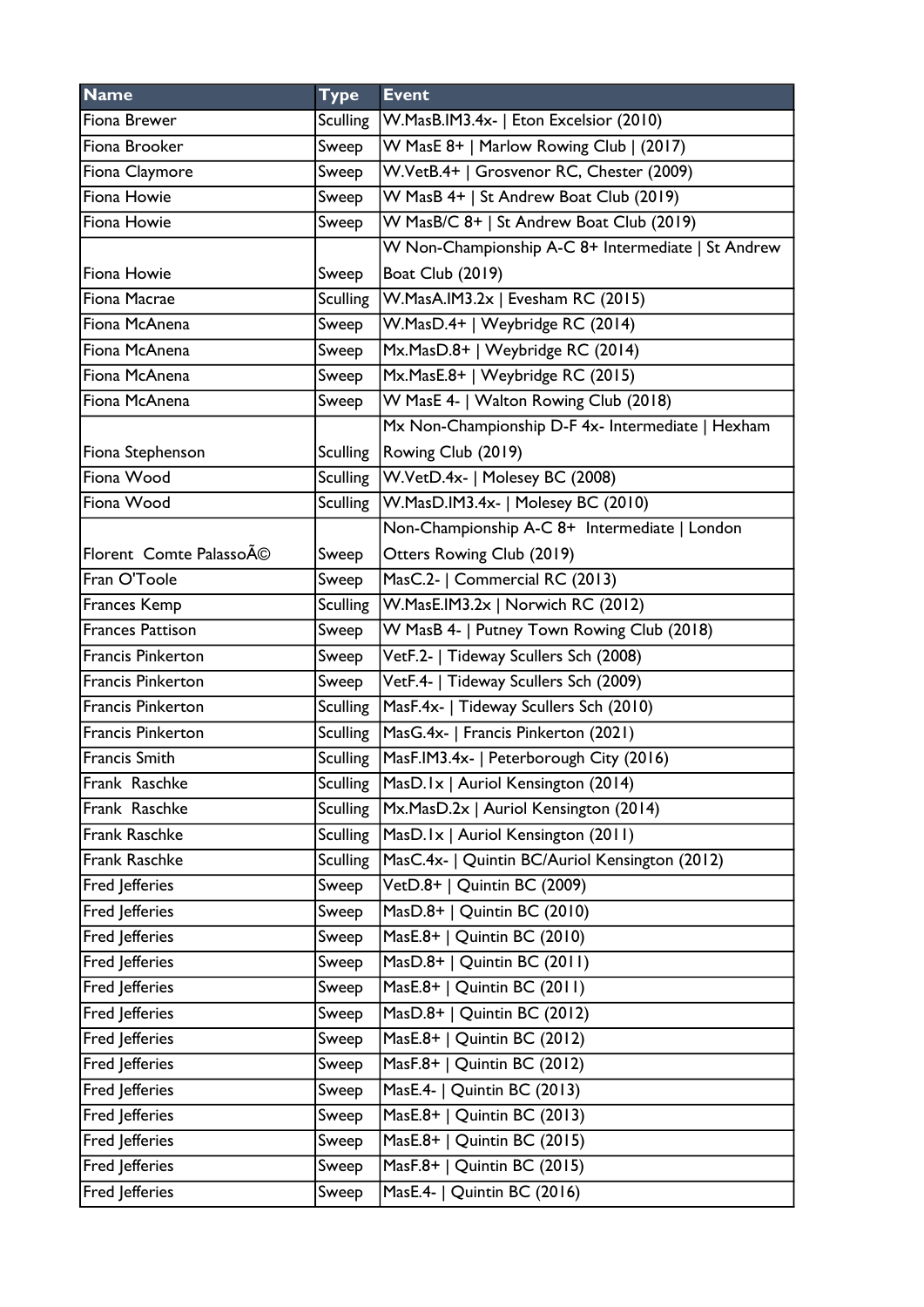| <b>Name</b>           | <b>Type</b>     | <b>Event</b>                                     |
|-----------------------|-----------------|--------------------------------------------------|
| Fred Jefferies        | Sweep           | MasE.8+   Quintin BC (2016)                      |
| Fred Jefferies        | Sweep           | MasF 4-   Quintin Boat Club (2018)               |
| Frederik Jacobs       | Sweep           | MasA.4-   Thames RC (2016)                       |
| Frederik Jacobs       | Sweep           | MasA.IM3.4+   Thames RC (2016)                   |
| Frederik Jacobs       | Sweep           | MasA.IM3.8+   Thames RC (2016)                   |
| $\overline{G}$ Jones  | <b>Sculling</b> | W.MasB.4x-   Gloucester RC (2011)                |
| G Jones               | <b>Sculling</b> | Mx.MasF.2x   Gloucester RC (2015)                |
| G Jones               | <b>Sculling</b> | Mx.MasF.2x   Gloucester RC (2016)                |
| G Jones               | Sculling        | W.MasF.Ix   Gloucester RC (2016)                 |
| <b>G</b> Prescott     | Sculling        | W.VetC.IM3.1x   Durham ARC (2009)                |
| <b>G</b> Prescott     |                 | Sculling   W.VetC.IM3.2x   Durham ARC (2009)     |
| <b>G</b> Prescott     | Sculling        | W.MasD.Ix   Durham ARC (2010)                    |
| <b>G</b> Prescott     | <b>Sculling</b> | W.MasD.IM3.1x   Durham ARC (2010)                |
| <b>G</b> Prescott     | <b>Sculling</b> | W.MasD.Ix   Durham ARC (2011)                    |
| <b>G</b> Prescott     | <b>Sculling</b> | W.MasD.2x   Durham ARC (2013)                    |
| <b>G</b> Prescott     |                 | Sculling   W.MasD.IM3.2x   Durham ARC (2013)     |
| <b>G</b> Prescott     | <b>Sculling</b> | W.MasE.Ix   Durham ARC (2013)                    |
| G Rowe                | <b>Sculling</b> | W.MasD.IM3.4x-   Marlow RC (2015)                |
| <b>G</b> Saunders     | Sweep           | VetH.4+   Lea RC (2008)                          |
| <b>G</b> Saunders     | Sweep           | VetF.4+   Lea RC (2009)                          |
| <b>G</b> Saunders     | Sweep           | MasH.4-   Lea RC (2010)                          |
| <b>G</b> Saunders     | Sweep           | MasF.4-   Lea RC (2012)                          |
| <b>G</b> Saunders     | Sweep           | MasG.4-   Lea RC (2013)                          |
| Gabrielle Miles       | Sweep           | W.MasC.IM3.4+   Monmouth RC (2010)               |
| Gabrielle Miles       | Sweep           | W MasD 4-   Monmouth Rowing Club (2018)          |
| Gabrielle Miles       | Sweep           | W MasD 8+   Monmouth Rowing Club (2018)          |
| Gabrielle Moore       | Sweep           | Mx MasD/F 8+   Durham Amateur Rowing Club (2019) |
|                       |                 | W Non-Championship D-F 4x-   Durham Amateur      |
| Gabrielle Moore       | <b>Sculling</b> | Rowing Club (2018)                               |
| Gabrielle Walters     | <b>Sculling</b> | W.MasE.IM3.4x-   Twickenham RC (2016)            |
| Gael Tavernier        | <b>Sculling</b> | Mx.VetC.4x-   Runcorn (2008)                     |
| Gael Tavernier        | <b>Sculling</b> | W.VetA.Ix   Warrington (2008)                    |
| Gael Tavernier        | <b>Sculling</b> | W.VetB.2x   Warrington (2008)                    |
| Gael Tavernier        | <b>Sculling</b> | Mx.VetC.4x-   Runcorn (2009)                     |
| Gael Tavernier        | <b>Sculling</b> | W.VetC.2x   Runcorn (2009)                       |
| Gael Tavernier        | <b>Sculling</b> | W.MasC.2x   Cantabrigian/Warrington (2010)       |
|                       |                 | W.MasC.8+ (C/D)   Peterborough                   |
|                       |                 | City/Hornets/Warrington/Cantabrigian/City of     |
| <b>Gael Tavernier</b> | Sweep           | Cambridge/Rob Roy (2010)                         |
| <b>Gael Tavernier</b> | <b>Sculling</b> | W.MasB.Ix   Warrington (2011)                    |
| Gael Tavernier        | <b>Sculling</b> | W.MasC.2x   Warrington (2011)                    |
| Gael Tavernier        | <b>Sculling</b> | W.MasB.Ix   Warrington (2012)                    |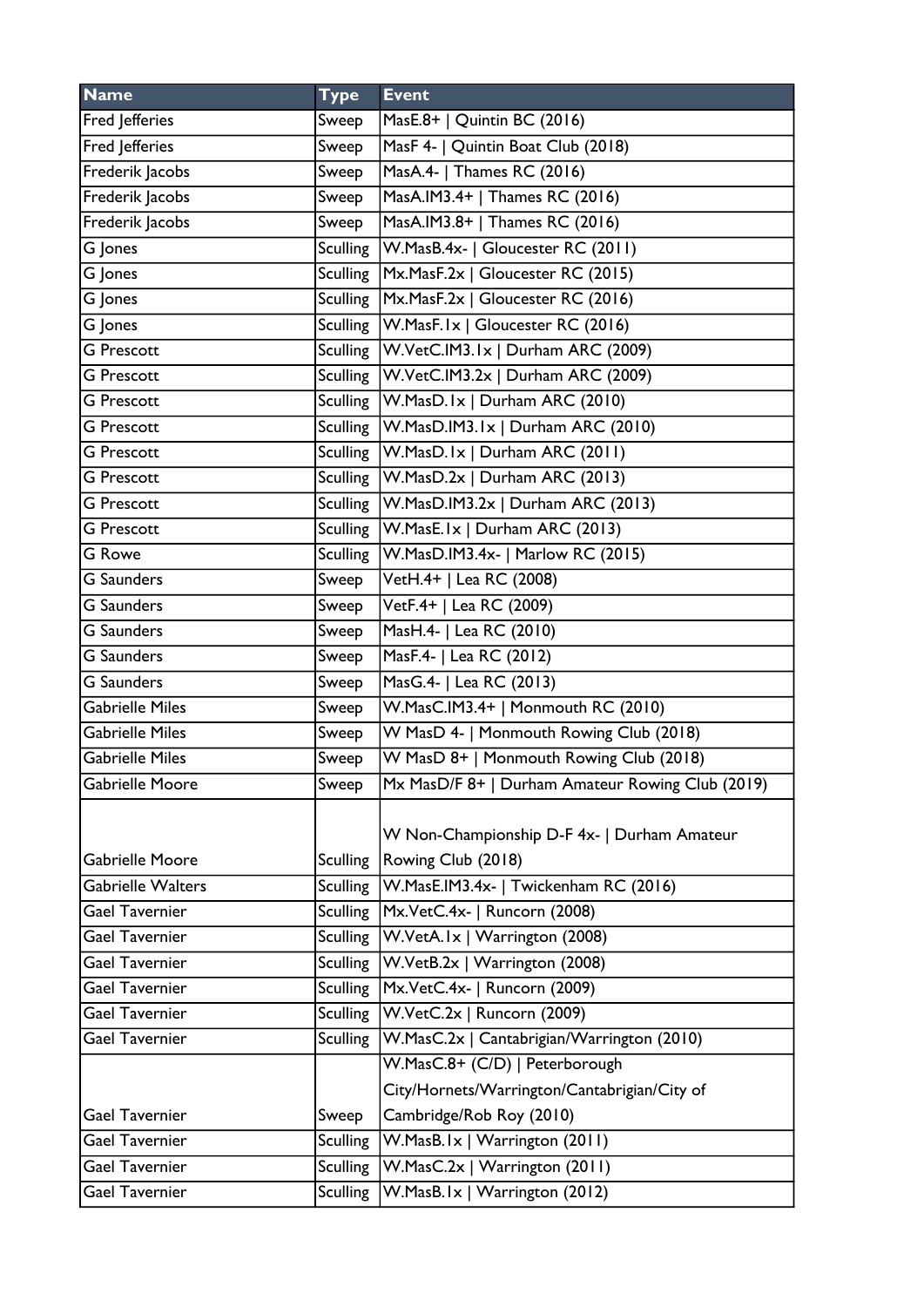| <b>Name</b>          | <b>Type</b>     | <b>Event</b>                                         |
|----------------------|-----------------|------------------------------------------------------|
| Gael Tavernier       | Sculling        | W.MasC.2x   Warrington (2012)                        |
| Gael Tavernier       | Sculling        | W.MasC.4x-   Warrington (2012)                       |
|                      |                 | Non-Championship D-F 2x Intermediate   City Of Derry |
| Gaetano D'Urso       | <b>Sculling</b> | Boat Club, N Ireland (2019)                          |
| Gaetano D'Urso       | <b>Sculling</b> | MasF 2x   City Of Derry Boat Club, N Ireland (2019)  |
| Gaetano D'Urso       | <b>Sculling</b> | MasF.2x   Gaetano D'Urso (2021)                      |
| Gail Adams           | Sweep           | Mx.MasC.8+   Monmouth RC (2010)                      |
| Gail Adams           | Sweep           | W.MasC.IM3.4+   Monmouth RC (2011)                   |
| Gail Adams           | Sweep           | W.MasD.IM3.4+   Monmouth RC (2011)                   |
| Gail Adams           | Sweep           | W.MasE.4+   Monmouth RC (2012)                       |
|                      |                 |                                                      |
|                      |                 | W Non-championship A to C 8+   Lea Rowing Club       |
| Gail Bryson          | Sweep           | (2017)                                               |
| Gareth Davis         | Sweep           | MasB.4-   Agecroft (2015)                            |
| Gareth Davis         | Sweep           | MasB.4-   Agecroft (2016)                            |
| Gareth Davis         | Sweep           | MasB 4-   Agecroft Rowing Club   (2017)              |
| Gareth Morris        | <b>Sculling</b> | MasC.IM3.2x   Ardingly (2012)                        |
| Gareth Morris        | Sweep           | MasC.4-   Upper Thames RC (2013)                     |
| Gareth Morris        | Sweep           | MasD.8+   Upper Thames RC (2013)                     |
| Gareth Morris        | Sweep           | MasD.8+   Upper Thames RC (2014)                     |
| Gareth Morris        | Sweep           | MasC 4-   Upper Thames Rowing Club   (2017)          |
| Gareth Morris        | Sweep           | MasD 8+   Upper Thames Rowing Club (2018)            |
|                      |                 | Non-Championship D toF 8+   Tideway Scullers School  |
| <b>Gareth Newton</b> | Sweep           | (2017)                                               |
| <b>Gareth Scott</b>  | Sweep           | MasB.IM3.4+   Gloucester RC (2014)                   |
| Gary Brace           | <b>Sculling</b> | MasG.IM3.2x   Llandaff RC (2016)                     |
| Gary Cairns          | <b>Sculling</b> | VetE.2x   Dart Totnes RC (2008)                      |
| <b>Gary Cairns</b>   | Sculling        | VetE.2x   Dart Totnes RC (2009)                      |
| <b>Gary Cairns</b>   | <b>Sculling</b> | MasE.2x   Dart Totnes RC (2010)                      |
| Gary Cairns          | <b>Sculling</b> | MasE.4x-   Dart Totnes RC (2010)                     |
| <b>Gary Cairns</b>   | Sculling        | MasF.4x-   Dart Totnes RC (2012)                     |
| <b>Gary Cairns</b>   | <b>Sculling</b> | MasF.2x   Dart Totnes RC (2013)                      |
|                      |                 | MasG 2x Divison 3   Dart-Totnes Amateur Rowing Club  |
| <b>Gary Cairns</b>   | <b>Sculling</b> | (2017)                                               |
| <b>Gary Cairns</b>   | Sweep           | MasG 8+   Dart-Totnes Amateur Rowing Club (2018)     |
| Gary O Neill         | Sweep           | MasA/C 4+   Neptune Rowing Club, Ireland (2019)      |
| Gary O'Neill         | Sweep           | MasC 4-   Neptune Rowing Club, Ireland (2018)        |
| Gavin C Donaldson    | Sweep           | MasE.IM3.4+   Putney Town RC (2016)                  |
| Gavin C Donaldson    | Sweep           | MasE.IM3.8+   Putney Town RC (2016)                  |
| Gavin Campbell       | Sweep           | MasC.4+   York City (2015)                           |
| Gavin Creech         | Sweep           | MasA.IM3.4+   Milton Keynes RC (2015)                |
| Gavin Murty          | <b>Sculling</b> | MasA Ix   Glasgow Rowing Club (2019)                 |
| Gavin Smith          | Sweep           | VetB.8+   Cambridge 99 (2008)                        |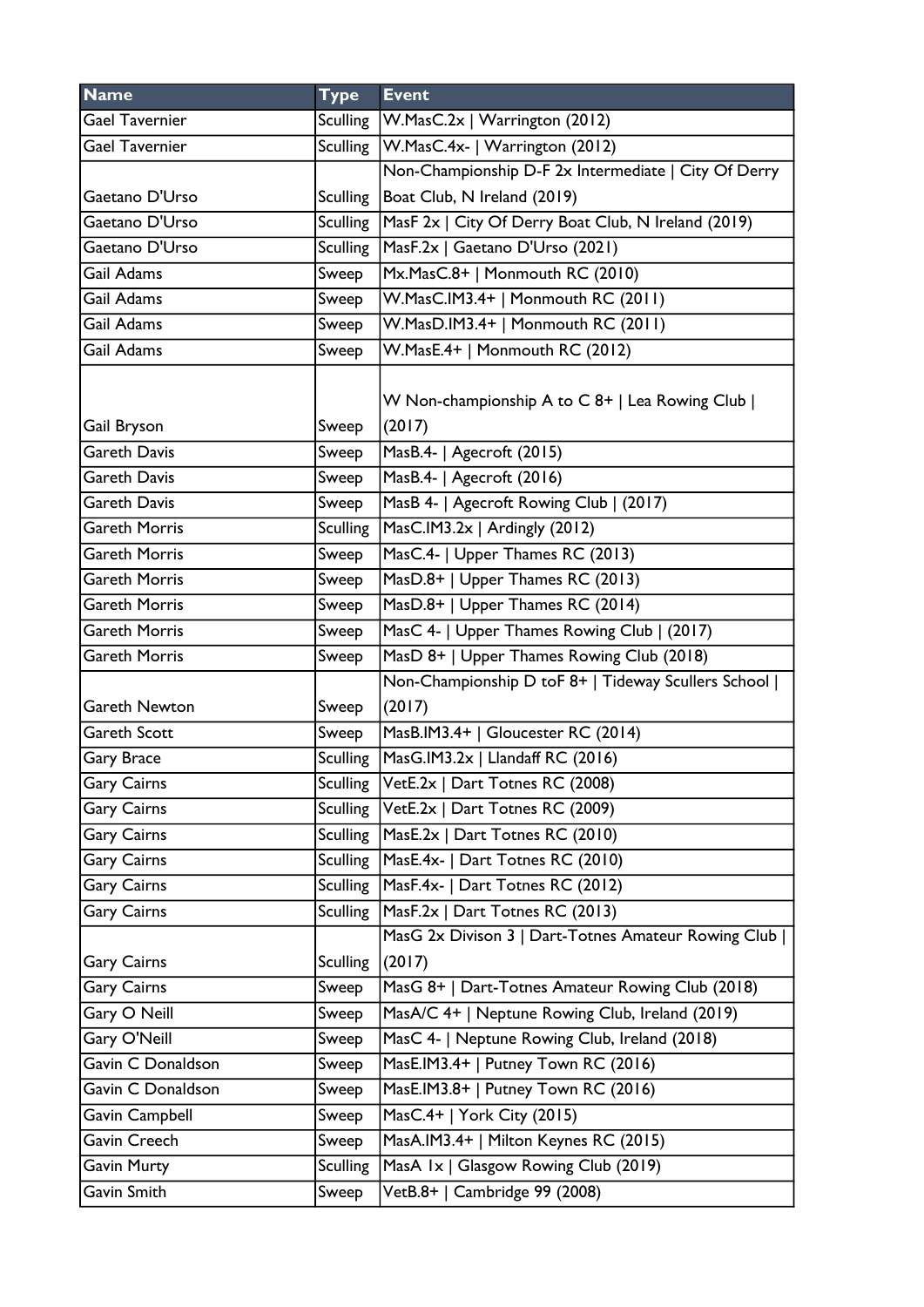| <b>Name</b>                   | <b>Type</b>     | <b>Event</b>                                       |
|-------------------------------|-----------------|----------------------------------------------------|
| Gemma Singleton               | Sweep           | W MasA/B 8+   Peterborough City Rowing Club (2018) |
| <b>Geoff Nicholls</b>         | <b>Sculling</b> | MasH.4x-   Nottingham RC (2014)                    |
| <b>Geoff Waterer</b>          | Sweep           | VetE.8+   Crabtree BC (2009)                       |
| Geoffrey Thomas               | Sweep           | Mx.MasD.8+   Weybridge RC (2014)                   |
| Geoffrey Thomas               | Sweep           | Mx.MasE.8+   Weybridge RC (2015)                   |
| <b>Geoffrey Charles Adams</b> | <b>Sculling</b> | MasF.IM3.4x-   Putney Town RC (2015)               |
| <b>Geoffrey Metzger</b>       | <b>Sculling</b> | MasF.IM3.4x-   Putney Town RC (2015)               |
| <b>Geoffrey Metzger</b>       | Sweep           | MasE.IM3.4+   Putney Town RC (2016)                |
| <b>Geoffrey Metzger</b>       | Sweep           | MasE.IM3.8+   Putney Town RC (2016)                |
| <b>Geoffrey Peel</b>          | Sweep           | MasE.8+   Quintin BC (2010)                        |
| <b>Geoffrey Peel</b>          | Sweep           | MasD.8+   Quintin BC (2011)                        |
| <b>Geoffrey Peel</b>          | Sweep           | MasE.8+   Quintin BC (2011)                        |
| <b>Geoffrey Peel</b>          | Sweep           | MasE.4-   Quintin BC (2012)                        |
| <b>Geoffrey Peel</b>          | Sweep           | MasF.8+   Quintin BC (2012)                        |
| <b>Geoffrey Peel</b>          | Sweep           | MasE.8+   Quintin BC (2013)                        |
| <b>Geoffrey Peel</b>          | Sweep           | MasF.8+   Quintin BC (2013)                        |
| <b>Geoffrey Peel</b>          | Sweep           | MasF.8+   Quintin BC (2014)                        |
| <b>Geoffrey Peel</b>          | Sweep           | MasE.8+   Quintin BC (2015)                        |
| <b>Geoffrey Peel</b>          | Sweep           | MasF.4-   Quintin BC (2015)                        |
| <b>Geoffrey Peel</b>          | Sweep           | MasF.8+   Quintin BC (2015)                        |
| <b>Geoffrey Peel</b>          | <b>Sculling</b> | MasF.4x-   Quintin BC (2016)                       |
| <b>Geoffrey Peel</b>          | Sweep           | MasF.8+   Quintin BC (2016)                        |
| <b>Geoffrey Sims</b>          | Sweep           | VetD.8+   Northwich RC (2008)                      |
| George Perrin                 | Sculling        | MasF.2x   Runcorn (2014)                           |
| George Perrin                 | <b>Sculling</b> | MasF.4x-   Runcorn (2014)                          |
| George Black                  | Sculling        | Mx.MasC.4x-   Berwick (2010)                       |
| George Dickson                | Sweep           | MasB.IM3.4+   X-Press BC (2015)                    |
| George Dickson                | Sweep           | MasD.IM3.8+   X-Press BC (2015)                    |
| George Doody                  | <b>Sculling</b> | MasC.IM3.4x-   Hexham (2011)                       |
| George Doody                  | <b>Sculling</b> | MasD.IM3.4x-   Hexham (2011)                       |
| George Doody                  | <b>Sculling</b> | MasF.IM3.1x   Hexham (2011)                        |
| George Doody                  | Sweep           | MasE.IM3.4+   Hexham (2015)                        |
| George Perrin                 | <b>Sculling</b> | Mx.VetC.4x-   Runcorn (2008)                       |
| George Perrin                 | <b>Sculling</b> | VetD.2x   Runcorn (2008)                           |
| George Perrin                 | Sweep           | VetD.8+   Northwich RC (2008)                      |
| George Perrin                 | <b>Sculling</b> | Mx.VetC.4x-   Runcorn (2009)                       |
|                               |                 | MasF.8+ (F/G)   Derby/Runcorn/Northwich/Burton     |
| George Perrin                 | Sweep           | Leander (2011)                                     |
| George Shiels                 | <b>Sculling</b> | Mx.MasC.2x   Weybridge RC (2012)                   |
| George Shiels                 | Sweep           | MasH.8+   Weybridge RC (2016)                      |
| George Shiels                 | Sweep           | Mx.MasE.8+   Weybridge RC (2016)                   |
| Georgina Plunkett             | <b>Sculling</b> | W MasA Ix   Cantabrigian Rowing Club   (2017)      |
| Georgina Plunkett             | <b>Sculling</b> | W MasA Ix   Cantabrigian Rowing Club (2018)        |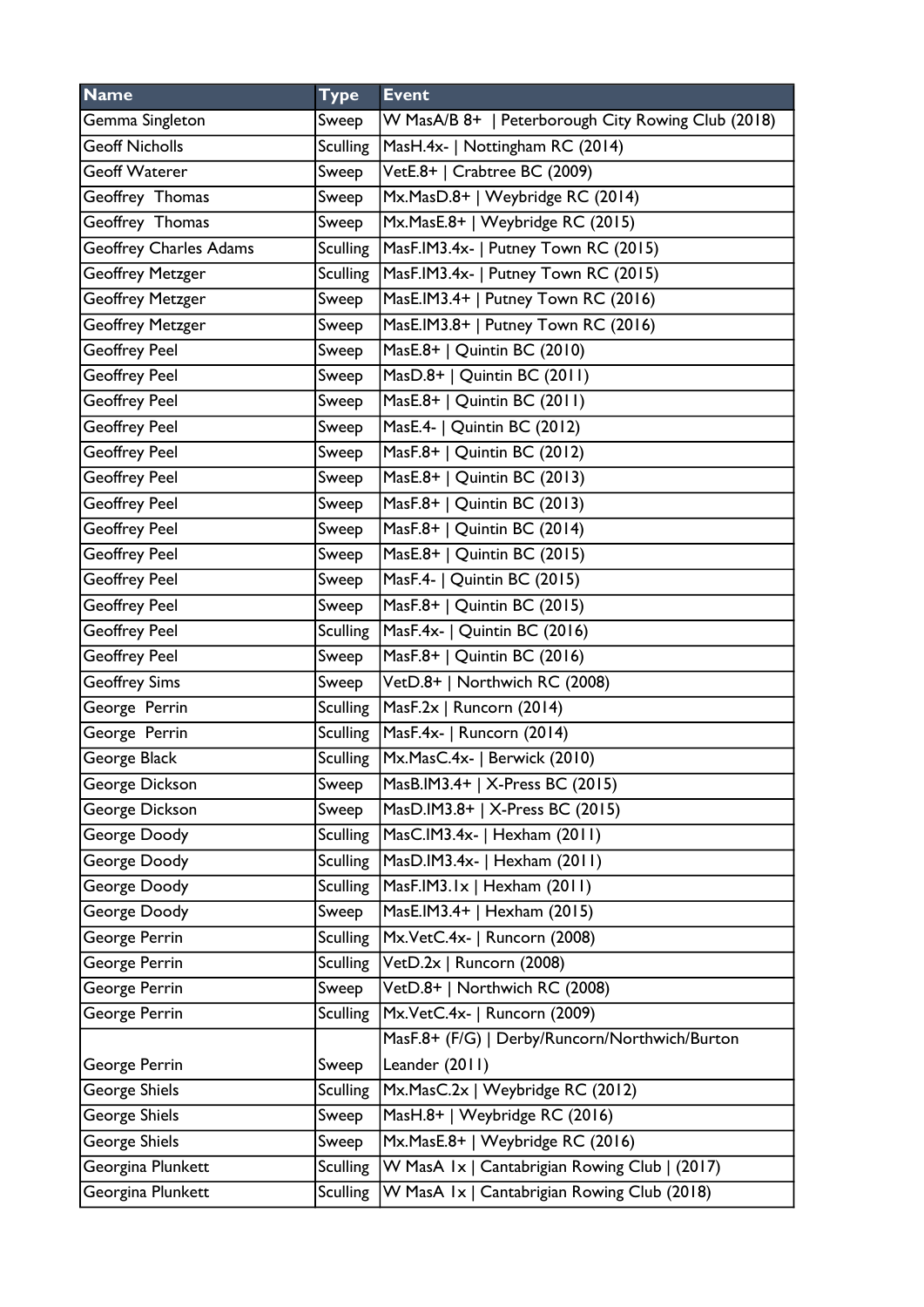| <b>Name</b>            | <b>Type</b>     | <b>Event</b>                                                                |
|------------------------|-----------------|-----------------------------------------------------------------------------|
| <b>Geraint Evans</b>   | Sweep           | MasC.IM3.4+   Maidstone Invicta (2011)                                      |
| <b>Geraint Evans</b>   | Sweep           | MasD.IM3.8+ (D/E)   Maidstone Invicta (2012)                                |
| Geraldine O'Kane       | Sweep           | W Non-championship D to F 4-   Lea Rowing Club  <br>(2017)                  |
| Geraldine O'Kane       | Sweep           | W Non-championship A to C 8+   Lea Rowing Club  <br>(2017)                  |
| <b>Gerard Simmonds</b> | Sweep           | Non-championship D to F 2-   City of Oxford Rowing<br>Club   (2017)         |
| <b>Gerry Murphy</b>    | <b>Sculling</b> | Non-Championship D-F 2x Intermediate   Portora Boat<br>Club, Ireland (2019) |
| <b>Gerry Murphy</b>    | <b>Sculling</b> | MasF 2x   Portora Boat Club, Ireland (2019)                                 |
| <b>Gerry Murphy</b>    | Sweep           | MasC 4-   Neptune Rowing Club, Ireland (2018)                               |
|                        |                 | Non-Championship D-F 8+ Intermediate   Portora Boat                         |
| <b>Gerry Murphy</b>    | Sweep           | Club, Ireland (2019)                                                        |
| <b>Gerry Murphy</b>    | Sculling        | MasF.2x   Gerry Murphy (2021)                                               |
| <b>Gill Houston</b>    | Sweep           | W MasC 4+   Talkin Tarn Amateur Rowing Club (2019)                          |
|                        |                 | W Non-Championship A-C 4x Intermediate   Talkin Tarn                        |
| <b>Gill Houston</b>    | <b>Sculling</b> | Amateur Rowing Club (2019)                                                  |
| <b>Gill Houston</b>    | <b>Sculling</b> | W MasC 4x-   Talkin Tarn Amateur Rowing Club (2019)                         |
| <b>Gill Houston</b>    | Sweep           | W.MasE.8+   Talkin Tarn ARC (2014)                                          |
| <b>Gill Prescott</b>   | <b>Sculling</b> | W MasF 2x   Durham Amateur Rowing Club (2019)                               |
| <b>Gill Prescott</b>   | Sculling        | W.MasD.2x   Durham ARC (2014)                                               |
| <b>Gill Prescott</b>   | <b>Sculling</b> | W.MasE.2x   Durham ARC (2014)                                               |
| <b>Gill Prescott</b>   | <b>Sculling</b> | W.MasC.4x-   Durham ARC (2015)                                              |
| <b>Gill Prescott</b>   | Sculling        | $ W_{.}$ MasE.2x   Durham ARC (2015)                                        |
| <b>Gill Prescott</b>   | Sculling        | W.MasE.4x-   Durham ARC (2015)                                              |
| <b>Gill Prescott</b>   | <b>Sculling</b> | W.MasE.4x-   Durham ARC (2016)                                              |
| <b>Gill Prescott</b>   | <b>Sculling</b> | W MasF 2x   Durham Amateur Rowing Club (2018)                               |
| Gillian Connal         | Sweep           | W MasB/C 2-   Strathclyde Park Rowing Club (2019)                           |
| Gillian Connal         | Sweep           | W MasB/C 4-   Strathclyde Park Rowing Club (2019)                           |
| Gillian Connal         | <b>Sculling</b> | W MasC 2x   Strathclyde Park Rowing Club (2019)                             |
| Gillian Connal         | <b>Sculling</b> | Mx MasB/C 2x   Strathclyde Park Rowing Club (2019)                          |
| Gillian Connal         | <b>Sculling</b> | W MasC 2x   Strathclyde Park Rowing Club (2018)                             |
| Gillian Connal         | <b>Sculling</b> | Mx MasC 4x-   Strathclyde Park Rowing Club (2018)                           |
| Gillian Connal         | Sweep           | Mx MasC 8+   Strathclyde Park Rowing Club (2018)                            |
| Gillian Connal         | Sweep           | W MasC 2-   Strathclyde Park Rowing Club (2018)                             |
| Gillian Cooper         | Sweep           | W.MasC.4-   Cantabrigian (2016)                                             |
| Gillian Davies         | Sweep           | W.MasD.IM3.8+   Tyne United (2012)                                          |
|                        |                 | W Non-Championship D-F 2- Intermediate   Derwent                            |
| Gillian Lockhart       | Sweep           | Rowing Club (2019)                                                          |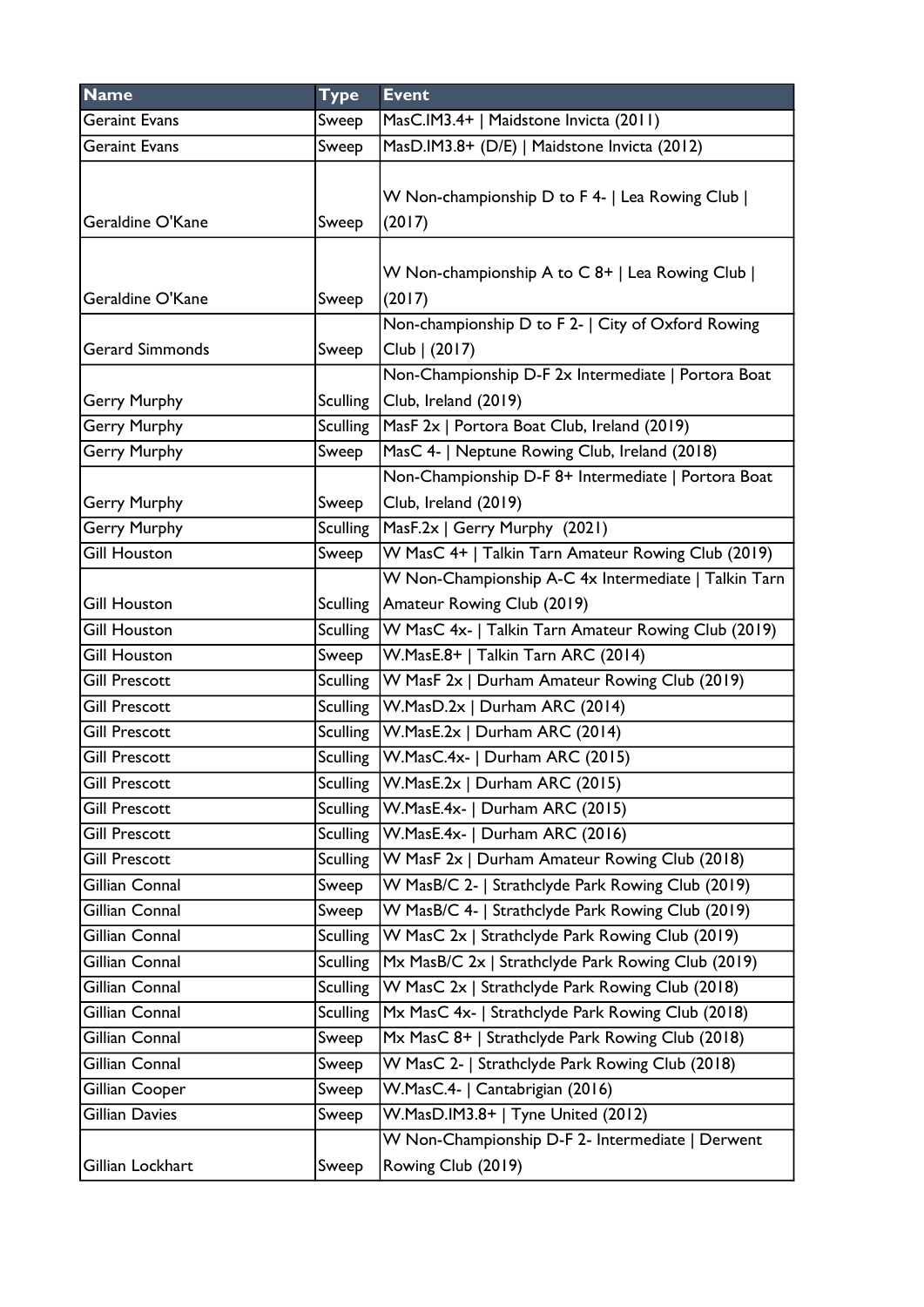| <b>Name</b>           | <b>Type</b>     | <b>Event</b>                                         |
|-----------------------|-----------------|------------------------------------------------------|
|                       |                 | W Non-Championship D-F 4+ Intermediate   Derwent     |
| Gillian Lockhart      | Sweep           | Rowing Club (2019)                                   |
| Gillian Lockhart      | <b>Sculling</b> | Mx MasD/E 4x-   Derwent Rowing Club (2018)           |
|                       |                 |                                                      |
|                       |                 | Mx Non-Championship D-F 2x   Derwent Rowing Club     |
| Gillian Lockhart      | <b>Sculling</b> | (2018)                                               |
| Gina Butler           | Sweep           | VetC.4+   Monmouth RC (2009)                         |
| <b>Gina Butler</b>    | Sweep           | W.MasE.4+   Monmouth RC (2012)                       |
| Giuseppe Ferrara      | <b>Sculling</b> | MasB.IM3.1x   Hexham (2016)                          |
| Glenys Rugman         | <b>Sculling</b> | W.VetD.S3.1x   Cardiff City (2008)                   |
| Glenys Rugman         | Sculling        | W.VetE.IM3.Ix   Cardiff City (2009)                  |
| Glenys Rugman         |                 | Sculling   W. Mas E. IM 3. 1 x   Cardiff City (2010) |
| Glenys Rugman         | Sculling        | W.MasD.IM3.1x   Cardiff City (2012)                  |
| <b>Glyn Groom</b>     | Sculling        | MasE 2x   Walton Rowing Club   (2017)                |
| Gordon Johncox        | Sweep           | VetC.2-   Bradford on Avon (2008)                    |
| Gordon Johncox        | Sweep           | VetD.4-   Walbrook (2009)                            |
| Gordon Johncox        | Sweep           | MasD.4-   Walbrook (2010)                            |
| Gordon Johncox        | Sweep           | MasD.2-   Bradford on Avon (2011)                    |
| Gordon Johncox        | Sweep           | MasE 4-   Bradford on Avon Rowing Club   (2017)      |
| <b>Grace Neal</b>     | <b>Sculling</b> | W.MasA.2x   Nottingham RC (2011)                     |
| <b>Grace Neal</b>     | <b>Sculling</b> | W.MasA.4x-   Nottingham RC (2011)                    |
| <b>Graeme Coleman</b> | Sweep           | MasB.4+   Nott'm & Union (2010)                      |
| <b>Graeme Duff</b>    | Sweep           | MasA/B 2-   Stirling Rowing Club (2019)              |
| <b>Graeme Duff</b>    | Sweep           | MasA/B 4-   Stirling Rowing Club (2019)              |
| <b>Graeme Duff</b>    | <b>Sculling</b> | MasA/B 2x   Stirling Rowing Club (2019)              |
| Graeme Hodgkinson     | Sweep           | MasC.IM3.4+   Maidstone Invicta (2011)               |
| Graeme Hodgkinson     | Sweep           | MasD.IM3.8+ (D/E)   Maidstone Invicta (2012)         |
| Graeme Wilson         | <b>Sculling</b> | Mx MasC 4x-   Hexham Rowing Club (2019)              |
| Graham Faultless      | Sweep           | MasC.8+   Tyrian Club (2014)                         |
| Graham Faultless      | Sweep           | MasD.4-   Tyrian Club (2014)                         |
| Graham Faultless      | Sweep           | MasD.4-   UL Tyrian Club (2015)                      |
| Graham Faultless      | Sweep           | MasD.4-   UL Tyrian Club (2016)                      |
| Graham Faultless      | Sweep           | MasE.8+   UL Tyrian Club (2016)                      |
| Graham Faultless      | Sweep           | MasE 8+   UL Tyrian Club (2018)                      |
| Graham Faultless      | Sweep           | MasF.8+   Graham Faultless (2021)                    |
| <b>Graham Angus</b>   | Sweep           | MasC.4-   Nottingham RC (2011)                       |
| <b>Graham Angus</b>   | <b>Sculling</b> | MasD.2x   Nottingham RC (2013)                       |
| <b>Graham Barks</b>   | Sweep           | MasE.4-   Peterborough City (2014)                   |
| Graham Brown          | <b>Sculling</b> | MasE.IM3.1x   Norwich RC (2010)                      |
| <b>Graham Brown</b>   | <b>Sculling</b> | MasE.IM3.1x   Norwich RC (2011)                      |
| Graham Campbell       | Sweep           | MasH.8+   Weybridge RC (2016)                        |
| Graham Campbell       | Sweep           | Mx.MasE.8+   Weybridge RC (2016)                     |
| Graham Davidson       | <b>Sculling</b> | MasD.IM3.4x-   City of Bristol RC (2012)             |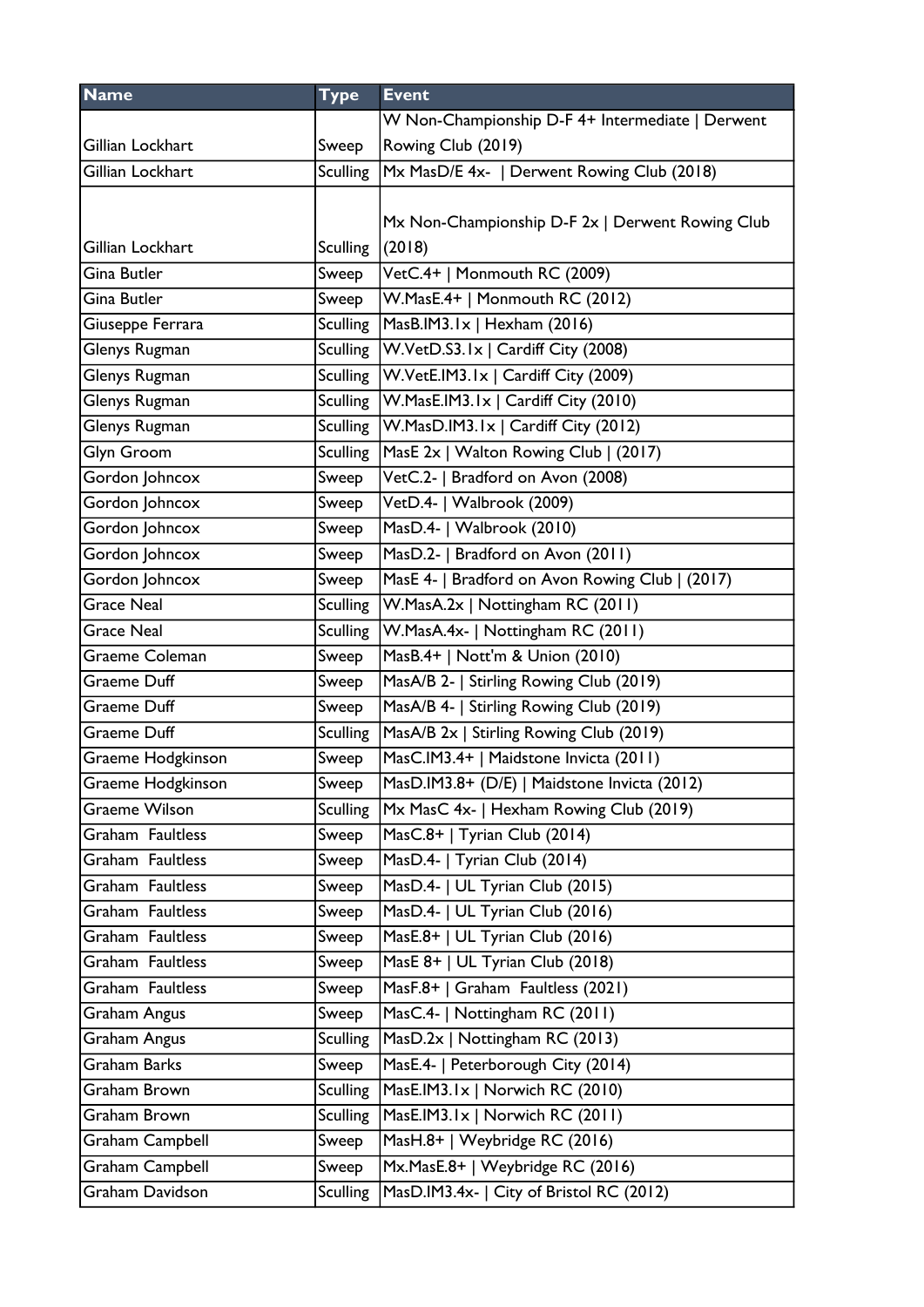| <b>Name</b>                   | <b>Type</b>     | <b>Event</b>                                          |
|-------------------------------|-----------------|-------------------------------------------------------|
| <b>Graham Davidson</b>        | Sculling        | MasG.4x-   Dart Totnes RC (2013)                      |
| <b>Graham Everitt</b>         | <b>Sculling</b> | MasA.4x-   Broxbourne RC (2012)                       |
| <b>Graham Everitt</b>         | Sweep           | MasB.8+   Broxbourne RC (2012)                        |
| <b>Graham Everitt</b>         | Sweep           | MasA.8+   Broxbourne RC (2013)                        |
| <b>Graham Faultless</b>       | Sweep           | VetC.4-   Tyrian Club (2008)                          |
| <b>Graham Faultless</b>       | Sweep           | VetC.4+   Tyrian Club (2008)                          |
| <b>Graham Faultless</b>       | Sweep           | MasC.2-   Tyrian Club (2011)                          |
| <b>Graham Faultless</b>       | Sweep           | MasD.2-   Tyrian Club (2012)                          |
| Graham Garner                 | Sweep           | VetF.4-   Derby RC (2008)                             |
| Graham Garner                 | Sweep           | VetF.8+   Derby RC (2009)                             |
|                               |                 | MasG.8+   Derby/Minerva-Bath/City of Sheffield/Henley |
| <b>Graham Garner</b>          | Sweep           | (2010)                                                |
|                               |                 | MasF.8+ (F/G)   Derby/Runcorn/Northwich/Burton        |
| Graham Garner                 | Sweep           | Leander (2011)                                        |
| <b>Graham Garner</b>          | Sweep           | MasF.4+ (F/G)   Derby RC (2012)                       |
| Graham Keith Lloyd            | Sculling        | VetE.1x   Upper Thames RC (2008)                      |
| <b>Graham Keith Lloyd</b>     | Sweep           | MasE.4+   Upper Thames RC (2010)                      |
| Graham Keith Lloyd            | Sweep           | MasD.8+   Upper Thames RC (2013)                      |
| Graham Keith Lloyd            | Sweep           | MasD.8+   Upper Thames RC (2014)                      |
| <b>Graham Pointer</b>         | Sweep           | MasC.IM3.8+   Walton RC (2013)                        |
| <b>Graham Price</b>           | Sweep           | MasF 2-   Newark Rowing Club (2019)                   |
| <b>Graham Price</b>           | Sweep           | MasE.2-   Newark RC (2016)                            |
| <b>Graham Price</b>           | <b>Sculling</b> | MasE.4x-   Newark RC (2016)                           |
| <b>Graham Price</b>           | Sculling        | MasF 2x   Newark Rowing Club (2018)                   |
| <b>Graham Price</b>           | Sculling        | MasF 4x-   Newark Rowing Club (2018)                  |
| <b>Graham Price</b>           | Sweep           | MasF 2-   Newark Rowing Club (2018)                   |
| Graham Price                  | Sweep           | MasF.2-   Graham Price (2021)                         |
|                               |                 | Non-championship A to C 4x-   Medway Towns Rowing     |
| <b>Graham Roy Mitchelhill</b> | <b>Sculling</b> | Club   (2017)                                         |
| <b>Graham Roy Mitchelhill</b> | <b>Sculling</b> | MasB 2x   Medway Towns Rowing Club   (2017)           |
| Graham Spittle                | Sweep           | MasH.8+   Weybridge RC (2016)                         |
| <b>Graham Spittle</b>         | Sweep           | Mx.MasE.8+   Weybridge RC (2016)                      |
| Graham St John Bagnall        | <b>Sculling</b> | VetE.4x-   Tideway Scullers Sch (2009)                |
| Graham St John Bagnall        | <b>Sculling</b> | MasG.4x-   Tideway Scullers Sch (2011)                |
| Graham St John Bagnall        | <b>Sculling</b> | MasF.4x-   Quintin BC (2016)                          |
| Graham St John Bagnall        | Sweep           | MasF.8+   Quintin BC (2016)                           |
| Graham St John Bagnall        | Sweep           | MasG 4+   Quintin Boat Club   (2017)                  |
| <b>Graham Sunners</b>         | Sweep           | MasC.IM3.4+   Runcorn (2010)                          |
| <b>Graham Watling</b>         | Sweep           | MasC.8+   Ross RC (2011)                              |
| <b>Graham Watling</b>         | Sweep           | MasD.4+   Ross RC (2011)                              |
| <b>Graham Watling</b>         | Sweep           | MasC.8+   Ross RC (2012)                              |
| Gregor Hall                   | Sweep           | MasA/B 2-   Stirling Rowing Club (2019)               |
| Gregor Hall                   | Sweep           | MasA/B 4-   Stirling Rowing Club (2019)               |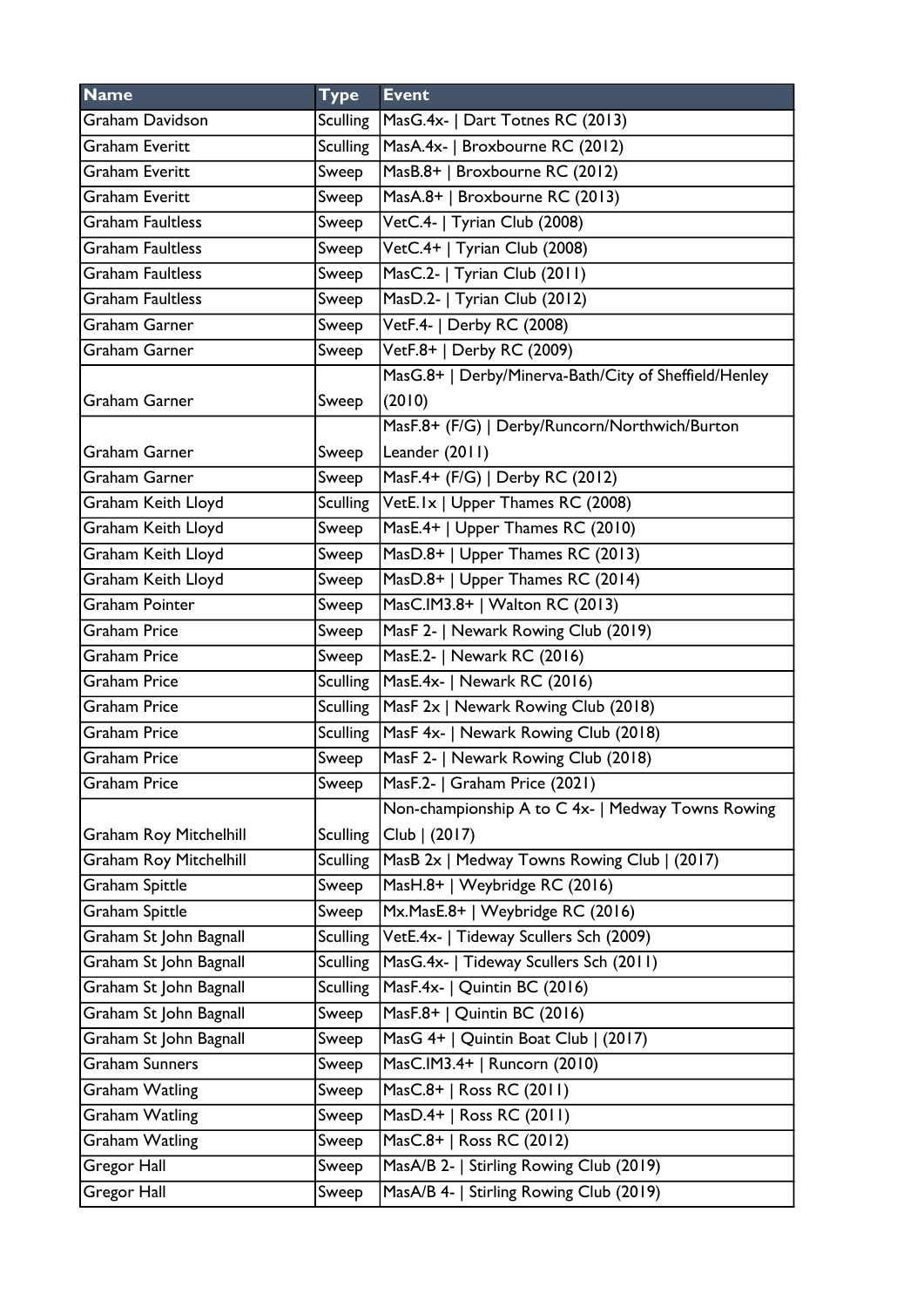| <b>Name</b>         | <b>Type</b>     | <b>Event</b>                                         |
|---------------------|-----------------|------------------------------------------------------|
| Gregor Hall         | Sculling        | MasA/B 2x   Stirling Rowing Club (2019)              |
| <b>Gregory Pipe</b> | Sweep           | MasB.8+   York City (2011)                           |
| Gregory Snape       | Sweep           | MasD.IM3.8+ (D/E)   Maidstone Invicta (2012)         |
| Gurli Medcalf       | Sweep           | W.VetB.8+   Tideway Scullers Sch (2008)              |
| Gurli Medcalf       | Sweep           | W.VetC.8+   Tideway Scullers Sch (2008)              |
| Gurli Medcalf       | Sweep           | Mx MasD 8+   British Airways Rowing Club   (2017)    |
| Gurli Medcalf       | <b>Sculling</b> | W MasC 4x-   Nottingham Rowing Club (2018)           |
| Gurli Medcalf       | Sweep           | Mx MasE 8+   Nottingham Rowing Club (2018)           |
| Guy Mark Clack      |                 | Sculling   MasA.2x   Tyne RC (2011)                  |
| H C Axworthy        | Sweep           | W.MasE.8+   Champ Thames (Camb) (2016)               |
| H Roger Vaughan     | Sweep           | MasF 8+   Reading Rowing Club (2019)                 |
| H Roger Vaughan     | Sweep           | MasF 8+   Reading Rowing Club (2018)                 |
| H Roger Vaughan     | Sweep           | MasG 4+   Reading Rowing Club (2018)                 |
| H Williams          |                 | Sculling   MasG.4x-   Tideway Scullers Sch (2011)    |
| Hagen Jahnich       | Sweep           | MasD 4-   Bewl Bridge Rowing Club (2019)             |
| Hagen Jahnich       |                 | Sculling   MasC 4x-   Bewl Bridge Rowing Club (2019) |
| Hagen Jahnich       |                 | Sculling   MasD 4x-   Bewl Bridge Rowing Club (2019) |
| Hagen Jahnich       |                 | Sculling   VetB.4x-   Bewl Bridge (2008)             |
| Hagen Jahnich       |                 | Sculling   VetA.2x   Bewl Bridge (2009)              |
| Hagen Jahnich       |                 | Sculling   MasC.2x   Bewl Bridge (2011)              |
| Hagen Jahnich       |                 | Sculling   MasC.2x   Bewl Bridge (2012)              |
| Hagen Jahnich       |                 | Sculling   MasC.4x-   Bewl Bridge (2015)             |
| Hagen Jahnich       |                 | Sculling   MasD.4x-   Bewl Bridge (2015)             |
| Hagen Jahnich       |                 | Sculling   MasD.4x-   Bewl Bridge (2016)             |
| Hagen Jahnich       |                 | Sculling   MasD.4x-   Hagen Jahnich (2021)           |
| Hamish Common       | Sweep           | MasA.4-   Thames RC (2016)                           |
| Hamish Common       | Sweep           | MasA.IM3.4+   Thames RC (2016)                       |
| Hamish Common       | Sweep           | MasA.IM3.8+   Thames RC (2016)                       |
| Hamish Floyd        | <b>Sculling</b> | MasB 2x   Upper Thames Rowing Club (2018)            |
| Hamish Floyd        | Sweep           | MasA/C 8+   Upper Thames Rowing Club (2018)          |
| Hammond Coppinger   | Sweep           | VetE.2-   Belfast BC (2009)                          |
| Hammond Coppinger   | Sweep           | VetE.4+   Belfast BC (2009)                          |
| Hammond Coppinger   | Sweep           | MasF.4+   Belfast BC (2011)                          |
| Hannah Cornwell     | Sweep           | W.MasA.8+   Oxford Academicals (2015)                |
| Hannah Cornwell     | Sweep           | W.MasA.IM3.4+   Oxford Academicals (2015)            |
| Hannah Rigby        | Sweep           | W MasC 4+   Talkin Tarn Amateur Rowing Club (2019)   |
|                     |                 | W Non-Championship A-C 4x Intermediate   Talkin Tarn |
| Hannah Rigby        | <b>Sculling</b> | Amateur Rowing Club (2019)                           |
| Hannah Rigby        | Sculling        | W MasC 4x-   Talkin Tarn Amateur Rowing Club (2019)  |
| Hannes Dinse        | Sweep           | MasA.8+   City of Cambridge (2014)                   |
|                     |                 | Non-championship A to C 4+   Newark Rowing Club      |
| Hari Kolli          | Sweep           | (2017)                                               |
| Harry Joynes        | <b>Sculling</b> | MasA.2x   Poplar Blackwall (2012)                    |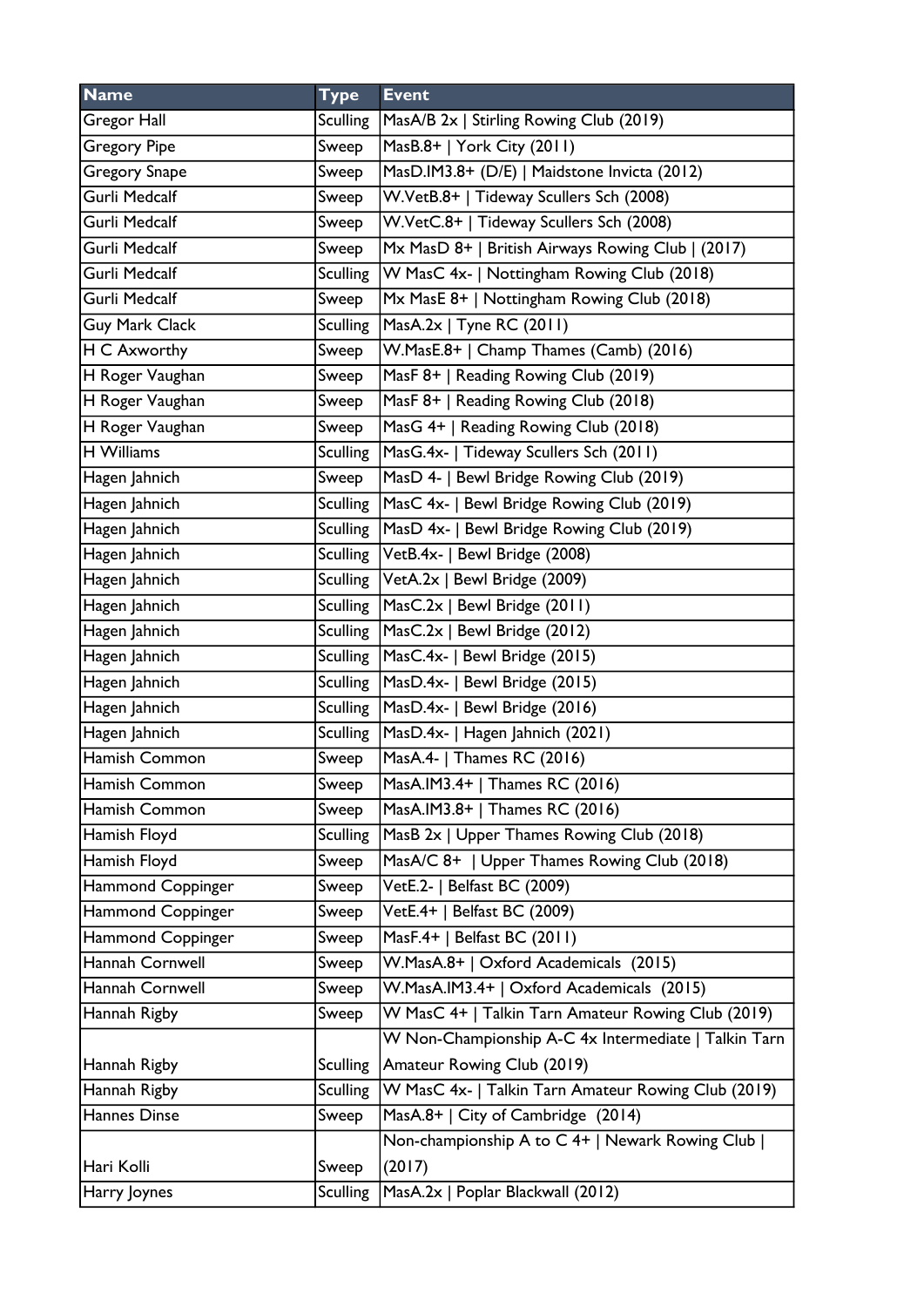| <b>Name</b>             | <b>Type</b>     | <b>Event</b>                                        |
|-------------------------|-----------------|-----------------------------------------------------|
| Harry Joynes            | <b>Sculling</b> | MasA.IM3.2x (A/B)   Poplar Blackwall (2012)         |
| Hayley Shipton          | Sweep           | W MasA/B 8+   Peterborough City Rowing Club (2018)  |
| <b>Hayley Marsters</b>  | Sweep           | W.VetB.8+   Leicester RC (2009)                     |
|                         |                 | W.MasC.8+ (C/D)   Peterborough                      |
|                         |                 | City/Hornets/Warrington/Cantabrigian/City of        |
| <b>Hayley Marsters</b>  | Sweep           | Cambridge/Rob Roy (2010)                            |
|                         |                 | W.MasA.8+ (A/B)   Peterborough City/Hornets/City of |
| <b>Hayley Marsters</b>  | Sweep           | Cambridge/Leicester/Rob Roy (2011)                  |
|                         |                 |                                                     |
|                         |                 | W.MasC.8+   Peterborough City/Hornets/Leicester/X-  |
| <b>Hayley Marsters</b>  | Sweep           | Press/City of Cambridge/Rob Roy (2011)              |
| <b>Hayley Marsters</b>  | Sweep           | W.MasC.8+   Peterborough City (2014)                |
| <b>Hayley Marsters</b>  | Sweep           | W.MasD.8+   Peterborough City (2015)                |
| <b>Hayley Peters</b>    | Sculling        | W.MasC.2x   Maidenhead RC (2016)                    |
| Hazel Fullman           | <b>Sculling</b> | W.MasB.Ix   City of Bristol RC (2014)               |
| Hazel Fullman           | Sculling        | $ W.MasB.Ix $ City of Bristol RC (2015)             |
| Hazel<br>Fullman        |                 | Sculling   W. Mas B.2x   City of Bristol RC (2015)  |
|                         |                 | W MasB 2x Divison 3   Bristol, City of, Rowing Club |
| Fullman<br>Hazel        | <b>Sculling</b> | (2017)                                              |
| Hazel Smith             | Sweep           | W MasD 8+   Inverness Rowing Club (2019)            |
| <b>Hazel Geddes</b>     | Sweep           | W MasD 8+   Inverness Rowing Club (2019)            |
| <b>Hazel Geddes</b>     | Sweep           | W.MasD.8+   Belfast BC (2013)                       |
| <b>Hazel Smith</b>      | Sweep           | W.MasD.8+   Belfast BC (2013)                       |
| Hazel Stainforth        | <b>Sculling</b> | W.MasF.2x   Durham ARC (2011)                       |
| Hazel Stainforth        | Sweep           | W.MasD.IM3.8+   Tyne United (2012)                  |
| <b>Hazel Stainforth</b> | Sculling        | W.MasD.4x-   Tyne United (2013)                     |
| Hazel Stainforth        | Sculling        | $ W.MasE.4x- $ Durham ARC (2014)                    |
| Hazel Stainforth        | Sweep           | W.MasE.8+   Durham ARC (2014)                       |
| Heather Wesson          | Sweep           | W.MasA.4+   Nottingham RC (2014)                    |
| Heather Wesson          | Sweep           | W.MasC.8+   Nottingham RC (2014)                    |
| <b>Heather Hirst</b>    | Sweep           | W.MasB.IM3.8+   Durham ARC (2013)                   |
| <b>Heather Hirst</b>    | Sweep           | W.MasD.IM3.8+   Durham ARC (2013)                   |
| <b>Heather Thomas</b>   | Sweep           | W.MasA.8+   Nottingham RC (2012)                    |
| <b>Heather Wesson</b>   | Sweep           | W.MasA.8+   Nottingham RC (2012)                    |
| <b>Heidi Towse</b>      | Sweep           | W.MasA.4+   Milton Keynes RC (2013)                 |
| Heidi Towse             | Sweep           | W.MasC.4+   Milton Keynes RC (2015)                 |
| <b>Heidi Towse</b>      | Sweep           | W.MasD.4+   Milton Keynes RC (2015)                 |
| <b>Heidi Towse</b>      | Sweep           | W.MasD.8+   Milton Keynes RC (2016)                 |
| Helen Adair             | Sweep           | W.MasB.IM3.8+   Durham ARC (2013)                   |
| Helen Adair             | Sweep           | W.MasD.IM3.8+   Durham ARC (2013)                   |
| Helen Banks             | Sweep           | W.VetB.4-   York City (2008)                        |
| Helen Banks             | Sweep           | W.VetC.4+   York City (2008)                        |
| Helen Bloor             | Sweep           | W.VetB.8+   Tideway Scullers Sch (2008)             |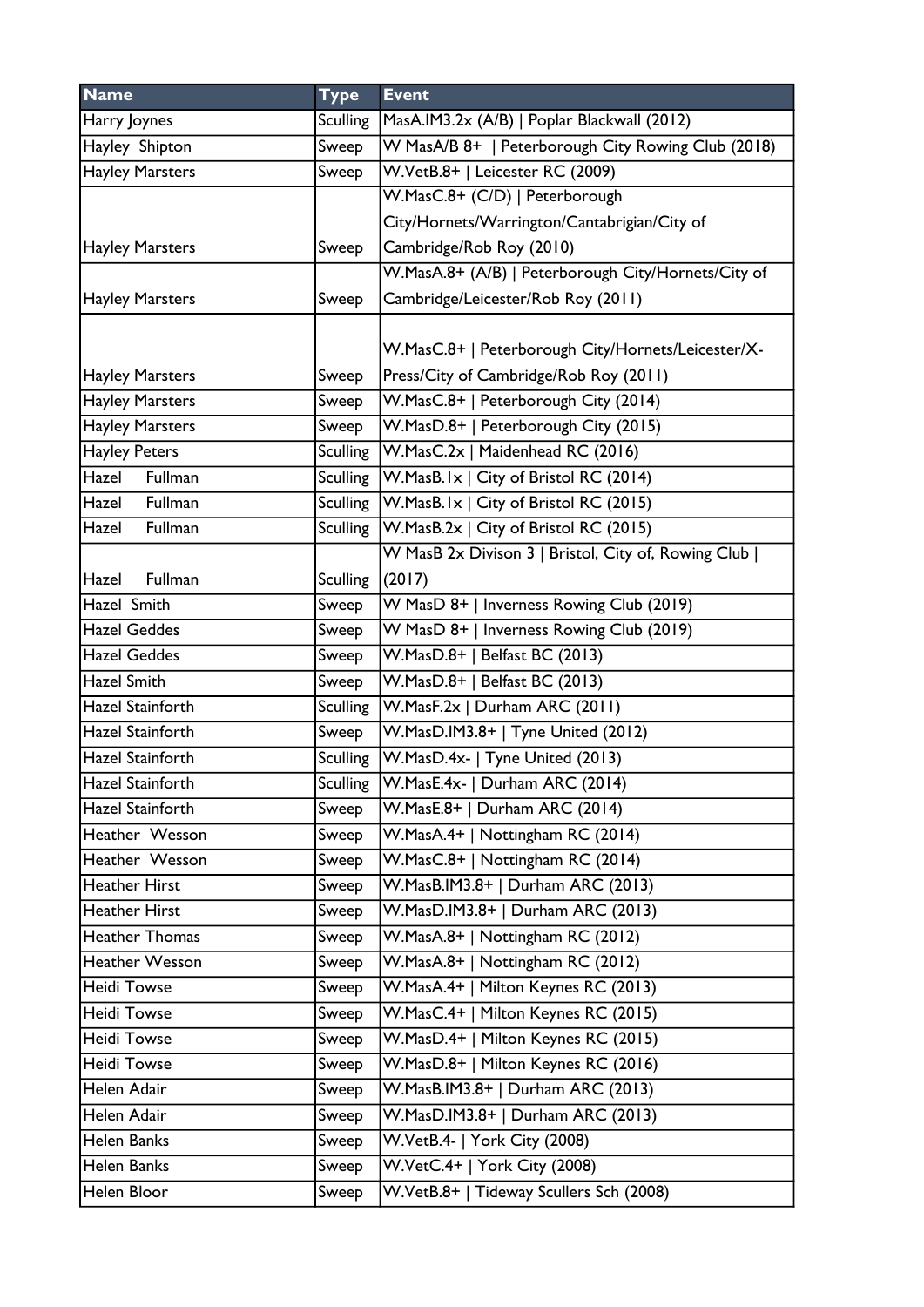| <b>Name</b>            | <b>Type</b>     | <b>Event</b>                                               |
|------------------------|-----------------|------------------------------------------------------------|
| Helen Bloor            | Sweep           | W.VetC.4-   Tideway Scullers Sch (2008)                    |
| Helen Bloor            | Sweep           | W.VetC.8+   Tideway Scullers Sch (2008)                    |
| Helen Bloor            | Sweep           | W.MasC.8+   Nottingham RC (2012)                           |
| Helen Bloor            | Sweep           | W.MasB.4+   Nottingham RC (2014)                           |
| Helen Bloor            | Sweep           | W.MasC.8+   Nottingham RC (2014)                           |
| Helen Bloor            | Sweep           | W.MasD.2-   Nottingham RC (2014)                           |
| Helen Bloor            | Sweep           | W.MasB.4+   Nottingham RC (2015)                           |
| Helen Bloor            | Sweep           | W.MasD.8+   Nottingham RC (2015)                           |
| Helen Bloor            | Sweep           | Mx MasD 8+   Nottingham Rowing Club   (2017)               |
| Helen Bloor            | Sweep           | Mx MasE 8+   Nottingham Rowing Club (2018)                 |
| Helen Campion          | Sweep           | W.MasD.IM3.4+   Monmouth RC (2011)                         |
| Helen Campion          | Sweep           | W.MasE.4+   Monmouth RC (2012)                             |
| Helen Carr             | <b>Sculling</b> | W MasB 4x-   Cambois Rowing Club (2019)                    |
|                        |                 | W MasD 4x- Divison 3   Wallingford Rowing Club             |
| <b>Helen Casey</b>     | <b>Sculling</b> | (2017)                                                     |
| <b>Helen Christy</b>   |                 | Sculling   W. Mas D. 4x -   Champ Thames (Camb) (2012)     |
| Helen Christy          |                 | Sculling   Mx. Mas E. IM 3.2x   Champ Thames (Camb) (2013) |
| <b>Helen Christy</b>   | Sweep           | W.MasE.8+   Champ Thames (Camb) (2016)                     |
| Helen Dodsworth        | Sweep           | Mx.MasD.8+   Broxbourne RC (2012)                          |
| Helen Dodsworth        | <b>Sculling</b> | W.MasB.4x-   Broxbourne RC (2012)                          |
| Helen Dodsworth        | Sweep           | Mx.MasC.8+   Broxbourne RC (2013)                          |
| Helen Dodsworth        | Sweep           | Mx.MasD.8+   Broxbourne RC (2013)                          |
| <b>Helen Ellison</b>   | <b>Sculling</b> | W.MasB.4x-   Exeter RC (2016)                              |
| Helen Ellison          | <b>Sculling</b> | W MasB Ix   Exeter Rowing Club Ltd (2018)                  |
| Helen Field            | Sweep           | W.MasD.4+   Walbrook/Weybridge/Molesey (2010)              |
| Helen Field            | Sweep           | W.MasD.4+   Walbrook/Weybridge (2011)                      |
| Helen Field            | Sweep           | W.MasC.2-   Walbrook (2012)                                |
| Helen Field            | Sweep           | W.MasD.8+   Walbrook (2012)                                |
| Helen Field            | Sweep           | W MasF 8+   Walbrook Rowing Club   (2017)                  |
| Helen Gadsden          | <b>Sculling</b> | W.MasD.2x   Kingston RC (2010)                             |
| Helen Gadsden          | <b>Sculling</b> | W.MasD.2x   Kingston RC (2011)                             |
| Helen Gadsden          | <b>Sculling</b> | W.MasD.4x-   Kingston RC/ZCH/ZKL (2011)                    |
| Helen Gadsden          | Sweep           | Mx MasD 8+   Avon County Rowing Club (2018)                |
| Helen Gray             | <b>Sculling</b> | W MasA 4x-   Guildford Rowing Club (2018)                  |
| <b>Helen Griffiths</b> | Sweep           | W MasA/B 8+   Peterborough City Rowing Club (2018)         |
| Helen Hugo             | Sweep           | W.MasB.IM3.4+   Bewdley RC (2013)                          |
| Helen Hugo             | Sweep           | Mx.MasC.8+   Bewdley RC (2015)                             |
| Helen Jones            | Sweep           | W.MasB.4-   Milton Keynes RC (2011)                        |
| Helen Mangan           | Sweep           | W.VetB.8+   Tideway Scullers Sch (2008)                    |
| Helen Mangan           | Sweep           | W.VetC.8+   Tideway Scullers Sch (2008)                    |
| Helen Mangan           | Sweep           | W.VetD.4-   Tideway Scullers Sch (2008)                    |
| Helen Mangan           | <b>Sculling</b> | W MasE 2x   Upper Thames Rowing Club (2018)                |
| Helen Mangan           | <b>Sculling</b> | W MasE 4x-   Upper Thames Rowing Club (2018)               |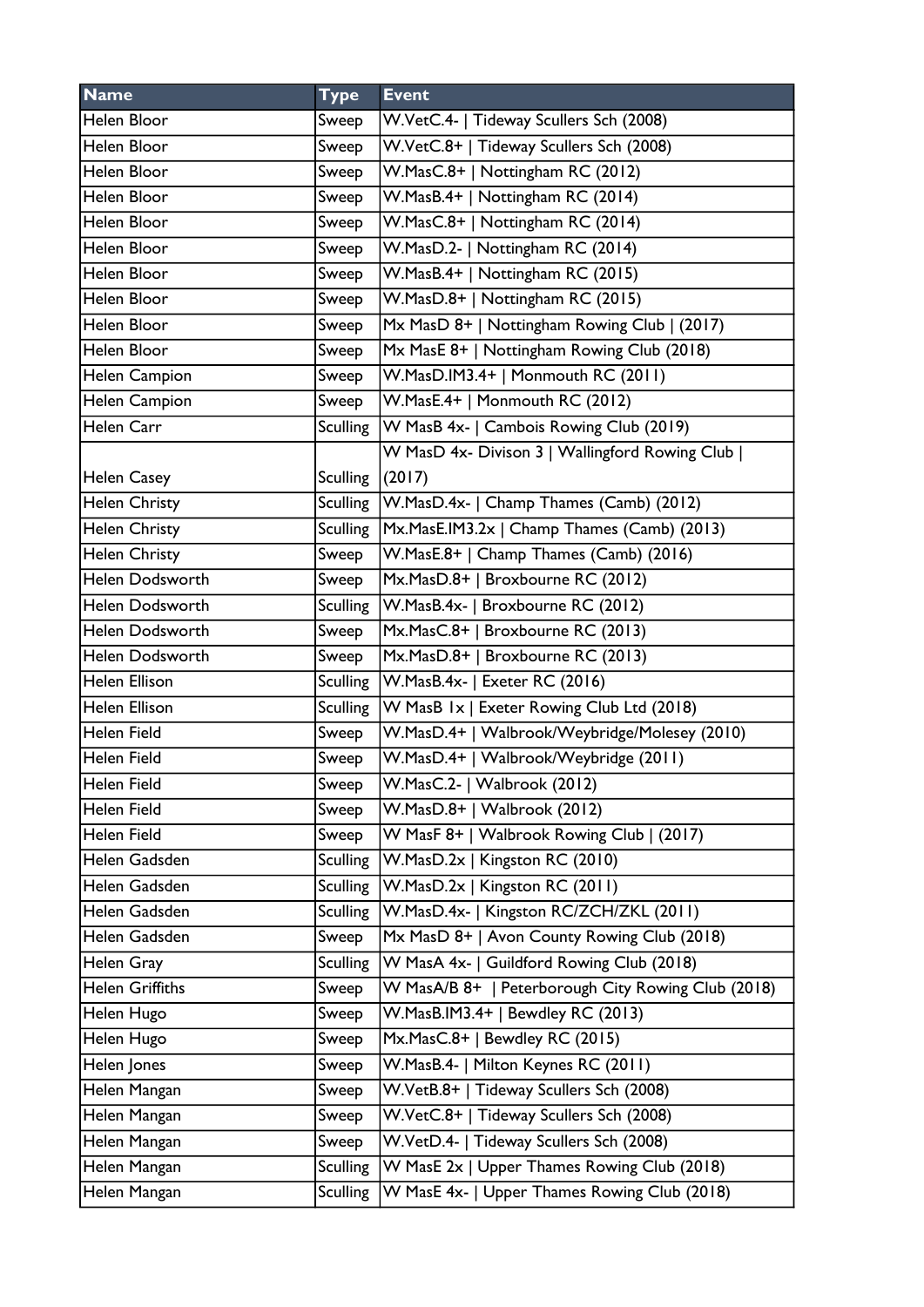| <b>Name</b>           | <b>Type</b>     | <b>Event</b>                                                   |
|-----------------------|-----------------|----------------------------------------------------------------|
| <b>Helen Marshall</b> | <b>Sculling</b> | W.MasB.2x   Milton Keynes RC (2014)                            |
| <b>Helen Marshall</b> | Sculling        | W.MasC.Ix   Milton Keynes RC (2016)                            |
| Helen McMillan        | Sculling        | W.VetC.IM3.2x   Durham ARC (2009)                              |
| Helen McMillan        | Sculling        | $ W.MasD.IM3.2x $ Durham ARC (2013)                            |
| Helen McMillan        |                 | Sculling W.MasC.4x-   Durham ARC (2015)                        |
| Helen McMillan        |                 | Sculling   Mx. Mas E.4x -   Durham ARC (2015)                  |
| Helen McMillan        | <b>Sculling</b> | Mx MasE 4x-   Durham Amateur Rowing Club   (2017)              |
| Helen Middleton       | Sweep           | W.MasE.8+   Lea RC (2015)                                      |
| <b>Helen Phillips</b> | Sweep           | W.VetC.4+   Hereford RC (2009)                                 |
| <b>Helen Phillips</b> | Sweep           | W.MasC.4+   Hereford RC (2010)                                 |
| <b>Helen Phillips</b> | Sweep           | W.MasC.4+   Hereford RC (2011)                                 |
| Helen Sheppard        | Sweep           | W Non-Championship D-F 4+   Minerva Bath Rowing<br>Club (2018) |
| <b>Helen Smith</b>    | <b>Sculling</b> | Mx.MasD.IM3.2x   Putney Town RC (2016)                         |
| Helen Smith           | Sweep           | W.MasD.8+   Milton Keynes RC (2016)                            |
| <b>Helen Taylor</b>   | Sweep           | W.MasC.IM3.8+   Champ Thames (Camb) (2011)                     |
| Helen Thompson        | Sweep           | W MasE 8+   Marlow Rowing Club   (2017)                        |
| Helen Tilley          | Sweep           | W MasD 8+   Monmouth Rowing Club (2018)                        |
| <b>Helen Tweed</b>    | Sweep           | W.MasC.IM3.4+   Royal Chester (2015)                           |
| <b>Helen Tweed</b>    | Sweep           | W.MasC.4+   Helen Tweed (2021)                                 |
| Helio Roque           | <b>Sculling</b> | MasB.IM3.4x-   Oxford Academicals (2015)                       |
| Henry Abraham         | <b>Sculling</b> | MasD.IM3.2x   Maidstone Invicta (2010)                         |
| Henry Morgan          | Sweep           | MasB/C 8+   Agecroft Rowing Club (2019)                        |
| Henry Morgan          | Sweep           | MasB.4-   Agecroft (2016)                                      |
| <b>Hilary Cairns</b>  | Sculling        | Mx.MasC.4x-   Berwick (2010)                                   |
| <b>Hilary Cairns</b>  |                 | Sculling   W.MasB.2x   Berwick (2010)                          |
| <b>Hilary Cairns</b>  | <b>Sculling</b> | W.MasC.2x   Berwick (2015)                                     |
| <b>Hilary Cairns</b>  | <b>Sculling</b> | W.MasC.4x-   Berwick (2015)                                    |
| <b>Hilary Cairns</b>  | <b>Sculling</b> | Mx MasC 4x-   Berwick Amateur Rowing Club   (2017)             |
| <b>Hilary Cook</b>    | Sweep           | W.MasE.4-   Mortlake A & A (2016)                              |
| <b>Hilary Cook</b>    | Sculling        | W.MasF.4x-   Mortlake A & A (2016)                             |
|                       |                 | W MasF 4x- Divison 3   Mortlake Anglian & Alpha Boat           |
| <b>Hilary Cook</b>    | <b>Sculling</b> | Club   (2017)                                                  |
| <b>Hilary Howe</b>    | <b>Sculling</b> | W.MasD.IM3.2x   York City (2015)                               |
| <b>Holly Kirk</b>     | Sweep           | W.MasA.8+   Oxford Academicals (2015)                          |
| <b>Holly Kirk</b>     | Sweep           | W.MasA.IM3.4+   Oxford Academicals (2015)                      |
| Hudson Aschmann       | <b>Sculling</b> | MasD.IM3.2x   York City (2015)                                 |
| Hugh Davis            | <b>Sculling</b> | Masl.2x   Hereford RC (2010)                                   |
| Hugh Dawick           | Sweep           | MasD.IM3.4+   York City (2015)                                 |
| Hugh Dawick           | Sweep           | MasE.4+   York City (2016)                                     |
| Hugh McCormack        | Sweep           | $\overline{\text{MasD.IM3.4+  }}$ Oundle Town RC (2011)        |
| Hugh Pelham           | <b>Sculling</b> | VetB.4x-   Tees RC (2009)                                      |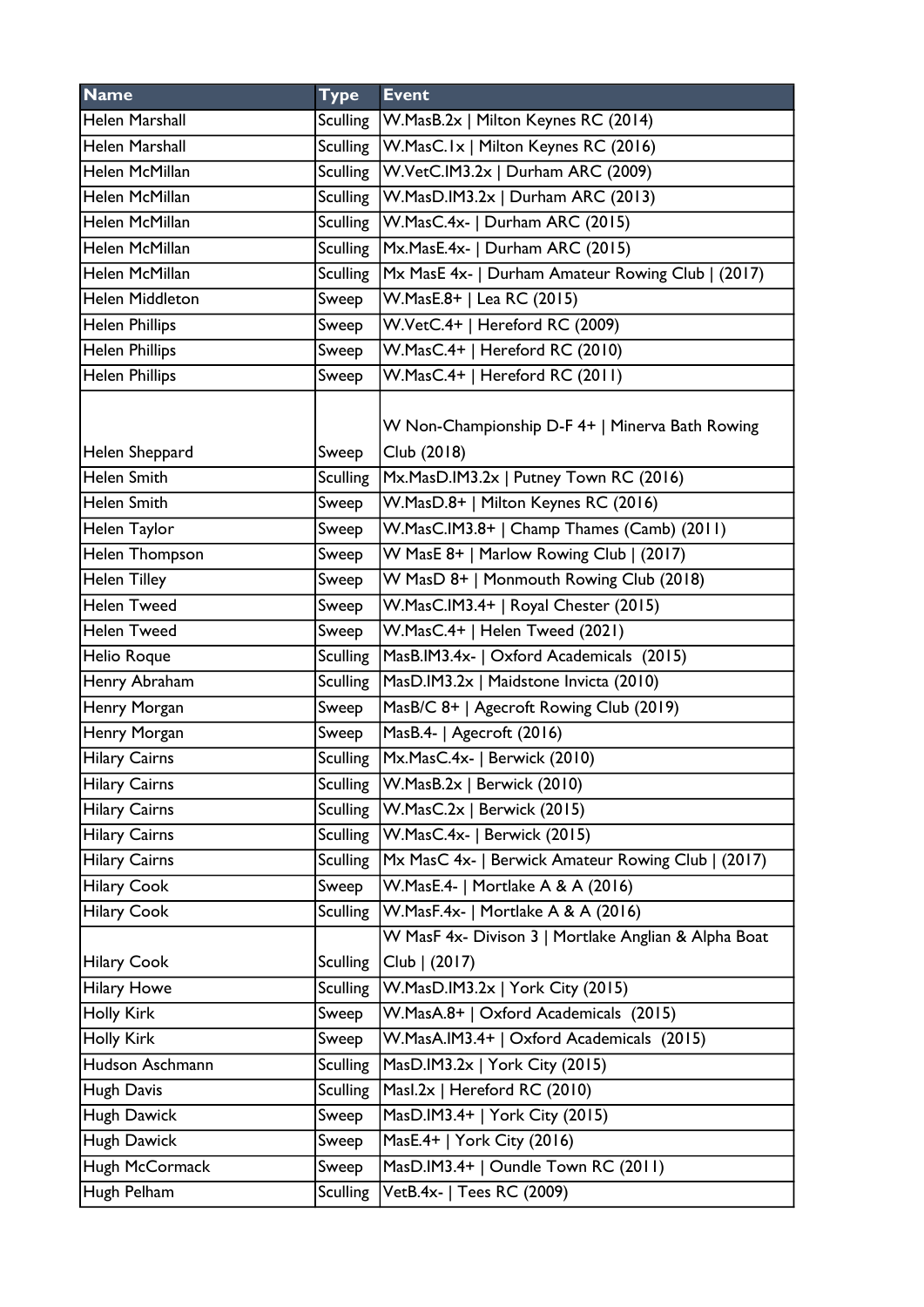| <b>Name</b>    | <b>Type</b>     | <b>Event</b>                                      |
|----------------|-----------------|---------------------------------------------------|
| Hugh Pelham    |                 | Sculling   VetC.4x-   Tees RC (2009)              |
| Hugh Pelham    |                 | Sculling   MasC.4x-   Tees RC (2011)              |
| Hugh Pelham    |                 | Sculling   MasD.4x-   Tees RC (2014)              |
| Hugh Tubbs     |                 | Sculling   VetE.4x-   Dart Totnes RC (2008)       |
| Hugh Tubbs     |                 | Sculling   VetF.2x   Dart Totnes RC (2008)        |
| Hugh Tubbs     |                 | Sculling VetF.1x   Dart Totnes RC (2009)          |
| Hugh Tubbs     |                 | Sculling VetF.2x   Dart Totnes RC (2009)          |
| Hugh Tubbs     |                 | Sculling   VetF.4x-   Dart Totnes RC (2009)       |
| Hugh Tubbs     |                 | Sculling   MasF.4x-   Dart Totnes RC (2011)       |
| Hugh Tubbs     |                 | Sculling   MasG.2x   Dart Totnes RC (2013)        |
| Hugh Tubbs     |                 | Sculling   MasG.4x-   Dart Totnes RC (2013)       |
| Hugh Tubbs     | Sculling        | MasG.4x-   Dart Totnes RC (2014)                  |
| Hugh Tubbs     | Sculling        | MasG.4x-   Dart Totnes RC (2015)                  |
| Humphry Hatton | Sweep           | VetC.4-   Tyrian Club (2008)                      |
| Humphry Hatton | Sweep           | $\overline{\text{VectC}.4+}$   Tyrian Club (2008) |
| Huw Jones      | Sweep           | MasD.8+   Quintin BC (2012)                       |
| Huw Jones      | Sweep           | MasE.4-   Quintin BC (2012)                       |
| Huw Jones      | Sweep           | MasE.8+   Quintin BC (2012)                       |
| Huw Jones      | Sweep           | MasE.4-   Quintin BC (2013)                       |
| Huw Jones      | Sweep           | MasE.8+   Quintin BC (2013)                       |
| Huw Jones      | Sweep           | MasF.8+   Quintin BC (2014)                       |
| Huw Jones      | Sweep           | MasE.8+   Quintin BC (2015)                       |
| Huw Jones      | Sweep           | MasF.8+   Quintin BC (2015)                       |
| Huw Jones      | Sweep           | MasE.4-   Quintin BC (2016)                       |
| Huw Jones      | Sweep           | MasE.8+   Quintin BC (2016)                       |
| Huw Jones      | Sweep           | MasF 4-   Quintin Boat Club (2018)                |
| Hyslop         | Sweep           | MasF.8+   Quintin BC (2014)                       |
| I Hyslop       | Sweep           | MasE.8+   Quintin BC (2015)                       |
| I Hyslop       | Sweep           | MasF.8+   Quintin BC (2015)                       |
| I Hyslop       | <b>Sculling</b> | MasF.2x   Quintin BC (2016)                       |
| I Hyslop       | <b>Sculling</b> | MasF.4x-   Quintin BC (2016)                      |
| I Hyslop       | Sweep           | MasF.8+   Quintin BC (2016)                       |
| I A Garrard    | <b>Sculling</b> | W.MasA.IM3.4x-   Star Club (2011)                 |
| I F Brooks     | Sweep           | VetH.4+   Lea RC (2008)                           |
| I Hall         | <b>Sculling</b> | VetG.2x   Llandaff RC (2009)                      |
| I Hyslop       | Sweep           | VetD.4-   Walbrook (2009)                         |
| I Hyslop       | Sweep           | MasD.4-   Walbrook (2010)                         |
| I Hyslop       | Sweep           | MasD.8+   Quintin BC (2011)                       |
| I Palmer       | <b>Sculling</b> | VetB.Ix   Peterborough City (2008)                |
| I Palmer       | <b>Sculling</b> | VetA.Ix   Peterborough City (2009)                |
| I Palmer       | <b>Sculling</b> | MasB.2x   Peterborough City (2012)                |
| I Palmer       | <b>Sculling</b> | MasB.2x   Peterborough City (2013)                |
| I Palmer       | <b>Sculling</b> | MasC.Ix   Peterborough City (2013)                |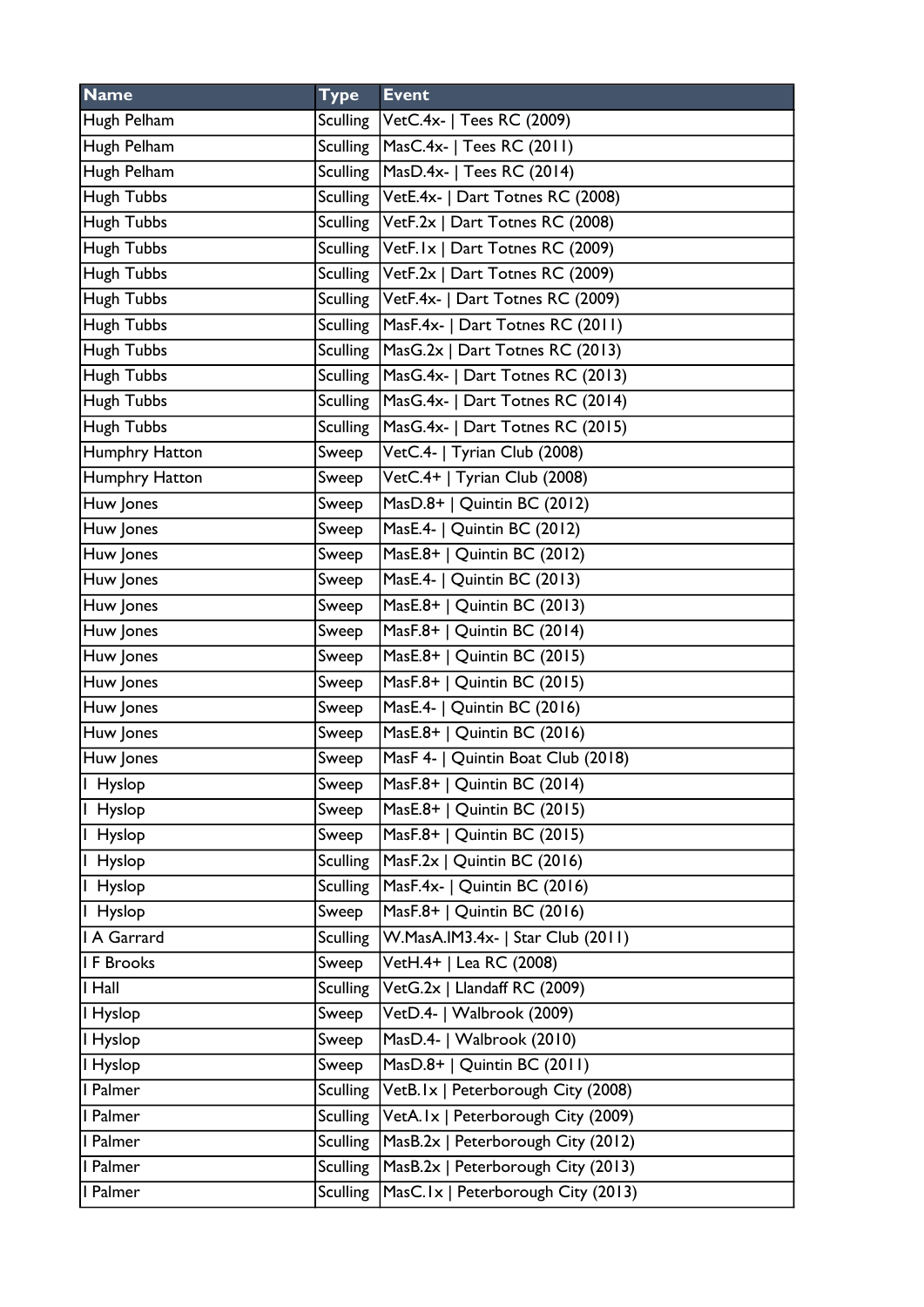| <b>Name</b>                 | <b>Type</b>     | <b>Event</b>                                       |
|-----------------------------|-----------------|----------------------------------------------------|
| I Palmer                    |                 | Sculling   MasB.2x   Peterborough City (2014)      |
| I Palmer                    | <b>Sculling</b> | MasB.4x-   Peterborough City (2014)                |
| lain David Edmondson        | Sweep           | MasC.4+   York City (2015)                         |
| lain Wilson                 | Sweep           | MasC 4-   St Andrew Boat Club (2019)               |
| lain Wilson                 | Sweep           | MasD 2-   St Andrew Boat Club (2019)               |
| lain Wilson                 | <b>Sculling</b> | Mx MasC 4x-   St Andrew Boat Club (2018)           |
| lain Wilson                 | Sweep           | Mx MasC 8+   St Andrew Boat Club (2018)            |
| lan Andrews                 | Sculling        | MasF.4x-   Ardingly (2015)                         |
| lan Andrews                 | Sweep           | MasG.2-   Ardingly (2015)                          |
| lan Robinson                | Sweep           | MasE.8+   Crabtree BC (2014)                       |
| lan Andrews                 | Sweep           | VetE.4-   Wallingford RC (2008)                    |
| lan Andrews                 | Sculling        | MasE.4x-   Ardingly (2011)                         |
| lan Andrews                 | <b>Sculling</b> | MasF.2x   Dart-Totnes/Ardingly (2011)              |
| lan Andrews                 | Sculling        | MasE.4x-   Ardingly (2012)                         |
| lan Andrews                 | Sweep           | MasF.2-   Ardingly (2013)                          |
| lan Andrews                 | Sweep           | MasF.4-   Ardingly (2013)                          |
| lan Andrews                 |                 | Sculling $Mase.4x-$   Ardingly (2013)              |
| lan Andrews                 | <b>Sculling</b> | MasF 4x-   Ardingly Rowing Club   (2017)           |
|                             |                 |                                                    |
|                             |                 | Mx Non-Championship A-C 4x-   Bentham Boat Club    |
| lan Bates                   | <b>Sculling</b> | (2018)                                             |
| lan Black                   | <b>Sculling</b> | Mx MasC 4x-   Berwick Amateur Rowing Club   (2017) |
| lan Chamberlin              | Sweep           | MasF.IM3.8+   Marlow RC (2016)                     |
| lan Davis                   | Sweep           | MasE.4-   Peterborough City (2014)                 |
| lan Edward Tweedie          | Sweep           | MasD.IM3.8+   Grosvenor RC, Chester (2016)         |
| lan Hazel-Gant              | Sweep           | MasB.8+   York City (2011)                         |
| lan   Hayden                | Sculling        | MasB.Ix   Ryde (2010)                              |
| lan J Hayden                | Sculling        | Mash.lx   Ryde (2011)                              |
| lan James Brown             | Sweep           | MasD.IM3.8+   Champ Thames (Camb) (2011)           |
| lan Munro                   | Sweep           | MasB.8+   X-Press BC (2010)                        |
| lan Palmer                  | <b>Sculling</b> | MasA.4x-   Peterborough City (2015)                |
| lan Palmer                  | <b>Sculling</b> | MasB.2x   Peterborough City (2015)                 |
| lan Palmer                  | <b>Sculling</b> | MasB.2x   Peterborough City (2016)                 |
| lan Palmer                  | <b>Sculling</b> | MasB.4x-   Peterborough City (2016)                |
| lan Palmer                  | <b>Sculling</b> | MasB/C 4x-   Peterborough City Rowing Club (2018)  |
| lan Richardson              | Sweep           | MasB.IM3.4+   Lea RC (2016)                        |
| lan Ripley                  | <b>Sculling</b> | VetC.S3.2x   Sheffield City (2008)                 |
| lan Ripley                  | <b>Sculling</b> | MasC.IM3.2x   Sheffield City (2010)                |
| lan Smith                   | <b>Sculling</b> | MasG.2x   Berwick (2010)                           |
| lan Smith                   | <b>Sculling</b> | MasH.2x   Berwick (2014)                           |
| lan Townsend                | Sweep           | MasC 4+   Minerva Bath Rowing Club (2018)          |
| Ilektra-Georgia Apostolidou | Sweep           | W MasA/B 8+   Peterborough City Rowing Club (2018) |
| <b>Irene Brits</b>          | Sweep           | W MasA 4+   Thames Rowing Club   (2017)            |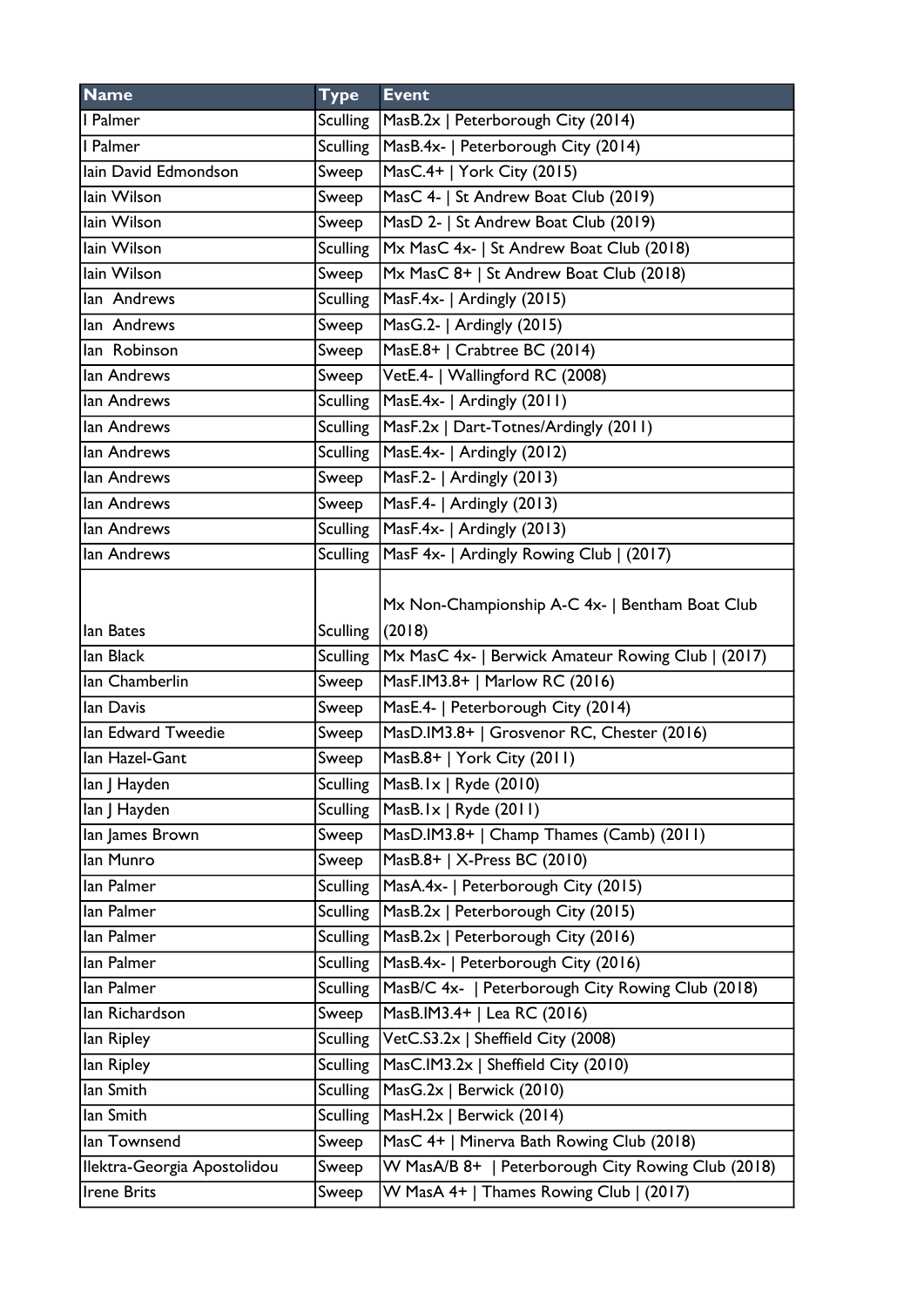| <b>Name</b>     | <b>Type</b>     | <b>Event</b>                                      |
|-----------------|-----------------|---------------------------------------------------|
|                 |                 |                                                   |
|                 |                 | W Non-championship A to C 4+   Thames Rowing Club |
| Irene Brits     | Sweep           | (2017)                                            |
| Irene Heathcote | <b>Sculling</b> | W.MasF.4x-   Irene Heathcote (2021)               |
|                 |                 |                                                   |
|                 |                 | Mx Non-Championship A-C 4x-   Worcester Rowing    |
| Ismene Broad    | <b>Sculling</b> | Club (2018)                                       |
|                 |                 |                                                   |
|                 |                 | W Non-championship A to C 8+   Lea Rowing Club    |
| Iva Vasickova   | Sweep           | (2017)                                            |
| Ivan Higgins    | Sweep           | MasD 4+   Star Club (2019)                        |
| Ivan Higgins    | Sweep           | MasE 8+   Star Club (2019)                        |
|                 |                 | Non-Championship A-C 4- Intermediate   Star Club  |
| Ivan Higgins    | Sweep           | (2019)                                            |
| Ivar Campbell   | <b>Sculling</b> | MasE 4x-   Scottish Club (2019)                   |
| Iwan Jones      | <b>Sculling</b> | VetA.Ix   Grosvenor RC, Chester (2008)            |
| Iwan Jones      | <b>Sculling</b> | VetB.Ix   Grosvenor RC, Chester (2009)            |
| Iwan Jones      | <b>Sculling</b> | MasC.Ix   Grosvenor RC, Chester (2010)            |
| Iwan Jones      | Sweep           | MasC.4+   Grosvenor RC, Chester (2013)            |
| Charlesworth    | Sweep           | MasE.8+   Crabtree BC (2014)                      |
| A Copson        | <b>Sculling</b> | VetD.IM3.1x   Ancholme RC (2009)                  |
| Brown           | Sweep           | MasB.4+   X-Press BC (2011)                       |
| Charlesworth    | Sweep           | MasD.2-   Warwick BC (2013)                       |
| Charlesworth    | Sweep           | MasE.2-   Warwick BC (2013)                       |
| Chris Kenyon    | <b>Sculling</b> | MasG.4x-   Tees RC (2016)                         |
| J Chris Kenyon  | <b>Sculling</b> | MasG 4x-   Tees Rowing Club   (2017)              |
| Chris Kenyon    |                 | Sculling MasH/J 4x-   Tees Rowing Club (2018)     |
| Cooper          |                 | Sculling   VetC.4x-   Tees RC (2008)              |
| J Cooper        |                 | Sculling VetB.4x-   Tees RC (2009)                |
| Cooper          | Sculling        | VetC.4x-   Tees RC (2009)                         |
| Cooper          | Sculling        | MasD.4x-   Tees RC (2010)                         |
| Cooper          | <b>Sculling</b> | MasC.4x-   Tees RC (2011)                         |
| J Cooper        | <b>Sculling</b> | MasD.4x-   Tees RC (2011)                         |
| Cooper          | <b>Sculling</b> | MasD.4x-   Tees RC (2012)                         |
| Cooper          | Sculling        | MasD.4x-   Tees RC (2014)                         |
| J Saunders      | Sweep           | W.VetC.S3.4+   Stourport BC (2008)                |
| J P Stanley     | Sweep           | VetF.4+   Durham ARC (2008)                       |
| P Stanley       | Sweep           | MasF.4+   Durham ARC (2010)                       |
| P Stanley       | Sweep           | MasF.4+   Durham ARC (2013)                       |
| P Stanley       | Sweep           | MasF.4+   Durham ARC (2015)                       |
| Paul Williamson | Sweep           | VetC.8+   Nottingham RC (2008)                    |
| Paul Williamson | Sweep           | MasC.4-   Nottingham RC (2011)                    |
| R W Harris      | <b>Sculling</b> | VetE.4x-   Dart Totnes RC (2008)                  |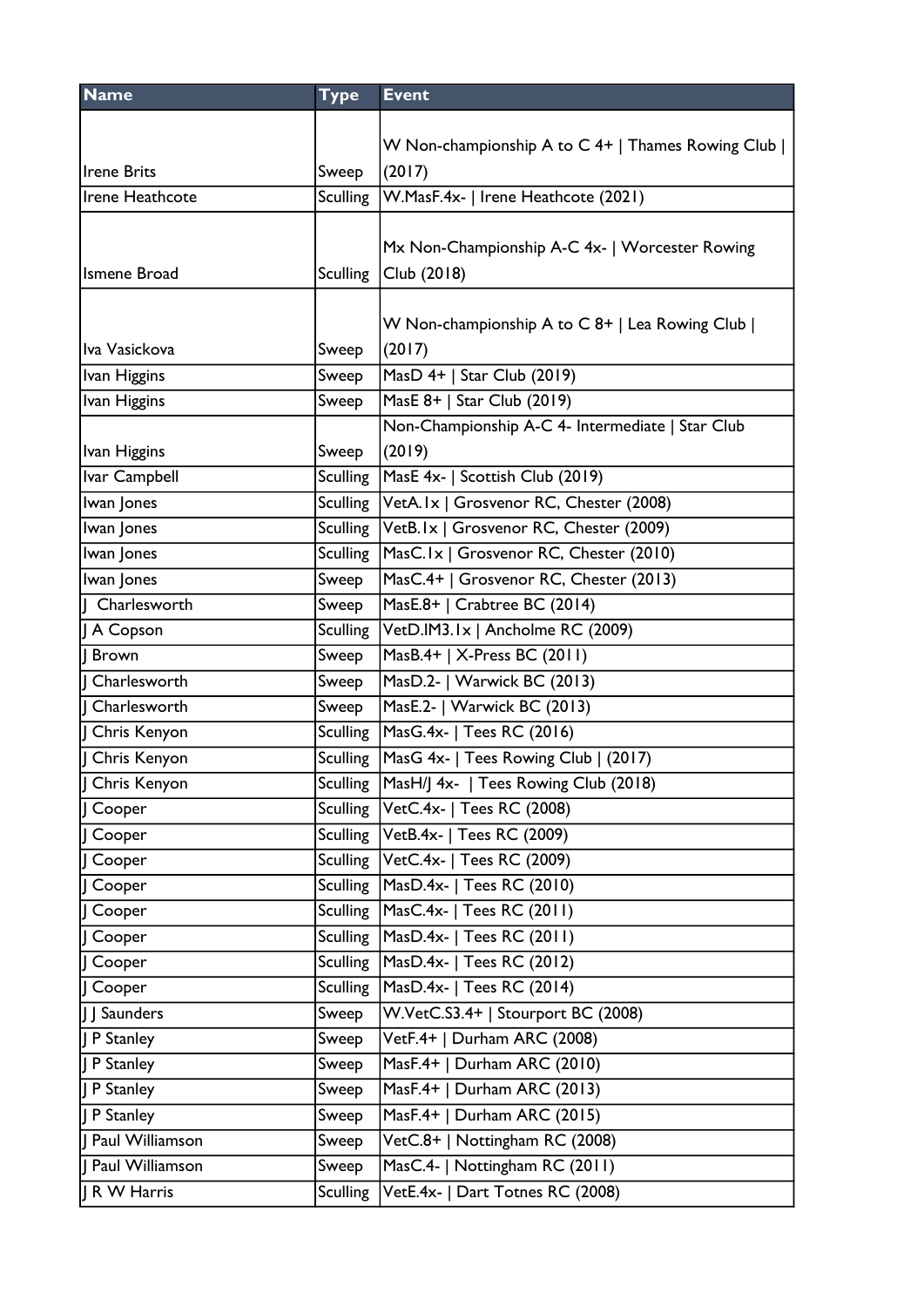| <b>Name</b>          | <b>Type</b>     | <b>Event</b>                                            |
|----------------------|-----------------|---------------------------------------------------------|
| IR W Harris          |                 | Sculling   VetF.2x   Dart Totnes RC (2008)              |
| IR W Harris          |                 | Sculling   VetF.2x   Dart Totnes RC (2009)              |
| IR W Harris          |                 | Sculling   VetF.4x-   Dart Totnes RC (2009)             |
| R W Harris           | Sculling        | MasE.4x-   Dart Totnes RC (2010)                        |
| R W Harris           |                 | Sculling   MasF.4x-   Dart Totnes RC (2011)             |
| IR W Harris          |                 | Sculling   MasG.2x   Dart Totnes RC (2013)              |
| IR W Harris          | <b>Sculling</b> | MasG.4x-   Dart Totnes RC (2013)                        |
| IR W Harris          |                 | Sculling   MasG.4x-   Dart Totnes RC (2014)             |
| IR W Harris          |                 | Sculling   MasG.4x-   Dart Totnes RC (2015)             |
| R W Harris           | Sweep           | MasG 8+   Dart-Totnes Amateur Rowing Club (2018)        |
| Roberts              | Sculling        | MasE.IM3.4x-   Abingdon RC (2014)                       |
| S Page               | Sweep           | MasC.8+   Tyrian Club (2014)                            |
| S Page               | Sweep           | MasD.4-   Tyrian Club (2014)                            |
| I S Page             | Sweep           | MasD.4-   UL Tyrian Club (2015)                         |
| S Page               | Sweep           | MasD.4-   UL Tyrian Club (2016)                         |
| S Page               | Sweep           | MasE.8+   UL Tyrian Club (2016)                         |
| I S Page             | Sweep           | MasE 8+   UL Tyrian Club (2018)                         |
| I S Page             | Sweep           | MasF.8+   J S Page (2021)                               |
| Thornber             | Sweep           | MasD.4+   Upper Thames RC (2014)                        |
| Thornber             | Sweep           | MasD.8+   Upper Thames RC (2014)                        |
| Jack Lawlor-Anderson | Sweep           | MasA.4-   City of Cambridge (2014)                      |
| Jack Lawlor-Anderson | <b>Sculling</b> | MasA.IM3.1x   City of Cambridge (2014)                  |
| Jacki Patrickson     | <b>Sculling</b> | W.MasA.IM3.4x-   Durham ARC (2015)                      |
| Jackie Darling       |                 | Sculling   Mx. Mas D. 4x -   Thames RC (2012)           |
| Jackie Darling       |                 | Sculling   W. Mas E. Ix   Barnes Bridge Ladies (2012)   |
| Jackie Darling       |                 | Sculling   W.MasE.4x-   Thames RC (2012)                |
| Jackie Darling       | <b>Sculling</b> | W.MasF.2x   Barnes Bridge Ladies (2015)                 |
| Jackie Darling       | Sweep           | W.MasE.4-   Barnes Bridge Ladies (2016)                 |
| Jackie Darling       | Sculling        | W.MasF.4x-   Barnes Bridge Ladies (2016)                |
|                      |                 | W MasF 4x- Divison 3   Barnes Bridge Ladies Rowing Club |
| Jackie Darling       | <b>Sculling</b> | (2017)                                                  |
| Jackie Darling       | Sculling        | W MasF 2x   Barnes Bridge Ladies Rowing Club   (2017)   |
| Jackie Darling       | Sweep           | W MasE 4+   Kingston Rowing Club (2018)                 |
| Jackie Darling       | Sculling        | W.MasG.2x   Jackie Darling (2021)                       |
|                      |                 | Mx Non-Championship D-F 2x Intermediate   Runcorn       |
| Jackie Hamer         | <b>Sculling</b> | Rowing Club (2019)                                      |
| Jackie Johnson       | <b>Sculling</b> | W.MasA.2x   Guildford RC (2013)                         |
| Jackie Johnson       | <b>Sculling</b> | W.MasA.4x-   Guildford RC (2013)                        |
| Jackie Johnson       | Sculling        | W.MasA.4x-   Guildford RC (2014)                        |
| Jackie Johnson       | <b>Sculling</b> | W.MasB.2x   Guildford RC (2016)                         |
| Jackie Johnson       | <b>Sculling</b> | W MasB 4x-   Guildford Rowing Club   (2017)             |
| Jackie Johnson       | <b>Sculling</b> | W MasA 4x-   Guildford Rowing Club (2018)               |
| Jacqueline Hill      | Sculling        | W.MasC.IM3.4x-   Broxbourne RC (2016)                   |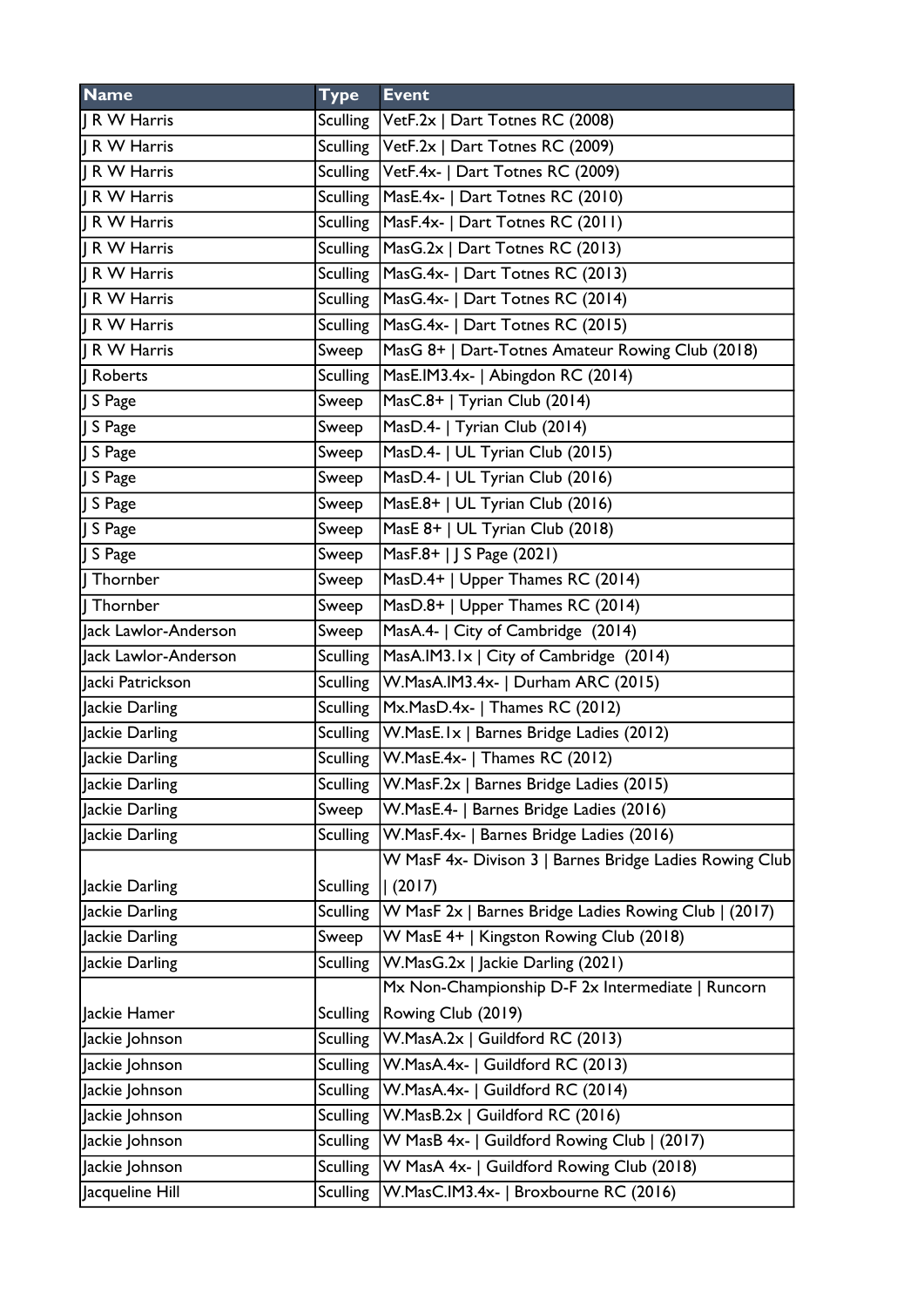| <b>Name</b>         | <b>Type</b>     | <b>Event</b>                                    |
|---------------------|-----------------|-------------------------------------------------|
| Jacqueline Rudenko  | Sculling        | W MasC 4x-   Kingston Rowing Club (2018)        |
| Jacqueline Wills    | Sweep           | W.MasE.8+   Broxbourne RC (2015)                |
| Jacqui Jones        | Sweep           | W MasE 8+   Marlow Rowing Club   (2017)         |
| Jacqui Parry        | Sculling        | W.MasE.4x-   Thames RC (2012)                   |
| Jacqui Parry        | Sculling        | W.MasF.4x-   Weybridge RC (2016)                |
| Jacqui Parry        | <b>Sculling</b> | W MasF 4x-   Weybridge Rowing Club (2018)       |
| Jacqui Parry        | <b>Sculling</b> | W MasG 2x   Weybridge Rowing Club (2018)        |
| Jacqui Parry        | Sweep           | W MasF 4-   Weybridge Rowing Club (2018)        |
| Jade Harding        | Sweep           | W.MasA.4-   Jade Harding (2021)                 |
| Jaime Snell-Mendoza | Sweep           | W.MasC.IM3.8+   Champ Thames (Camb) (2011)      |
| James Allison       | Sweep           | VetC.4-   Monmouth RC (2009)                    |
| James Allison       | Sweep           | VetC.8+   Monmouth RC (2009)                    |
| James Allison       | Sweep           | MasC.4+   Monmouth RC (2010)                    |
| James Allison       | Sweep           | MasC.8+   Monmouth RC (2010)                    |
| James Allison       | Sweep           | MasB.4-   Monmouth RC (2011)                    |
| James Allison       | Sweep           | MasC.4+   Monmouth RC (2011)                    |
| James Allison       | Sweep           | MasC.4-   Monmouth RC (2012)                    |
| James Allison       | Sweep           | MasC.4+   Monmouth RC (2012)                    |
| James Allison       | Sweep           | MasC.8+   Monmouth RC (2013)                    |
| James Allison       | Sweep           | MasC.4-   Monmouth RC (2015)                    |
| James Allison       | Sweep           | MasC.8+   Monmouth RC (2015)                    |
| James Allison       | Sweep           | MasC.4-   Monmouth RC (2016)                    |
| James Allison       | <b>Sculling</b> | MasC.4x-   Monmouth RC (2016)                   |
| James Allison       | Sweep           | MasC.8+   Monmouth RC (2016)                    |
| James Brandon       | Sweep           | Mx.MasD.8+   Broxbourne RC (2012)               |
| James Brown         | Sweep           | MasB.2-   Walton/London (2011)                  |
| James Burkitt       | Sweep           | MasA/C 8+   Upper Thames Rowing Club (2018)     |
| James Dawson        | Sweep           | VetF.2-   Avon County (2009)                    |
| James Dawson        | Sweep           | MasF.4-   Avon County (2010)                    |
| James Dawson        | Sweep           | MasE.4-   Avon County (2011)                    |
| James Dawson        | Sweep           | MasF.4-   Avon County (2011)                    |
| James Duncan        | Sweep           | MasD.8+   James Duncan (2021)                   |
| James Dunlop        | Sweep           | MasB/C 8+   Agecroft Rowing Club (2019)         |
|                     |                 | Non-Championship A-C 2x Intermediate   Agecroft |
| James Dunlop        | <b>Sculling</b> | Rowing Club (2019)                              |
| James Dunlop        | Sweep           | MasB.4-   Agecroft (2015)                       |
| James Dunlop        | Sweep           | MasB.4-   Agecroft (2016)                       |
| James Dunlop        | Sweep           | MasB 4-   Agecroft Rowing Club   (2017)         |
| James Green         | <b>Sculling</b> | MasC.IM3.1x   Yare BC (2013)                    |
| James Harris        | Sweep           | MasB/C 8+   Agecroft Rowing Club (2019)         |
| James Harris        | Sweep           | MasB 4-   Agecroft Rowing Club   (2017)         |
| James Harris        | Sweep           | MasB.4-   James Harris (2021)                   |
| James Hasler        | Sweep           | MasA/B 4+ h'c\p   Curlew Rowing Club (2018)     |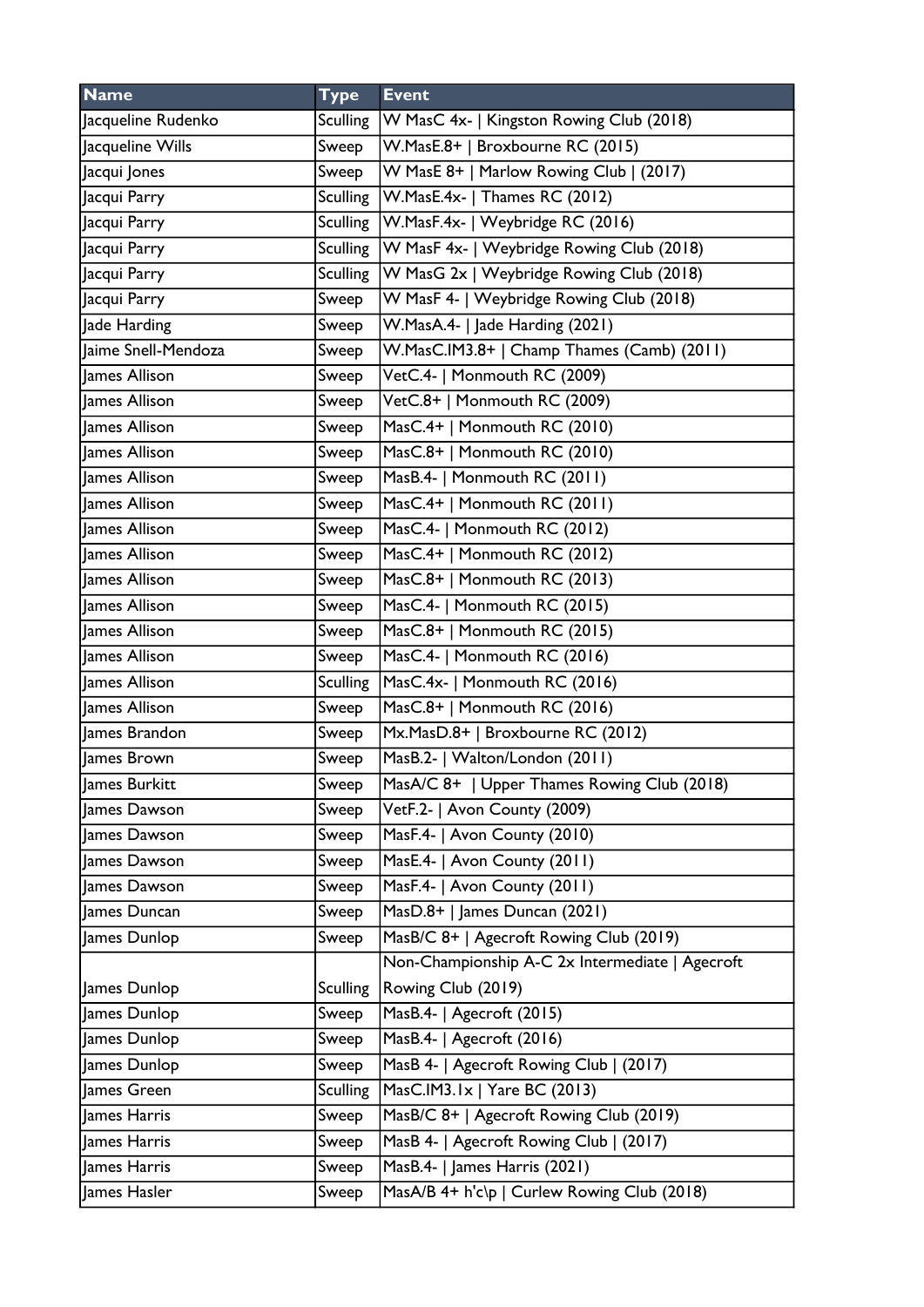| <b>Name</b>          | <b>Type</b>     | <b>Event</b>                                         |
|----------------------|-----------------|------------------------------------------------------|
|                      |                 |                                                      |
| James Hasler         | Sweep           | Non-Championship A-C 8+   Curlew Rowing Club (2018)  |
| James Holmes-Siedle  | <b>Sculling</b> | Mx.MasD.IM3.2x   Putney Town RC (2015)               |
| James Hughesman      | Sweep           | MasA.IM3.4+   Milton Keynes RC (2015)                |
| James Hume           | Sweep           | MasC.8+   Thames RC (2014)                           |
| James Kerr           | Sweep           | VetD.4-   Greenbank Falmouth (2008)                  |
| James Kerr           | Sweep           | MasE.8+   Crabtree BC (2014)                         |
|                      |                 | MasD 1x Divison 3   Greenbank Falmouth Rowing Club   |
| James Kerr           | <b>Sculling</b> | (2017)                                               |
| James Kerr           | <b>Sculling</b> | MasD 1x   Greenbank Falmouth Rowing Club (2018)      |
| James Knight         | <b>Sculling</b> | MasB.4x-   Old Monmothians/Medway Towns (2012)       |
| James Knight         | Sweep           | MasB.2-   Maidstone Invicta (2015)                   |
| James MacKenzie      | Sweep           | MasE.4+   Lea RC (2014)                              |
| James Maycock        | Sweep           | MasD.4-   James Maycock (2021)                       |
| James Neil MacKenzie | Sweep           | VetF.4+   Lea RC (2009)                              |
| James Neil MacKenzie | Sweep           | MasE.4+   Lea RC (2012)                              |
| James Neil MacKenzie | Sweep           | MasE.4+   Lea RC (2013)                              |
| James O'Neill        | Sweep           | VetH.4+   Lea RC (2008)                              |
| James Peoples        | Sweep           | MasA.4-   City of Cambridge (2014)                   |
| James Pototsky       | Sweep           | MasA.IM3.4+   Milton Keynes RC (2015)                |
|                      |                 | Non-Championship A-C 4x- Intermediate   Trent Rowing |
| James Russell        | <b>Sculling</b> | Club (2019)                                          |
| James Stuart Mullan  | <b>Sculling</b> | MasC.IM3.4x-   Hexham (2011)                         |
| James Stuart Mullan  | <b>Sculling</b> | MasD.IM3.4x-   Hexham (2011)                         |
| James Stuart Mullan  | Sculling        | MasC.IM3.4x-   Hexham/Durham (2012)                  |
| James Stuart Mullan  | Sweep           | MasE.IM3.4+   Hexham (2015)                          |
| James Weatherstone   | <b>Sculling</b> | VetC.IM3.2x   Vesta RC (2009)                        |
| James Weatherstone   | <b>Sculling</b> | VetD.IM3.4x-   Vesta RC (2009)                       |
| James Wilson         | <b>Sculling</b> | MasA/B 4x-   London Otters Rowing Club (2019)        |
| Jamie Campbell       | Sweep           | MasB.IM3.8+ (B/C)   Champ Thames (Camb) (2012)       |
|                      |                 | Non-Championship D toF 8+   Tideway Scullers School  |
| Jamie Priestley      | Sweep           | (2017)                                               |
| Jamie Sunderland     | Sweep           | MasA/B 4-   Curlew Rowing Club (2018)                |
|                      |                 |                                                      |
| Jamie Sunderland     | Sweep           | Non-Championship A-C 4-   Curlew Rowing Club (2018)  |
|                      |                 |                                                      |
| Jamie Sunderland     | Sweep           | Non-Championship A-C 8+   Curlew Rowing Club (2018)  |
| Jamie Young          | Sweep           | MasD 8+   Tyne Amateur Rowing Club (2019)            |
| Jane Alsop           | Sweep           | W MasE 4-   Walton Rowing Club (2018)                |
| Jane Brady           | Sweep           | Mx.MasE.8+   Weybridge RC (2016)                     |
| Jane Chiswell        | Sweep           | W.MasB.IM3.4+   Bewdley RC (2013)                    |
| Jane Chiswell        | Sweep           | Mx.MasC.8+   Bewdley RC (2015)                       |
| Jane Davies          | Sweep           | W.MasD.IM3.8+   Ross RC (2014)                       |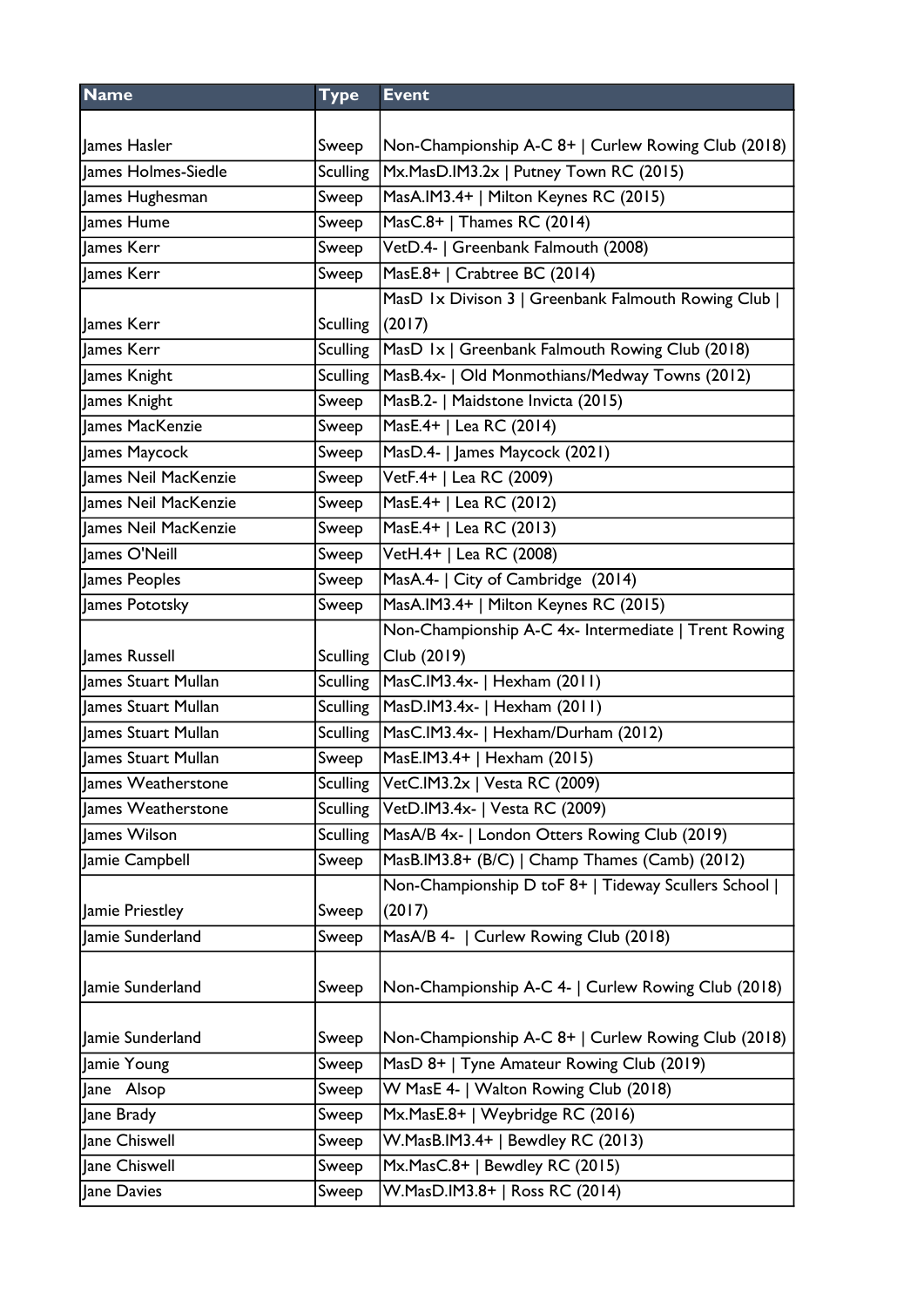| <b>Name</b>              | <b>Type</b>     | <b>Event</b>                                         |
|--------------------------|-----------------|------------------------------------------------------|
|                          |                 |                                                      |
|                          |                 | Mx Non-Championship A-C 4x-   Worcester Rowing       |
| Jane Davies              | <b>Sculling</b> | Club (2018)                                          |
| lane Hall                | <b>Sculling</b> | W.MasB.IM3.1x   City of Bristol RC (2012)            |
| Jane Hindmarch           | Sweep           | W.MasC.IM3.4+   Newark RC (2016)                     |
| Jane Scott               | Sweep           | W.MasA.4+   Durham ARC (2011)                        |
| Jane Sweeney             | Sweep           | W.MasC.IM3.4+   Royal Chester (2015)                 |
| Jane Sweeney             | Sweep           | W.MasC.4+   Jane Sweeney (2021)                      |
| Jane Taylor              | Sweep           | Mx.MasD.8+   Broxbourne RC (2012)                    |
| Jane Taylor              | Sweep           | Mx.MasD.8+   Broxbourne RC (2013)                    |
| Jane Taylor              | Sweep           | W.MasE.8+   Broxbourne RC (2015)                     |
| Jane Taylor              | Sculling        | W.MasF.4x-   Jane Taylor (2021)                      |
| Jane Upstill-Goddard     | Sweep           | W.MasD.IM3.8+   Tyne United (2012)                   |
| lanet Dutton             | Sweep           | W.MasD.8+   Walbrook (2012)                          |
| Janet Mehers             | Sweep           | W MasF 8+   Henley Rowing Club   (2017)              |
| Janet Mehers             | <b>Sculling</b> | W MasF Ix   Henley Rowing Club (2018)                |
| Janet Vickers            | Sweep           | W.VetC.2-   Sheffield City (2008)                    |
| Janet Vickers            | Sweep           | W.VetC.4-   Bedford RC (2009)                        |
| Janet Vickers            | Sweep           | W.VetC.8+   Medway Towns RC (2009)                   |
| Janet Vickers            | Sweep           | W.MasC.4-   Sheffield City (2014)                    |
| Janet Vorberg            | Sweep           | W.VetB.4+   Grosvenor RC, Chester (2009)             |
| Janet Vorberg            | <b>Sculling</b> | Mx.MasE.4x-   Grosvenor RC, Chester (2014)           |
| Janet Vorberg            | Sweep           | W.MasD.8+   Grosvenor RC, Chester (2014)             |
| Janet Wilkinson          | Sweep           | W.MasD.IM3.8+   Tyne United (2012)                   |
| Jason Lee                | Sweep           | MasC.IM3.8+   Walton RC (2013)                       |
| Jayne Skeith             | Sweep           | W.MasC.4+   Milton Keynes RC (2015)                  |
| Jayne Skeith             | Sweep           | W.MasD.8+   Milton Keynes RC (2016)                  |
| Jayne Thomas             | Sweep           | W MasE 8+   Marlow Rowing Club   (2017)              |
|                          |                 | Non-Championship A-C 4+ Intermediate   London Otters |
| Jazza McMillan-Clenaghan | Sweep           | Rowing Club (2019)                                   |
|                          |                 | Non-Championship A-C 8+ Intermediate   London        |
| Jazza McMillan-Clenaghan | Sweep           | Otters Rowing Club (2019)                            |
| Jean Main                | Sweep           | W.MasB.IM3.4+   Bewdley RC (2013)                    |
| Jean Main                | Sweep           | Mx.MasC.8+   Bewdley RC (2015)                       |
| Jean Pierre van Tiel     | Sweep           | MasD.8+   London RC (2015)                           |
| Jean Pierre van Tiel     | Sweep           | MasC 8+   London Rowing Club   (2017)                |
| Jeffrey Watling          | <b>Sculling</b> | Masl.2x   Jeffrey Watling (2021)                     |
| Jeni Barnacle            | Sweep           | W.MasD.8+   Norwich RC (2014)                        |
| Jeni Barnacle            | <b>Sculling</b> | Mx.MasE.4x-   Norwich RC (2016)                      |
| Jeni Barnacle            | <b>Sculling</b> | W.MasC.IM3.2x   Norwich RC (2012)                    |
|                          |                 |                                                      |
|                          |                 | W Non-championship D to F 4-   Lea Rowing Club       |
| Jennie Brotherston       | Sweep           | (2017)                                               |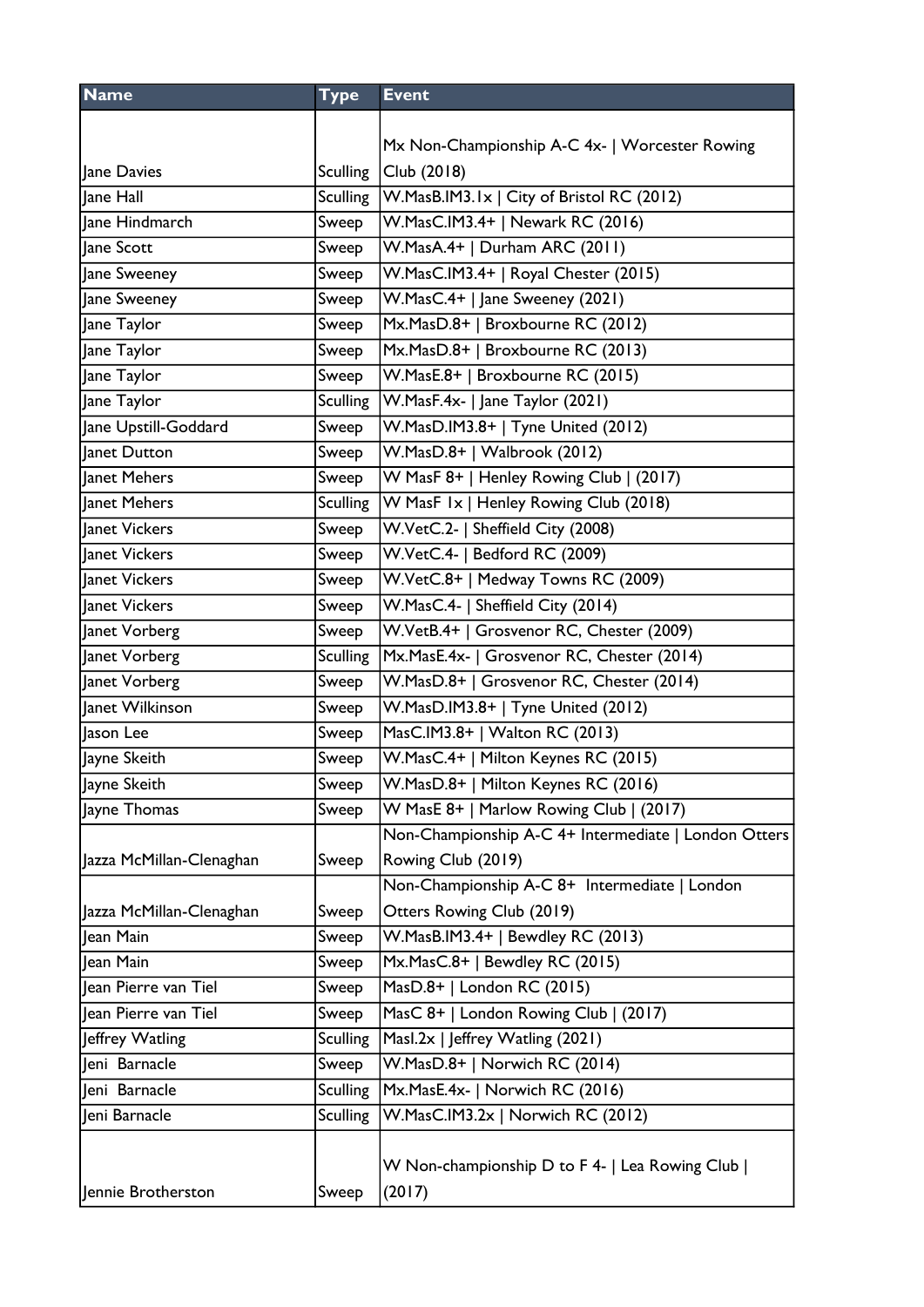| <b>Name</b>                 | <b>Type</b>     | <b>Event</b>                                        |
|-----------------------------|-----------------|-----------------------------------------------------|
| Jennifer Page               | Sweep           | W.VetB.8+   Tideway Scullers Sch (2008)             |
| Jennifer Page               | Sweep           | W.VetC.8+   Tideway Scullers Sch (2008)             |
| Jennifer Titterington       | <b>Sculling</b> | W.MasA.Ix   Jennifer Titterington (2021)            |
|                             |                 | Mx Non-Championship A-C 4+ Intermediate   Inverness |
| Jenny Baird                 | Sweep           | Rowing Club (2019)                                  |
|                             |                 |                                                     |
|                             |                 | W Non-championship D to F 8+   Bradford Amateur     |
| Jenny Hornsby               | Sweep           | Rowing Club   (2017)                                |
| Jenny Searle                | Sculling        | W.MasB.2x   Milton Keynes RC (2014)                 |
| Jenny Taylor                | Sweep           | W.MasC.8+   Wallingford RC (2015)                   |
| Jenny Taylor                | <b>Sculling</b> | W.MasC.4x-   Wallingford RC (2016)                  |
| Jenny Taylor                | Sweep           | W.MasC.8+   Wallingford RC (2016)                   |
| Jenny Taylor                | Sweep           | W.MasD.4-   Wallingford RC (2016)                   |
| Jenny Taylor                | <b>Sculling</b> | W.MasD.4x-   Wallingford RC (2016)                  |
|                             |                 | W MasD 4x- Divison 3   Wallingford Rowing Club      |
| Jenny Taylor                | <b>Sculling</b> | (2017)                                              |
| Jenny Taylor                | Sweep           | W MasD 8+   Wallingford Rowing Club   (2017)        |
| Jeremy Dobbin               | <b>Sculling</b> | MasF.2x   Upper Thames RC (2012)                    |
| Jeremy Dobbin               | <b>Sculling</b> | Mx.MasD.2x   Upper Thames RC (2013)                 |
| Jeremy Dobbin               | Sweep           | MasF.4-   Upper Thames RC (2016)                    |
| Jeremy Lush                 | <b>Sculling</b> | MasC.IM3.4x-   Grosvenor RC, Chester (2013)         |
|                             |                 | Non-Championship D-F 2- Intermediate   Grosvenor    |
| Jeremy Mark Michael Perkins | Sweep           | Rowing Club, Chester (2019)                         |
| Jeremy Mark Michael Perkins | <b>Sculling</b> | MasC.IM3.4x-   Grosvenor RC, Chester (2013)         |
| Jeremy Picton-Turbervill    | Sweep           | MasC.8+   Ross RC (2011)                            |
| Jeremy Picton-Turbervill    | Sweep           | MasD.4+   Ross RC (2011)                            |
| Jeremy Picton-Turbervill    | <b>Sculling</b> | MasF.IM3.1x   Ross RC (2013)                        |
| Jeremy Procter              | Sweep           | MasD.IM3.8+   X-Press BC (2015)                     |
| Jeremy Waterman             | Sweep           | MasA.IM3.4+   Warwick BC (2014)                     |
| Jess Larsen                 | <b>Sculling</b> | W.MasD.4x-   Jess Larsen (2021)                     |
| less Lion                   | Sweep           | W.MasA.4-   Mortlake A & A (2015)                   |
| Jess Lion                   | <b>Sculling</b> | W.MasB.4x-   Mortlake A & A (2015)                  |
| less Lion                   | <b>Sculling</b> | W.MasB.IM3.2x   Mortlake A & A (2015)               |
| Jess Lion                   | Sweep           | W MasB 4+   Thames Rowing Club   (2017)             |
|                             |                 | Non-Championship D-F 8+ Intermediate   Portora Boat |
| Jhan Crane                  | Sweep           | Club, Ireland (2019)                                |
| Jill Chaplin                | <b>Sculling</b> | W.MasB.IM3.4x-   Tyne United (2016)                 |
| Jill Drury                  | Sweep           | W.MasD.IM3.8+   Durham ARC (2013)                   |
| Jill Martin                 | <b>Sculling</b> | W.VetB.2x   Sheffield City (2009)                   |
| <b>Jill Martin</b>          | <b>Sculling</b> | W.MasC.IM3.2x   Sheffield City (2010)               |
| Jim Waller                  | Sweep           | MasC.2-   Nott'm & Union (2012)                     |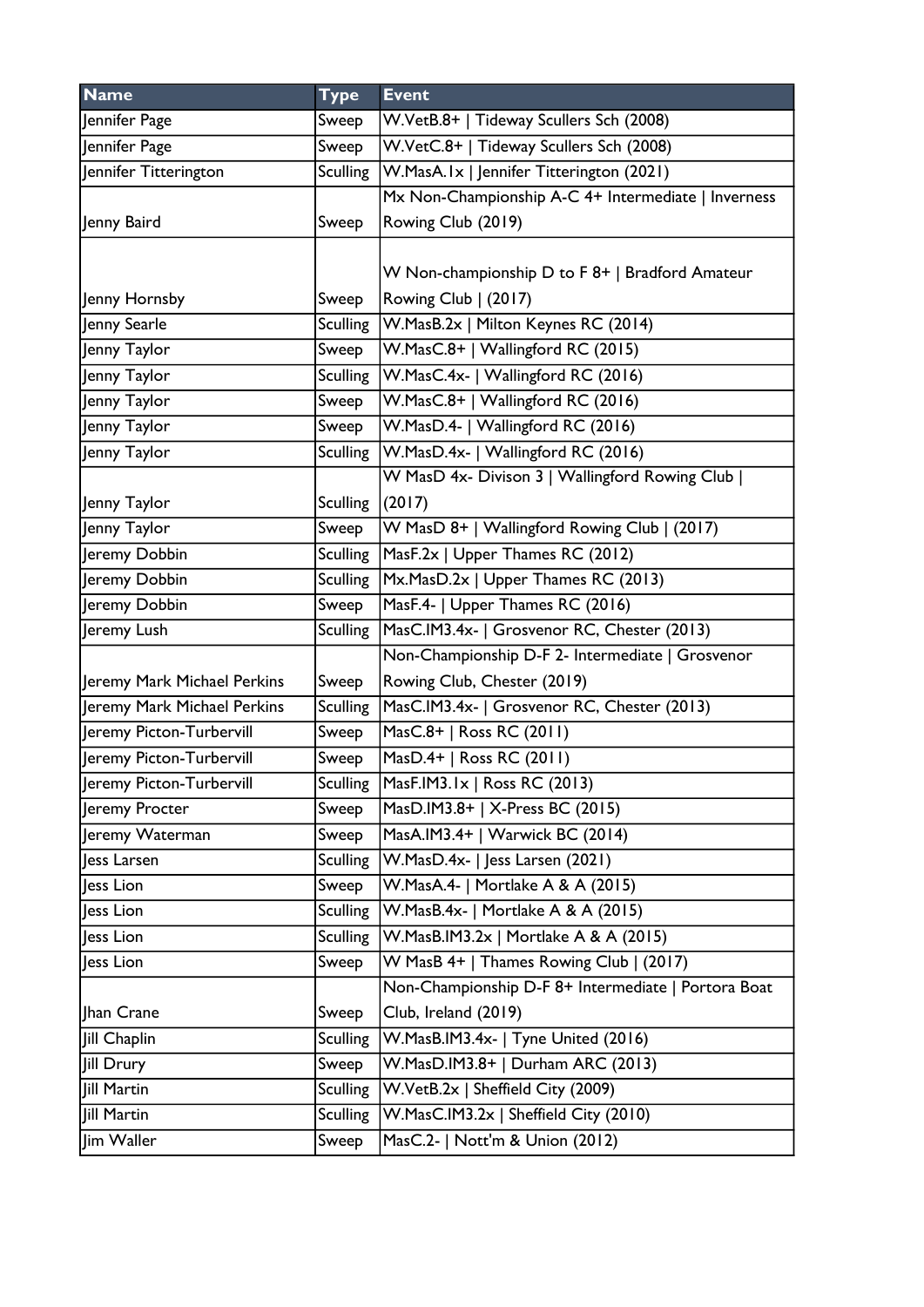| <b>Name</b>        | <b>Type</b>     | <b>Event</b>                                         |
|--------------------|-----------------|------------------------------------------------------|
|                    |                 |                                                      |
|                    |                 | W Non-championship D to F 8+   Ardingly Rowing Club  |
| lo Evans           | Sweep           | (2017)                                               |
| lo Griffith        | Sweep           | Mx.MasC.8+   Broxbourne RC (2011)                    |
| lo Griffith        | <b>Sculling</b> | W.MasB.2x   Broxbourne RC (2011)                     |
| lo Griffith        | Sweep           | Mx.MasC.8+   Broxbourne RC (2012)                    |
| lo Griffith        | Sweep           | Mx.MasD.8+   Broxbourne RC (2012)                    |
| Jo Lewis           | <b>Sculling</b> | W MasD Ix   Talkin Tarn Amateur Rowing Club   (2017) |
| Jo Lloyd           | <b>Sculling</b> | W.MasB.IM3.1x   Tees RC (2016)                       |
| Jo Wilby           | Sweep           | W.VetB.8+   Tideway Scullers Sch (2008)              |
| Jo Wilby           | Sweep           | W.VetC.8+   Tideway Scullers Sch (2008)              |
| Jo Wilby           | Sweep           | W.VetD.4-   Tideway Scullers Sch (2008)              |
| Jo Wilby           | Sweep           | W MasD 4-   Upper Thames Rowing Club   (2017)        |
| Joan Heath         | <b>Sculling</b> | Mx.MasC.4x-   Peterborough City (2011)               |
| Joanna Al-Janabi   | <b>Sculling</b> | W.MasE.IM3.2x   Tideway Scullers Sch (2015)          |
| Joanna Al-Janabi   | <b>Sculling</b> | W.MasE.IM3.4x-   Tideway Scullers Sch (2015)         |
| Joanna Al-Janabi   | <b>Sculling</b> | W MasG/H Ix   Tideway Scullers School (2018)         |
|                    |                 |                                                      |
|                    |                 | W Non-Championship A-C 8+   Barnes Bridge Ladies     |
| Joanna Broadhurst  | Sweep           | Rowing Club (2018)                                   |
| Joanna Burch       | Sweep           | W.MasA.8+   Rob Roy (2014)                           |
| Joanna Burch       | Sweep           | W.MasB.8+   Rob Roy (2015)                           |
|                    |                 |                                                      |
|                    |                 | W Non-Championship D-F 4+   Minerva Bath Rowing      |
| Joanna Church      | Sweep           | Club (2018)                                          |
| Joanna Gapper      | <b>Sculling</b> | W.MasC.IM3.4x-   Mortlake A & A (2013)               |
| Joanna Gapper      | Sweep           | W.MasA.4-   Mortlake A & A (2015)                    |
| Joanna Mary Searle | <b>Sculling</b> | Mx.MasD.4x-   Ardingly (2014)                        |
| Joanna Mary Searle | Sweep           | W.MasE.8+   Ardingly (2015)                          |
|                    |                 |                                                      |
|                    |                 | W Non-championship D to F 8+   Ardingly Rowing Club  |
| Joanna Toch        | Sweep           | (2017)                                               |
| Joanne Baxter      | Sweep           | W.MasE.8+   Lea RC (2015)                            |
| Joanne Berry       | Sweep           | W.MasA.IM3.4+   Kingston RC (2016)                   |
| Joanne Berry       | Sweep           | W MasC 8+   Kingston Rowing Club (2018)              |
| Joanne Canton      | Sweep           | W.VetB.8+   Leicester RC (2009)                      |
|                    |                 | W.MasC.8+ (C/D)   Peterborough                       |
|                    |                 | City/Hornets/Warrington/Cantabrigian/City of         |
| Joanne Canton      | Sweep           | Cambridge/Rob Roy (2010)                             |
|                    |                 | W.MasA.8+ (A/B)   Peterborough City/Hornets/City of  |
| Joanne Canton      | Sweep           | Cambridge/Leicester/Rob Roy (2011)                   |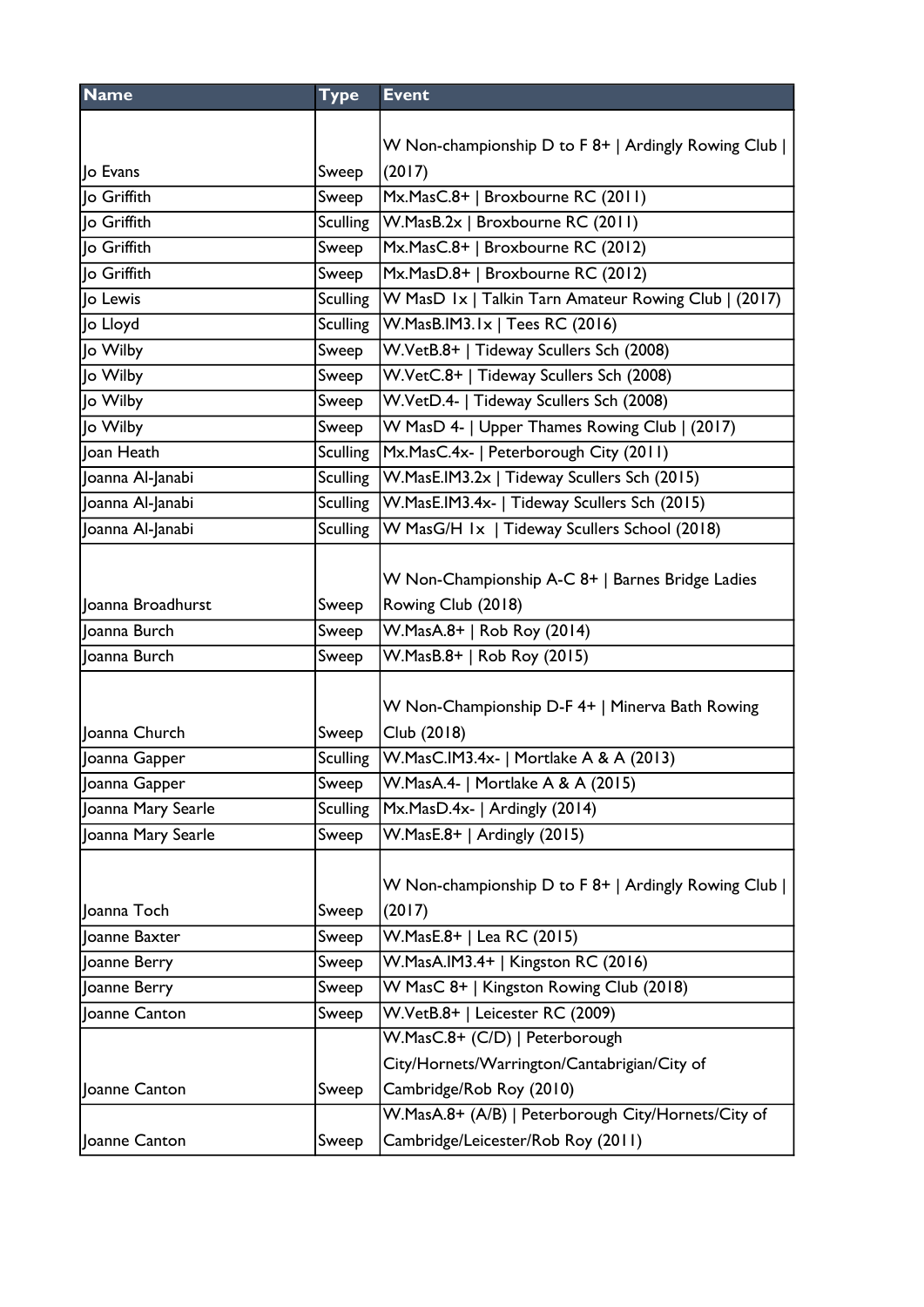| <b>Name</b>             | <b>Type</b>     | <b>Event</b>                                       |
|-------------------------|-----------------|----------------------------------------------------|
|                         |                 |                                                    |
|                         |                 | W.MasC.8+   Peterborough City/Hornets/Leicester/X- |
| Joanne Canton           | Sweep           | Press/City of Cambridge/Rob Roy (2011)             |
| Joanne Canton           | Sweep           | W.MasD.8+   Nottingham RC (2015)                   |
| Joanne Canton           | Sweep           | Mx MasD 8+   Lincoln Rowing Centre   (2017)        |
| Jock Wishart            | Sweep           | MasF.4-   Jock Wishart (2021)                      |
| Joe Holohan             | <b>Sculling</b> | Mx.MasC.4x-   Leicester RC (2013)                  |
| Joe Holohan             | <b>Sculling</b> | Mx.MasB.4x-   Leicester RC (2015)                  |
| Joe Oldak               | Sweep           | MasB.8+   X-Press BC (2010)                        |
| Joe Oldak               | Sweep           | MasB.4+   X-Press BC (2011)                        |
| Johan Slabbert          | Sweep           | MasD.IM3.4+   Twickenham RC (2016)                 |
| Johanna Fitzgerald      | Sweep           | W.MasB.4-   Norwich RC (2010)                      |
| John Appleby            | Sweep           | Mx MasD/F 8+   Durham Amateur Rowing Club (2019)   |
| John Appleby            | Sweep           | VetF.4+   Durham ARC (2008)                        |
| John Appleby            | Sweep           | MasF.4+   Durham ARC (2010)                        |
| John Appleby            | Sweep           | MasF.4+   Durham ARC (2013)                        |
| John Appleby            | <b>Sculling</b> | Mx.MasE.4x-   Durham ARC (2015)                    |
| John Appleby            | <b>Sculling</b> | Mx MasE 4x-   Durham Amateur Rowing Club   (2017)  |
| John Benson             | <b>Sculling</b> | MasF.IM3.1x   Monmouth RC (2015)                   |
| John Burley             | <b>Sculling</b> | MasC.4x-   John Burley (2021)                      |
| John Canton             | <b>Sculling</b> | MasF.IM3.4x-   Peterborough City (2016)            |
| John Collett            | <b>Sculling</b> | MasD.IM3.4x-   Thames RC (2010)                    |
| John Collett            | <b>Sculling</b> | MasE.IM3.4x-   Thames RC (2011)                    |
| John Dodsworth          | Sculling        | MasD.IM3.1x   Christchurch RC (2014)               |
| John Driscoll           | Sweep           | MasF.IM3.8+   Marlow RC (2016)                     |
| John Efford             | <b>Sculling</b> | MasE.IM3.4x-   Oundle Town RC (2016)               |
| John Fazakerley         | Sweep           | VetE.4-   Bewdley RC (2009)                        |
| John Ferrario           | Sweep           | VetD.8+   Quintin BC (2009)                        |
| John Ferrario           | Sweep           | MasD.8+   Quintin BC (2010)                        |
| John Ferrario           | Sweep           | MasE.8+   Quintin BC (2010)                        |
| John Ferrario           | Sweep           | MasD.8+   Quintin BC (2011)                        |
| John Ferrario           | Sweep           | MasE.8+   Quintin BC (2011)                        |
| John Ferrario           | Sweep           | MasF 4-   Quintin Boat Club   (2017)               |
| John Frayn Ewans        | Sweep           | MasE.4+   Upper Thames RC (2010)                   |
| John Frayn Ewans        | Sweep           | MasD.4+   Upper Thames RC (2012)                   |
| John Frayn Ewans        | Sweep           | MasD.4+   Upper Thames RC (2013)                   |
| John Frayn Ewans        | Sweep           | MasD.8+   Upper Thames RC (2013)                   |
| John Frayn Ewans        | Sweep           | MasD.4+   Upper Thames RC (2014)                   |
| John Frayn Ewans        | Sweep           | MasD.8+   Upper Thames RC (2014)                   |
| John Frayn Ewans        | Sweep           | MasD.4+   Upper Thames RC (2015)                   |
| John Frayn Ewans        | Sweep           | MasE.4-   Upper Thames RC (2015)                   |
| John Frederick Boothman | Sweep           | MasF 4+   Royal Chester Rowing Club (2019)         |
| John Frederick Boothman | Sweep           | MasF.4+   Royal Chester (2014)                     |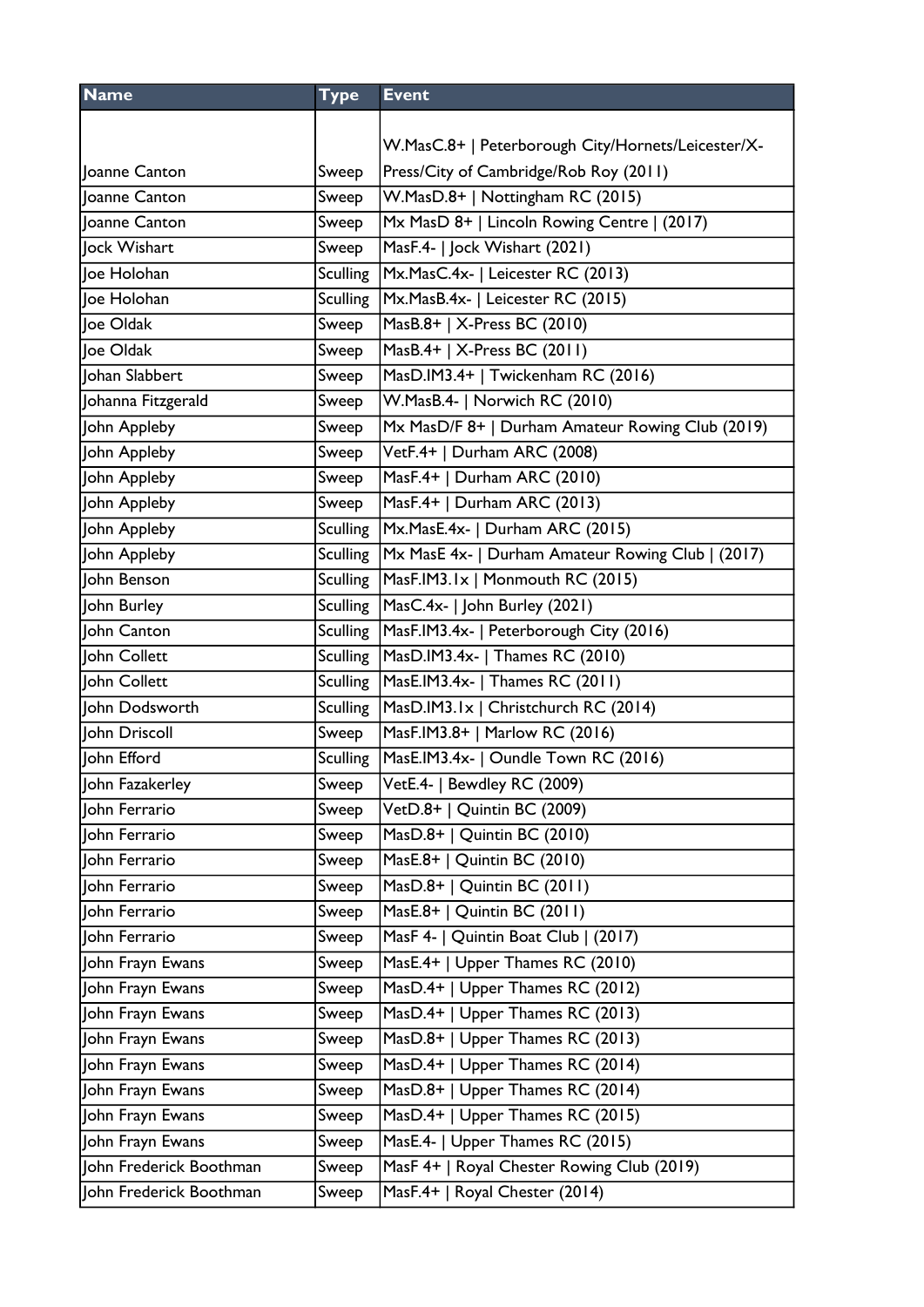| <b>Name</b>     | <b>Type</b>     | <b>Event</b>                                           |
|-----------------|-----------------|--------------------------------------------------------|
| John Harradine  | Sweep           | VetB.8+   Cambridge 99 (2008)                          |
| John Hinnigan   | Sweep           | MasD.IM3.8+   Grosvenor RC, Chester (2016)             |
| John Hodds      | <b>Sculling</b> | MasB.IM3.4x-   Broadland BC (2016)                     |
| John Hudson     | Sweep           | MasF 4+   Neptune Rowing Club, Ireland (2018)          |
|                 |                 | Mx MasD 8+   Nottingham and Union Rowing Club          |
| John Kenyon     | Sweep           | (2017)                                                 |
| John Kervin     | <b>Sculling</b> | MasG.2x   Runcorn (2012)                               |
| John Lyons      | <b>Sculling</b> | MasD 4x-   Durham Amateur Rowing Club   (2017)         |
|                 |                 | Non-Championship D toF 8+   Tyne Amateur Rowing        |
| John Lyons      | Sweep           | Club   (2017)                                          |
| John MacKay     | Sweep           | MasF 8+   Reading Rowing Club (2019)                   |
| John MacKay     | Sweep           | MasD.4-   Reading RC (2011)                            |
| John MacKay     | Sweep           | MasD.4-   Reading RC (2012)                            |
| John Marlow     | <b>Sculling</b> | MasG.4x-   Tees RC (2016)                              |
| John McCarthy   | Sweep           | MasH.4-   Lea RC (2010)                                |
| John McCarthy   | Sweep           | MasG.4+   Lea RC (2011)                                |
| John McGarva    | Sweep           | MasF 4+   Royal Chester Rowing Club (2019)             |
| John McMahon    | <b>Sculling</b> | MasF.IM3.1x   Grosvenor RC, Chester (2012)             |
| John McMahon    | <b>Sculling</b> | Mx.MasE.4x-   Grosvenor RC, Chester (2014)             |
| ohn Owen        | Sweep           | VetC.8+   Monmouth RC (2009)                           |
| John Owen       | Sweep           | MasC.8+   Monmouth RC (2010)                           |
| John Palmer     | Sweep           | MasC.IM3.4+   Monmouth RC (2016)                       |
| John Poland     | <b>Sculling</b> | MasH.2x   John Poland (2021)                           |
| John R Milborne | <b>Sculling</b> | MasE.IM3.4x-   Oundle Town RC (2016)                   |
| John Robb       | Sweep           | MasF 8+   Reading Rowing Club (2019)                   |
| John Robb       | Sweep           | MasE.IM3.4+   Reading RC (2012)                        |
| lohn Robb       | Sweep           | MasF 8+   Reading Rowing Club (2018)                   |
| John Robb       | Sweep           | MasG 4+   Reading Rowing Club (2018)                   |
| John Stevens    | Sweep           | VetB.4-   Nottingham RC (2008)                         |
| John Stevens    | Sweep           | VetB.4+   Nottingham RC (2008)                         |
| John Stevens    | Sweep           | VetB.4+   Nottingham RC (2009)                         |
| John Stevens    | Sweep           | VetB.8+   Nottingham RC (2009)                         |
| John Stewart    | Sweep           | MasA/B 4+ h'c\p   Curlew Rowing Club (2018)            |
| John Stoddart   | Sweep           | VetG.4+   Henley RC (2008)                             |
| John Stoddart   | <b>Sculling</b> | VetH.1x   Sheffield City (2008)                        |
| John Stoddart   | <b>Sculling</b> | VetH.2x   Mortlake A & A (2008)                        |
| John Stoddart   | Sweep           | VetF.8+   Derby RC (2009)                              |
| John Stoddart   | Sweep           | VetG.4-   Henley RC (2009)                             |
|                 |                 | MasG.8+   Derby/Minerva-Bath/City of Sheffield/Henley  |
| John Stoddart   | Sweep           | (2010)                                                 |
| John Stoddart   | Sweep           | MasH.4+   Henley/Minerva-Bath/City of Sheffield (2010) |
| John Stoddart   | <b>Sculling</b> | MasG.4x-   Nottingham RC (2012)                        |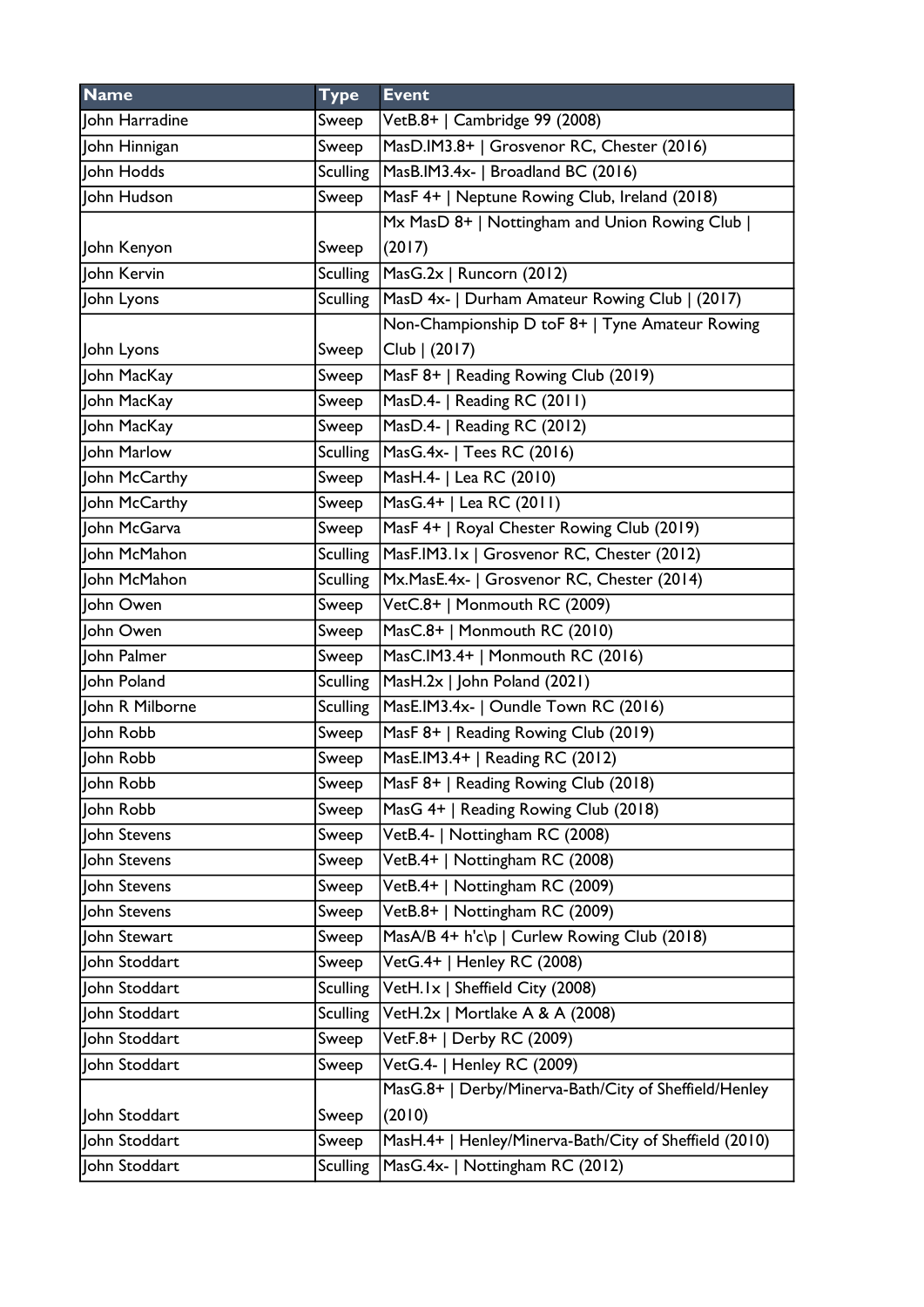| <b>Name</b>            | <b>Type</b>     | <b>Event</b>                                       |
|------------------------|-----------------|----------------------------------------------------|
|                        |                 | Non-Championship D-F 8+   Tyne Amateur Rowing Club |
| John Thompson          | Sweep           | (2018)                                             |
| John Watkinson         | Sweep           | Mx MasD/F 8+   Durham Amateur Rowing Club (2019)   |
| ohn West               | <b>Sculling</b> | Mx.VetD.2x   Norwich RC (2009)                     |
| John West              | <b>Sculling</b> | MasF.1x   Norwich RC (2010)                        |
| John West              | <b>Sculling</b> | Mx.MasE.2x   Norwich RC (2010)                     |
| John West              | <b>Sculling</b> | Mx.MasC.2x   Norwich RC (2011)                     |
| John West              | Sculling        | Mx.MasE.2x   Norwich RC (2012)                     |
| John West              | <b>Sculling</b> | Mx.MasE.2x   Norwich RC (2013)                     |
| John Williamson        | Sweep           | MasC 8+   London Rowing Club   (2017)              |
| John Woodiss-Field     | Sweep           | MasC.4-   Upper Thames RC (2013)                   |
| John Woodiss-Field     | Sweep           | MasC.4+   Upper Thames RC (2016)                   |
| Johnny Moulsdale       | Sweep           | VetD.4+   Crabtree BC (2008)                       |
| Johnny Moulsdale       | Sweep           | VetD.4+   Crabtree BC (2009)                       |
| Johnny Moulsdale       | Sweep           | MasE.4-   Crabtree BC (2010)                       |
| Jon Barton             | Sweep           | Mx MasD 8+   Avon County Rowing Club (2018)        |
| Jon Billowes           | Sweep           | VetD.8+   Northwich RC (2008)                      |
| Jon MacKinney          | <b>Sculling</b> | MasC.2x   Jon MacKinney (2021)                     |
| Jon Marsden            | <b>Sculling</b> | MasB.IM3.4x-   Oxford Academicals (2015)           |
| Jon Martin             | Sweep           | MasA.4+   Warwick BC (2015)                        |
| Jonathan Carter        | Sweep           | MasG 8+   Ardingly Rowing Club (2018)              |
| Jonathan Batey         | Sweep           | Mx.MasC.8+   Broxbourne RC (2011)                  |
| Jonathan Batey         | <b>Sculling</b> | MasF.IM3.1x   Broxbourne RC (2016)                 |
| Jonathan Broadest      | <b>Sculling</b> | MasB 4x- Divison 3   Molesey Boat Club   (2017)    |
| Jonathan Bryning       | Sweep           | MasD.IM3.8+   Grosvenor RC, Chester (2016)         |
| Jonathan Cantwell      | Sweep           | MasD.IM3.4+   Twickenham RC (2016)                 |
| Jonathan Carter        |                 | Sculling VetC.2x   Ardingly (2009)                 |
| Jonathan Dolby         | <b>Sculling</b> | $ MasC.IM3.2x $ St Ives (2011)                     |
| Jonathan Evoy          | Sweep           | MasD.IM3.4+   Twickenham RC (2016)                 |
| Jonathan Ferris        | Sweep           | VetD.8+   Quintin BC (2009)                        |
| onathan Ferris         | Sweep           | MasD.8+   Quintin BC $(2011)$                      |
| <b>Jonathan Ferris</b> | Sweep           | MasE.8+   Quintin BC (2011)                        |
| Jonathan Ferris        | Sweep           | MasD.8+   Quintin BC $(2012)$                      |
| Jonathan Ferris        | Sweep           | MasE.8+   Quintin BC (2012)                        |
| <b>Onathan Ferris</b>  | Sweep           | MasF.8+   Quintin BC $(2012)$                      |
| Jonathan Ferris        | Sweep           | MasE.4-   Quintin BC (2013)                        |
| Jonathan Ferris        | Sweep           | MasE.8+   Quintin BC (2013)                        |
| Jonathan Ferris        | Sweep           | MasF.8+   Quintin BC (2013)                        |
| Jonathan Ferris        | Sweep           | MasE.8+   Quintin BC (2015)                        |
| Jonathan Ferris        | Sweep           | MasF.4-   Quintin BC (2015)                        |
| Jonathan Ferris        | Sweep           | MasG 4+   Quintin Boat Club   (2017)               |
| Jonathan Garner        | Sweep           | Mx MasD 8+   Avon County Rowing Club (2018)        |
| Jonathan Heaney        | <b>Sculling</b> | MasE.IM3.4x-   Oundle Town RC (2016)               |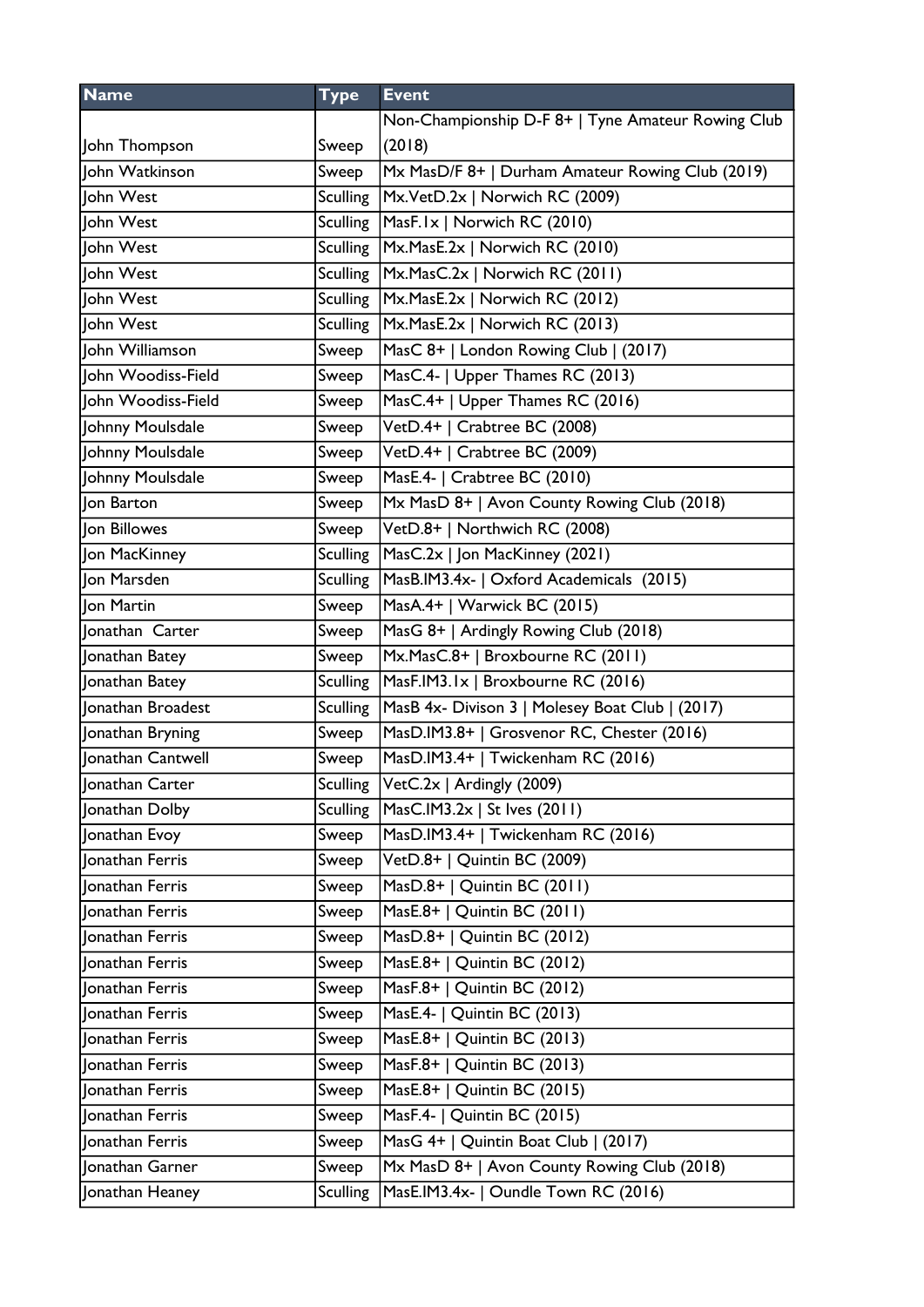| <b>Name</b>            | <b>Type</b>     | <b>Event</b>                                         |
|------------------------|-----------------|------------------------------------------------------|
| Jonathan Herbert Scott | Sweep           | MasA.IM3.8+   Thames RC (2016)                       |
| Jonathan Hutton        | Sweep           | MasD.IM3.8+   Champ Thames (Camb) (2011)             |
| Jonathan Keyte         | Sweep           | MasC.8+   Monmouth RC (2013)                         |
| Jonathan Keyte         | Sweep           | MasC.8+   Monmouth RC (2016)                         |
| Jonathan Keyte         | Sweep           | MasD.4+   Monmouth RC (2016)                         |
| Jonathan Morris        | <b>Sculling</b> | Mx.MasD.2x   Bewl Bridge (2016)                      |
| Jonathan Morris        | <b>Sculling</b> | Mx.MasE.2x   Bewl Bridge (2016)                      |
| Jonathan Morris        | <b>Sculling</b> | Mx MasE 2x   Bewl Bridge Rowing Club (2018)          |
| Jonathan Morris        | <b>Sculling</b> | Mx.MasF.2x   Jonathan Morris (2021)                  |
| Jonathan Morrow        | Sweep           | MasA.IM3.4+   Lea RC (2013)                          |
| Jonathan Stoddart      | Sweep           | MasA.IM3.4+ (A/B)   Furnivall (2012)                 |
| Jonathan Thorp         | <b>Sculling</b> | MasC 4x- Divison 3   Exeter Rowing Club Ltd   (2017) |
| Jonathon Hinton        | Sweep           | Mx.MasC.8+   Bewdley RC (2015)                       |
| Jonna Vuoskoski        | Sweep           | W.MasA.8+   Oxford Academicals (2015)                |
| Jonna Vuoskoski        | Sweep           | W.MasA.IM3.4+   Oxford Academicals (2015)            |
|                        |                 | Non-Championship D-F 8+ Intermediate   Portora Boat  |
| Jonny Gibson           | Sweep           | Club, Ireland (2019)                                 |
| Joseph Donnelly        | Sweep           | MasC 4+   Minerva Bath Rowing Club (2018)            |
| Josephine Bowman       | Sweep           | W.MasA.4-   Josephine Bowman (2021)                  |
|                        |                 | W Non-Championship D-F 4x- Intermediate   Upton      |
| Josephine Hammett      | <b>Sculling</b> | Rowing Club (2019)                                   |
| Josephine Pier Baldwin | Sweep           | W.MasA.8+   Nottingham RC (2012)                     |
| Josephine Pier Baldwin | Sweep           | W.MasB.4+   Nottingham RC (2012)                     |
| Josh Davidson          | Sweep           | MasA/C 8+   Upper Thames Rowing Club (2018)          |
|                        |                 | Non-Championship A-C 4x-   Doncaster Rowing Club     |
| Joshua Cantrill        | <b>Sculling</b> | (2018)                                               |
| Josie Harries          | Sweep           | W.MasB.4+   Cambridge 99 (2016)                      |
| Joy Skipper            | <b>Sculling</b> | W.MasE.4x-   Thames RC (2012)                        |
| Joy Skipper            | <b>Sculling</b> | W.MasE.Ix   Mortlake A & A (2014)                    |
| Joy Skipper            | <b>Sculling</b> | W.MasE.4x-   Upper Thames RC (2015)                  |
| Joy Skipper            | <b>Sculling</b> | W.MasE.4x-   Mortlake A & A (2016)                   |
|                        |                 | W MasE 4x- Divison 3   Upper Thames Rowing Club      |
| Joy Skipper            | <b>Sculling</b> | (2017)                                               |
| Joyce Collett          | <b>Sculling</b> | W.MasE.IM3.1x   Durham ARC (2016)                    |
| Jude Bowen             | <b>Sculling</b> | W.VetB.IM3.4x-   Molesey BC (2009)                   |
| Jude Bowen             | Sweep           | W.MasD.4+   Walbrook/Weybridge/Molesey (2010)        |
| Jude Bowen             | Sweep           | W.MasD.4+   Walbrook/Weybridge (2011)                |
| Jude Bowen             | Sweep           | W.MasC.2-   Walbrook (2012)                          |
| Jude Bowen             | Sweep           | W.MasD.8+   Walbrook (2012)                          |
| Jude Bowen             | Sweep           | W MasF 8+   Walbrook Rowing Club   (2017)            |
| Judith Burne           | Sweep           | W MasD 4-   Upper Thames Rowing Club   (2017)        |
| Judith Burne           | <b>Sculling</b> | W MasE 2x   Upper Thames Rowing Club (2018)          |
| Judith Burne           | <b>Sculling</b> | W MasE 4x-   Upper Thames Rowing Club (2018)         |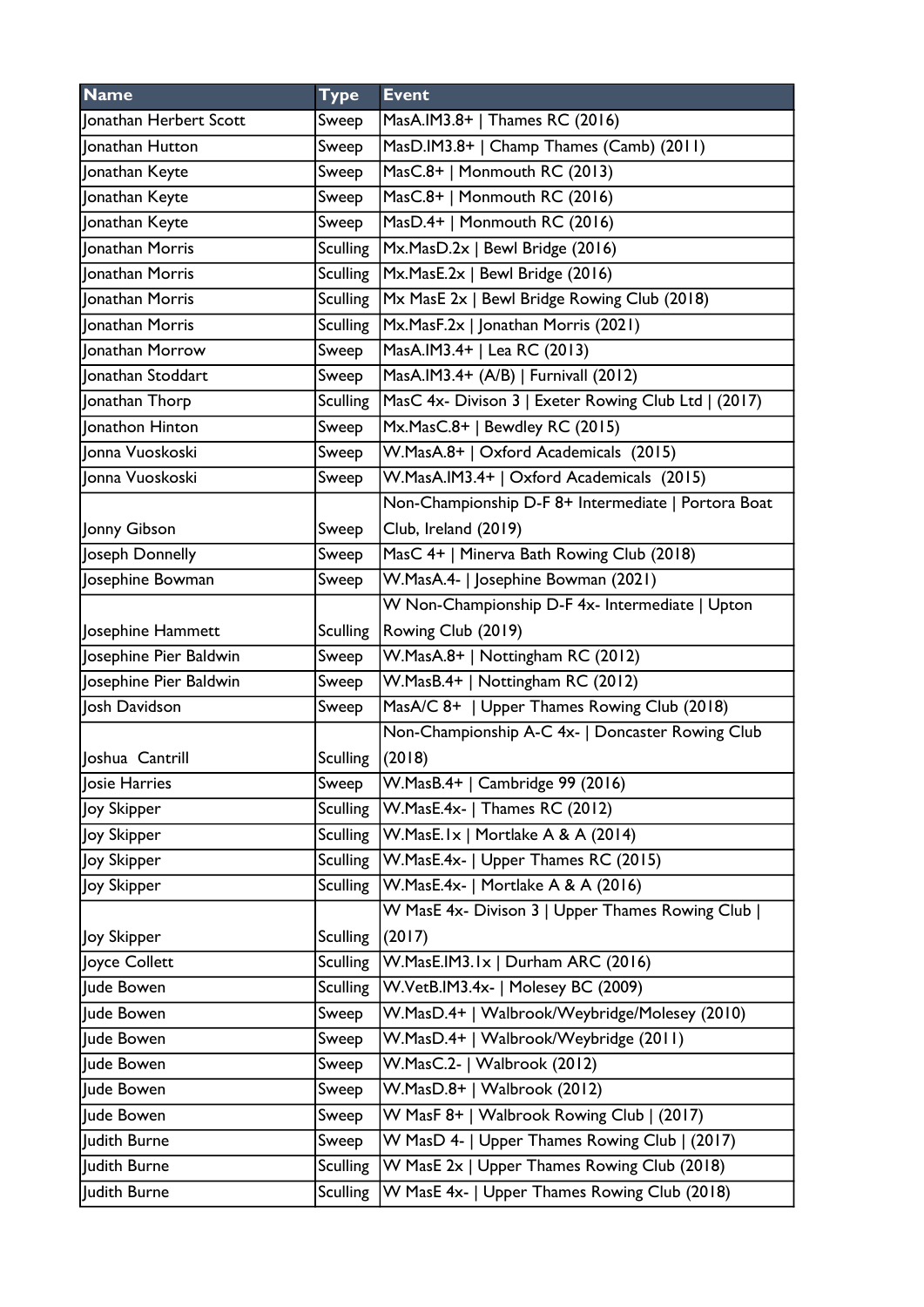| <b>Name</b>     | <b>Type</b>     | <b>Event</b>                                           |
|-----------------|-----------------|--------------------------------------------------------|
| Judith Carr     | Sweep           | Mx.MasD.8+   Wallingford RC (2015)                     |
| Judith Carr     | Sweep           | W.MasC.8+   Wallingford RC (2015)                      |
| Judith Diserens | Sweep           | Mx.MasD.8+   Wallingford RC (2011)                     |
|                 |                 | Mx Non-Championship A-C 4+ Intermediate   Inverness    |
| Judith McManus  | Sweep           | Rowing Club (2019)                                     |
| Judith Weik     | Sweep           | W.MasC.4-   Cantabrigian (2016)                        |
| Judith West     | Sweep           | W.MasB.4+   Durham ARC (2011)                          |
| Judy Sarsby     | <b>Sculling</b> | W MasF 4x-   Weybridge Rowing Club (2018)              |
| Julia Belgutay  | Sweep           | W MasB/C 8+   St Andrew Boat Club (2019)               |
|                 |                 | W Non-Championship A-C 4+ Intermediate   St Andrew     |
| Julia Belgutay  | Sweep           | <b>Boat Club (2019)</b>                                |
|                 |                 | W Non-Championship A-C 8+ Intermediate   St Andrew     |
| Julia Belgutay  | Sweep           | <b>Boat Club (2019)</b>                                |
| Julia Lenz      | <b>Sculling</b> | $ W.MasB.4x- $ Julia Lenz (2021)                       |
| Julia Oliva     | Sweep           | Mx.MasC.8+   Monmouth RC (2010)                        |
| Julia Oliva     | Sweep           | W.MasC.IM3.4+   Monmouth RC (2010)                     |
| Julia Oliva     | Sweep           | W.MasD.IM3.4+   Monmouth RC (2011)                     |
| Julia Wilks     | Sweep           | W.MasB.8+   Wallingford RC (2012)                      |
| Julia Wilks     | <b>Sculling</b> | W.MasD.4x-   Wallingford RC (2014)                     |
| Julia Wilks     | Sweep           | W.MasD.4-   Wallingford RC (2015)                      |
| Julia Wilks     | <b>Sculling</b> | W.MasD.4x-   Wallingford RC (2015)                     |
| Julia Wilks     | <b>Sculling</b> | Mx.MasC.4x-   Wallingford RC (2016)                    |
| Julia Wilks     | Sweep           | W.MasD.4-   Wallingford RC (2016)                      |
| Julia Wilks     | <b>Sculling</b> | W.MasD.4x-   Wallingford RC (2016)                     |
|                 |                 | W MasD 4x- Divison 3   Wallingford Rowing Club         |
| Julia Wilks     | <b>Sculling</b> | (2017)                                                 |
| Julia Wilks     | Sweep           | W MasD 8+   Wallingford Rowing Club   (2017)           |
| Julia Wood      | <b>Sculling</b> | W.MasC.IM3.1x   Exeter RC (2011)                       |
| Julia Wood      | <b>Sculling</b> | W.MasD.IM3.1x   Exeter RC (2011)                       |
| Julia Wood      | <b>Sculling</b> | W.MasC.IM3.1x   Durham Univ BC (2012)                  |
| Julia Wood      | <b>Sculling</b> | W.MasC.IM3.1x   Exeter RC (2013)                       |
| Julia Wood      | <b>Sculling</b> | W.MasD.IM3.1x   Exeter RC (2013)                       |
| Julia Wood      | <b>Sculling</b> | W.MasE.Ix   Exeter RC (2016)                           |
| Julia Wood      | <b>Sculling</b> | W.MasE.2x   Dart Totnes RC (2016)                      |
|                 |                 |                                                        |
| Julia Wood      | <b>Sculling</b> | W MasE 4x- Divison 3   Exeter Rowing Club Ltd   (2017) |
| Julia Wood      | <b>Sculling</b> | W MasE 2x   Exeter Rowing Club Ltd   (2017)            |
| Julia Wood      | <b>Sculling</b> | W MasE 1x   Exeter Rowing Club Ltd (2018)              |
| Julian Haxby    | Sweep           | MasF.4-   Lea RC (2012)                                |
| Julian Haxby    | Sweep           | MasG.4-   Lea RC (2013)                                |
| Julian Rodd     | Sweep           | MasC.2-   Tyrian Club (2011)                           |
| Julian Rodd     | Sweep           | MasD.2-   Tyrian Club (2012)                           |
| Julian Rodd     | Sweep           | MasC.8+   Tyrian Club (2014)                           |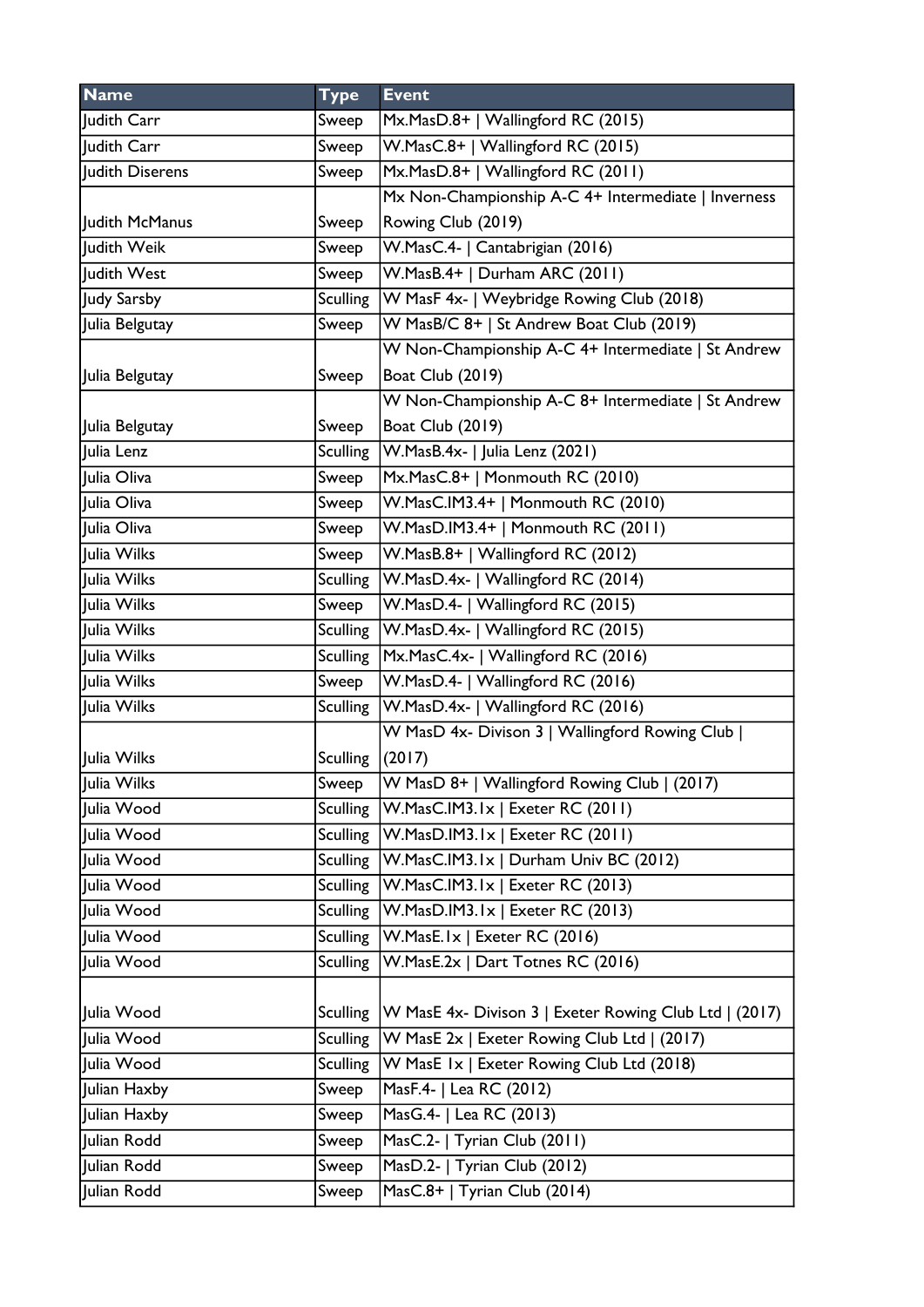| <b>Name</b>        | <b>Type</b>     | <b>Event</b>                                                                                                     |
|--------------------|-----------------|------------------------------------------------------------------------------------------------------------------|
| Julian Rodd        | Sweep           | MasD.4-   Tyrian Club (2014)                                                                                     |
| Julian Rodd        | Sweep           | MasD.4-   UL Tyrian Club (2015)                                                                                  |
| Julian Rodd        | Sweep           | MasD.4-   UL Tyrian Club (2016)                                                                                  |
| <b>Julian Rodd</b> | Sweep           | MasE.8+   UL Tyrian Club (2016)                                                                                  |
| Julian Rodd        | Sweep           | MasE 8+   UL Tyrian Club (2018)                                                                                  |
| Julian Rodd        | Sweep           | MasF.8+   Julian Rodd (2021)                                                                                     |
| Julian Scrivener   | <b>Sculling</b> | Mx MasE 2x   Upton Rowing Club (2019)                                                                            |
| Julian Scrivener   | <b>Sculling</b> | VetC.2x   Cheltenham Coll (2008)                                                                                 |
| Julian Scrivener   | Sweep           | MasD.8+   London RC (2016)                                                                                       |
| Julian Scrivener   | <b>Sculling</b> | MasE.2x   Upton RC (2016)                                                                                        |
| Julian Scrivener   | Sweep           | MasC 8+   London Rowing Club   (2017)                                                                            |
|                    |                 | Non-Championship D-F 8+   Tyne Amateur Rowing Club                                                               |
| Julian Thomson     | Sweep           | (2018)                                                                                                           |
| Julie Conder       | Sweep           | W.MasE.8+   Champ Thames (Camb) (2016)                                                                           |
| Julie Dickson      | Sweep           | W.MasA.4-   Mortlake A & A (2015)                                                                                |
| Julie Dickson      | Sculling        | W.MasB.IM3.2x   Mortlake A & A (2015)                                                                            |
| Julie Dickson      | Sweep           | W MasB 4+   Thames Rowing Club   (2017)                                                                          |
| Julie McManus      | <b>Sculling</b> | W Non-Championship A-C 4x-   Weybridge Rowing Club<br>(2018)<br>W Non-Championship D-F 4+ Intermediate   Derwent |
| Julie Paillin      | Sweep           | Rowing Club (2019)                                                                                               |
| Julie Scherczer    | Sweep           | W.MasE.8+   Tyne United (2014)                                                                                   |
| Julie Schulthess   | Sweep           | W.MasA.8+   Oxford Academicals (2015)                                                                            |
| Julie Schulthess   | Sweep           | W.MasA.IM3.4+   Oxford Academicals (2015)                                                                        |
| Julie Steele       | <b>Sculling</b> | W.MasC.IM3.4x-   Falcon RC (2011)                                                                                |
| Julie Steele       | Sculling        | W.MasC.IM3.4x-   Falcon RC (2012)                                                                                |
| Julie Steele       | <b>Sculling</b> | W.MasD.IM3.4x-   Falcon RC (2013)                                                                                |
| Juliet Machan      | <b>Sculling</b> | Mx.MasC.2x   Grosvenor RC, Chester (2013)                                                                        |
| June Davison       | <b>Sculling</b> | W.MasA.IM3.4x-   Durham ARC (2015)                                                                               |
| Karen Barton       | Sweep           | Mx.MasC.8+   Broxbourne RC (2013)                                                                                |
| Karen Barton       | Sweep           | Mx.MasD.8+   Broxbourne RC (2013)                                                                                |
| Karen Barton       | Sweep           | W.MasE.8+   Broxbourne RC (2015)                                                                                 |
| Karen Blackwood    | Sweep           | W.MasD.IM3.8+   Ross RC (2014)                                                                                   |
| Karen Haynes       | <b>Sculling</b> | W.MasD.IM3.4x-   Marlow RC (2015)                                                                                |
| Karen Hough        | Sweep           | W.VetB.4+   Grosvenor RC, Chester (2009)                                                                         |
| Karen Longstaff    | <b>Sculling</b> | W.MasB.4x-   Gloucester RC (2011)                                                                                |
| Karen Longstaff    | Sweep           | W.MasA.4-   Gloucester RC (2012)                                                                                 |
| Karen Roberts      | <b>Sculling</b> | Mx.MasC.IM3.2x   Abingdon RC (2013)                                                                              |
| Karen Roberts      | <b>Sculling</b> | Mx.MasB.4x-   Abingdon RC (2014)                                                                                 |
| Karen Roberts      | <b>Sculling</b> | Mx.MasD.4x-   Abingdon RC (2015)                                                                                 |
| Karen Roberts      | <b>Sculling</b> | Mx.MasA.4x-   Abingdon RC (2016)                                                                                 |
| Karen Shepherd     | Sweep           | W MasB 4-   Putney Town Rowing Club (2018)                                                                       |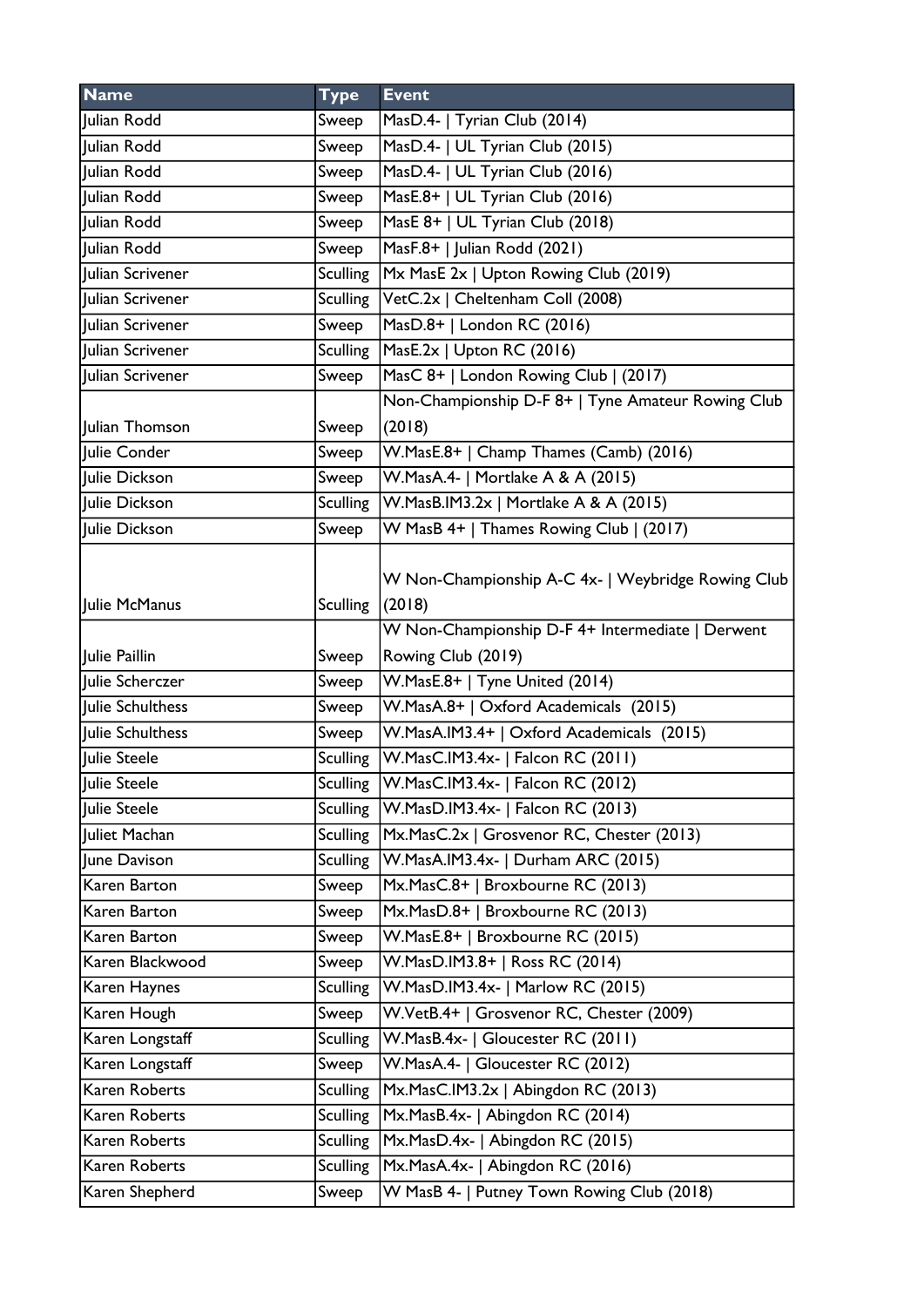| <b>Name</b>           | <b>Type</b>     | <b>Event</b>                                       |
|-----------------------|-----------------|----------------------------------------------------|
| Karen Shepherd        | <b>Sculling</b> | W.MasB.4x-   Karen Shepherd (2021)                 |
| Karen Stewart-Woods   | Sweep           | W.MasC.IM3.4+   Monmouth RC (2010)                 |
| Karen Stewart-Woods   | Sweep           | W.MasC.IM3.4+   Monmouth RC (2011)                 |
| Karen Stewart-Woods   | Sweep           | W MasD 4-   Monmouth Rowing Club (2018)            |
| Karen Stewart-Woods   | Sweep           | W MasD 8+   Monmouth Rowing Club (2018)            |
| Karen Walker          | Sweep           | W.MasC.8+   Wallingford RC (2015)                  |
| Karen Walker          | Sweep           | Mx.MasD.8+   Wallingford RC (2015)                 |
| Karen Walker          | Sweep           | Mx.MasD.8+   Wallingford RC (2016)                 |
| Karen Walker          | Sweep           | W.MasC.8+   Wallingford RC (2016)                  |
| Karen Walker          | Sweep           | W MasD 8+   Wallingford Rowing Club   (2017)       |
| Karen Warrior         | Sweep           | W.MasB.4+   Durham ARC (2010)                      |
| <b>Karen Williams</b> | Sweep           | W MasE 4+   York City Rowing Club (2019)           |
| Karen Williams        | Sweep           | W MasE/F 8+   York City Rowing Club (2019)         |
| Karen Williams        | Sweep           | W.VetB.4-   York City (2008)                       |
| <b>Karen Williams</b> | Sweep           | W.VetC.4+   York City (2008)                       |
| <b>Karen Williams</b> | <b>Sculling</b> | W.VetC.IM3.4x-   York City (2009)                  |
| Karen Williams        | Sweep           | W.MasC.4+   York City (2012)                       |
| Karen Williams        | Sweep           | W.MasD.4+   York City (2012)                       |
| Karen Williams        | Sweep           | W.MasD.4+   York City (2013)                       |
| <b>Karen Williams</b> | <b>Sculling</b> | Mx.MasC.8+   York City (2014)                      |
| Karen Williams        | Sweep           | W.MasD.4+   York City (2016)                       |
| Karen Williams        | Sweep           | W MasE/F 8+   York City Rowing Club (2018)         |
| Karen Wilson          | Sweep           | W.MasA.4+   Milton Keynes RC (2013)                |
| Karen Wilson          | Sweep           | W.MasD.4+   Milton Keynes RC (2015)                |
| Karen Wilson          | Sweep           | W.MasD.8+   Milton Keynes RC (2016)                |
| Karl Foreman          | Sweep           | MasB.4-   Molesey BC (2010)                        |
| Karl Foreman          | Sweep           | MasC.4-   Molesey BC (2010)                        |
| Kasia Lawrence        | Sculling        | W.MasE.IM3.2x   Tideway Scullers Sch (2015)        |
| Kasia Lawrence        | <b>Sculling</b> | W.MasE.IM3.4x-   Tideway Scullers Sch (2015)       |
| Katarina Rolfsman     | <b>Sculling</b> | W.MasC.IM3.2x   Mortlake A & A (2014)              |
| Katarina Rolfsman     | <b>Sculling</b> | W.MasB.4x-   Mortlake A & A (2015)                 |
| Kate Dickin           | <b>Sculling</b> | W.VetA.2x   Stratford-u-Avon BC (2009)             |
| Kate Dickin           | <b>Sculling</b> | W.MasA.2x   Warwick BC (2010)                      |
| Kate Grose            | Sweep           | W.VetB.8+   Tideway Scullers Sch (2008)            |
| Kate Grose            | Sweep           | W.VetC.4-   Tideway Scullers Sch (2008)            |
| <b>Kate Grose</b>     | Sweep           | W.VetC.8+   Tideway Scullers Sch (2008)            |
| Kate Grose            | Sweep           | W.VetD.4-   Tideway Scullers Sch (2008)            |
| Kate Grose            | <b>Sculling</b> | W MasE 4x-   Upper Thames Rowing Club (2018)       |
| Kate Hall             | Sculling        | W.MasA.2x   Wallingford RC (2015)                  |
| Kate Hall             | Sweep           | W.MasC.8+   Wallingford RC (2016)                  |
| Kate Read             | Sweep           | W MasA/B 8+   Peterborough City Rowing Club (2018) |
| Kate Riley            | <b>Sculling</b> | W.MasC.4x-   Kate Riley (2021)                     |
| Kate Ware             | <b>Sculling</b> | Mx.MasC.2x   Kate Ware (2021)                      |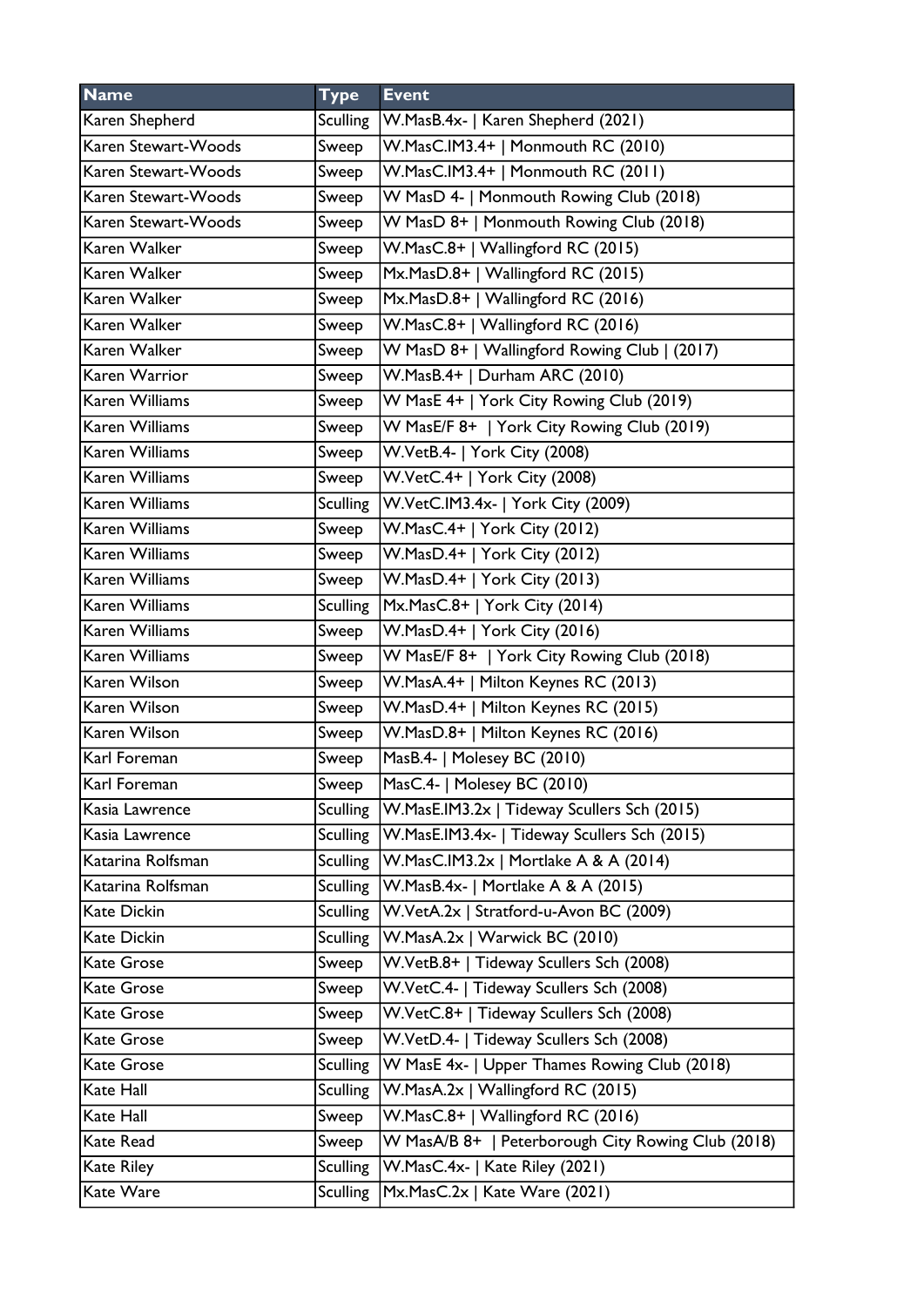| <b>Name</b>         | <b>Type</b>     | <b>Event</b>                                                |
|---------------------|-----------------|-------------------------------------------------------------|
| Katherine Finucane  | Sweep           | Mx MasD 8+   Avon County Rowing Club (2018)                 |
| Katherine O'Connell | <b>Sculling</b> | W.MasC.4x-   Katherine O'Connell (2021)                     |
|                     |                 | W Non-Championship A-C 4+ Intermediate   St Andrew          |
| Katherine O'Neill   | Sweep           | <b>Boat Club (2019)</b>                                     |
|                     |                 | W Non-Championship A-C 8+ Intermediate   St Andrew          |
| Katherine O'Neill   | Sweep           | <b>Boat Club (2019)</b>                                     |
| Katherine Trehane   | <b>Sculling</b> | W.MasA.2x   Norwich RC (2012)                               |
| Katherine Webster   | Sweep           | W.MasB.IM3.8+   X-Press BC (2012)                           |
| Katherine Webster   | Sweep           | W.MasB.8+   Rob Roy (2015)                                  |
| Katherine Wiley     | Sweep           | W.MasB.8+   Nottingham RC (2010)                            |
| Kathryn Bigg        | <b>Sculling</b> | W.MasA.IM3.4x-   Star Club (2011)                           |
| Kathryn Bolton      | <b>Sculling</b> | W.MasB.IM3.4x-   Tyne United (2016)                         |
| Kathryn Burnell     | Sweep           | W.MasA.2-   Vesta RC (2014)                                 |
| Kathryn Carlyle     | Sweep           | W Non-Championship A-C 4+   Bewdley Rowing Club<br>(2018)   |
| Kathryn Dacey       | <b>Sculling</b> | W.VetB.IM3.1x   Cardiff City (2009)                         |
| Kathryn Delaney     | Sweep           | W.MasA.2-   Burton Leander (2015)                           |
| Kathryn Delaney     | Sweep           | W.MasA.2-   Burton Leander (2016)                           |
| Kathryn Hickmott    | Sculling        | W MasD 1x   Tideway Scullers School (2018)                  |
| Kathryn Johnson     | <b>Sculling</b> | W MasD/E 4x-   Eton Excelsior Rowing Club (2019)            |
| Kathryn Johnson     | <b>Sculling</b> | W.MasC.4x-   Eton Excelsior (2013)                          |
| Kathryn Johnson     | <b>Sculling</b> | W.MasC.2x   Eton Excelsior (2014)                           |
| Kathryn Johnson     |                 | Sculling   W. Mas C. 4x -   Eton Excelsior (2014)           |
| Kathryn Johnson     |                 | Sculling   W. Mas D. 2x   Eton Excelsior (2016)             |
| Kathryn Johnson     |                 | Sculling   W MasC 4x-   Eton Excelsior Rowing Club   (2017) |
| Kathryn Johnson     | Sculling        | $ W$ MasD $2x$   Eton Excelsior Rowing Club (2018)          |
| Kathryn Johnson     | <b>Sculling</b> | W.MasE.4x-   Kathryn Johnson (2021)                         |
| Kathy Klaka         | <b>Sculling</b> | W.MasA.IM3.2x   Weybridge RC (2014)                         |
| Katie Cooper        | <b>Sculling</b> | W.MasB.Ix   Katie Cooper (2021)                             |
| Katie Kapernaros    | Sweep           | W.MasC.8+   Wallingford RC (2015)                           |
| Katie Kapernaros    | Sweep           | W.MasD.4-   Wallingford RC (2015)                           |
| Katie Kapernaros    | Sweep           | Mx.MasD.8+   Wallingford RC (2016)                          |
| Katie Kapernaros    | <b>Sculling</b> | W.MasC.4x-   Wallingford RC (2016)                          |
| Katie Kapernaros    | Sweep           | W.MasC.8+   Wallingford RC (2016)                           |
| Katie Kapernaros    | Sweep           | W MasD 8+   Wallingford Rowing Club   (2017)                |
| Katie Robins        | <b>Sculling</b> | W.MasE.IM3.4x-   Tideway Scullers Sch (2015)                |
| Katie Robinson      | Sweep           | W MasC 4+   Talkin Tarn Amateur Rowing Club (2019)          |
|                     |                 | W Non-Championship A-C 4x Intermediate   Talkin Tarn        |
| Katie Robinson      | <b>Sculling</b> | Amateur Rowing Club (2019)                                  |
| Katie Robinson      | <b>Sculling</b> | W MasC 4x-   Talkin Tarn Amateur Rowing Club (2019)         |
|                     |                 | W Non-Championship A-C 1x Intermediate   Oundle             |
| Keely Watson        | <b>Sculling</b> | Town Rowing Club (2019)                                     |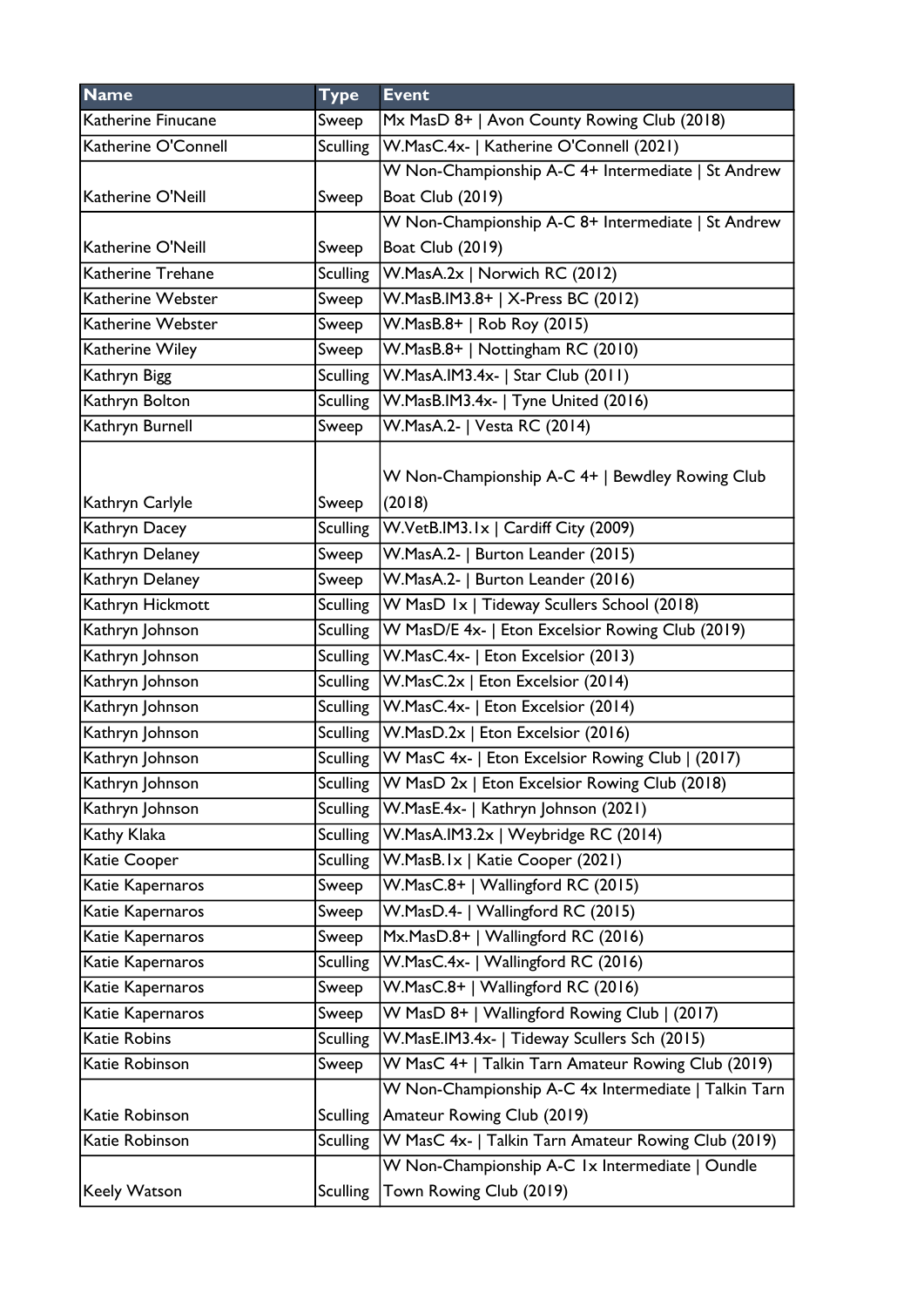| <b>Name</b>           | <b>Type</b>     | <b>Event</b>                                        |
|-----------------------|-----------------|-----------------------------------------------------|
|                       |                 | Non-Championship D-F 4x-   Maidenhead Rowing Club   |
| Keith Abbott          | <b>Sculling</b> | (2018)                                              |
| Keith Crawford        | <b>Sculling</b> | MasE.2x   Ardingly (2012)                           |
| Keith David Lawrance  | Sweep           | MasD.4+   Hereford RC (2010)                        |
| Keith Lawrence        | Sweep           | MasE.4+   Hereford RC (2015)                        |
| Keith Lawton          | <b>Sculling</b> | MasD.IM3.2x   Hollingworth Lake (2012)              |
| Keith Lawton          | <b>Sculling</b> | MasE.2x   Hollingworth Lake (2013)                  |
| Keith Lawton          |                 | Sculling   MasE.2x   Hollingworth Lake (2014)       |
| Keith Lawton          |                 | Sculling   MasE.4x-   Hollingworth Lake (2016)      |
| Keith Lawton          | <b>Sculling</b> | MasF 4x-   Hollingworth Lake Rowing Club (2018)     |
|                       |                 | Non-Championship D-F 8+ Intermediate   Portora Boat |
| Keith Nixon           | Sweep           | Club, Ireland (2019)                                |
| Kelly Limond          | <b>Sculling</b> | W MasB Ix   Clydesdale Amateur Rowing Club (2019)   |
| <b>Ken Almand</b>     | <b>Sculling</b> | MasC.1x   Quintin BC (2012)                         |
| Ken Almand            | <b>Sculling</b> | MasC.4x-   Quintin BC/Auriol Kensington (2012)      |
| Ken Houston           | Sweep           | Mx.MasD.8+   Wallingford RC (2011)                  |
| Ken Houston           | <b>Sculling</b> | MasG.IM3.2x   Wallingford RC (2012)                 |
| Ken Houston           | Sweep           | Mx.MasD.8+   Wallingford RC (2015)                  |
| Ken Houston           | Sweep           | Mx.MasD.8+   Wallingford RC (2016)                  |
| <b>Ken Williams</b>   | <b>Sculling</b> | VetH.2x   Mortlake A & A (2008)                     |
| Kenneth Hardy         | Sweep           | MasD 8+   Tyne Amateur Rowing Club (2019)           |
|                       |                 | Non-Championship D-F 4+   Tyne Amateur Rowing Club  |
| Kenneth Hardy         | Sweep           | (2018)                                              |
|                       |                 | Non-Championship D-F 8+   Tyne Amateur Rowing Club  |
| Kenneth Hardy         | Sweep           | (2018)                                              |
|                       |                 | MasF.8+ (F/G)   Derby/Runcorn/Northwich/Burton      |
| Kenneth Moore         | Sweep           | Leander (2011)                                      |
| Kenneth Moore         | Sweep           | MasF.4+ (F/G)   Derby RC (2012)                     |
| Kevan Armstrong       | Sweep           | MasE 4-   Star Club (2019)                          |
| Kevan Armstrong       | Sweep           | MasE 4+   Star Club (2019)                          |
| Kevan Armstrong       | Sweep           | MasE 8+   Star Club (2019)                          |
| Kevan Armstrong       | <b>Sculling</b> | $Mx$ MasD 2x   Star Club (2019)                     |
| Kevan Armstrong       | Sweep           | MasE 4-   Star Club (2018)                          |
| Kevan Armstrong       | Sweep           | MasE 4+   Star Club (2018)                          |
| Kevan Armstrong       | Sweep           | MasE.8+   Kevan Armstrong (2021)                    |
| Kevin Bruce Campbell  | Sweep           | VetB.4-   Nottingham RC (2008)                      |
| Kevin Bruce Campbell  | Sweep           | VetB.4+   Nottingham RC (2008)                      |
| Kevin Bruce Campbell  | Sweep           | VetB.4+   Nottingham RC (2009)                      |
| Kevin Bruce Campbell  | Sweep           | VetB.8+   Nottingham RC (2009)                      |
| Kevin Kenneth Watkiss | <b>Sculling</b> | MasE.IM3.4x-   Thames RC (2011)                     |
| <b>Kevin Oates</b>    | Sweep           | MasD 8+   Hexham Rowing Club (2019)                 |
| <b>Kevin Oates</b>    | <b>Sculling</b> | Mx MasC 4x-   Hexham Rowing Club (2019)             |
| <b>Kevin Oates</b>    | Sculling        | MasC.IM3.4x-   Hexham (2011)                        |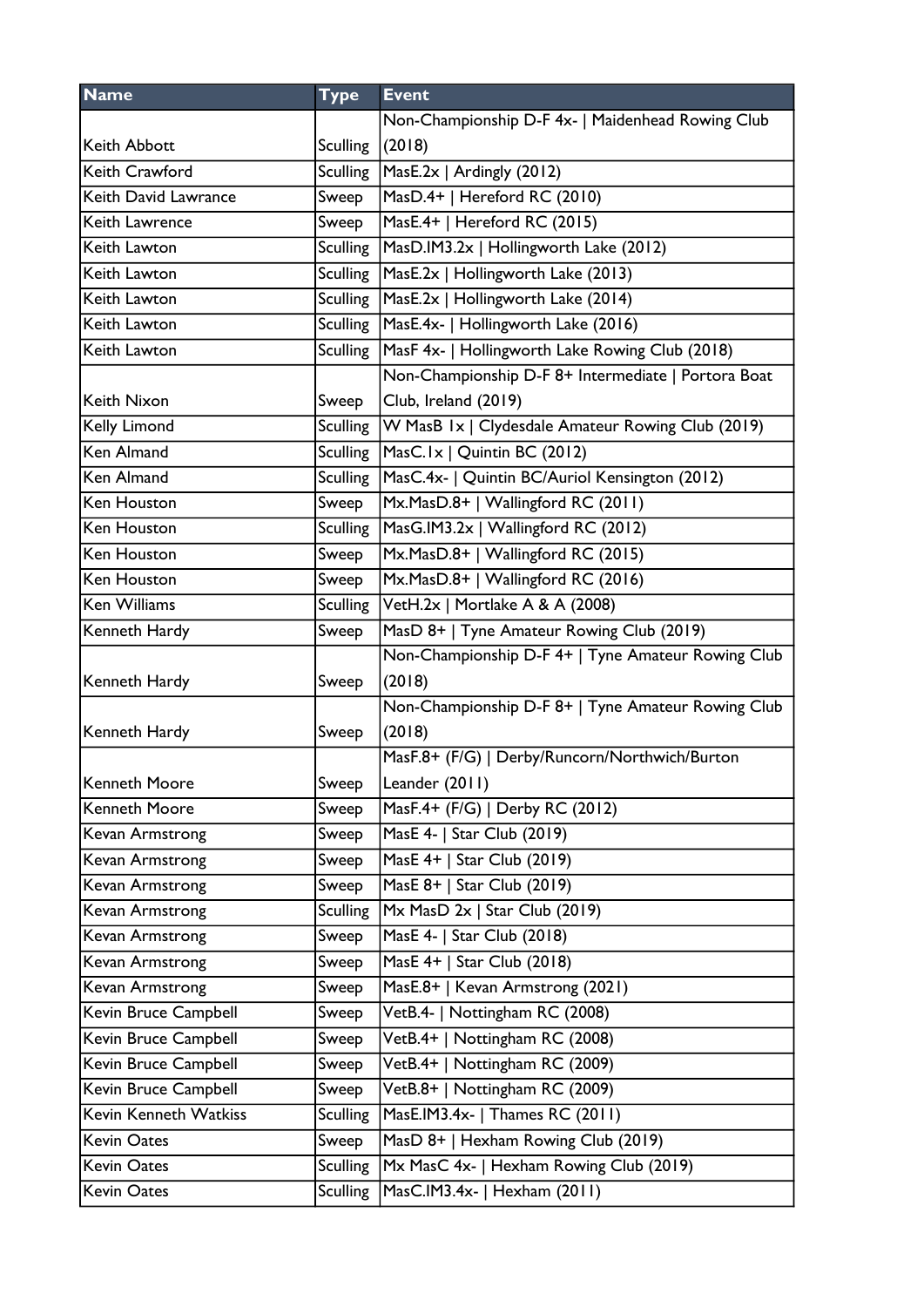| <b>Name</b>                 | <b>Type</b>     | <b>Event</b>                                         |
|-----------------------------|-----------------|------------------------------------------------------|
| <b>Kevin Oates</b>          | Sculling        | MasD.IM3.4x-   Hexham (2011)                         |
| <b>Kevin Oates</b>          | <b>Sculling</b> | MasC.IM3.4x-   Hexham/Durham (2012)                  |
| <b>Kevin Oates</b>          | Sweep           | MasC.2-   Hexham (2014)                              |
| <b>Kevin Oates</b>          | Sweep           | MasC.2-   Hexham (2015)                              |
| <b>Kevin Oates</b>          | Sweep           | MasC.2-   Hexham (2016)                              |
| <b>Kevin Oates</b>          | <b>Sculling</b> | Mx.MasC.2x   Hexham (2016)                           |
| <b>Kevin Oates</b>          | <b>Sculling</b> | Mx MasC 4x-   Hexham Rowing Club   (2017)            |
| <b>Kevin Oates</b>          | <b>Sculling</b> | Mx.MasD.2x   Kevin Oates (2021)                      |
| Kevin Peter Reynolds        | Sweep           | MasC.IM3.4+   Runcorn (2010)                         |
| <b>Kevin Plank</b>          | Sweep           | MasA/B 4-   Stirling Rowing Club (2019)              |
| <b>Kevin Plank</b>          | Sweep           | MasE 2-   Stirling Rowing Club (2019)                |
| <b>Kevin Plank</b>          | <b>Sculling</b> | MasC 1x   Stirling Rowing Club (2019)                |
| Kevin Titterton             | Sweep           | VetE.8+   Nottingham RC (2008)                       |
| Kim Martyn Smith            | Sweep           | W.MasB.IM3.4+   Bewdley RC (2013)                    |
| Kim Martyn Smith            | Sweep           | Mx.MasC.8+   Bewdley RC (2015)                       |
| Kim Taylor                  | <b>Sculling</b> | Mx MasD/E/F 4x-   Star Club (2019)                   |
|                             |                 | W Non-Championship D-F 1x Intermediate   Exeter      |
| Kirstie ffrench-Constant    | <b>Sculling</b> | Rowing Club Ltd (2019)                               |
| Kiterie Faller              | Sweep           | W MasB/C 8+   St Andrew Boat Club (2019)             |
|                             |                 | W Non-Championship A-C 4+ Intermediate   St Andrew   |
| Kiterie Faller              | Sweep           | <b>Boat Club (2019)</b>                              |
|                             |                 | W Non-Championship A-C 8+ Intermediate   St Andrew   |
| Kiterie Faller              | Sweep           | <b>Boat Club (2019)</b>                              |
|                             |                 | W Non-Championship D-F 4+ Intermediate   Derwent     |
| Kjersti Rogneflaten Woolley | Sweep           | Rowing Club (2019)                                   |
| Kjersti Rogneflaten Woolley | <b>Sculling</b> | Mx MasD/E 4x-   Derwent Rowing Club (2018)           |
| Klaus Riekemann             | Sweep           | MasF.2-   Minerva Bath (2014)                        |
| Klaus Riekemann             | Sweep           | MasG.4+   Minerva Bath (2014)                        |
| Klaus Riekemann             | Sweep           | MasG.8+   Minerva Bath (2014)                        |
| Klaus Riekemann             | Sweep           | MasG.2-   Minerva Bath (2015)                        |
| Klaus Riekemann             | Sweep           | MasG.4+   Minerva Bath (2015)                        |
| Klaus Riekemann             | Sweep           | MasG.8+   Minerva Bath (2015)                        |
| Klaus Riekemann             | Sweep           | MasG.2-   Minerva Bath (2016)                        |
| Klaus Riekemann             | Sweep           | MasG.4+   Upper Thames RC (2016)                     |
| Klaus Riekemann             | Sweep           | MasH.4-   Minerva Bath (2016)                        |
| Klaus Riekemann             | Sweep           | MasG/H 2-   Minerva Bath Rowing Club (2018)          |
| Klaus Riekemann             | Sweep           | MasH 4+   Minerva Bath Rowing Club (2018)            |
| Kostadin Kolimechkov        | <b>Sculling</b> | Mx.MasB.4x-   Putney Town RC (2012)                  |
| Kostadin Kolimechkov        | <b>Sculling</b> | MasA.2x   Twickenham RC (2013)                       |
| Kris Matthews               | Sweep           | MasB.IM3.4+   Gloucester RC (2014)                   |
|                             |                 | Non-Championship A-C 4+ Intermediate   London Otters |
| Kristian Sibast             | Sweep           | Rowing Club (2019)                                   |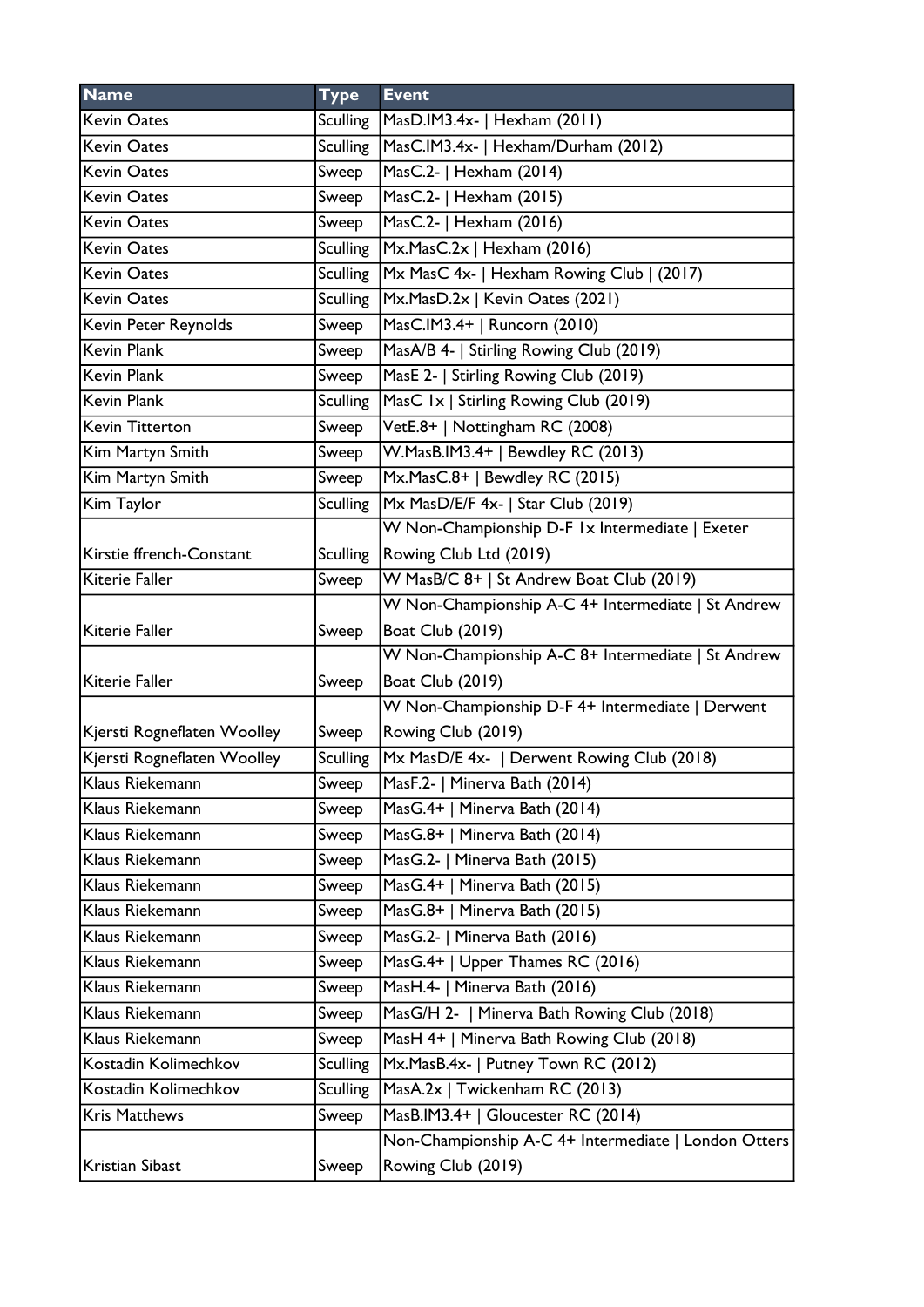| <b>Name</b>       | <b>Type</b>     | <b>Event</b>                                         |
|-------------------|-----------------|------------------------------------------------------|
|                   |                 | Non-Championship A-C 8+ Intermediate   London        |
| Kristian Sibast   | Sweep           | Otters Rowing Club (2019)                            |
| L Humphreys       | Sweep           | W.VetD.4+   Belfast BC (2008)                        |
| L J Scrine        | <b>Sculling</b> | MasF 4x-   Sons of the Thames Rowing Club (2019)     |
| L J Scrine        | <b>Sculling</b> | MasD.IM3.2x   Sons of the Thames (2016)              |
| Lara Conaway      | Sweep           | W MasE 4-   Walton Rowing Club (2018)                |
| Larry Tysome      | Sweep           | MasD.8+   Quintin BC (2010)                          |
| Laura Campbell    | <b>Sculling</b> | W.MasC.IM3.4x-   Mortlake A & A (2013)               |
| Laura Clack       | <b>Sculling</b> | W.MasA.Ix   City of Cambridge (2015)                 |
| Laura Forrest     | Sweep           | W.MasC.8+   Wallingford RC (2015)                    |
| Laura Forrest     | Sweep           | Mx.MasD.8+   Wallingford RC (2015)                   |
| Laura Forrest     | Sweep           | Mx.MasD.8+   Wallingford RC (2016)                   |
| Laura Forrest     | Sweep           | W.MasC.8+   Wallingford RC (2016)                    |
| Laura Forrest     | Sweep           | W MasD 8+   Wallingford Rowing Club   (2017)         |
| Laura Hodsdon     | Sweep           | W.MasA.8+   Oxford Academicals (2015)                |
| Laura Simpson     | Sweep           | W.MasA.IM3.4+   Lea RC (2012)                        |
| Laura Wheeler     | Sweep           | W.MasA.4+   Nottingham RC (2012)                     |
| Laurence Whelan   | <b>Sculling</b> | MasB.IM3.4x-   Broadland BC (2016)                   |
| Laurence Morgan   | Sweep           | MasC.4-   Monmouth RC (2015)                         |
| Laurence Morgan   | Sweep           | MasC.8+   Monmouth RC (2015)                         |
| Laurence Morgan   | <b>Sculling</b> | MasC.4x-   Monmouth RC (2016)                        |
| Laurence Morgan   | Sweep           | MasC.8+   Monmouth RC (2016)                         |
| Leah Janss Lafond | <b>Sculling</b> | Mx.MasB.4x-   Putney Town RC (2012)                  |
|                   |                 |                                                      |
| lLee Adams        | Sweep           | Non-Championship A-C 4+   Sudbury Rowing Club (2018) |
| Lee Brown         | Sweep           | MasF 4-   Upper Thames Rowing Club (2019)            |
| Lee Brown         | Sweep           | MasG 4-   Upper Thames Rowing Club (2019)            |
| Lee Brown         | <b>Sculling</b> | MasG/H 4x-   Upper Thames Rowing Club (2019)         |
|                   |                 | Mx Non-Championship A-C 2x Intermediate   Berwick    |
| Lee Fenton-Knight | <b>Sculling</b> | Amateur Rowing Club (2019)                           |
| Lee Humphreys     | Sweep           | W.VetD.4+   Belfast BC (2009)                        |
| Lee Humphreys     | Sweep           | W.MasD.8+ (D/E)   Belfast BC (2011)                  |
| Lee Humphreys     | Sweep           | W.MasE.4+   Belfast BC (2011)                        |
| Lee Humphreys     | Sweep           | W.MasD.8+   Belfast BC (2013)                        |
| Lee Humphreys     | Sweep           | W.MasE.4+   Belfast BC (2013)                        |
|                   |                 | Non-Championship A-C 4x- Intermediate   Trent Rowing |
| Lee Newbold       | <b>Sculling</b> | Club (2019)                                          |
| Lenka Higley      | <b>Sculling</b> | W MasB 4x-   Guildford Rowing Club   (2017)          |
| Lenny Robertson   | Sweep           | MasG/H 4+   Star Club (2019)                         |
|                   |                 | Non-Championship D-F 4- Intermediate   Star Club     |
| Lenny Robertson   | Sweep           | (2019)                                               |
|                   |                 | Non-Championship D-F 4+ Intermediate   Star Club     |
| Lenny Robertson   | Sweep           | (2019)                                               |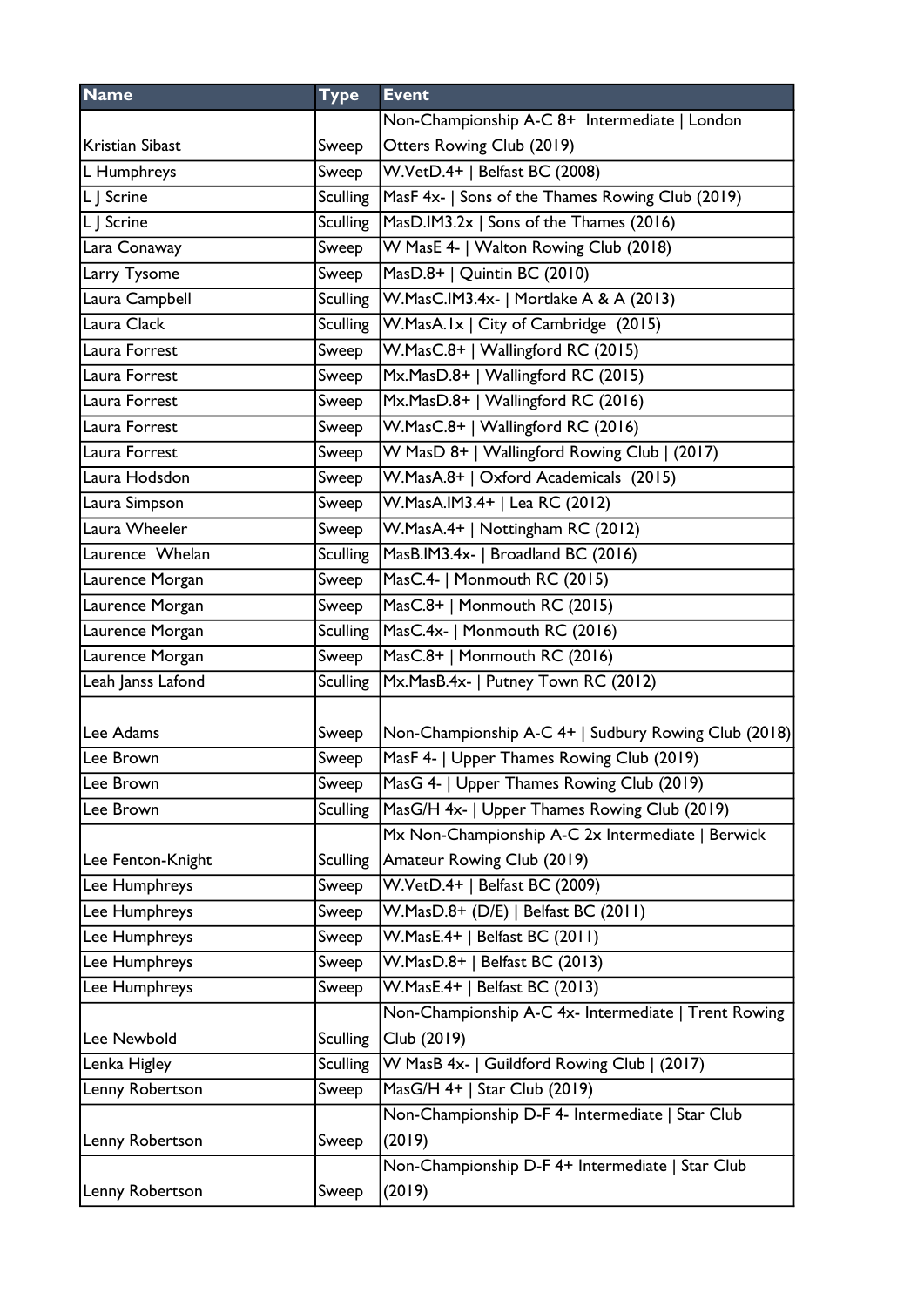| <b>Name</b>            | <b>Type</b>     | <b>Event</b>                                                           |
|------------------------|-----------------|------------------------------------------------------------------------|
| Leon   Warrington      | Sculling        | Mx.MasB.4x-   Trentham BC (2016)                                       |
| Leon J Warrington      | <b>Sculling</b> | Mx MasB 4x-   Trentham Boat Club (2018)                                |
| <b>Leonard Colling</b> | Sweep           | MasC.8+   Ross RC (2012)                                               |
| <b>Leonard Colling</b> | Sweep           | MasC.4-   Monmouth RC (2014)                                           |
| <b>Leonard Colling</b> | Sweep           | MasC.4+   Monmouth RC (2014)                                           |
| <b>Leonard Colling</b> | Sweep           | MasC.8+   Monmouth RC (2015)                                           |
| <b>Leonard Colling</b> | Sweep           | MasC.4-   Monmouth RC (2016)                                           |
| <b>Leonard Colling</b> | <b>Sculling</b> | MasC.4x-   Monmouth RC (2016)                                          |
| <b>Leonard Colling</b> | Sweep           | MasC.8+   Monmouth RC (2016)                                           |
| Leonie Sadler          | <b>Sculling</b> | W.MasA.4x-   Guildford RC (2013)                                       |
| Leonie Sadler          | Sculling        | W.MasA.4x-   Guildford RC (2014)                                       |
| Leonie Watkins         | Sweep           | W Non-Championship A-C 8+   Barnes Bridge Ladies<br>Rowing Club (2018) |
| <b>Lesley Bowkett</b>  | Sweep           | W.MasE.4+   Bewdley RC (2010)                                          |
| Leslie Foy             | Sweep           | MasE.4+   Lea RC (2012)                                                |
| Lester Waugh           | <b>Sculling</b> | MasE.IM3.2x   Star Club (2016)                                         |
| Lewin Hynes            | <b>Sculling</b> | MasB.Ix   Maidstone Invicta (2014)                                     |
| Lewin Hynes            | <b>Sculling</b> | MasB.Ix   Maidstone Invicta (2015)                                     |
| Lewin Hynes            | Sweep           | MasB.2-   Maidstone Invicta (2015)                                     |
|                        |                 | Non-Championship A-C 8+ Intermediate   London                          |
| Lewis Wingfield        | Sweep           | Otters Rowing Club (2019)                                              |
| Liam Furlong           | <b>Sculling</b> | Mx Non-Championship D-F 4x-   Runcorn Rowing Club<br>(2018)            |
| Lin Beech              | Sweep           | W.MasE.4+   Bewdley RC (2010)                                          |
| Linda Brown            | Sweep           | W.VetD.4+   Belfast BC (2009)                                          |
| Linda Brown            | Sweep           | W.MasC.2- (C/E)   Belfast BC (2010)                                    |
| Linda Brown            | Sweep           | W.MasD.2- (D/E)   Belfast BC (2011)                                    |
| Linda Brown            | Sweep           | W.MasD.8+ (D/E)   Belfast BC (2011)                                    |
| Linda Brown            | Sweep           | W.MasE.4+   Belfast BC (2011)                                          |
| Linda Clark            | Sweep           | W.MasD.8+   Walbrook (2012)                                            |
| Linda Goldsmith        | <b>Sculling</b> | W.MasC.IM3.2x   Ardingly (2011)                                        |
| Linda Goldsmith        | Sweep           | W MasD 2-   Ardingly Rowing Club   (2017)                              |
| Linda Goldsmith        | Sweep           | W Non-championship D to F 8+   Ardingly Rowing Club  <br>(2017)        |
| Linda Goldsmith        | Sweep           | W MasC 4-   Ardingly Rowing Club (2018)                                |
| Linda Goldsmith        | Sweep           | W MasC 8+   Ardingly Rowing Club (2018)                                |
| Linda Kitching         | Sweep           | W.MasB.4+   Cambridge 99 (2016)                                        |
|                        |                 | W Non-Championship D-F 4x- Intermediate   Upton                        |
| Linda Scott            | <b>Sculling</b> | Rowing Club (2019)                                                     |
| Linda Watson           | Sweep           | W MasC 4+   Talkin Tarn Amateur Rowing Club (2019)                     |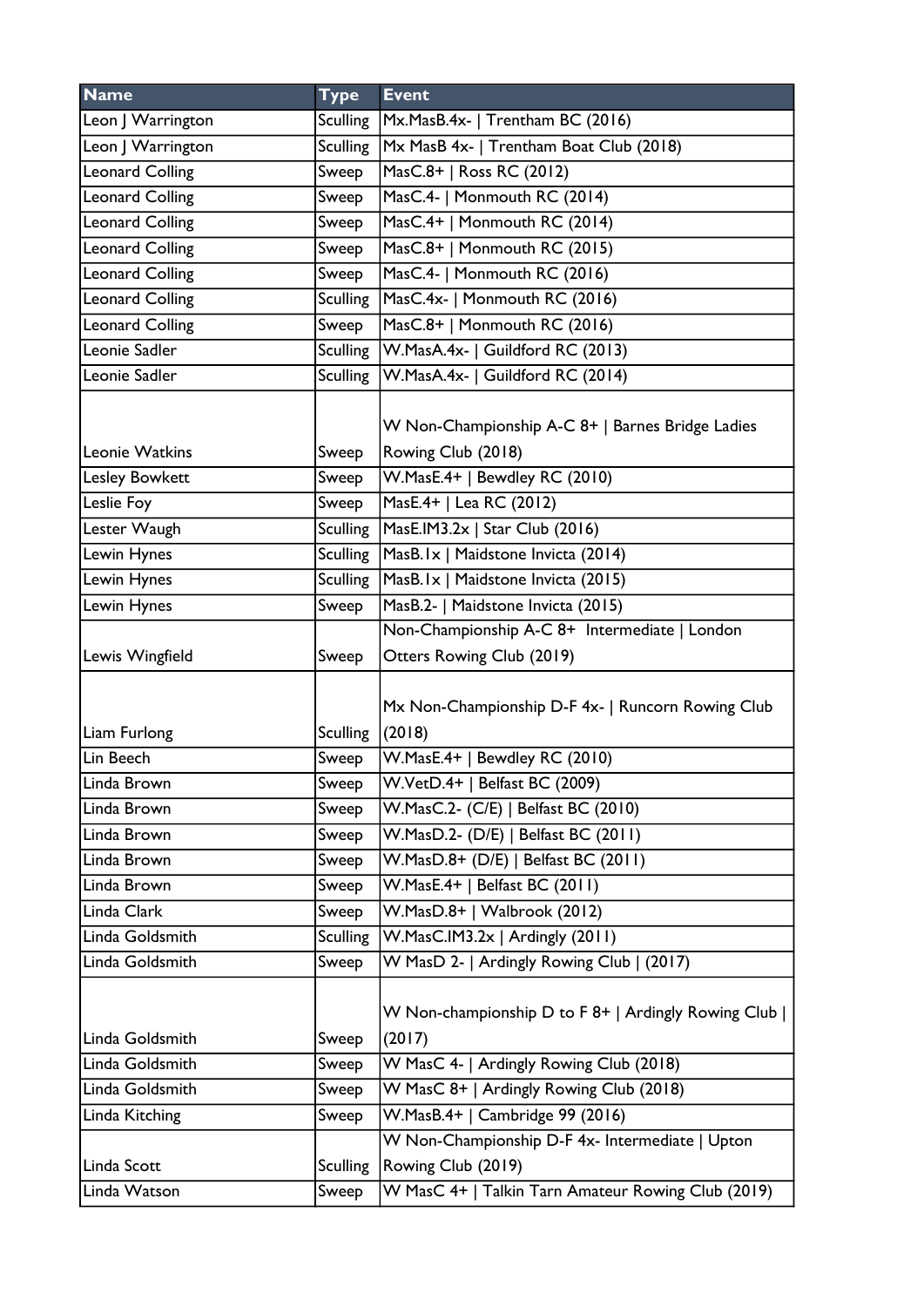| <b>Name</b>      | <b>Type</b>     | <b>Event</b>                                                             |
|------------------|-----------------|--------------------------------------------------------------------------|
|                  |                 | W Non-Championship A-C 4x Intermediate   Talkin Tarn                     |
| Linda Watson     |                 | Sculling   Amateur Rowing Club (2019)                                    |
| Linda Watson     |                 | Sculling   W MasC 4x-   Talkin Tarn Amateur Rowing Club (2019)           |
| Lindsay Hamilton | Sweep           | W.MasA.8+   Rob Roy (2014)                                               |
| Lindsay Hamilton | Sweep           | W.MasB.8+   Rob Roy (2015)                                               |
| Lindsay Marshall |                 | Sculling W.MasA.4x-   Nottingham RC (2011)                               |
| Lindsay Marshall | Sculling        | W.MasA.4x-   Nottingham RC (2012)                                        |
| Linsley Charlton | Sweep           | W.MasD.IM3.8+   Tyne United (2012)                                       |
| Linsley Charlton | Sweep           | W.MasE.8+   Tyne United (2014)                                           |
| Lisa Boggis      | <b>Sculling</b> | $MX \text{ MasD } 4x - \text{Star Club } (2017)$                         |
| Lisa Bailey      | Sweep           | W.MasB.8+   Nottingham RC (2010)                                         |
| Lisa Cameron     | Sweep           | W.MasD.8+   Belfast BC (2013)                                            |
| Lisa Cochrane    |                 | Sculling   W.MasB.IM3.4x-   Falcon RC (2011)                             |
| Lisa Cochrane    |                 | Sculling   W.MasC.IM3.4x-   Falcon RC (2011)                             |
| Lisa Cochrane    |                 | Sculling   W.MasD.IM3.4x-   Falcon RC (2013)                             |
| Lisa Cochrane    |                 | Sculling   W.MasB.4x-   Falcon RC (2014)                                 |
| Lisa Cochrane    |                 | Sculling   W MasD 4x-   Falcon Rowing Club (2018)                        |
| Lisa Cocks       |                 | Sculling   W.MasB.4x-   Exeter RC (2016)                                 |
| Lisa Froggatt    | Sweep           | W.MasC.IM3.4+   Monmouth RC (2011)                                       |
| Lisa Kallal      |                 | Sculling   W.MasA.IM3.2x   Furnivall (2010)                              |
| Lisa Kallal      |                 | Sculling   W.MasB.Ix   Furnivall (2010)                                  |
| Lisa Kallal      |                 | Sculling   W.MasB.IM3.1x   Furnivall (2010)                              |
| Lisa Kallal      |                 | Sculling   W.MasA.Ix   Furnivall (2011)                                  |
| Lisa Kallal      |                 | Sculling   Mx. Mas B.4x -   Putney Town RC (2012)                        |
| Lisa Knill       | Sweep           | W MasC 4+   Marlow Rowing Club   (2017)                                  |
| Lisa Liggett     |                 | Sculling   W.VetC.S3.2x   Eton Excelsior (2008)                          |
| Lisa Liggett     | Sweep           | W.VetB.IM3.4+   Eton Excelsior (2009)                                    |
| Lisa Liggett     | <b>Sculling</b> | W.MasB.IM3.4x-   Eton Excelsior (2010)                                   |
| Lisa Thomsen     | Sweep           | W.MasB.IM3.8+   X-Press BC (2012)                                        |
| Liz Lewis        | Sweep           | W.MasC.IM3.4+   Monmouth RC (2010)                                       |
| Liz Lewis        | Sweep           | W.MasD.IM3.4+   Monmouth RC (2011)                                       |
| Liz Lewis        | Sweep           | W.MasE.4+   Monmouth RC (2012)                                           |
| Liz Lewis        | Sweep           | W MasD 4-   Monmouth Rowing Club (2018)                                  |
| Liz Lewis        | Sweep           | W MasD 8+   Monmouth Rowing Club (2018)                                  |
| Lorna Cardwell   | <b>Sculling</b> | W MasB 4x-   Mortlake Anglian & Alpha Boat Club (2018)                   |
| Lorna Cardwell   | <b>Sculling</b> | W Non-Championship A-C 2x   Mortlake Anglian & Alpha<br>Boat Club (2018) |
| Lorna Loretto    | Sweep           | W.MasB.4-   Marlow RC (2016)                                             |
| Lorna Loretto    | Sweep           | W.MasC.4+   Marlow RC (2016)                                             |
| Lorna Loretto    | Sweep           | W MasC 4+   Marlow Rowing Club (2018)                                    |
| Lorna Loretto    | Sweep           | W MasD 4+   Marlow Rowing Club (2018)                                    |
| Louise Affleck   | <b>Sculling</b> | W.MasC.IM3.1x   Champ Thames (Camb) (2016)                               |
|                  |                 |                                                                          |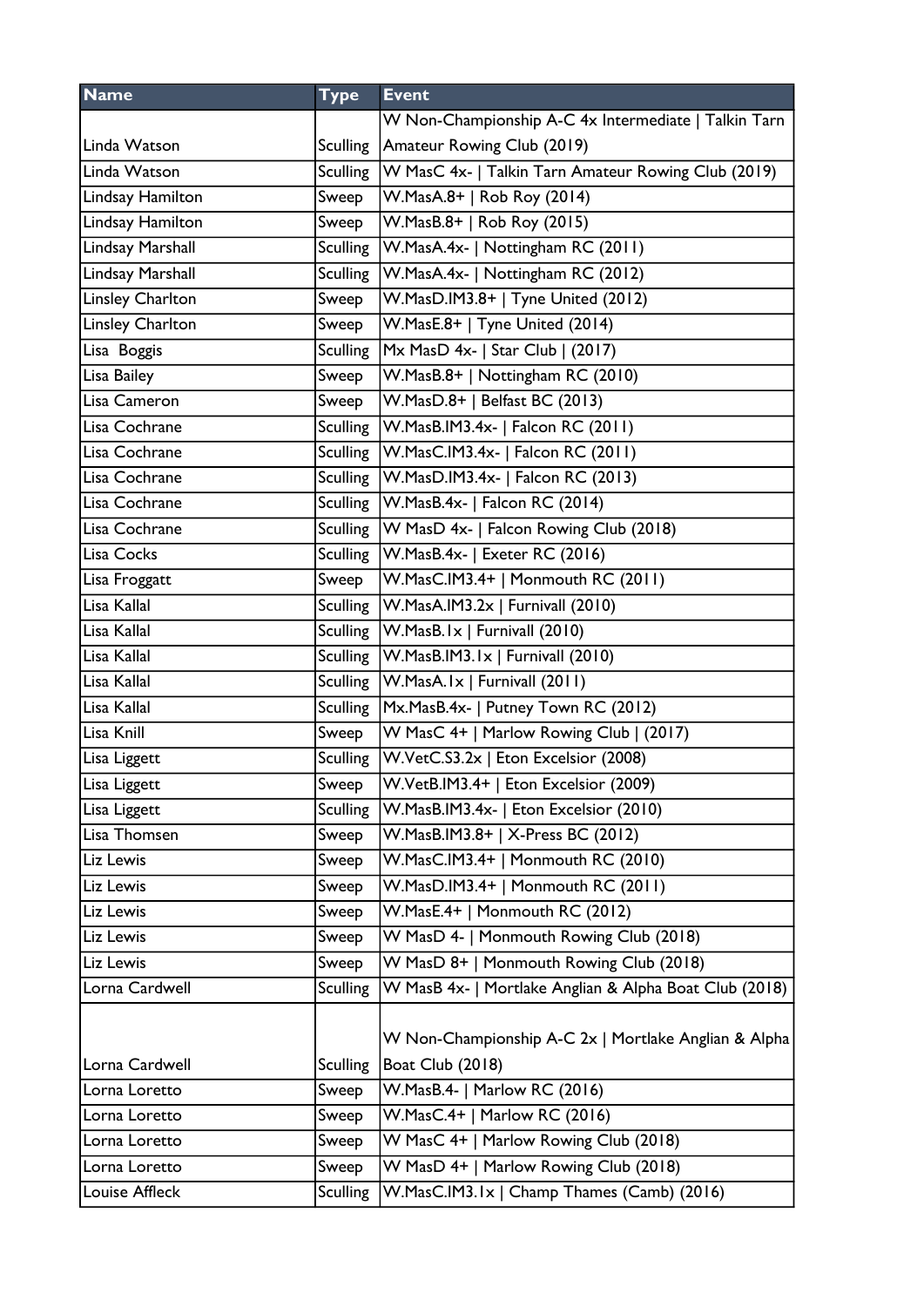| <b>Name</b>                     | <b>Type</b>              | <b>Event</b>                                                                                |
|---------------------------------|--------------------------|---------------------------------------------------------------------------------------------|
| Louise Elkington                | Sculling                 | Mx.VetB.2x   Lincoln RC (2009)                                                              |
| Louise Elkington                | Sculling                 | Mx.MasC.IM3.2x   Lincoln RC (2010)                                                          |
| Louise Elkington                | Sculling                 | $ W.MasC.IM3.Ix $ Lincoln RC (2010)                                                         |
| Louise Elkington                | <b>Sculling</b>          | W.MasD.2x   Newark RC (2015)                                                                |
| Louise Elkington                | Sweep                    | W.MasC.IM3.4+   Newark RC (2016)                                                            |
| Louise Elkington                | <b>Sculling</b>          | W MasD 2x   Royal Air Force Rowing Club   (2017)                                            |
| Louise Elkington                | <b>Sculling</b>          | W.MasE.2x   Louise Elkington (2021)                                                         |
| Louise Manley                   | Sculling                 | W.MasD.IM3.4x-   Marlow RC (2015)                                                           |
| Louise Nickerson                | Sweep                    | W Non-championship A to C 8+   Lea Rowing Club  <br>(2017)                                  |
| Louise Pattison                 | <b>Sculling</b>          | W.MasE.IM3.2x   Mortlake A & A (2016)                                                       |
| Louise Pattison<br>Louise Purdy | Sweep<br><b>Sculling</b> | W MasF 8+   Mortlake Anglian & Alpha Boat Club   (2017)<br>W.MasA.IM3.4x-   Tyne ARC (2016) |
| Louise Rivett                   | Sweep                    | W.MasA.4+   Milton Keynes RC (2013)                                                         |
| Louise Rivett                   | Sweep                    | W.MasC.4+   Milton Keynes RC (2015)                                                         |
| <b>Louise Rivett</b>            | Sweep                    | W.MasD.4+   Milton Keynes RC (2015)                                                         |
| <b>Louise Rivett</b>            | Sweep                    | W.MasD.8+   Milton Keynes RC (2016)                                                         |
| Louise Townrow                  | Sweep                    | W.MasB.8+   Nottingham RC (2010)                                                            |
| Louise Townrow                  | Sweep                    | W.MasA.8+   Nottingham RC (2012)                                                            |
| Louise Townrow                  | Sweep                    | W.MasC.8+   Nottingham RC (2012)                                                            |
| Louise Townrow                  | Sweep                    | W.MasA.4+   Nottingham RC (2014)                                                            |
| Louise Townrow                  | Sweep                    | W.MasB.4+   Nottingham RC (2014)                                                            |
| Louise Townrow                  | Sweep                    | W.MasC.8+   Nottingham RC (2014)                                                            |
| Louise Townrow                  | Sweep                    | W.MasB.4+   Nottingham RC (2015)                                                            |
| Louise Worsman                  | Sweep                    | W MasE 4+   York City Rowing Club (2019)                                                    |
| Louise Worsman                  | Sweep                    | W MasE/F 8+   York City Rowing Club (2019)                                                  |
| Louise Worsman                  | Sweep                    | W MasE/F 8+   York City Rowing Club (2018)                                                  |
| Louise Worsman                  | Sweep                    | W.MasB.8+   Louise Worsman (2021)                                                           |
| Lucian Lauerman                 | Sweep                    | MasD.4-   Lucian Lauerman (2021)                                                            |
| Lucinda Sanders                 | Sculling                 | W.MasB.4x-   Exeter RC (2016)                                                               |
|                                 |                          |                                                                                             |
| Lucy Clarke                     | <b>Sculling</b>          | W Non-Championship D-F 2x   Lea Rowing Club (2018)                                          |
| Lucy Morris                     | Sweep                    | W.MasC.4+   Lucy Morris (2021)                                                              |
| Lucy Roberts                    | Sweep                    | W MasD 4+   York City Rowing Club (2019)                                                    |
| <b>Lucy Roberts</b>             | Sweep                    | W MasE/F 8+   York City Rowing Club (2019)                                                  |
| Lucy Roberts                    | Sweep                    | W.MasD.4+   York City (2016)                                                                |
| Lucy Roberts                    | Sweep                    | W.MasB.8+   Lucy Roberts (2021)                                                             |
| Lucy Taylor                     | <b>Sculling</b>          | W.MasA.IM3.2x   Evesham RC (2015)                                                           |
| Lukas Schmidt                   | Sweep                    | MasA/B 4+ h'c\p   Curlew Rowing Club (2018)                                                 |
| Luke Busby                      | <b>Sculling</b>          | MasA/B 4x-   London Otters Rowing Club (2019)                                               |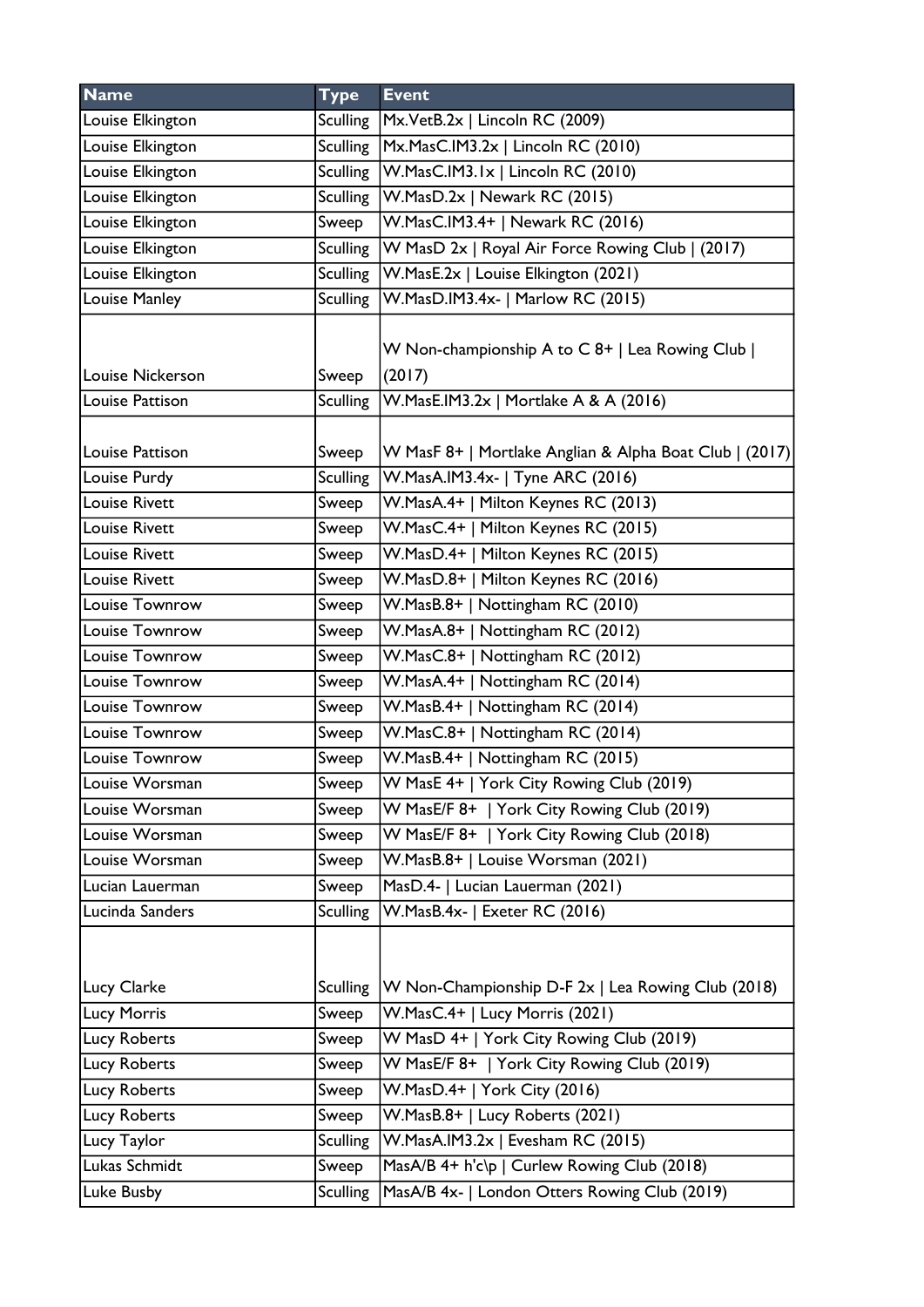| <b>Name</b>       | <b>Type</b>     | <b>Event</b>                                         |
|-------------------|-----------------|------------------------------------------------------|
| Luke Howard       | Sweep           | MasC.2-   Luke Howard (2021)                         |
|                   |                 | Non-Championship A-C 4x- Intermediate   Trent Rowing |
| Luke McDonagh     | <b>Sculling</b> | Club (2019)                                          |
| Luke Nolan        | Sweep           | VetC.4-   Tyrian Club (2008)                         |
| Luke Nolan        | Sweep           | VetC.4+   Tyrian Club (2008)                         |
| Lydia Swift       | Sculling        | W.MasB.IM3.1x   Bedford RC (2011)                    |
| Lynette Skelton   | <b>Sculling</b> | W.VetF.Ix   Weybridge RC (2009)                      |
| M Allwood         | Sweep           | MasD.IM3.8+   Grosvenor RC, Chester (2016)           |
| M Ashcroft        | Sweep           | MasH.4-   Lea RC (2010)                              |
| M Ashcroft        | Sweep           | MasG.4+   Lea RC (2011)                              |
| M Ashcroft        | Sweep           | MasF.4-   Lea RC (2012)                              |
| M Ashcroft        | Sweep           | MasG.4-   Lea RC (2013)                              |
| M C Downey        | <b>Sculling</b> | MasC.IM3.1x   City of Bristol RC (2011)              |
| M C Downey        |                 | Sculling   MasD.IM3.4x-   City of Bristol RC (2012)  |
| M Collier         | Sculling        | Vetl.2x   Nottingham RC (2008)                       |
| M Collier         |                 | Sculling   VetH.2x   Nottingham RC (2009)            |
| M Collier         |                 | Sculling   MasH.4x-   Nottingham RC (2014)           |
| M Dunn            | <b>Sculling</b> | MasE.IM3.4x- (E/F)   Dart Totnes RC (2012)           |
| M Edney           | Sweep           | MasC.4+   Grosvenor RC, Chester (2013)               |
| M Hanman          | Sweep           | VetB.8+   Cambridge 99 (2008)                        |
| M Harris          | <b>Sculling</b> | MasF.2x   Bedford RC (2010)                          |
| M Harris          | Sweep           | MasF.4-   Bedford RC (2014)                          |
| M Homa            | Sweep           | MasC.4+   York City (2015)                           |
| M Homa            | Sweep           | MasC.4+   M Homa (2021)                              |
| M Howe            | Sculling        | MasC.IM3.2x   Ardingly (2012)                        |
| M Howe            | Sweep           | Mx MasD 8+   Ardingly Rowing Club   (2017)           |
| M   Moat          | Sweep           | MasF 8+   Reading Rowing Club (2019)                 |
| M   Moat          | Sweep           | MasD.4-   Reading RC (2011)                          |
| M   Moat          | Sweep           | MasD.4-   Reading RC (2012)                          |
| M   Moat          | Sweep           | MasF 8+   Reading Rowing Club (2018)                 |
| M Jones           | <b>Sculling</b> | MasG.IM3.2x   Bewl Bridge (2010)                     |
| M Lord            | Sweep           | MasB.4-   M Lord (2021)                              |
| M O'reilly        | Sweep           | VetB.8+   Cambridge 99 (2008)                        |
| M Wells           | Sweep           | W.VetD.4+   Belfast BC (2008)                        |
| Madeleine Foster  | Sweep           | W.MasA.IM3.4+   Lea RC (2012)                        |
| Maggie Hickland   | Sweep           | W MasD 8+   Monmouth Rowing Club (2018)              |
| Magnus Burbanks   | Sweep           | MasB.4-   Molesey BC (2010)                          |
| Magnus Burbanks   | Sweep           | MasC.4-   Molesey BC (2010)                          |
| Malcolm Sebastian | Sweep           | MasC.IM3.4+   Pengwern BC (2012)                     |
| Malcolm Sebastian | Sweep           | MasD.IM3.4+   Pengwern BC (2012)                     |
| Malcolm Sebastian | <b>Sculling</b> | MasD.IM3.1x   Pengwern BC (2015)                     |
| Marc Baldwin      | Sweep           | MasF 8+   Reading Rowing Club (2018)                 |
| Marc Schneider    | Sweep           | MasD.8+   London RC (2016)                           |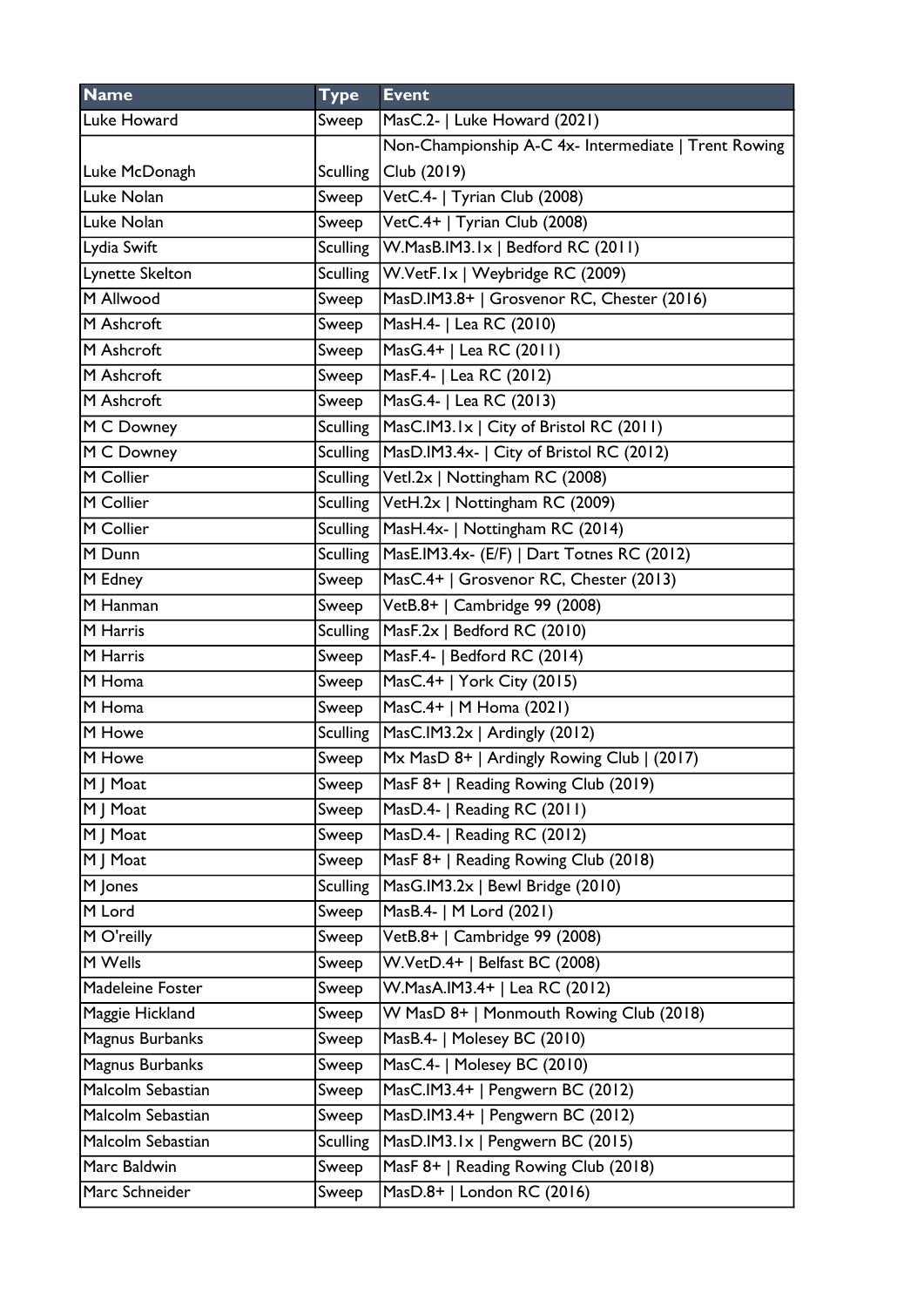| <b>Name</b>                     | <b>Type</b>       | <b>Event</b>                                                                                           |
|---------------------------------|-------------------|--------------------------------------------------------------------------------------------------------|
| Marc Schneider                  | Sweep             | MasC 8+   London Rowing Club   (2017)                                                                  |
|                                 |                   | Non-Championship D-F 4x-   Maidenhead Rowing Club                                                      |
| Marcus Richards                 | <b>Sculling</b>   | (2018)                                                                                                 |
| Marcus Warwick                  | Sweep             | MasD.IM3.8+   X-Press BC (2015)                                                                        |
| Marcus Williams                 | Sweep             | MasD.8+   London RC (2015)                                                                             |
| Margaret Adam                   | Sweep             | W.MasC.IM3.4+   Royal Chester (2015)                                                                   |
| Margaret Adam                   | Sweep             | W.MasC.4+   Margaret Adam (2021)                                                                       |
| Margaret Anne Hall              | Sweep             | W MasF 8+   Henley Rowing Club   (2017)                                                                |
| Margaret Conway                 | Sweep             | W.VetC.S3.4+   Stourport BC (2008)                                                                     |
| Margaret Jameson                | <b>Sculling</b>   | W.MasF.2x   Birmingham RC (2016)                                                                       |
|                                 |                   | W Non-Championship D-F 2-   Birmingham Rowing Club                                                     |
| Margaret Jameson                | Sweep             | (2018)                                                                                                 |
| Margaret Johnson                | Sweep             | W.MasD.4+   Weybridge Ladies (2014)                                                                    |
| Margaret Johnson                | Sweep             | Mx.MasD.8+   Weybridge Ladies (2014)                                                                   |
| Margaret Johnson                | Sweep             | Mx.MasE.8+   Weybridge RC (2015)                                                                       |
| Margaret Johnson                | Sweep             | W MasE 2-   Weybridge Rowing Club   (2017)                                                             |
| Margaret Johnson                | Sweep             | W MasF 2-   Weybridge Rowing Club (2018)                                                               |
| Margaret Johnson                | Sweep             | W MasF 4-   Weybridge Rowing Club (2018)                                                               |
| Margaret Johnson                | Sweep             | W MasF/G 4+   Weybridge Rowing Club (2018)                                                             |
| Margit Rezacova                 | <b>Sculling</b>   | W Non-Championship A-C 1x   York City Rowing Club<br>(2018)<br>W.MasC.8+ (C/D)   Peterborough          |
|                                 |                   | City/Hornets/Warrington/Cantabrigian/City of                                                           |
| Maria Adams                     | Sweep             | Cambridge/Rob Roy (2010)                                                                               |
| Maria O'Callaghan               | Sweep             | W.MasB.IM3.8+   X-Press BC (2012)                                                                      |
| Marianne Henney                 | Sweep             | W Non-championship D to F 8+   Roklubben Fureso -<br>Denmark   (2017)                                  |
| <b>Maribel Vasquez Flores</b>   | Sweep             | W Non-championship D to F 4-   Lea Rowing Club  <br>(2017)                                             |
| Marie Guingouain                | <b>Sculling</b>   | W.MasA.4x-   Abingdon RC (2010)                                                                        |
| Marie Guingouain                | Sweep             | W.MasA.8+   Rob Roy (2014)                                                                             |
| Marieke Bal                     | Sweep             | W MasA 4+   Thames Rowing Club   (2017)                                                                |
| Marieke Bal<br>Marike Schiffer  | Sweep<br>Sweep    | W Non-championship A to C 4+   Thames Rowing Club  <br>(2017)<br>W.MasA.8+   Oxford Academicals (2015) |
| Marion Telsnig<br>Mark Stratton | Sweep<br>Sculling | W Non-Championship A-C 8+   Barnes Bridge Ladies<br>Rowing Club (2018)<br>MasC.IM3.2x   St Ives (2014) |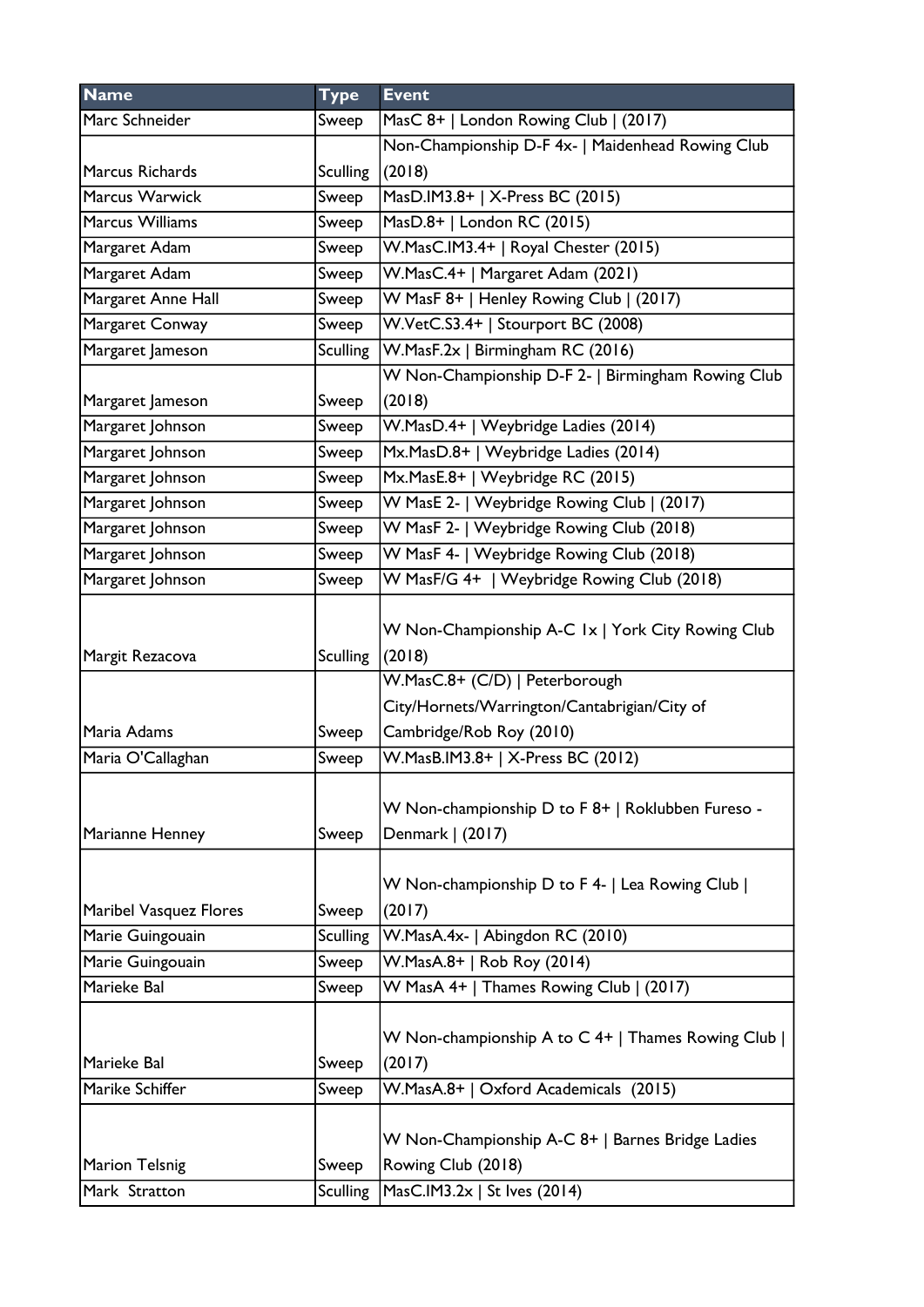| <b>Name</b>                | <b>Type</b>     | <b>Event</b>                                      |
|----------------------------|-----------------|---------------------------------------------------|
| Mark Alloway               | <b>Sculling</b> | VetD.2x   Tideway Scullers Sch (2009)             |
| Mark Alloway               | Sculling        | VetD.4x-   Tideway Scullers Sch (2009)            |
| Mark Alloway               |                 | Sculling   VetE.4x-   Tideway Scullers Sch (2009) |
| Mark Alloway               | <b>Sculling</b> | MasE.2x   Tideway Scullers Sch (2011)             |
| Mark Alloway               | <b>Sculling</b> | Mx.MasE.IM3.2x   Tideway Scullers Sch (2011)      |
| Mark Alloway               | <b>Sculling</b> | Mx.MasF.2x   Tideway Scullers Sch (2014)          |
| Mark Anthony Stewart-Woods | Sweep           | VetB.4-   Monmouth RC (2009)                      |
| Mark Anthony Stewart-Woods | Sweep           | VetC.4-   Monmouth RC (2009)                      |
| Mark Anthony Stewart-Woods | Sweep           | VetC.4+   Monmouth RC (2009)                      |
| Mark Anthony Stewart-Woods | Sweep           | VetC.8+   Monmouth RC (2009)                      |
| Mark Anthony Stewart-Woods | Sweep           | MasC.4+   Monmouth RC (2010)                      |
| Mark Anthony Stewart-Woods | Sweep           | MasC.8+   Monmouth RC (2010)                      |
| Mark Anthony Stewart-Woods | Sweep           | MasC.4+   Monmouth RC (2011)                      |
| Mark Anthony Stewart-Woods | Sweep           | MasC.8+   Monmouth RC (2013)                      |
| Mark Anthony Stewart-Woods | Sweep           | MasC.4-   Monmouth RC (2014)                      |
| Mark Anthony Stewart-Woods | Sweep           | MasC.4+   Monmouth RC (2014)                      |
| Mark Anthony Stewart-Woods | <b>Sculling</b> | MasC.1x   Monmouth RC (2015)                      |
| Mark Anthony Stewart-Woods | Sweep           | MasC.8+   Monmouth RC (2015)                      |
| Mark Anthony Stewart-Woods | <b>Sculling</b> | MasC.1x   Monmouth RC (2016)                      |
| Mark Anthony Stewart-Woods | Sweep           | MasC.4-   Monmouth RC (2016)                      |
| Mark Anthony Stewart-Woods | <b>Sculling</b> | MasC.4x-   Monmouth RC (2016)                     |
| Mark Anthony Stewart-Woods | Sweep           | MasC.8+   Monmouth RC (2016)                      |
| Mark Anthony Stewart-Woods | Sweep           | MasD.4+   Monmouth RC (2016)                      |
| Mark Appleton              | <b>Sculling</b> | MasD.IM3.4x-   Star Club (2014)                   |
| Mark Bancroft              | Sweep           | MasD.IM3.8+   Grosvenor RC, Chester (2016)        |
| Mark Chatwin               | <b>Sculling</b> | MasC.4x-   Quintin BC/Auriol Kensington (2012)    |
| Mark Child                 | Sweep           | MasA.2-   Tyne ARC (2016)                         |
| Mark Child                 | Sweep           | MasA 2-   Tyne Amateur Rowing Club   (2017)       |
| Mark Child                 | <b>Sculling</b> | MasA 2x   Tyne Amateur Rowing Club   (2017)       |
| Mark Diessner              | Sweep           | MasE.IM3.4+   Maidstone Invicta (2010)            |
| Mark Diessner              | Sweep           | MasD.IM3.8+ (D/E)   Maidstone Invicta (2012)      |
| Mark Garland               | Sweep           | MasB.4-   Agecroft (2015)                         |
| Mark Goode                 | Sweep           | MasC.IM3.4+   Pengwern BC (2012)                  |
| Mark Goode                 | Sweep           | MasD.IM3.4+   Pengwern BC (2012)                  |
|                            |                 | Mx Non-Championship D-F 2x Intermediate   Runcorn |
| Mark Hamer                 | <b>Sculling</b> | Rowing Club (2019)                                |
| Mark Johnson               | Sweep           | VetB.8+   Nottingham RC (2009)                    |
| Mark Johnson               | Sweep           | MasB.4+   Nott'm & Union (2010)                   |
| Mark Lewis                 | <b>Sculling</b> | MasC.IM3.4x-   Abingdon RC (2010)                 |
| Mark Northwood             | <b>Sculling</b> | MasA.IM3.4x-   Bewl Bridge (2010)                 |
| Mark Northwood             | <b>Sculling</b> | MasD.IM3.2x   Bewl Bridge (2013)                  |
| Mark Northwood             | <b>Sculling</b> | MasD.4x-   Bewl Bridge (2015)                     |
| Mark Northwood             | <b>Sculling</b> | MasD.4x-   Bewl Bridge (2016)                     |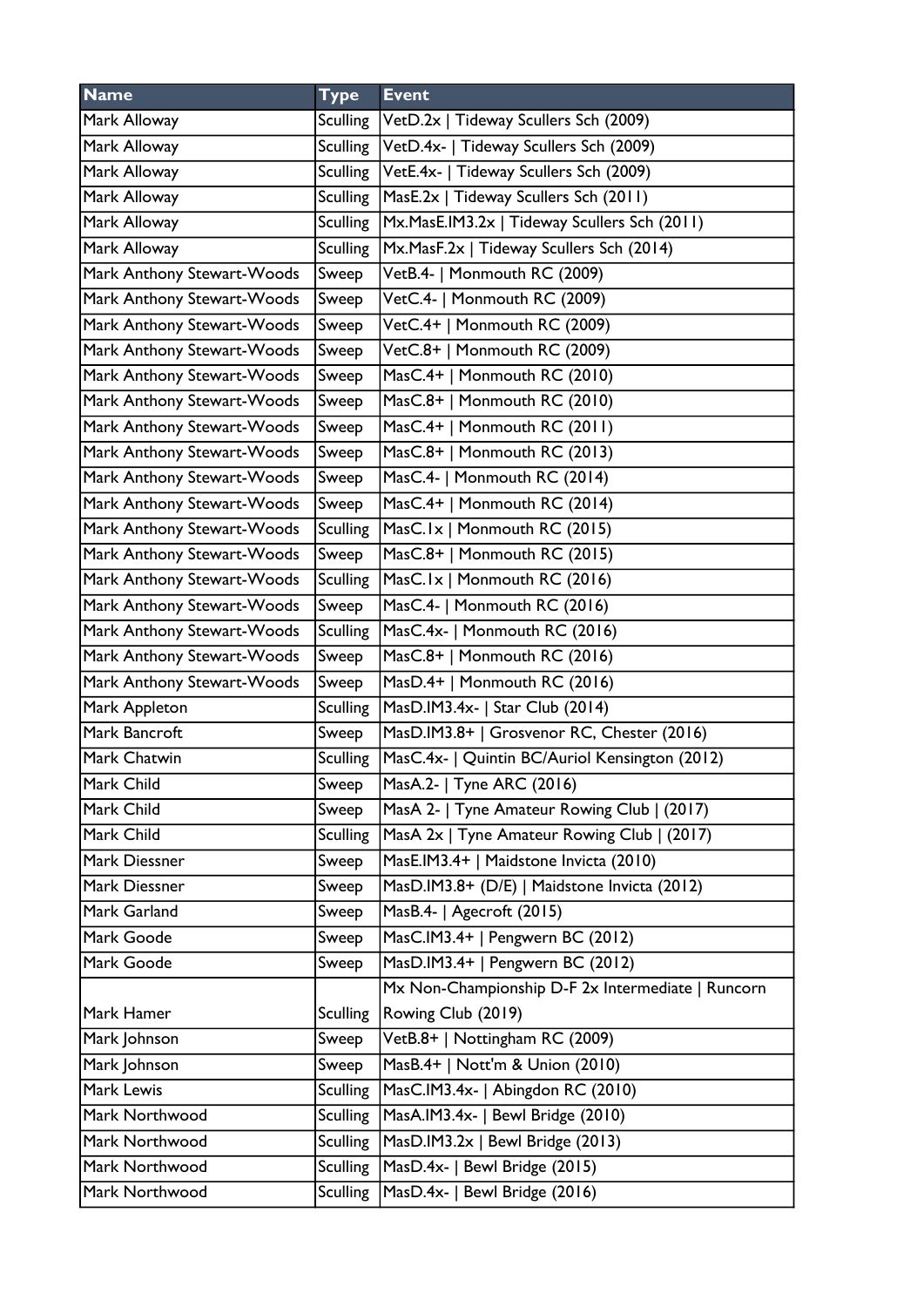| <b>Name</b>          | <b>Type</b>     | <b>Event</b>                                     |
|----------------------|-----------------|--------------------------------------------------|
| Mark Panter          | <b>Sculling</b> | MasD.IM3.4x-   Thames RC (2010)                  |
| Mark Panter          | <b>Sculling</b> | MasE.IM3.4x-   Thames RC (2011)                  |
| Mark Panter          | <b>Sculling</b> | Mx.MasD.4x-   Thames RC (2012)                   |
| Mark Quigley         | Sweep           | MasD.IM3.4+   Oundle Town RC (2011)              |
| Mark Rowbottom       | Sweep           | MasA.4+   Derby RC (2016)                        |
| Mark Ruinet          | <b>Sculling</b> | MasE.4x-   Mark Ruinet (2021)                    |
| Mark Shimmin         | Sweep           | MasE.4-   Upper Thames RC (2015)                 |
| Mark Shimmin         | Sweep           | MasC.4+   Upper Thames RC (2016)                 |
| Mark Shimmin         | <b>Sculling</b> | MasE.Ix   Upper Thames RC (2016)                 |
| Mark Shimmin         | <b>Sculling</b> | MasE.2x   Upper Thames RC (2016)                 |
| Mark Shimmin         | Sweep           | MasD 8+   Upper Thames Rowing Club (2018)        |
| Mark Smith           | <b>Sculling</b> | MasA.2x   Huntingdon (2014)                      |
| Mark Smith           | Sweep           | MasA.2-   Huntingdon (2015)                      |
| Mark Smith           | <b>Sculling</b> | MasA.2x   Huntingdon (2016)                      |
| Mark Sweeney         | Sweep           | MasA.4+   City of Bristol RC (2012)              |
| Mark Sweeney         | Sweep           | MasB.4+   City of Bristol RC (2014)              |
| Mark Tilston         | Sweep           | MasD.IM3.8+   Grosvenor RC, Chester (2016)       |
| <b>Mark Tritton</b>  | Sweep           | MasC 2-   Upper Thames Rowing Club   (2017)      |
| Mark Tritton         | Sweep           | MasC 4-   Upper Thames Rowing Club   (2017)      |
| Mark Tritton         | Sweep           | MasD 8+   Upper Thames Rowing Club (2018)        |
|                      |                 | Non-Championship G-K 1x   Gloucester Rowing Club |
| Mark Warren Venn     | <b>Sculling</b> | (2018)                                           |
| Mark Watson          | <b>Sculling</b> | MasC.IM3.2x   St Ives (2014)                     |
| Martelle Slabbert    | Sweep           | W.MasB.4-   Marlow RC (2016)                     |
| Martelle Slabbert    | Sweep           | W.MasC.4+   Marlow RC (2016)                     |
| Martha Nutkins       | <b>Sculling</b> | W.MasA.2x   Martha Nutkins (2021)                |
| Martha Walsh         | Sweep           | W MasB 4+   St Andrew Boat Club (2019)           |
| Martha Walsh         | Sweep           | W MasB/C 4-   St Andrew Boat Club (2019)         |
| Martha Walsh         | Sweep           | W MasB/C 8+   St Andrew Boat Club (2019)         |
| Martha Walsh         | Sweep           | Mx MasC 8+   St Andrew Boat Club (2018)          |
|                      |                 | W Non-Championship A-C 2-   St Andrew Boat Club  |
| Martha Walsh         | Sweep           | (2018)                                           |
| Martin A Kelly       | <b>Sculling</b> | MasD.IM3.4x-   City of Bristol RC (2012)         |
| Martin Burridge      | <b>Sculling</b> | MasA.IM3.1x   Dart Totnes RC (2010)              |
| Martin Burridge      | <b>Sculling</b> | MasB.IM3.2x   Dart Totnes RC (2010)              |
| Martin Burridge      | <b>Sculling</b> | MasA.IM3.2x   Dart Totnes RC (2011)              |
| Martin Burridge      | <b>Sculling</b> | MasB.Ix   Dart Totnes RC (2012)                  |
| Martin Gaylard       | <b>Sculling</b> | MasH.1x (H/I)   London RC (2011)                 |
| Martin Gregory Smith | Sweep           | MasA.8+   Broxbourne RC (2013)                   |
| Martin Hillier       | Sweep           | VetB.8+   Cambridge 99 (2008)                    |
| Martin Holmes        | <b>Sculling</b> | MasD 2x   Castle Semple Rowing Club (2019)       |
| <b>Martin Holmes</b> | <b>Sculling</b> | MasE 4x-   Castle Semple Rowing Club (2019)      |
| Martin Howe          | <b>Sculling</b> | MasB.IM3.2x   York City (2014)                   |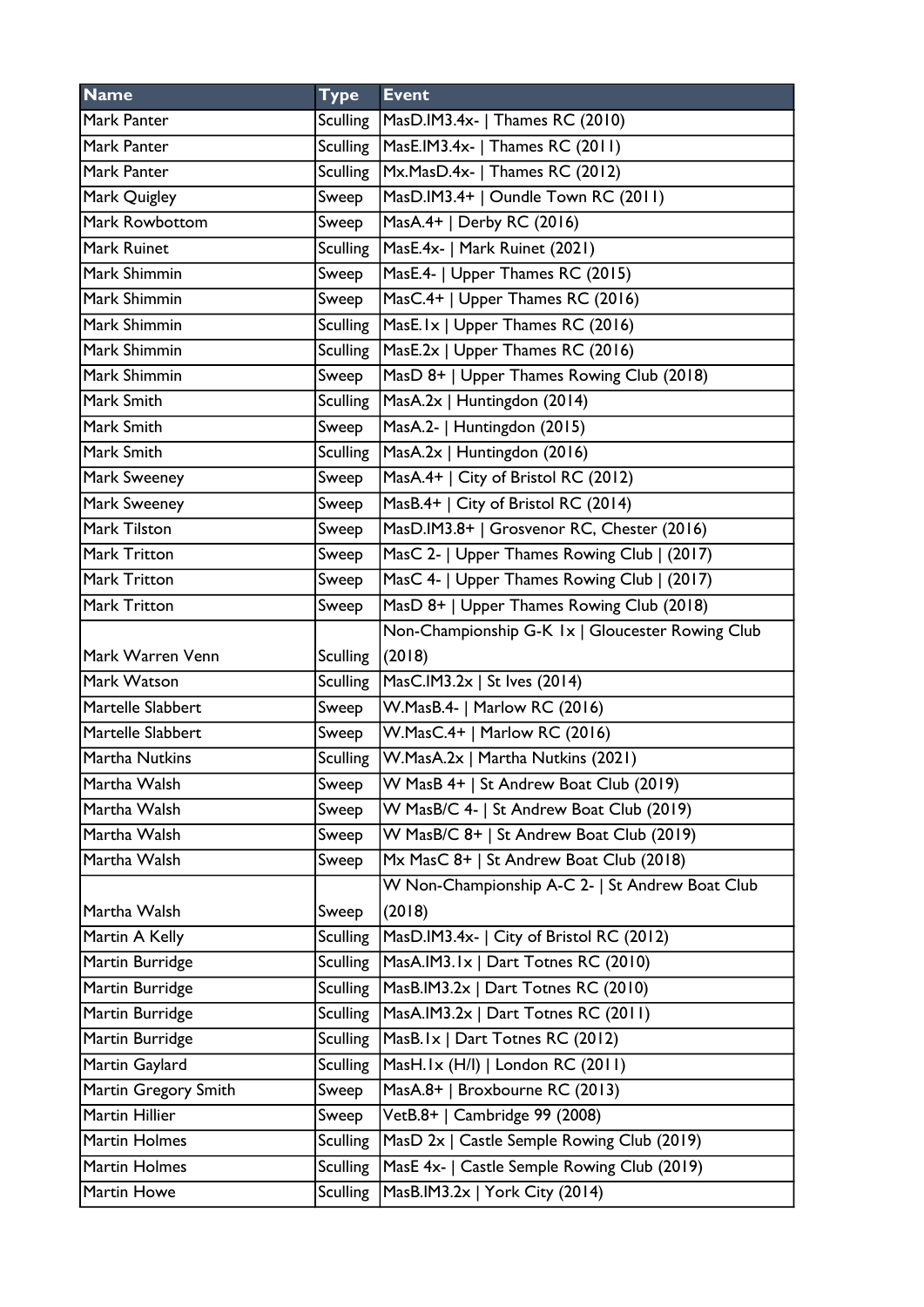| <b>Name</b>           | <b>Type</b>     | <b>Event</b>                                               |
|-----------------------|-----------------|------------------------------------------------------------|
| Martin Jones          |                 | Sculling   Mx. Mas F. 2x   Gloucester RC (2015)            |
| Martin Jones          | <b>Sculling</b> | Mx.MasF.2x   Gloucester RC (2016)                          |
| Martin Judson         | Sweep           | MasF.4+   Durham ARC (2013)                                |
| Martin Judson         | Sweep           | MasF.4+   Durham ARC (2015)                                |
| Martin Knight         | Sweep           | MasB.4+   Nott'm & Union (2010)                            |
| Martin Penney         | Sweep           | MasC.IM3.8+   Walton RC (2013)                             |
| Martin Pride          | Sweep           | MasH.4-   Weybridge RC (2015)                              |
| Martin Tyler          | <b>Sculling</b> | MasE.Ix   Durham ARC (2011)                                |
| Martin Walsh          | Sweep           | MasD.IM3.4+   York City (2015)                             |
| Martin Walsh          | <b>Sculling</b> | MasE.IM3.1x   York City (2015)                             |
| Martin Walsh          | Sweep           | MasE.4+   York City (2016)                                 |
| Martyn Kelly          | Sculling        | MasG.2x   Llandaff RC (2011)                               |
| Mary Bytheway         | Sweep           | W.VetC.S3.4+   Stourport BC (2008)                         |
| Mary Dryden           | <b>Sculling</b> | W.MasC.IM3.1x   Tees RC (2015)                             |
| Mary Dryden           |                 | Sculling   W MasC 2x Divison 3   Tees Rowing Club   (2017) |
|                       |                 | W Non-championship D to F 4+   Putney Town Rowing          |
| Mary Mortimer         | Sweep           | Club   (2017)                                              |
| Mary Murray           |                 | Sculling   Mx. Mas B. 2x   City of Oxford (2014)           |
| Mary Murray           |                 | Sculling   Mx. MasA. 4x-   City of Oxford (2016)           |
| Mary Murray           | Sculling        | Mx.MasD.2x   City of Oxford (2015)                         |
| Mary Murray           | <b>Sculling</b> | Mx.MasD.4x-   City of Oxford (2015)                        |
| Mary Twitchett        | Sweep           | W.VetB.8+   Leicester RC (2009)                            |
| Mary Twitchett        |                 | Sculling   W.VetC.4x-   Leicester RC (2009)                |
| Mary Wells            | Sweep           | W MasD 8+   Belfast Boat Club (2019)                       |
| Mary Wells            | Sweep           | W MasD/F 4-   Belfast Boat Club (2019)                     |
| Mary Wells            | Sweep           | W MasF 4+   Belfast Boat Club (2019)                       |
| Mary Wells            | <b>Sculling</b> | W MasF 4x-   Belfast Boat Club (2019)                      |
| Mary Wells            | Sweep           | W.VetD.4+   Belfast BC (2009)                              |
| Mary Wells            | Sweep           | W.MasD.2- (D/E)   Belfast BC (2011)                        |
| Mary Wells            | Sweep           | W.MasD.8+ (D/E)   Belfast BC (2011)                        |
| Mary Wells            | Sweep           | W.MasE.4+   Belfast BC (2011)                              |
| Mary Wells            | Sweep           | W.MasD.8+   Belfast BC (2013)                              |
| Mary Wells            | Sweep           | W.MasE.4+   Belfast BC (2013)                              |
| Matt Jacobs           | <b>Sculling</b> | MasC 4x- Divison 3   Exeter Rowing Club Ltd   (2017)       |
| Matt McQuillan        | Sweep           | VetB.8+   Nottingham RC (2009)                             |
| Matthew Bell          | Sweep           | MasC 8+   London Rowing Club   (2017)                      |
| <b>Matthew Davies</b> | <b>Sculling</b> | VetE.IM3.4x-   Norwich RC (2009)                           |
| Matthew Gaywood       | Sweep           | MasC.IM3.8+   Walton RC (2013)                             |
| Matthew Hackett       | <b>Sculling</b> | Mx.VetC.4x-   Runcorn (2008)                               |
| Matthew Hackett       | <b>Sculling</b> | VetD.2x   Runcorn (2008)                                   |
| Matthew Hackett       | Sweep           | VetD.8+   Northwich RC (2008)                              |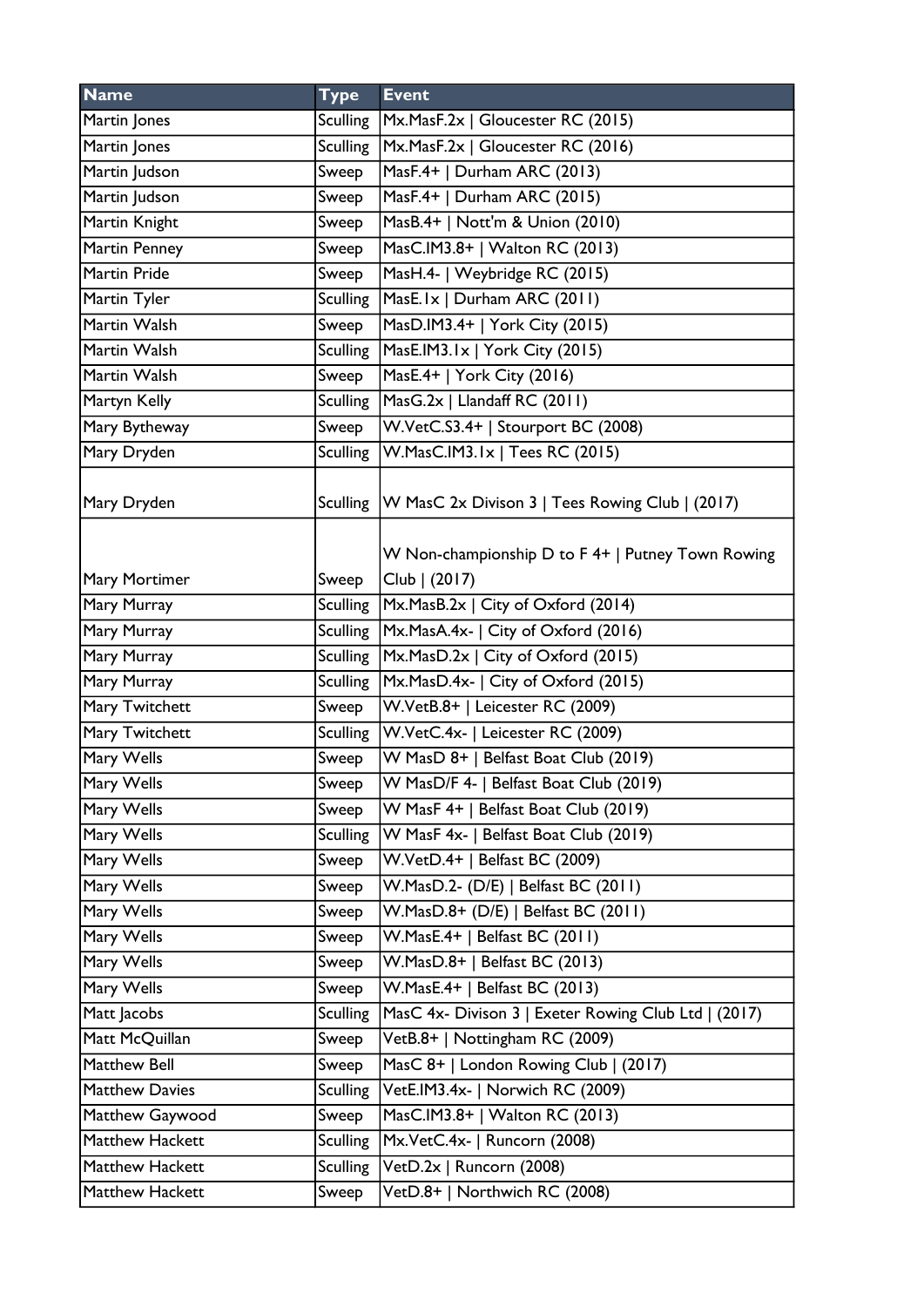| <b>Name</b>                  | <b>Type</b>     | <b>Event</b>                                                    |
|------------------------------|-----------------|-----------------------------------------------------------------|
| Matthew Hackett              | <b>Sculling</b> | Mx.VetC.4x-   Runcorn (2009)                                    |
| Matthew Harden               | Sweep           | VetC.2-   Bradford on Avon (2008)                               |
| Matthew Harden               | Sweep           | VetD.4-   Walbrook (2009)                                       |
| Matthew Harden               | Sweep           | MasD.4-   Walbrook (2010)                                       |
| Matthew Harden               | Sweep           | MasD.2-   Bradford on Avon (2011)                               |
| Matthew Harden               | Sweep           | MasE 4-   Bradford on Avon Rowing Club   (2017)                 |
| Matthew Heming               | Sweep           | MasA.4+   City of Bristol RC (2012)                             |
| Matthew John Keller          | Sweep           | MasE.4-   Crabtree BC (2010)                                    |
| Matthew John Keller          | Sweep           | MasD.8+   London RC (2015)                                      |
| <b>Matthew Martin</b>        | <b>Sculling</b> | MasA.2x   Matthew Martin (2021)                                 |
| Matthew Richardson           | Sweep           | MasA/B 4-   Curlew Rowing Club (2018)                           |
| Matthew Richardson           | Sweep           | Non-Championship A-C 4-   Curlew Rowing Club (2018)             |
| Matthew Richardson           | Sweep           | Non-Championship A-C 8+   Curlew Rowing Club (2018)             |
| <b>Matthew Stout</b>         | Sweep           | VetE.8+   Nottingham RC (2008)                                  |
| Matthias Koepp               | <b>Sculling</b> | Mx Non-Championship A-C 4x-   Bentham Boat Club<br>(2018)       |
| Maurice Dunn                 |                 | Sculling   Mx. Mas E. 2x   Dart Totnes RC (2015)                |
|                              |                 | Mx MasE 2x Divison 3   Dart-Totnes Amateur Rowing               |
| Maurice Dunn                 | <b>Sculling</b> | Club   (2017)                                                   |
| Maurice Stanbridge           | Sweep           | MasE.IM3.8+   Star Club (2011)                                  |
| Max Hunt                     | Sweep           | MasF.4+   Max Hunt (2021)                                       |
| Megan Addis                  | <b>Sculling</b> | W MasC 4x-   Kingston Rowing Club (2018)                        |
| Megan Addis                  | Sweep           | W MasC 8+   Kingston Rowing Club (2018)                         |
| Megan Addis                  | Sweep           | W MasE 4+   Kingston Rowing Club (2018)                         |
| Melanie Brander              | <b>Sculling</b> | W MasE 2x   Castle Semple Rowing Club (2019)                    |
| Melanie Parker               | Sweep           | W MasA 4-   Gloucester Rowing Club (2018)                       |
| Melanie Parker               | Sweep           | W MasA/B 4+   Gloucester Rowing Club (2018)                     |
| Melissa Antoniou-Kourounioti | <b>Sculling</b> | Mx Non-Championship A-C 2x   Broadland Boat Club<br>(2018)      |
| Melissa Barrett              | <b>Sculling</b> | W.VetB.4x-   Leicester RC (2008)                                |
| Merryn Conaway               | Sweep           | Mx.MasE.8+   Weybridge RC (2016)                                |
| Mervyn Theaker               | Sweep           | VetG.4+   Henley RC (2008)                                      |
| Mervyn Theaker               | Sweep           | VetF.8+   Derby RC (2009)                                       |
| Mervyn Theaker               | Sweep           | VetG.4-   Henley RC (2009)                                      |
| Mervyn Theaker               | Sweep           | MasG.8+   Derby/Minerva-Bath/City of Sheffield/Henley<br>(2010) |
| Mervyn Theaker               | Sweep           | MasH.4+   Henley/Minerva-Bath/City of Sheffield (2010)          |
| Michael Parsons              | <b>Sculling</b> | MasE.4x-   Michael Parsons (2021)                               |
| Michael Chudleigh            | Sweep           | MasB.IM3.8+ (B/C)   Champ Thames (Camb) (2012)                  |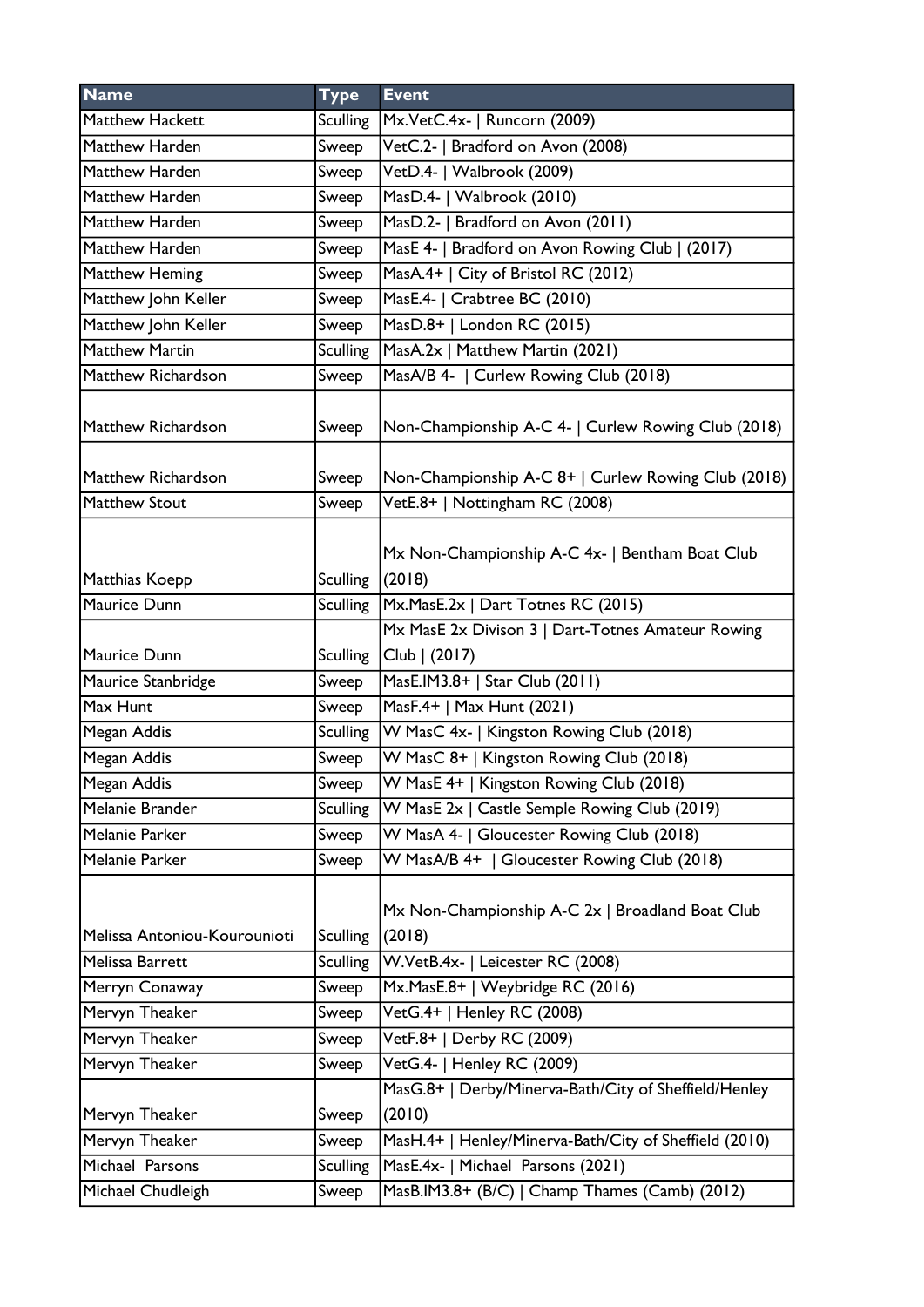| <b>Name</b>             | <b>Type</b>     | <b>Event</b>                                             |
|-------------------------|-----------------|----------------------------------------------------------|
| Michael David Peregrine | Sculling        | VetD.4x-   Tideway Scullers Sch (2009)                   |
| Michael Drury           | Sweep           | Mx.MasD.8+   Wallingford RC (2011)                       |
| Michael Edge            | Sweep           | VetB.2-   Wallingford RC (2009)                          |
| Michael Edge            | Sweep           | VetC.2-   Wallingford RC (2009)                          |
| Michael Edge            | Sculling        | MasA.4x- (A/B/C)   Wallingford RC (2013)                 |
| Michael Edge            | Sculling        | MasD.2x   Wallingford RC (2014)                          |
| Michael Edge            | <b>Sculling</b> | MasC.2x   Wallingford RC (2016)                          |
| Michael Edge            | Sculling        | MasD.2x   Wallingford RC (2016)                          |
| Michael Edge            | Sweep           | MasD 4-   Wallingford Rowing Club   (2017)               |
| Michael Edge            | <b>Sculling</b> | MasD 4x-   Wallingford Rowing Club (2018)                |
| Michael Edmonds         | Sweep           | VetE.4-   Bewdley RC (2009)                              |
| Michael Fay             | Sweep           | VetC.8+   Nottingham RC (2008)                           |
| Michael Heavey          | Sweep           | MasF 4+   Commercial Rowing Club, Ireland (2018)         |
| Michael James Russell   | <b>Sculling</b> | MasB.2x   Medway Towns RC (2011)                         |
| Michael James Russell   | <b>Sculling</b> | MasB.4x-   Old Monmothians/Medway Towns (2012)           |
| Michael Jones           | Sweep           | MasA.2-   Sheffield City (2014)                          |
| Michael Knowles         | Sweep           | VetG.2-   Tideway Scullers Sch (2008)                    |
| <b>Michael Knowles</b>  | Sweep           | MasH.4-   Weybridge RC (2015)                            |
| <b>Michael Knowles</b>  | Sweep           | MasH.8+   Weybridge RC (2016)                            |
| Michael L Everington    | <b>Sculling</b> | $Mase.4x-$   Walton RC (2010)                            |
| Michael L Everington    | <b>Sculling</b> | $Masc.2x$   Walton RC (2010)                             |
| Michael L Everington    |                 | Sculling   MasC.4x-   Walton RC (2010)                   |
| <b>Michael Landers</b>  | Sweep           | MasF.IM3.8+   Marlow RC (2016)                           |
| Michael Malyon          |                 | Sculling   MasA/B 4x-   London Otters Rowing Club (2019) |
| Michael Maunsell        |                 | Sculling VetC.IM3.4x-   Bewl Bridge (2009)               |
| Michael Maunsell        |                 | Sculling   MasD 2x   Bewl Bridge Rowing Club   (2017)    |
| Michael Maunsell        | Sweep           | MasD.4-   Michael Maunsell (2021)                        |
| Michael Peter Towndrow  | Sweep           | VetC.8+   Nottingham RC (2008)                           |
| Michael Porte           | Sweep           | MasD.IM3.4+   York City (2015)                           |
| Michael Porte           | Sweep           | MasE.4+   York City (2016)                               |
| Michael Rolley          | <b>Sculling</b> | MasE.IM3.4x-   Bradford on Avon/Dart-Totnes (2010)       |
| Michael Scott           | Sweep           | MasA/B 4-   Curlew Rowing Club (2018)                    |
| Michael Scott           | Sweep           | Non-Championship A-C 4-   Curlew Rowing Club (2018)      |
| Michael Scott           | Sweep           | Non-Championship A-C 8+   Curlew Rowing Club (2018)      |
| Michael Stephens        | Sweep           | MasF 4+   Royal Chester Rowing Club (2019)               |
| Michael Stephens        | Sweep           | MasF.4+   Royal Chester (2014)                           |
| <b>Michael Stevens</b>  | Sweep           | MasF.4+   Durham ARC (2010)                              |
| Michael Stevens         | <b>Sculling</b> | Mx MasE 4x-   Durham Amateur Rowing Club   (2017)        |
| Michelle Blunt          | Sweep           | Mx.MasC.8+   Broxbourne RC (2011)                        |
| Michelle Blunt          | <b>Sculling</b> | W.MasB.2x   Broxbourne RC (2011)                         |
| Michelle Turnham        | Sweep           | Mx.MasD.8+   Broxbourne RC (2012)                        |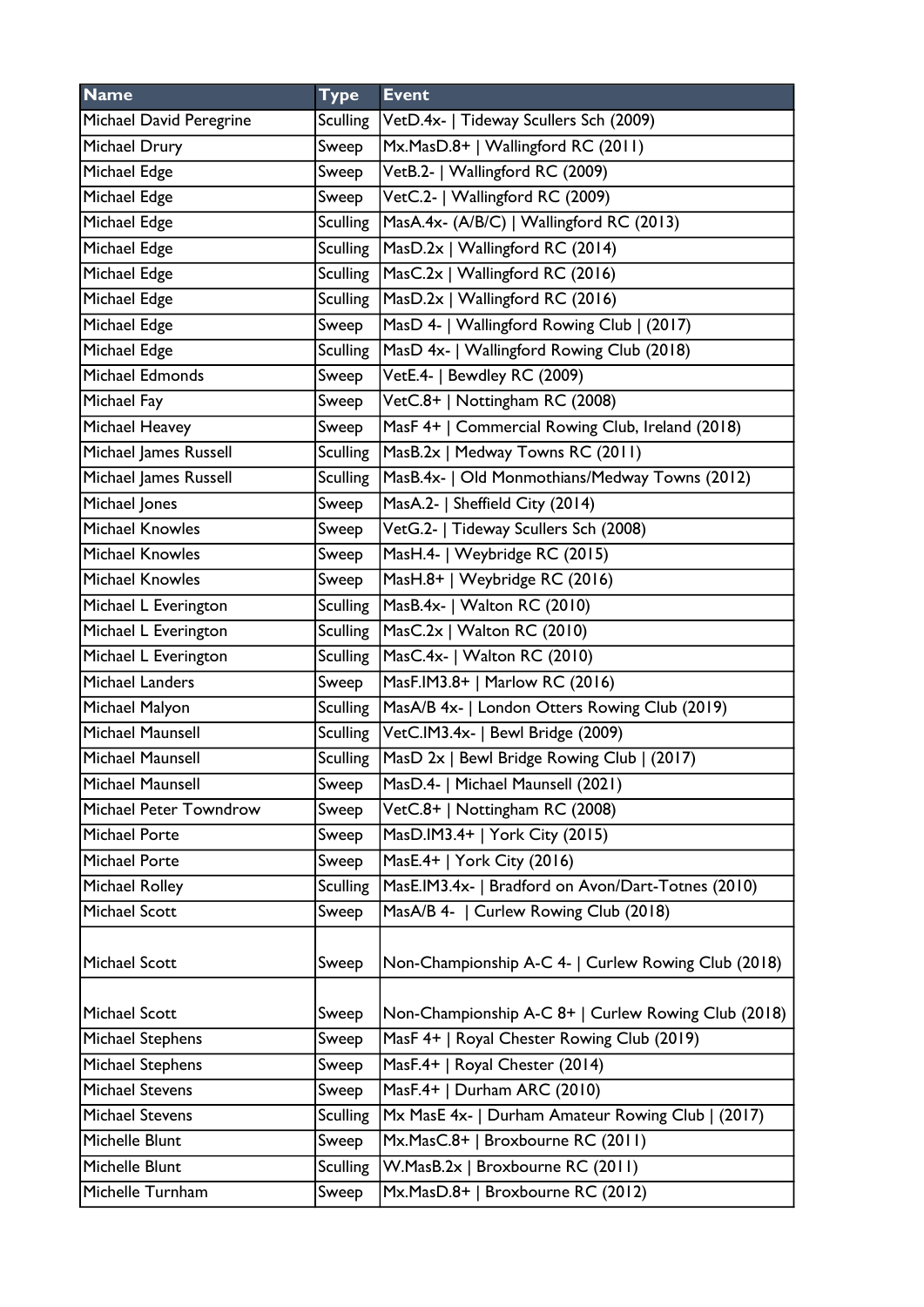| <b>Name</b>          | <b>Type</b>     | <b>Event</b>                                          |
|----------------------|-----------------|-------------------------------------------------------|
| Mick Parker          | Sculling        | Mx.VetD.2x   Star Club (2008)                         |
| <b>Mike Butler</b>   | Sweep           | Mx.MasC.8+   Monmouth RC (2010)                       |
| <b>Mike Dudley</b>   | Sweep           | MasG.4+   Reading RC (2013)                           |
| <b>Mike Dudley</b>   | Sweep           | MasG.4-   Upper Thames RC (2014)                      |
| <b>Mike Dudley</b>   | Sweep           | MasG.8+   Upper Thames RC (2014)                      |
| <b>Mike Dudley</b>   | Sweep           | MasG.8+   Upper Thames RC (2015)                      |
| Mike Nahorski        | Sweep           | MasA.8+   City of Cambridge (2014)                    |
| Mike Parker          | Sweep           | Mx.MasC.8+   Bewdley RC (2015)                        |
| Mike S Jennings      | Sweep           | MasC.2-   Henley RC (2010)                            |
| Mike S Jennings      | Sweep           | MasD.8+   Upper Thames RC (2013)                      |
| Mike S Jennings      | Sweep           | MasD.2-   Henley RC (2014)                            |
| Mike S Jennings      | Sweep           | MasD.2-   Henley RC (2015)                            |
| Mike S Jennings      | Sweep           | MasD.2-   Henley RC (2016)                            |
| <b>Mike Smith</b>    | Sweep           | MasC.IM3.4+   Monmouth RC (2016)                      |
|                      |                 |                                                       |
| <b>Miles Fellows</b> | Sweep           | Non-Championship D-F 4-   Kingston Rowing Club (2018) |
| Milo Murray          | Sweep           | VetD.2-   Cappoquin RC (2008)                         |
| Milo Murray          | Sweep           | MasE.2-   Cappoquin RC (2010)                         |
| Milo Murray          | Sweep           | MasE.2-   Cappoquin RC (2011)                         |
| Milo Murray          | Sweep           | MasE.2-   Cappoquin RC (2012)                         |
| Milo Murray          | Sweep           | MasE.2-   Cappoquin RC (2014)                         |
| Milo Murray          | Sweep           | MasF.2-   Cappoquin RC (2015)                         |
| Milo Murray          | Sweep           | MasF.2-   Cappoquin (IRE) (2016)                      |
| Miriam Jones-Walters | Sculling        | W.MasA.2x   Wallingford RC (2016)                     |
| Miriam Jones-Walters | <b>Sculling</b> | W.MasC.4x-   Wallingford RC (2016)                    |
| Miriam Taylor        | Sweep           | W.VetC.4-   Bedford RC (2009)                         |
| Miriam Taylor        | Sweep           | W.VetC.8+   Medway Towns RC (2009)                    |
| Miriam Taylor        | Sweep           | W.MasC.4-   Star Club (2014)                          |
| Mirko Brinker        | <b>Sculling</b> | MasA 2x   Sons of the Thames Rowing Club (2018)       |
| Miroslav Schonauer   | Sweep           | MasF 8+   Reading Rowing Club (2018)                  |
| Mladen MacAnovic     | <b>Sculling</b> | MasB.2x   Mladen MacAnovic (2021)                     |
| Mo Elizabeth Holden  | <b>Sculling</b> | W.VetD.4x-   Molesey BC (2008)                        |
| Mo Elizabeth Holden  | <b>Sculling</b> | W.MasD.IM3.4x-   Molesey BC (2010)                    |
|                      |                 | W.MasC.8+ (C/D)   Peterborough                        |
|                      |                 | City/Hornets/Warrington/Cantabrigian/City of          |
| Morag Hunter         | Sweep           | Cambridge/Rob Roy (2010)                              |
|                      |                 | W.MasA.8+ (A/B)   Peterborough City/Hornets/City of   |
| Morag Hunter         | Sweep           | Cambridge/Leicester/Rob Roy (2011)                    |
|                      |                 |                                                       |
|                      |                 | W.MasC.8+   Peterborough City/Hornets/Leicester/X-    |
| Morag Hunter         | Sweep           | Press/City of Cambridge/Rob Roy (2011)                |
| N Baldwin            | <b>Sculling</b> | MasG.4x-   N Baldwin (2021)                           |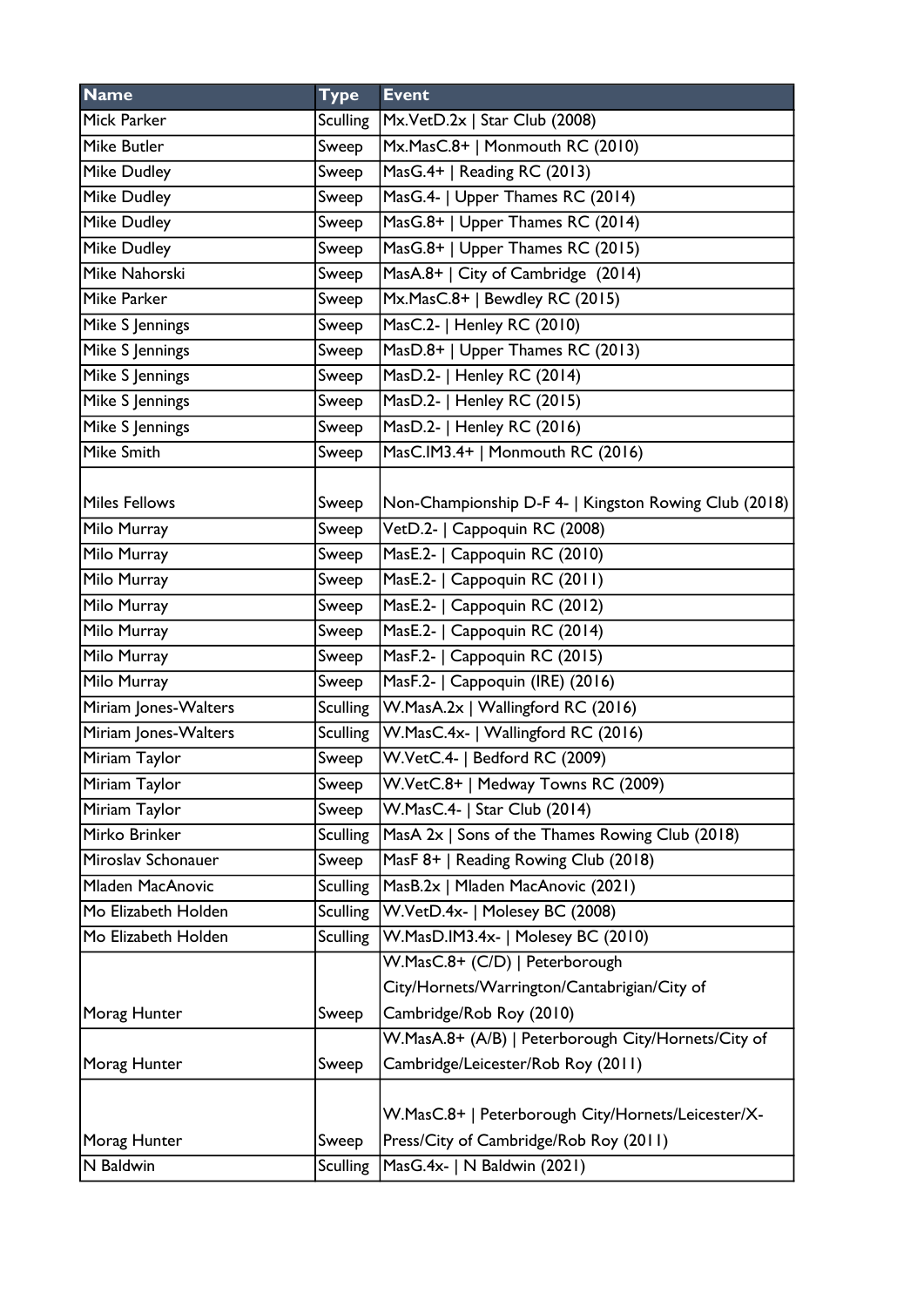| <b>Type</b>     | <b>Event</b>                                                                                      |
|-----------------|---------------------------------------------------------------------------------------------------|
|                 |                                                                                                   |
| Sweep           | Non-Championship A-C 8+   Curlew Rowing Club (2018)                                               |
| <b>Sculling</b> | VetE.IM3.4x-   Norwich RC (2009)                                                                  |
| Sculling        | MasF.IM3.4x-   Norwich/Yare (2010)                                                                |
| <b>Sculling</b> | MasE.IM3.4x-   Bradford on Avon/Dart-Totnes (2010)                                                |
| Sculling        | W.MasD.2x   Naomi Ashcroft (2021)                                                                 |
| <b>Sculling</b> | Mx.MasB.4x-   Leeds RC (2014)                                                                     |
| Sculling        | $Mx.MasB.2x$   Leeds RC (2015)                                                                    |
| Sculling        | W.MasC.4x-   Naomi Assame (2021)                                                                  |
| Sweep           | W.MasC.4+   Trentham BC (2014)                                                                    |
| Sweep           | W.MasC.4-   Trentham BC (2015)                                                                    |
| Sculling        | Mx.MasB.4x-   Trentham BC (2016)                                                                  |
| Sculling        | Mx.MasB.IM3.2x   Trentham BC (2016)                                                               |
| <b>Sculling</b> | Mx MasB 4x-   Trentham Boat Club (2018)                                                           |
| Sweep           | W MasA/B 4+   Trentham Boat Club (2018)                                                           |
| Sweep           | W.MasC.IM3.8+   Champ Thames (Camb) (2011)                                                        |
| <b>Sculling</b> | $W.MasB.IM3.4x-$   Falcon RC (2011)                                                               |
| <b>Sculling</b> | W.MasB.IM3.4x-   Falcon RC (2013)                                                                 |
| <b>Sculling</b> | W.MasB.4x-   Falcon RC (2014)                                                                     |
| <b>Sculling</b> | Mx MasC 2x   Falcon Rowing Club   (2017)                                                          |
| <b>Sculling</b> | W.MasD.Ix   Naomi Sharma (2021)                                                                   |
| <b>Sculling</b> | W MasB 2x   Maidenhead Rowing Club (2018)                                                         |
| Sweep           | W MasB 4+   St Andrew Boat Club (2019)                                                            |
| Sweep           | W MasB/C 8+   St Andrew Boat Club (2019)                                                          |
| Sweep           | W.MasB.4+   Durham ARC (2011)                                                                     |
| Sweep           | MasB.8+   X-Press BC (2010)                                                                       |
|                 |                                                                                                   |
| Sweep           | Non-Championship D-F 4-   Kingston Rowing Club (2018)                                             |
| Sweep           | MasB.IM3.8+ (B/C)   Champ Thames (Camb) (2012)                                                    |
|                 | Non-championship A to C 4+   Newark Rowing Club                                                   |
| Sweep           | (2017)                                                                                            |
| <b>Sculling</b> | MasF.IM3.4x-   Peterborough City (2016)                                                           |
| Sweep           | MasA.4-   Thames RC (2016)                                                                        |
|                 | MasA.IM3.4+   Thames RC (2016)                                                                    |
|                 | MasA.IM3.8+   Thames RC (2016)                                                                    |
|                 | MasD.IM3.4+   York City (2015)                                                                    |
|                 | MasE.4+   York City (2016)                                                                        |
|                 | MasD.IM3.8+   Grosvenor RC, Chester (2016)                                                        |
|                 | MasF.4+   Neil Shorrock (2021)                                                                    |
|                 | MasB.4x-   Walton RC (2010)                                                                       |
|                 | MasC.4x-   Walton RC (2010)                                                                       |
|                 | MasB.2-   Walton RC (2016)                                                                        |
| <b>Sculling</b> | MasE 2x   Walton Rowing Club   (2017)                                                             |
|                 | Sweep<br>Sweep<br>Sweep<br>Sweep<br>Sweep<br>Sweep<br><b>Sculling</b><br><b>Sculling</b><br>Sweep |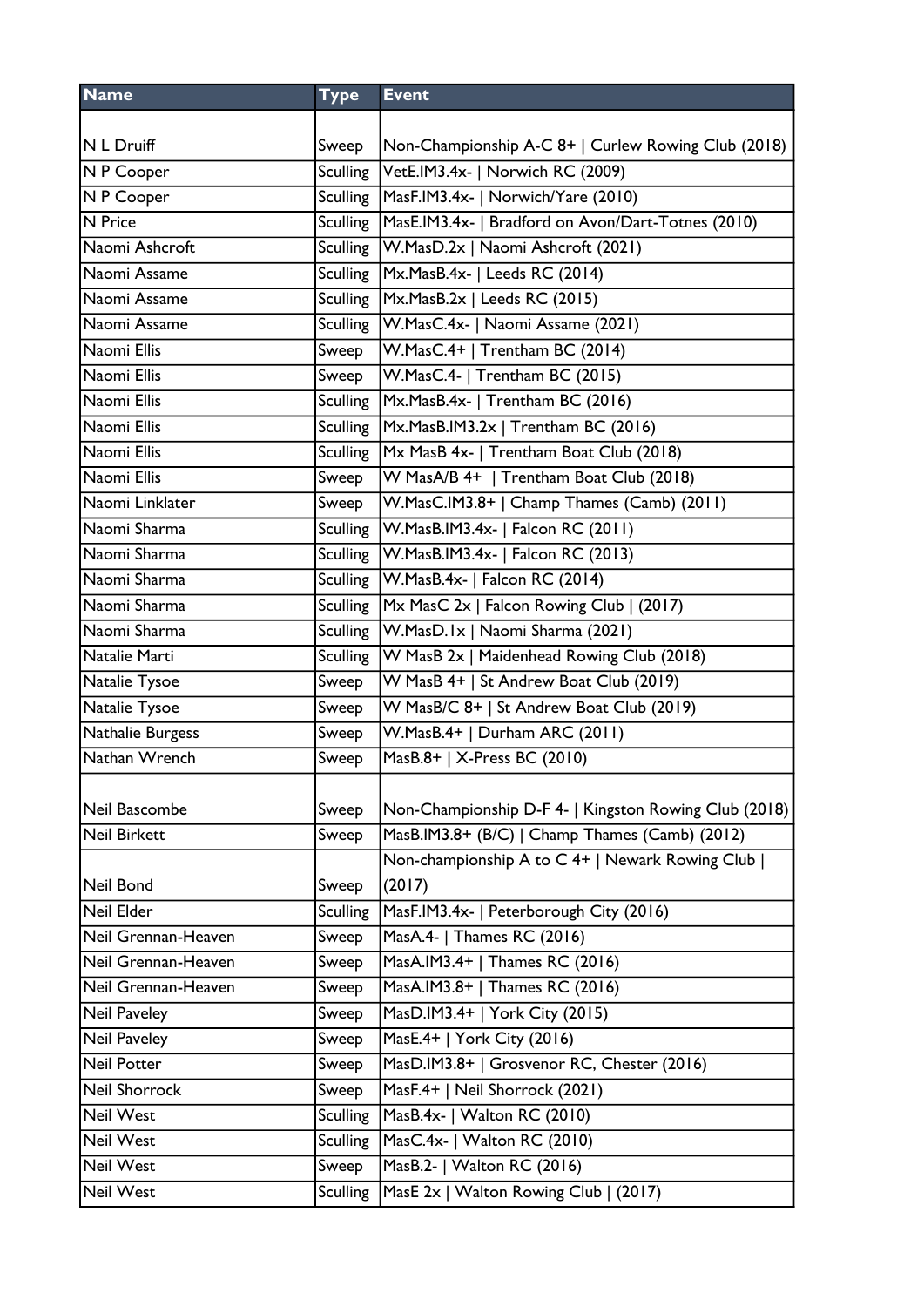| <b>Name</b>         | <b>Type</b>     | <b>Event</b>                                        |
|---------------------|-----------------|-----------------------------------------------------|
| <b>Netty Cox</b>    | Sweep           | W.MasB.8+   Nottingham RC (2010)                    |
| <b>Netty Cox</b>    | Sweep           | W.MasC.8+   Nottingham RC (2012)                    |
| Niall Gardam        | Sweep           | MasD.8+   Niall Gardam (2021)                       |
| Niall O Brien       | <b>Sculling</b> | $MasD.1x$   Carlow RC (2016)                        |
|                     |                 | Non-championship D to F 4-   Maidenhead Rowing Club |
| Nic Hutchins        | Sweep           | (2017)                                              |
| <b>Nic Hutchins</b> | Sweep           | MasD 2-   Maidenhead Rowing Club (2018)             |
| <b>Nic Hutchins</b> | Sweep           | MasD 4-   Maidenhead Rowing Club (2018)             |
| Nichola Miller      | Sweep           | W.MasC.IM3.4+   Royal Chester (2015)                |
| Nicholas Aldridge   | <b>Sculling</b> | Mx.MasB.IM3.2x   Trentham BC (2016)                 |
| Nicholas Cowan      |                 | Sculling   MasE.IM3.1x   Lakeland RC (2016)         |
| Nicholas Cowan      | Sculling        | Mx.MasE.2x   Nicholas Cowan (2021)                  |
|                     |                 | Non-championship D to F 4+   Monmouth Rowing Club   |
| Nicholas Hooton     | Sweep           | (2017)                                              |
| Nicholas McChesney  | <b>Sculling</b> | MasE.2x   Nicholas McChesney (2021)                 |
| Nicholas Phillips   |                 | Sculling   VetB.IM3.1x   Worcester RC (2009)        |
| Nicholas Ryan       | Sweep           | VetD.8+   Quintin BC (2009)                         |
| Nicholas Ryan       | Sweep           | MasD.8+   Quintin BC (2010)                         |
| Nicholas Stargardt  | Sculling        | Mx.MasB.2x   City of Oxford (2014)                  |
| Nicholas Stargardt  |                 | Sculling   Mx. Mas D. 2x   City of Oxford (2015)    |
| Nicholas Stargardt  |                 | Sculling   Mx. Mas D. 4x -   City of Oxford (2015)  |
| Nicholas Stargardt  |                 | Sculling   Mx. MasA. 4x -   City of Oxford (2016)   |
|                     |                 | Non-Championship D-F 4x-   Maidenhead Rowing Club   |
| Nicholas Steel      | <b>Sculling</b> | (2018)                                              |
|                     |                 | Non-Championship D-F Ix   Walbrook Rowing Club      |
| Nicholas Thomas     | <b>Sculling</b> | (2018)                                              |
| Nick French         | Sweep           | MasC.4-   Upper Thames RC (2013)                    |
| Nick French         | Sweep           | MasC 4-   Upper Thames Rowing Club   (2017)         |
| Nick French         | Sweep           | MasD 8+   Upper Thames Rowing Club (2018)           |
| Nick Hartland       | Sweep           | VetC.4+   Monmouth RC (2009)                        |
| Nick Hartland       | Sweep           | VetC.8+   Monmouth RC (2009)                        |
| Nick Hartland       | Sweep           | MasC.4+   Monmouth RC (2010)                        |
| Nick Hartland       | Sweep           | MasC.8+   Monmouth RC (2010)                        |
| Nick Hartland       | Sweep           | MasB.4-   Monmouth RC (2011)                        |
| Nick Hartland       | Sweep           | MasC.4+   Monmouth RC (2011)                        |
| Nick Hartland       | Sweep           | MasC.4-   Monmouth RC (2012)                        |
| Nick Hartland       | Sweep           | MasC.4+   Monmouth RC (2012)                        |
| Nick Hartland       | Sweep           | MasC.8+   Monmouth RC (2013)                        |
| Nick Hartland       | Sweep           | MasC.4-   Monmouth RC (2015)                        |
| Nick Hartland       | Sweep           | MasC.8+   Monmouth RC (2015)                        |
| Nick Hartland       | Sweep           | MasC.8+   Monmouth RC (2016)                        |
| Nick Hartland       | Sweep           | MasD.4+   Monmouth RC (2016)                        |
| Nick Hinton         | Sweep           | Mx.MasC.8+   Bewdley RC (2015)                      |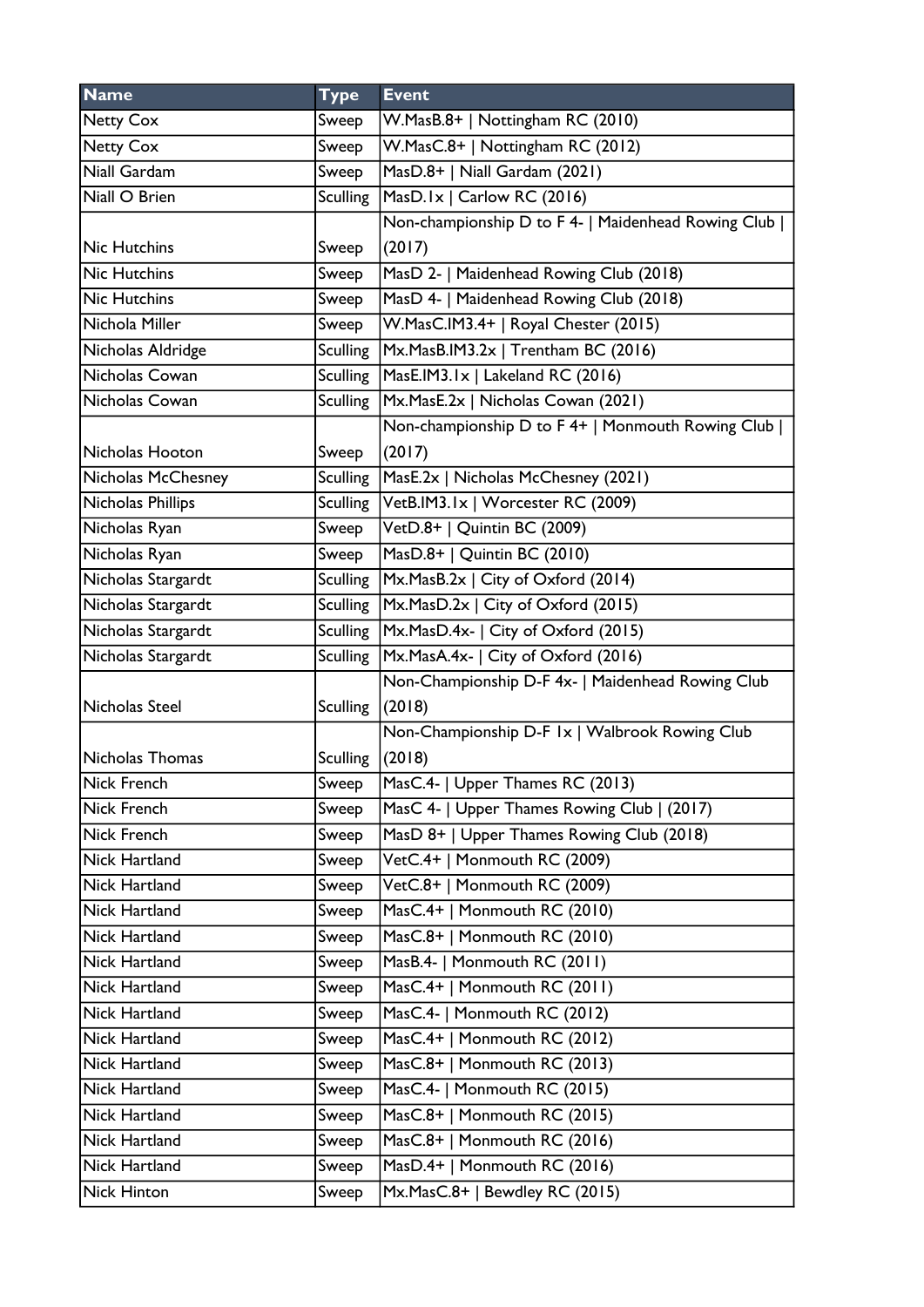| <b>Name</b>               | <b>Type</b>     | <b>Event</b>                                                |
|---------------------------|-----------------|-------------------------------------------------------------|
| Nick Horne                | Sweep           | MasC 2-   Upper Thames Rowing Club   (2017)                 |
| <b>Nick Horne</b>         | Sweep           | MasC 4-   Upper Thames Rowing Club   (2017)                 |
| Nick Horne                | Sweep           | MasD 8+   Upper Thames Rowing Club (2018)                   |
| Nick Hughes               | Sweep           | MasA.IM3.4+   Milton Keynes RC (2015)                       |
| Nick Lucey                | <b>Sculling</b> | MasA.IM3.2x   Warwick BC (2015)                             |
|                           |                 | Non-championship A to C 4+   Newark Rowing Club             |
| Nick Poulson              | Sweep           | (2017)                                                      |
| <b>Nick Wilson</b>        | <b>Sculling</b> | MasD.IM3.2x   York City (2015)                              |
| Nicola Anderson           | <b>Sculling</b> | W.MasD.4x-   Champ Thames (Camb) (2012)                     |
| Nicola Dale               | <b>Sculling</b> | W.MasF.4x-   Mortlake A & A (2016)                          |
| Nicola Feaver             | <b>Sculling</b> | W.MasB.4x-   Gloucester RC (2011)                           |
| Nicola Feaver             | Sweep           | W.MasA.4-   Gloucester RC (2012)                            |
| Nicola Feaver             | Sweep           | Mx MasD 8+   Avon County Rowing Club (2018)                 |
| Nicola Halse              |                 | Sculling W MasD 1x   Greenbank Falmouth Rowing Club (2019)  |
| Nicola Halse              | <b>Sculling</b> | Mx MasF 2x   Greenbank Falmouth Rowing Club (2019)          |
| Nicola Millar             | <b>Sculling</b> | $ W.Ma sD.IM3.2x $ Rob Roy (2010)                           |
| Nicola Millar             | Sweep           | W.MasB.IM3.8+   X-Press BC (2012)                           |
| Nicola Trewhitt           | Sweep           | W.MasB.IM3.8+   Durham ARC (2013)                           |
| Nicola Trewhitt           | Sweep           | W.MasD.IM3.8+   Durham ARC (2013)                           |
| Nicola Vanstone           | Sweep           | W.MasA.IM3.4+   Lea RC (2012)                               |
| Nicolas Francis Journeaux | Sweep           | MasE.IM3.4+   Putney Town RC (2016)                         |
| Nicolas Francis Journeaux | Sweep           | MasE.IM3.8+   Putney Town RC (2016)                         |
| Nigel Price               | Sweep           | MasF 2-   Hollingworth Lake Rowing Club (2019)              |
| Nigel Price               | <b>Sculling</b> | MasF 2x   Hollingworth Lake Rowing Club (2018)              |
| Nigel Price               | <b>Sculling</b> | MasF 4x-   Hollingworth Lake Rowing Club (2018)             |
| Nigel Price               | Sweep           | MasF 2-   Hollingworth Lake Rowing Club (2018)              |
| Nigel Price               | Sweep           | MasF.2-   Nigel Price (2021)                                |
| <b>Nigel Brewer</b>       | Sweep           | MasE.IM3.8+   Star Club (2011)                              |
| Nigel Hayes               | <b>Sculling</b> | Mx Non-Championship D-F 4x-   Runcorn Rowing Club<br>(2018) |
| <b>Nigel Hopkins</b>      | <b>Sculling</b> | MasD.IM3.4x-   Eton Excelsior (2016)                        |
| Nigel Kippin              | <b>Sculling</b> | MasE.4x-   Norwich RC (2014)                                |
| Nigel Kippin              | <b>Sculling</b> | MasE.4x-   Norwich RC (2015)                                |
| Nigel Kippin              | <b>Sculling</b> | Mx.MasE.4x-   Norwich RC (2016)                             |
| Nigel Kippin              | <b>Sculling</b> | MasE 4x-   Norwich Rowing Club   (2017)                     |
| Nigel Kippin              | <b>Sculling</b> | MasE 4x-   Norwich Rowing Club (2018)                       |
| Nigel Kippin              | <b>Sculling</b> | MasF.4x-   Nigel Kippin (2021)                              |
| Nigel W Price             | Sweep           | MasF.4+   Royal Chester (2014)                              |
| Nigel W Price             | Sweep           | MasE.2-   Newark RC (2016)                                  |
| Nigel W Price             | <b>Sculling</b> | MasE.4x-   Newark RC (2016)                                 |
| Niki Braithwaite          | Sweep           | W.MasB.4+   Cambridge 99 (2016)                             |
| Nikki Worden              | Sweep           | W MasB 4+   Thames Rowing Club   (2017)                     |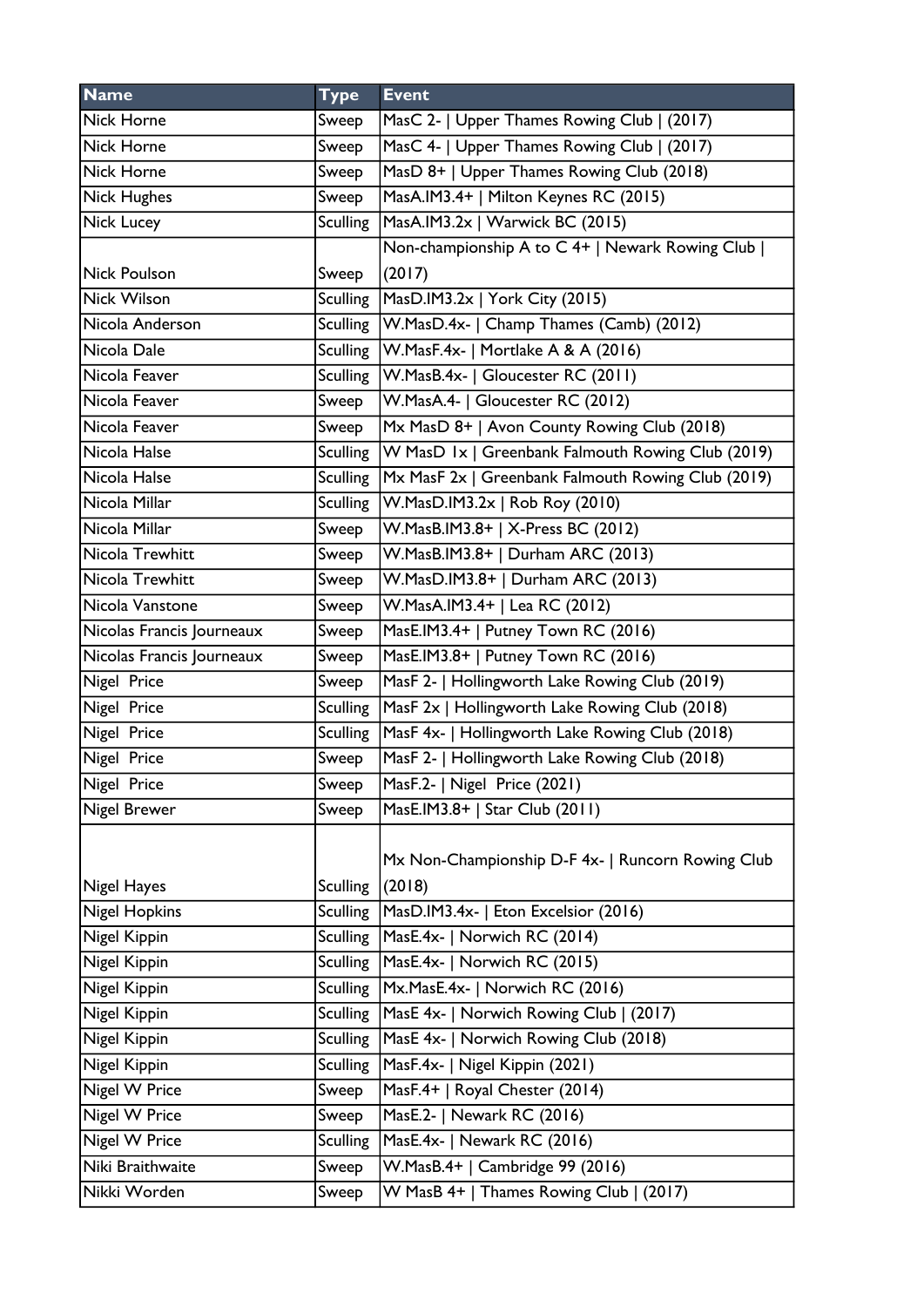| <b>Name</b>         | <b>Type</b>     | <b>Event</b>                                          |
|---------------------|-----------------|-------------------------------------------------------|
| <b>Noel Watson</b>  | Sweep           | MasC.IM3.8+   Walton RC (2013)                        |
| Nuala Laird         | Sweep           | W.MasE.8+   Broxbourne RC (2015)                      |
| Nuala Laird         | <b>Sculling</b> | W.MasF.4x-   Nuala Laird (2021)                       |
| Oisin McGrath       | Sweep           | MasA/C 4+   Clonmel Rowing Club - IRE (2019)          |
| Oli Tyler           | Sweep           | MasA 4-   Norwich Rowing Club   (2017)                |
| Oliver Barton       | Sweep           | MasC.IM3.4+   Maidstone Invicta (2011)                |
| Oliver Barton       | Sweep           | MasD.IM3.8+ (D/E)   Maidstone Invicta (2012)          |
|                     |                 |                                                       |
|                     |                 | Mx Non-championship D to F 4x-   Champion Of The      |
| Oliver Caroe        | <b>Sculling</b> | Thames (Cambridge) RC   (2017)                        |
| Oliver Harwood      | Sweep           | MasD.IM3.8+   Champ Thames (Camb) (2011)              |
| <b>Oliver Negus</b> | Sweep           | MasA 4-   Norwich Rowing Club   (2017)                |
| Orhan Kephalas      | Sweep           | MasB.4-   Lea RC (2012)                               |
| Orhan Kephalas      | Sweep           | MasE.4+   Lea RC (2012)                               |
| Orhan Kephalas      | Sweep           | MasA.4-   Lea RC (2013)                               |
| Orhan Kephalas      | Sweep           | MasE.4+   Lea RC (2013)                               |
| Orhan Kephalas      | Sweep           | MasE.4+   Lea RC (2014)                               |
| Orlando Warner      | Sweep           | VetB.2-   Wallingford RC (2009)                       |
| Orlando Warner      | Sweep           | VetC.2-   Wallingford RC (2009)                       |
| Owen Green          | <b>Sculling</b> | MasF.IM3.4x-   Peterborough City (2016)               |
| P Chisnall          | <b>Sculling</b> | W.VetB.2x   Sheffield City (2009)                     |
| P Chisnall          | <b>Sculling</b> | W.MasC.IM3.2x   Sheffield City (2010)                 |
| P Dunn              | Sweep           | MasD.IM3.4+   Oundle Town RC (2011)                   |
| P Dunn              | <b>Sculling</b> | MasE.IM3.4x-   Oundle Town RC (2015)                  |
| P Holland-Lloyd     | Sweep           | VetE.8+   Nottingham RC (2008)                        |
| P Holland-Lloyd     | Sweep           | VetF.4-   Derby RC (2008)                             |
| P Holland-Lloyd     | Sweep           | VetF.8+   Derby RC (2009)                             |
|                     |                 | MasG.8+   Derby/Minerva-Bath/City of Sheffield/Henley |
| P Holland-Lloyd     | Sweep           | (2010)                                                |
|                     |                 | MasF.8+ (F/G)   Derby/Runcorn/Northwich/Burton        |
| P Holland-Lloyd     | Sweep           | Leander (2011)                                        |
| P Holland-Lloyd     | Sweep           | MasF.4+ (F/G)   Derby RC (2012)                       |
| P Holland-Lloyd     | <b>Sculling</b> | MasF.IM3.2x   Derby RC (2014)                         |
| P L Meaney          | Sweep           | VetD.8+   Quintin BC (2009)                           |
| P L Meaney          | Sweep           | MasD.8+   Quintin BC $(2010)$                         |
| P L Meaney          | Sweep           | MasE.8+   Quintin BC (2010)                           |
| P L Meaney          | Sweep           | MasD.8+   Quintin BC (2011)                           |
| P L Meaney          | Sweep           | MasE.8+   Quintin BC (2011)                           |
| P L Meaney          | Sweep           | MasD.8+   Quintin BC (2012)                           |
| P L Meaney          | Sweep           | MasE.8+   Quintin BC (2012)                           |
| P L Meaney          | Sweep           | MasF.8+   Quintin BC (2012)                           |
| P L Meaney          | Sweep           | MasE.8+   Quintin BC (2013)                           |
| P L Meaney          | Sweep           | MasF.8+   Quintin BC (2013)                           |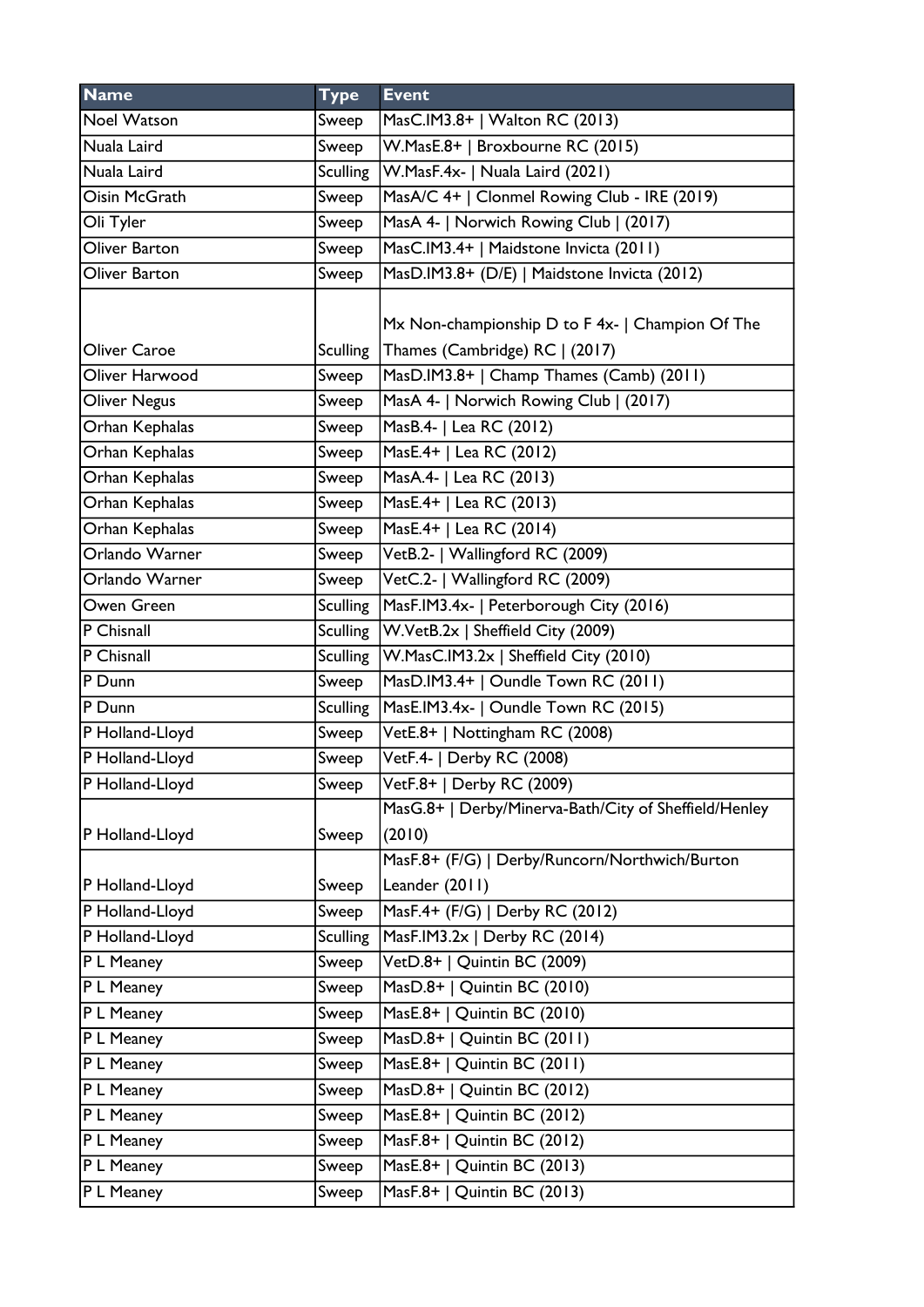| <b>Name</b>            | <b>Type</b>     | <b>Event</b>                                       |
|------------------------|-----------------|----------------------------------------------------|
| P L Meaney             | Sweep           | MasE.8+   Quintin BC (2015)                        |
| P L Meaney             | Sweep           | MasF.8+   Quintin BC (2016)                        |
| P L Meaney             | Sweep           | MasF 4-   Quintin Boat Club (2018)                 |
| P Larby                | <b>Sculling</b> | Mx.MasE.4x-   Grosvenor RC, Chester (2014)         |
| P Richardson           |                 | Sculling   Mx. Mas C.8+   York City (2014)         |
| P T Summers            | Sweep           | VetD.4+   Crabtree BC (2008)                       |
| P T Summers            | Sweep           | VetD.4+   Crabtree BC (2009)                       |
| P T Summers            | Sweep           | VetE.8+   Crabtree BC (2009)                       |
| P T Summers            | Sweep           | MasE.4-   Crabtree BC (2010)                       |
| P.J. Buckworth         |                 | Sculling VetC.4x-   Tees RC (2008)                 |
| P.J. Buckworth         |                 | Sculling VetB.4x-   Tees RC (2009)                 |
| P.J. Buckworth         |                 | Sculling   VetC.4x-   Tees RC (2009)               |
| P.J. Buckworth         |                 | Sculling   MasD.4x-   Tees RC (2010)               |
| P.J. Buckworth         | Sculling        | MasC.4x-   Tees RC (2011)                          |
| P.J. Buckworth         | Sculling        | MasD.4x-   Tees RC (2011)                          |
| P.J. Buckworth         | Sculling        | MasD.4x-   Tees RC (2012)                          |
| P.J. Buckworth         | Sculling        | MasD.4x-   Tees RC (2014)                          |
| Pamela McHutchon       | <b>Sculling</b> | W.MasF.2x   Pamela McHutchon (2021)                |
| Pamela Ball            | Sweep           | W.MasD.IM3.8+   Ross RC (2014)                     |
| Pat Richardson         | Sweep           | W.MasB.IM3.8+   Durham ARC (2013)                  |
| Pat Richardson         | Sweep           | W.MasD.IM3.8+   Durham ARC (2013)                  |
| Patricia Mckelkar      | Sculling        | W.MasD.4x-   Patricia Mckelkar (2021)              |
| Patricia McKellar      | Sweep           | W.MasE.8+   Broxbourne RC (2015)                   |
| Patrick Evans          | Sculling        | Mx.MasC.8+   York City (2014)                      |
| Patrick Keown          | Sweep           | MasD 8+   Tyne Amateur Rowing Club (2019)          |
|                        |                 | Non-Championship D-F 4+   Tyne Amateur Rowing Club |
| Patrick Keown          | Sweep           | (2018)                                             |
|                        |                 | Non-Championship D-F 8+   Tyne Amateur Rowing Club |
| Patrick Keown          | Sweep           | (2018)                                             |
| <b>Patrick Evans</b>   | Sweep           | MasB.8+   York City (2011)                         |
| <b>Patrick Evans</b>   | Sweep           | MasA.2-   York City (2012)                         |
| <b>Patrick Evans</b>   | Sweep           | MasB.4+   York City (2012)                         |
| Patrick Fowler         | Sweep           | MasA/C 4+   Commercial Rowing Club, Ireland (2019) |
| Patrick Fowler         | Sweep           | MasC 2-   Commercial Rowing Club, Ireland (2019)   |
| Patrick Fowler         | Sweep           | MasC 2-   Commercial Rowing Club, Ireland (2018)   |
| Patrick Kelly          | Sweep           | MasB.IM3.4+   Furnivall (2010)                     |
| Patrick Leen           | Sweep           | MasF 8+   Reading Rowing Club (2018)               |
| <b>Patrick Mullins</b> | Sweep           | MasD.8+   Patrick Mullins (2021)                   |
| Patrick Murray         | Sweep           | VetD.2-   Cappoquin RC (2008)                      |
| Patrick Murray         | Sweep           | MasE.2-   Cappoquin RC (2010)                      |
| Patrick Murray         | Sweep           | MasE.2-   Cappoquin RC (2011)                      |
| Patrick Murray         | Sweep           | MasE.2-   Cappoquin RC (2012)                      |
|                        |                 |                                                    |
| Patrick Murray         | Sweep           | MasE.2-   Cappoquin RC (2014)                      |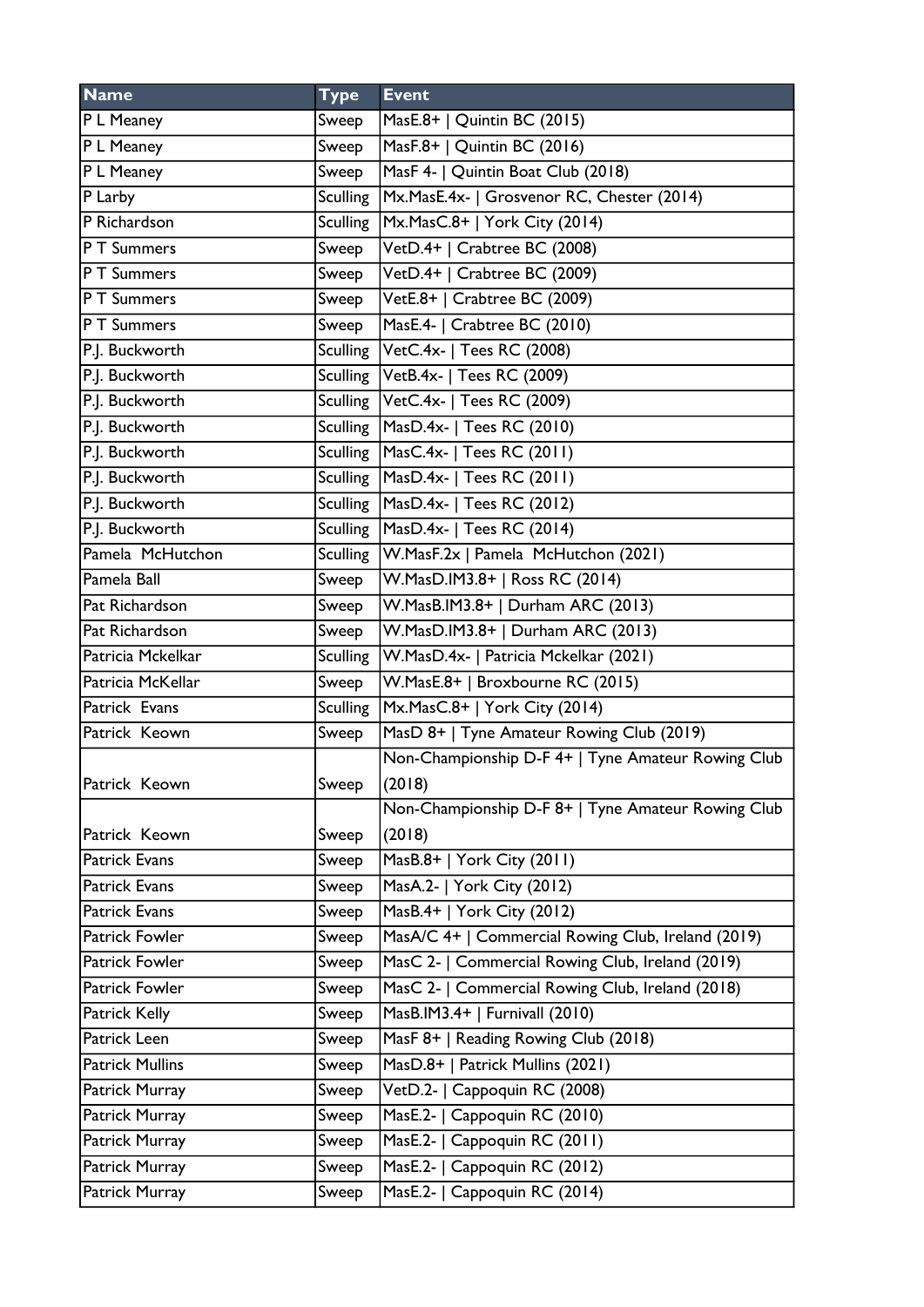| <b>Name</b>          | <b>Type</b>     | <b>Event</b>                                             |
|----------------------|-----------------|----------------------------------------------------------|
| patrick murray       | Sweep           | MasF.2-   Cappoquin RC (2015)                            |
| patrick murray       | Sweep           | MasF.2-   Cappoquin (IRE) (2016)                         |
| Patrick Weir         |                 | Sculling VetC.2x   Cheltenham Coll (2008)                |
| Paul Clay            | Sculling        | MasF.4x-   Runcorn (2014)                                |
| Paul Clay            |                 | Sculling MasF 4x-   Hollingworth Lake Rowing Club (2018) |
| Paul Keane           | Sculling        | MasA.2x   Team Keane (2015)                              |
|                      |                 |                                                          |
| Paul Adams           | Sweep           | Non-Championship A-C 4+   Sudbury Rowing Club (2018)     |
|                      |                 | Non-Championship D-F 4x- Intermediate   Doncaster        |
| Paul Batchelor       |                 | Sculling   Rowing Club (2019)                            |
| Paul Baverel         | Sweep           | MasA.8+   City of Cambridge (2014)                       |
| Paul Beaman          | Sculling        | Mx MasD/E 4x-   Derwent Rowing Club (2018)               |
|                      |                 | Non-championship D to F 4+   Monmouth Rowing Club        |
| Paul Bezani          | Sweep           | (2017)                                                   |
| Paul Branskey        | <b>Sculling</b> | MasB.IM3.2x   Tyne ARC (2015)                            |
| Paul Brodholt        | Sweep           | MasC.8+   Ross RC (2011)                                 |
| Paul Brodholt        | Sweep           | MasD.4+   Ross RC (2011)                                 |
| Paul Brodholt        | Sweep           | MasC.8+   Ross RC (2012)                                 |
| Paul Carpenter       | Sweep           | MasC.8+   Ross RC (2011)                                 |
| Paul Carpenter       | Sweep           | MasC.8+   Ross RC (2012)                                 |
| <b>Paul Casciato</b> | Sweep           | MasB.IM3.8+ (B/C)   Champ Thames (Camb) (2012)           |
| Paul Clay            | Sweep           | VetD.8+   Northwich RC (2008)                            |
| Paul Clay            | <b>Sculling</b> | MasE.2x   Hollingworth Lake (2013)                       |
| Paul Debois          | Sculling        | Mx.MasE.IM3.2x   Putney Town RC (2016)                   |
| Paul Downie          | Sweep           | MasC.8+   Monmouth RC (2010)                             |
| Paul Downie          | Sweep           | MasB.4-   Monmouth RC (2011)                             |
| Paul Downie          | Sweep           | MasC.8+   Monmouth RC (2013)                             |
| Paul Godsafe         | Sweep           | MasD.IM3.4+   Abingdon RC (2010)                         |
| Paul Godsafe         | <b>Sculling</b> | Mx.MasC.IM3.2x   Abingdon RC (2013)                      |
| Paul Godsafe         | <b>Sculling</b> | Mx.MasB.4x-   Abingdon RC (2014)                         |
| Paul Gosling         | <b>Sculling</b> | VetB.2x   Warwick BC (2008)                              |
| Paul Gosling         | Sculling        | MasB.2x   Warwick BC (2010)                              |
| Paul Gosling         | <b>Sculling</b> | MasC.2x   Warwick BC (2013)                              |
| Paul Gosling         | <b>Sculling</b> | MasC.2x   Warwick BC (2015)                              |
| Paul Gosling         | <b>Sculling</b> | MasC 2x   Warwick Boat Club (2018)                       |
| Paul Gosling         | <b>Sculling</b> | MasD.2x   Paul Gosling (2021)                            |
| Paul Johns           | Sweep           | VetE.8+   Nottingham RC (2008)                           |
| Paul Kane            | Sweep           | MasD.IM3.8+ (D/E)   Maidstone Invicta (2012)             |
| Paul Marshall        | Sweep           | MasC.IM3.4+   Pengwern BC (2012)                         |
|                      |                 | Non-Championship D-F 1x Intermediate   Runcorn           |
| Paul Massey          | <b>Sculling</b> | Rowing Club (2019)                                       |
| Paul Mew             | <b>Sculling</b> | VetD.IM3.4x-   Vesta RC (2009)                           |
| Paul Mew             | <b>Sculling</b> | MasF.IM3.1x   Vesta RC (2010)                            |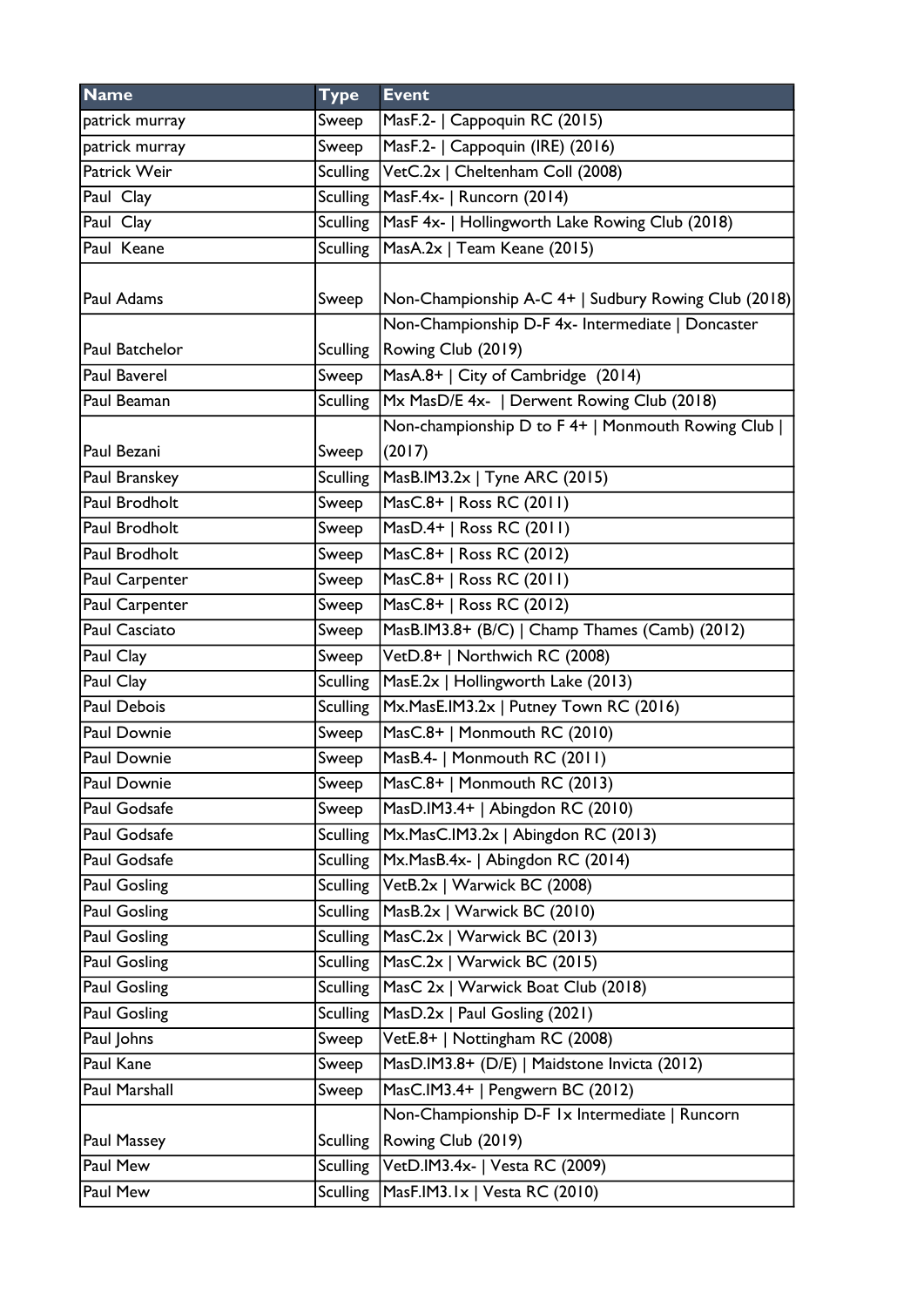| <b>Name</b>         | <b>Type</b>     | <b>Event</b>                                                   |
|---------------------|-----------------|----------------------------------------------------------------|
| Paul Mew            | Sculling        | MasG.Ix   Vesta RC (2014)                                      |
| Paul Richardson     | Sweep           | MasC.4+   Paul Richardson (2021)                               |
| Paul Rutter         | Sweep           | Mx MasD/F 8+   Durham Amateur Rowing Club (2019)               |
|                     |                 | Non-Championship D-F 4x- Intermediate   Doncaster              |
| Paul Shillito       |                 | Sculling   Rowing Club (2019)                                  |
| <b>Paul Stevens</b> | Sweep           | VetB.4-   Nottingham RC (2008)                                 |
| <b>Paul Stevens</b> | Sweep           | VetB.4+   Nottingham RC (2008)                                 |
| <b>Paul Stevens</b> | Sweep           | VetB.4+   Nottingham RC (2009)                                 |
| <b>Paul Stevens</b> | Sweep           | VetB.8+   Nottingham RC (2009)                                 |
| <b>Paul Stevens</b> | Sweep           | MasD.8+   Paul Stevens (2021)                                  |
| Paul Taylor         | Sweep           | MasF.8+   Quintin BC (2013)                                    |
| Paul Tunnah         | Sweep           | MasC.8+   Tyrian Club (2014)                                   |
| Paul Warnett        | Sweep           | VetE.4-   Bewdley RC (2009)                                    |
| Paul Wood-Robinson  | Sweep           | MasD.IM3.4+   Twickenham RC (2016)                             |
| Paul Wright         | Sweep           | MasE.8+   Crabtree BC (2014)                                   |
| Paula Buckton       | Sculling        | W.MasD.IM3.4x-   Twickenham RC (2016)                          |
| Paula Buckton       | <b>Sculling</b> | W.MasE.IM3.4x-   Twickenham RC (2016)                          |
| Paula Heywood       | Sweep           | W.MasB.4-   Milton Keynes RC (2011)                            |
| Paula Heywood       | Sweep           | W.MasA.4+   Milton Keynes RC (2013)                            |
| Paula Heywood       | Sweep           | W.MasD.4+   Milton Keynes RC (2015)                            |
| Paula Heywood       | Sweep           | W.MasD.8+   Milton Keynes RC (2016)                            |
| Paula Jones         | Sculling        | W.MasB.IM3.2x   Eton Excelsior (2010)                          |
| Paula Jones         | <b>Sculling</b> | W.MasB.IM3.4x-   Eton Excelsior (2010)                         |
| Paula Nixon         | Sweep           | W Non-Championship D-F 4+   Minerva Bath Rowing<br>Club (2018) |
| Paula Widdowson     | Sculling        | W.MasD.IM3.2x   York City (2015)                               |
| <b>Pauline Peel</b> | Sweep           | W.VetB.8+   Tideway Scullers Sch (2008)                        |
| Pauline Peel        | Sweep           | W.VetC.4-   Tideway Scullers Sch (2008)                        |
| Pauline Peel        | Sweep           | W.VetC.8+   Tideway Scullers Sch (2008)                        |
| Pauline Peel        | Sweep           | W.VetD.4-   Tideway Scullers Sch (2008)                        |
| <b>Pauline Peel</b> | Sweep           | W.MasC.8+   Tideway Scullers Sch (2014)                        |
| Pauline Peel        | Sweep           | W.MasD.2-   Tideway Scullers Sch (2014)                        |
| Pauline Peel        | Sweep           | W.MasD.8+   Tideway Scullers Sch (2015)                        |
| Pauline Peel        | Sweep           | W.MasE.4-   Tideway Scullers Sch (2016)                        |
| Pauline Rayner      | <b>Sculling</b> | Mx.MasD.4x-   Thames RC (2012)                                 |
| Pauline Rayner      | <b>Sculling</b> | W.MasE.4x-   Thames RC (2012)                                  |
| Pauline Rayner      | <b>Sculling</b> | W MasF 4x- Divison 3   Thames Rowing Club   (2017)             |
| Pete Jacobs         | Sweep           | MasE.2-   Poole (2015)                                         |
| Pete Jacobs         | Sweep           | MasF.4-   Upper Thames RC (2016)                               |
| Pete Jacobs         | Sweep           | MasD.2-   Poole (2010)                                         |
| Peter Atkinson      | Sweep           | MasF 4-   Dart-Totnes Amateur Rowing Club (2019)               |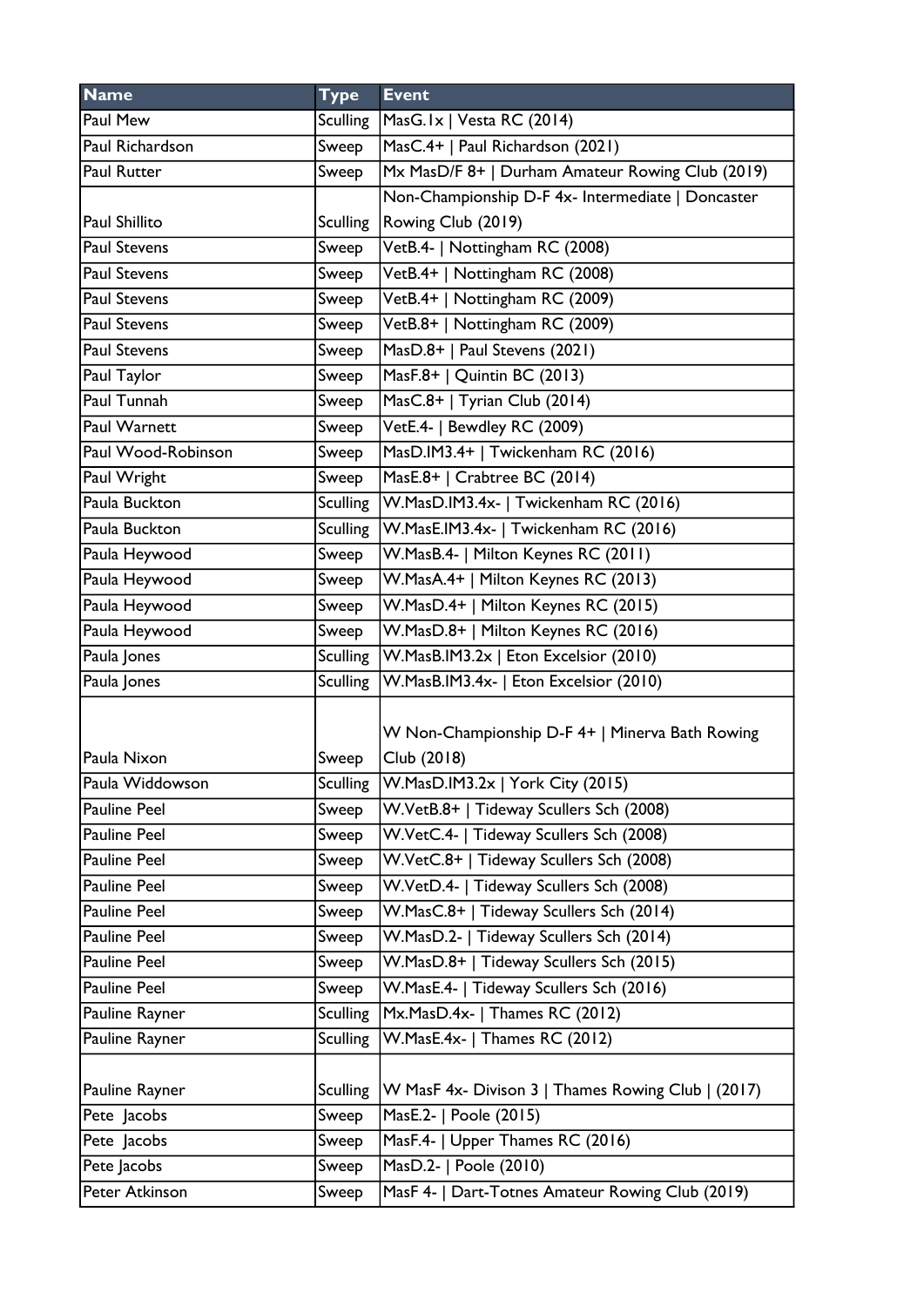| <b>Name</b>         | <b>Type</b> | <b>Event</b>                                                |
|---------------------|-------------|-------------------------------------------------------------|
| Peter Atkinson      | Sweep       | MasG 4-   Dart-Totnes Amateur Rowing Club (2019)            |
| Peter Atkinson      | Sculling    | MasG/H 4x-   Dart-Totnes Amateur Rowing Club (2019)         |
| Peter Atkinson      |             | Sculling   MasG 2x   Dart-Totnes Amateur Rowing Club (2019) |
| Peter Atkinson      |             | Sculling   VetD. 1x   Dart Totnes RC (2008)                 |
| Peter Atkinson      |             | Sculling VetE.4x-   Dart Totnes RC (2008)                   |
| Peter Atkinson      |             | Sculling VetE.Ix   Dart Totnes RC (2009)                    |
| Peter Atkinson      |             | Sculling MasE.Ix   Dart Totnes RC (2010)                    |
| Peter Atkinson      |             | Sculling   MasE.4x-   Dart Totnes RC (2010)                 |
| Peter Atkinson      |             | Sculling   MasF.4x-   Dart Totnes RC (2011)                 |
| Peter Atkinson      |             | Sculling MasE. Ix   Dart Totnes RC (2012)                   |
| Peter Atkinson      |             | Sculling MasF.4x-   Dart Totnes RC (2012)                   |
| Peter Atkinson      |             | Sculling   MasE. Ix   Dart Totnes RC (2013)                 |
| Peter Atkinson      |             | Sculling   MasF.4x-   Runcorn (2014)                        |
| Peter Atkinson      |             | Sculling   MasG.4x-   Dart Totnes RC (2014)                 |
| Peter Atkinson      |             | Sculling   MasF. Ix   Dart Totnes RC (2015)                 |
| Peter Atkinson      |             | Sculling   MasG.4x-   Dart Totnes RC (2015)                 |
| Peter Atkinson      |             | Sculling   MasF. Ix   Dart Totnes RC (2016)                 |
| Peter Atkinson      |             | Sculling   MasG 2x   Dart-Totnes Amateur Rowing Club (2018) |
| Peter Atkinson      | Sculling    | MasG 4x-   Dart-Totnes Amateur Rowing Club (2018)           |
| Peter Atkinson      | Sweep       | MasG 8+   Dart-Totnes Amateur Rowing Club (2018)            |
| Peter Atkinson      | Sweep       | MasG/H 4-   Dart-Totnes Amateur Rowing Club (2018)          |
| Peter Billin        | Sculling    | VetC.2x   Ardingly (2009)                                   |
| <b>Peter Brett</b>  | Sweep       | VetC.4-   Tyrian Club (2008)                                |
| <b>Peter Brett</b>  | Sweep       | VetC.4+   Tyrian Club (2008)                                |
| <b>Peter Brett</b>  | Sweep       | MasF.8+   Peter Brett (2021)                                |
| <b>Peter Brooks</b> | Sweep       | MasB.IM3.8+ (B/C)   Champ Thames (Camb) (2012)              |
| Peter Dolby         | Sweep       | MasE.4-   Peterborough City (2014)                          |
| Peter English       | Sweep       | MasF.4+   Royal Chester (2014)                              |
| Peter Halford       | Sweep       | MasD.8+   London RC (2015)                                  |
| Peter Halford       | Sweep       | MasE 8+   London Rowing Club (2018)                         |
| Peter Holland-Lloyd | Sweep       | MasF.4+   Peter Holland-Lloyd (2021)                        |
| Peter Isaacson      | Sweep       | MasD 4+   Star Club (2019)                                  |
| Peter Isaacson      | Sweep       | MasE 8+   Star Club (2019)                                  |
|                     |             | Non-Championship A-C 4- Intermediate   Star Club            |
| Peter Isaacson      | Sweep       | (2019)                                                      |
| Peter Isaacson      | Sweep       | MasE.8+   Peter Isaacson (2021)                             |
| Peter Jacobs        | Sweep       | VetD.4+   Crabtree BC (2008)                                |
| Peter Jacobs        | Sweep       | VetD.4+   Crabtree BC (2009)                                |
| Peter Jacobs        | Sweep       | VetE.8+   Crabtree BC (2009)                                |
| Peter Jacobs        | Sweep       | MasD.4+   Upper Thames RC (2012)                            |
| Peter Jacobs        | Sweep       | MasD.4+   Upper Thames RC (2013)                            |
| Peter Jacobs        | Sweep       | MasD.8+   Upper Thames RC (2013)                            |
| Peter Jacobs        | Sweep       | MasD.4+   Upper Thames RC (2014)                            |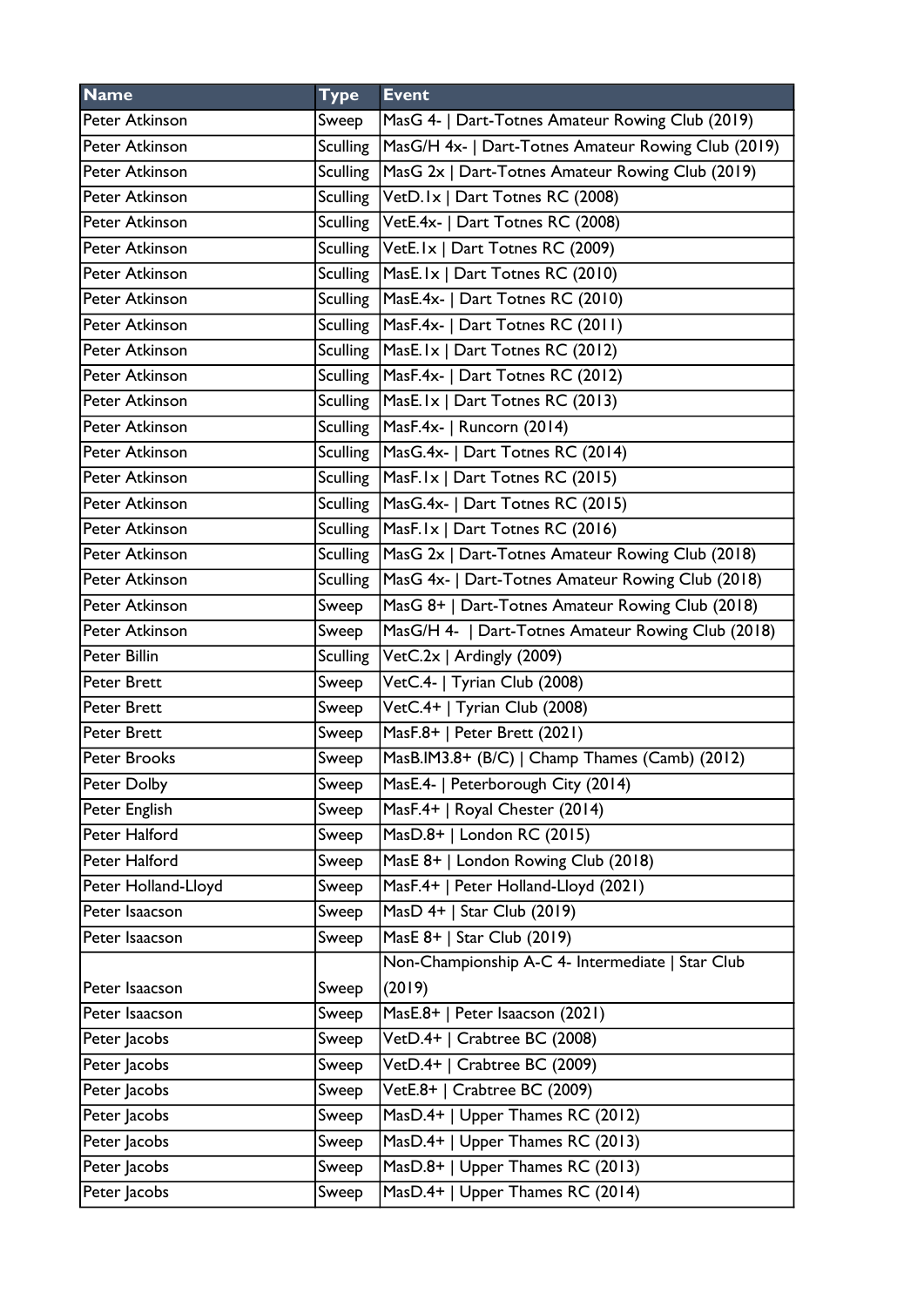| <b>Name</b>          | <b>Type</b>     | <b>Event</b>                                     |
|----------------------|-----------------|--------------------------------------------------|
| Peter Jacobs         | Sweep           | MasD.8+   Upper Thames RC (2014)                 |
| Peter Jacobs         | Sweep           | MasD.4+   Upper Thames RC (2015)                 |
| Peter Jacobs         | Sweep           | MasE.4-   Upper Thames RC (2015)                 |
| Peter Jacobs         | Sweep           | MasA/C 8+   Upper Thames Rowing Club (2018)      |
| Peter Jacobs         | Sweep           | MasE 2-   Upper Thames Rowing Club (2018)        |
| Peter Jacobs         | Sweep           | MasE.2-   Peter Jacobs (2021)                    |
| Peter Kelsall        | Sweep           | Mx.MasC.8+   Monmouth RC (2010)                  |
| Peter King           | <b>Sculling</b> | MasA.4x- (A/B/C)   Wallingford RC (2013)         |
| Peter King           | <b>Sculling</b> | MasD.2x   Wallingford RC (2014)                  |
| Peter King           | <b>Sculling</b> | MasC.2x   Wallingford RC (2016)                  |
| Peter King           | <b>Sculling</b> | MasD.2x   Wallingford RC (2016)                  |
| Peter King           | Sweep           | MasD 4-   Wallingford Rowing Club   (2017)       |
| Peter King           | <b>Sculling</b> | MasD 2x   Wallingford Rowing Club (2018)         |
| Peter King           | <b>Sculling</b> | MasD 4x-   Wallingford Rowing Club (2018)        |
| Peter Kingsley       | Sweep           | MasE.IM3.4+   Maidstone Invicta (2010)           |
| Peter Knight         | Sweep           | MasC.IM3.8+   Walton RC (2013)                   |
| Peter Lawson         | <b>Sculling</b> | MasE.IM3.2x   Weybridge RC (2015)                |
| Peter Lawson         | Sweep           | Mx.MasD.8+   Weybridge RC (2014)                 |
| Peter Lawson         | Sweep           | Mx.MasE.8+   Weybridge RC (2015)                 |
| Peter Massey         | <b>Sculling</b> | MasH.4x-   Nottingham/Nott'm & Union (2010)      |
| Peter Massey         | <b>Sculling</b> | MasH.2x   Nottingham RC (2011)                   |
| Peter May            | Sweep           | MasE.IM3.8+   Putney Town RC (2016)              |
| Peter Meaney         | <b>Sculling</b> | MasG.1x   Peter Meaney (2021)                    |
| Peter Murray         | <b>Sculling</b> | MasD 2x   Castle Semple Rowing Club (2019)       |
| Peter Murray         | <b>Sculling</b> | MasE 4x-   Castle Semple Rowing Club (2019)      |
| Peter Rigby          | Sweep           | MasC.4+   Peter Rigby (2021)                     |
| Peter Rogers         | Sweep           | MasE.IM3.8+   Putney Town RC (2016)              |
| Peter Rouse          | <b>Sculling</b> | MasE.IM3.1x   Dart Totnes RC (2012)              |
| Peter Simpson        | <b>Sculling</b> | VetC.IM3.2x   Vesta RC (2009)                    |
| Peter Simpson        | <b>Sculling</b> | VetD.IM3.4x-   Vesta RC (2009)                   |
| Peter Stasiuk        | Sweep           | Mx MasE 8+   Nottingham Rowing Club (2018)       |
| <b>Peter Summers</b> | Sweep           | MasE.8+   Crabtree BC (2014)                     |
| Peter Taylor         | Sweep           | VetG.2-   Reading RC (2009)                      |
| Peter Taylor         | Sweep           | MasG.2- (G/H)   Reading RC (2011)                |
| Peter Taylor         | Sweep           | MasG.4- (G/H)   Reading/Upper Thames (2011)      |
| Peter Taylor         | Sweep           | MasG.4+   Reading RC (2013)                      |
| Peter Taylor         | Sweep           | MasG.4-   Upper Thames RC (2014)                 |
| Peter Taylor         | Sweep           | MasG.8+   Upper Thames RC (2014)                 |
| Peter Taylor         | Sweep           | MasG.8+   Upper Thames RC (2015)                 |
| Peter Taylor         | <b>Sculling</b> | MasH.2x   Reading RC (2015)                      |
| Peter Taylor         | <b>Sculling</b> | MasH.2x   Reading RC (2016)                      |
| Peter Taylor         | <b>Sculling</b> | Masl 2x Divison 3   Reading Rowing Club   (2017) |
| Peter Watts          | <b>Sculling</b> | MasF.4x-   Tideway Scullers Sch (2010)           |
|                      |                 |                                                  |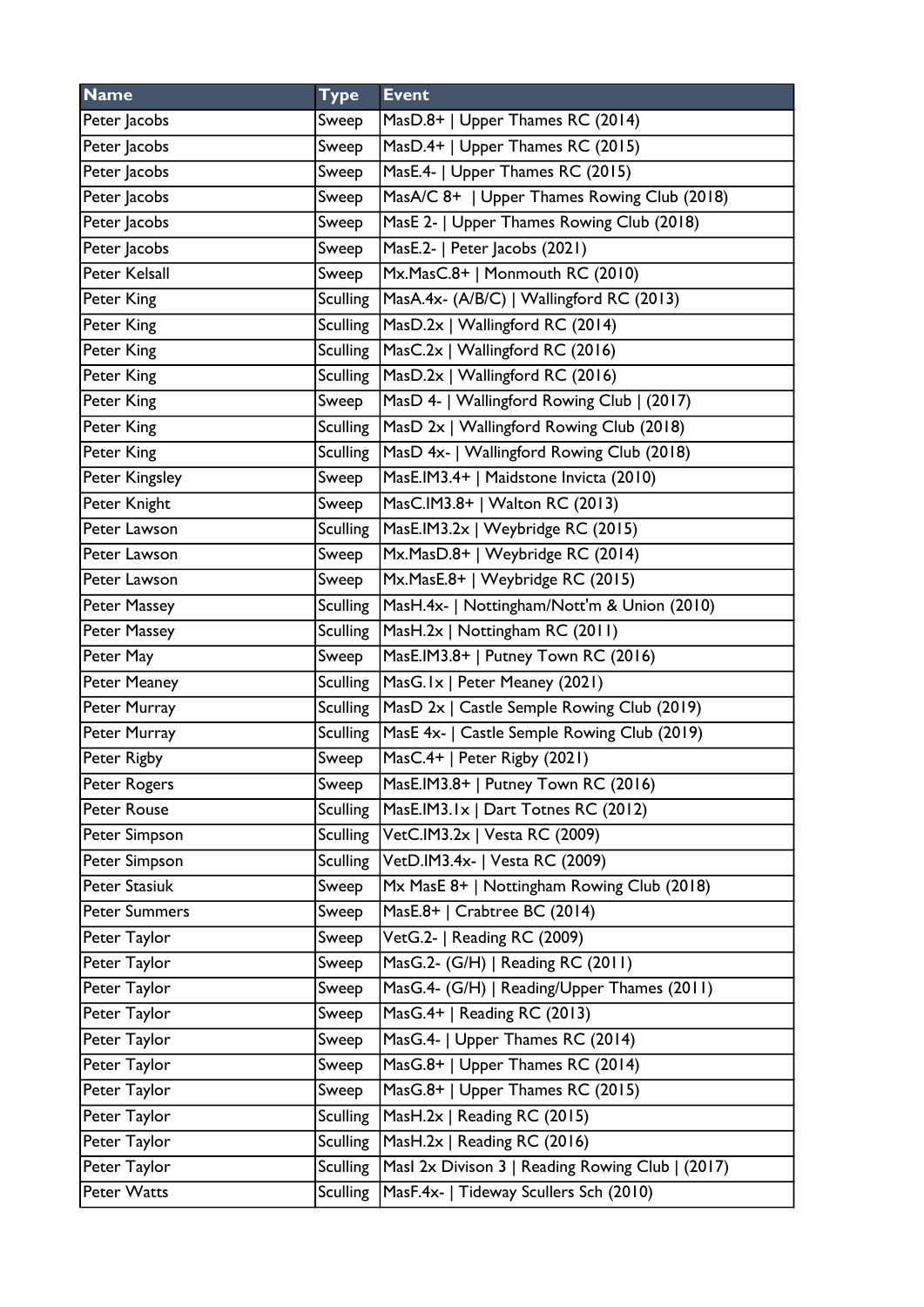| <b>Name</b>          | <b>Type</b>     | <b>Event</b>                                          |
|----------------------|-----------------|-------------------------------------------------------|
|                      |                 | W Non-Championship D-F 2x Intermediate   Grosvenor    |
| Petra Ocenaskova     | <b>Sculling</b> | Rowing Club, Chester (2019)                           |
| Phil Coope           | Sweep           | MasB.IM3.4+   Gloucester RC (2014)                    |
| Phil Jones           | Sculling        | Mx.VetB.S3.2x   Champ Thames (Camb) (2008)            |
| Phil Jones           | <b>Sculling</b> | Mx.VetC.IM3.2x   Champ Thames (Camb) (2009)           |
| Phil Jones           | <b>Sculling</b> | VetD.IM3.2x   Champ Thames (Camb) (2009)              |
|                      |                 | Non-championship A to C 1x   Broxbourne Rowing Club   |
| Phil Robinson        | <b>Sculling</b> | (2017)                                                |
|                      |                 | Non-Championship G-K 1x Intermediate   Belfast Rowing |
| Philip Griffith      | <b>Sculling</b> | Club (2019)                                           |
| <b>Philip Davies</b> | Sweep           | MasC.8+   Ross RC (2011)                              |
| <b>Philip Davies</b> | Sweep           | MasC.8+   Ross RC (2012)                              |
|                      |                 | Non-Championship D-F 4x- Intermediate   Doncaster     |
| Philip Haigh         | <b>Sculling</b> | Rowing Club (2019)                                    |
| Philip Hart          | Sweep           | MasD.4+   Hereford RC (2010)                          |
| Philip Hart          | Sweep           | MasE.4+   Hereford RC (2015)                          |
| Philip Hayman        | Sweep           | MasD.8+   Quintin BC (2012)                           |
| Philip Hayman        | Sweep           | MasE.8+   Quintin BC (2012)                           |
| Philip Hill          | <b>Sculling</b> | VetC.S3.1x   Grosvenor RC, Chester (2008)             |
| Philip Hill          | <b>Sculling</b> | VetC.IM3.1x   Grosvenor RC, Chester (2009)            |
| Philip Hill          | Sweep           | MasC.4+   Grosvenor RC, Chester (2013)                |
| Philip Hill          | <b>Sculling</b> | Mx.MasC.2x   Grosvenor RC, Chester (2013)             |
| Philip Lumley        | Sweep           | Mx.MasC.8+   Broxbourne RC (2011)                     |
| Philip Lumley        | Sweep           | Mx.MasC.8+   Broxbourne RC (2012)                     |
| <b>Philip Lumley</b> | Sweep           | Mx.MasD.8+   Broxbourne RC (2012)                     |
| Philip Lumley        | Sweep           | Mx.MasC.8+   Broxbourne RC (2013)                     |
| <b>Philip Lumley</b> | Sweep           | Mx.MasD.8+   Broxbourne RC (2013)                     |
| <b>Philip Lumley</b> | Sweep           | MasH 4+   Broxbourne Rowing Club (2018)               |
| Philip Marler        | <b>Sculling</b> | MasB.IM3.1x   Norwich RC (2010)                       |
| <b>Philip Press</b>  | Sweep           | MasB.8+   York City (2011)                            |
| <b>Philip Press</b>  | Sweep           | MasB.4+   York City (2012)                            |
| <b>Philip Press</b>  | <b>Sculling</b> | Mx.MasC.8+   York City (2014)                         |
| <b>Philip Press</b>  | Sweep           | MasC.4+   York City (2015)                            |
| <b>Philip Press</b>  | Sweep           | MasC.4+   Philip Press (2021)                         |
| Philip Stubley       | <b>Sculling</b> | MasG.4x-   Nottingham RC (2012)                       |
| Philip Stubley       | <b>Sculling</b> | MasH.2x   Thames Tradesmen (2012)                     |
| Philip Tonkin        | Sweep           | MasA.IM3.4+   Warwick BC (2014)                       |
| Philippa Capel       | <b>Sculling</b> | W.VetA.Ix   Bewdley RC (2009)                         |
| Philippa Press       | Sweep           | W MasE 4+   York City Rowing Club (2019)              |
| Philippa Press       | Sweep           | W MasE/F 8+   York City Rowing Club (2019)            |
| Philippa Press       | Sweep           | W.MasC.4+   York City (2012)                          |
| Philippa Press       | Sweep           | W.MasD.4+   York City (2012)                          |
| Philippa Press       | Sweep           | W.MasD.4+   York City (2013)                          |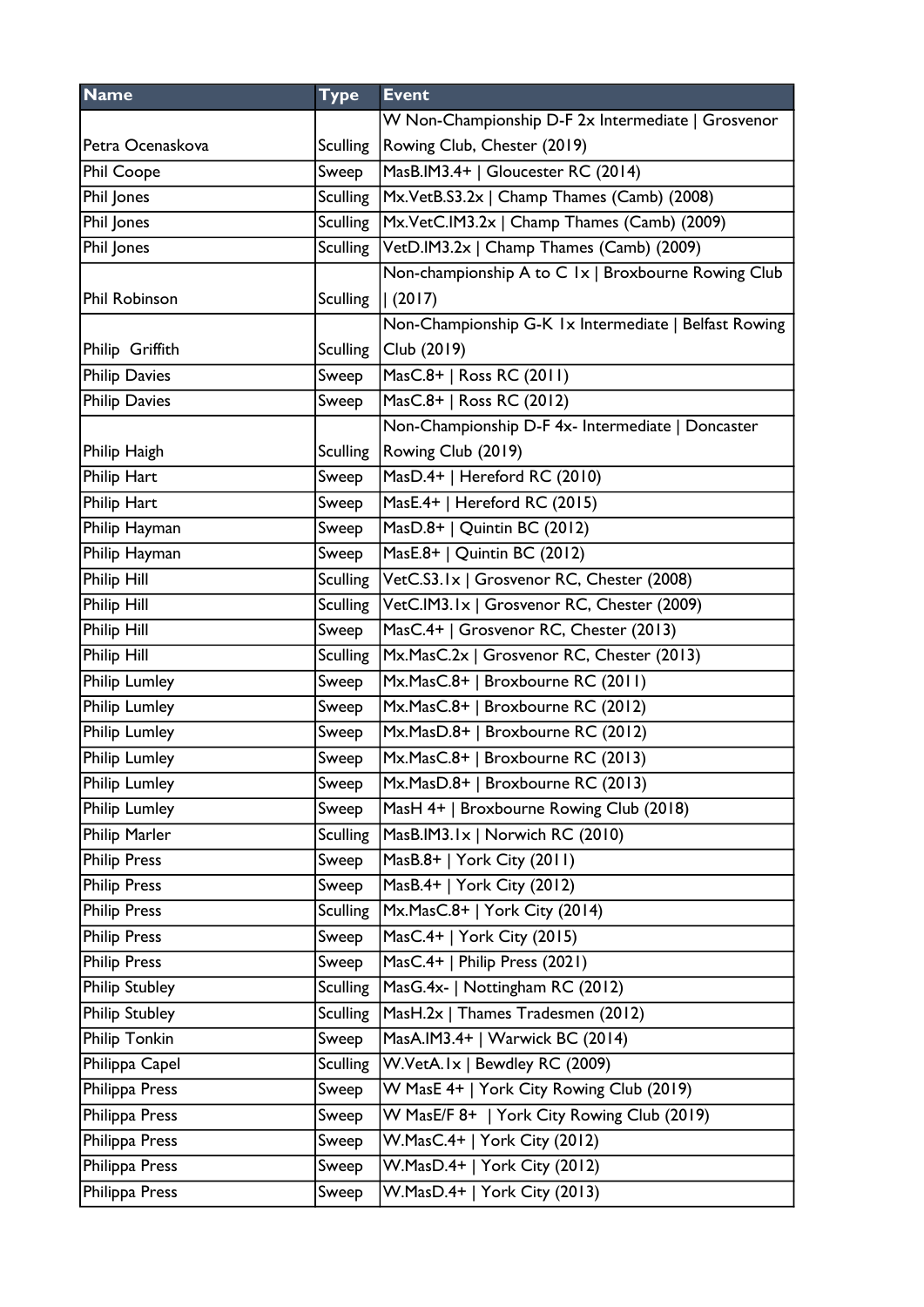| <b>Name</b>         | <b>Type</b>     | <b>Event</b>                                        |
|---------------------|-----------------|-----------------------------------------------------|
| Philippa Press      | Sculling        | Mx.MasC.8+   York City (2014)                       |
| Philippa Press      | Sweep           | W.MasD.4+   York City (2016)                        |
| Philippa Press      | Sweep           | W MasE/F 8+   York City Rowing Club (2018)          |
| Philippa Press      | Sweep           | W.MasB.8+   Philippa Press (2021)                   |
| Piers Ashley-Carter | <b>Sculling</b> | MasC.IM3.4x-   Abingdon RC (2010)                   |
| Piers Copham        | Sweep           | MasD 8+   Granta Boat Club (2018)                   |
| Piers Herrman       | <b>Sculling</b> | MasB.IM3.4x-   Broadland BC (2016)                  |
| Pieter Van Vrede    | Sweep           | MasE.4+   Wallingford RC (2011)                     |
|                     |                 | W Non-Championship D-F 4x- Intermediate   Upton     |
| Pippa Riddle        | Sculling        | Rowing Club (2019)                                  |
| Polly Fraley        | Sweep           | W.MasE.4-   Polly Fraley (2021)                     |
| Quintin McKellar    | Sculling        | VetD.4x-   Broxbourne RC (2008)                     |
| Quintin McKellar    | Sculling        | MasD.4x-   Broxbourne RC (2013)                     |
| Quintin McKellar    | Sweep           | Mx.MasD.8+   Broxbourne RC (2013)                   |
| R Robertson         | <b>Sculling</b> | MasE.4x-   R Robertson (2021)                       |
|                     |                 | Non-championship D to F 4-   Maidenhead Rowing Club |
| R Brockwell         | Sweep           | (2017)                                              |
| R Brockwell         | Sweep           | MasD 4-   Maidenhead Rowing Club (2018)             |
| R Clarke            | Sweep           | VetF.2-   Tideway Scullers Sch (2008)               |
| R Clarke            | Sweep           | VetF.4-   Tideway Scullers Sch (2009)               |
| R Clarke            | <b>Sculling</b> | MasF.4x-   Tideway Scullers Sch (2010)              |
| R Conway            | <b>Sculling</b> | MasE.IM3.4x-   Norwich RC (2013)                    |
| R Conway            | <b>Sculling</b> | MasE.4x-   Norwich RC (2014)                        |
| R Conway            |                 | Sculling   MasE.2x   Norwich RC (2015)              |
| R Conway            |                 | Sculling MasE.4x-   Norwich RC (2015)               |
| R Conway            |                 | Sculling   MasE 4x-   Norwich Rowing Club   (2017)  |
| R Conway            | <b>Sculling</b> | $MaxF.4x-   R Convay (2021)$                        |
| R   Coote           | Sweep           | VetD.4-   Greenbank Falmouth (2008)                 |
| R Jepson            | Sweep           | VetD.8+   Northwich RC (2008)                       |
|                     |                 | MasF.8+ (F/G)   Derby/Runcorn/Northwich/Burton      |
| R M Smith           | Sweep           | Leander (2011)                                      |
| R McInnerney        | <b>Sculling</b> | VetC.IM3.4x-   Bewl Bridge (2009)                   |
| R Pigott            | Sweep           | MasD.IM3.4+   Abingdon RC (2010)                    |
| R Smith             | Sweep           | MasD 4-   Wallingford Rowing Club   (2017)          |
| R Vigus             | Sweep           | VetF.4+   Lea RC (2009)                             |
| R Vigus             | Sweep           | MasH.4-   Lea RC (2010)                             |
| R Vigus             | Sweep           | MasF.4-   Lea RC (2012)                             |
| R Vigus             | Sweep           | MasG.4-   Lea RC (2013)                             |
| R Wilson            | Sweep           | MasD.2-   Poole (2010)                              |
| R Wilson            | Sweep           | MasC.2-   Henley RC (2010)                          |
| R Wilson            | Sweep           | MasD.2-   Henley RC (2014)                          |
| R Wilson            | Sweep           | MasE.2-   Poole (2015)                              |
| R Wilson            | Sweep           | MasD.2-   Henley RC (2015)                          |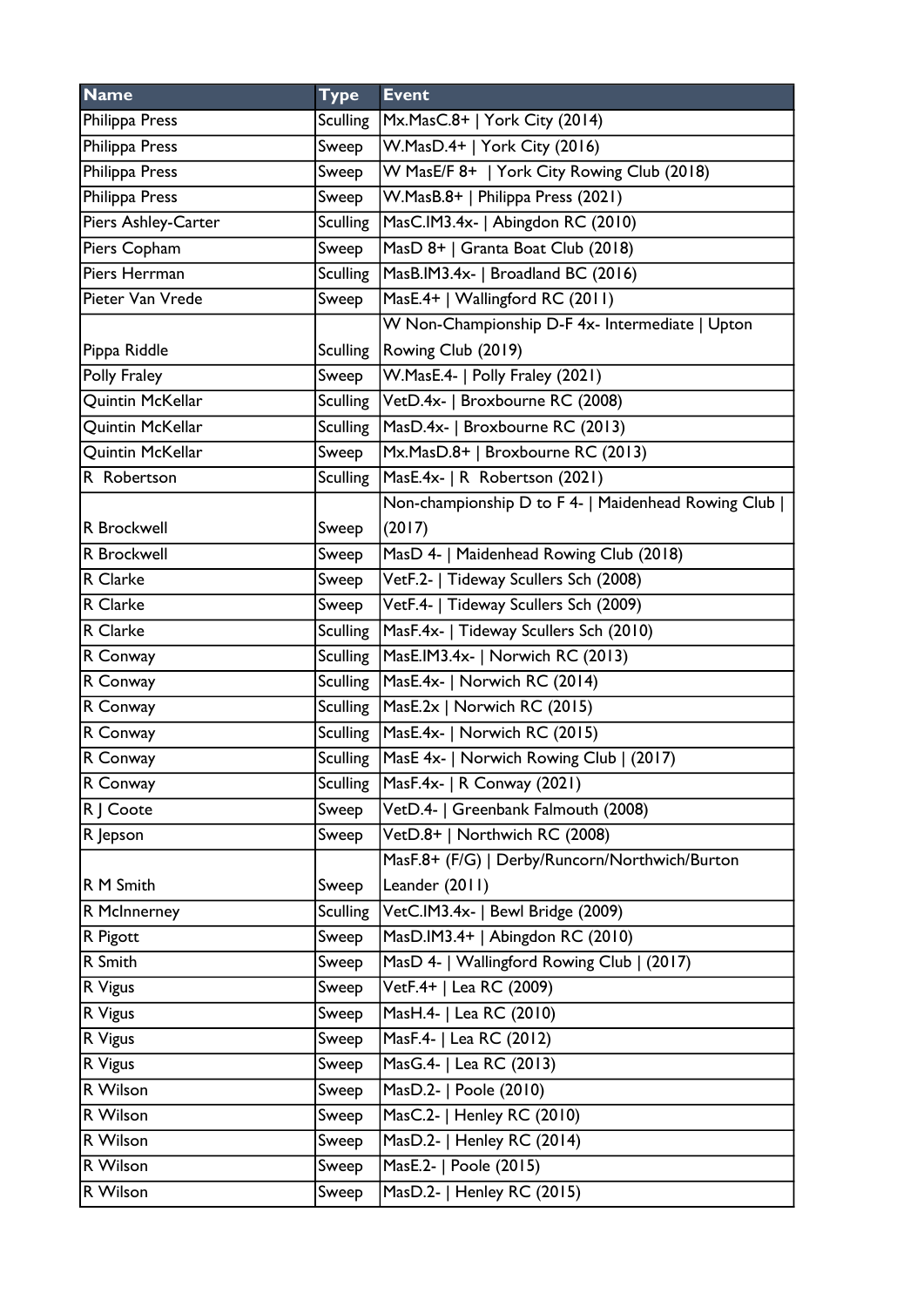| <b>Name</b>             | <b>Type</b>     | <b>Event</b>                                         |
|-------------------------|-----------------|------------------------------------------------------|
| R Wilson                | Sweep           | MasD.2-   Henley RC (2016)                           |
| R Wilson                | Sweep           | MasF.4-   Upper Thames RC (2016)                     |
| Rachael Kugele          | Sculling        | W.MasA.4x-   Kingston RC (2015)                      |
| Rachael Kugele          | <b>Sculling</b> | W.MasA.4x-   Kingston RC (2016)                      |
| Rachael Kugele          | Sweep           | W.MasA.IM3.4+   Kingston RC (2016)                   |
| <b>Rachel Armstrong</b> |                 | Sculling W MasC 1x   Bedford Rowing Club (2019)      |
| Rachel Armstrong        | <b>Sculling</b> | Mx MasD 2x   Bedford Rowing Club (2019)              |
| <b>Rachel Armstrong</b> |                 | Sculling $Mx.MasA.2x$   Star Club (2013)             |
| Rachel Armstrong        |                 | Sculling   Mx MasD 4x-   Star Club   (2017)          |
|                         |                 |                                                      |
| Rachel Armstrong        |                 | Sculling   Mx MasD 2x Divison 3   Star Club   (2017) |
| <b>Rachel Armstrong</b> |                 | Sculling $ W$ MasC $ x $ Star Club (2018)            |
| <b>Rachel Armstrong</b> |                 | Sculling   W. Mas C. Ix   Rachel Armstrong (2021)    |
| Rachel Edge             | Sweep           | W.VetC.8+   Medway Towns RC (2009)                   |
| Rachel Edge             | <b>Sculling</b> | W.MasD.4x-   Wallingford RC (2014)                   |
| Rachel Edge             | Sweep           | W.MasC.8+   Wallingford RC (2015)                    |
| Rachel Edge             | Sweep           | W.MasD.4-   Wallingford RC (2015)                    |
| Rachel Edge             | <b>Sculling</b> | W.MasD.4x-   Wallingford RC (2015)                   |
| Rachel Edge             | <b>Sculling</b> | W.MasC.4x-   Wallingford RC (2016)                   |
| Rachel Edge             | Sweep           | W.MasD.4-   Wallingford RC (2016)                    |
| Rachel Edge             | <b>Sculling</b> | W.MasD.4x-   Wallingford RC (2016)                   |
|                         |                 | W MasD 4x- Divison 3   Wallingford Rowing Club       |
| Rachel Edge             | <b>Sculling</b> | (2017)                                               |
| Rachel Edge             | Sweep           | W MasD 8+   Wallingford Rowing Club   (2017)         |
| <b>Rachel Groves</b>    | Sweep           | W.VetB.4+   Grosvenor RC, Chester (2009)             |
| Rachel Knight           |                 | Sculling   W.VetB.IM3.4x-   Molesey BC (2009)        |
| Rachel Knight           | Sweep           | W.VetC.8+   Medway Towns RC (2009)                   |
| Rachel Kornber          | <b>Sculling</b> | W.VetD.IM3.2x   Weybridge RC (2009)                  |
| Rachel Kornberg         | <b>Sculling</b> | W.VetD.2x   Weybridge RC (2009)                      |
| Rachel Kornberg         | Sweep           | W.MasD.4+   Walbrook/Weybridge/Molesey (2010)        |
| Rachel Kornberg         | Sweep           | W.MasD.4+   Walbrook/Weybridge (2011)                |
| Rachel Kornberg         | <b>Sculling</b> | W.MasD.IM3.2x   Weybridge RC (2011)                  |
| Rachel Kornberg         | Sweep           | W.MasD.4+   Weybridge RC (2014)                      |
| Rachel Kornberg         | Sweep           | Mx.MasD.8+   Weybridge RC (2014)                     |
| Rachel Kornberg         | Sweep           | Mx.MasE.8+   Weybridge RC (2015)                     |
| Rachel Kornberg         | Sweep           | W MasE 2-   Weybridge Rowing Club   (2017)           |
| Rachel Kornberg         | <b>Sculling</b> | W MasG 2x   Weybridge Rowing Club (2018)             |
| Rachel Kornberg         | Sweep           | W MasF 2-   Weybridge Rowing Club (2018)             |
| Rachel Kornberg         | Sweep           | W MasF 4-   Weybridge Rowing Club (2018)             |
| Rachel Kornberg         | Sweep           | W MasF/G 4+   Weybridge Rowing Club (2018)           |
| Rachel Lombard          | Sweep           | W.MasE.8+   Chester le Street ARC (2014)             |
| Rafael Guerrero         | Sweep           | MasD.IM3.8+   Grosvenor RC, Chester (2016)           |
| Ralph Pickles           | <b>Sculling</b> | MasH 2x   Tees Rowing Club (2019)                    |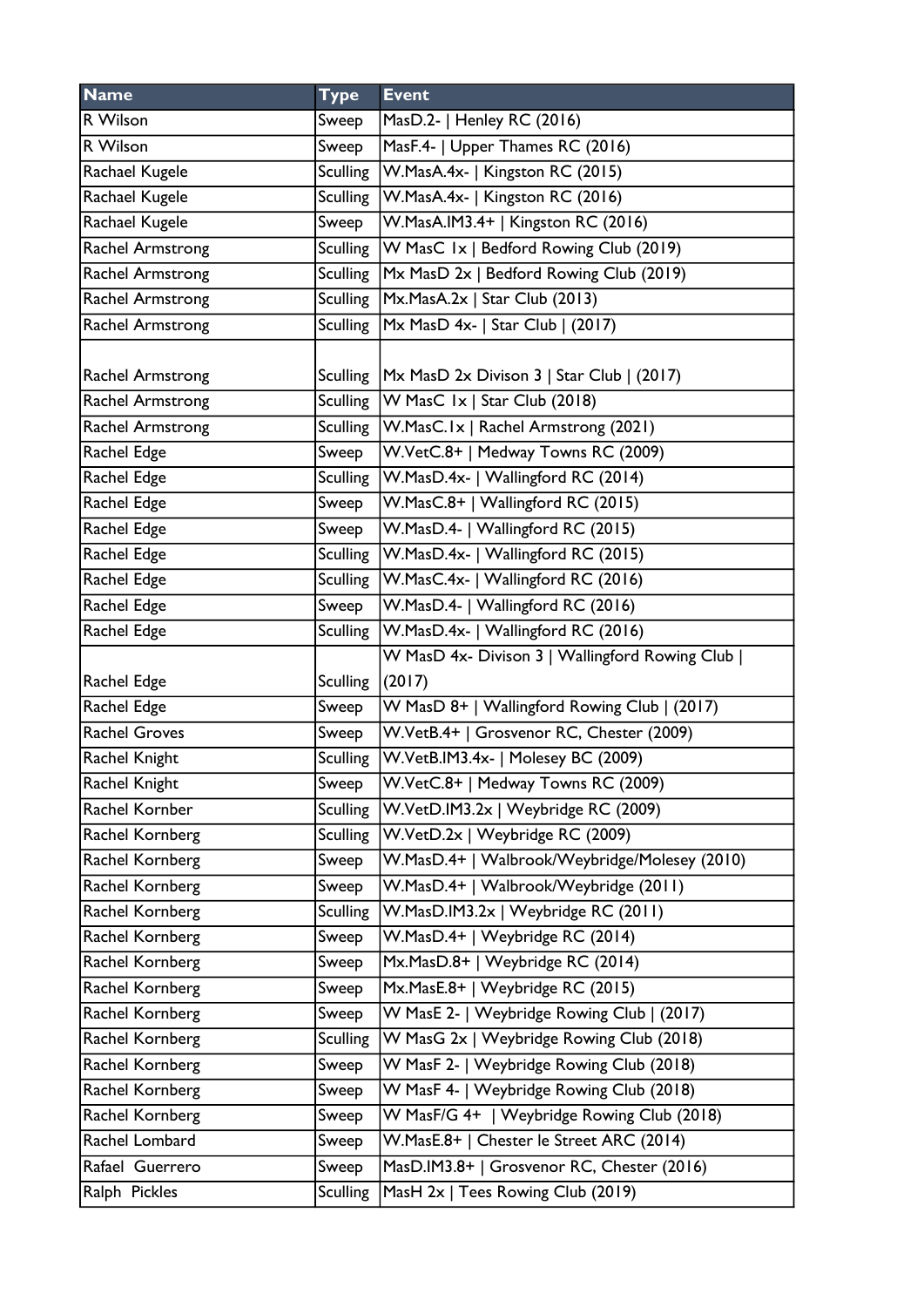| <b>Name</b>      | <b>Type</b>     | <b>Event</b>                                             |
|------------------|-----------------|----------------------------------------------------------|
| Ralph Pickles    | Sculling        | MasG.4x-   Tees RC (2016)                                |
| Ralph Pickles    |                 | Sculling   MasG 4x-   Tees Rowing Club   (2017)          |
| Ralph Pickles    | Sculling        | MasH/J 4x-   Tees Rowing Club (2018)                     |
| Ralph Humphrey   | <b>Sculling</b> | MasD.2x   Poplar Blackwall (2010)                        |
| Ralph Humphrey   | Sculling        | MasD.2x   Poplar Blackwall (2011)                        |
| Ralph Humphrey   | <b>Sculling</b> | MasD.2x   Poplar Blackwall (2012)                        |
| Ralph Humphrey   | <b>Sculling</b> | MasC.2x   Poplar Blackwall (2014)                        |
| Ralph Humphrey   | Sweep           | MasC 8+   London Rowing Club   (2017)                    |
| Ralph Humphrey   | Sweep           | MasD 4+   Poplar Blackwall & District Rowing Club (2018) |
| Ralph Humphrey   | Sweep           | MasE 8+   Poplar Blackwall & District Rowing Club (2018) |
| Ralph Metcalfe   | Sweep           | VetF.4+   Durham ARC (2008)                              |
| Ralph Metcalfe   | Sweep           | MasF.4+   Durham ARC (2010)                              |
| Ray Carroll      | Sweep           | MasA/C 4+   Galway Rowing Club, Ireland (2019)           |
| Ray Davis        | Sculling        | VetE.2x   Dart Totnes RC (2008)                          |
| Ray Davis        |                 | Sculling   VetE.4x-   Dart Totnes RC (2008)              |
| Ray Davis        |                 | Sculling VetE.2x   Dart Totnes RC (2009)                 |
| Ray Davis        |                 | Sculling   VetF.4x-   Dart Totnes RC (2009)              |
| Ray Davis        | Sculling        | MasE.2x   Dart Totnes RC (2010)                          |
| Ray Davis        |                 | Sculling   MasE.4x-   Dart Totnes RC (2010)              |
| Ray Davis        |                 | Sculling   MasF.2x   Dart-Totnes/Ardingly (2011)         |
| Ray Davis        |                 | Sculling   MasF.4x-   Dart Totnes RC (2011)              |
| Ray Davis        |                 | Sculling   MasF.4x-   Dart Totnes RC (2012)              |
| Ray Davis        |                 | Sculling   MasF.2x   Dart Totnes RC (2013)               |
| Ray Davis        |                 | Sculling   MasG.4x-   Dart Totnes RC (2013)              |
| Ray Green        | <b>Sculling</b> | Masl/J Ix   B T C (Southampton) Rowing Club (2018)       |
| Rebecca Campbell | <b>Sculling</b> | W.MasB.2x   Rebecca Campbell (2021)                      |
| Rebecca Caroe    | Sweep           | W.VetB.8+   Leicester RC (2009)                          |
| Rebecca Lippe    | Sweep           | W.MasB.4+   Durham ARC (2010)                            |
| Rebecca Lippe    | Sweep           | W.MasA.4+   Durham ARC (2011)                            |
| Rebecca Lippe    | Sweep           | W.MasB.4+   Durham ARC (2011)                            |
| Rebecca Sadler   | <b>Sculling</b> | W.MasD.2x   Rebecca Sadler (2021)                        |
| Rebecca Williams | <b>Sculling</b> | W.MasC.4x-   Warrington (2012)                           |
| Rebecca Williams | <b>Sculling</b> | W.MasA.Ix   St Ives $(2013)$                             |
| Rebecca Williams | Sweep           | W.MasB.8+   Cantabrigian (2013)                          |
| Rebekah Edgar    | <b>Sculling</b> | W MasB 4x-   Quintin Boat Club (2018)                    |
|                  |                 |                                                          |
| Rebekah Edgar    | <b>Sculling</b> | W Non-Championship A-C 2x   Quintin Boat Club (2018)     |
| Renske Herrema   | <b>Sculling</b> | W.MasA.IM3.4x-   Tyne ARC (2016)                         |
| Rhian Prichard   | <b>Sculling</b> | W.MasF.2x   Birmingham RC (2016)                         |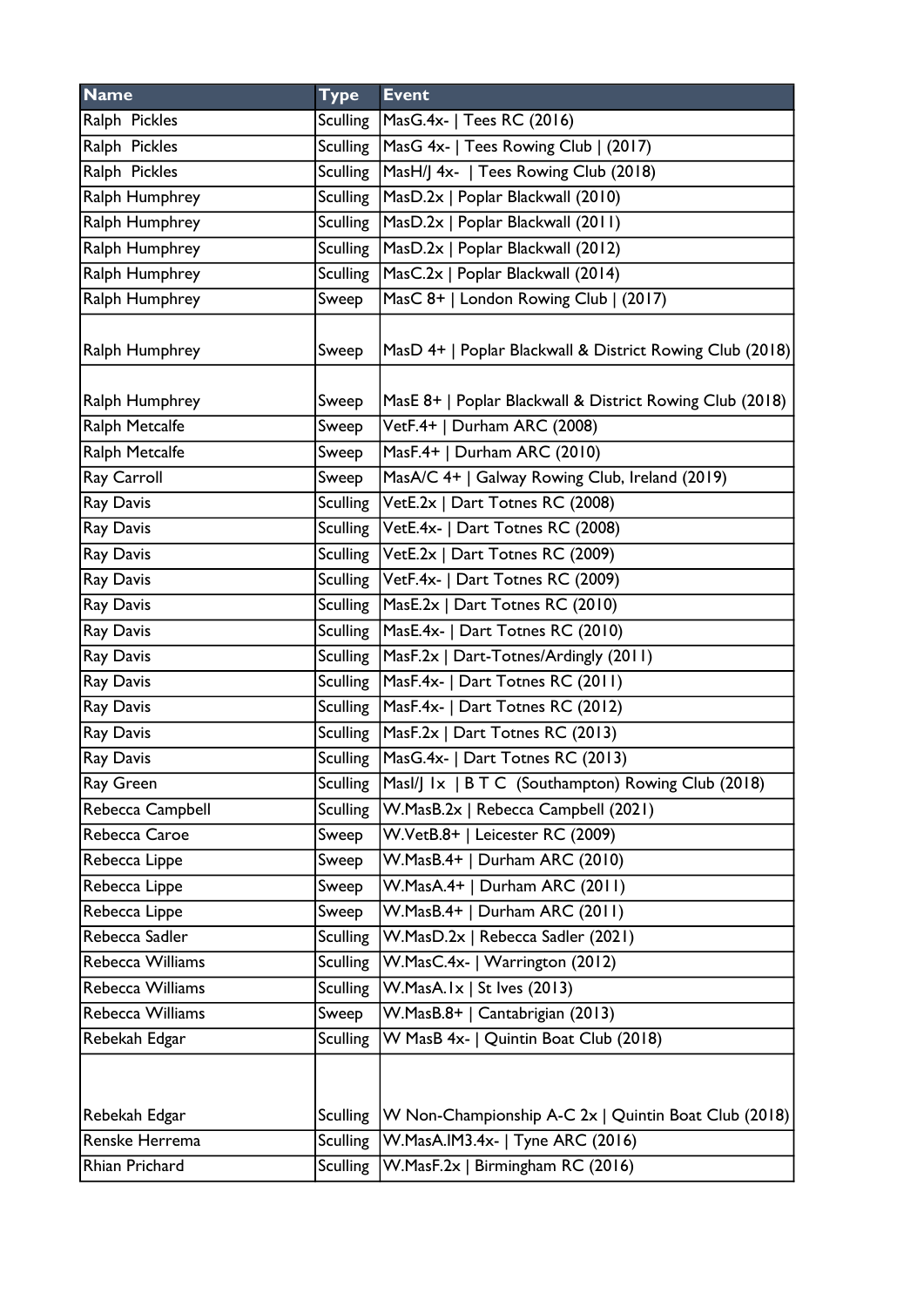| <b>Name</b>                    | <b>Type</b>     | <b>Event</b>                                                      |
|--------------------------------|-----------------|-------------------------------------------------------------------|
|                                |                 |                                                                   |
| Rhian Prichard                 |                 | Sculling   Mx MasF 2x Divison 3   Birmingham Rowing Club   (2017) |
| <b>Rhian Prichard</b>          | Sculling        | Mx MasF/G 2x   Birmingham Rowing Club (2018)                      |
| <b>Richad Bissell</b>          | Sweep           | MasE.4+   Hereford RC (2015)                                      |
|                                |                 | Non-Championship A-C 4x-   Doncaster Rowing Club                  |
| Richard Broom                  | <b>Sculling</b> | (2018)                                                            |
| <b>Richard Adey</b>            | <b>Sculling</b> | MasF 1x   Walton Rowing Club (2018)                               |
| <b>Richard Bissell</b>         | Sweep           | MasD.4+   Hereford RC (2010)                                      |
| <b>Richard Bowsher</b>         | Sweep           | MasE.IM3.4+   Reading RC (2012)                                   |
| <b>Richard Braunton</b>        | <b>Sculling</b> | MasE.IM3.2x   Greenbank Falmouth (2014)                           |
| Richard Buckeridge             | Sweep           | MasF.IM3.8+   Marlow RC (2016)                                    |
| <b>Richard Charles Talboys</b> | Sweep           | MasE.IM3.8+   Star Club (2011)                                    |
| <b>Richard Charles Talboys</b> | <b>Sculling</b> | MasD.IM3.4x-   Star Club (2014)                                   |
| <b>Richard Colborne</b>        | <b>Sculling</b> | MasA.4x- (A/B/C)   Wallingford RC (2013)                          |
| <b>Richard Court</b>           | <b>Sculling</b> | MasC.IM3.4x-   Hexham/Durham (2012)                               |
| <b>Richard Court</b>           | <b>Sculling</b> | MasD 4x-   Durham Amateur Rowing Club   (2017)                    |
|                                |                 | Non-Championship D toF 8+   Tyne Amateur Rowing                   |
| <b>Richard Court</b>           | Sweep           | Club   (2017)                                                     |
| Richard D Wilkinson            | Sweep           | Mx.VetC.8+   Tees RC (2009)                                       |
|                                |                 | Non-Championship A-C 8+ Intermediate   London                     |
| Richard Gallagher              | Sweep           | Otters Rowing Club (2019)                                         |
| Richard Gallagher              | <b>Sculling</b> | MasA/B 4x-   London Otters Rowing Club (2019)                     |
| <b>Richard Hancock</b>         | <b>Sculling</b> | MasF 1x Divison 3   Derwent Rowing Club   (2017)                  |
| <b>Richard Harandon</b>        | Sweep           | Mx.VetC.8+   Tees RC (2009)                                       |
| <b>Richard Hosking</b>         | <b>Sculling</b> | MasB.4x-   Walton RC (2010)                                       |
| <b>Richard Hosking</b>         | <b>Sculling</b> | MasC.2x   Walton RC (2010)                                        |
| <b>Richard Hosking</b>         | Sculling        | MasC.4x-   Walton RC (2010)                                       |
| <b>Richard Hosking</b>         |                 | Sculling   MasB.4x-   Walton RC (2011)                            |
| <b>Richard Huggins</b>         | <b>Sculling</b> | MasD.IM3.2x   Maidstone Invicta (2010)                            |
| Richard J T Evans              | <b>Sculling</b> | MasG.4x-   Richard   T Evans (2021)                               |
| <b>Richard Kinsey</b>          | Sculling        | VetE.IM3.2x   Bradford on Avon (2009)                             |
| <b>Richard Kinsey</b>          | <b>Sculling</b> | MasE.IM3.2x   Bradford on Avon (2011)                             |
| Richard Littlewood             | <b>Sculling</b> | MasD.IM3.4x-   Eton Excelsior (2016)                              |
| Richard Lonergan               | Sweep           | VetD.8+   Quintin BC (2009)                                       |
| Richard Lonergan               | Sweep           | $MasD.8+  $ Quintin BC (2010)                                     |
| Richard Lonergan               | Sweep           | $Mase.8+  $ Quintin BC (2010)                                     |
| Richard Lonergan               | Sweep           | MasD.8+   Quintin BC (2011)                                       |
| Richard Lonergan               | Sweep           | MasE.8+   Quintin BC $(2011)$                                     |
| Richard Lonergan               | Sweep           | MasD.8+   Quintin BC (2012)                                       |
| Richard Lonergan               | Sweep           | MasE.8+   Quintin BC (2012)                                       |
| Richard Lonergan               | Sweep           | MasF.8+   Quintin BC (2012)                                       |
| Richard Lonergan               | Sweep           | MasE.4-   Quintin BC (2013)                                       |
| Richard Lonergan               | Sweep           | MasE.8+   Quintin BC (2013)                                       |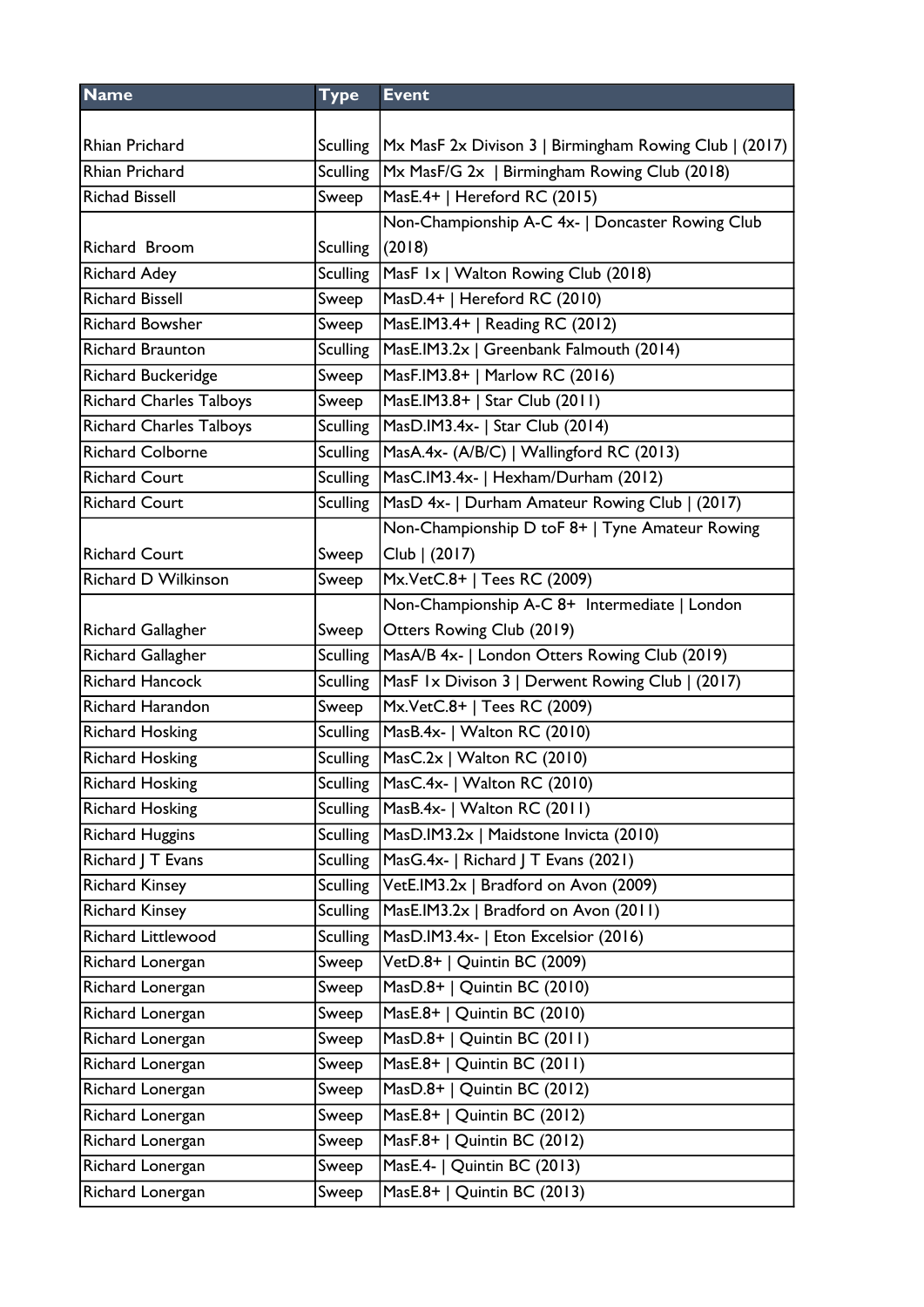| <b>Name</b>                  | <b>Type</b>     | <b>Event</b>                                      |
|------------------------------|-----------------|---------------------------------------------------|
| Richard Lonergan             | Sweep           | MasE.8+   Quintin BC (2015)                       |
| Richard Lonergan             | Sweep           | MasF.8+   Quintin BC (2015)                       |
| Richard Lonergan             | Sweep           | MasE.4-   Quintin BC (2016)                       |
| Richard Lonergan             | Sweep           | MasE.8+   Quintin BC (2016)                       |
| Richard Lonergan             | Sweep           | MasF 4-   Quintin Boat Club (2018)                |
| <b>Richard Maclean</b>       | <b>Sculling</b> | MasC.IM3.4x-   Grosvenor RC, Chester (2013)       |
| <b>Richard Ratcliffe</b>     | Sweep           | MasD.8+   Quintin BC (2010)                       |
| <b>Richard Ratcliffe</b>     | <b>Sculling</b> | MasC.4x-   Quintin BC/Auriol Kensington (2012)    |
| Richard Ridgway              | Sweep           | MasD.IM3.8+ (D/E)   Maidstone Invicta (2012)      |
| Richard Ridgway              | <b>Sculling</b> | MasC.IM3.2x   Maidstone Invicta (2015)            |
| <b>Richard Seekins</b>       | Sweep           | MasF.IM3.8+   Marlow RC (2016)                    |
| <b>Richard Shirley</b>       | <b>Sculling</b> | MasC.1x   Broxbourne RC (2014)                    |
| <b>Richard Shirley</b>       |                 | Sculling MasC.4x-   Broxbourne RC (2014)          |
| <b>Richard Shirley</b>       | <b>Sculling</b> | MasC 1x   Molesey Boat Club (2018)                |
| <b>Richard Shirley</b>       | <b>Sculling</b> | MasD.Ix   Richard Shirley (2021)                  |
| <b>Richard Smalman-Smith</b> | Sculling        | MasB.4x-   Walton RC (2010)                       |
| Richard Smalman-Smith        | <b>Sculling</b> | MasC.4x-   Walton RC (2010)                       |
| Richard Smalman-Smith        | <b>Sculling</b> | MasB.4x-   Walton RC (2011)                       |
| <b>Richard White</b>         | Sweep           | MasF.4-   Bedford RC (2014)                       |
| <b>Richard White</b>         | Sweep           | MasE.8+   Richard White (2021)                    |
| Rob MacFarlane               | Sweep           | MasB.4-   Agecroft (2015)                         |
| Rob MacFarlane               | Sweep           | MasB.4-   Agecroft (2016)                         |
| Rob MacFarlane               | Sweep           | MasB 4-   Agecroft Rowing Club   (2017)           |
| Rob MacFarlane               | Sweep           | MasB.4-   Rob MacFarlane (2021)                   |
| Robert Alexande              |                 | Sculling VetC.1x   Broxbourne RC (2009)           |
| Robert Alexander             | Sweep           | Mx.MasC.8+   Broxbourne RC (2011)                 |
| Robert Alexander             | Sweep           | MasB.8+   Broxbourne RC (2012)                    |
| Robert Alexander             | Sweep           | Mx.MasC.8+   Broxbourne RC (2012)                 |
| Robert Alexander             | Sweep           | MasA.8+   Broxbourne RC (2013)                    |
| Robert Alexander             | <b>Sculling</b> | MasD.4x-   Broxbourne RC (2013)                   |
| Robert Alexander             | Sweep           | Mx.MasC.8+   Broxbourne RC (2013)                 |
| Robert Alexander             | <b>Sculling</b> | MasC.4x-   Broxbourne RC (2014)                   |
| Robert Bailey                | <b>Sculling</b> | VetE.S3.2x   Twickenham RC (2008)                 |
| Robert Bailey                | <b>Sculling</b> | VetG.IM3.1x   Twickenham RC (2009)                |
| Robert Bainbridge            | <b>Sculling</b> | MasH 2x   Tees Rowing Club (2019)                 |
| Robert Bainbridge            | <b>Sculling</b> | MasG.4x-   Tees RC (2016)                         |
| Robert Bainbridge            | <b>Sculling</b> | MasG 4x-   Tees Rowing Club   (2017)              |
| Robert Bainbridge            | <b>Sculling</b> | MasH/J 4x-   Tees Rowing Club (2018)              |
| Robert Birch                 | <b>Sculling</b> | MasE.IM3.2x   Merchants 98 (2010)                 |
|                              |                 | Non-championship A to C 4x-   Medway Towns Rowing |
| Robert Blair                 | <b>Sculling</b> | Club   (2017)                                     |
| Robert Blair                 | <b>Sculling</b> | MasB 2x   Medway Towns Rowing Club   (2017)       |
| <b>Robert Buckley</b>        | <b>Sculling</b> | MasG.4x-   Robert Buckley (2021)                  |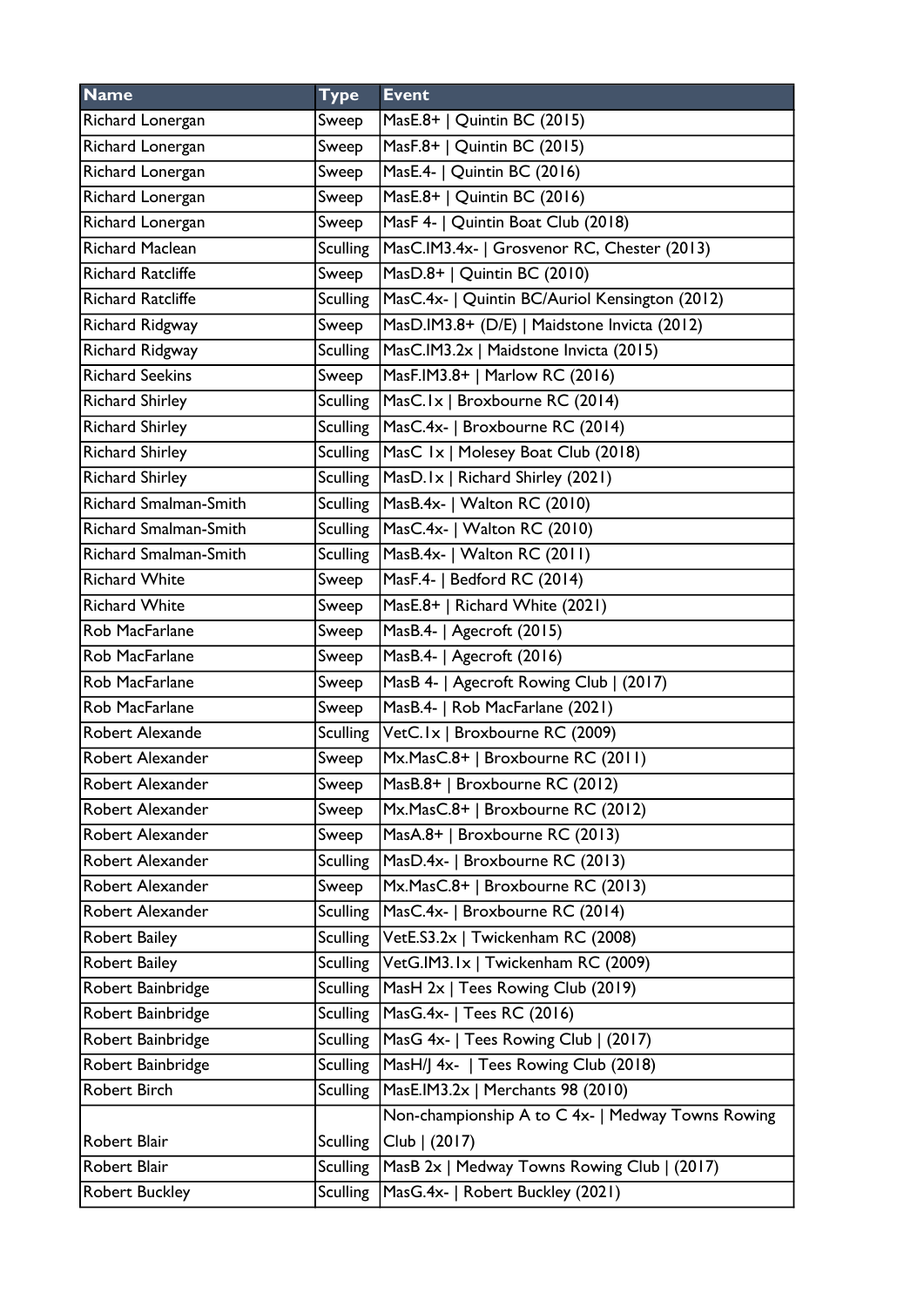| <b>Name</b>                    | <b>Type</b>     | <b>Event</b>                                        |
|--------------------------------|-----------------|-----------------------------------------------------|
| <b>Robert Charles Brereton</b> | Sculling        | MasE.IM3.4x- (E/F)   Dart Totnes RC (2012)          |
| Robert Charles Brereton        | <b>Sculling</b> | MasF.4x-   Dart Totnes RC (2012)                    |
| <b>Robert Charles Brereton</b> | Sculling        | MasG.4x-   Dart Totnes RC (2014)                    |
| Robert Charles Brereton        | Sculling        | MasG.4x-   Dart Totnes RC (2015)                    |
|                                |                 | Mx Non-Championship A-C 4+ Intermediate   Inverness |
| Robert Gordon                  | Sweep           | Rowing Club (2019)                                  |
| Robert Hall                    | <b>Sculling</b> | Masl.2x   Robert Hall (2021)                        |
| Robert Jones                   | Sculling        | MasH.1x   York City (2010)                          |
| Robert Jones                   | <b>Sculling</b> | MasH.IM3.2x   York City (2010)                      |
| Robert Jones                   | <b>Sculling</b> | MasG.4x-   Nottingham RC (2012)                     |
| Robert Jones                   | Sculling        | MasH.2x   Thames Tradesmen (2012)                   |
| Robert Maloney                 | Sweep           | MasC.IM3.4+   Monmouth RC (2016)                    |
| Robert Milligan                | <b>Sculling</b> | MasD.2x   Poplar Blackwall (2010)                   |
| Robert Milligan                |                 | Sculling   MasD.2x   Poplar Blackwall (2011)        |
| Robert Milligan                | <b>Sculling</b> | MasD.2x   Poplar Blackwall (2012)                   |
| Robert Milligan                |                 | Sculling   MasF. Ix   Poplar Blackwall (2012)       |
| Robert Milligan                |                 | Sculling MasF.Ix   Poplar Blackwall (2013)          |
| Robert Milligan                | <b>Sculling</b> | MasF.Ix   Poplar Blackwall (2014)                   |
|                                |                 | MasG 1x   Poplar Blackwall & District Rowing Club   |
| Robert Milligan                | <b>Sculling</b> | (2017)                                              |
| Robert Norman Carpenter        | <b>Sculling</b> | MasE.IM3.4x-   Oundle Town RC (2016)                |
| Robert Simpson                 | Sculling        | VetF.IM3.1x   Ardingly (2009)                       |
| Robin Cameron                  | Sweep           | MasD.IM3.8+   Champ Thames (Camb) (2011)            |
| <b>Robin Morrison</b>          | <b>Sculling</b> | Mx.MasC.4x-   Berwick (2010)                        |
|                                |                 | Non-championship A to C 4x-   Medway Towns Rowing   |
| <b>Robin Philpott</b>          | <b>Sculling</b> | Club   (2017)                                       |
| Robin Purkiss                  |                 | Sculling VetD.IM3.4x-   Vesta RC (2009)             |
| Rod McLean                     | Sweep           | MasD 4-   Bewl Bridge Rowing Club (2019)            |
| Rod McLean                     | Sculling        | MasC 4x-   Bewl Bridge Rowing Club (2019)           |
| Rod McLean                     | Sculling        | MasD 4x-   Bewl Bridge Rowing Club (2019)           |
| Rod McLean                     |                 | Sculling   VetB.4x-   Bewl Bridge (2008)            |
| Rod McLean                     | <b>Sculling</b> | VetA.2x   Bewl Bridge (2009)                        |
| Rod McLean                     | <b>Sculling</b> | MasC.2x   Bewl Bridge (2011)                        |
| Rod McLean                     | Sculling        | MasC.2x   Bewl Bridge (2012)                        |
| Rod McLean                     | Sculling        | MasC.4x-   Bewl Bridge (2015)                       |
| Rod McLean                     | <b>Sculling</b> | MasD.4x-   Bewl Bridge (2015)                       |
| Rod McLean                     | <b>Sculling</b> | MasD.4x-   Bewl Bridge (2016)                       |
| Rod McLean                     | <b>Sculling</b> | MasD.4x-   Rod McLean (2021)                        |
| Rod Stewart                    | Sweep           | MasF 4-   Dart-Totnes Amateur Rowing Club (2019)    |
| Rod Stewart                    | Sweep           | MasG 4-   Dart-Totnes Amateur Rowing Club (2019)    |
| Rod Stewart                    | <b>Sculling</b> | MasG/H 4x-   Dart-Totnes Amateur Rowing Club (2019) |
| Rod Stewart                    | <b>Sculling</b> | MasH/J Ix   Dart-Totnes Amateur Rowing Club (2019)  |
| Rod Stewart                    | <b>Sculling</b> | MasG 2x   Dart-Totnes Amateur Rowing Club (2019)    |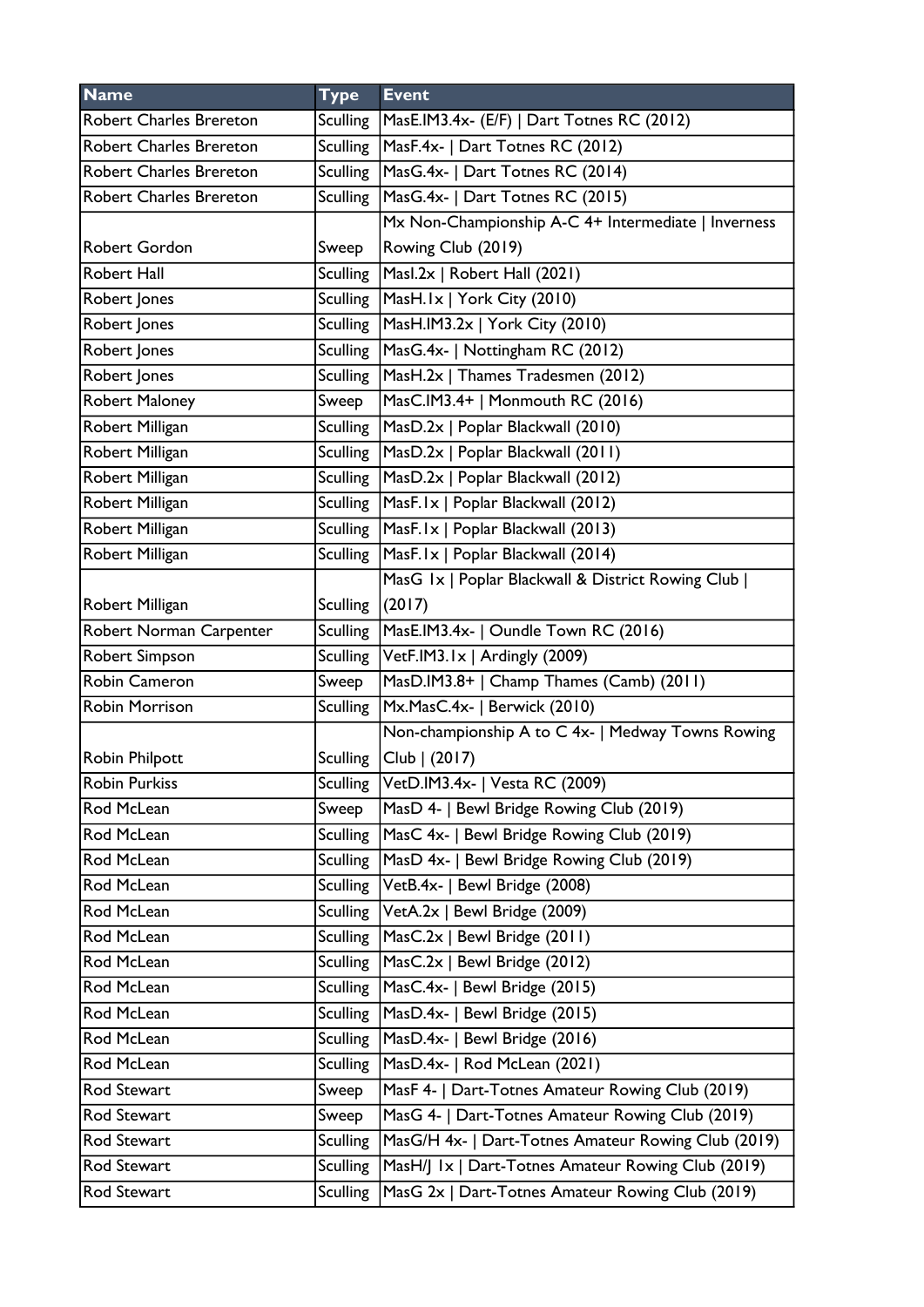| <b>Name</b>              | <b>Type</b>     | <b>Event</b>                                                |
|--------------------------|-----------------|-------------------------------------------------------------|
| Rod Stewart              | Sweep           | VetE.2-   Wallingford RC (2008)                             |
| Rod Stewart              | Sweep           | VetE.4-   Wallingford RC (2008)                             |
|                          |                 | MasG 2x Divison 3   Dart-Totnes Amateur Rowing Club         |
| Rod Stewart              | <b>Sculling</b> | (2017)                                                      |
| Rod Stewart              |                 | Sculling   MasG 2x   Dart-Totnes Amateur Rowing Club (2018) |
| Rod Stewart              | Sculling        | MasG 4x-   Dart-Totnes Amateur Rowing Club (2018)           |
| Rod Stewart              | Sweep           | MasG 8+   Dart-Totnes Amateur Rowing Club (2018)            |
| Rod Stewart              | Sweep           | MasG/H 4-   Dart-Totnes Amateur Rowing Club (2018)          |
| Rod Stewart              | <b>Sculling</b> | MasH.Ix   Rod Stewart (2021)                                |
| <b>Roderick Phillips</b> | Sweep           | MasD.4+   Hereford RC (2010)                                |
| <b>Roderick Phillips</b> | Sweep           | MasE.4+   Hereford RC (2015)                                |
| Rodney Wood              | Sweep           | MasB.IM3.4+   Furnivall (2010)                              |
| Rodney Wood              | Sweep           | MasA.IM3.4+ (A/B)   Furnivall (2012)                        |
| Roger De Jonghe          | Sweep           | VetE.8+   Crabtree BC (2009)                                |
| Roger Hine               | Sweep           | MasE.8+   Quintin BC (2010)                                 |
| Roger Hine               | Sweep           | MasE.8+   Quintin BC (2011)                                 |
| Roger Hine               | Sweep           | MasD.8+   Quintin BC (2012)                                 |
| Roger Hine               | Sweep           | MasE.4-   Quintin BC (2012)                                 |
| Roger Hine               | Sweep           | MasF.8+   Quintin BC (2012)                                 |
| Roger Hine               | Sweep           | MasF.8+   Quintin BC (2013)                                 |
| Roger Hine               | Sweep           | MasF.8+   Quintin BC (2014)                                 |
| <b>Roger Hine</b>        | Sweep           | MasF.4-   Quintin BC (2015)                                 |
| Roger Hine               | Sweep           | MasF.8+   Quintin BC (2015)                                 |
| Roger Hine               | Sweep           | MasF.8+   Quintin BC (2016)                                 |
| Roger Stephens           | Sweep           | MasE 4-   Bradford on Avon Rowing Club   (2017)             |
| <b>Roger Swift</b>       |                 | Sculling   VetD.4x-   Tideway Scullers Sch (2009)           |
| Roger Swift              | Sculling        | VetE.4x-   Tideway Scullers Sch (2009)                      |
| <b>Roger Swift</b>       | <b>Sculling</b> | MasG.4x-   Tideway Scullers Sch (2011)                      |
| Roger Thornton           | Sweep           | MasD.IM3.8+   X-Press BC (2015)                             |
| Roger Ward               | <b>Sculling</b> | VetD.4x-   Broxbourne RC (2008)                             |
| Roger Ward               | Sweep           | MasB.8+   Broxbourne RC (2012)                              |
| Roger Ward               | Sweep           | Mx.MasC.8+   Broxbourne RC (2012)                           |
| Roger Ward               | Sweep           | Mx.MasD.8+   Broxbourne RC (2012)                           |
| Roger Ward               | Sweep           | MasA.8+   Broxbourne RC (2013)                              |
| Roger Ward               | Sweep           | Mx.MasC.8+   Broxbourne RC (2013)                           |
| Roger Ward               | Sweep           | Mx.MasD.8+   Broxbourne RC (2013)                           |
| Roger Ward               | <b>Sculling</b> | MasC.4x-   Broxbourne RC (2014)                             |
| <b>Roland Evans</b>      | Sweep           | VetB.4-   Nottingham RC (2008)                              |
| Roland Evans             | Sweep           | VetB.4+   Nottingham RC (2008)                              |
| <b>Roland Evans</b>      | Sweep           | VetB.4+   Nottingham RC (2009)                              |
| <b>Roland Evans</b>      | Sweep           | VetB.8+   Nottingham RC (2009)                              |
| <b>Roland Evans</b>      | Sweep           | MasB.4+   Nott'm & Union (2010)                             |
| <b>Roland Evans</b>      | Sweep           | MasD.8+   Roland Evans (2021)                               |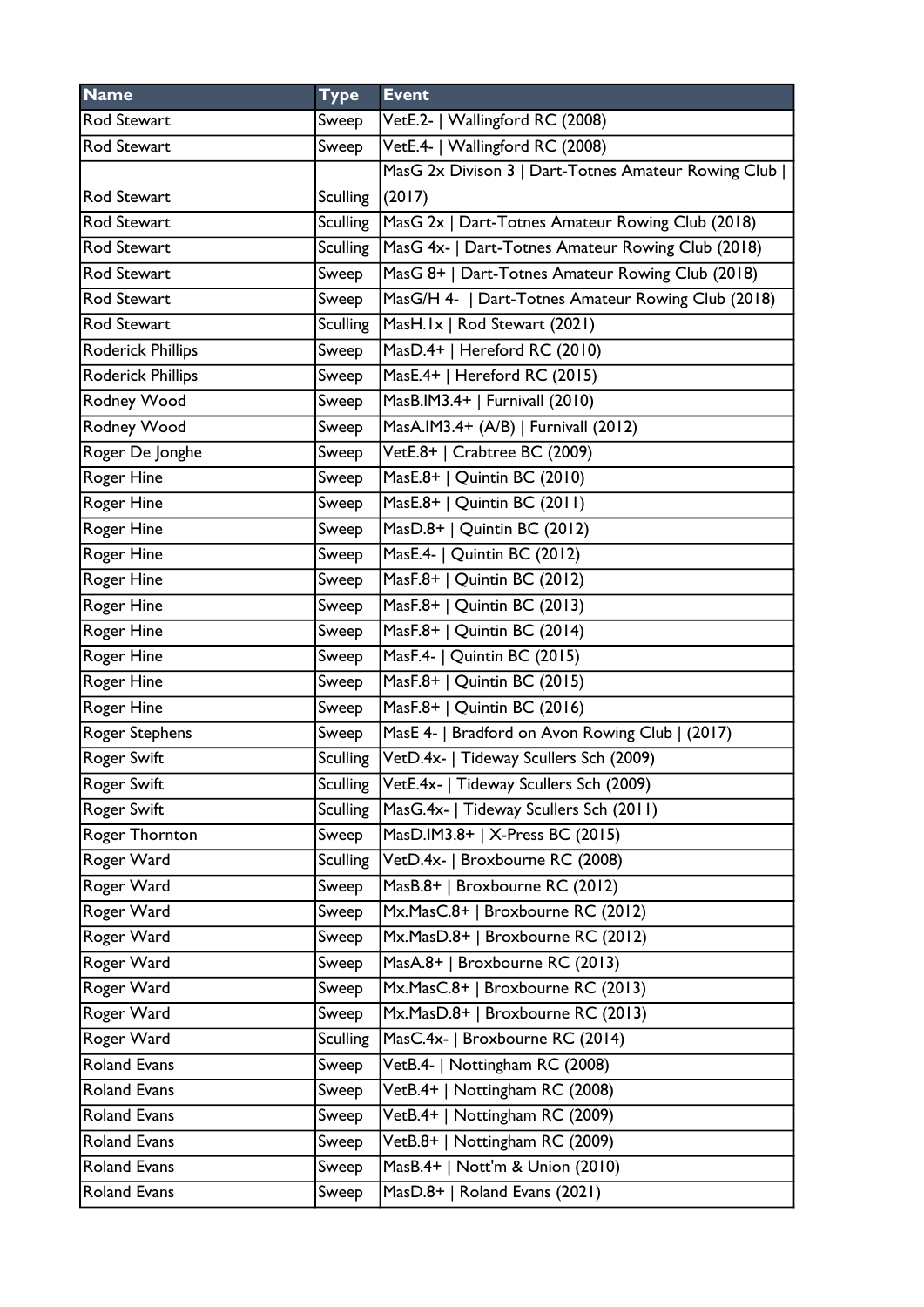| <b>Name</b>             | <b>Type</b>     | <b>Event</b>                                    |
|-------------------------|-----------------|-------------------------------------------------|
| <b>Roland Wilson</b>    | Sweep           | MasC 4-   St Andrew Boat Club (2019)            |
| Rory O'Hare             | Sweep           | MasB/C 8+   Agecroft Rowing Club (2019)         |
|                         |                 | Non-Championship A-C 2x Intermediate   Agecroft |
| Rory O'Hare             | Sculling        | Rowing Club (2019)                              |
| <b>Rory Ross</b>        | Sweep           | VetE.8+   Crabtree BC (2009)                    |
| Rosaleen Palmer         | Sweep           | W.MasB.IM3.8+   Durham ARC (2013)               |
| <b>Rosalind Marsden</b> | <b>Sculling</b> | W.MasC.IM3.4x-   Falcon RC (2012)               |
| ROSEMARY BELL           | Sweep           | W MasD 8+   Belfast Boat Club (2019)            |
| <b>ROSEMARY BELL</b>    | Sweep           | W MasD/F 4-   Belfast Boat Club (2019)          |
| ROSEMARY BELL           | Sweep           | W MasF 4+   Belfast Boat Club (2019)            |
| <b>ROSEMARY BELL</b>    | <b>Sculling</b> | W MasF 4x-   Belfast Boat Club (2019)           |
| Rosemary Bell           | Sweep           | W.MasD.8+ (D/E)   Belfast BC (2011)             |
| Rosemary Bell           | Sweep           | W.MasE.4+   Belfast BC (2011)                   |
| <b>Rosemary Bell</b>    | Sweep           | W.MasD.8+   Belfast BC (2013)                   |
| <b>Rosemary Bell</b>    | Sweep           | W.MasE.4+   Belfast BC (2013)                   |
| Rosemary Manger         | Sweep           | W.MasE.4+   Pengwern BC (2014)                  |
| Rosemary Manger         | Sweep           | W.MasE.4+   Pengwern BC (2015)                  |
| Rosemary Manger         | Sweep           | W.MasE.4+   Pengwern BC (2016)                  |
| Rosemary Thom           | Sweep           | W.MasD.8+   Walbrook (2012)                     |
| Rosemary Thom           | Sweep           | W MasF 8+   Tideway Scullers School   (2017)    |
| Ross Campbell           | <b>Sculling</b> | MasB.IM3.4x-   Broadland BC (2016)              |
| Ross Marchbank          | Sweep           | MasA/B 4-   Stirling Rowing Club (2019)         |
| Rowan Burnstein         | Sweep           | W.MasE.8+   Champ Thames (Camb) (2016)          |
| <b>Roy Davies</b>       | Sweep           | VetD.8+   Quintin BC (2009)                     |
| <b>Russell Thornton</b> | Sweep           | Mx MasD 8+   Avon County Rowing Club (2018)     |
| <b>Russell Valiant</b>  | Sweep           | MasA.4-   City of Cambridge (2014)              |
| <b>Ruth Bradbury</b>    | <b>Sculling</b> | Mx.MasE.IM3.2x   Tideway Scullers Sch (2011)    |
| Ruth Bradbury           | Sweep           | W.MasD.8+   Walbrook (2012)                     |
| Ruth Bradbury           | <b>Sculling</b> | Mx.MasF.2x   Parr s Priory RC (2014)            |
|                         |                 | W Non-Championship A-C 4+   Bewdley Rowing Club |
| <b>Ruth Hale</b>        | Sweep           | (2018)                                          |
| Ruth Hyde               | Sweep           | W.MasB.8+   Nottingham RC (2010)                |
| Ruth Hyde               | Sweep           | W.MasC.8+   Nottingham RC (2012)                |
| Ruth Jenkinson          | <b>Sculling</b> | W.MasF.4x-   Ruth Jenkinson (2021)              |
| Ruth Naylor             | Sweep           | W.MasB.4-   Marlow RC (2016)                    |
| Ruth Naylor             | Sweep           | W.MasC.4+   Marlow RC (2016)                    |
| Ruth Naylor             | Sweep           | W MasC 4+   Marlow Rowing Club   (2017)         |
| Ruth Naylor             | Sweep           | W MasC 4+   Marlow Rowing Club (2018)           |
| Ruth Naylor             | Sweep           | W MasD 4+   Marlow Rowing Club (2018)           |
| Ruth Rudkin             | Sweep           | W.VetC.8+   Medway Towns RC (2009)              |
| <b>Ruth Scott</b>       | <b>Sculling</b> | W MasB 4x-   Cambois Rowing Club (2019)         |
| S Baldwin               | <b>Sculling</b> | MasD.IM3.4x-   Sons of the Thames (2015)        |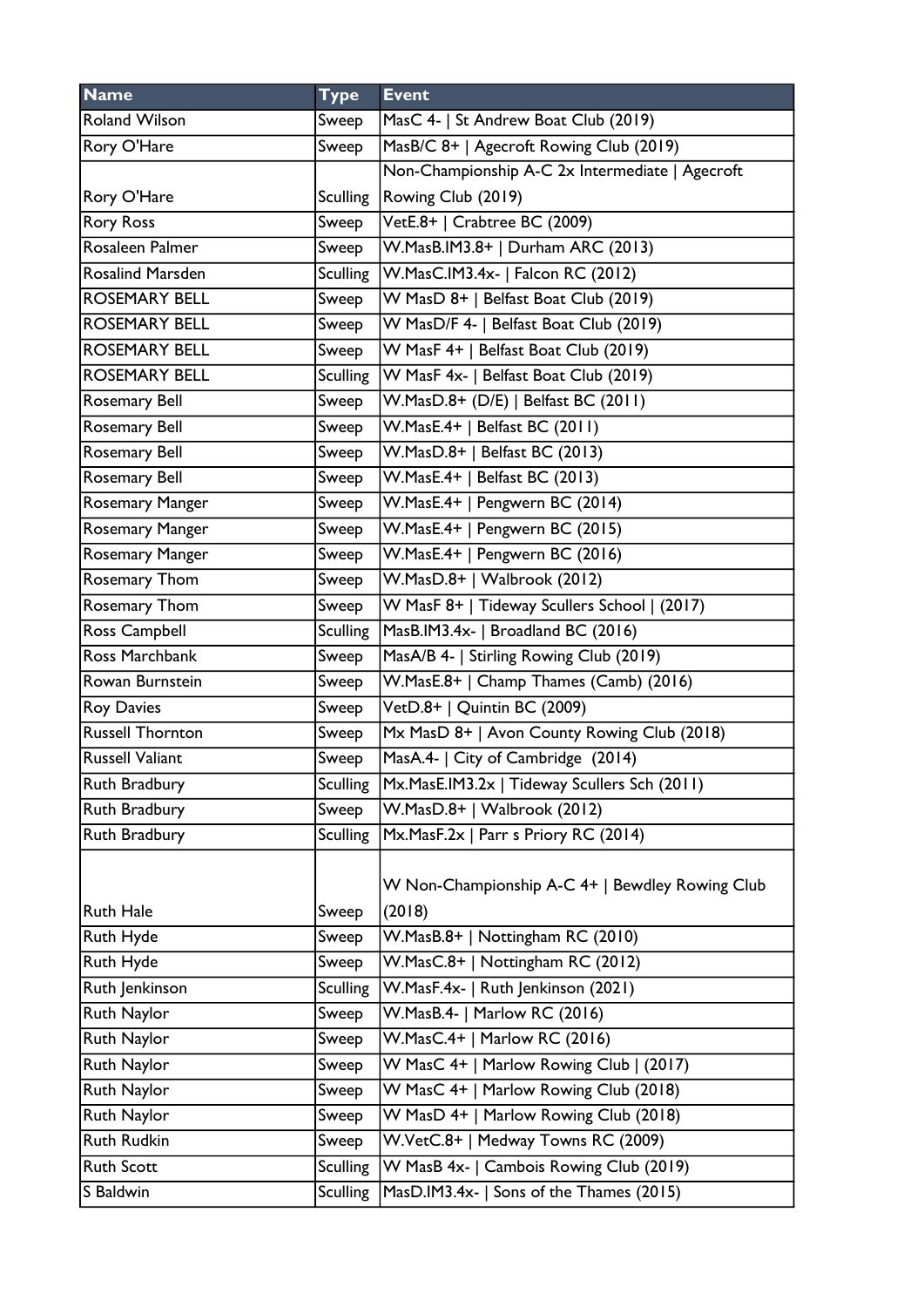| <b>Name</b>         | <b>Type</b>     | <b>Event</b>                                             |
|---------------------|-----------------|----------------------------------------------------------|
| S Herrow            | Sweep           | W.VetD.4+   Belfast BC (2008)                            |
| S Murray            | Sweep           | MasD.IM3.4+   Oundle Town RC (2011)                      |
| S Suckling          | Sweep           | MasD.8+   London RC (2016)                               |
| S Williams          | Sculling        | VetB.4x-   Bewl Bridge (2008)                            |
| S Williams          | <b>Sculling</b> | MasA.IM3.4x-   Bewl Bridge (2010)                        |
| S.A. Harris         | Sweep           | MasD.8+   London RC (2016)                               |
| S.A. Harris         | Sweep           | MasE 8+   UL Tyrian Club (2018)                          |
| S.A. Harris         | Sweep           | MasF.8+   S.A. Harris (2021)                             |
| Sally Gurney        | Sculling        | W.MasA.IM3.4x-   Star Club (2011)                        |
| Sally Horrocks      | Sculling        | W.VetB.4x-   Leicester RC (2008)                         |
| Sally Horrocks      | <b>Sculling</b> | W.VetC.4x-   Leicester RC (2008)                         |
| Sally Horrocks      | Sweep           | W.VetB.8+   Leicester RC (2009)                          |
| Sally Horrocks      | Sweep           | W.VetC.2-   Leicester RC (2009)                          |
| Sally Horrocks      | Sculling        | W.VetC.4x-   Leicester RC (2009)                         |
| Sally Horrocks      | <b>Sculling</b> | W.MasC.4x-   Leicester/Wycliffe Coll/Cantabrigian (2010) |
|                     |                 | W.MasA.8+ (A/B)   Peterborough City/Hornets/City of      |
| Sally Horrocks      | Sweep           | Cambridge/Leicester/Rob Roy (2011)                       |
| Sally Horrocks      | Sweep           | W.MasC.2-   Leicester RC (2011)                          |
| Sally Horrocks      | <b>Sculling</b> | W.MasC.4x-   Leicester/Wycliffe Coll/Cantabrigian (2011) |
|                     |                 | W.MasC.8+   Peterborough City/Hornets/Leicester/X-       |
| Sally Horrocks      | Sweep           | Press/City of Cambridge/Rob Roy (2011)                   |
| Sally Horrocks      | <b>Sculling</b> | W.MasB.IM3.4x-   Leicester RC (2012)                     |
| Sally Horrocks      | <b>Sculling</b> | Mx.MasC.4x-   Leicester RC (2013)                        |
| Sally Horrocks      | Sweep           | W.MasC.4+   Leicester RC (2014)                          |
| Sally Horrocks      | Sweep           | W.MasC.4-   Leicester RC (2015)                          |
| Sally Horrocks      | Sculling        | Mx.MasB.4x-   Leicester RC (2015)                        |
| Sally Levell        | <b>Sculling</b> | W.MasC.IM3.2x   Bewdley RC (2015)                        |
| Sally Pettipher     | Sweep           | W.MasD.IM3.8+   Ross RC (2014)                           |
| Sally Pollok-Morris | Sweep           | W MasD/E 2-   Upper Thames Rowing Club (2019)            |
| Sally Pollok-Morris | <b>Sculling</b> | W MasD 2x   Upper Thames Rowing Club (2019)              |
| Sally Pollok-Morris | <b>Sculling</b> | W.MasA.4x-   Nottingham RC (2012)                        |
| Sally Pollok-Morris | <b>Sculling</b> | W.MasB.2x   Wycliffe College (2012)                      |
| Sally Pollok-Morris | <b>Sculling</b> | W.MasB.2x   Marlow RC (2013)                             |
| Sally Pollok-Morris | Sweep           | W.MasC.2-   Strathclyde Park RC (2013)                   |
| Sally Pollok-Morris | <b>Sculling</b> | W.MasC.2x   Strathclyde Park RC (2013)                   |
| Sally Pollok-Morris | <b>Sculling</b> | W.MasC.Ix   Reading RC (2014)                            |
| Sally Pollok-Morris | Sweep           | W.MasC.2-   Reading RC (2014)                            |
| Sally Pollok-Morris | Sweep           | W MasD 4-   Upper Thames Rowing Club   (2017)            |
| Sally Pollok-Morris | <b>Sculling</b> | W MasB 4x-   Upper Thames Rowing Club (2018)             |
| Sally Pollok-Morris | Sweep           | W MasD 2-   Upper Thames Rowing Club (2018)              |
| Sally Reay          | Sweep           | W MasE 8+   Marlow Rowing Club   (2017)                  |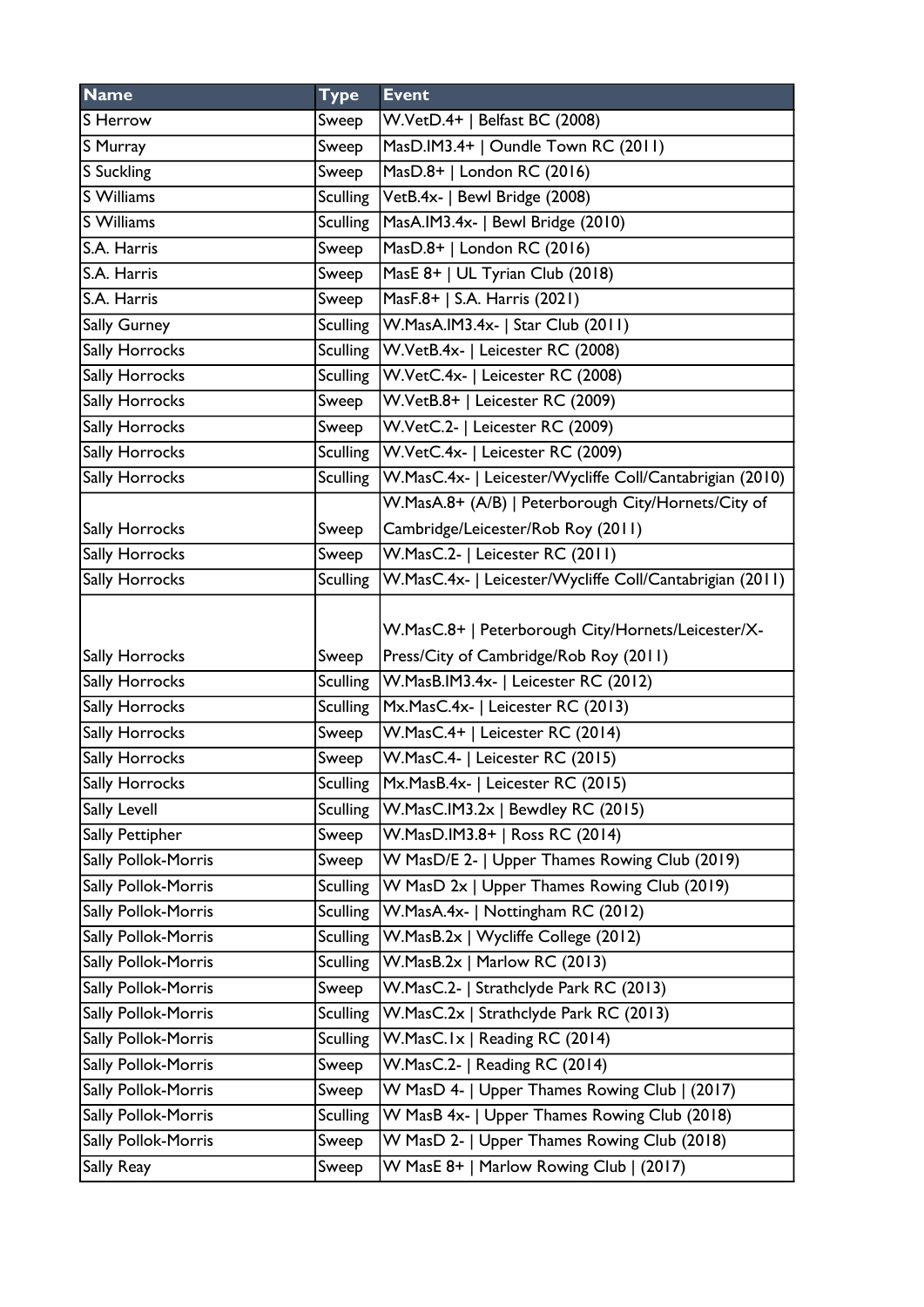| <b>Name</b>        | <b>Type</b>     | <b>Event</b>                                       |
|--------------------|-----------------|----------------------------------------------------|
|                    |                 |                                                    |
|                    |                 | W Non-championship D to F 8+   Bradford Amateur    |
| Sally Wood         | Sweep           | Rowing Club   (2017)                               |
| Sallyanne Axon     | Sweep           | Mx.MasD.8+   Wallingford RC (2011)                 |
| Sallyanne Axon     | Sweep           | W.MasB.8+   Wallingford RC (2012)                  |
| Sallyanne Lewis    | Sweep           | Mx MasD 8+   Avon County Rowing Club (2018)        |
| Sam Masterson      | Sweep           | W.MasC.IM3.8+   Champ Thames (Camb) (2011)         |
| Samantha Ayers     | <b>Sculling</b> | Mx.MasE.2x   Samantha Ayers (2021)                 |
| Samantha Bell      | Sculling        | Mx.MasC.2x   Northampton RC (2014)                 |
|                    |                 |                                                    |
|                    |                 | W Non-Championship D-F 4x-   Durham Amateur        |
| Samantha English   | <b>Sculling</b> | Rowing Club (2018)                                 |
| Samantha Shorthose | Sweep           | W.MasA.2-   Burton Leander (2015)                  |
| Samantha Shorthose | Sweep           | W.MasA.2-   Burton Leander (2016)                  |
| Samantha Tod       | Sweep           | W.MasC.IM3.4+   Monmouth RC (2011)                 |
| Samantha Tod       | Sweep           | W MasD 4-   Monmouth Rowing Club (2018)            |
| Samantha Tod       | Sweep           | W MasD 8+   Monmouth Rowing Club (2018)            |
|                    |                 | W Non-Championship A-C 4+ Intermediate   St Andrew |
| Samantha Woods     | Sweep           | <b>Boat Club (2019)</b>                            |
|                    |                 | W Non-Championship A-C 8+ Intermediate   St Andrew |
| Samantha Woods     | Sweep           | <b>Boat Club (2019)</b>                            |
|                    |                 |                                                    |
|                    |                 | W Non-Championship A-C 4x-   Weybridge Rowing Club |
| Sandra Gates       | Sculling        | (2018)                                             |
| Sandro Sutter      | Sweep           | MasA.IM3.8+   Thames RC (2016)                     |
| Sara Cinamon       | Sculling        | W.MasC.IM3.4x-   Lea RC (2016)                     |
|                    |                 |                                                    |
|                    |                 | W Non-championship A to C 8+   Lea Rowing Club     |
| Sara Cinamon       | Sweep           | (2017)                                             |
| Sara Reay          | Sweep           | W.VetC.4-   Bedford RC (2009)                      |
| Sara Reay          | Sweep           | W.VetC.8+   Medway Towns RC (2009)                 |
| Sara Reay          | Sweep           | W.MasC.4-   Sheffield City (2014)                  |
| Sara Reay          | <b>Sculling</b> | W.MasC.IM3.1x   Bedford RC (2014)                  |
| Sara Reay          | <b>Sculling</b> | W.MasE.Ix   Bedford RC (2015)                      |
| Sara Reay          | <b>Sculling</b> | W.MasF.Ix   Sara Reay (2021)                       |
| Sara Woodford      | Sweep           | W.MasE.4-   Sara Woodford (2021)                   |
| Sarah Cochrane     | Sweep           | W.MasC.4+   Leicester RC (2014)                    |
| Sarah Cochrane     | Sweep           | W.MasC.4-   Leicester RC (2015)                    |
| Sarah Sheldrick    | Sweep           | W MasA/B 8+   Peterborough City Rowing Club (2018) |
|                    |                 |                                                    |
|                    |                 | W Non-Championship A-C 4+   Bewdley Rowing Club    |
| Sarah Bagley       | Sweep           | (2018)                                             |
| Sarah Brennan      | Sweep           | W MasD 8+   Inverness Rowing Club (2019)           |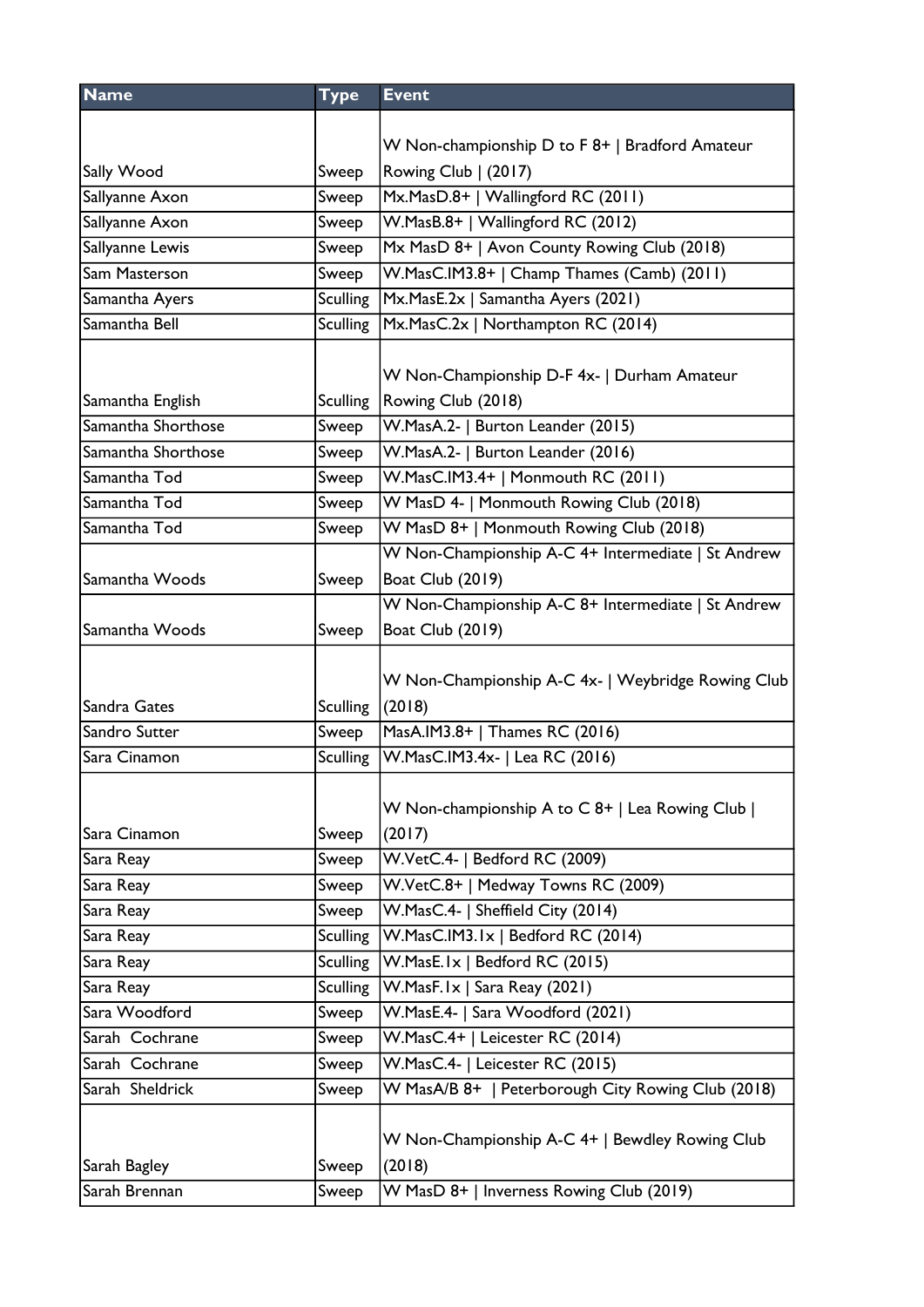| <b>Name</b>         | <b>Type</b>     | <b>Event</b>                                                           |
|---------------------|-----------------|------------------------------------------------------------------------|
| Sarah Cochrane      | Sculling        | W.MasB.IM3.4x-   Leicester RC (2012)                                   |
| Sarah Cochrane      |                 | Sculling   W.MasA.IM3.1x   Leicester RC (2013)                         |
| Sarah Cook          |                 | Sculling   W. Mas B. 4x -   Gloucester RC (2011)                       |
| Sarah Cook          | Sweep           | W.MasA.4-   Gloucester RC (2012)                                       |
| Sarah Dickson       |                 | Sculling   W MasB 4x-   Cambois Rowing Club (2019)                     |
| Sarah E Lewis       |                 | Sculling   W.MasA.Ix   Greenbank Falmouth (2012)                       |
| Sarah E Lewis       | Sculling        | W.MasA.Ix   Greenbank Falmouth (2014)                                  |
| <b>SARAH FOXTON</b> | Sweep           | W MasB 4-   Putney Town Rowing Club (2018)                             |
| Sarah Furlong       | <b>Sculling</b> | Mx Non-Championship D-F 4x-   Runcorn Rowing Club<br>(2018)            |
| Sarah Furniss       | Sweep           | W.MasD.IM3.8+   Tyne United (2012)                                     |
| Sarah Furniss       |                 | Sculling   W. Mas D. 4x -   Tyne United (2013)                         |
| Sarah Furniss       |                 | Sculling   W. Mas E. 4x -   Tyne United (2014)                         |
| Sarah Furniss       | Sweep           | W.MasE.8+   Tyne United (2014)                                         |
| Sarah Gilliver      | Sweep           | Mx.MasC.8+   Broxbourne RC (2011)                                      |
| Sarah Gilliver      | Sweep           | Mx.MasC.8+   Broxbourne RC (2012)                                      |
| Sarah Gilliver      | Sculling        | W.MasB.4x-   Broxbourne RC (2012)                                      |
| Sarah Harbour       |                 | Sculling   W.MasA.IM3.1x   1927 Boat Club (2012)                       |
| Sarah Hill          | Sweep           | W.VetB.IM3.4+   Eton Excelsior (2009)                                  |
| Sarah Kelly         | Sweep           | W Non-Championship A-C 8+   Barnes Bridge Ladies<br>Rowing Club (2018) |
| Sarah Lister        |                 | Sculling   W.MasA.2x   Norwich RC (2012)                               |
| Sarah Marshall      |                 | Sculling   W. MasA. 4x -   Abingdon RC (2010)                          |
| Sarah Morris        |                 | Sculling   Mx. Mas D. 2x   Bewl Bridge (2016)                          |
| Sarah Morris        |                 | Sculling   Mx. Mas E. 2x   Bewl Bridge (2016)                          |
| Sarah Morris        |                 | Sculling   Mx MasE 2x   Bewl Bridge Rowing Club (2018)                 |
| Sarah Morris        |                 | Sculling   Mx. Mas F. 2x   Sarah Morris (2021)                         |
| Sarah Payne         | <b>Sculling</b> | Mx.VetC.2x   Wycliffe College (2008)                                   |
| Sarah Payne         | <b>Sculling</b> | W.VetC.2x   Wycliffe College (2008)                                    |
| Sarah Payne         |                 | Sculling   W.VetC.4x-   Leicester RC (2008)                            |
| Sarah Payne         | <b>Sculling</b> | Mx.VetC.2x   Wycliffe College (2009)                                   |
| Sarah Payne         | <b>Sculling</b> | W.VetB.Ix   Wycliffe College (2009)                                    |
| Sarah Payne         | <b>Sculling</b> | Mx.MasB.2x   Wycliffe College (2010)                                   |
| Sarah Payne         | Sculling        | W.MasC.Ix   Wycliffe College (2010)                                    |
| Sarah Payne         | <b>Sculling</b> | W.MasC.4x-   Leicester/Wycliffe Coll/Cantabrigian (2010)               |
| Sarah Payne         | <b>Sculling</b> | W.MasC.Ix   Wycliffe College (2011)                                    |
| Sarah Payne         | <b>Sculling</b> | W.MasC.4x-   Leicester/Wycliffe Coll/Cantabrigian (2011)               |
| Sarah Payne         | <b>Sculling</b> | W.MasB.2x   Wycliffe College (2012)                                    |
| Sarah Payne         | <b>Sculling</b> | W.MasB.2x   Wycliffe Coll (2015)                                       |
| Sarah Payne         | <b>Sculling</b> | W.MasE.4x-   Wycliffe Coll (2015)                                      |
| Sarah Payne         | <b>Sculling</b> | W.MasE.4x-   Wycliffe Coll (2016)                                      |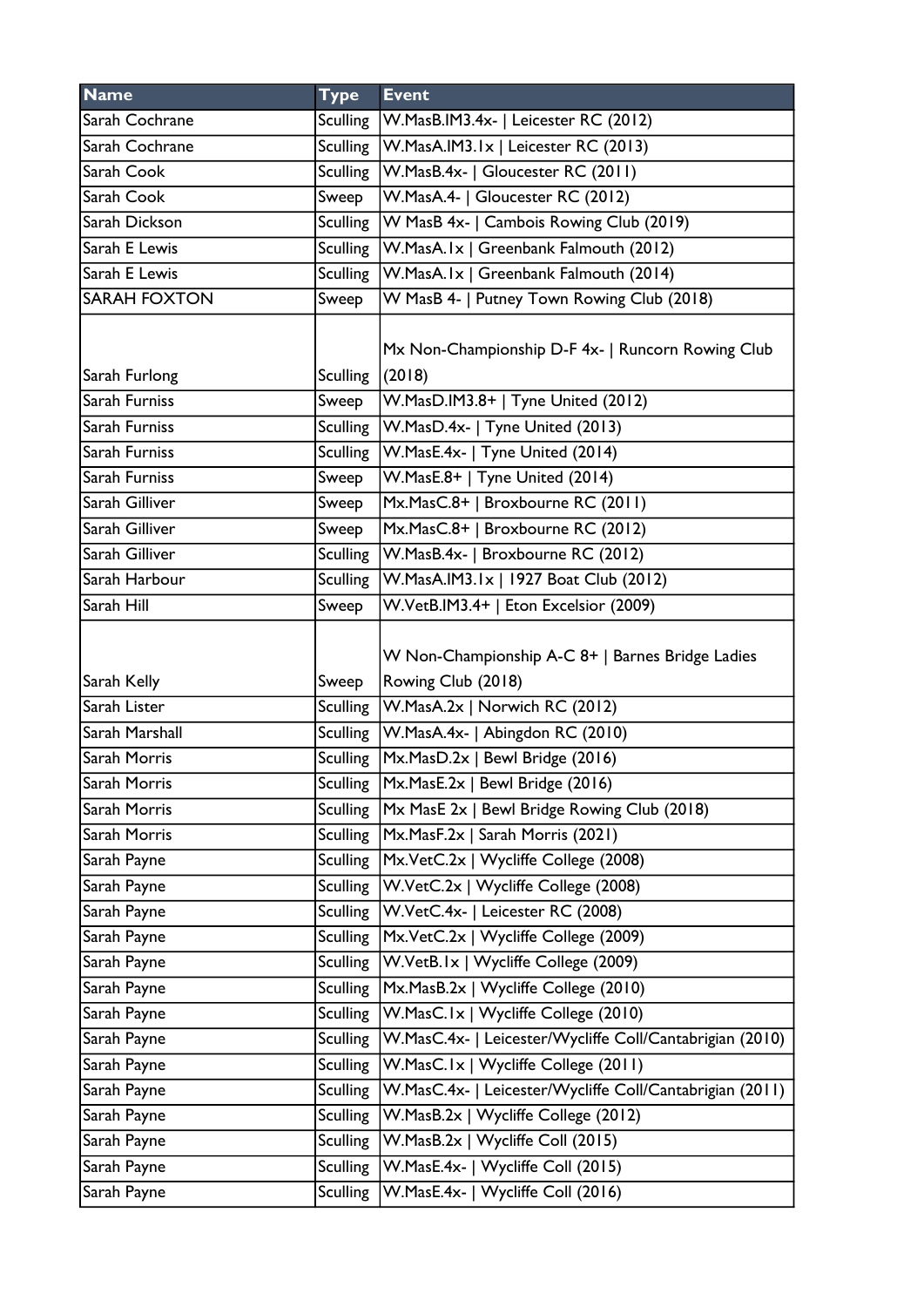| <b>Name</b>           | <b>Type</b>     | <b>Event</b>                                         |
|-----------------------|-----------------|------------------------------------------------------|
|                       |                 | W MasE 4x- Divison 3   Wycliffe College Boat Club    |
| Sarah Payne           | <b>Sculling</b> | (2017)                                               |
|                       |                 |                                                      |
|                       |                 | W Non-Championship A-C 8+   Barnes Bridge Ladies     |
| Sarah Powell          | Sweep           | Rowing Club (2018)                                   |
| Sarah Reid-Muller     | Sweep           | W.MasC.IM3.8+   Champ Thames (Camb) (2011)           |
| Sarah Rouke           | <b>Sculling</b> | W.MasA.2x   Sarah Rouke (2021)                       |
| Sarah Royles          | Sweep           | W.MasB.8+   Nottingham RC (2010)                     |
| Sarah Royles          | Sweep           | W.MasA.8+   Nottingham RC (2012)                     |
| Sarah Royles          | Sweep           | W.MasB.4+   Nottingham RC (2012)                     |
| Sarah Royles          | Sweep           | W.MasC.8+   Nottingham RC (2012)                     |
| Sarah Royles          | Sweep           | W.MasC.8+   Nottingham RC (2014)                     |
| Sarah Royles          | Sweep           | W.MasD.8+   Nottingham RC (2015)                     |
| Sarah Royles          | Sweep           | Mx MasE 8+   Nottingham Rowing Club (2018)           |
| Sarah Rutter          | Sweep           | Mx MasD/F 8+   Durham Amateur Rowing Club (2019)     |
| Sarah Rutter          | Sweep           | W.MasD.IM3.8+   Durham ARC (2013)                    |
|                       |                 | W.MasA.8+ (A/B)   Peterborough City/Hornets/City of  |
| Sarah Smith           | Sweep           | Cambridge/Leicester/Rob Roy (2011)                   |
| Sarah Stafford Airey  | Sweep           | W.MasB.8+   Cantabrigian (2013)                      |
| Sarah Stafford Airey  | Sweep           | W.MasA.8+   City of Cambridge (2014)                 |
| Sarah Stafford Airey  | <b>Sculling</b> | W.MasA.IM3.1x   City of Cambridge (2014)             |
|                       |                 | W Non-Championship A-C 8+ Intermediate   St Andrew   |
| Sarah Whitley         | Sweep           | <b>Boat Club (2019)</b>                              |
| Sarah-Jane Saunders   | <b>Sculling</b> | W.MasC.IM3.2x   Ardingly (2011)                      |
| Sarah-Jane Saunders   | <b>Sculling</b> | Mx.MasD.4x-   Ardingly (2014)                        |
| Sarah-Jane Saunders   | Sweep           | W MasC 8+   Ardingly Rowing Club (2018)              |
| Seamus Keating        |                 | Sculling MasF.2x   Runcorn (2014)                    |
| <b>Seamus Keating</b> | Sculling        | MasF.4x-   Runcorn (2014)                            |
| Sean Delaney          | Sweep           | MasA/B 4-   Curlew Rowing Club (2018)                |
|                       |                 |                                                      |
| Sean Delaney          | Sweep           | Non-Championship A-C 4-   Curlew Rowing Club (2018)  |
|                       |                 |                                                      |
| Sean Delaney          | Sweep           | Non-Championship A-C 8+   Curlew Rowing Club (2018)  |
| Sean Gorvy            | Sweep           | VetD.4+   Crabtree BC (2008)                         |
| Sean Gorvy            | Sweep           | VetD.4+   Crabtree BC (2009)                         |
|                       |                 | Non-Championship A-C 4+ Intermediate   London Otters |
| Sean Kelleher         | Sweep           | Rowing Club (2019)                                   |
| Sean Liu              | <b>Sculling</b> | MasB.IM3.4x-   Oxford Academicals (2015)             |
|                       |                 | Non-championship A to C 4+   Newark Rowing Club      |
| Sean Miller           | Sweep           | (2017)                                               |
| Sean Morris           | Sweep           | MasF.2-   Wallingford RC (2011)                      |
| Sean Morris           | Sweep           | MasF.2-   Wallingford RC (2012)                      |
| Sean Morris           | Sweep           | MasG.2-   Wallingford RC (2012)                      |
|                       |                 |                                                      |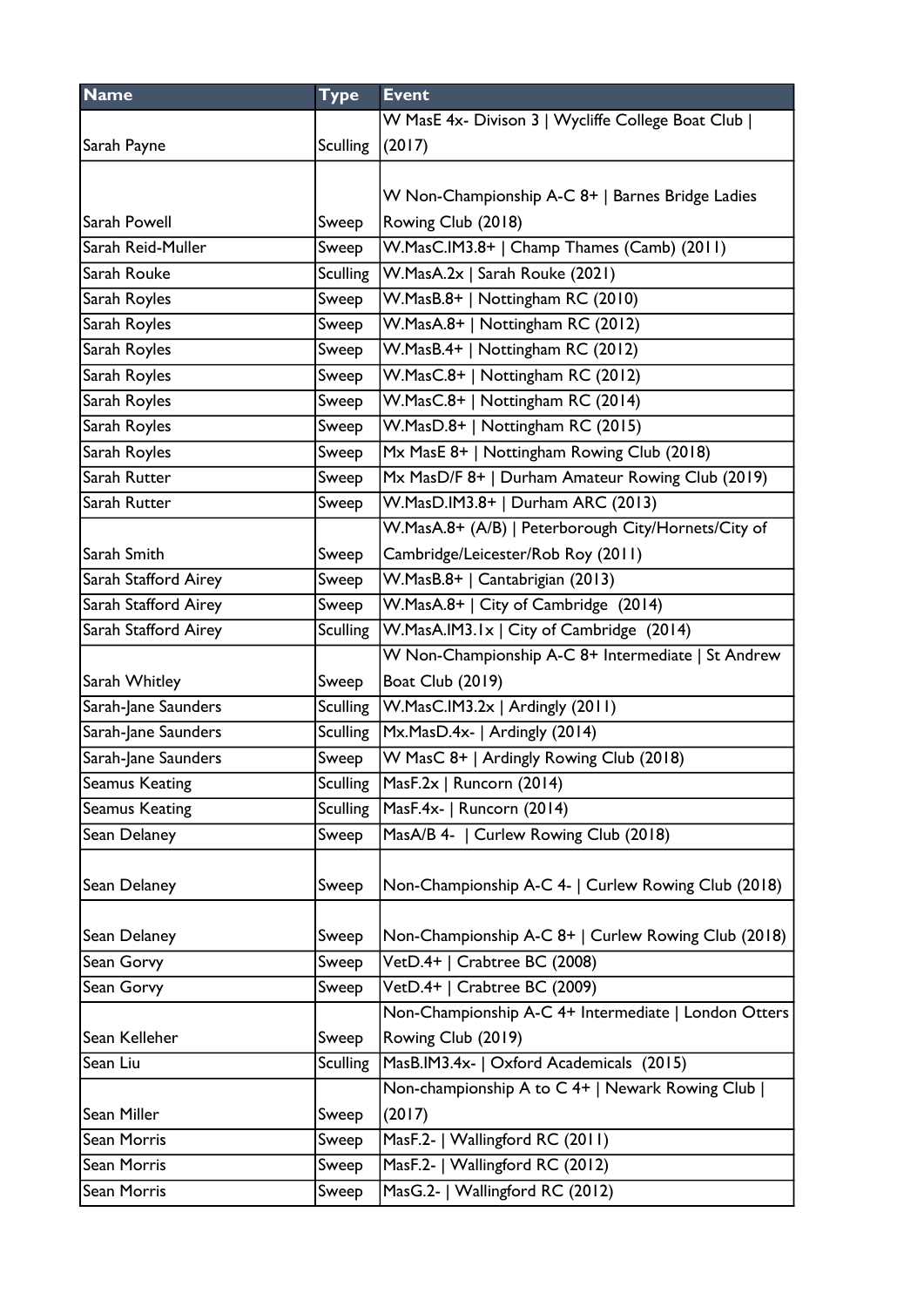| <b>Name</b>                  | <b>Type</b>     | <b>Event</b>                                              |
|------------------------------|-----------------|-----------------------------------------------------------|
| Sean Morris                  | Sweep           | Mx.MasD.8+   Wallingford RC (2015)                        |
| <b>Sean Morris</b>           | Sweep           | MasG.4-   Wallingford RC (2016)                           |
|                              |                 | Non-Championship A-C 2-   City of Cambridge Rowing        |
| Sebastian Walker             | Sweep           | Club (2018)                                               |
|                              |                 |                                                           |
|                              |                 | W Non-Championship A-C 4+   Bewdley Rowing Club           |
| Serena Gammond               | Sweep           | (2018)                                                    |
| Serryth Colbert              | Sweep           | MasC 4+   Minerva Bath Rowing Club (2018)                 |
| Shane MacSweeney             | Sweep           | MasE.IM3.4+   Nottingham RC (2014)                        |
| <b>Sharon Allen</b>          | Sweep           | W.MasB.4-   Norwich RC (2010)                             |
| Sharon Allen                 | Sweep           | W.MasA.8+   Rob Roy (2014)                                |
| Sharon Allen                 | Sweep           | W.MasB.8+   Rob Roy (2015)                                |
| Sharon Finch                 | Sweep           | W.MasD.IM3.8+   Ross RC (2014)                            |
| Sharon Finch                 | Sweep           | W MasD 8+   Monmouth Rowing Club (2018)                   |
| Sharon Jones                 | Sweep           | W.VetC.S3.4+   Stourport BC (2008)                        |
| Sharon O'Loughlin            | Sweep           | W.MasB.8+   Wallingford RC (2012)                         |
| Sharon Salter                | Sweep           | W.MasD.2-   Worcester RC (2015)                           |
| Sharon Salter                | Sweep           | W.MasD.2-   Worcester RC (2016)                           |
| Shaun Barker                 | <b>Sculling</b> | MasA.IM3.1x   Dart Totnes RC (2011)                       |
| Shaun Barker                 | Sculling        | MasA.IM3.2x   Dart Totnes RC (2011)                       |
| Shaun Barker                 | <b>Sculling</b> | MasA.IM3.1x   Dart Totnes RC (2012)                       |
|                              |                 | Non-Championship A-C 4x- Intermediate   Trent Rowing      |
| <b>Shaun Carlton-Greaves</b> | <b>Sculling</b> | Club (2019)                                               |
| Shaun Martin                 |                 | Sculling   MasB.2x   Medway Towns RC (2011)               |
| Shaun Martin                 |                 | Sculling   MasB.4x-   Old Monmothians/Medway Towns (2012) |
| <b>Shaun Martin</b>          |                 | Sculling MasC.2x   Medway Towns RC (2014)                 |
| Shaun Martin                 | Sweep           | MasC 8+   London Rowing Club   (2017)                     |
| Shaun Martin                 | Sweep           | MasD 4+   Medway Towns Rowing Club (2018)                 |
| Shauna Herron                | Sweep           | W MasD 8+   Belfast Boat Club (2019)                      |
| Shauna Herron                | Sweep           | W MasD/F 4-   Belfast Boat Club (2019)                    |
| Shauna Herron                | Sweep           | W MasF 4+   Belfast Boat Club (2019)                      |
| Shauna Herron                | <b>Sculling</b> | W MasF 4x-   Belfast Boat Club (2019)                     |
| Sheila Bhatt                 | Sweep           | W.MasB.IM3.8+   X-Press BC (2012)                         |
| Sheron Ann Dean-Lucas        | Sweep           | W.MasD.IM3.8+   Ross RC (2014)                            |
| Shirl Musselle               | Sweep           | MasG/H 4+   Bedford Rowing Club (2019)                    |
| <b>Shirley Myers</b>         | Sweep           | W.MasA.8+   Nottingham RC (2012)                          |
| <b>Shirley Myers</b>         | Sweep           | W.MasB.4+   Nottingham RC (2012)                          |
| <b>Shirley Myers</b>         | Sweep           | W.MasC.8+   Nottingham RC (2012)                          |
| Sian Arion                   | <b>Sculling</b> | W MasD/E 4x-   Eton Excelsior Rowing Club (2019)          |
| Sian Arion                   | <b>Sculling</b> | W.MasE.Ix   Eton Excelsior (2011)                         |
| Sian Arion                   | <b>Sculling</b> | W.MasC.4x-   Eton Excelsior (2013)                        |
| Sian Arion                   | <b>Sculling</b> | W.MasE.4x-   Sian Arion (2021)                            |
| Silvia Breu                  | <b>Sculling</b> | W.MasB.IM3.2x   City of Cambridge (2012)                  |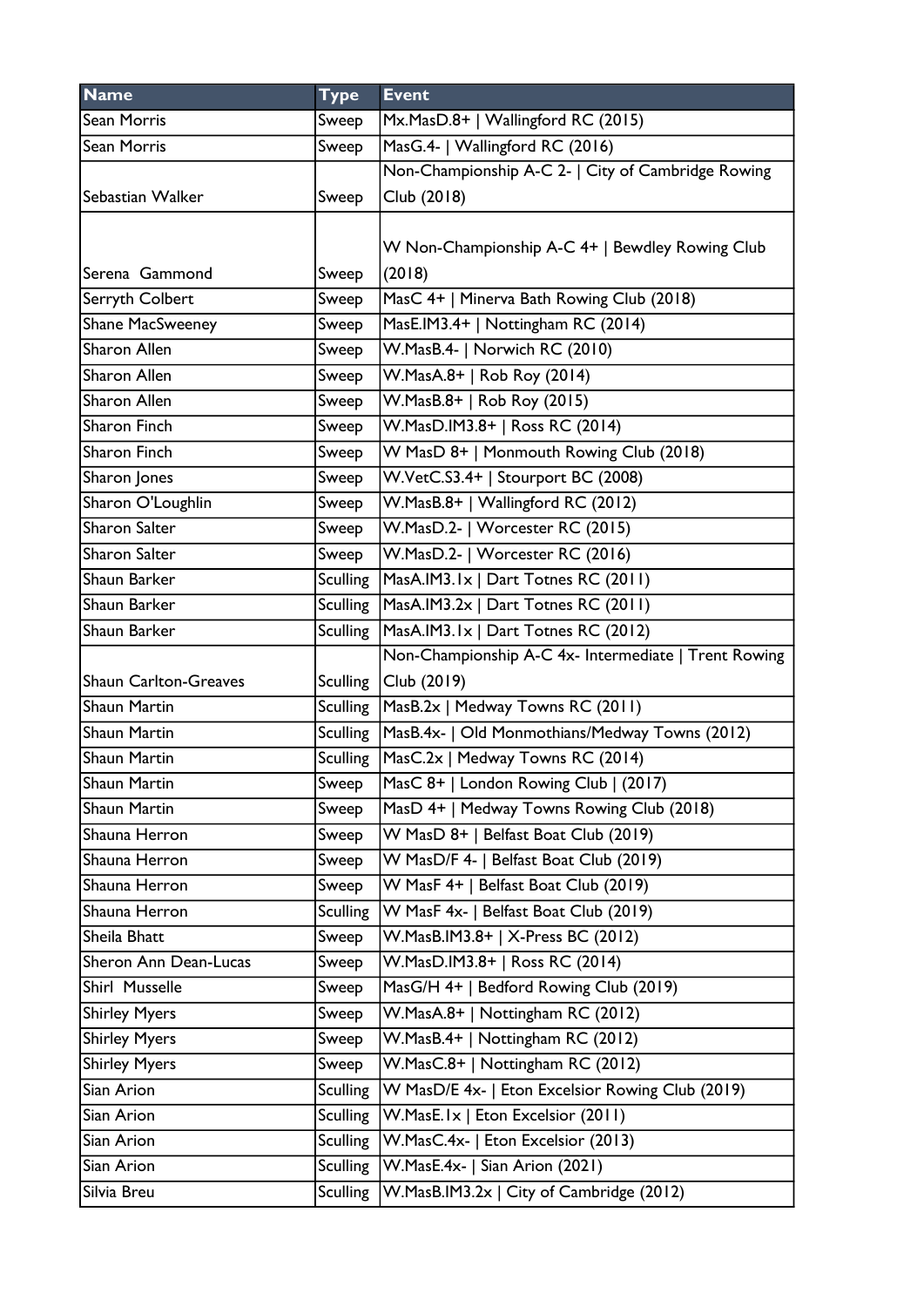| <b>Name</b>         | <b>Type</b>     | <b>Event</b>                                      |
|---------------------|-----------------|---------------------------------------------------|
| Silvia Breu         | Sweep           | W.MasB.IM3.8+   X-Press BC (2012)                 |
| Simon Andrew Biddle | <b>Sculling</b> | MasA.Ix   Burway RC (2010)                        |
| Simon Andrew Biddle | <b>Sculling</b> | MasB.4x-   Walton RC (2011)                       |
| Simon Crouchley     | Sweep           | VetD.8+   Northwich RC (2008)                     |
| <b>Simon Dawes</b>  | <b>Sculling</b> | MasE.IM3.4x-   Abingdon RC (2014)                 |
| Simon De Maria      | <b>Sculling</b> | MasF.IM3.4x-   Putney Town RC (2015)              |
| Simon De Maria      | Sweep           | MasE.IM3.8+   Putney Town RC (2016)               |
| Simon Edmondson     | Sweep           | MasB.2-   Newark RC (2010)                        |
| Simon Hughes        | Sweep           | VetC.8+   Nottingham RC (2008)                    |
|                     |                 | Non-Championship D-F 2x   Nottingham and Union    |
| Simon Hughes        | <b>Sculling</b> | Rowing Club (2018)                                |
| Simon Keogh         | Sweep           | MasF 4+   Abingdon Rowing Club   (2017)           |
| Simon Lee           | Sweep           | VetB.4-   Monmouth RC (2009)                      |
| Simon Lee           | Sweep           | VetC.8+   Monmouth RC (2009)                      |
| Simon Lee           | Sweep           | MasC.4+   Monmouth RC (2010)                      |
| Simon Lee           | Sweep           | MasC.8+   Monmouth RC (2010)                      |
| Simon Lee           | Sweep           | MasB.4-   Monmouth RC (2011)                      |
| Simon Lee           | Sweep           | MasC.4-   Monmouth RC (2012)                      |
| Simon Lee           | Sweep           | MasC.4+   Monmouth RC (2012)                      |
| Simon Lee           | Sweep           | MasC.8+   Monmouth RC (2013)                      |
| Simon Lee           | Sweep           | MasC.4-   Monmouth RC (2014)                      |
| Simon Lee           | Sweep           | MasC.4+   Monmouth RC (2014)                      |
| Simon Lee           | Sweep           | MasC.8+   Monmouth RC (2015)                      |
| Simon Lee           | Sweep           | MasC.4-   Monmouth RC (2016)                      |
| Simon Lee           | Sweep           | MasC.8+   Monmouth RC (2016)                      |
| Simon Mark Turner   | Sculling        | VetC.S3.2x   Sheffield City (2008)                |
| Simon Mark Turner   | Sculling        | MasC.IM3.2x   Sheffield City (2010)               |
| Simon Murray        | <b>Sculling</b> | MasE.IM3.4x-   Oundle Town RC (2015)              |
| Simon Pullen        | <b>Sculling</b> | VetE.S3.2x   Twickenham RC (2008)                 |
| Simon Quarmby       | Sweep           | MasF 4+   Royal Chester Rowing Club (2019)        |
| <b>Simon Robins</b> | Sweep           | MasB.8+   Broxbourne RC (2012)                    |
| <b>Simon Weeks</b>  | <b>Sculling</b> | MasD.2x   Trafford RC (2015)                      |
|                     |                 |                                                   |
|                     |                 | W Non-championship D to F 4+   Putney Town Rowing |
| Simone Frehe        | Sweep           | Club   (2017)                                     |
| Slavo Radosevic     | <b>Sculling</b> | MasE.4x-   Ardingly (2011)                        |
| Slavo Radosevic     | <b>Sculling</b> | MasE.2x   Ardingly (2012)                         |
| Slavo Radosevic     | <b>Sculling</b> | MasE.4x-   Ardingly (2012)                        |
| Slavo Radosevic     | <b>Sculling</b> | MasE.4x-   Ardingly (2013)                        |
| Slavo Radosevic     | <b>Sculling</b> | $MasG.2x$   Ardingly (2014)                       |
| Slavo Radosevic     | <b>Sculling</b> | Mx.MasD.4x-   Ardingly (2014)                     |
| Slavo Radosevic     | <b>Sculling</b> | MasF 4x-   Ardingly Rowing Club   (2017)          |
| Slavo Radosevic     | <b>Sculling</b> | MasF 2x   Ardingly Rowing Club   (2017)           |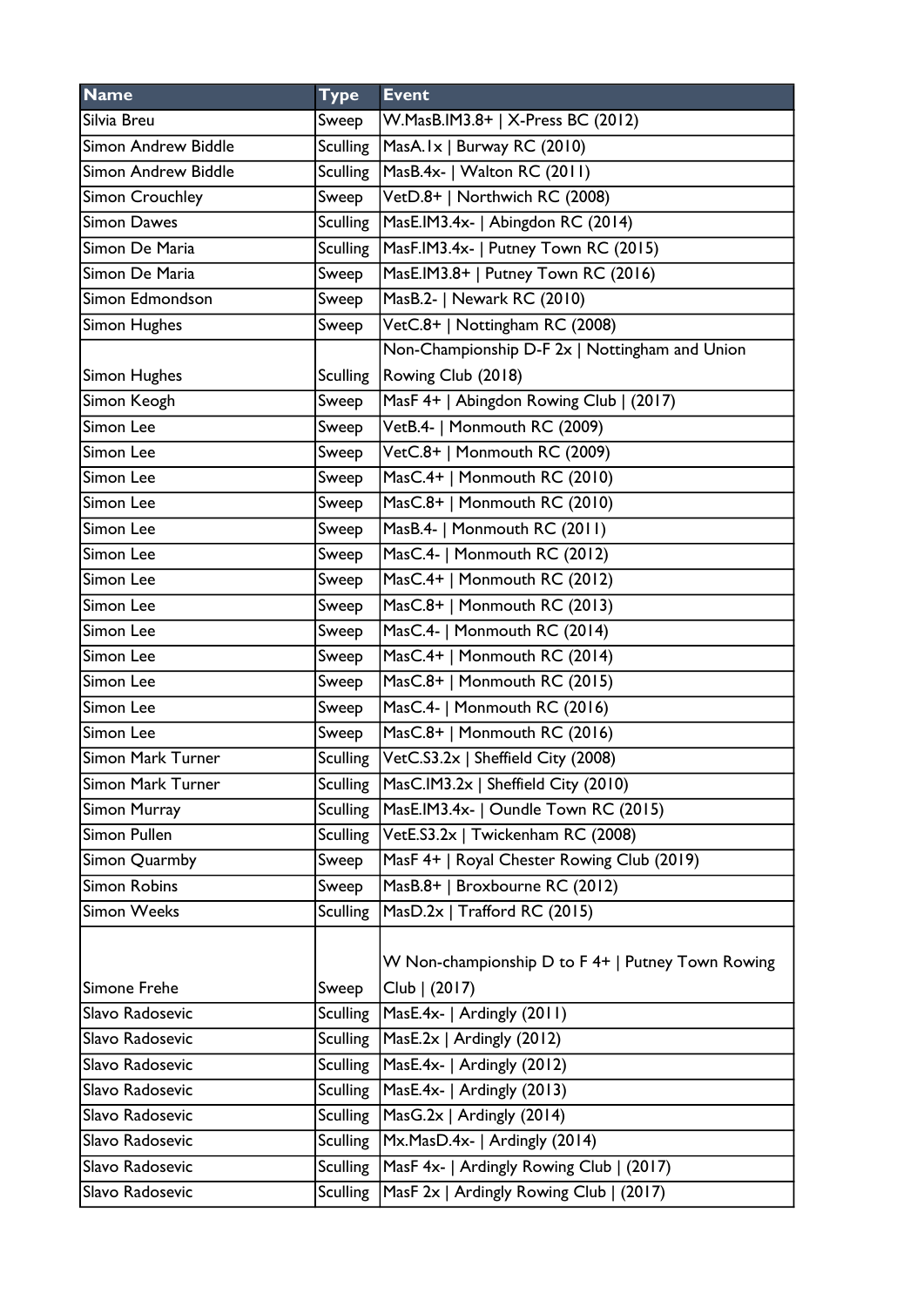| <b>Name</b>            | <b>Type</b>     | <b>Event</b>                                           |
|------------------------|-----------------|--------------------------------------------------------|
| Sophie Faldo           | Sculling        | W.MasA.4x-   Kingston RC (2015)                        |
| Sophie Faldo           | <b>Sculling</b> | W.MasA.4x-   Kingston RC (2016)                        |
| Sophie Faldo           | Sweep           | W.MasA.IM3.4+   Kingston RC (2016)                     |
| Sophie Kennedy         | Sculling        | W.VetB.IM3.4x-   Molesey BC (2009)                     |
| Sophie Milburn         | <b>Sculling</b> | W.MasB.IM3.4x-   Tyne United (2016)                    |
|                        |                 | W Non-Championship A-C 4-   HSBC Rowing Club           |
| Soraya Nidai           | Sweep           | (2018)                                                 |
| Spencer Wix            | <b>Sculling</b> | Mx.MasA.2x   Deben (2012)                              |
|                        |                 | Non-Championship A-C 8+ Intermediate   London          |
| Spyridon Stamou        | Sweep           | Otters Rowing Club (2019)                              |
| Stacey Jamieson        | Sweep           | W.MasB.4+   Cambridge 99 (2016)                        |
|                        |                 | Non-Championship D-F 4x- Intermediate   Doncaster      |
| Stephan Weller         | <b>Sculling</b> | Rowing Club (2019)                                     |
| Stephanie Bew          |                 | Sculling   W. Mas C. 4x -   Stephanie Bew (2021)       |
| Stephanie Jane Gant    | Sweep           | W.MasB.8+   Stephanie Jane Gant (2021)                 |
| Stephen Banks          | Sculling        | MasE.4x-   Ardingly (2012)                             |
| Stephen Banks          | Sweep           | MasF.2-   Ardingly (2013)                              |
| Stephen Banks          | Sweep           | MasF.4-   Ardingly (2013)                              |
| Stephen Banks          | <b>Sculling</b> | $MaxF.4x-$   Ardingly (2013)                           |
| Stephen Banks          |                 | Sculling   MasF.4x-   Ardingly (2015)                  |
| Stephen Banks          | <b>Sculling</b> | MasF 4x-   Ardingly Rowing Club   (2017)               |
| Stephen Banks          | Sweep           | MasG 8+   Ardingly Rowing Club (2018)                  |
|                        |                 | Non-championship D to F 2x   Tyne Amateur Rowing       |
| Stephen Barratt        | <b>Sculling</b> | Club   (2017)                                          |
| <b>Stephen Bickers</b> | Sweep           | MasC.IM3.4+   Maidstone Invicta (2011)                 |
| <b>Stephen Bickers</b> | Sweep           | MasD.IM3.8+ (D/E)   Maidstone Invicta (2012)           |
| Stephen Dooley         | Sculling        | $ MasC.IM3.2x $ Thames RC (2013)                       |
| <b>Stephen Dooley</b>  | Sweep           | MasC.8+   Thames RC (2014)                             |
| Stephen Heywood        | <b>Sculling</b> | Mx.MasC.2x   Walton RC (2015)                          |
|                        |                 |                                                        |
| <b>Stephen Nichols</b> | Sweep           | Non-Championship A-C 4+   Sudbury Rowing Club (2018)   |
| Stephen O'Regan        | Sweep           | MasF 8+   Reading Rowing Club (2019)                   |
| Stephen O'Regan        | Sweep           | MasE.IM3.4+   Reading RC (2012)                        |
| Stephen O'Regan        | Sweep           | MasG 4+   Reading Rowing Club (2018)                   |
| Stephen Pearson        | <b>Sculling</b> | Mx.MasC.4x-   Wallingford RC (2016)                    |
| Stephen Pearson        | Sweep           | Mx.MasD.8+   Wallingford RC (2016)                     |
| Stephen Pearson        | Sweep           | MasD 4-   Wallingford Rowing Club   (2017)             |
| Stephen Pearson        | <b>Sculling</b> | MasD 2x   Wallingford Rowing Club (2018)               |
| Stephen Pearson        | <b>Sculling</b> | MasD 4x-   Wallingford Rowing Club (2018)              |
| Stephen Pickin         | Sweep           | MasF.IM3.8+   Marlow RC (2016)                         |
|                        |                 |                                                        |
| Stephen Prichard       | Sculling        | Mx MasF 2x Divison 3   Birmingham Rowing Club   (2017) |
| Stephen Prichard       | <b>Sculling</b> | Mx MasF/G 2x   Birmingham Rowing Club (2018)           |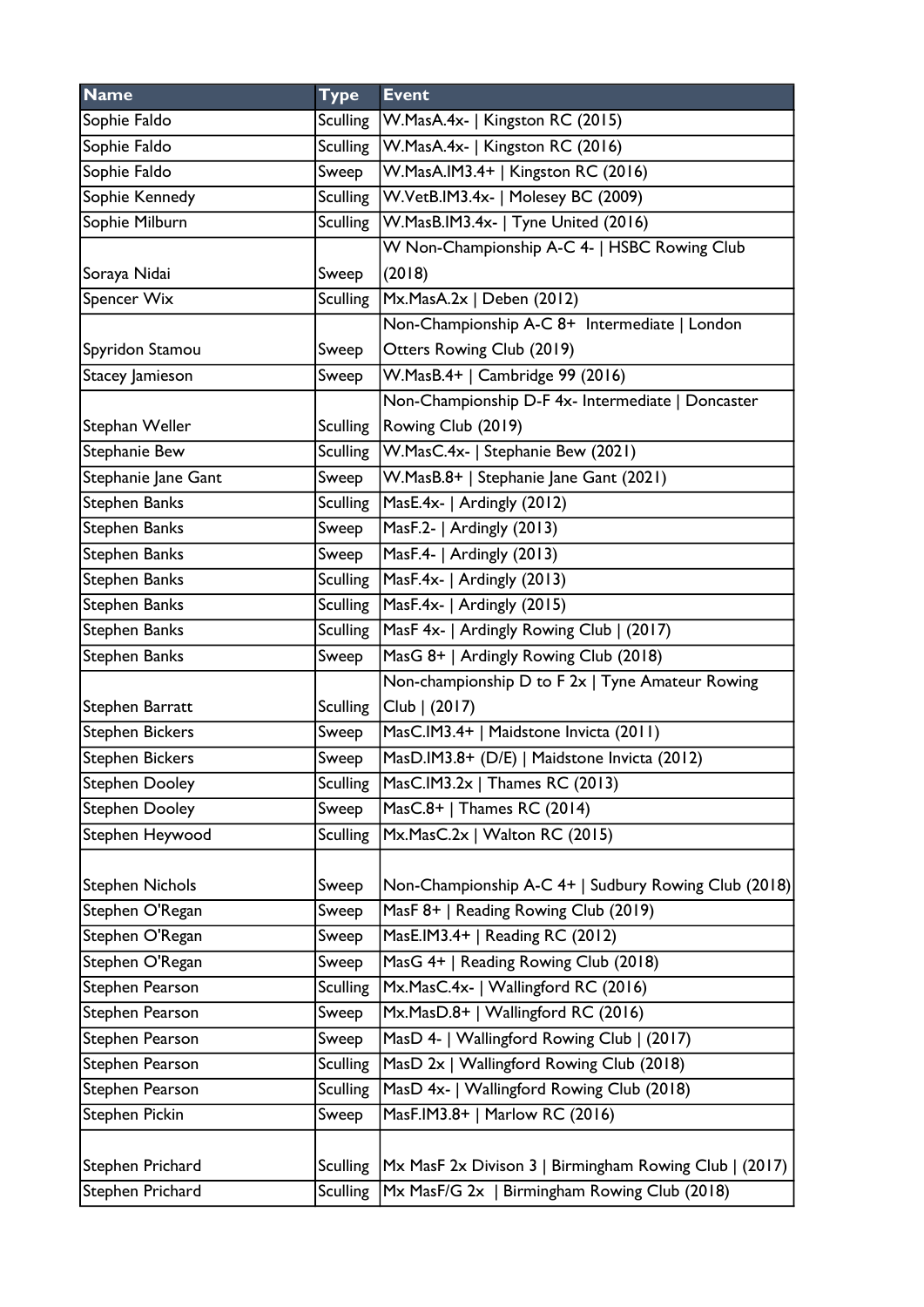| <b>Name</b>             | <b>Type</b>     | <b>Event</b>                                      |
|-------------------------|-----------------|---------------------------------------------------|
| <b>Steve Dance</b>      | Sweep           | MasD.4+   Upper Thames RC (2012)                  |
|                         |                 |                                                   |
|                         |                 | Mx Non-championship D to F 4x-   Champion Of The  |
| <b>Steve Millar</b>     | <b>Sculling</b> | Thames (Cambridge) RC   (2017)                    |
| <b>Steve Poulter</b>    | <b>Sculling</b> | MasD.IM3.1x   Upper Thames RC (2010)              |
| <b>Steve Skeates</b>    | Sculling        | MasC.2x   Steve Skeates (2021)                    |
| <b>Steve Tuck</b>       | <b>Sculling</b> | Mx.MasC.4x-   Peterborough City (2011)            |
| Steven Aquilina         | Sweep           | MasF.8+   Quintin BC (2014)                       |
| Steven Aquilina         | Sweep           | MasE.8+   Quintin BC (2015)                       |
| Steven Aquilina         | Sweep           | MasF.8+   Quintin BC (2015)                       |
| Steven Aquilina         | Sweep           | MasE.4-   Quintin BC (2016)                       |
| Steven Aquilina         | Sweep           | MasE.8+   Quintin BC (2016)                       |
| Steven Aquilina         | <b>Sculling</b> | MasF.2x   Quintin BC (2016)                       |
| Steven Aquilina         | <b>Sculling</b> | MasF.4x-   Quintin BC (2016)                      |
| Steven Aquilina         | Sweep           | MasF 4-   Quintin Boat Club   (2017)              |
| Steven Aquilina         | Sweep           | VetD.4-   Walbrook (2009)                         |
| Steven Aquilina         | Sweep           | MasD.4-   Walbrook (2010)                         |
| Steven Aquilina         | Sweep           | MasD.8+   Quintin BC (2011)                       |
| Steven Aquilina         | Sweep           | MasD.8+   Quintin BC (2012)                       |
| Steven Aquilina         | Sweep           | MasE.4-   Quintin BC (2012)                       |
| Steven Aquilina         | Sweep           | MasE.8+   Quintin BC (2012)                       |
| Steven Aquilina         | Sweep           | MasE.8+   Quintin BC (2013)                       |
| <b>Steven Archer</b>    | Sweep           | VetD.4-   Greenbank Falmouth (2008)               |
| Steven Byford           | <b>Sculling</b> | MasA Ix   Birmingham Rowing Club (2018)           |
|                         |                 | Non-Championship A-C 1x   Birmingham Rowing Club  |
| Steven Byford           | <b>Sculling</b> | (2018)                                            |
| Steven Byford           | Sculling        | MasA.Ix   Steven Byford (2021)                    |
| Steven Cranfield        |                 | Sculling   MasB.2x   Peterborough City (2012)     |
| Steven Cranfield        | Sculling        | MasB.2x   Peterborough City (2013)                |
| <b>Steven Cranfield</b> | <b>Sculling</b> | MasB.2x   Peterborough City (2014)                |
| <b>Steven Cranfield</b> | <b>Sculling</b> | MasB.4x-   Peterborough City (2014)               |
| <b>Steven Cranfield</b> | <b>Sculling</b> | MasA.4x-   Peterborough City (2015)               |
| <b>Steven Cranfield</b> | <b>Sculling</b> | MasB.2x   Peterborough City (2015)                |
| <b>Steven Cranfield</b> | <b>Sculling</b> | MasB.2x   Peterborough City (2016)                |
| <b>Steven Cranfield</b> | <b>Sculling</b> | MasB.4x-   Peterborough City (2016)               |
| <b>Steven Cranfield</b> | <b>Sculling</b> | MasB/C 4x-   Peterborough City Rowing Club (2018) |
| <b>Steven Cuthbert</b>  | Sweep           | Mx MasE 8+   Nottingham Rowing Club (2018)        |
| <b>Steven Daw</b>       | Sweep           | MasE.IM3.4+   Nottingham RC (2014)                |
| Steven Denley-Hill      | Sculling        | VetG.2x   Llandaff RC (2009)                      |
| Steven Denley-Hill      | <b>Sculling</b> | MasG.2x   Llandaff RC (2011)                      |
| Steven Denley-Hill      | <b>Sculling</b> | MasH.Ix   Ardingly (2012)                         |
| Steven Denley-Hill      | <b>Sculling</b> | MasG.2x   Ardingly (2014)                         |
| Steven Denley-Hill      | <b>Sculling</b> | MasH.Ix   Ardingly (2014)                         |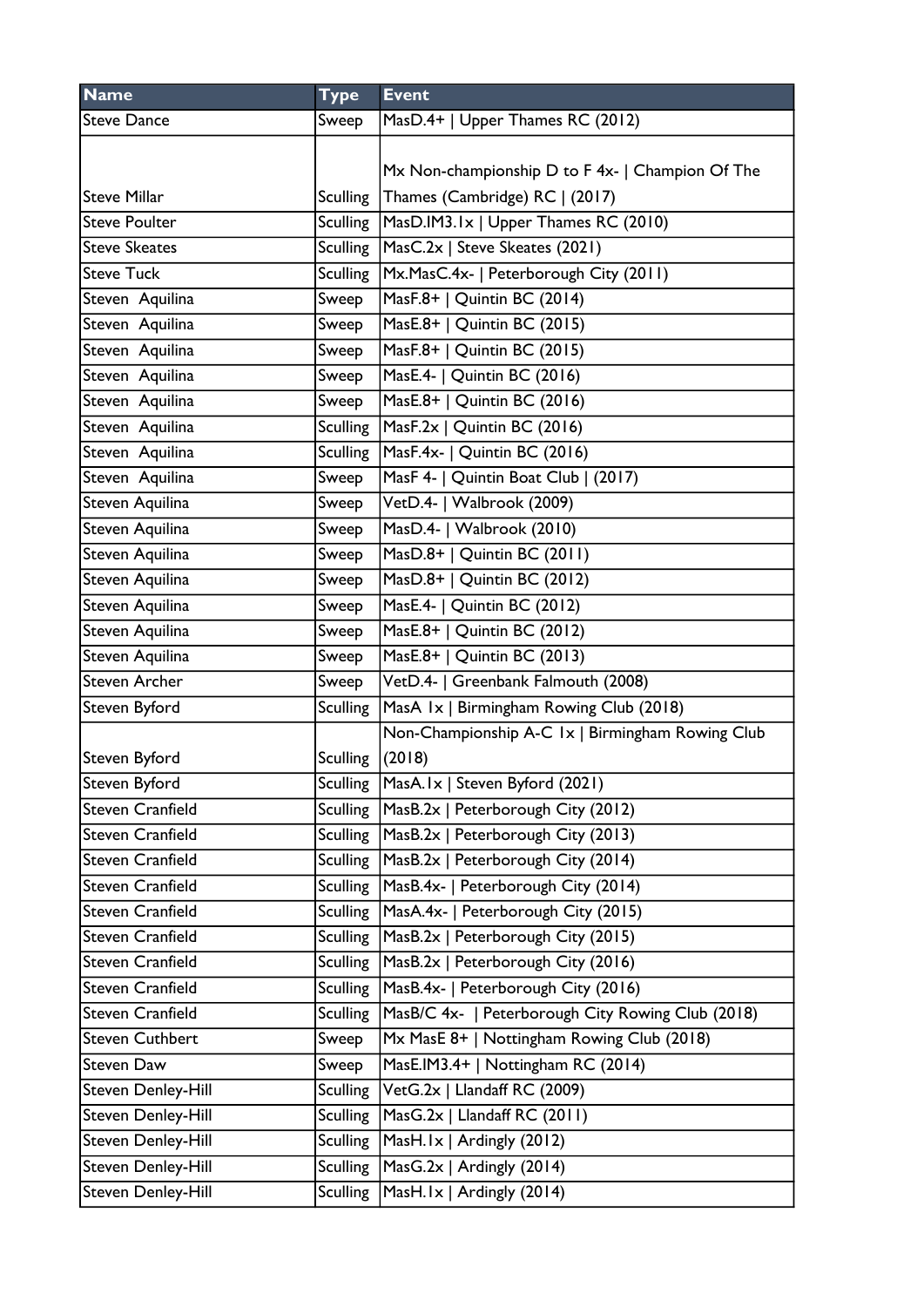| <b>Name</b>              | <b>Type</b>     | <b>Event</b>                                                           |
|--------------------------|-----------------|------------------------------------------------------------------------|
| Steven Denley-Hill       | Sweep           | MasG.4+   Ardingly (2016)                                              |
| Steven Denley-Hill       | Sweep           | MasH.4-   Ardingly (2016)                                              |
| Steven Denley-Hill       | <b>Sculling</b> | Masl 1x   Ardingly Rowing Club   (2017)                                |
| <b>Steven Harris</b>     | Sculling        | VetC.IM3.4x-   Bewl Bridge (2009)                                      |
| <b>Steven Randell</b>    | Sweep           | MasC.8+   Ross RC (2011)                                               |
| <b>Steven Randell</b>    | Sweep           | MasC.8+   Ross RC (2012)                                               |
| <b>Steven Randell</b>    | Sweep           | MasC.4-   Monmouth RC (2014)                                           |
| <b>Steven Randell</b>    | Sweep           | MasC.4+   Monmouth RC (2014)                                           |
| <b>Steven Randell</b>    | Sweep           | MasC.8+   Monmouth RC (2015)                                           |
| Steven Sangster          | <b>Sculling</b> | MasD.IM3.4x-   Star Club (2014)                                        |
| Steven Sangster          | <b>Sculling</b> | MasA.4x-   Star Club (2015)                                            |
| <b>Stewart Bell</b>      | Sweep           | MasD 8+   Upper Thames Rowing Club (2018)                              |
| <b>Stewart Griffiths</b> | <b>Sculling</b> | MasG.IM3.2x   Llandaff RC (2016)                                       |
| <b>Stewart Harries</b>   | Sweep           | MasD.8+   London RC (2015)                                             |
| <b>Stewart Harries</b>   | Sweep           | MasD.8+   London RC (2016)                                             |
| <b>Stewart Harries</b>   | Sweep           | MasD 4+   London Rowing Club (2018)                                    |
| <b>Stewart Harries</b>   | Sweep           | MasE 8+   London Rowing Club (2018)                                    |
| <b>Stewart Harries</b>   | Sweep           | MasF.4-   Stewart Harries (2021)                                       |
| <b>Stewart Sadler</b>    | Sweep           | MasG/H 4+   Bedford Rowing Club (2019)                                 |
| Stewart Sadler           | Sweep           | MasF.2-   Bedford RC (2010)                                            |
| <b>Stewart Sadler</b>    | Sweep           | MasF.4-   Bedford RC (2014)                                            |
| Stewart Walker           | Sweep           | MasC.IM3.8+   Walton RC (2013)                                         |
| <b>Stuart Edney</b>      | <b>Sculling</b> | Mx MasB 2x   Upton Rowing Club   (2017)                                |
| <b>Stuart Grant</b>      | Sculling        | Mx MasD/E 4x-   Derwent Rowing Club (2018)                             |
| <b>Stuart Grant</b>      | Sculling        | Mx Non-Championship D-F 2x   Derwent Rowing Club<br>(2018)             |
| <b>Stuart West</b>       | Sweep           | MasA.4+   Derby RC (2016)                                              |
| <b>Stuart West</b>       | <b>Sculling</b> | MasA.IM3.2x   Derby RC (2016)                                          |
| <b>Stuart West</b>       | Sweep           | MasB.2-   Derby RC (2016)                                              |
| <b>Stuart Wharton</b>    | <b>Sculling</b> | MasH.4x-   Nottingham/Nott'm & Union (2010)                            |
| <b>Stuart Wharton</b>    | <b>Sculling</b> | MasH.4x-   Nottingham RC (2014)                                        |
| <b>Stuart Wharton</b>    | <b>Sculling</b> | MasH.4x-   Nottingham RC (2015)                                        |
| <b>Stuart Wharton</b>    | Sweep           | MasH.8+   Nottingham RC (2016)                                         |
| Sue Sljivic              | Sweep           | W.MasD.8+   Runcorn (2014)                                             |
| Sue Sljivic              | Sweep           | W.MasC.2-   Runcorn (2016)                                             |
| Sue Cole                 | Sweep           | W Non-Championship A-C 8+   Barnes Bridge Ladies<br>Rowing Club (2018) |
| Sue Eggeman              | Sweep           | W.MasD.8+   Walbrook (2012)                                            |
| Sue Harker               | <b>Sculling</b> | W Non-Championship D-F 1x   Maidenhead Rowing Club<br>(2018)           |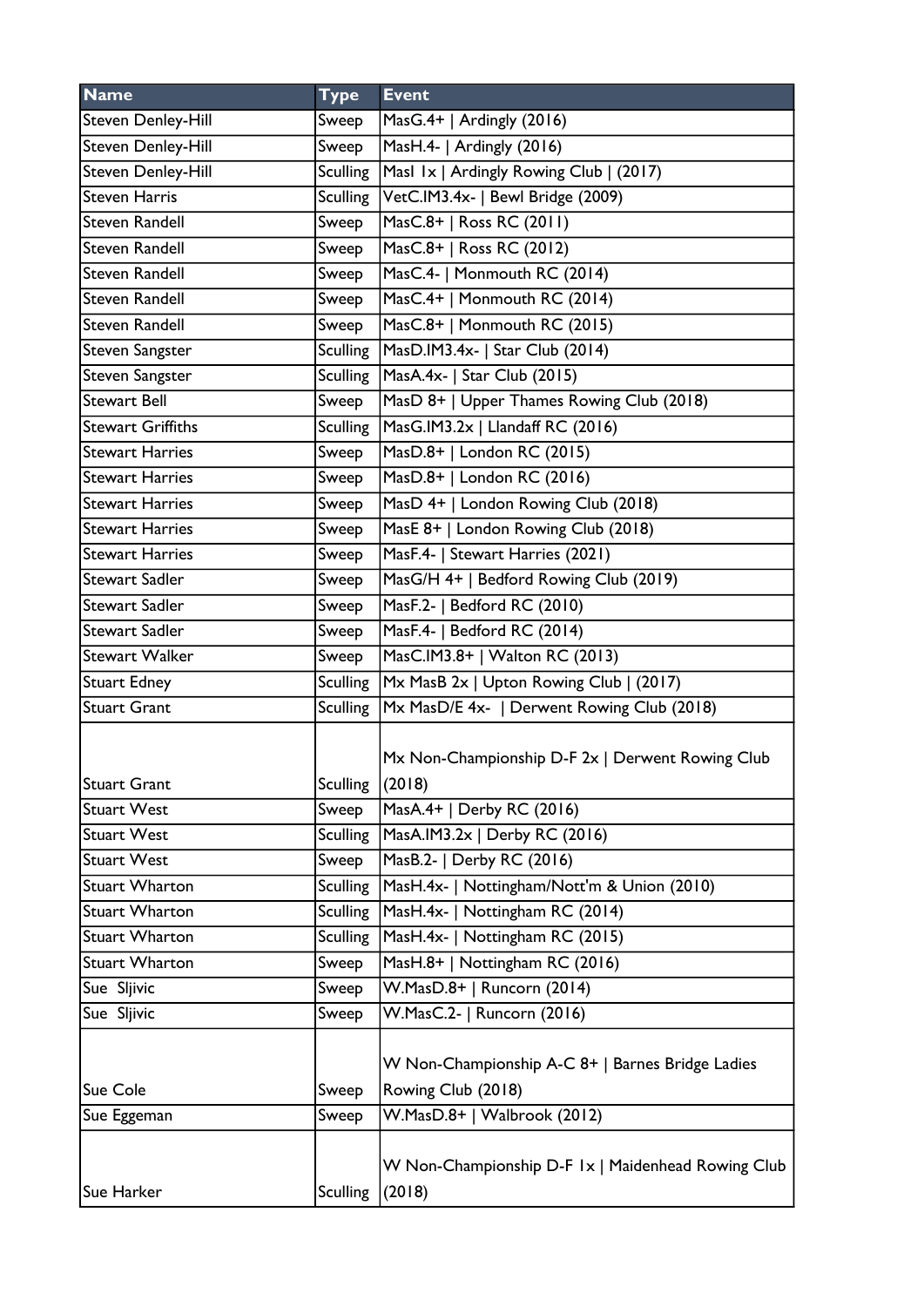| <b>Name</b>         | <b>Type</b>     | <b>Event</b>                                             |
|---------------------|-----------------|----------------------------------------------------------|
| Sue Lamb            | Sculling        | Mx MasD/E/F 4x-   Star Club (2019)                       |
|                     |                 | W Non-Championship D-F 4x- Intermediate   Upton          |
| Sue MacGregor       | <b>Sculling</b> | Rowing Club (2019)                                       |
| Sue Ryan            | <b>Sculling</b> | W.MasE.IM3.2x   Norwich RC (2012)                        |
|                     |                 |                                                          |
|                     |                 | W Non-championship D to F 1x   Hexham Rowing Club        |
| Susan Burn          | <b>Sculling</b> | (2017)                                                   |
|                     |                 | W Non-Championship A-C 8+ Intermediate   St Andrew       |
| Susan Branigan      | Sweep           | Boat Club (2019)                                         |
| Susan Brown         | <b>Sculling</b> | W.VetC.Ix   X-Press BC (2008)                            |
| Susan Brown         | <b>Sculling</b> | W.VetC.2x   Wycliffe College (2008)                      |
| Susan Brown         |                 | Sculling   W. Vet C. 4x -   Leicester RC (2008)          |
| Susan Brown         | Sweep           | W.VetB.8+   Leicester RC (2009)                          |
| Susan Brown         |                 | Sculling   W.VetC. Ix   X-Press BC (2009)                |
| Susan Brown         | <b>Sculling</b> | W.VetC.4x-   Leicester RC (2009)                         |
|                     |                 |                                                          |
|                     |                 | W.MasC.8+   Peterborough City/Hornets/Leicester/X-       |
| Susan Brown         | Sweep           | Press/City of Cambridge/Rob Roy (2011)                   |
| Susan Brown         | Sculling        | W.MasC.4x-   Warrington (2012)                           |
| Susan Brown         | Sculling        | $W.MasD.1x$   X-Press BC (2012)                          |
| Susan Brown         | <b>Sculling</b> | $\sqrt{\text{W.MasD.2x} + \text{X-Press BC} (2012)}$     |
| Susan Brown         | Sweep           | W.MasD.8+   X-Press BC (2015)                            |
| Susan Brown         | <b>Sculling</b> | W MasE $1 \times 1$ X-Press Boat Club   (2017)           |
|                     |                 | W Non-Championship D-F 2- Intermediate   Derwent         |
| <b>Susan Cope</b>   | Sweep           | Rowing Club (2019)                                       |
|                     |                 | W Non-Championship D-F 4+ Intermediate   Derwent         |
| Susan Cope          | Sweep           | Rowing Club (2019)                                       |
| Susan E Jones       | Sweep           | W.MasA.4+   Gloucester RC (2015)                         |
| Susan E Jones       | Sweep           | W MasA/B 4+   Gloucester Rowing Club (2018)              |
| Susan Jackson       | <b>Sculling</b> | W.MasA.IM3.4x-   Durham ARC (2015)                       |
| Susan Pictor        | <b>Sculling</b> | Mx.MasD.IM3.2x   Putney Town RC (2015)                   |
| <b>Susan Powell</b> | Sweep           | Mx.MasC.8+   Monmouth RC (2010)                          |
| Susan Waterhouse    | Sweep           | W.MasC.4-   Cantabrigian (2016)                          |
| Susanna Holt        | Sweep           | W.VetB.8+   Leicester RC (2009)                          |
| Susanna Holt        | Sculling        | W.VetD.IM3.1x   Cantabrigian (2009)                      |
| Susanna Holt        | <b>Sculling</b> | W.MasC.2x   Cantabrigian/Warrington (2010)               |
| Susanna Holt        | <b>Sculling</b> | W.MasC.4x-   Leicester/Wycliffe Coll/Cantabrigian (2010) |
|                     |                 | W.MasC.8+ (C/D)   Peterborough                           |
|                     |                 | City/Hornets/Warrington/Cantabrigian/City of             |
| Susanna Holt        | Sweep           | Cambridge/Rob Roy (2010)                                 |
| Susanna Holt        | <b>Sculling</b> | W.MasC.2x   Warrington (2011)                            |
| Susanna Holt        | <b>Sculling</b> | W.MasC.4x-   Leicester/Wycliffe Coll/Cantabrigian (2011) |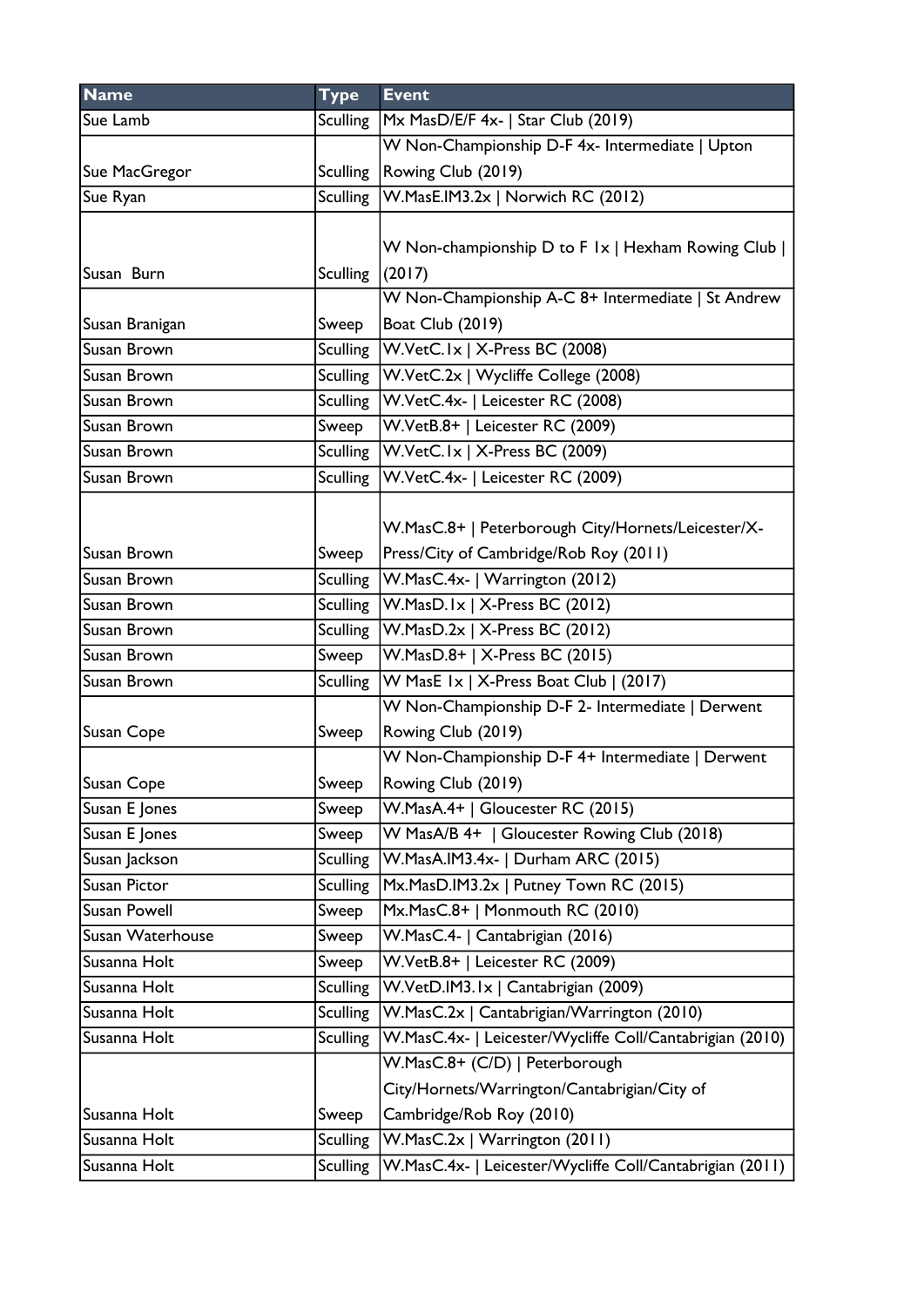| <b>Name</b>          | <b>Type</b>     | <b>Event</b>                                               |
|----------------------|-----------------|------------------------------------------------------------|
|                      |                 |                                                            |
|                      |                 | W.MasC.8+   Peterborough City/Hornets/Leicester/X-         |
| Susanna Holt         | Sweep           | Press/City of Cambridge/Rob Roy (2011)                     |
| Susanna Holt         | <b>Sculling</b> | Mx.MasC.IM3.2x   Cantabrigian (2012)                       |
| Susanna Holt         | Sweep           | W.MasB.8+   Cantabrigian (2013)                            |
| Susanne Hakenbeck    | Sweep           | W.MasC.4-   Cantabrigian (2016)                            |
| <b>Susanne Smith</b> | <b>Sculling</b> | W.MasB.IM3.4x-   Falcon RC (2013)                          |
| Susanne Smith        |                 | Sculling   W.MasD.IM3.4x-   Falcon RC (2013)               |
| <b>Susanne Smith</b> | <b>Sculling</b> | W MasD 4x-   Falcon Rowing Club (2018)                     |
| <b>Susie Simpson</b> | Sweep           | W MasB/C 8+   St Andrew Boat Club (2019)                   |
| Suzanne Erith        | Sweep           | W.MasA.4+   Llandaff RC (2016)                             |
| Suzanne Erith        |                 | Sculling   W. MasA. IM3.2x   Llandaff RC (2016)            |
| Suzanne Todd         | <b>Sculling</b> | W.MasB.IM3.4x-   Tyne United (2016)                        |
| Sven Friedemann      | Sweep           | MasB.4+   City of Bristol RC (2014)                        |
| Sven Weier           | Sweep           | MasA.4+   City of Bristol RC (2012)                        |
| Sylvain Boyer        |                 | Sculling   MasB 4x- Divison 3   Molesey Boat Club   (2017) |
| Sylvain Boyer        | <b>Sculling</b> | MasA Ix   Molesey Boat Club   (2017)                       |
| Sylvain Boyer        | Sweep           | MasB 2-   Molesey Boat Club (2018)                         |
| T Bishop             |                 | Sculling   VetF. Ix   Quintin BC (2008)                    |
| T Bishop             |                 | Sculling   MasF. 1x   Quintin BC (2011)                    |
| T Bishop             | <b>Sculling</b> | MasG.Ix   Quintin BC (2012)                                |
| <b>T</b> Bishop      | Sweep           | MasF.8+   Quintin BC (2013)                                |
| T Bishop             | <b>Sculling</b> | MasG.1x   Quintin BC (2013)                                |
| <b>T</b> Bishop      | Sweep           | MasF.8+   Quintin BC (2015)                                |
| T Bishop             |                 | Sculling   MasG. Ix   Quintin BC (2015)                    |
| T Bishop             |                 | Sculling   MasG.2x   Quintin BC (2015)                     |
| T Bishop             | Sweep           | Mx.MasD.8+   Wallingford RC (2015)                         |
| <b>T</b> Bishop      |                 | Sculling   Mx. Mas E.4x -   Quintin BC (2015)              |
| T Bishop             | Sweep           | MasF.8+   Quintin BC (2016)                                |
| T Bishop             | <b>Sculling</b> | MasG.1x   Quintin BC (2016)                                |
| T Bishop             | <b>Sculling</b> | MasG.2x   Quintin BC (2016)                                |
| T Bishop             | Sweep           | MasG.4-   Quintin BC (2016)                                |
| T Bishop             | Sweep           | MasF 4-   Quintin Boat Club   (2017)                       |
| T Bishop             | <b>Sculling</b> | MasH 2x Divison 3   Quintin Boat Club   (2017)             |
| T Bishop             | <b>Sculling</b> | MasG 4x-   Quintin Boat Club (2018)                        |
| T Bishop             | <b>Sculling</b> | MasH Ix   Quintin Boat Club (2018)                         |
| T Bishop             | <b>Sculling</b> | MasH/J 2x   Quintin Boat Club (2018)                       |
| T Bishop             | Sweep           | MasG 8+   Quintin Boat Club (2018)                         |
| T Bishop             | Sweep           | MasG/H 4-   Quintin Boat Club (2018)                       |
| <b>T</b> Kitto       | <b>Sculling</b> | MasF.2x   Upper Thames RC (2012)                           |
| T Leek               | Sweep           | VetH.4+   Lea RC (2008)                                    |
| Tabitha Scrivener    | <b>Sculling</b> | Mx MasE 2x   Upton Rowing Club (2019)                      |
| Tara Adams           | Sweep           | W.MasC.4+   Milton Keynes RC (2015)                        |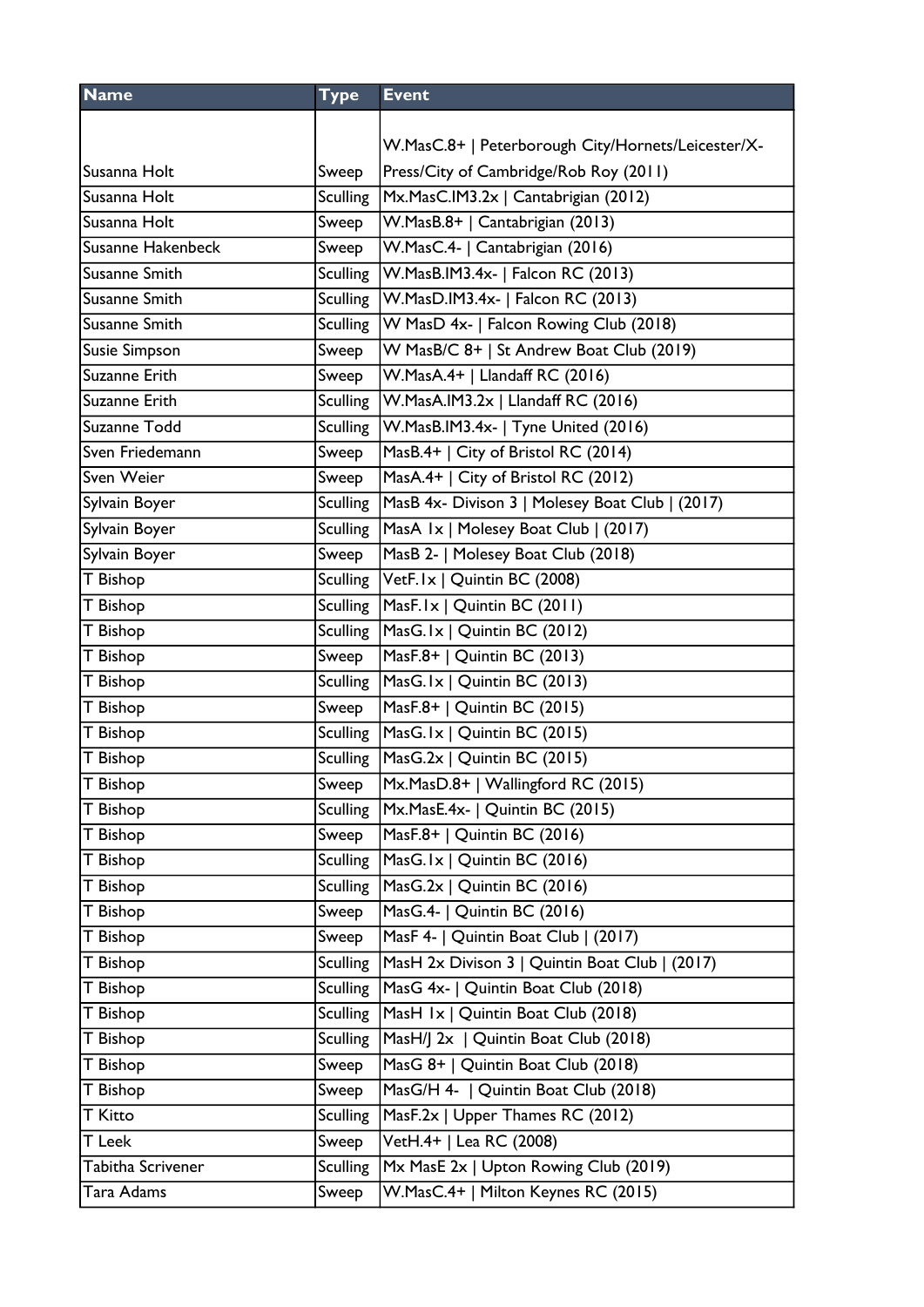| Telfyn Beddoe<br>MasB.4-   Molesey BC (2010)<br>Sweep<br>MasC.4-   Molesey BC (2010)<br>Telfyn Beddoe<br>Sweep<br>Theresa Capel<br>W MasF 4x-   Weybridge Rowing Club (2018)<br><b>Sculling</b> |
|-------------------------------------------------------------------------------------------------------------------------------------------------------------------------------------------------|
|                                                                                                                                                                                                 |
|                                                                                                                                                                                                 |
|                                                                                                                                                                                                 |
| Theresa Capel<br>W MasF/G 4+   Weybridge Rowing Club (2018)<br>Sweep                                                                                                                            |
| <b>Thomas Carter</b><br>Sculling<br>MasA.Ix   Upper Thames RC (2014)                                                                                                                            |
| <b>Sculling</b><br>MasB.4x-   Upper Thames RC (2014)<br><b>Thomas Carter</b>                                                                                                                    |
| <b>Sculling</b><br>MasA.Ix   Upper Thames RC (2016)<br><b>Thomas Carter</b>                                                                                                                     |
| <b>Sculling</b><br>MasB 2x   Upper Thames Rowing Club (2018)<br><b>Thomas Carter</b>                                                                                                            |
| MasA/C 8+   Upper Thames Rowing Club (2018)<br><b>Thomas Carter</b><br>Sweep                                                                                                                    |
| MasB/C 8+   Agecroft Rowing Club (2019)<br><b>Thomas Dawson</b><br>Sweep                                                                                                                        |
| MasC 4-   St Andrew Boat Club (2019)<br><b>Thomas Duke</b><br>Sweep                                                                                                                             |
| MasD 2-   St Andrew Boat Club (2019)<br><b>Thomas Duke</b><br>Sweep                                                                                                                             |
| <b>Sculling</b><br>MasD Ix   St Andrew Boat Club (2019)<br><b>Thomas Duke</b>                                                                                                                   |
| Mx MasB/C 2x   St Andrew Boat Club (2019)<br><b>Thomas Duke</b><br><b>Sculling</b>                                                                                                              |
| MasF.8+   Thomas Farrell Mossop (2021)<br><b>Thomas Farrell Mossop</b><br>Sweep                                                                                                                 |
| <b>Thomas Grinstead</b><br>Sweep<br>MasA.4+   Warwick BC $(2015)$                                                                                                                               |
| MasD.4-   Kingston RC (2013)<br><b>Thomas Mossop</b><br>Sweep                                                                                                                                   |
| Thomas Patrick Fuller<br>MasE.IM3.4+   Maidstone Invicta (2010)<br>Sweep                                                                                                                        |
| MasA.8+   City of Cambridge (2014)<br><b>Thomas Shadbolt</b><br>Sweep                                                                                                                           |
| Non-Championship A-C 8+ Intermediate   London                                                                                                                                                   |
| Otters Rowing Club (2019)<br><b>Thomas Whateley</b><br>Sweep                                                                                                                                    |
| <b>Tim Adams</b><br>Non-Championship A-C 2x   Walton Rowing Club (2018)<br><b>Sculling</b>                                                                                                      |
| Tim Baker<br>MasC.IM3.4x-   Abingdon RC (2010)<br>Sculling                                                                                                                                      |
| Tim Baker<br>MasF.4+   Durham ARC (2015)<br>Sweep                                                                                                                                               |
| Sculling   Mx. Mas D. 4x -   Abingdon RC (2015)<br>Tim Baker                                                                                                                                    |
| Tim Baker<br>Sculling<br>Mx.MasA.4x-   Abingdon RC (2016)                                                                                                                                       |
| MasF 4+   Abingdon Rowing Club   (2017)<br>Tim Baker<br>Sweep                                                                                                                                   |
| MasD.Ix   Minerva Bath (2010)<br><b>Tim Birtwistle</b><br><b>Sculling</b>                                                                                                                       |
| MasE.4x-   Hollingworth Lake (2016)<br>Tim Booth<br><b>Sculling</b>                                                                                                                             |
| MasF.8+ (F/G)   Derby/Runcorn/Northwich/Burton                                                                                                                                                  |
| Leander (2011)<br><b>Tim Brearley</b><br>Sweep                                                                                                                                                  |
| MasF.IM3.2x   Derby RC (2014)<br>Tim Brearley<br><b>Sculling</b>                                                                                                                                |
| <b>Tim Ellis</b><br><b>Sculling</b><br>MasC.IM3.1x   RAF (2010)                                                                                                                                 |
| <b>Tim Ellis</b><br>Mx.MasC.4x-   Peterborough City (2011)<br><b>Sculling</b>                                                                                                                   |
| <b>Sculling</b><br>VetA.S3.1x   Grosvenor RC, Chester (2008)<br>Tim Goldsbrough                                                                                                                 |
| MasF.IM3.4x-   Putney Town RC (2015)<br><b>Sculling</b><br>Tim Green                                                                                                                            |
| <b>Sculling</b><br>MasC.IM3.4x-   Grosvenor RC, Chester (2013)<br><b>Tim Howe</b>                                                                                                               |
| Non-Championship D-F 4x-   Maidenhead Rowing Club<br>(2018)<br>Tim Hudson<br><b>Sculling</b>                                                                                                    |
|                                                                                                                                                                                                 |
| Non-Championship A-C 4+   Sudbury Rowing Club (2018)<br>Tim Hysom<br>Sweep                                                                                                                      |
| MasD 4+   Star Club (2019)<br>Tim Isaacson<br>Sweep                                                                                                                                             |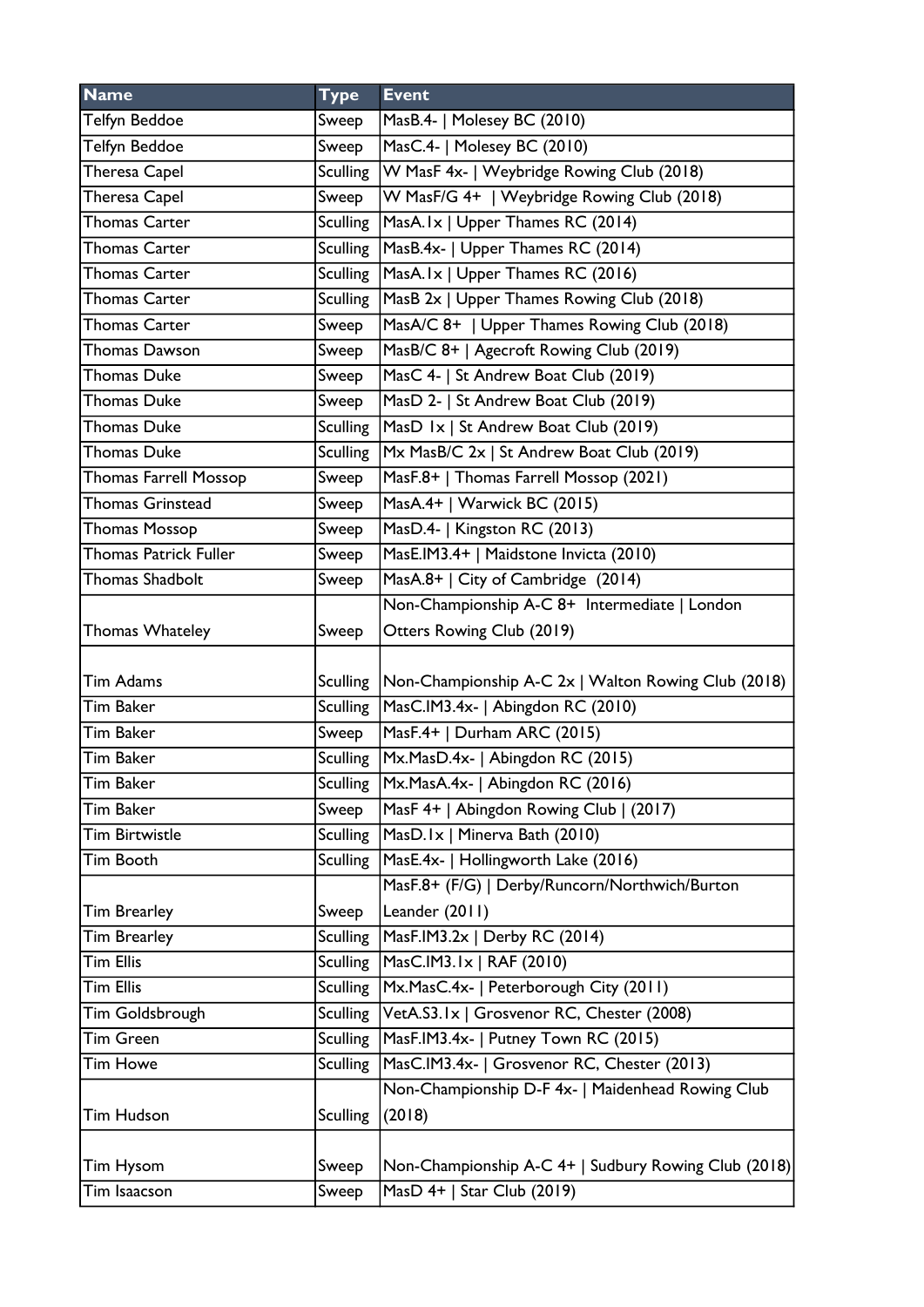| <b>Name</b>            | <b>Type</b>     | <b>Event</b>                                           |
|------------------------|-----------------|--------------------------------------------------------|
|                        |                 | Non-Championship A-C 4- Intermediate   Star Club       |
| Tim Isaacson           | Sweep           | (2019)                                                 |
|                        |                 | Non-Championship D-F 4- Intermediate   Star Club       |
| Tim Isaacson           | Sweep           | (2019)                                                 |
|                        |                 | Non-Championship D-F 4+ Intermediate   Star Club       |
| Tim Isaacson           | Sweep           | (2019)                                                 |
| Tim Isaacson           | Sweep           | MasE.8+   Tim Isaacson (2021)                          |
| <b>Tim Lincoln</b>     | <b>Sculling</b> | VetG.2x   Henley RC (2008)                             |
| Tim Lincoln            | Sweep           | VetG.4+   Henley RC (2008)                             |
| Tim Lincoln            | Sweep           | VetF.8+   Derby RC (2009)                              |
| Tim Lincoln            | Sweep           | VetG.4-   Henley RC (2009)                             |
|                        |                 | MasG.8+   Derby/Minerva-Bath/City of Sheffield/Henley  |
| Tim Lincoln            | Sweep           | (2010)                                                 |
| <b>Tim Lincoln</b>     | Sweep           | MasH.4+   Henley/Minerva-Bath/City of Sheffield (2010) |
| Tim Lincoln            | Sweep           | MasG.4+   Henley RC (2014)                             |
| Tim Lincoln            | Sweep           | MasG.8+   Henley RC (2014)                             |
| Tim Lincoln            | Sweep           | MasG.4+   Upper Thames RC (2016)                       |
| Tim Lincoln            | Sweep           | MasH.4-   Upper Thames RC (2016)                       |
| Tim Senior             | Sweep           | MasD.8+   Upper Thames RC (2014)                       |
| Tim Senior             | Sweep           | MasC.4+   Upper Thames RC (2016)                       |
|                        |                 |                                                        |
| <b>Tim Spires</b>      | Sweep           | Non-Championship D-F 4-   Kingston Rowing Club (2018)  |
| Tim Whittle            | <b>Sculling</b> | MasF 4x-   Sons of the Thames Rowing Club (2019)       |
| Timothy   Booth        | <b>Sculling</b> | MasD.IM3.2x   Hollingworth Lake (2012)                 |
| Timothy   Booth        | <b>Sculling</b> | MasE.2x   Hollingworth Lake (2014)                     |
| Timothy James Barnett  | Sweep           | MasA.2-   Gloucester RC (2013)                         |
| <b>Timothy Perera</b>  | Sweep           | MasA.4+   City of Bristol RC (2013)                    |
| <b>Timothy Russell</b> | <b>Sculling</b> | MasF.4x-   Tideway Scullers Sch (2010)                 |
| <b>Toby Venn</b>       | Sweep           | MasA.4+   Derby RC (2016)                              |
| Toby Venn              | <b>Sculling</b> | MasA.IM3.2x   Derby RC (2016)                          |
| Toby Venn              | <b>Sculling</b> | Mx MasA 4x-   Gloucester Rowing Club   (2017)          |
| Tohne Pahle            | <b>Sculling</b> | W.MasD.4x-   Kingston RC/ZCH/ZKL (2011)                |
| Tom Alexander Penny    | Sweep           | MasC.8+   Monmouth RC (2013)                           |
| Tom Brown              | Sweep           | MasA.IM3.4+   Lea RC (2013)                            |
| Tom Duke               | <b>Sculling</b> | Mx MasC 4x-   St Andrew Boat Club (2018)               |
| Tom Duke               | Sweep           | Mx MasC 8+   St Andrew Boat Club (2018)                |
| Tom Hockley            | <b>Sculling</b> | MasE 2x   Norwich Rowing Club (2019)                   |
| Tom Hockley            | <b>Sculling</b> | MasE 2x   Norwich Rowing Club (2018)                   |
| Tom Hockley            | <b>Sculling</b> | MasE 4x-   Norwich Rowing Club (2018)                  |
| Tom Hockley            | <b>Sculling</b> | MasF.4x-   Tom Hockley (2021)                          |
| Tom Smith              | Sweep           | VetF.4+   Lea RC (2009)                                |
| Tom Smith              | Sweep           | MasG.4+   Lea RC (2011)                                |
| Tom Smith              | Sweep           | MasE.4+   Lea RC (2012)                                |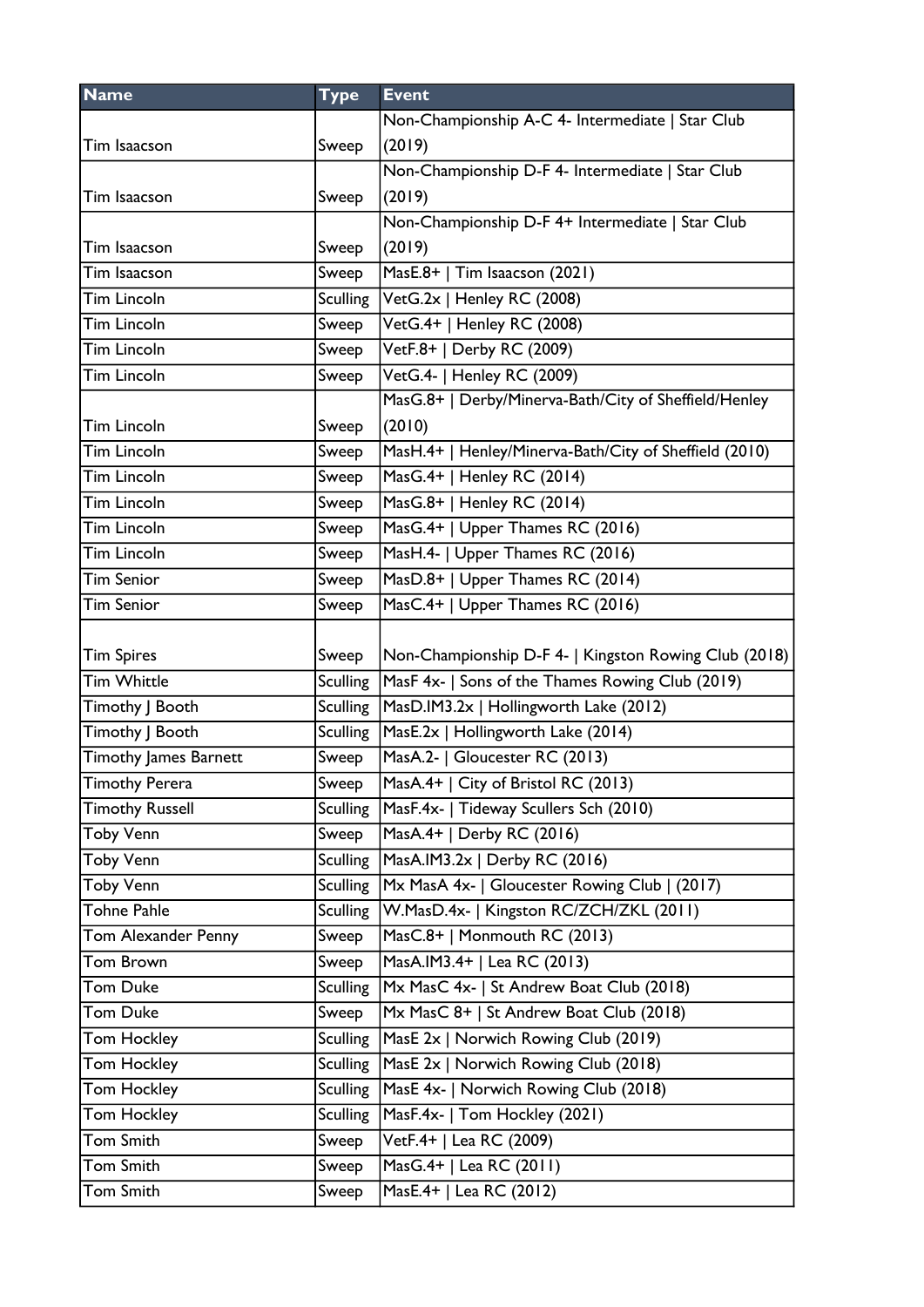| <b>Name</b>            | <b>Type</b>              | <b>Event</b>                                                                                                                              |
|------------------------|--------------------------|-------------------------------------------------------------------------------------------------------------------------------------------|
| Tom Smith              | Sweep                    | MasE.4+   Lea RC (2013)                                                                                                                   |
| Tom Smith              | Sweep                    | MasE.4+   Lea RC (2014)                                                                                                                   |
| Tom Sutherland         | Sweep                    | MasF 8+   Reading Rowing Club (2019)                                                                                                      |
| Tom Sutherland         | Sweep                    | MasD.4-   Reading RC (2011)                                                                                                               |
| Tom Sutherland         | Sweep                    | MasD.4-   Reading RC (2012)                                                                                                               |
| Tom Watt               | Sweep                    | MasA.8+   City of Cambridge (2014)                                                                                                        |
| <b>Tomaso Muzzu</b>    | <b>Sculling</b>          | MasA 2x   Sons of the Thames Rowing Club (2018)                                                                                           |
| <b>Tony Steele</b>     | Sweep                    | MasE.IM3.4+   Putney Town RC (2016)                                                                                                       |
| <b>Trevor Bailey</b>   | <b>Sculling</b>          | MasC.4x-   Trevor Bailey (2021)                                                                                                           |
| Trevor Barton          | Sweep                    | MasE.IM3.8+   Star Club (2011)                                                                                                            |
| <b>Trevor Barton</b>   | Sweep                    | MasF.4+   Star Club (2016)                                                                                                                |
| <b>Trish Reed</b>      | <b>Sculling</b>          | Mx Non-championship D to F 4x-   Champion Of The<br>Thames (Cambridge) RC   (2017)<br>W.MasA.8+ (A/B)   Peterborough City/Hornets/City of |
| <b>Ulrike Bauer</b>    | Sweep                    | Cambridge/Leicester/Rob Roy (2011)                                                                                                        |
| Ulrike Bauer           | <b>Sculling</b>          | W.MasB.IM3.2x   City of Cambridge (2012)                                                                                                  |
| Ulrike Bauer           | Sweep                    | W.MasB.8+   Cantabrigian (2013)                                                                                                           |
| Ulrike Bauer           | <b>Sculling</b>          | W.MasA.2x   Bristol Ariel (2015)                                                                                                          |
|                        |                          | $ W.MasB.IM3.2x $ Belfast BC (2011)                                                                                                       |
| Una Purdy<br>Una Purdy | <b>Sculling</b><br>Sweep | W.MasD.8+ (D/E)   Belfast BC (2011)                                                                                                       |
| Ursula Tanner          | Sweep                    | W Non-championship D to F 8+   Ardingly Rowing Club  <br>(2017)                                                                           |
| Ursula Tanner          | Sweep                    | W MasC 4-   Ardingly Rowing Club (2018)                                                                                                   |
| Ursula Tanner          | Sweep                    | W MasC 8+   Ardingly Rowing Club (2018)                                                                                                   |
| Valentin Piticariu     | <b>Sculling</b>          | MasA.Ix   Team Keane (2015)                                                                                                               |
| Valentin Piticariu     | <b>Sculling</b>          | MasA.2x   Team Keane (2015)                                                                                                               |
| Valentina Futoryanova  | <b>Sculling</b>          | W.MasA.IM3.1x   Rob Roy (2015)                                                                                                            |
| Valentina Futoryanova  | Sweep                    | W.MasB.8+   Rob Roy (2015)                                                                                                                |
| Valerie Edwards        | <b>Sculling</b>          | Mx.VetC.4x-   Runcorn (2008)                                                                                                              |
| Valerie Edwards        | <b>Sculling</b>          | W.VetB.2x   Warrington (2008)                                                                                                             |
| Valerie Edwards        | <b>Sculling</b>          | Mx.VetC.4x-   Runcorn (2009)                                                                                                              |
| Valerie Edwards        | <b>Sculling</b>          | W.VetC.2x   Runcorn (2009)                                                                                                                |
| Valerie Edwards        | <b>Sculling</b>          | W.MasC.2x   Warrington (2012)                                                                                                             |
| Valerie Edwards        | <b>Sculling</b>          | W.MasC.4x-   Warrington (2012)                                                                                                            |
| Valerie Edwards        | <b>Sculling</b>          | W.MasD.2x   X-Press BC (2012)                                                                                                             |
| Valerie Edwards        | <b>Sculling</b>          | W.MasD.Ix   Runcorn (2013)                                                                                                                |
| Valerie Edwards        | Sweep                    | W.MasD.8+   Runcorn (2014)                                                                                                                |
| Veronica Anne Preedy   | Sweep                    | W.VetC.4+   Hereford RC (2009)                                                                                                            |
| Veronica Anne Preedy   | Sweep                    | W.MasC.4+   Hereford RC (2010)                                                                                                            |
| Veronica Anne Preedy   | Sweep                    | W.MasC.4+   Hereford RC (2011)                                                                                                            |
| Victoria Parsons       | Sweep                    | W.MasB.4-   Marlow RC (2016)                                                                                                              |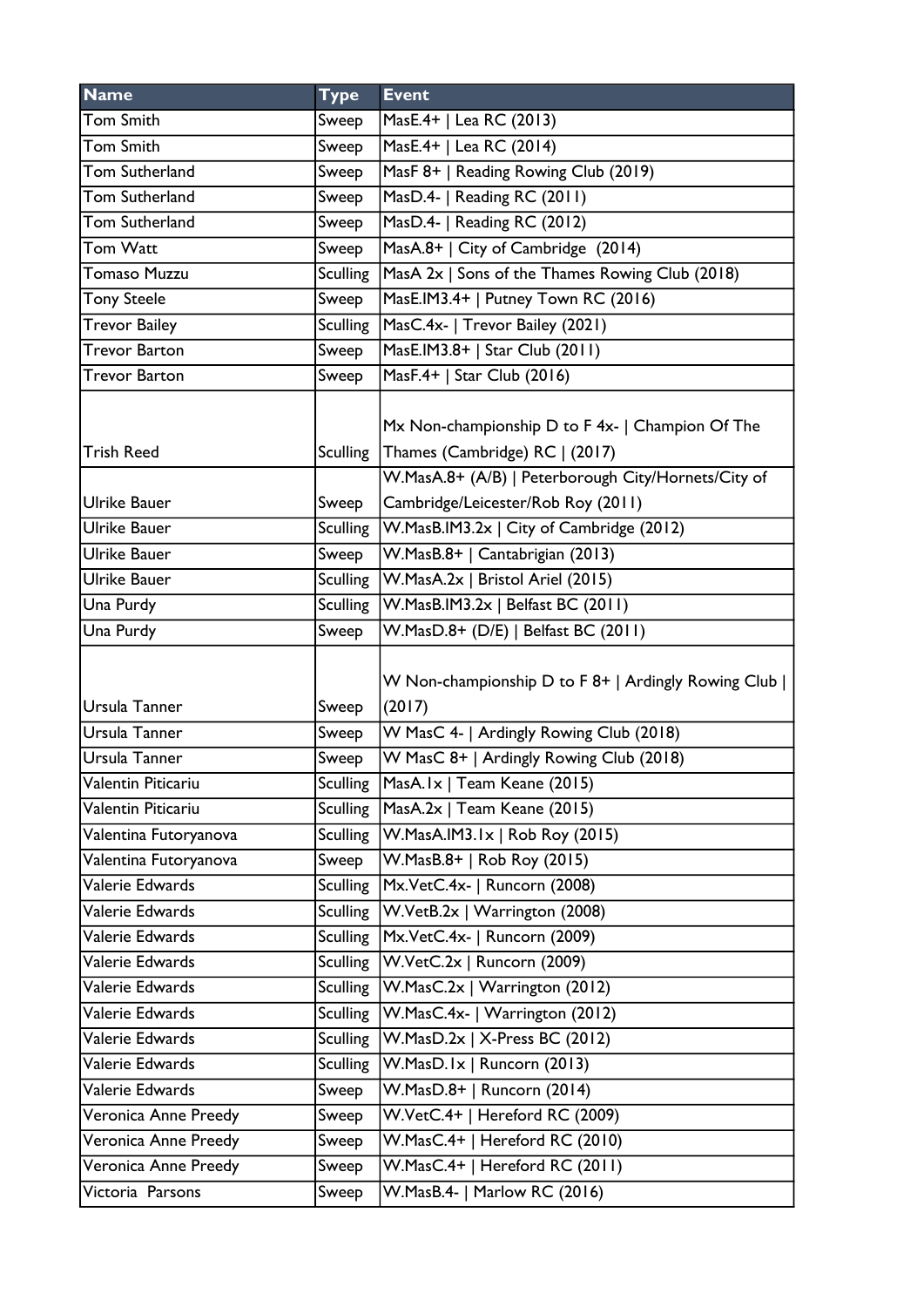| <b>Name</b>            | <b>Type</b>     | <b>Event</b>                                        |
|------------------------|-----------------|-----------------------------------------------------|
| Victoria Parsons       | Sweep           | W.MasC.4+   Marlow RC (2016)                        |
| Victoria Parsons       | Sweep           | W MasC 4+   Marlow Rowing Club   (2017)             |
| Victoria Parsons       | Sweep           | W MasC 4+   Marlow Rowing Club (2018)               |
| Victoria Parsons       | Sweep           | W MasD 4+   Marlow Rowing Club (2018)               |
| Victoria Bennett       | <b>Sculling</b> | W.MasA.4x-   Abingdon RC (2010)                     |
| Victoria Lloyd         | Sweep           | W.MasB.4+   Durham ARC (2010)                       |
| Victoria Lloyd         | Sweep           | W.MasA.4+   Durham ARC (2011)                       |
| Victoria Lloyd         | Sweep           | W.MasB.4+   Durham ARC (2011)                       |
| Victoria McDougall     | Sweep           | W.VetC.2-   Sheffield City (2008)                   |
|                        |                 |                                                     |
|                        |                 | W Non-championship A to C 2-   Tyne Amateur Rowing  |
| Victoria Phelan        | Sweep           | Club   (2017)                                       |
| <b>Vincent Clark</b>   | <b>Sculling</b> | MasG.IM3.2x   Bewl Bridge (2010)                    |
| Vincent Kerrigan       | Sweep           | MasE.4+   Wallingford RC (2011)                     |
|                        |                 |                                                     |
| <b>Vincent Russell</b> | Sculling        | Non-Championship A-C 2x   Walton Rowing Club (2018) |
| Virginia Price-Owen    | Sweep           | W.MasE.4+   Pengwern BC (2014)                      |
| Virginia Price-Owen    | Sweep           | W.MasE.4+   Pengwern BC (2015)                      |
| Virginia Price-Owen    | Sweep           | W.MasE.4+   Pengwern BC (2016)                      |
| Viviann Lynn Cosgrove  | <b>Sculling</b> | W.VetD.4x-   Molesey BC (2008)                      |
| Vygantas Audinis       | <b>Sculling</b> | MasE 1x   Norwich Rowing Club (2019)                |
| Vygantas Audinis       | <b>Sculling</b> | MasE 2x   Norwich Rowing Club (2019)                |
| Vygantas Audinis       | <b>Sculling</b> | MasD.1x   Norwich RC (2012)                         |
| Vygantas Audinis       | Sculling        | MasE.IM3.2x   Norwich RC (2012)                     |
| Vygantas Audinis       | <b>Sculling</b> | MasD.1x   Norwich RC (2013)                         |
| Vygantas Audinis       |                 | Sculling   MasE.IM3.4x-   Norwich RC (2013)         |
| Vygantas Audinis       |                 | Sculling   MasE.4x-   Norwich RC (2014)             |
| Vygantas Audinis       |                 | Sculling $ MasD.Ix $ Norwich RC (2015)              |
| Vygantas Audinis       | <b>Sculling</b> | $Mase.2x$   Norwich RC (2015)                       |
| Vygantas Audinis       | <b>Sculling</b> | MasE.4x-   Norwich RC (2015)                        |
| Vygantas Audinis       | <b>Sculling</b> | Mx.MasE.4x-   Norwich RC (2016)                     |
| Vygantas Audinis       | <b>Sculling</b> | MasE 4x-   Norwich Rowing Club   (2017)             |
| Vygantas Audinis       | <b>Sculling</b> | MasE 1x Divison 3   Norwich Rowing Club   (2017)    |
| Vygantas Audinis       | <b>Sculling</b> | MasE 2x   Norwich Rowing Club (2018)                |
| Vygantas Audinis       | <b>Sculling</b> | MasE 4x-   Norwich Rowing Club (2018)               |
| Vygantas Audinis       | <b>Sculling</b> | MasF.4x-   Vygantas Audinis (2021)                  |
| W Brown                | Sweep           | MasE 2-   Stirling Rowing Club (2019)               |
| W Brown                | <b>Sculling</b> | MasE 4x-   Stirling Rowing Club (2019)              |
| W Simon Lamb           | <b>Sculling</b> | Mx MasD/E/F 4x-   Star Club (2019)                  |
| W Simon Lamb           | Sweep           | MasE.IM3.8+   Star Club (2011)                      |
| W Simon Lamb           | Sweep           | MasF.4+   Star Club (2016)                          |
| <b>W</b> Theed         | Sweep           | MasD.4-   Kingston RC (2013)                        |
| <b>W</b> Theed         | Sweep           | MasD.8+   London RC (2015)                          |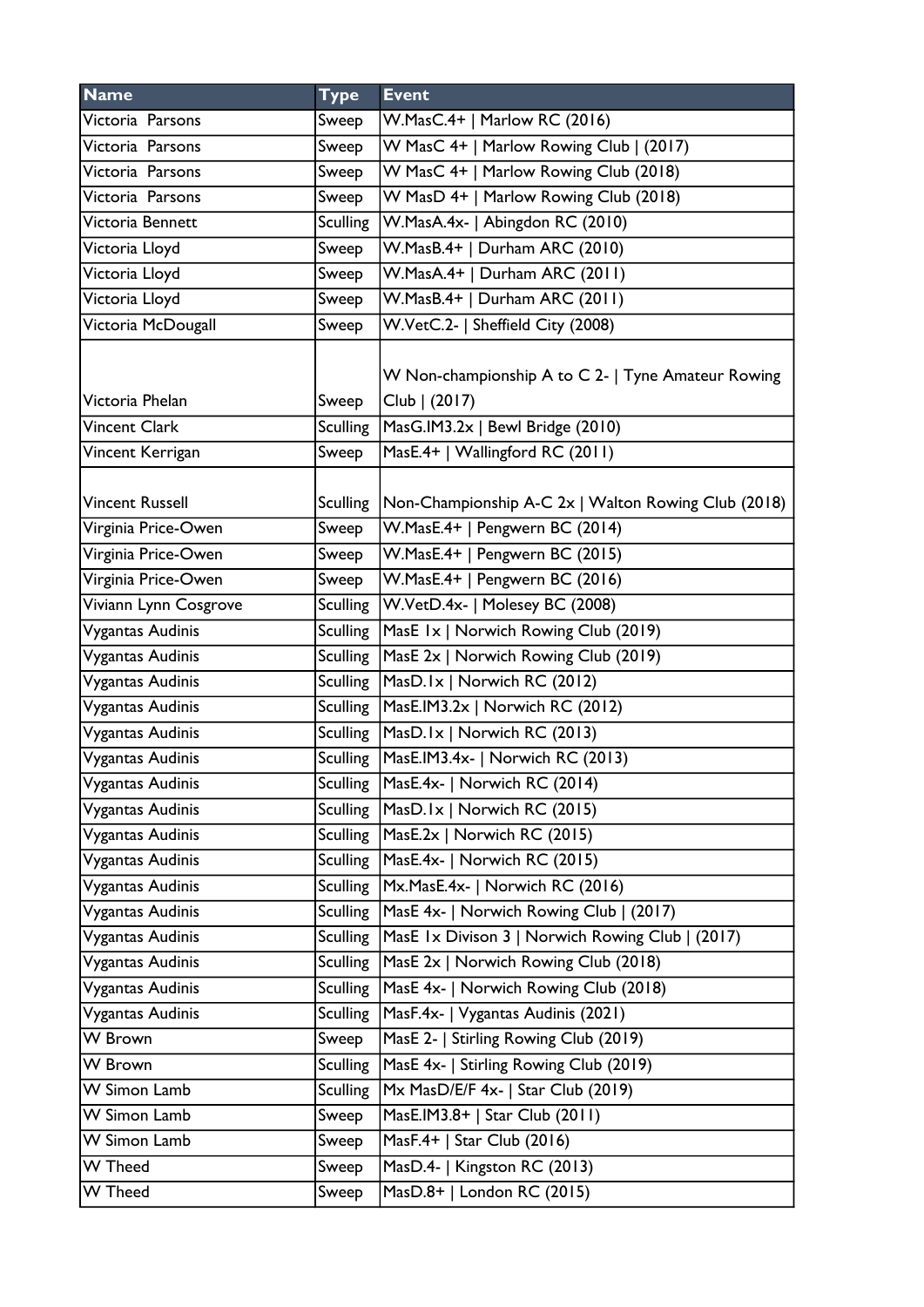| <b>Name</b>                   | <b>Type</b>     | <b>Event</b>                                               |
|-------------------------------|-----------------|------------------------------------------------------------|
| W Theed                       | Sweep           | MasD.8+   London RC (2016)                                 |
| <b>W</b> Theed                | Sweep           | MasD 4+   London Rowing Club (2018)                        |
| <b>W</b> Theed                | Sweep           | MasE 8+   London Rowing Club (2018)                        |
| $\overline{\mathsf{W}}$ Theed | Sweep           | MasF.4-   W Theed (2021)                                   |
| <b>Warren Howlett</b>         | Sweep           | MasB.2-   Newark RC (2010)                                 |
| <b>Wendy Primmer</b>          | <b>Sculling</b> | W.MasD.IM3.4x-   Twickenham RC (2016)                      |
| <b>Wendy Primmer</b>          | <b>Sculling</b> | W.MasE.IM3.4x-   Twickenham RC (2016)                      |
| Wiebke Baehr                  | Sweep           | W Non-championship A to C 8+   Lea Rowing Club  <br>(2017) |
| <b>Wieke Avis</b>             | <b>Sculling</b> | W.MasA.4x-   Guildford RC (2013)                           |
| <b>Wieke Avis</b>             | <b>Sculling</b> | W.MasA.4x-   Guildford RC (2014)                           |
| Will Felgate                  | Sweep           | MasB.IM3.4+   Gloucester RC (2014)                         |
| <b>Will Powell</b>            | Sweep           | MasB.IM3.4+   X-Press BC (2015)                            |
| <b>Will Powell</b>            | Sweep           | MasD.IM3.8+   X-Press BC (2015)                            |
| <b>Will Pressley</b>          | Sweep           | MasD.8+   Will Pressley (2021)                             |
| <b>William Bettinson</b>      | Sweep           | Mx.VetC.8+   Tees RC (2009)                                |
| <b>William Desmond</b>        | Sweep           | MasE.IM3.8+   Putney Town RC (2016)                        |
| <b>William Downing</b>        | Sweep           | MasC.8+   Tyrian Club (2014)                               |
| <b>William Downing</b>        | Sweep           | MasD.4-   Tyrian Club (2014)                               |
| <b>William Downing</b>        | Sweep           | MasD.4-   UL Tyrian Club (2015)                            |
| <b>William Downing</b>        | Sweep           | MasD.4-   UL Tyrian Club (2016)                            |
| <b>William Downing</b>        | Sweep           | MasE.8+   UL Tyrian Club (2016)                            |
| <b>William Evans</b>          | Sweep           | MasG.4- (G/H)   Reading/Upper Thames (2011)                |
| <b>William Evans</b>          | Sweep           | MasG.4+   Reading RC (2013)                                |
| <b>William Evans</b>          | Sweep           | MasG.4-   Upper Thames RC (2014)                           |
| <b>William Evans</b>          | Sweep           | MasG.8+   Upper Thames RC (2014)                           |
| William Evans                 | Sweep           | MasG.8+   Upper Thames RC (2015)                           |
| <b>William Game</b>           | Sweep           | MasA.IM3.4+   Lea RC (2013)                                |
| William John Baker            | Sweep           | MasD.8+   London RC (2015)                                 |
| William John Baker            | Sweep           | MasD.8+   London RC (2016)                                 |
| <b>William Montague</b>       | Sweep           | MasE.IM3.4+   Reading RC (2012)                            |
| William Payne                 | <b>Sculling</b> | Vetl.2x   Nottingham RC (2008)                             |
| William Payne                 | <b>Sculling</b> | VetH.1x   Nottingham RC (2009)                             |
| William Payne                 | Sculling        | VetH.2x   Nottingham RC (2009)                             |
| William Payne                 | <b>Sculling</b> | MasH.4x-   Nottingham/Nott'm & Union (2010)                |
| William Payne                 | <b>Sculling</b> | MasH.2x   Nottingham RC (2011)                             |
| William Payne                 | <b>Sculling</b> | MasG.4x-   Nottingham RC (2012)                            |
| William Payne                 | <b>Sculling</b> | MasH.Ix (H/I/J)   Nottingham RC (2013)                     |
| William Payne                 | <b>Sculling</b> | MasH.4x-   Nottingham RC (2014)                            |
| William Payne                 | <b>Sculling</b> | Masl.1x   Nottingham RC (2014)                             |
| William Payne                 | <b>Sculling</b> | MasH.2x   Nottingham RC (2015)                             |
| William Payne                 | <b>Sculling</b> | MasH.4x-   Nottingham RC (2015)                            |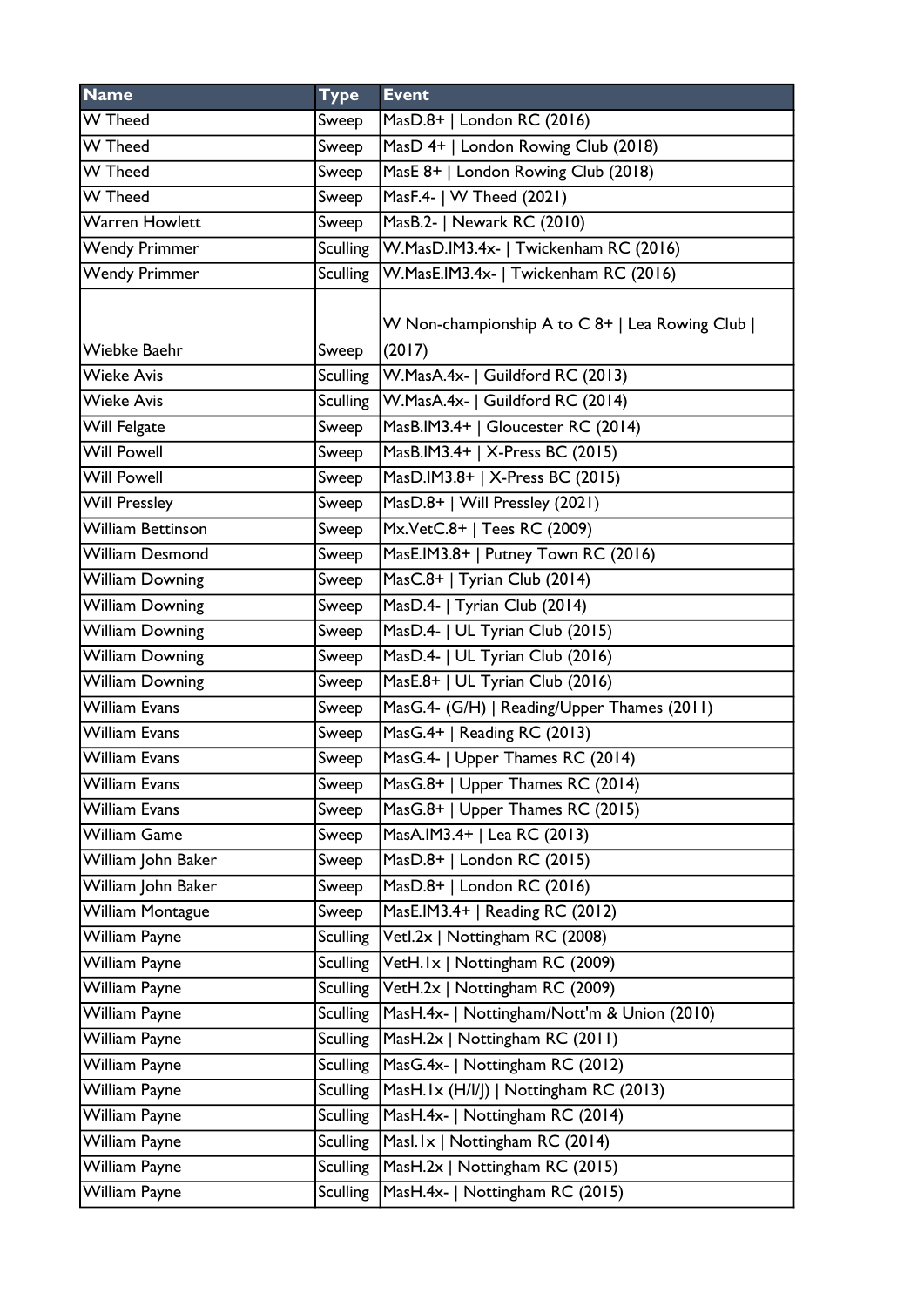| <b>Name</b>            | <b>Type</b>     | <b>Event</b>                                        |
|------------------------|-----------------|-----------------------------------------------------|
| William Payne          | Sculling        | MasH.2x   Nottingham RC (2016)                      |
| William Payne          |                 | Sculling   Mas   . Ix   Notting ham RC (2016)       |
| William Payne          | Sculling        | Masl 2x Divison 3   Nottingham Rowing Club   (2017) |
| <b>William Powell</b>  | <b>Sculling</b> | MasD.IM3.4x-   Thames RC (2010)                     |
| <b>Yuk-Ching Kilby</b> | Sculling        | Mx.MasE.2x   Bradford on Avon (2014)                |
|                        |                 |                                                     |
|                        |                 | W Non-Championship D-F 4+   Minerva Bath Rowing     |
| <b>Yuk-Ching Kilby</b> | Sweep           | Club (2018)                                         |
| Yvonne Gillian Wilson  |                 | Sculling   Mx. Vet D. 2x   Norwich RC (2009)        |
| Yvonne Gillian Wilson  |                 | Sculling   Mx. Mas E. 2x   Norwich RC (2010)        |
| Yvonne Gillian Wilson  |                 | Sculling   Mx. Mas C. 2x   Norwich RC (2011)        |
| Yvonne Gillian Wilson  | <b>Sculling</b> | Mx.MasE.2x   Norwich RC (2012)                      |
| Yvonne Gillian Wilson  |                 | Sculling   Mx. Mas E. 2x   Norwich RC (2013)        |
| Yvonne Ogilvie-Hardy   | Sweep           | W.MasE.4+   Bewdley RC (2010)                       |
| <b>Z</b> Rutterford    | Sweep           | W.MasA.8+   Rob Roy (2014)                          |
| Zad Rogers             | Sweep           | MasC.4-   Upper Thames RC (2013)                    |
| Zad Rogers             | Sweep           | MasD.4+   Upper Thames RC (2013)                    |
| Zad Rogers             | Sweep           | MasD.8+   Upper Thames RC (2013)                    |
| Zad Rogers             | Sweep           | MasD.4+   Upper Thames RC (2015)                    |
| Zad Rogers             | Sweep           | MasE.4-   Upper Thames RC (2015)                    |
| Zad Rogers             | Sweep           | MasC.4+   Upper Thames RC (2016)                    |
| Zad Rogers             | Sweep           | MasA/C 8+   Upper Thames Rowing Club (2018)         |
| Zad Rogers             | Sweep           | MasD 8+   Upper Thames Rowing Club (2018)           |
| Zara Cottrill          | Sweep           | W.MasA.4-   Gloucester RC (2012)                    |
| Zara Cottrill          | <b>Sculling</b> | Mx.MasA.2x   Gloucester RC (2014)                   |
| Zara Cottrill          | Sculling        | Mx.MasA.2x   Gloucester RC (2015)                   |
| Zara Cottrill          | Sweep           | W.MasA.4+   Gloucester RC (2015)                    |
| Zara Cottrill          | <b>Sculling</b> | Mx.MasA.2x   Gloucester RC (2016)                   |
| Zara Cottrill          | <b>Sculling</b> | Mx MasA 4x-   Gloucester Rowing Club   (2017)       |
| Zara Cottrill          | <b>Sculling</b> | Mx MasA 2x   Gloucester Rowing Club   (2017)        |
| Zara Cottrill          | <b>Sculling</b> | W MasA 2x   Monmouth Rowing Club (2018)             |
| Zara Cottrill          | Sweep           | W MasA 2-   Monmouth Rowing Club (2018)             |
| Zara Cottrill          | Sweep           | W MasA 4-   Monmouth Rowing Club (2018)             |
| Zara Cottrill          | Sweep           | W MasA/B 4+   Monmouth Rowing Club (2018)           |
| Zara Muirhead-Smith    | Sweep           | W.MasB.8+   Nottingham RC (2010)                    |
| Zara Muirhead-Smith    | Sweep           | W.MasA.4+   Nottingham RC (2012)                    |
| Zara Muirhead-Smith    | Sweep           | W.MasA.8+   Nottingham RC (2012)                    |
| Zara Muirhead-Smith    | Sweep           | W.MasB.4+   Nottingham RC (2012)                    |
| Zena Forster           | <b>Sculling</b> | W.MasC.IM3.4x-   Falcon RC (2011)                   |
| Zoe Benson             | <b>Sculling</b> | W.MasC.IM3.2x   Bewdley RC (2015)                   |
| Zoe Cox                | <b>Sculling</b> | W.MasB.IM3.4x-   Leicester RC (2012)                |
| Zoe Guiniven           | Sweep           | Mx.MasE.8+   Weybridge RC (2015)                    |
| Zoe Poyner             | <b>Sculling</b> | W MasB 2x   Loughborough Boat Club (2019)           |